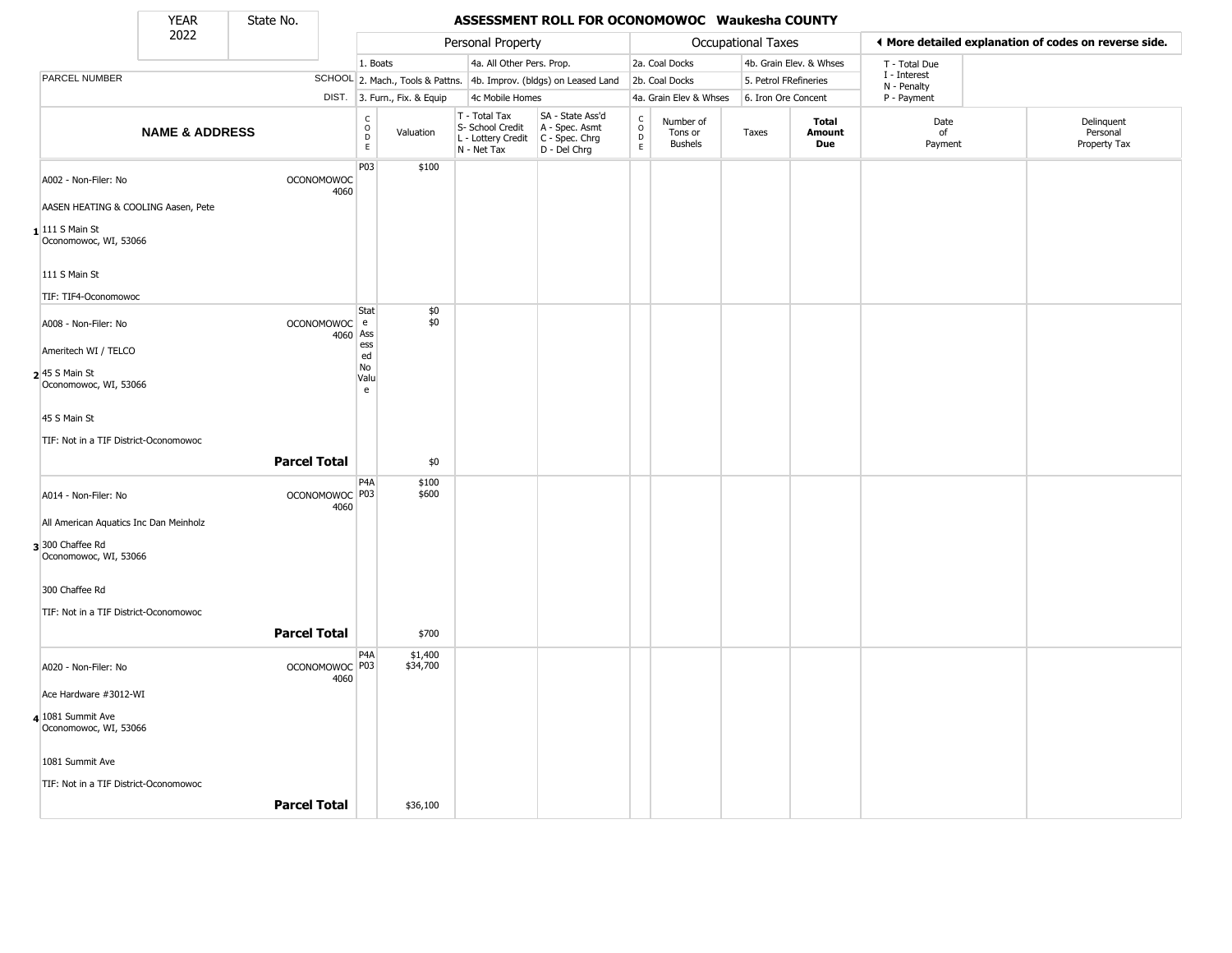|                                              | <b>YEAR</b>               | State No.                 |                                                 |                              |                                                                                         | ASSESSMENT ROLL FOR OCONOMOWOC Waukesha COUNTY                      |                                                 |                                        |                       |                         |                             |                                                       |
|----------------------------------------------|---------------------------|---------------------------|-------------------------------------------------|------------------------------|-----------------------------------------------------------------------------------------|---------------------------------------------------------------------|-------------------------------------------------|----------------------------------------|-----------------------|-------------------------|-----------------------------|-------------------------------------------------------|
|                                              | 2022                      |                           |                                                 |                              | Personal Property                                                                       |                                                                     |                                                 |                                        | Occupational Taxes    |                         |                             | ♦ More detailed explanation of codes on reverse side. |
|                                              |                           |                           | 1. Boats                                        |                              | 4a. All Other Pers. Prop.                                                               |                                                                     |                                                 | 2a. Coal Docks                         |                       | 4b. Grain Elev. & Whses | T - Total Due               |                                                       |
| PARCEL NUMBER                                |                           |                           |                                                 |                              |                                                                                         | SCHOOL 2. Mach., Tools & Pattns. 4b. Improv. (bldgs) on Leased Land |                                                 | 2b. Coal Docks                         | 5. Petrol FRefineries |                         | I - Interest<br>N - Penalty |                                                       |
|                                              |                           |                           |                                                 | DIST. 3. Furn., Fix. & Equip | 4c Mobile Homes                                                                         |                                                                     |                                                 | 4a. Grain Elev & Whses                 | 6. Iron Ore Concent   |                         | P - Payment                 |                                                       |
|                                              | <b>NAME &amp; ADDRESS</b> |                           | $\begin{array}{c} C \\ O \\ D \\ E \end{array}$ | Valuation                    | T - Total Tax<br>S- School Credit<br>L - Lottery Credit   C - Spec. Chrg<br>N - Net Tax | SA - State Ass'd<br>A - Spec. Asmt<br>D - Del Chrg                  | $\begin{array}{c} C \\ O \\ D \\ E \end{array}$ | Number of<br>Tons or<br><b>Bushels</b> | Taxes                 | Total<br>Amount<br>Due  | Date<br>of<br>Payment       | Delinquent<br>Personal<br>Property Tax                |
| A029 - Non-Filer: No                         |                           | OCONOMOWOC e              | Stat<br>4060 Ass                                | \$0                          |                                                                                         |                                                                     |                                                 |                                        |                       |                         |                             |                                                       |
| Orograin Bakeries Mfg Inc                    |                           |                           | ess<br>ed                                       |                              |                                                                                         |                                                                     |                                                 |                                        |                       |                         |                             |                                                       |
| 5 13155 NOEL RD STE 100<br>Dallas, TX, 75240 |                           |                           |                                                 |                              |                                                                                         |                                                                     |                                                 |                                        |                       |                         |                             |                                                       |
| 1 Meadow Rd                                  |                           |                           |                                                 |                              |                                                                                         |                                                                     |                                                 |                                        |                       |                         |                             |                                                       |
| TIF: Not in a TIF District-Oconomowoc        |                           |                           | P <sub>4</sub> A                                | \$1,500                      |                                                                                         |                                                                     |                                                 |                                        |                       |                         |                             |                                                       |
| A077 - Non-Filer: No                         |                           | <b>OCONOMOWOC</b><br>4060 |                                                 |                              |                                                                                         |                                                                     |                                                 |                                        |                       |                         |                             |                                                       |
| Aurora Pharmacy Inc                          |                           |                           |                                                 |                              |                                                                                         |                                                                     |                                                 |                                        |                       |                         |                             |                                                       |
| 6 750 W Virginia St<br>Milwaukee, WI, 53234  |                           |                           |                                                 |                              |                                                                                         |                                                                     |                                                 |                                        |                       |                         |                             |                                                       |
| 1284 Summit Ave UNIT 100                     |                           |                           |                                                 |                              |                                                                                         |                                                                     |                                                 |                                        |                       |                         |                             |                                                       |
| TIF: Not in a TIF District-Oconomowoc        |                           |                           |                                                 |                              |                                                                                         |                                                                     |                                                 |                                        |                       |                         |                             |                                                       |
|                                              |                           |                           | P4A                                             | \$14,200                     |                                                                                         |                                                                     |                                                 |                                        |                       |                         |                             |                                                       |
| A087 - Non-Filer: No                         |                           | OCONOMOWOC P03<br>4060    |                                                 | \$60,100                     |                                                                                         |                                                                     |                                                 |                                        |                       |                         |                             |                                                       |
| Associated BanK, NA MS #8227                 |                           |                           |                                                 |                              |                                                                                         |                                                                     |                                                 |                                        |                       |                         |                             |                                                       |
| $7$ 433 Main St<br>Green Bay, WI, 54301      |                           |                           |                                                 |                              |                                                                                         |                                                                     |                                                 |                                        |                       |                         |                             |                                                       |
| 1456 Summit Ave                              |                           |                           |                                                 |                              |                                                                                         |                                                                     |                                                 |                                        |                       |                         |                             |                                                       |
| TIF: Not in a TIF District-Oconomowoc        |                           |                           |                                                 |                              |                                                                                         |                                                                     |                                                 |                                        |                       |                         |                             |                                                       |
|                                              |                           | <b>Parcel Total</b>       |                                                 | \$74,300                     |                                                                                         |                                                                     |                                                 |                                        |                       |                         |                             |                                                       |
| A104 - Non-Filer: No                         |                           | <b>OCONOMOWOC</b><br>4060 | P03                                             | \$28,100                     |                                                                                         |                                                                     |                                                 |                                        |                       |                         |                             |                                                       |
| <b>ADT LLC</b>                               |                           |                           |                                                 |                              |                                                                                         |                                                                     |                                                 |                                        |                       |                         |                             |                                                       |
| 8 PO Box 54767<br>Lexington, KY, 40555       |                           |                           |                                                 |                              |                                                                                         |                                                                     |                                                 |                                        |                       |                         |                             |                                                       |
| VARIOUS                                      |                           |                           |                                                 |                              |                                                                                         |                                                                     |                                                 |                                        |                       |                         |                             |                                                       |
| TIF: Not in a TIF District-Oconomowoc        |                           |                           |                                                 |                              |                                                                                         |                                                                     |                                                 |                                        |                       |                         |                             |                                                       |
| A112 - Non-Filer: Yes                        |                           | OCONOMOWOC P03<br>4060    | P4A                                             | \$4,800<br>\$10,200          |                                                                                         |                                                                     |                                                 |                                        |                       |                         |                             |                                                       |
| Almost Home CDC LLC Alesia Busalacchi        |                           |                           |                                                 |                              |                                                                                         |                                                                     |                                                 |                                        |                       |                         |                             |                                                       |
| $9$ 1005 N Lake Rd<br>Oconomowoc, WI, 53066  |                           |                           |                                                 |                              |                                                                                         |                                                                     |                                                 |                                        |                       |                         |                             |                                                       |
| 1005 N Lake Rd                               |                           |                           |                                                 |                              |                                                                                         |                                                                     |                                                 |                                        |                       |                         |                             |                                                       |
| TIF: Not in a TIF District-Oconomowoc        |                           |                           |                                                 |                              |                                                                                         |                                                                     |                                                 |                                        |                       |                         |                             |                                                       |
|                                              |                           | <b>Parcel Total</b>       |                                                 | \$15,000                     |                                                                                         |                                                                     |                                                 |                                        |                       |                         |                             |                                                       |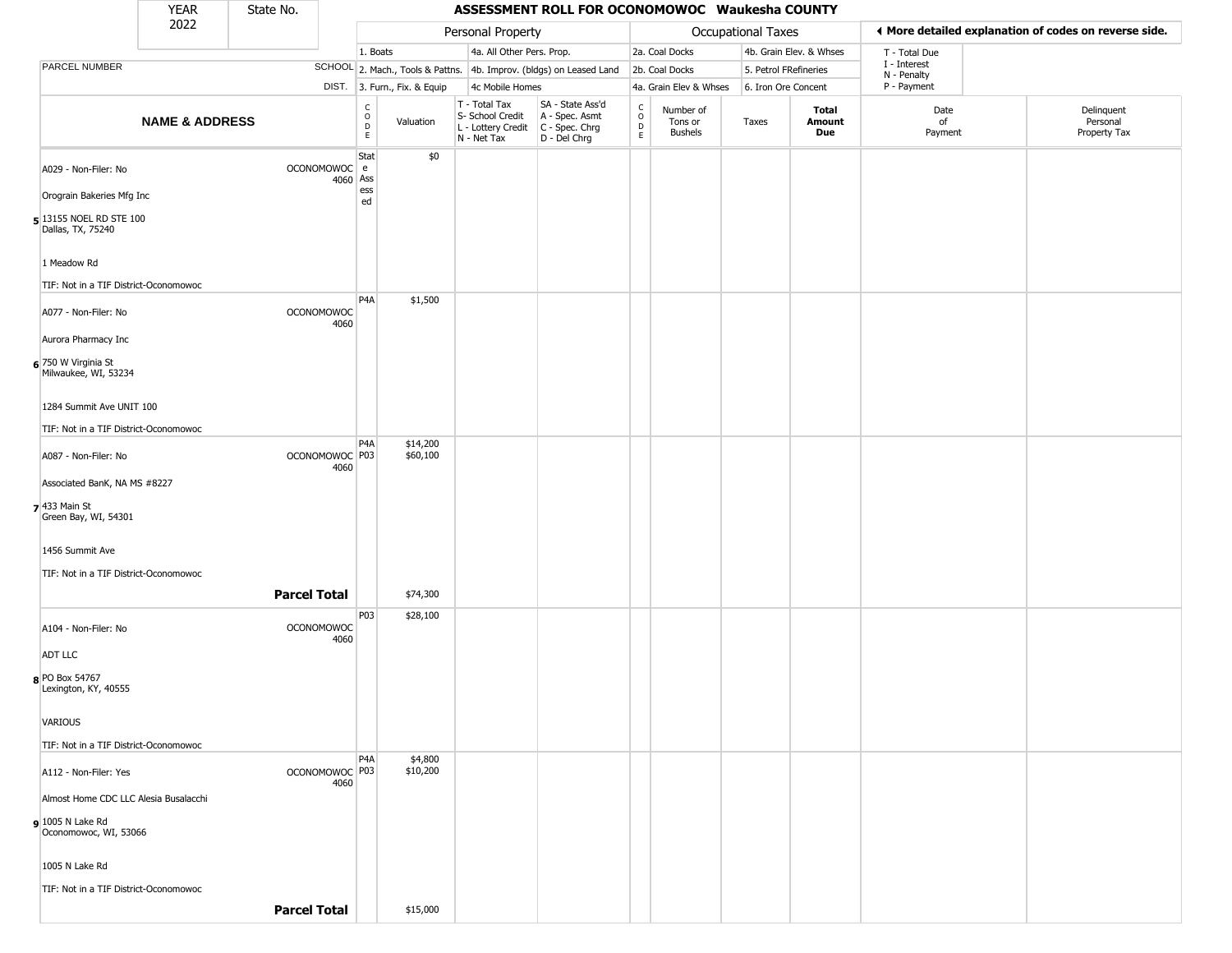|                                                               | <b>YEAR</b>               | State No.                 |                                                 |                              |                                                  | ASSESSMENT ROLL FOR OCONOMOWOC Waukesha COUNTY                                            |                                                |                                 |                     |                         |                             |                                                       |
|---------------------------------------------------------------|---------------------------|---------------------------|-------------------------------------------------|------------------------------|--------------------------------------------------|-------------------------------------------------------------------------------------------|------------------------------------------------|---------------------------------|---------------------|-------------------------|-----------------------------|-------------------------------------------------------|
|                                                               | 2022                      |                           |                                                 |                              | Personal Property                                |                                                                                           |                                                |                                 | Occupational Taxes  |                         |                             | ◀ More detailed explanation of codes on reverse side. |
|                                                               |                           |                           | 1. Boats                                        |                              | 4a. All Other Pers. Prop.                        |                                                                                           |                                                | 2a. Coal Docks                  |                     | 4b. Grain Elev. & Whses | T - Total Due               |                                                       |
| PARCEL NUMBER                                                 |                           |                           |                                                 |                              |                                                  | SCHOOL 2. Mach., Tools & Pattns. 4b. Improv. (bldgs) on Leased Land                       |                                                | 2b. Coal Docks                  |                     | 5. Petrol FRefineries   | I - Interest<br>N - Penalty |                                                       |
|                                                               |                           |                           |                                                 | DIST. 3. Furn., Fix. & Equip | 4c Mobile Homes                                  |                                                                                           |                                                | 4a. Grain Elev & Whses          | 6. Iron Ore Concent |                         | P - Payment                 |                                                       |
|                                                               | <b>NAME &amp; ADDRESS</b> |                           | $\begin{array}{c} C \\ O \\ D \\ E \end{array}$ | Valuation                    | T - Total Tax<br>S- School Credit<br>N - Net Tax | SA - State Ass'd<br>A - Spec. Asmt<br>L - Lottery Credit   C - Spec. Chrg<br>D - Del Chrg | $\begin{matrix} 0 \\ 0 \\ D \end{matrix}$<br>E | Number of<br>Tons or<br>Bushels | Taxes               | Total<br>Amount<br>Due  | Date<br>of<br>Payment       | Delinquent<br>Personal<br>Property Tax                |
| A116 - Non-Filer: Yes                                         |                           | <b>OCONOMOWOC</b><br>4060 | P4A                                             | \$15,100                     |                                                  |                                                                                           |                                                |                                 |                     |                         |                             |                                                       |
| American Family Ins/David Kaiser                              |                           |                           |                                                 |                              |                                                  |                                                                                           |                                                |                                 |                     |                         |                             |                                                       |
| 10870 Summit Ave<br>Oconomowoc, WI, 53066                     |                           |                           |                                                 |                              |                                                  |                                                                                           |                                                |                                 |                     |                         |                             |                                                       |
| 870 Summit Ave                                                |                           |                           |                                                 |                              |                                                  |                                                                                           |                                                |                                 |                     |                         |                             |                                                       |
| TIF: Not in a TIF District-Oconomowoc                         |                           |                           |                                                 |                              |                                                  |                                                                                           |                                                |                                 |                     |                         |                             |                                                       |
| A123 - Non-Filer: No                                          |                           | OCONOMOWOC e              | Stat<br>4060 Ass<br>ess                         | \$0                          |                                                  |                                                                                           |                                                |                                 |                     |                         |                             |                                                       |
| Ace Precision Machining Corp                                  |                           |                           | ed                                              |                              |                                                  |                                                                                           |                                                |                                 |                     |                         |                             |                                                       |
| 11 W146N5714 ENTRPRISE AVE<br>Menomonee Falls, WI, 53051-5916 |                           |                           |                                                 |                              |                                                  |                                                                                           |                                                |                                 |                     |                         |                             |                                                       |
| 977 Blue Ribbon Cir                                           |                           |                           |                                                 |                              |                                                  |                                                                                           |                                                |                                 |                     |                         |                             |                                                       |
| TIF: Not in a TIF District-Oconomowoc                         |                           |                           |                                                 |                              |                                                  |                                                                                           |                                                |                                 |                     |                         |                             |                                                       |
| A126 - Non-Filer: Yes                                         |                           | <b>OCONOMOWOC</b><br>4060 | <b>P03</b>                                      | \$300                        |                                                  |                                                                                           |                                                |                                 |                     |                         |                             |                                                       |
| American Foods Group                                          |                           |                           |                                                 |                              |                                                  |                                                                                           |                                                |                                 |                     |                         |                             |                                                       |
| 12 1920 Hillside Ct<br>Delafield, WI, 53018                   |                           |                           |                                                 |                              |                                                  |                                                                                           |                                                |                                 |                     |                         |                             |                                                       |
| 169 E Wisconsin Ave                                           |                           |                           |                                                 |                              |                                                  |                                                                                           |                                                |                                 |                     |                         |                             |                                                       |
| TIF: TIF4-Oconomowoc                                          |                           |                           |                                                 |                              |                                                  |                                                                                           |                                                |                                 |                     |                         |                             |                                                       |
| A130 - Non-Filer: No                                          |                           | OCONOMOWOC P03<br>4060    | P <sub>4</sub> A                                | \$800<br>\$1,700             |                                                  |                                                                                           |                                                |                                 |                     |                         |                             |                                                       |
| Avolen Wellness Center Debra Daniels                          |                           |                           |                                                 |                              |                                                  |                                                                                           |                                                |                                 |                     |                         |                             |                                                       |
| 13 206 S Silver Lake St<br>Oconomowoc, WI, 53066              |                           |                           |                                                 |                              |                                                  |                                                                                           |                                                |                                 |                     |                         |                             |                                                       |
| 206 Silver Lake St                                            |                           |                           |                                                 |                              |                                                  |                                                                                           |                                                |                                 |                     |                         |                             |                                                       |
| TIF: TIF4-Oconomowoc                                          |                           |                           |                                                 |                              |                                                  |                                                                                           |                                                |                                 |                     |                         |                             |                                                       |
|                                                               |                           | <b>Parcel Total</b>       |                                                 | \$2,500                      |                                                  |                                                                                           |                                                |                                 |                     |                         |                             |                                                       |
|                                                               |                           |                           | P03                                             | \$1,100                      |                                                  |                                                                                           |                                                |                                 |                     |                         |                             |                                                       |
| A133 - Non-Filer: No<br>American Family Mutual Insurance Co   |                           | <b>OCONOMOWOC</b><br>4060 |                                                 |                              |                                                  |                                                                                           |                                                |                                 |                     |                         |                             |                                                       |
| 14 PO Box 4747<br>Oak Brook, Illinois, 60522-4747             |                           |                           |                                                 |                              |                                                  |                                                                                           |                                                |                                 |                     |                         |                             |                                                       |
| <b>VARIOUS</b>                                                |                           |                           |                                                 |                              |                                                  |                                                                                           |                                                |                                 |                     |                         |                             |                                                       |
| TIF: Not in a TIF District-Oconomowoc                         |                           |                           |                                                 |                              |                                                  |                                                                                           |                                                |                                 |                     |                         |                             |                                                       |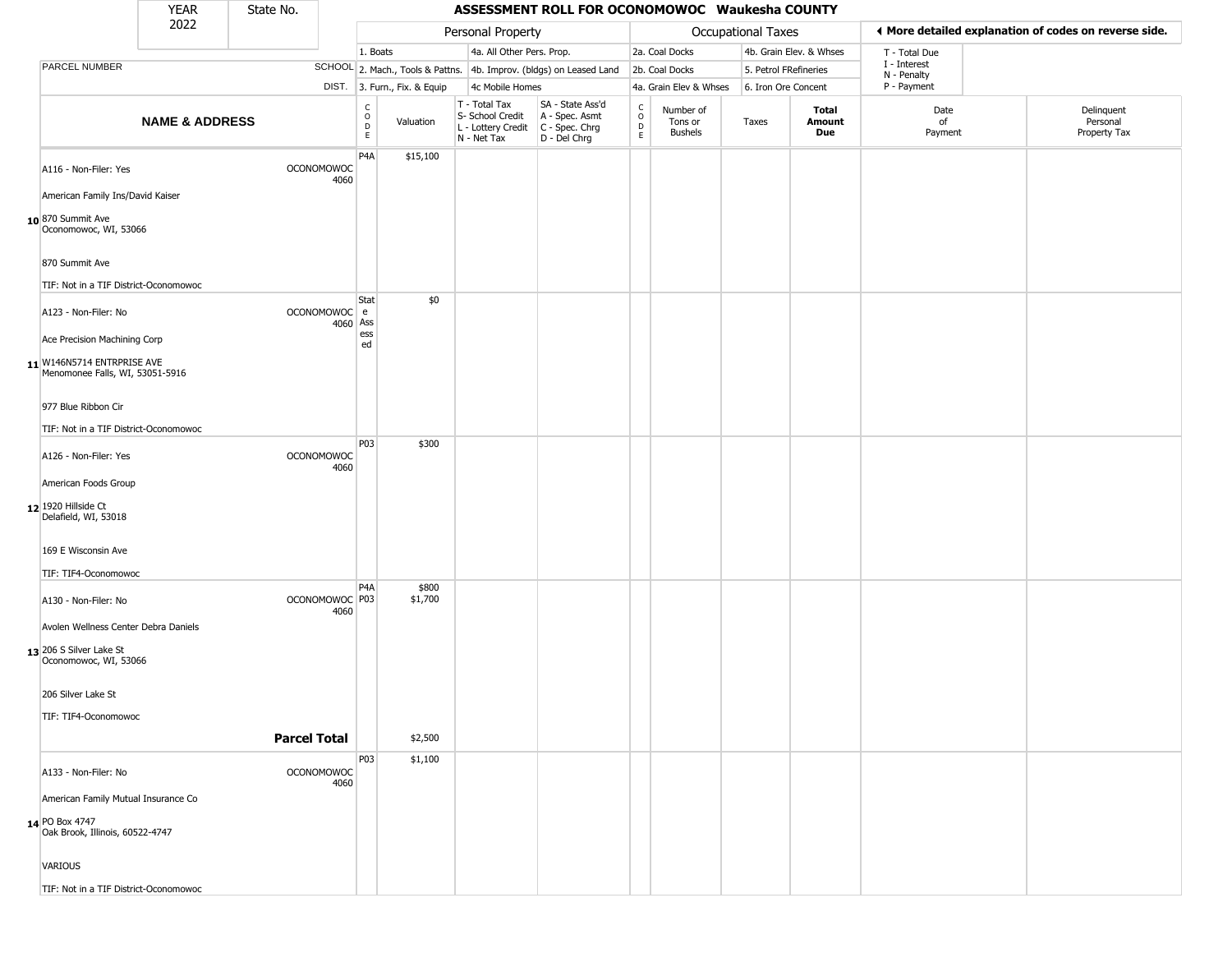|                                                            | <b>YEAR</b>               | State No.                 |                                      |                              |                                                                        | ASSESSMENT ROLL FOR OCONOMOWOC Waukesha COUNTY                         |                                              |                                 |                       |                         |                             |                                                       |
|------------------------------------------------------------|---------------------------|---------------------------|--------------------------------------|------------------------------|------------------------------------------------------------------------|------------------------------------------------------------------------|----------------------------------------------|---------------------------------|-----------------------|-------------------------|-----------------------------|-------------------------------------------------------|
|                                                            | 2022                      |                           |                                      |                              | Personal Property                                                      |                                                                        |                                              |                                 | Occupational Taxes    |                         |                             | ♦ More detailed explanation of codes on reverse side. |
|                                                            |                           |                           |                                      | 1. Boats                     |                                                                        | 4a. All Other Pers. Prop.                                              |                                              | 2a. Coal Docks                  |                       | 4b. Grain Elev. & Whses | T - Total Due               |                                                       |
| PARCEL NUMBER                                              |                           |                           |                                      |                              |                                                                        | SCHOOL 2. Mach., Tools & Pattns. 4b. Improv. (bldgs) on Leased Land    |                                              | 2b. Coal Docks                  | 5. Petrol FRefineries |                         | I - Interest<br>N - Penalty |                                                       |
|                                                            |                           |                           |                                      | DIST. 3. Furn., Fix. & Equip | 4c Mobile Homes                                                        |                                                                        |                                              | 4a. Grain Elev & Whses          | 6. Iron Ore Concent   |                         | P - Payment                 |                                                       |
|                                                            | <b>NAME &amp; ADDRESS</b> |                           | C<br>$\mathsf O$<br>D<br>$\mathsf E$ | Valuation                    | T - Total Tax<br>S- School Credit<br>L - Lottery Credit<br>N - Net Tax | SA - State Ass'd<br>$A - Spec.$ Asmt<br>C - Spec. Chrg<br>D - Del Chrg | $\int_{0}^{c}$<br>$\mathsf D$<br>$\mathsf E$ | Number of<br>Tons or<br>Bushels | Taxes                 | Total<br>Amount<br>Due  | Date<br>of<br>Payment       | Delinquent<br>Personal<br>Property Tax                |
| A142 - Non-Filer: Yes                                      |                           | <b>OCONOMOWOC</b>         | P03<br>4060                          | \$23,700                     |                                                                        |                                                                        |                                              |                                 |                       |                         |                             |                                                       |
| A D Nails                                                  |                           |                           |                                      |                              |                                                                        |                                                                        |                                              |                                 |                       |                         |                             |                                                       |
| 15 1280 Brown St #H<br>Oconomowoc, WI, 53066               |                           |                           |                                      |                              |                                                                        |                                                                        |                                              |                                 |                       |                         |                             |                                                       |
| 1280 Brown St                                              |                           |                           |                                      |                              |                                                                        |                                                                        |                                              |                                 |                       |                         |                             |                                                       |
| TIF: Not in a TIF District-Oconomowoc                      |                           |                           |                                      |                              |                                                                        |                                                                        |                                              |                                 |                       |                         |                             |                                                       |
| A147 - Non-Filer: No                                       |                           | <b>OCONOMOWOC</b>         | P <sub>03</sub><br>4060              | \$1,500                      |                                                                        |                                                                        |                                              |                                 |                       |                         |                             |                                                       |
| American Messaging Services LLC                            |                           |                           |                                      |                              |                                                                        |                                                                        |                                              |                                 |                       |                         |                             |                                                       |
| 16 PO Box 478<br>Colleyville, TX, 76034                    |                           |                           |                                      |                              |                                                                        |                                                                        |                                              |                                 |                       |                         |                             |                                                       |
| 791 SUMMIT AVE                                             |                           |                           |                                      |                              |                                                                        |                                                                        |                                              |                                 |                       |                         |                             |                                                       |
| TIF: Not in a TIF District-Oconomowoc                      |                           |                           |                                      |                              |                                                                        |                                                                        |                                              |                                 |                       |                         |                             |                                                       |
| A149 - Non-Filer: No                                       |                           | OCONOMOWOC <sup>P03</sup> | P4A<br>4060                          | \$5,400<br>\$13,900          |                                                                        |                                                                        |                                              |                                 |                       |                         |                             |                                                       |
| ADVANCE STORES COMPANY INC RYAN, LLC                       |                           |                           |                                      |                              |                                                                        |                                                                        |                                              |                                 |                       |                         |                             |                                                       |
| 17 PO Box 56607<br>Atlanta, GA, 30343                      |                           |                           |                                      |                              |                                                                        |                                                                        |                                              |                                 |                       |                         |                             |                                                       |
| 861 E Wisconsin Ave                                        |                           |                           |                                      |                              |                                                                        |                                                                        |                                              |                                 |                       |                         |                             |                                                       |
| TIF: Not in a TIF District-Oconomowoc                      |                           |                           |                                      |                              |                                                                        |                                                                        |                                              |                                 |                       |                         |                             |                                                       |
|                                                            |                           | <b>Parcel Total</b>       |                                      | \$19,300                     |                                                                        |                                                                        |                                              |                                 |                       |                         |                             |                                                       |
| A152 - Non-Filer: No                                       |                           | <b>OCONOMOWOC</b>         | P4A<br>4060                          | \$1,200                      |                                                                        |                                                                        |                                              |                                 |                       |                         |                             |                                                       |
| Allstate Ins Co                                            |                           |                           |                                      |                              |                                                                        |                                                                        |                                              |                                 |                       |                         |                             |                                                       |
| 18 PO Box 37945<br>Charlotte, NC, 28237-7945               |                           |                           |                                      |                              |                                                                        |                                                                        |                                              |                                 |                       |                         |                             |                                                       |
| 101 S Main St                                              |                           |                           |                                      |                              |                                                                        |                                                                        |                                              |                                 |                       |                         |                             |                                                       |
| TIF: TIF4-Oconomowoc                                       |                           |                           |                                      |                              |                                                                        |                                                                        |                                              |                                 |                       |                         |                             |                                                       |
| A158 - Non-Filer: Yes                                      |                           | OCONOMOWOC P03            | P4A<br>4060                          | \$100<br>\$300               |                                                                        |                                                                        |                                              |                                 |                       |                         |                             |                                                       |
| A Cut Above                                                |                           |                           |                                      |                              |                                                                        |                                                                        |                                              |                                 |                       |                         |                             |                                                       |
| 19 419 E Wisconsin Ave # 3<br>Oconomowoc, Wisconsin, 53066 |                           |                           |                                      |                              |                                                                        |                                                                        |                                              |                                 |                       |                         |                             |                                                       |
| 419 E Wisconsin Ave #3                                     |                           |                           |                                      |                              |                                                                        |                                                                        |                                              |                                 |                       |                         |                             |                                                       |
| TIF: TIF4-Oconomowoc                                       |                           |                           |                                      |                              |                                                                        |                                                                        |                                              |                                 |                       |                         |                             |                                                       |
|                                                            |                           | <b>Parcel Total</b>       |                                      | \$400                        |                                                                        |                                                                        |                                              |                                 |                       |                         |                             |                                                       |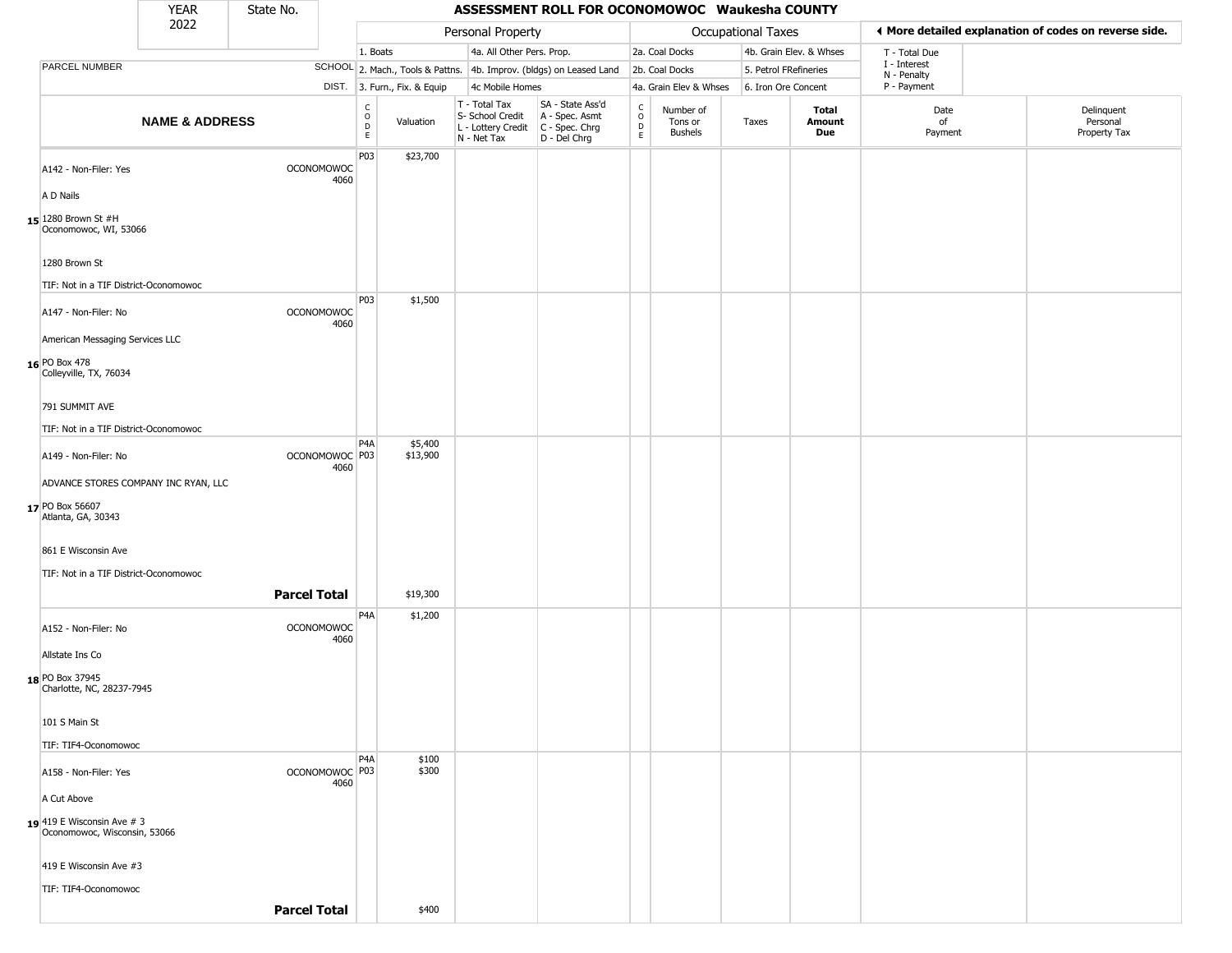|                                                         | <b>YEAR</b>               | State No.           |                                   |                                |                              |                                                                                                    | ASSESSMENT ROLL FOR OCONOMOWOC Waukesha COUNTY                      |                         |                                        |                           |                         |                             |                                                       |
|---------------------------------------------------------|---------------------------|---------------------|-----------------------------------|--------------------------------|------------------------------|----------------------------------------------------------------------------------------------------|---------------------------------------------------------------------|-------------------------|----------------------------------------|---------------------------|-------------------------|-----------------------------|-------------------------------------------------------|
|                                                         | 2022                      |                     |                                   |                                |                              | Personal Property                                                                                  |                                                                     |                         |                                        | <b>Occupational Taxes</b> |                         |                             | ♦ More detailed explanation of codes on reverse side. |
|                                                         |                           |                     |                                   | 1. Boats                       |                              | 4a. All Other Pers. Prop.                                                                          |                                                                     |                         | 2a. Coal Docks                         |                           | 4b. Grain Elev. & Whses | T - Total Due               |                                                       |
| PARCEL NUMBER                                           |                           |                     |                                   |                                |                              |                                                                                                    | SCHOOL 2. Mach., Tools & Pattns. 4b. Improv. (bldgs) on Leased Land |                         | 2b. Coal Docks                         | 5. Petrol FRefineries     |                         | I - Interest<br>N - Penalty |                                                       |
|                                                         |                           |                     |                                   |                                | DIST. 3. Furn., Fix. & Equip | 4c Mobile Homes                                                                                    |                                                                     |                         | 4a. Grain Elev & Whses                 | 6. Iron Ore Concent       |                         | P - Payment                 |                                                       |
|                                                         | <b>NAME &amp; ADDRESS</b> |                     |                                   | $\frac{c}{0}$<br>$\frac{D}{E}$ | Valuation                    | T - Total Tax<br>S- School Credit<br>L - Lottery Credit C - Spec. Chrg<br>N - Net Tax D - Del Chrg | SA - State Ass'd<br>A - Spec. Asmt                                  | $\rm_{o}^{c}$<br>D<br>E | Number of<br>Tons or<br><b>Bushels</b> | Taxes                     | Total<br>Amount<br>Due  | Date<br>of<br>Payment       | Delinquent<br>Personal<br>Property Tax                |
| A160 - Non-Filer: No                                    |                           |                     | OCONOMOWOC P03<br>4060            | P4A                            | \$21,100<br>\$258,200        |                                                                                                    |                                                                     |                         |                                        |                           |                         |                             |                                                       |
| Aldi Inc DEPT 801                                       |                           |                     |                                   |                                |                              |                                                                                                    |                                                                     |                         |                                        |                           |                         |                             |                                                       |
| 20 PO Box 460049<br>Houston, Texas, 77056               |                           |                     |                                   |                                |                              |                                                                                                    |                                                                     |                         |                                        |                           |                         |                             |                                                       |
| 1521 Unity Dr                                           |                           |                     |                                   |                                |                              |                                                                                                    |                                                                     |                         |                                        |                           |                         |                             |                                                       |
| TIF: Not in a TIF District-Oconomowoc                   |                           | <b>Parcel Total</b> |                                   |                                | \$279,300                    |                                                                                                    |                                                                     |                         |                                        |                           |                         |                             |                                                       |
| A166 - Non-Filer: Yes                                   |                           |                     | OCONOMOWOC <sup>P03</sup><br>4060 | P4A                            | \$100<br>\$2,000             |                                                                                                    |                                                                     |                         |                                        |                           |                         |                             |                                                       |
| Anna's Hair Salon                                       |                           |                     |                                   |                                |                              |                                                                                                    |                                                                     |                         |                                        |                           |                         |                             |                                                       |
| 21 999 W Valley Rd<br>Oconomowoc, WI, 53066             |                           |                     |                                   |                                |                              |                                                                                                    |                                                                     |                         |                                        |                           |                         |                             |                                                       |
| 999 W Valley Rd                                         |                           |                     |                                   |                                |                              |                                                                                                    |                                                                     |                         |                                        |                           |                         |                             |                                                       |
| TIF: Not in a TIF District-Oconomowoc                   |                           | <b>Parcel Total</b> |                                   |                                | \$2,100                      |                                                                                                    |                                                                     |                         |                                        |                           |                         |                             |                                                       |
|                                                         |                           |                     |                                   | P03                            | \$53,900                     |                                                                                                    |                                                                     |                         |                                        |                           |                         |                             |                                                       |
| A168 - Non-Filer: Yes                                   |                           |                     | <b>OCONOMOWOC</b><br>4060         |                                |                              |                                                                                                    |                                                                     |                         |                                        |                           |                         |                             |                                                       |
| <b>Apple Nutrition</b>                                  |                           |                     |                                   |                                |                              |                                                                                                    |                                                                     |                         |                                        |                           |                         |                             |                                                       |
| 22 1400 Summit Ave #A<br>Oconomowoc, WI, 53066          |                           |                     |                                   |                                |                              |                                                                                                    |                                                                     |                         |                                        |                           |                         |                             |                                                       |
| 1400 Summit Ave                                         |                           |                     |                                   |                                |                              |                                                                                                    |                                                                     |                         |                                        |                           |                         |                             |                                                       |
| TIF: TIF7-Oconomowoc                                    |                           |                     |                                   |                                |                              |                                                                                                    |                                                                     |                         |                                        |                           |                         |                             |                                                       |
| A176 - Non-Filer: No                                    |                           |                     | OCONOMOWOC P03<br>4060            | P4A                            | \$2,600<br>\$8,800           |                                                                                                    |                                                                     |                         |                                        |                           |                         |                             |                                                       |
| Anderson Restaurants Inc / Dba George Webb #16          |                           |                     |                                   |                                |                              |                                                                                                    |                                                                     |                         |                                        |                           |                         |                             |                                                       |
| 23 W229 N1687 Westwood Dr Unit A<br>Waukesha, WI, 53186 |                           |                     |                                   |                                |                              |                                                                                                    |                                                                     |                         |                                        |                           |                         |                             |                                                       |
| 645 E Wisconsin Ave                                     |                           |                     |                                   |                                |                              |                                                                                                    |                                                                     |                         |                                        |                           |                         |                             |                                                       |
| TIF: TIF4-Oconomowoc                                    |                           | <b>Parcel Total</b> |                                   |                                | \$11,400                     |                                                                                                    |                                                                     |                         |                                        |                           |                         |                             |                                                       |
| A188 - Non-Filer: No                                    |                           |                     | OCONOMOWOC P03<br>4060            | P4A                            | \$300<br>\$21,100            |                                                                                                    |                                                                     |                         |                                        |                           |                         |                             |                                                       |
| ARC DOCUMENT SOLUTIONS LLC C/O VFSI                     |                           |                     |                                   |                                |                              |                                                                                                    |                                                                     |                         |                                        |                           |                         |                             |                                                       |
| 24 PO Box 460<br>Braselton, GA, 30517                   |                           |                     |                                   |                                |                              |                                                                                                    |                                                                     |                         |                                        |                           |                         |                             |                                                       |
| 425 S Lapham St                                         |                           |                     |                                   |                                |                              |                                                                                                    |                                                                     |                         |                                        |                           |                         |                             |                                                       |
| TIF: Not in a TIF District-Oconomowoc                   |                           |                     |                                   |                                |                              |                                                                                                    |                                                                     |                         |                                        |                           |                         |                             |                                                       |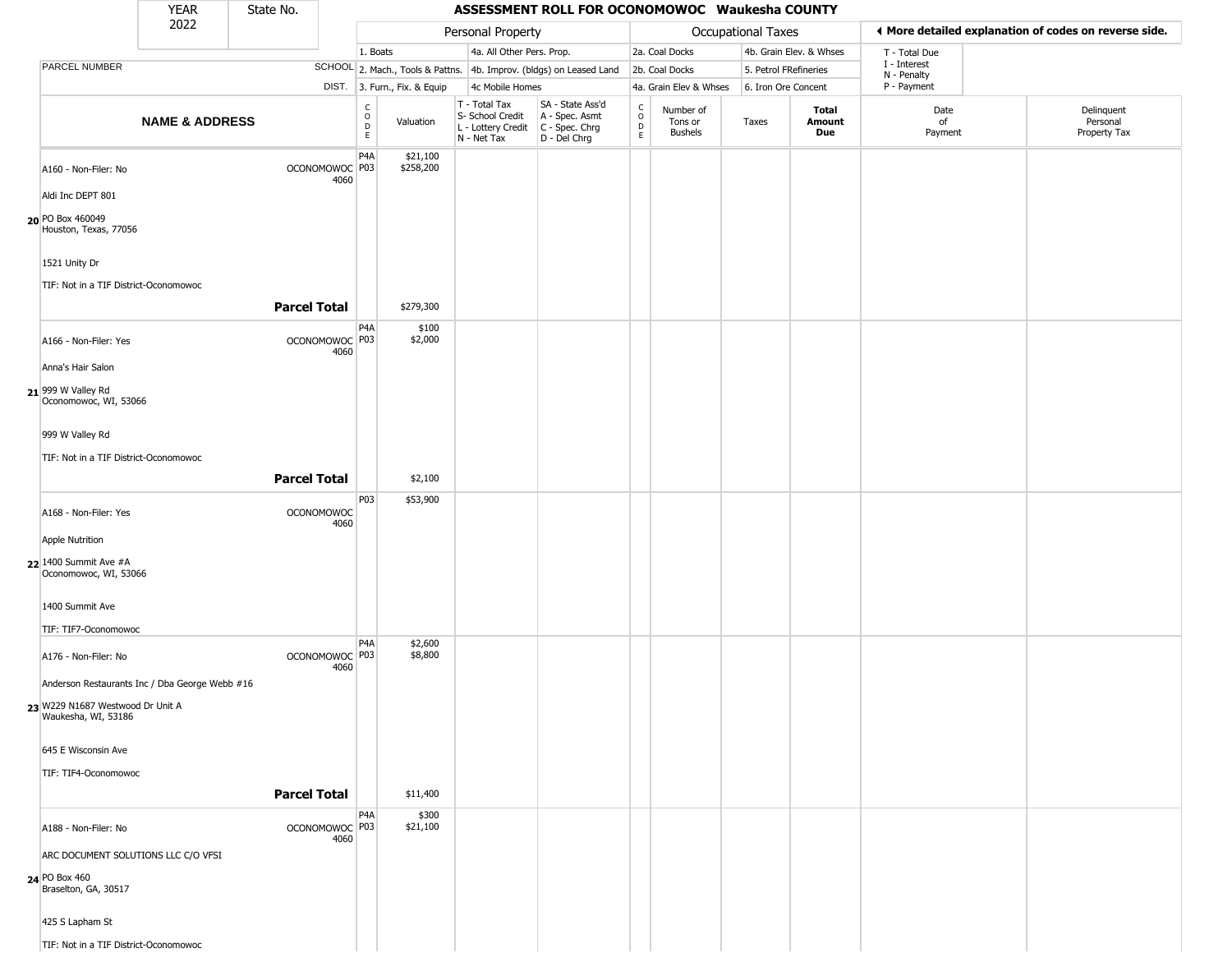|                                                                            | <b>YEAR</b>               | State No.           |                           |                                                   |                              |                                                  | ASSESSMENT ROLL FOR OCONOMOWOC Waukesha COUNTY                                            |                                                   |                                 |                    |                         |                            |                                                       |
|----------------------------------------------------------------------------|---------------------------|---------------------|---------------------------|---------------------------------------------------|------------------------------|--------------------------------------------------|-------------------------------------------------------------------------------------------|---------------------------------------------------|---------------------------------|--------------------|-------------------------|----------------------------|-------------------------------------------------------|
|                                                                            | 2022                      |                     |                           |                                                   |                              | Personal Property                                |                                                                                           |                                                   |                                 | Occupational Taxes |                         |                            | ♦ More detailed explanation of codes on reverse side. |
|                                                                            |                           |                     |                           | 1. Boats                                          |                              | 4a. All Other Pers. Prop.                        |                                                                                           |                                                   | 2a. Coal Docks                  |                    | 4b. Grain Elev. & Whses | T - Total Due              |                                                       |
| PARCEL NUMBER                                                              |                           |                     |                           |                                                   |                              |                                                  | SCHOOL 2. Mach., Tools & Pattns. 4b. Improv. (bldgs) on Leased Land                       |                                                   | 2b. Coal Docks                  |                    | 5. Petrol FRefineries   | I - Interest               |                                                       |
|                                                                            |                           |                     |                           |                                                   | DIST. 3. Furn., Fix. & Equip | 4c Mobile Homes                                  |                                                                                           |                                                   | 4a. Grain Elev & Whses          |                    | 6. Iron Ore Concent     | N - Penalty<br>P - Payment |                                                       |
|                                                                            | <b>NAME &amp; ADDRESS</b> |                     |                           | C<br>$\begin{array}{c}\n0 \\ D \\ E\n\end{array}$ | Valuation                    | T - Total Tax<br>S- School Credit<br>N - Net Tax | SA - State Ass'd<br>A - Spec. Asmt<br>L - Lottery Credit   C - Spec. Chrg<br>D - Del Chrg | $\begin{array}{c}\nC \\ O \\ D \\ E\n\end{array}$ | Number of<br>Tons or<br>Bushels | Taxes              | Total<br>Amount<br>Due  | Date<br>of<br>Payment      | Delinquent<br>Personal<br>Property Tax                |
|                                                                            |                           | <b>Parcel Total</b> |                           |                                                   | \$21,400                     |                                                  |                                                                                           |                                                   |                                 |                    |                         |                            |                                                       |
| A192 - Non-Filer: Yes<br>Allen Executive Search Ltd                        |                           |                     | <b>OCONOMOWOC</b><br>4060 | P03                                               | \$2,000                      |                                                  |                                                                                           |                                                   |                                 |                    |                         |                            |                                                       |
| 25 141 E Wisconsin Ave #A<br>Oconomowoc, WI, 53066                         |                           |                     |                           |                                                   |                              |                                                  |                                                                                           |                                                   |                                 |                    |                         |                            |                                                       |
| 141 E Wisconsin Ave<br>TIF: TIF4-Oconomowoc                                |                           |                     |                           |                                                   |                              |                                                  |                                                                                           |                                                   |                                 |                    |                         |                            |                                                       |
| A195 - Non-Filer: No                                                       |                           |                     | <b>OCONOMOWOC</b><br>4060 | P <sub>4</sub> A                                  | \$145,900                    |                                                  |                                                                                           |                                                   |                                 |                    |                         |                            |                                                       |
| Advanced Disposal Svcs C/O MARVIN POER & COMPANY                           |                           |                     |                           |                                                   |                              |                                                  |                                                                                           |                                                   |                                 |                    |                         |                            |                                                       |
| 26 PO BOX 802206<br>DALLAS, TX, 75380-2206                                 |                           |                     |                           |                                                   |                              |                                                  |                                                                                           |                                                   |                                 |                    |                         |                            |                                                       |
| VARIOUS                                                                    |                           |                     |                           |                                                   |                              |                                                  |                                                                                           |                                                   |                                 |                    |                         |                            |                                                       |
| TIF: Not in a TIF District-Oconomowoc                                      |                           |                     |                           |                                                   |                              |                                                  |                                                                                           |                                                   |                                 |                    |                         |                            |                                                       |
| A197 - Non-Filer: No                                                       |                           |                     | <b>OCONOMOWOC</b><br>4060 | P <sub>4</sub> A                                  | \$100                        |                                                  |                                                                                           |                                                   |                                 |                    |                         |                            |                                                       |
| Amerigas Propane LP                                                        |                           |                     |                           |                                                   |                              |                                                  |                                                                                           |                                                   |                                 |                    |                         |                            |                                                       |
| 27 PO BOX 1240<br>MANCHESTER, NH, 03105                                    |                           |                     |                           |                                                   |                              |                                                  |                                                                                           |                                                   |                                 |                    |                         |                            |                                                       |
| VARIOUS<br>TIF: Not in a TIF District-Oconomowoc                           |                           |                     |                           |                                                   |                              |                                                  |                                                                                           |                                                   |                                 |                    |                         |                            |                                                       |
| A198 - Non-Filer: No                                                       |                           |                     | <b>OCONOMOWOC</b><br>4060 | P03                                               | \$24,700                     |                                                  |                                                                                           |                                                   |                                 |                    |                         |                            |                                                       |
| ATI Physical Therapy C/O ADVANCED PROP TAX COMPLIANCE                      |                           |                     |                           |                                                   |                              |                                                  |                                                                                           |                                                   |                                 |                    |                         |                            |                                                       |
| 28 1611 N Interstate 35E Ste 428<br>Carrollton, TX, 75006-8616             |                           |                     |                           |                                                   |                              |                                                  |                                                                                           |                                                   |                                 |                    |                         |                            |                                                       |
| 1290 Summit Ave, STE 102                                                   |                           |                     |                           |                                                   |                              |                                                  |                                                                                           |                                                   |                                 |                    |                         |                            |                                                       |
| TIF: Not in a TIF District-Oconomowoc                                      |                           |                     |                           | P03                                               | \$9,600                      |                                                  |                                                                                           |                                                   |                                 |                    |                         |                            |                                                       |
| A207 - Non-Filer: No                                                       |                           |                     | <b>OCONOMOWOC</b><br>4060 |                                                   |                              |                                                  |                                                                                           |                                                   |                                 |                    |                         |                            |                                                       |
| Advantage Leasing Corporation<br>29 PO Box 130<br>Metamora, MI, 48455-0130 |                           |                     |                           |                                                   |                              |                                                  |                                                                                           |                                                   |                                 |                    |                         |                            |                                                       |
| 1141 BLUE RIBBON DR                                                        |                           |                     |                           |                                                   |                              |                                                  |                                                                                           |                                                   |                                 |                    |                         |                            |                                                       |
| TIF: Not in a TIF District-Oconomowoc                                      |                           |                     |                           |                                                   |                              |                                                  |                                                                                           |                                                   |                                 |                    |                         |                            |                                                       |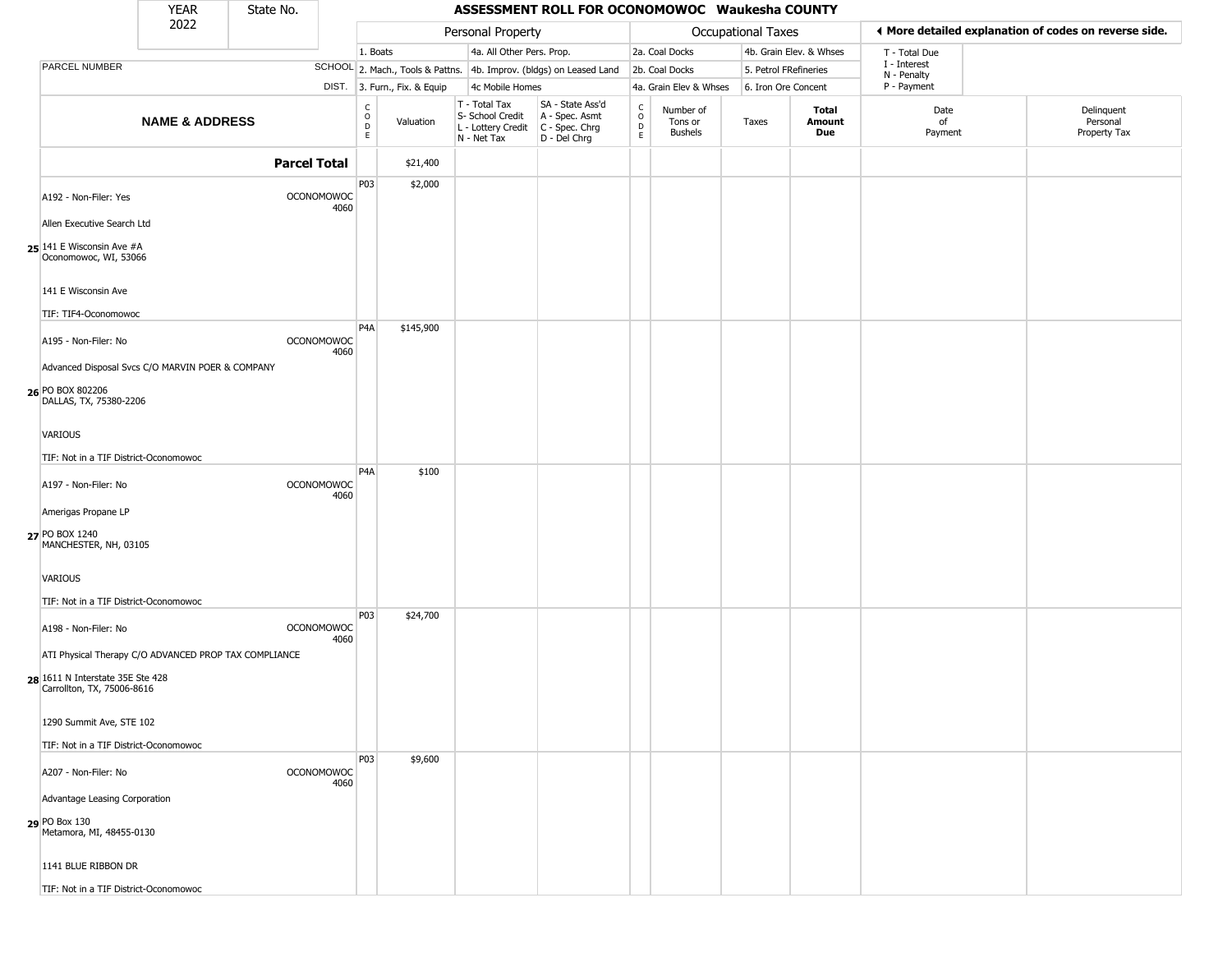|                                                               | <b>YEAR</b>                                     | State No.           |                                   |                                                          |                              |                                                  | ASSESSMENT ROLL FOR OCONOMOWOC Waukesha COUNTY                                            |                                                 |                                        |                       |                         |                             |                                                       |
|---------------------------------------------------------------|-------------------------------------------------|---------------------|-----------------------------------|----------------------------------------------------------|------------------------------|--------------------------------------------------|-------------------------------------------------------------------------------------------|-------------------------------------------------|----------------------------------------|-----------------------|-------------------------|-----------------------------|-------------------------------------------------------|
|                                                               | 2022                                            |                     |                                   |                                                          |                              | Personal Property                                |                                                                                           |                                                 |                                        | Occupational Taxes    |                         |                             | ♦ More detailed explanation of codes on reverse side. |
|                                                               |                                                 |                     |                                   | 1. Boats                                                 |                              | 4a. All Other Pers. Prop.                        |                                                                                           |                                                 | 2a. Coal Docks                         |                       | 4b. Grain Elev. & Whses | T - Total Due               |                                                       |
| PARCEL NUMBER                                                 |                                                 |                     |                                   |                                                          |                              |                                                  | SCHOOL 2. Mach., Tools & Pattns. 4b. Improv. (bldgs) on Leased Land                       |                                                 | 2b. Coal Docks                         | 5. Petrol FRefineries |                         | I - Interest<br>N - Penalty |                                                       |
|                                                               |                                                 |                     |                                   |                                                          | DIST. 3. Furn., Fix. & Equip | 4c Mobile Homes                                  |                                                                                           |                                                 | 4a. Grain Elev & Whses                 | 6. Iron Ore Concent   |                         | P - Payment                 |                                                       |
|                                                               | <b>NAME &amp; ADDRESS</b>                       |                     |                                   | $\begin{matrix} 0 \\ 0 \\ D \end{matrix}$<br>$\mathsf E$ | Valuation                    | T - Total Tax<br>S- School Credit<br>N - Net Tax | SA - State Ass'd<br>A - Spec. Asmt<br>L - Lottery Credit   C - Spec. Chrg<br>D - Del Chrg | $\begin{array}{c} C \\ O \\ D \\ E \end{array}$ | Number of<br>Tons or<br><b>Bushels</b> | Taxes                 | Total<br>Amount<br>Due  | Date<br>of<br>Payment       | Delinquent<br>Personal<br>Property Tax                |
| A208 - Non-Filer: Yes<br>Anytime Fitness                      |                                                 |                     | OCONOMOWOC P03<br>4060            | P4A                                                      | \$33,600<br>\$188,200        |                                                  |                                                                                           |                                                 |                                        |                       |                         |                             |                                                       |
|                                                               |                                                 |                     |                                   |                                                          |                              |                                                  |                                                                                           |                                                 |                                        |                       |                         |                             |                                                       |
| 30 6000 Monona Dr Ste 204<br>Monona, Wisconsin, 53716         |                                                 |                     |                                   |                                                          |                              |                                                  |                                                                                           |                                                 |                                        |                       |                         |                             |                                                       |
| 1288 Summit Ave #114<br>TIF: Not in a TIF District-Oconomowoc |                                                 |                     |                                   |                                                          |                              |                                                  |                                                                                           |                                                 |                                        |                       |                         |                             |                                                       |
|                                                               |                                                 | <b>Parcel Total</b> |                                   |                                                          | \$221,800                    |                                                  |                                                                                           |                                                 |                                        |                       |                         |                             |                                                       |
| A212 - Non-Filer: Yes                                         |                                                 |                     | <b>OCONOMOWOC</b><br>4060         | P03                                                      | \$5,800                      |                                                  |                                                                                           |                                                 |                                        |                       |                         |                             |                                                       |
| Automation Systems International Corp                         |                                                 |                     |                                   |                                                          |                              |                                                  |                                                                                           |                                                 |                                        |                       |                         |                             |                                                       |
| 31 54 Capitol Dr<br>Oconomowoc, WI, 53066                     |                                                 |                     |                                   |                                                          |                              |                                                  |                                                                                           |                                                 |                                        |                       |                         |                             |                                                       |
| 54 Capitol Dr                                                 |                                                 |                     |                                   |                                                          |                              |                                                  |                                                                                           |                                                 |                                        |                       |                         |                             |                                                       |
| TIF: Not in a TIF District-Oconomowoc                         |                                                 |                     |                                   |                                                          |                              |                                                  |                                                                                           |                                                 |                                        |                       |                         |                             |                                                       |
| A213 - Non-Filer: No                                          |                                                 | <b>OCONOMOWOC</b>   | 4060                              | P <sub>4</sub> A                                         | \$100                        |                                                  |                                                                                           |                                                 |                                        |                       |                         |                             |                                                       |
| At Your Service Inc. Tom Genetti                              |                                                 |                     |                                   |                                                          |                              |                                                  |                                                                                           |                                                 |                                        |                       |                         |                             |                                                       |
| 32 888 Thackeray Trl Unit 209<br>Oconomowoc, WI, 53066        |                                                 |                     |                                   |                                                          |                              |                                                  |                                                                                           |                                                 |                                        |                       |                         |                             |                                                       |
| 888 Thackeray Trl Unit 209                                    |                                                 |                     |                                   |                                                          |                              |                                                  |                                                                                           |                                                 |                                        |                       |                         |                             |                                                       |
| TIF: Not in a TIF District-Oconomowoc                         |                                                 |                     |                                   |                                                          |                              |                                                  |                                                                                           |                                                 |                                        |                       |                         |                             |                                                       |
| A215 - Non-Filer: Yes                                         |                                                 |                     | OCONOMOWOC <sup>P4A</sup><br>4060 | <b>P03</b>                                               | \$100<br>\$100               |                                                  |                                                                                           |                                                 |                                        |                       |                         |                             |                                                       |
| Adore Sarah Rossey                                            |                                                 |                     |                                   |                                                          |                              |                                                  |                                                                                           |                                                 |                                        |                       |                         |                             |                                                       |
| 33 1042 S Silver Lake St<br>Oconomowoc, WI, 53066             |                                                 |                     |                                   |                                                          |                              |                                                  |                                                                                           |                                                 |                                        |                       |                         |                             |                                                       |
| 1288 Summit Ave                                               |                                                 |                     |                                   |                                                          |                              |                                                  |                                                                                           |                                                 |                                        |                       |                         |                             |                                                       |
| TIF: Not in a TIF District-Oconomowoc                         |                                                 |                     |                                   |                                                          |                              |                                                  |                                                                                           |                                                 |                                        |                       |                         |                             |                                                       |
|                                                               |                                                 | <b>Parcel Total</b> |                                   |                                                          | \$200                        |                                                  |                                                                                           |                                                 |                                        |                       |                         |                             |                                                       |
| A216 - Non-Filer: No                                          |                                                 |                     | <b>OCONOMOWOC</b><br>4060         | P03                                                      | \$12,500                     |                                                  |                                                                                           |                                                 |                                        |                       |                         |                             |                                                       |
|                                                               | American Homes 4 Rent L.P. C/O Indirect Tax-BPP |                     |                                   |                                                          |                              |                                                  |                                                                                           |                                                 |                                        |                       |                         |                             |                                                       |
| 34 PO Box 8759<br>Calabasas, CA, 91372-8759                   |                                                 |                     |                                   |                                                          |                              |                                                  |                                                                                           |                                                 |                                        |                       |                         |                             |                                                       |
| <b>VARIOUS</b>                                                |                                                 |                     |                                   |                                                          |                              |                                                  |                                                                                           |                                                 |                                        |                       |                         |                             |                                                       |
| TIF: Not in a TIF District-Oconomowoc                         |                                                 |                     |                                   |                                                          |                              |                                                  |                                                                                           |                                                 |                                        |                       |                         |                             |                                                       |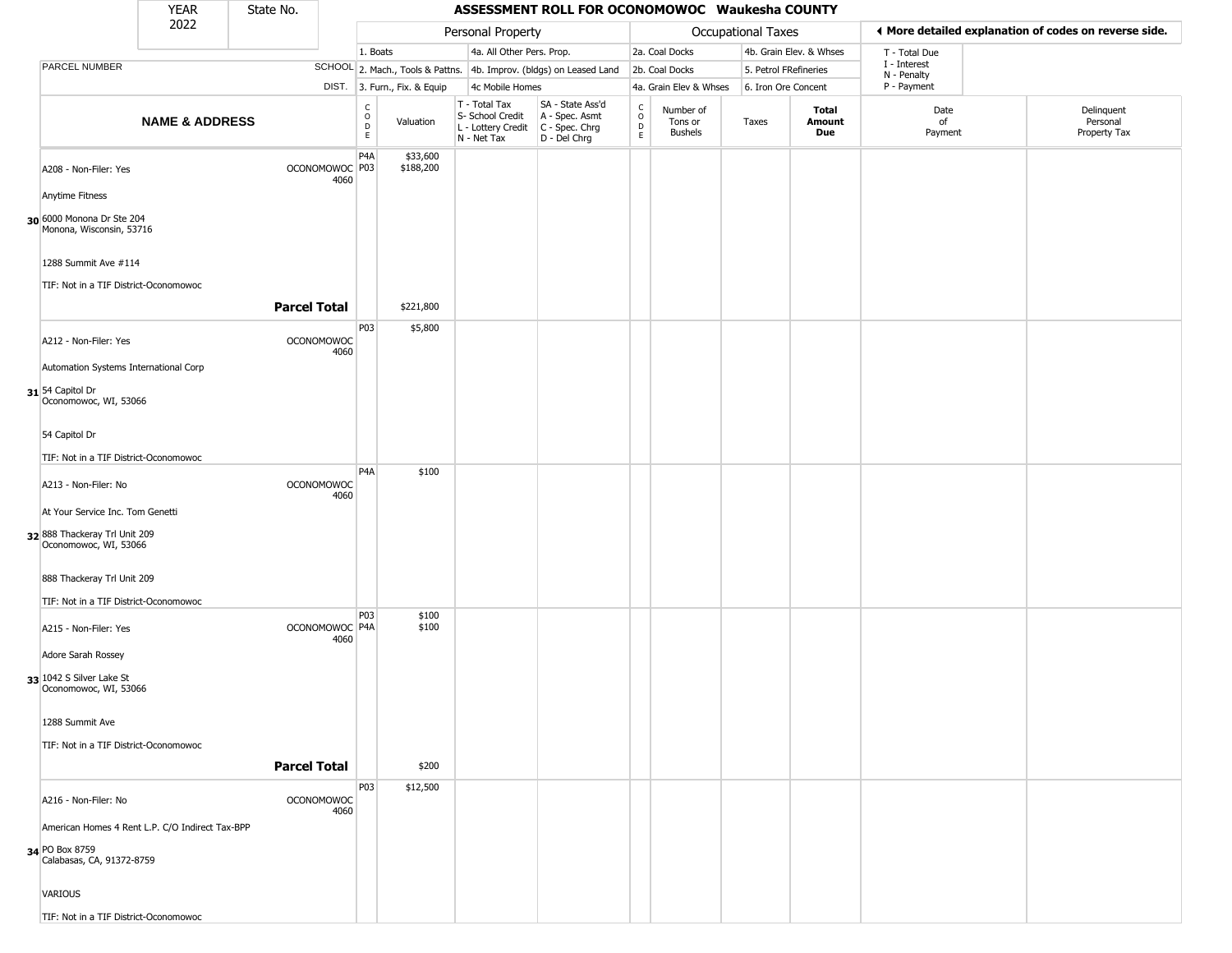|                                                                  | YEAR                      | State No.           |                                   |                                                  |                              |                                                                                         | ASSESSMENT ROLL FOR OCONOMOWOC Waukesha COUNTY                      |                                   |                                 |                       |                         |                             |                                                       |
|------------------------------------------------------------------|---------------------------|---------------------|-----------------------------------|--------------------------------------------------|------------------------------|-----------------------------------------------------------------------------------------|---------------------------------------------------------------------|-----------------------------------|---------------------------------|-----------------------|-------------------------|-----------------------------|-------------------------------------------------------|
|                                                                  | 2022                      |                     |                                   |                                                  |                              | Personal Property                                                                       |                                                                     |                                   |                                 | Occupational Taxes    |                         |                             | ◀ More detailed explanation of codes on reverse side. |
|                                                                  |                           |                     |                                   | 1. Boats                                         |                              | 4a. All Other Pers. Prop.                                                               |                                                                     |                                   | 2a. Coal Docks                  |                       | 4b. Grain Elev. & Whses | T - Total Due               |                                                       |
| <b>PARCEL NUMBER</b>                                             |                           |                     |                                   |                                                  |                              |                                                                                         | SCHOOL 2. Mach., Tools & Pattns. 4b. Improv. (bldgs) on Leased Land |                                   | 2b. Coal Docks                  | 5. Petrol FRefineries |                         | I - Interest<br>N - Penalty |                                                       |
|                                                                  |                           |                     |                                   |                                                  | DIST. 3. Furn., Fix. & Equip | 4c Mobile Homes                                                                         |                                                                     |                                   | 4a. Grain Elev & Whses          | 6. Iron Ore Concent   |                         | P - Payment                 |                                                       |
|                                                                  | <b>NAME &amp; ADDRESS</b> |                     |                                   | $_{\rm o}^{\rm c}$<br>$\mathsf D$<br>$\mathsf E$ | Valuation                    | T - Total Tax<br>S- School Credit<br>L - Lottery Credit   C - Spec. Chrg<br>N - Net Tax | SA - State Ass'd<br>A - Spec. Asmt<br>D - Del Chrg                  | $\frac{c}{0}$<br>$\mathsf D$<br>E | Number of<br>Tons or<br>Bushels | Taxes                 | Total<br>Amount<br>Due  | Date<br>of<br>Payment       | Delinquent<br>Personal<br>Property Tax                |
| A218 - Non-Filer: No                                             |                           |                     | OCONOMOWOC e                      | Stat                                             | \$0                          |                                                                                         |                                                                     |                                   |                                 |                       |                         |                             |                                                       |
| EYE COMMUNICATION SYSTEMS INC                                    |                           |                     | 4060                              | Ass<br>ess<br>ed                                 |                              |                                                                                         |                                                                     |                                   |                                 |                       |                         |                             |                                                       |
| 35 1823 Executive Dr<br>Oconomowoc, WI, 53066                    |                           |                     |                                   |                                                  |                              |                                                                                         |                                                                     |                                   |                                 |                       |                         |                             |                                                       |
| 1823 Executive Dr                                                |                           |                     |                                   |                                                  |                              |                                                                                         |                                                                     |                                   |                                 |                       |                         |                             |                                                       |
| TIF: Not in a TIF District-Oconomowoc                            |                           |                     |                                   | P4A                                              | \$100                        |                                                                                         |                                                                     |                                   |                                 |                       |                         |                             |                                                       |
| A220 - Non-Filer: No                                             |                           |                     | OCONOMOWOC <sup>P03</sup><br>4060 |                                                  | \$300                        |                                                                                         |                                                                     |                                   |                                 |                       |                         |                             |                                                       |
| A Touch Of Color                                                 |                           |                     |                                   |                                                  |                              |                                                                                         |                                                                     |                                   |                                 |                       |                         |                             |                                                       |
| 36 756 E Wisconsin Ave<br>Oconomowoc, WI, 53066                  |                           |                     |                                   |                                                  |                              |                                                                                         |                                                                     |                                   |                                 |                       |                         |                             |                                                       |
| 756 E Wisconsin Ave                                              |                           |                     |                                   |                                                  |                              |                                                                                         |                                                                     |                                   |                                 |                       |                         |                             |                                                       |
| TIF: TIF4-Oconomowoc                                             |                           |                     |                                   |                                                  |                              |                                                                                         |                                                                     |                                   |                                 |                       |                         |                             |                                                       |
|                                                                  |                           | <b>Parcel Total</b> |                                   |                                                  | \$400                        |                                                                                         |                                                                     |                                   |                                 |                       |                         |                             |                                                       |
| A223 - Non-Filer: No                                             |                           |                     | OCONOMOWOC P03<br>4060            | P4A                                              | \$11,000<br>\$27,200         |                                                                                         |                                                                     |                                   |                                 |                       |                         |                             |                                                       |
| Aurora Urgent Care & Laser & Surgery Center AURORA MEDICAL GROUP |                           |                     |                                   |                                                  |                              |                                                                                         |                                                                     |                                   |                                 |                       |                         |                             |                                                       |
| 37 750 W Virginia St<br>Milwaukee, WI, 53234                     |                           |                     |                                   |                                                  |                              |                                                                                         |                                                                     |                                   |                                 |                       |                         |                             |                                                       |
| 1284 Summit Ave                                                  |                           |                     |                                   |                                                  |                              |                                                                                         |                                                                     |                                   |                                 |                       |                         |                             |                                                       |
| TIF: Not in a TIF District-Oconomowoc                            |                           |                     |                                   |                                                  |                              |                                                                                         |                                                                     |                                   |                                 |                       |                         |                             |                                                       |
|                                                                  |                           | <b>Parcel Total</b> |                                   |                                                  | \$38,200                     |                                                                                         |                                                                     |                                   |                                 |                       |                         |                             |                                                       |
| A225 - Non-Filer: No                                             |                           |                     | <b>OCONOMOWOC</b><br>4060         | P4A                                              | \$1,200                      |                                                                                         |                                                                     |                                   |                                 |                       |                         |                             |                                                       |
| Allstate Ins Co                                                  |                           |                     |                                   |                                                  |                              |                                                                                         |                                                                     |                                   |                                 |                       |                         |                             |                                                       |
| 38 PO Box 37945<br>Charlotte, NC, 28237-7945                     |                           |                     |                                   |                                                  |                              |                                                                                         |                                                                     |                                   |                                 |                       |                         |                             |                                                       |
| 1280 BROWN ST                                                    |                           |                     |                                   |                                                  |                              |                                                                                         |                                                                     |                                   |                                 |                       |                         |                             |                                                       |
| TIF: Not in a TIF District-Oconomowoc                            |                           |                     |                                   |                                                  |                              |                                                                                         |                                                                     |                                   |                                 |                       |                         |                             |                                                       |
| A227 - Non-Filer: No                                             |                           |                     | OCONOMOWOC   P03<br>4060          | P <sub>4</sub> A                                 | \$5,600<br>\$6,100           |                                                                                         |                                                                     |                                   |                                 |                       |                         |                             |                                                       |
| Audiology Services Company USA, LLC HEARING LIFE                 |                           |                     |                                   |                                                  |                              |                                                                                         |                                                                     |                                   |                                 |                       |                         |                             |                                                       |
| 39 580 Howard Ave<br>Somerset, New Jersey, 08873                 |                           |                     |                                   |                                                  |                              |                                                                                         |                                                                     |                                   |                                 |                       |                         |                             |                                                       |
| 169 E Wisconsin Ave #H                                           |                           |                     |                                   |                                                  |                              |                                                                                         |                                                                     |                                   |                                 |                       |                         |                             |                                                       |
| TIF: TIF4-Oconomowoc                                             |                           |                     |                                   |                                                  |                              |                                                                                         |                                                                     |                                   |                                 |                       |                         |                             |                                                       |
|                                                                  |                           | <b>Parcel Total</b> |                                   |                                                  | \$11,700                     |                                                                                         |                                                                     |                                   |                                 |                       |                         |                             |                                                       |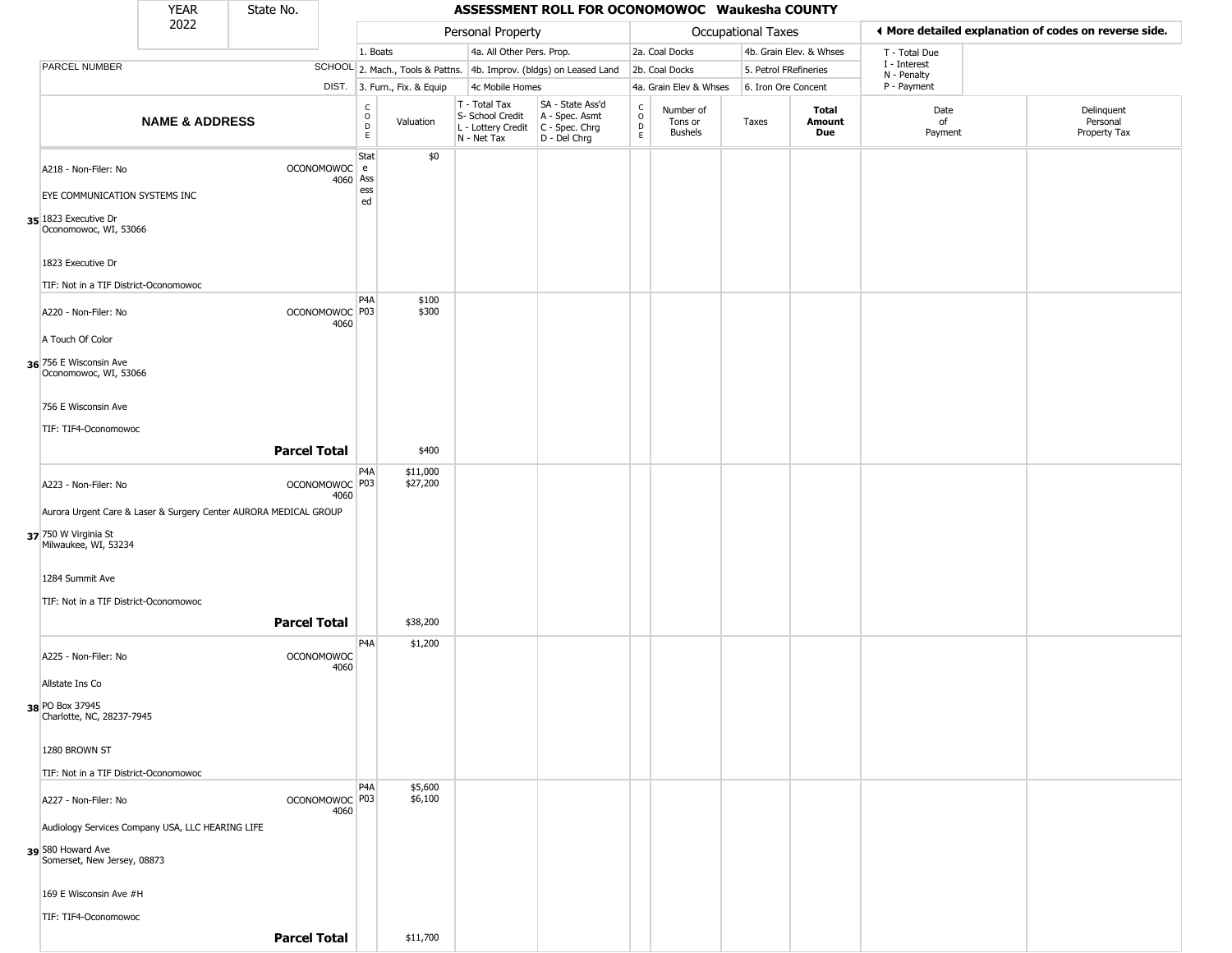|                                                                 | <b>YEAR</b>               | State No.                 |                                                          |                              |                                                                                         | ASSESSMENT ROLL FOR OCONOMOWOC Waukesha COUNTY                      |                                                          |                                        |                    |                         |                             |                                                       |
|-----------------------------------------------------------------|---------------------------|---------------------------|----------------------------------------------------------|------------------------------|-----------------------------------------------------------------------------------------|---------------------------------------------------------------------|----------------------------------------------------------|----------------------------------------|--------------------|-------------------------|-----------------------------|-------------------------------------------------------|
|                                                                 | 2022                      |                           |                                                          |                              | Personal Property                                                                       |                                                                     |                                                          |                                        | Occupational Taxes |                         |                             | ◀ More detailed explanation of codes on reverse side. |
|                                                                 |                           |                           | 1. Boats                                                 |                              | 4a. All Other Pers. Prop.                                                               |                                                                     |                                                          | 2a. Coal Docks                         |                    | 4b. Grain Elev. & Whses | T - Total Due               |                                                       |
| PARCEL NUMBER                                                   |                           |                           |                                                          |                              |                                                                                         | SCHOOL 2. Mach., Tools & Pattns. 4b. Improv. (bldgs) on Leased Land |                                                          | 2b. Coal Docks                         |                    | 5. Petrol FRefineries   | I - Interest<br>N - Penalty |                                                       |
|                                                                 |                           |                           |                                                          | DIST. 3. Furn., Fix. & Equip | 4c Mobile Homes                                                                         |                                                                     |                                                          | 4a. Grain Elev & Whses                 |                    | 6. Iron Ore Concent     | P - Payment                 |                                                       |
|                                                                 | <b>NAME &amp; ADDRESS</b> |                           | $\begin{smallmatrix} C \\ O \\ D \end{smallmatrix}$<br>E | Valuation                    | T - Total Tax<br>S- School Credit<br>L - Lottery Credit   C - Spec. Chrg<br>N - Net Tax | SA - State Ass'd<br>A - Spec. Asmt<br>D - Del Chrg                  | $\begin{matrix} 0 \\ 0 \\ 0 \end{matrix}$<br>$\mathsf E$ | Number of<br>Tons or<br><b>Bushels</b> | Taxes              | Total<br>Amount<br>Due  | Date<br>of<br>Payment       | Delinquent<br>Personal<br>Property Tax                |
| A230 - Non-Filer: No                                            |                           | <b>OCONOMOWOC</b><br>4060 | P03                                                      | \$323,100                    |                                                                                         |                                                                     |                                                          |                                        |                    |                         |                             |                                                       |
| Azura Memory Care AZURA HARBOR HOLDINGS LLC                     |                           |                           |                                                          |                              |                                                                                         |                                                                     |                                                          |                                        |                    |                         |                             |                                                       |
| 40 1233 N Mayfair Rd Ste 301<br>Wauwatosa, WI, 53226            |                           |                           |                                                          |                              |                                                                                         |                                                                     |                                                          |                                        |                    |                         |                             |                                                       |
| 540 E Forest St                                                 |                           |                           |                                                          |                              |                                                                                         |                                                                     |                                                          |                                        |                    |                         |                             |                                                       |
| TIF: Not in a TIF District-Oconomowoc                           |                           |                           |                                                          |                              |                                                                                         |                                                                     |                                                          |                                        |                    |                         |                             |                                                       |
| A231 - Non-Filer: Yes                                           |                           | <b>OCONOMOWOC</b><br>4060 | <b>P03</b>                                               | \$80,900                     |                                                                                         |                                                                     |                                                          |                                        |                    |                         |                             |                                                       |
| Axis Chiropractic                                               |                           |                           |                                                          |                              |                                                                                         |                                                                     |                                                          |                                        |                    |                         |                             |                                                       |
| 41 1280 Brown St Unit K2<br>Oconomowoc, WI, 53066               |                           |                           |                                                          |                              |                                                                                         |                                                                     |                                                          |                                        |                    |                         |                             |                                                       |
| 1280 Brown St Unit K2                                           |                           |                           |                                                          |                              |                                                                                         |                                                                     |                                                          |                                        |                    |                         |                             |                                                       |
| TIF: Not in a TIF District-Oconomowoc                           |                           |                           |                                                          |                              |                                                                                         |                                                                     |                                                          |                                        |                    |                         |                             |                                                       |
| A232 - Non-Filer: No                                            |                           | OCONOMOWOC P4A<br>4060    | P <sub>0</sub> 3                                         | \$61,400<br>\$72,800         |                                                                                         |                                                                     |                                                          |                                        |                    |                         |                             |                                                       |
| ADV MSO LLC DBA ADVENT                                          |                           |                           |                                                          |                              |                                                                                         |                                                                     |                                                          |                                        |                    |                         |                             |                                                       |
| 42 10001 W INNOVATION DR STE 200<br>MILWAUKEE, WI, 53226        |                           |                           |                                                          |                              |                                                                                         |                                                                     |                                                          |                                        |                    |                         |                             |                                                       |
| 1185 Corporate Center Dr, #300                                  |                           |                           |                                                          |                              |                                                                                         |                                                                     |                                                          |                                        |                    |                         |                             |                                                       |
| TIF: Not in a TIF District-Oconomowoc                           |                           |                           |                                                          |                              |                                                                                         |                                                                     |                                                          |                                        |                    |                         |                             |                                                       |
|                                                                 |                           | <b>Parcel Total</b>       |                                                          | \$134,200                    |                                                                                         |                                                                     |                                                          |                                        |                    |                         |                             |                                                       |
| A234 - Non-Filer: No                                            |                           | <b>OCONOMOWOC</b><br>4060 | P4A                                                      | \$1,200                      |                                                                                         |                                                                     |                                                          |                                        |                    |                         |                             |                                                       |
| Allstate Ins Co                                                 |                           |                           |                                                          |                              |                                                                                         |                                                                     |                                                          |                                        |                    |                         |                             |                                                       |
| 43 PO Box 37945<br>Charlotte, NC, 28237-7945                    |                           |                           |                                                          |                              |                                                                                         |                                                                     |                                                          |                                        |                    |                         |                             |                                                       |
| 158 E WISCONSIN AVE                                             |                           |                           |                                                          |                              |                                                                                         |                                                                     |                                                          |                                        |                    |                         |                             |                                                       |
| TIF: TIF4-Oconomowoc                                            |                           |                           |                                                          |                              |                                                                                         |                                                                     |                                                          |                                        |                    |                         |                             |                                                       |
| A235 - Non-Filer: No                                            |                           | <b>OCONOMOWOC</b><br>4060 | P03                                                      | \$12,400                     |                                                                                         |                                                                     |                                                          |                                        |                    |                         |                             |                                                       |
| Ascentium Capital LLC C/O ADVANCED PROP TAX COMPLIANCE          |                           |                           |                                                          |                              |                                                                                         |                                                                     |                                                          |                                        |                    |                         |                             |                                                       |
| 44 1611 N Interstate 35 E Ste 428<br>Carrollton, TX, 75006-8616 |                           |                           |                                                          |                              |                                                                                         |                                                                     |                                                          |                                        |                    |                         |                             |                                                       |
| 1443 Pabst Farms Cir                                            |                           |                           |                                                          |                              |                                                                                         |                                                                     |                                                          |                                        |                    |                         |                             |                                                       |
| TIF: Not in a TIF District-Oconomowoc                           |                           |                           |                                                          |                              |                                                                                         |                                                                     |                                                          |                                        |                    |                         |                             |                                                       |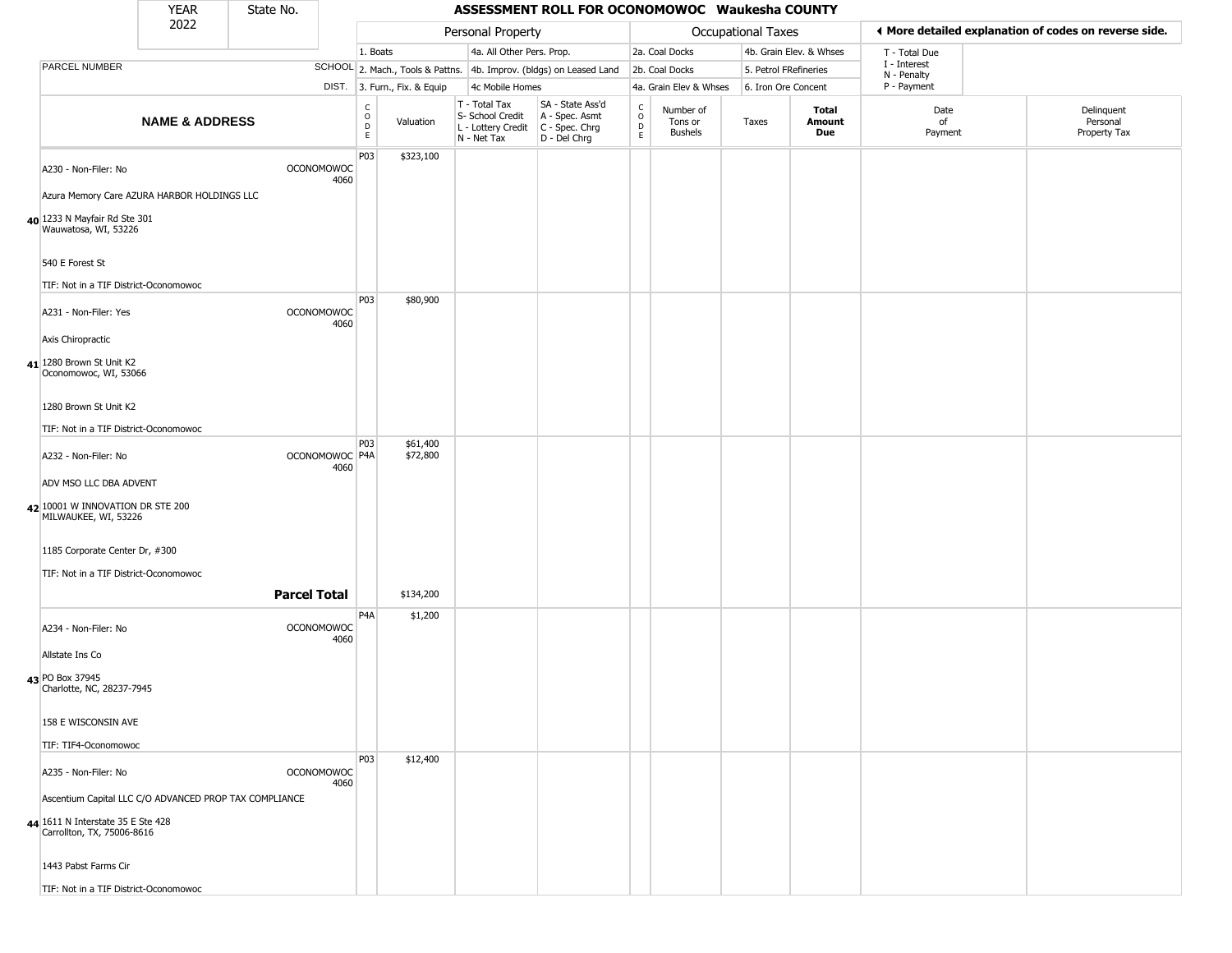|                                                           | <b>YEAR</b>               | State No.                 |                                                 |                              |                                                                                         | ASSESSMENT ROLL FOR OCONOMOWOC Waukesha COUNTY                      |                                   |                                        |                       |                         |                             |                                                       |
|-----------------------------------------------------------|---------------------------|---------------------------|-------------------------------------------------|------------------------------|-----------------------------------------------------------------------------------------|---------------------------------------------------------------------|-----------------------------------|----------------------------------------|-----------------------|-------------------------|-----------------------------|-------------------------------------------------------|
|                                                           | 2022                      |                           |                                                 |                              | Personal Property                                                                       |                                                                     |                                   |                                        | Occupational Taxes    |                         |                             | ◀ More detailed explanation of codes on reverse side. |
|                                                           |                           |                           | 1. Boats                                        |                              | 4a. All Other Pers. Prop.                                                               |                                                                     |                                   | 2a. Coal Docks                         |                       | 4b. Grain Elev. & Whses | T - Total Due               |                                                       |
| <b>PARCEL NUMBER</b>                                      |                           |                           |                                                 |                              |                                                                                         | SCHOOL 2. Mach., Tools & Pattns. 4b. Improv. (bldgs) on Leased Land |                                   | 2b. Coal Docks                         | 5. Petrol FRefineries |                         | I - Interest<br>N - Penalty |                                                       |
|                                                           |                           |                           |                                                 | DIST. 3. Furn., Fix. & Equip | 4c Mobile Homes                                                                         |                                                                     |                                   | 4a. Grain Elev & Whses                 | 6. Iron Ore Concent   |                         | P - Payment                 |                                                       |
|                                                           | <b>NAME &amp; ADDRESS</b> |                           | $\begin{array}{c} C \\ O \\ D \\ E \end{array}$ | Valuation                    | T - Total Tax<br>S- School Credit<br>L - Lottery Credit   C - Spec. Chrg<br>N - Net Tax | SA - State Ass'd<br>A - Spec. Asmt<br>D - Del Chrg                  | $\frac{c}{0}$<br>$\mathsf D$<br>E | Number of<br>Tons or<br><b>Bushels</b> | Taxes                 | Total<br>Amount<br>Due  | Date<br>of<br>Payment       | Delinquent<br>Personal<br>Property Tax                |
| A236 - Non-Filer: No<br>ARAMARK EDUCATIONAL SERVICES, LLC |                           | <b>OCONOMOWOC</b><br>4060 | P03                                             | \$21,600                     |                                                                                         |                                                                     |                                   |                                        |                       |                         |                             |                                                       |
|                                                           |                           |                           |                                                 |                              |                                                                                         |                                                                     |                                   |                                        |                       |                         |                             |                                                       |
| 45 PO BOX 5316<br>Oak Brook, IL, 60522                    |                           |                           |                                                 |                              |                                                                                         |                                                                     |                                   |                                        |                       |                         |                             |                                                       |
| 915 SUMMIT AVE                                            |                           |                           |                                                 |                              |                                                                                         |                                                                     |                                   |                                        |                       |                         |                             |                                                       |
| TIF: Not in a TIF District-Oconomowoc                     |                           |                           |                                                 |                              |                                                                                         |                                                                     |                                   |                                        |                       |                         |                             |                                                       |
| A237 - Non-Filer: No                                      |                           | OCONOMOWOC P4A<br>4060    | P03                                             | \$700<br>\$14,600            |                                                                                         |                                                                     |                                   |                                        |                       |                         |                             |                                                       |
| ARAMARK REFRESHMENT SERVICES, LLC                         |                           |                           |                                                 |                              |                                                                                         |                                                                     |                                   |                                        |                       |                         |                             |                                                       |
| 46 PO BOX 5316<br>Oak Brook, IL, 60522                    |                           |                           |                                                 |                              |                                                                                         |                                                                     |                                   |                                        |                       |                         |                             |                                                       |
| 1069 CORPORATE CIRCLE DR                                  |                           |                           |                                                 |                              |                                                                                         |                                                                     |                                   |                                        |                       |                         |                             |                                                       |
| TIF: Not in a TIF District-Oconomowoc                     |                           |                           |                                                 |                              |                                                                                         |                                                                     |                                   |                                        |                       |                         |                             |                                                       |
|                                                           |                           | <b>Parcel Total</b>       |                                                 | \$15,300                     |                                                                                         |                                                                     |                                   |                                        |                       |                         |                             |                                                       |
| A239 - Non-Filer: No                                      |                           | <b>OCONOMOWOC</b>         | P4A                                             | \$86,500                     |                                                                                         |                                                                     |                                   |                                        |                       |                         |                             |                                                       |
| AMUR EQUIPMENT FINANCE, INC                               |                           | 4060                      |                                                 |                              |                                                                                         |                                                                     |                                   |                                        |                       |                         |                             |                                                       |
| 47 304 W 3RD ST<br>GRAND ISLAND, NE, 68801                |                           |                           |                                                 |                              |                                                                                         |                                                                     |                                   |                                        |                       |                         |                             |                                                       |
| 1225 ROBRUCK DR                                           |                           |                           |                                                 |                              |                                                                                         |                                                                     |                                   |                                        |                       |                         |                             |                                                       |
| TIF: Not in a TIF District-Oconomowoc                     |                           |                           |                                                 |                              |                                                                                         |                                                                     |                                   |                                        |                       |                         |                             |                                                       |
| A240 - Non-Filer: No                                      |                           | <b>OCONOMOWOC</b><br>4060 | P03                                             | \$800                        |                                                                                         |                                                                     |                                   |                                        |                       |                         |                             |                                                       |
| ADT COMMERCIAL, LLC                                       |                           |                           |                                                 |                              |                                                                                         |                                                                     |                                   |                                        |                       |                         |                             |                                                       |
| 48 PO BOX 54767<br>LEXINGTON, KY, 40555                   |                           |                           |                                                 |                              |                                                                                         |                                                                     |                                   |                                        |                       |                         |                             |                                                       |
| VARIOUS                                                   |                           |                           |                                                 |                              |                                                                                         |                                                                     |                                   |                                        |                       |                         |                             |                                                       |
| TIF: Not in a TIF District-Oconomowoc                     |                           |                           |                                                 |                              |                                                                                         |                                                                     |                                   |                                        |                       |                         |                             |                                                       |
| A241 - Non-Filer: No                                      |                           | OCONOMOWOC P03            | P <sub>4</sub> A                                | \$8,800<br>\$26,000          |                                                                                         |                                                                     |                                   |                                        |                       |                         |                             |                                                       |
| A-STYLES LIMITED                                          |                           | 4060                      |                                                 |                              |                                                                                         |                                                                     |                                   |                                        |                       |                         |                             |                                                       |
| 49 1091 Summit Ave<br>Oconomowoc, WI, 53066               |                           |                           |                                                 |                              |                                                                                         |                                                                     |                                   |                                        |                       |                         |                             |                                                       |
| 1091 Summit Ave                                           |                           |                           |                                                 |                              |                                                                                         |                                                                     |                                   |                                        |                       |                         |                             |                                                       |
| TIF: Not in a TIF District-Oconomowoc                     |                           |                           |                                                 |                              |                                                                                         |                                                                     |                                   |                                        |                       |                         |                             |                                                       |
|                                                           |                           | <b>Parcel Total</b>       |                                                 | \$34,800                     |                                                                                         |                                                                     |                                   |                                        |                       |                         |                             |                                                       |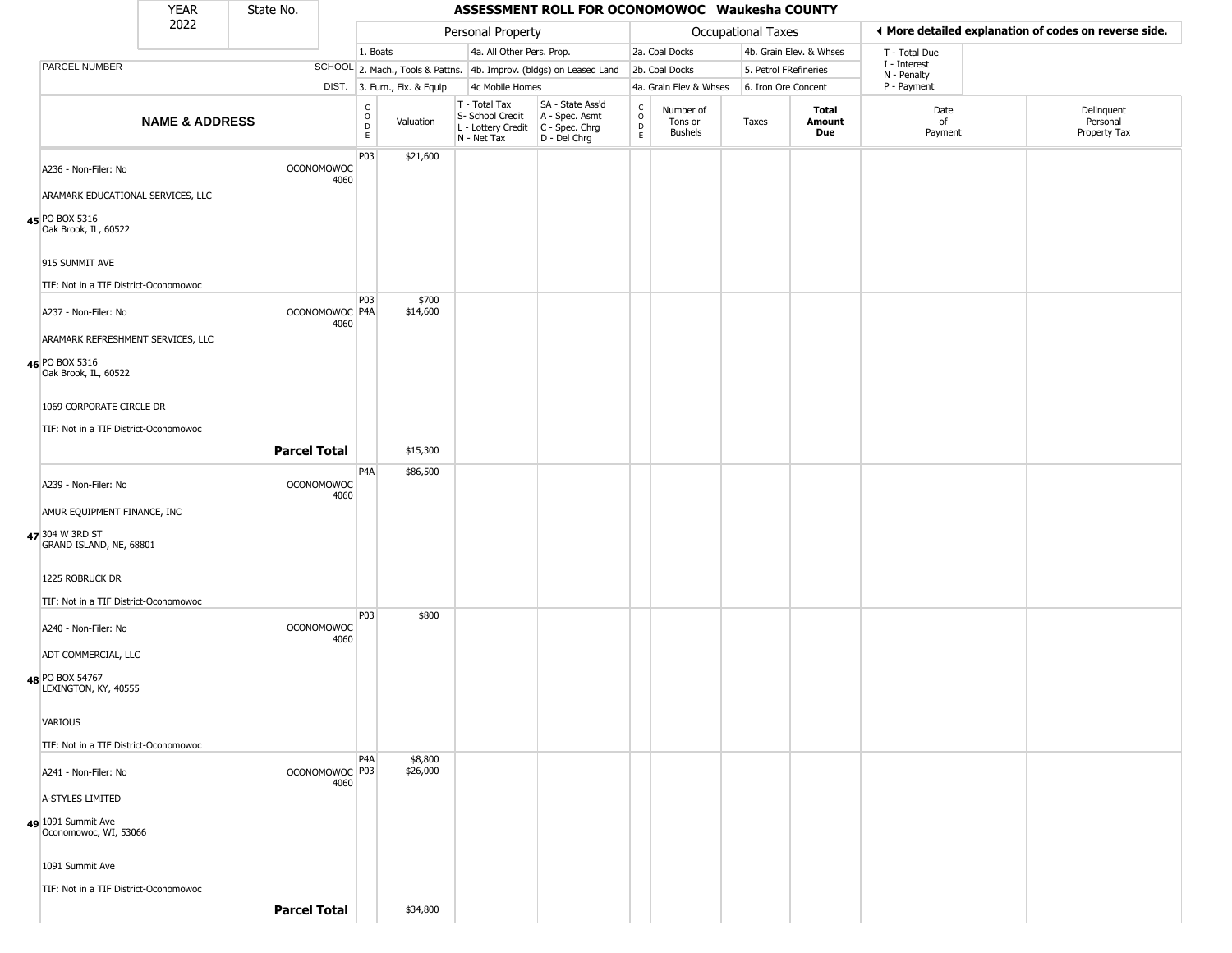|                                                                     | <b>YEAR</b>               | State No.           |                           |                                            |                              |                                                                                         | ASSESSMENT ROLL FOR OCONOMOWOC Waukesha COUNTY                      |                             |                                        |                           |                         |                                                       |                                        |
|---------------------------------------------------------------------|---------------------------|---------------------|---------------------------|--------------------------------------------|------------------------------|-----------------------------------------------------------------------------------------|---------------------------------------------------------------------|-----------------------------|----------------------------------------|---------------------------|-------------------------|-------------------------------------------------------|----------------------------------------|
|                                                                     | 2022                      |                     |                           |                                            |                              | Personal Property                                                                       |                                                                     |                             |                                        | <b>Occupational Taxes</b> |                         | ♦ More detailed explanation of codes on reverse side. |                                        |
|                                                                     |                           |                     |                           | 1. Boats                                   |                              | 4a. All Other Pers. Prop.                                                               |                                                                     |                             | 2a. Coal Docks                         |                           | 4b. Grain Elev. & Whses | T - Total Due                                         |                                        |
| PARCEL NUMBER                                                       |                           |                     |                           |                                            |                              |                                                                                         | SCHOOL 2. Mach., Tools & Pattns. 4b. Improv. (bldgs) on Leased Land |                             | 2b. Coal Docks                         | 5. Petrol FRefineries     |                         | I - Interest<br>N - Penalty                           |                                        |
|                                                                     |                           |                     |                           |                                            | DIST. 3. Furn., Fix. & Equip | 4c Mobile Homes                                                                         |                                                                     |                             | 4a. Grain Elev & Whses                 | 6. Iron Ore Concent       |                         | P - Payment                                           |                                        |
|                                                                     | <b>NAME &amp; ADDRESS</b> |                     |                           | $\frac{C}{O}$<br>$\mathsf{D}_{\mathsf{E}}$ | Valuation                    | T - Total Tax<br>S- School Credit<br>L - Lottery Credit   C - Spec. Chrg<br>N - Net Tax | SA - State Ass'd<br>A - Spec. Asmt<br>D - Del Chrg                  | C<br>$\mathsf{O}$<br>D<br>E | Number of<br>Tons or<br><b>Bushels</b> | Taxes                     | Total<br>Amount<br>Due  | Date<br>of<br>Payment                                 | Delinquent<br>Personal<br>Property Tax |
| B004 - Non-Filer: No                                                |                           |                     | OCONOMOWOC P03<br>4060    | P4A                                        | \$79,900<br>\$846,900        |                                                                                         |                                                                     |                             |                                        |                           |                         |                                                       |                                        |
| Bank Five Nine Monica Swaagman                                      |                           |                     |                           |                                            |                              |                                                                                         |                                                                     |                             |                                        |                           |                         |                                                       |                                        |
| 50 155 W Wisconsin Ave, PO BOX 1004<br>Oconomowoc, Wisconsin, 53066 |                           |                     |                           |                                            |                              |                                                                                         |                                                                     |                             |                                        |                           |                         |                                                       |                                        |
| 155 W Wisconsin Ave<br>TIF: TIF4-Oconomowoc                         |                           |                     |                           |                                            |                              |                                                                                         |                                                                     |                             |                                        |                           |                         |                                                       |                                        |
|                                                                     |                           | <b>Parcel Total</b> |                           |                                            | \$926,800                    |                                                                                         |                                                                     |                             |                                        |                           |                         |                                                       |                                        |
| B010 - Non-Filer: Yes                                               |                           |                     | OCONOMOWOC P4A<br>4060    | P <sub>03</sub>                            | \$300<br>\$400               |                                                                                         |                                                                     |                             |                                        |                           |                         |                                                       |                                        |
| Bences Barber Shop                                                  |                           |                     |                           |                                            |                              |                                                                                         |                                                                     |                             |                                        |                           |                         |                                                       |                                        |
| $51$ 106 S Main St<br>Oconomowoc, WI, 53066                         |                           |                     |                           |                                            |                              |                                                                                         |                                                                     |                             |                                        |                           |                         |                                                       |                                        |
| 106 S Main St                                                       |                           |                     |                           |                                            |                              |                                                                                         |                                                                     |                             |                                        |                           |                         |                                                       |                                        |
| TIF: TIF4-Oconomowoc                                                |                           |                     |                           |                                            |                              |                                                                                         |                                                                     |                             |                                        |                           |                         |                                                       |                                        |
|                                                                     |                           | <b>Parcel Total</b> |                           |                                            | \$700                        |                                                                                         |                                                                     |                             |                                        |                           |                         |                                                       |                                        |
| B013 - Non-Filer: No                                                |                           |                     | OCONOMOWOC e              | Stat                                       | \$0                          |                                                                                         |                                                                     |                             |                                        |                           |                         |                                                       |                                        |
| Bruno Independent Living Aids Inc                                   |                           |                     | 4060                      | Ass<br>ess                                 |                              |                                                                                         |                                                                     |                             |                                        |                           |                         |                                                       |                                        |
| 52 1780 Executive Dr<br>Oconomowoc, Wisconsin, 53066                |                           |                     |                           | ed                                         |                              |                                                                                         |                                                                     |                             |                                        |                           |                         |                                                       |                                        |
| 1780 Executive Dr                                                   |                           |                     |                           |                                            |                              |                                                                                         |                                                                     |                             |                                        |                           |                         |                                                       |                                        |
| TIF: Not in a TIF District-Oconomowoc                               |                           |                     |                           |                                            |                              |                                                                                         |                                                                     |                             |                                        |                           |                         |                                                       |                                        |
| B025 - Non-Filer: Yes                                               |                           |                     | <b>OCONOMOWOC</b><br>4060 | P03                                        | \$9,000                      |                                                                                         |                                                                     |                             |                                        |                           |                         |                                                       |                                        |
| Books & Company Patricia Baudoin                                    |                           |                     |                           |                                            |                              |                                                                                         |                                                                     |                             |                                        |                           |                         |                                                       |                                        |
| 53 1039 Summit Ave<br>Oconomowoc, WI, 53066                         |                           |                     |                           |                                            |                              |                                                                                         |                                                                     |                             |                                        |                           |                         |                                                       |                                        |
| 1039 Summit Ave                                                     |                           |                     |                           |                                            |                              |                                                                                         |                                                                     |                             |                                        |                           |                         |                                                       |                                        |
| TIF: Not in a TIF District-Oconomowoc                               |                           |                     |                           |                                            |                              |                                                                                         |                                                                     |                             |                                        |                           |                         |                                                       |                                        |
| B026 - Non-Filer: Yes                                               |                           |                     | OCONOMOWOC P03<br>4060    | P4A                                        | \$400<br>\$2,600             |                                                                                         |                                                                     |                             |                                        |                           |                         |                                                       |                                        |
| Brittingham & Hixon Lumber Co Inc dba ALEXANDAR LUMBER              |                           |                     |                           |                                            |                              |                                                                                         |                                                                     |                             |                                        |                           |                         |                                                       |                                        |
| 54 PO Box 831<br>Aurora, IL, 60507-0831                             |                           |                     |                           |                                            |                              |                                                                                         |                                                                     |                             |                                        |                           |                         |                                                       |                                        |
| 124 Worthington St                                                  |                           |                     |                           |                                            |                              |                                                                                         |                                                                     |                             |                                        |                           |                         |                                                       |                                        |
| TIF: Not in a TIF District-Oconomowoc                               |                           |                     |                           |                                            |                              |                                                                                         |                                                                     |                             |                                        |                           |                         |                                                       |                                        |
|                                                                     |                           | <b>Parcel Total</b> |                           |                                            | \$3,000                      |                                                                                         |                                                                     |                             |                                        |                           |                         |                                                       |                                        |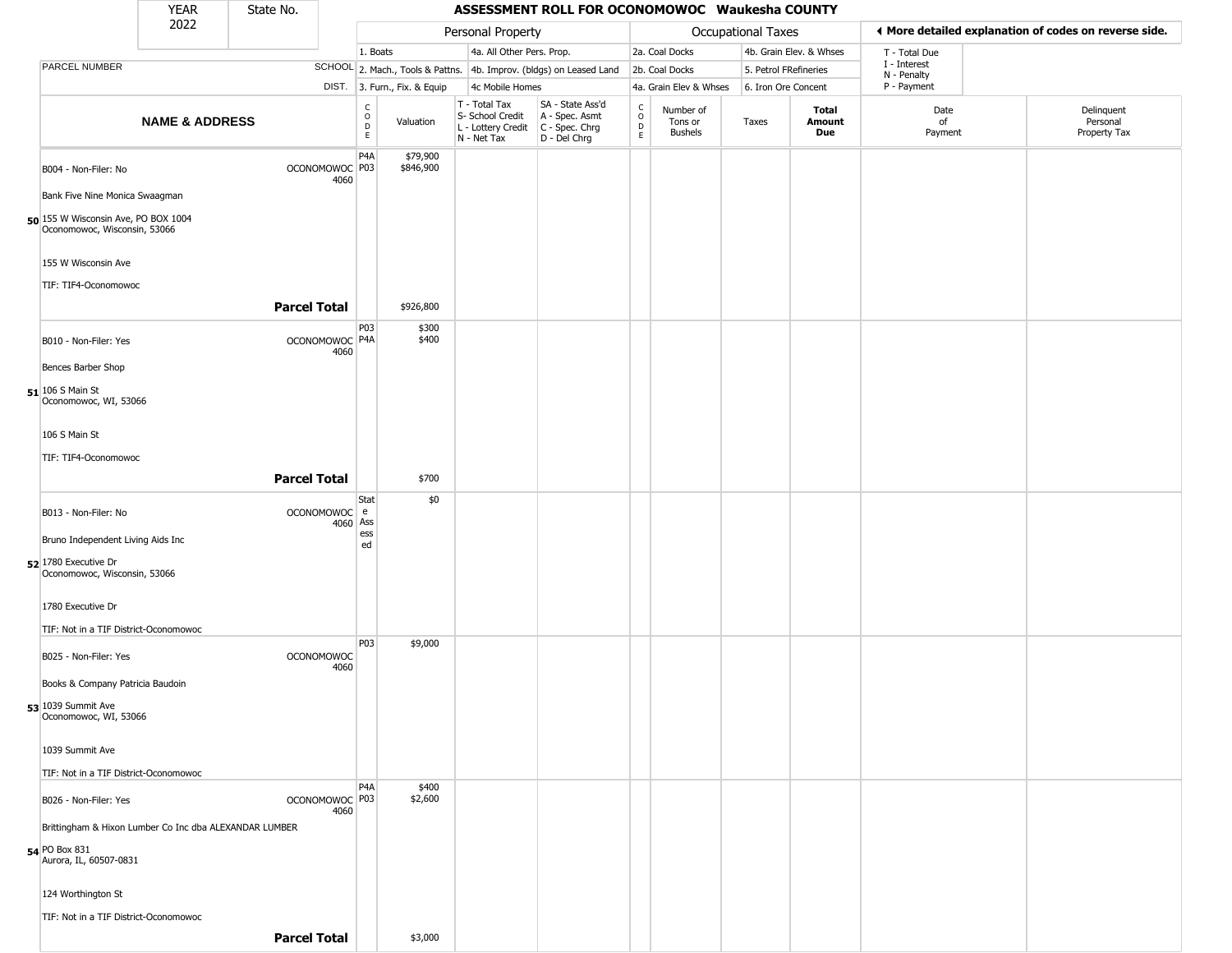|                                                      | YEAR                      | State No.           |                           |                                              |                              |                                                                        | ASSESSMENT ROLL FOR OCONOMOWOC Waukesha COUNTY                       |                                   |                                        |                       |                               |                             |                                                       |
|------------------------------------------------------|---------------------------|---------------------|---------------------------|----------------------------------------------|------------------------------|------------------------------------------------------------------------|----------------------------------------------------------------------|-----------------------------------|----------------------------------------|-----------------------|-------------------------------|-----------------------------|-------------------------------------------------------|
|                                                      | 2022                      |                     |                           |                                              |                              | Personal Property                                                      |                                                                      |                                   |                                        | Occupational Taxes    |                               |                             | ◀ More detailed explanation of codes on reverse side. |
|                                                      |                           |                     |                           | 1. Boats                                     |                              | 4a. All Other Pers. Prop.                                              |                                                                      |                                   | 2a. Coal Docks                         |                       | 4b. Grain Elev. & Whses       | T - Total Due               |                                                       |
| <b>PARCEL NUMBER</b>                                 |                           |                     |                           |                                              |                              |                                                                        | SCHOOL 2. Mach., Tools & Pattns. 4b. Improv. (bldgs) on Leased Land  |                                   | 2b. Coal Docks                         | 5. Petrol FRefineries |                               | I - Interest<br>N - Penalty |                                                       |
|                                                      |                           |                     |                           |                                              | DIST. 3. Furn., Fix. & Equip | 4c Mobile Homes                                                        |                                                                      |                                   | 4a. Grain Elev & Whses                 | 6. Iron Ore Concent   |                               | P - Payment                 |                                                       |
|                                                      | <b>NAME &amp; ADDRESS</b> |                     |                           | $\begin{array}{c}\nC \\ O \\ D\n\end{array}$ | Valuation                    | T - Total Tax<br>S- School Credit<br>L - Lottery Credit<br>N - Net Tax | SA - State Ass'd<br>A - Spec. Asmt<br>C - Spec. Chrg<br>D - Del Chrg | $\frac{c}{0}$<br>$\mathsf D$<br>E | Number of<br>Tons or<br><b>Bushels</b> | Taxes                 | <b>Total</b><br>Amount<br>Due | Date<br>of<br>Payment       | Delinquent<br>Personal<br>Property Tax                |
| B029 - Non-Filer: No                                 |                           |                     | OCONOMOWOC P03<br>4060    | P4A                                          | \$600<br>\$5,800             |                                                                        |                                                                      |                                   |                                        |                       |                               |                             |                                                       |
| Big Jims Small Engine Repair Barb Johnson            |                           |                     |                           |                                              |                              |                                                                        |                                                                      |                                   |                                        |                       |                               |                             |                                                       |
| 55 650 Armour Rd<br>Oconomowoc, WI, 53066            |                           |                     |                           |                                              |                              |                                                                        |                                                                      |                                   |                                        |                       |                               |                             |                                                       |
| 650 Armour Rd                                        |                           |                     |                           |                                              |                              |                                                                        |                                                                      |                                   |                                        |                       |                               |                             |                                                       |
| TIF: Not in a TIF District-Oconomowoc                |                           | <b>Parcel Total</b> |                           |                                              | \$6,400                      |                                                                        |                                                                      |                                   |                                        |                       |                               |                             |                                                       |
| B035 - Non-Filer: Yes                                |                           |                     | OCONOMOWOC P03<br>4060    | P4A                                          | \$800<br>\$10,900            |                                                                        |                                                                      |                                   |                                        |                       |                               |                             |                                                       |
| Biedlingmaier, Mark J (DDS)                          |                           |                     |                           |                                              |                              |                                                                        |                                                                      |                                   |                                        |                       |                               |                             |                                                       |
| 56 N31 W36969 ROUGH HILL RD<br>PEWAUKEE, WI, 53072   |                           |                     |                           |                                              |                              |                                                                        |                                                                      |                                   |                                        |                       |                               |                             |                                                       |
| 888 Thackeray Trl                                    |                           |                     |                           |                                              |                              |                                                                        |                                                                      |                                   |                                        |                       |                               |                             |                                                       |
| TIF: Not in a TIF District-Oconomowoc                |                           |                     |                           |                                              |                              |                                                                        |                                                                      |                                   |                                        |                       |                               |                             |                                                       |
|                                                      |                           | <b>Parcel Total</b> |                           |                                              | \$11,700                     |                                                                        |                                                                      |                                   |                                        |                       |                               |                             |                                                       |
| B044 - Non-Filer: No                                 |                           |                     | OCONOMOWOC P03<br>4060    | P4A                                          | \$200<br>\$900               |                                                                        |                                                                      |                                   |                                        |                       |                               |                             |                                                       |
| Better Business Services Inc Duane J. Scherret       |                           |                     |                           |                                              |                              |                                                                        |                                                                      |                                   |                                        |                       |                               |                             |                                                       |
| 57 134 W 2nd St, PO BOX 163<br>Oconomowoc, WI, 53066 |                           |                     |                           |                                              |                              |                                                                        |                                                                      |                                   |                                        |                       |                               |                             |                                                       |
| 134 Second St                                        |                           |                     |                           |                                              |                              |                                                                        |                                                                      |                                   |                                        |                       |                               |                             |                                                       |
| TIF: Not in a TIF District-Oconomowoc                |                           |                     |                           |                                              |                              |                                                                        |                                                                      |                                   |                                        |                       |                               |                             |                                                       |
|                                                      |                           | <b>Parcel Total</b> |                           |                                              | \$1,100                      |                                                                        |                                                                      |                                   |                                        |                       |                               |                             |                                                       |
| B063 - Non-Filer: No                                 |                           |                     | OCONOMOWOC e<br>4060 Ass  | Stat                                         | \$0                          |                                                                        |                                                                      |                                   |                                        |                       |                               |                             |                                                       |
| Bruno Independent Living Aids Inc                    |                           |                     |                           | ess<br>ed                                    |                              |                                                                        |                                                                      |                                   |                                        |                       |                               |                             |                                                       |
| 58 1780 EXECUTIVE DR<br>Oconomowoc, Wisconsin, 53066 |                           |                     |                           |                                              |                              |                                                                        |                                                                      |                                   |                                        |                       |                               |                             |                                                       |
| 1069 Corporate Center Dr #                           |                           |                     |                           |                                              |                              |                                                                        |                                                                      |                                   |                                        |                       |                               |                             |                                                       |
| TIF: Not in a TIF District-Oconomowoc                |                           |                     |                           |                                              |                              |                                                                        |                                                                      |                                   |                                        |                       |                               |                             |                                                       |
| B081 - Non-Filer: Yes                                |                           |                     | <b>OCONOMOWOC</b><br>4060 | P03                                          | \$12,900                     |                                                                        |                                                                      |                                   |                                        |                       |                               |                             |                                                       |
| Break Shots On Main                                  |                           |                     |                           |                                              |                              |                                                                        |                                                                      |                                   |                                        |                       |                               |                             |                                                       |
| 59 105 S Main St<br>Oconomowoc, WI, 53066            |                           |                     |                           |                                              |                              |                                                                        |                                                                      |                                   |                                        |                       |                               |                             |                                                       |
| 105 S Main St                                        |                           |                     |                           |                                              |                              |                                                                        |                                                                      |                                   |                                        |                       |                               |                             |                                                       |
| TIF: TIF4-Oconomowoc                                 |                           |                     |                           |                                              |                              |                                                                        |                                                                      |                                   |                                        |                       |                               |                             |                                                       |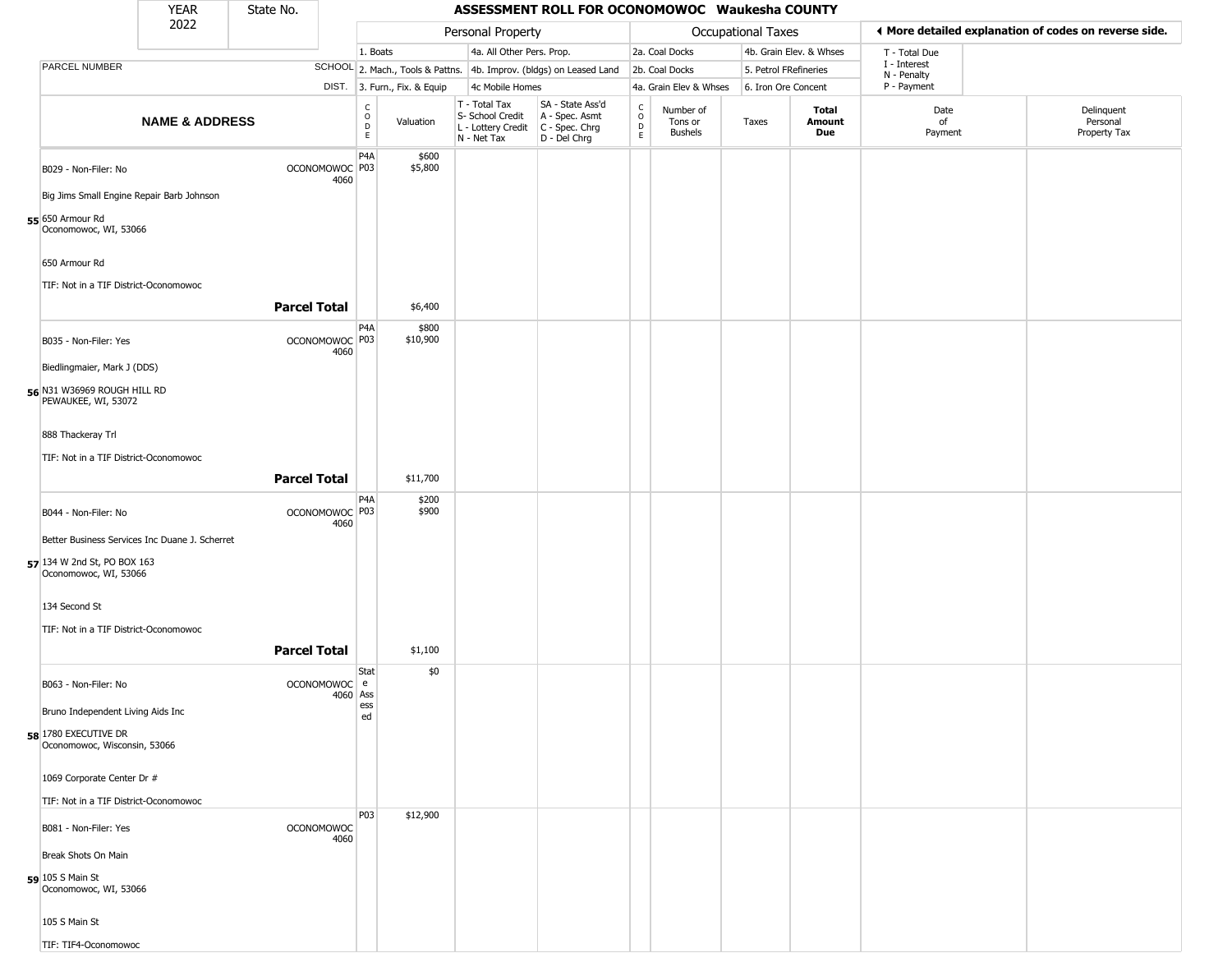|                                                           | <b>YEAR</b>               | State No.           |          |                                                |                              |                                                                        | ASSESSMENT ROLL FOR OCONOMOWOC Waukesha COUNTY                       |                                                          |                                        |                    |                         |                             |                                                       |
|-----------------------------------------------------------|---------------------------|---------------------|----------|------------------------------------------------|------------------------------|------------------------------------------------------------------------|----------------------------------------------------------------------|----------------------------------------------------------|----------------------------------------|--------------------|-------------------------|-----------------------------|-------------------------------------------------------|
|                                                           | 2022                      |                     |          |                                                |                              | Personal Property                                                      |                                                                      |                                                          |                                        | Occupational Taxes |                         |                             | ◀ More detailed explanation of codes on reverse side. |
|                                                           |                           |                     |          | 1. Boats                                       |                              | 4a. All Other Pers. Prop.                                              |                                                                      |                                                          | 2a. Coal Docks                         |                    | 4b. Grain Elev. & Whses | T - Total Due               |                                                       |
| PARCEL NUMBER                                             |                           |                     |          |                                                |                              |                                                                        | SCHOOL 2. Mach., Tools & Pattns. 4b. Improv. (bldgs) on Leased Land  |                                                          | 2b. Coal Docks                         |                    | 5. Petrol FRefineries   | I - Interest<br>N - Penalty |                                                       |
|                                                           |                           |                     |          |                                                | DIST. 3. Furn., Fix. & Equip | 4c Mobile Homes                                                        |                                                                      |                                                          | 4a. Grain Elev & Whses                 |                    | 6. Iron Ore Concent     | P - Payment                 |                                                       |
|                                                           | <b>NAME &amp; ADDRESS</b> |                     |          | $\begin{matrix} 0 \\ 0 \\ D \end{matrix}$<br>E | Valuation                    | T - Total Tax<br>S- School Credit<br>L - Lottery Credit<br>N - Net Tax | SA - State Ass'd<br>A - Spec. Asmt<br>C - Spec. Chrg<br>D - Del Chrg | $\begin{matrix} 0 \\ 0 \\ D \end{matrix}$<br>$\mathsf E$ | Number of<br>Tons or<br><b>Bushels</b> | Taxes              | Total<br>Amount<br>Due  | Date<br>of<br>Payment       | Delinquent<br>Personal<br>Property Tax                |
| B083 - Non-Filer: No                                      |                           | OCONOMOWOC P03      | 4060     | P <sub>4</sub> A                               | \$1,000<br>\$65,200          |                                                                        |                                                                      |                                                          |                                        |                    |                         |                             |                                                       |
| Bruegger's Enterprises Inc C/O MARVIN POER & COMPANY      |                           |                     |          |                                                |                              |                                                                        |                                                                      |                                                          |                                        |                    |                         |                             |                                                       |
| 60 PO BOX 802206<br>DALLAS, TX, 75380                     |                           |                     |          |                                                |                              |                                                                        |                                                                      |                                                          |                                        |                    |                         |                             |                                                       |
| 1043 Summit Ave<br>TIF: Not in a TIF District-Oconomowoc  |                           |                     |          |                                                |                              |                                                                        |                                                                      |                                                          |                                        |                    |                         |                             |                                                       |
|                                                           |                           | <b>Parcel Total</b> |          |                                                | \$66,200                     |                                                                        |                                                                      |                                                          |                                        |                    |                         |                             |                                                       |
| B088 - Non-Filer: No                                      |                           | OCONOMOWOC mpt      | 4060 P03 | Exe                                            | \$0<br>\$6,300               |                                                                        |                                                                      |                                                          |                                        |                    |                         |                             |                                                       |
| Baxter Healthcare Corp C/O RYAN, LLC                      |                           |                     |          |                                                |                              |                                                                        |                                                                      |                                                          |                                        |                    |                         |                             |                                                       |
| 61 PO Box 4900/dept313<br>Scottsdale, Arizona, 85261-4900 |                           |                     |          |                                                |                              |                                                                        |                                                                      |                                                          |                                        |                    |                         |                             |                                                       |
| 791 SUMMIT AVE<br>TIF: Not in a TIF District-Oconomowoc   |                           |                     |          |                                                |                              |                                                                        |                                                                      |                                                          |                                        |                    |                         |                             |                                                       |
|                                                           |                           | <b>Parcel Total</b> |          |                                                | \$6,300                      |                                                                        |                                                                      |                                                          |                                        |                    |                         |                             |                                                       |
| B098 - Non-Filer: No                                      |                           | OCONOMOWOC P03      | 4060     | P <sub>4</sub> A                               | \$800<br>\$23,100            |                                                                        |                                                                      |                                                          |                                        |                    |                         |                             |                                                       |
| Barnes Jewelers LLC John L Barnes                         |                           |                     |          |                                                |                              |                                                                        |                                                                      |                                                          |                                        |                    |                         |                             |                                                       |
| 62 1370 Pabst Farms Cir # 310<br>Oconomowoc, WI, 53066    |                           |                     |          |                                                |                              |                                                                        |                                                                      |                                                          |                                        |                    |                         |                             |                                                       |
| 1370 Pabst Farms Cir # 310                                |                           |                     |          |                                                |                              |                                                                        |                                                                      |                                                          |                                        |                    |                         |                             |                                                       |
| TIF: Not in a TIF District-Oconomowoc                     |                           |                     |          |                                                |                              |                                                                        |                                                                      |                                                          |                                        |                    |                         |                             |                                                       |
|                                                           |                           | <b>Parcel Total</b> |          |                                                | \$23,900                     |                                                                        |                                                                      |                                                          |                                        |                    |                         |                             |                                                       |
| B100 - Non-Filer: No                                      |                           | OCONOMOWOC P03      | 4060     | P <sub>4</sub> A                               | \$600<br>\$22,800            |                                                                        |                                                                      |                                                          |                                        |                    |                         |                             |                                                       |
| BUBON & ASSOCIATES ORTHODONTICS, SC Bubon, Dr Michael     |                           |                     |          |                                                |                              |                                                                        |                                                                      |                                                          |                                        |                    |                         |                             |                                                       |
| 63 21680 W Bluemound Rd<br>Waukesha, WI, 53186            |                           |                     |          |                                                |                              |                                                                        |                                                                      |                                                          |                                        |                    |                         |                             |                                                       |
| 1253 Corporate Center Dr                                  |                           |                     |          |                                                |                              |                                                                        |                                                                      |                                                          |                                        |                    |                         |                             |                                                       |
| TIF: Not in a TIF District-Oconomowoc                     |                           |                     |          |                                                |                              |                                                                        |                                                                      |                                                          |                                        |                    |                         |                             |                                                       |
|                                                           |                           | <b>Parcel Total</b> |          |                                                | \$23,400                     |                                                                        |                                                                      |                                                          |                                        |                    |                         |                             |                                                       |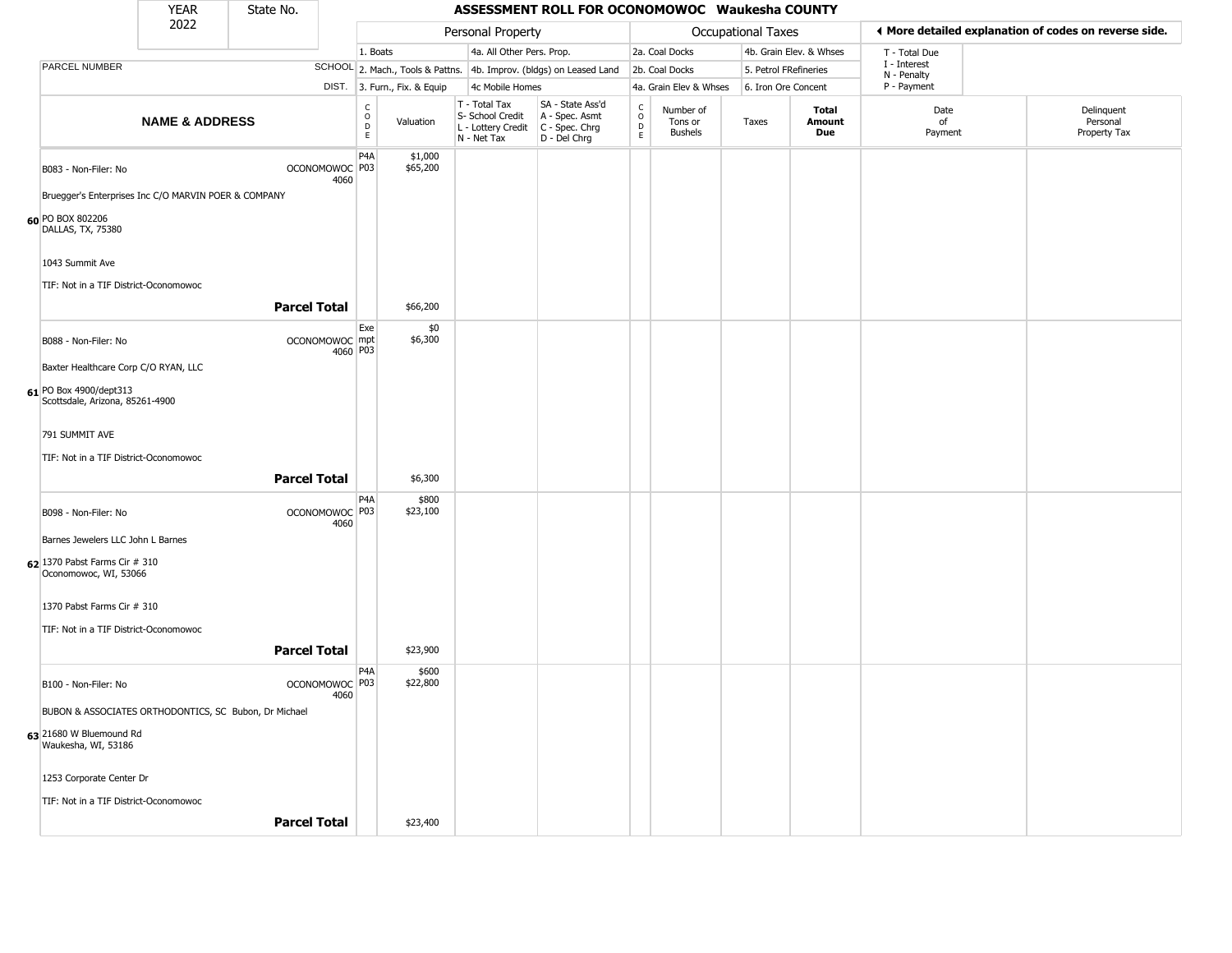|                                                   | YEAR                      | State No.           |                           |                                          |                              |                                                                                       | ASSESSMENT ROLL FOR OCONOMOWOC Waukesha COUNTY                      |                             |                                 |                           |                               |                             |                                                       |
|---------------------------------------------------|---------------------------|---------------------|---------------------------|------------------------------------------|------------------------------|---------------------------------------------------------------------------------------|---------------------------------------------------------------------|-----------------------------|---------------------------------|---------------------------|-------------------------------|-----------------------------|-------------------------------------------------------|
|                                                   | 2022                      |                     |                           |                                          |                              | Personal Property                                                                     |                                                                     |                             |                                 | <b>Occupational Taxes</b> |                               |                             | ♦ More detailed explanation of codes on reverse side. |
|                                                   |                           |                     |                           | 1. Boats                                 |                              | 4a. All Other Pers. Prop.                                                             |                                                                     |                             | 2a. Coal Docks                  |                           | 4b. Grain Elev. & Whses       | T - Total Due               |                                                       |
| <b>PARCEL NUMBER</b>                              |                           |                     |                           |                                          |                              |                                                                                       | SCHOOL 2. Mach., Tools & Pattns. 4b. Improv. (bldgs) on Leased Land |                             | 2b. Coal Docks                  | 5. Petrol FRefineries     |                               | I - Interest<br>N - Penalty |                                                       |
|                                                   |                           |                     |                           |                                          | DIST. 3. Furn., Fix. & Equip | 4c Mobile Homes                                                                       |                                                                     |                             | 4a. Grain Elev & Whses          | 6. Iron Ore Concent       |                               | P - Payment                 |                                                       |
|                                                   | <b>NAME &amp; ADDRESS</b> |                     |                           | $\rm _o^C$<br>$\mathsf D$<br>$\mathsf E$ | Valuation                    | T - Total Tax<br>S- School Credit<br>L - Lottery Credit C - Spec. Chrg<br>N - Net Tax | SA - State Ass'd<br>A - Spec. Asmt<br>D - Del Chrg                  | C<br>$\mathsf{o}$<br>D<br>E | Number of<br>Tons or<br>Bushels | Taxes                     | <b>Total</b><br>Amount<br>Due | Date<br>of<br>Payment       | Delinquent<br>Personal<br>Property Tax                |
| B101 - Non-Filer: No                              |                           |                     | OCONOMOWOC P03<br>4060    | P4A                                      | \$100<br>\$600               |                                                                                       |                                                                     |                             |                                 |                           |                               |                             |                                                       |
| Britt's Custom Trim & Siding LLC Britt A Wolter   |                           |                     |                           |                                          |                              |                                                                                       |                                                                     |                             |                                 |                           |                               |                             |                                                       |
| 64 1343 Redwing Dr<br>Oconomowoc, WI, 53066       |                           |                     |                           |                                          |                              |                                                                                       |                                                                     |                             |                                 |                           |                               |                             |                                                       |
| 1343 Redwing Dr                                   |                           |                     |                           |                                          |                              |                                                                                       |                                                                     |                             |                                 |                           |                               |                             |                                                       |
| TIF: Not in a TIF District-Oconomowoc             |                           | <b>Parcel Total</b> |                           |                                          | \$700                        |                                                                                       |                                                                     |                             |                                 |                           |                               |                             |                                                       |
| B102 - Non-Filer: No                              |                           |                     | OCONOMOWOC P03<br>4060    | P <sub>4</sub> A                         | \$500<br>\$66,000            |                                                                                       |                                                                     |                             |                                 |                           |                               |                             |                                                       |
| 85 Oconomowoc LLC / Oakbrook Corp                 |                           |                     |                           |                                          |                              |                                                                                       |                                                                     |                             |                                 |                           |                               |                             |                                                       |
| 65 2 Science Ct<br>Madison, WI, 53711             |                           |                     |                           |                                          |                              |                                                                                       |                                                                     |                             |                                 |                           |                               |                             |                                                       |
| 210 S Main St                                     |                           |                     |                           |                                          |                              |                                                                                       |                                                                     |                             |                                 |                           |                               |                             |                                                       |
| TIF: TIF4-Oconomowoc                              |                           |                     |                           |                                          |                              |                                                                                       |                                                                     |                             |                                 |                           |                               |                             |                                                       |
|                                                   |                           | <b>Parcel Total</b> |                           |                                          | \$66,500                     |                                                                                       |                                                                     |                             |                                 |                           |                               |                             |                                                       |
|                                                   |                           |                     |                           | P03                                      | \$500                        |                                                                                       |                                                                     |                             |                                 |                           |                               |                             |                                                       |
| B109 - Non-Filer: No                              |                           |                     | <b>OCONOMOWOC</b><br>4060 |                                          |                              |                                                                                       |                                                                     |                             |                                 |                           |                               |                             |                                                       |
| Blue Ribbon Fiberglass Repair LLC Russell Lang    |                           |                     |                           |                                          |                              |                                                                                       |                                                                     |                             |                                 |                           |                               |                             |                                                       |
| 66 510 Dowd Ct<br>Oconomowoc, WI, 53066           |                           |                     |                           |                                          |                              |                                                                                       |                                                                     |                             |                                 |                           |                               |                             |                                                       |
| 510 Dowd Ct                                       |                           |                     |                           |                                          |                              |                                                                                       |                                                                     |                             |                                 |                           |                               |                             |                                                       |
| TIF: Not in a TIF District-Oconomowoc             |                           |                     |                           |                                          |                              |                                                                                       |                                                                     |                             |                                 |                           |                               |                             |                                                       |
| B113 - Non-Filer: Yes                             |                           |                     | OCONOMOWOC P03<br>4060    | P <sub>4</sub> A                         | \$100<br>\$900               |                                                                                       |                                                                     |                             |                                 |                           |                               |                             |                                                       |
| Bulldog Towing & Recovery Raymond Otto            |                           |                     |                           |                                          |                              |                                                                                       |                                                                     |                             |                                 |                           |                               |                             |                                                       |
| 67 1383 W Wisconsin Ave<br>Oconomowoc, WI, 53066  |                           |                     |                           |                                          |                              |                                                                                       |                                                                     |                             |                                 |                           |                               |                             |                                                       |
| 1383 W Wisconsin Ave                              |                           |                     |                           |                                          |                              |                                                                                       |                                                                     |                             |                                 |                           |                               |                             |                                                       |
| TIF: Not in a TIF District-Oconomowoc             |                           |                     |                           |                                          |                              |                                                                                       |                                                                     |                             |                                 |                           |                               |                             |                                                       |
|                                                   |                           | <b>Parcel Total</b> |                           |                                          | \$1,000                      |                                                                                       |                                                                     |                             |                                 |                           |                               |                             |                                                       |
|                                                   |                           |                     |                           | P03                                      | \$5,500                      |                                                                                       |                                                                     |                             |                                 |                           |                               |                             |                                                       |
| B117 - Non-Filer: No                              |                           |                     | <b>OCONOMOWOC</b><br>4060 |                                          |                              |                                                                                       |                                                                     |                             |                                 |                           |                               |                             |                                                       |
| Brook Furniture Rental Inc Jim Duby               |                           |                     |                           |                                          |                              |                                                                                       |                                                                     |                             |                                 |                           |                               |                             |                                                       |
| 68 100 N Field Dr # 220<br>Lake Forest, IL, 60045 |                           |                     |                           |                                          |                              |                                                                                       |                                                                     |                             |                                 |                           |                               |                             |                                                       |
| VARIOUS                                           |                           |                     |                           |                                          |                              |                                                                                       |                                                                     |                             |                                 |                           |                               |                             |                                                       |
| TIF: Not in a TIF District-Oconomowoc             |                           |                     |                           |                                          |                              |                                                                                       |                                                                     |                             |                                 |                           |                               |                             |                                                       |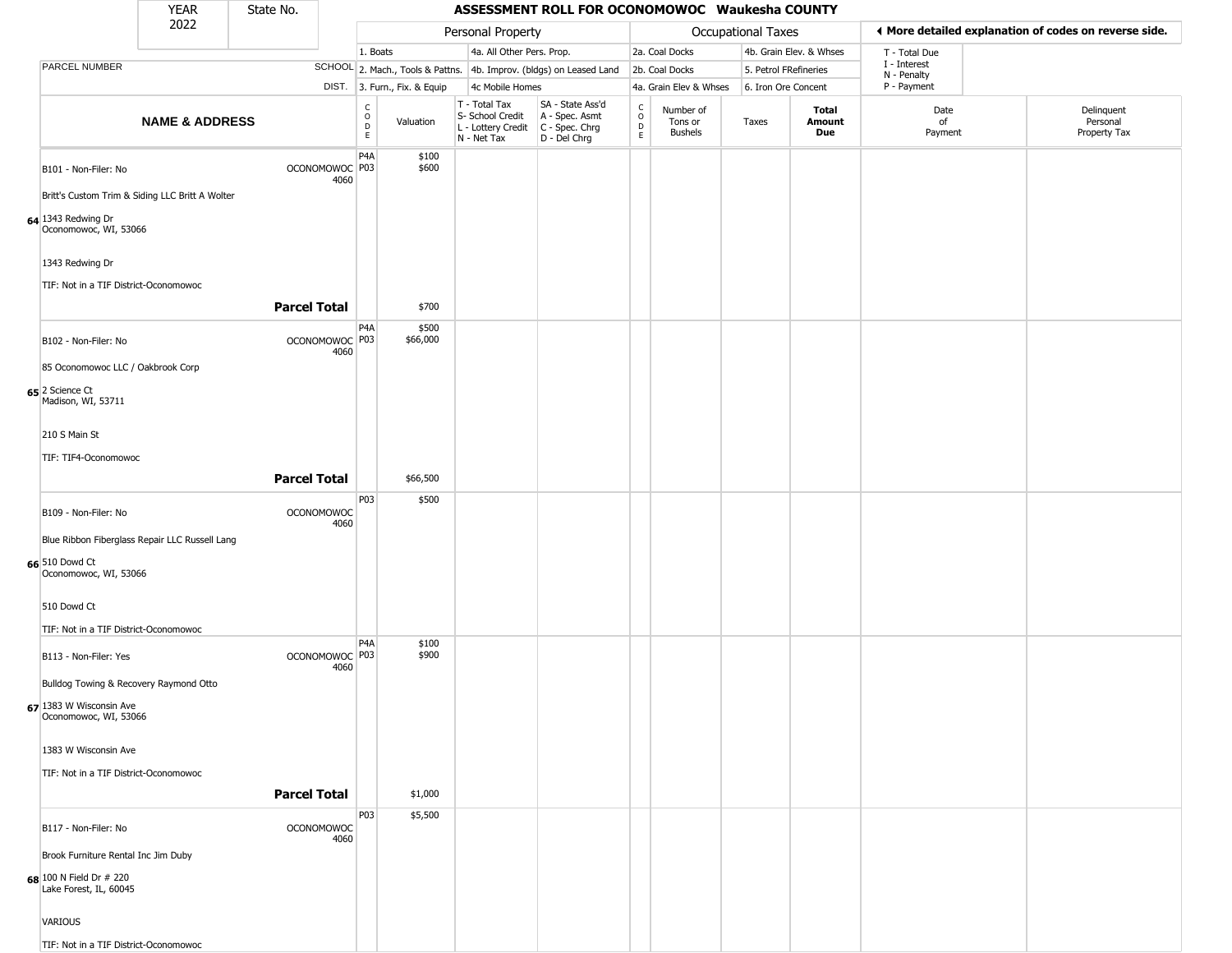|                                                                  | YEAR                      | State No.           |                           |                                          |                              |                                                                                       | ASSESSMENT ROLL FOR OCONOMOWOC Waukesha COUNTY                      |                            |                                        |                       |                         |                             |                                                       |
|------------------------------------------------------------------|---------------------------|---------------------|---------------------------|------------------------------------------|------------------------------|---------------------------------------------------------------------------------------|---------------------------------------------------------------------|----------------------------|----------------------------------------|-----------------------|-------------------------|-----------------------------|-------------------------------------------------------|
|                                                                  | 2022                      |                     |                           |                                          |                              | Personal Property                                                                     |                                                                     |                            |                                        | Occupational Taxes    |                         |                             | ♦ More detailed explanation of codes on reverse side. |
|                                                                  |                           |                     |                           | 1. Boats                                 |                              | 4a. All Other Pers. Prop.                                                             |                                                                     |                            | 2a. Coal Docks                         |                       | 4b. Grain Elev. & Whses | T - Total Due               |                                                       |
| <b>PARCEL NUMBER</b>                                             |                           |                     |                           |                                          |                              |                                                                                       | SCHOOL 2. Mach., Tools & Pattns. 4b. Improv. (bldgs) on Leased Land |                            | 2b. Coal Docks                         | 5. Petrol FRefineries |                         | I - Interest<br>N - Penalty |                                                       |
|                                                                  |                           |                     |                           |                                          | DIST. 3. Furn., Fix. & Equip | 4c Mobile Homes                                                                       |                                                                     |                            | 4a. Grain Elev & Whses                 | 6. Iron Ore Concent   |                         | P - Payment                 |                                                       |
|                                                                  | <b>NAME &amp; ADDRESS</b> |                     |                           | $\rm _o^C$<br>$\mathsf D$<br>$\mathsf E$ | Valuation                    | T - Total Tax<br>S- School Credit<br>L - Lottery Credit C - Spec. Chrg<br>N - Net Tax | SA - State Ass'd<br>A - Spec. Asmt<br>D - Del Chrg                  | C<br>$\mathsf O$<br>D<br>E | Number of<br>Tons or<br><b>Bushels</b> | Taxes                 | Total<br>Amount<br>Due  | Date<br>of<br>Payment       | Delinquent<br>Personal<br>Property Tax                |
| B118 - Non-Filer: Yes                                            |                           |                     | OCONOMOWOC P03<br>4060    | P <sub>4</sub> A                         | \$500<br>\$3,700             |                                                                                       |                                                                     |                            |                                        |                       |                         |                             |                                                       |
| Bock Acupuncture & Herbal Medicine David Bock                    |                           |                     |                           |                                          |                              |                                                                                       |                                                                     |                            |                                        |                       |                         |                             |                                                       |
| 69 888 Thackeray Trl # 206<br>Oconomowoc, WI, 53066              |                           |                     |                           |                                          |                              |                                                                                       |                                                                     |                            |                                        |                       |                         |                             |                                                       |
| 888 Thackeray Trl # 206<br>TIF: Not in a TIF District-Oconomowoc |                           |                     |                           |                                          |                              |                                                                                       |                                                                     |                            |                                        |                       |                         |                             |                                                       |
|                                                                  |                           | <b>Parcel Total</b> |                           |                                          | \$4,200                      |                                                                                       |                                                                     |                            |                                        |                       |                         |                             |                                                       |
| B119 - Non-Filer: Yes                                            |                           |                     | <b>OCONOMOWOC</b><br>4060 | P03                                      | \$9,200                      |                                                                                       |                                                                     |                            |                                        |                       |                         |                             |                                                       |
| <b>Bootleggers LLC</b>                                           |                           |                     |                           |                                          |                              |                                                                                       |                                                                     |                            |                                        |                       |                         |                             |                                                       |
| 70 137 E Wisconsin Ave<br>Oconomowoc, WI, 53066                  |                           |                     |                           |                                          |                              |                                                                                       |                                                                     |                            |                                        |                       |                         |                             |                                                       |
| 137 E Wisconsin Ave                                              |                           |                     |                           |                                          |                              |                                                                                       |                                                                     |                            |                                        |                       |                         |                             |                                                       |
| TIF: TIF4-Oconomowoc                                             |                           |                     |                           | P <sub>4</sub> A                         | \$12,200                     |                                                                                       |                                                                     |                            |                                        |                       |                         |                             |                                                       |
| B121 - Non-Filer: No                                             |                           |                     | OCONOMOWOC P03<br>4060    |                                          | \$67,900                     |                                                                                       |                                                                     |                            |                                        |                       |                         |                             |                                                       |
| <b>BMO Harris Bank NA</b>                                        |                           |                     |                           |                                          |                              |                                                                                       |                                                                     |                            |                                        |                       |                         |                             |                                                       |
| $71$ <sup>111</sup> W MONROE ST, STE 5C<br>CHICAGO, IL, 60603    |                           |                     |                           |                                          |                              |                                                                                       |                                                                     |                            |                                        |                       |                         |                             |                                                       |
| 1433 Pabst Farms Cir                                             |                           |                     |                           |                                          |                              |                                                                                       |                                                                     |                            |                                        |                       |                         |                             |                                                       |
| TIF: Not in a TIF District-Oconomowoc                            |                           |                     |                           |                                          |                              |                                                                                       |                                                                     |                            |                                        |                       |                         |                             |                                                       |
|                                                                  |                           | <b>Parcel Total</b> |                           |                                          | \$80,100                     |                                                                                       |                                                                     |                            |                                        |                       |                         |                             |                                                       |
| B127 - Non-Filer: No                                             |                           |                     | OCONOMOWOC P03<br>4060    | P4A                                      | \$100<br>\$200               |                                                                                       |                                                                     |                            |                                        |                       |                         |                             |                                                       |
| Badger Battery LLC Doug Pierce                                   |                           |                     |                           |                                          |                              |                                                                                       |                                                                     |                            |                                        |                       |                         |                             |                                                       |
| 72 550 Majestic View Ln<br>Oconomowoc, WI, 53066                 |                           |                     |                           |                                          |                              |                                                                                       |                                                                     |                            |                                        |                       |                         |                             |                                                       |
| 550 Majestic View Ln                                             |                           |                     |                           |                                          |                              |                                                                                       |                                                                     |                            |                                        |                       |                         |                             |                                                       |
| TIF: Not in a TIF District-Oconomowoc                            |                           |                     |                           |                                          |                              |                                                                                       |                                                                     |                            |                                        |                       |                         |                             |                                                       |
|                                                                  |                           | <b>Parcel Total</b> |                           |                                          | \$300                        |                                                                                       |                                                                     |                            |                                        |                       |                         |                             |                                                       |
| B128 - Non-Filer: No                                             |                           |                     | OCONOMOWOC P03<br>4060    | P4A                                      | \$300<br>\$1,900             |                                                                                       |                                                                     |                            |                                        |                       |                         |                             |                                                       |
| Bangles & Bags, LLC Susan Steiner                                |                           |                     |                           |                                          |                              |                                                                                       |                                                                     |                            |                                        |                       |                         |                             |                                                       |
| 73 S10 W32960 Timberline Cir<br>Delafield, WI, 53018             |                           |                     |                           |                                          |                              |                                                                                       |                                                                     |                            |                                        |                       |                         |                             |                                                       |
| 148 E Wisconsin Ave                                              |                           |                     |                           |                                          |                              |                                                                                       |                                                                     |                            |                                        |                       |                         |                             |                                                       |
| TIF: TIF4-Oconomowoc                                             |                           |                     |                           |                                          |                              |                                                                                       |                                                                     |                            |                                        |                       |                         |                             |                                                       |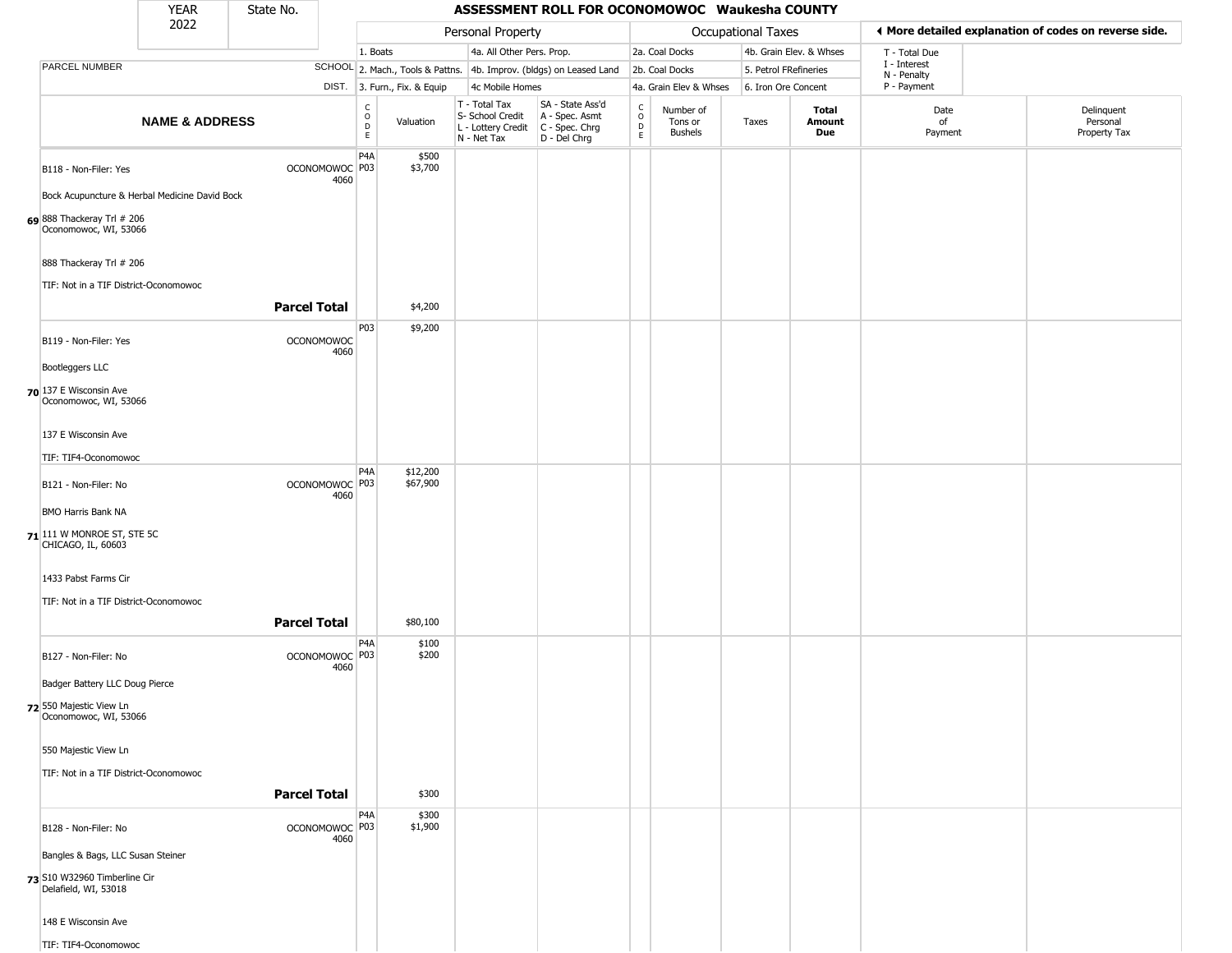|                                                        | <b>YEAR</b>               | State No.           |                                       |                                                 |                                  |                                                                        | ASSESSMENT ROLL FOR OCONOMOWOC Waukesha COUNTY                       |                                                   |                                        |                    |                         |                             |                                                       |
|--------------------------------------------------------|---------------------------|---------------------|---------------------------------------|-------------------------------------------------|----------------------------------|------------------------------------------------------------------------|----------------------------------------------------------------------|---------------------------------------------------|----------------------------------------|--------------------|-------------------------|-----------------------------|-------------------------------------------------------|
|                                                        | 2022                      |                     |                                       |                                                 |                                  | Personal Property                                                      |                                                                      |                                                   |                                        | Occupational Taxes |                         |                             | ♦ More detailed explanation of codes on reverse side. |
|                                                        |                           |                     |                                       | 1. Boats                                        |                                  | 4a. All Other Pers. Prop.                                              |                                                                      |                                                   | 2a. Coal Docks                         |                    | 4b. Grain Elev. & Whses | T - Total Due               |                                                       |
| PARCEL NUMBER                                          |                           |                     |                                       |                                                 | SCHOOL 2. Mach., Tools & Pattns. |                                                                        | 4b. Improv. (bldgs) on Leased Land                                   |                                                   | 2b. Coal Docks                         |                    | 5. Petrol FRefineries   | I - Interest<br>N - Penalty |                                                       |
|                                                        |                           |                     |                                       |                                                 | DIST. 3. Furn., Fix. & Equip     | 4c Mobile Homes                                                        |                                                                      |                                                   | 4a. Grain Elev & Whses                 |                    | 6. Iron Ore Concent     | P - Payment                 |                                                       |
|                                                        | <b>NAME &amp; ADDRESS</b> |                     |                                       | $\begin{array}{c} C \\ O \\ D \\ E \end{array}$ | Valuation                        | T - Total Tax<br>S- School Credit<br>L - Lottery Credit<br>N - Net Tax | SA - State Ass'd<br>A - Spec. Asmt<br>C - Spec. Chrg<br>D - Del Chrg | $\begin{array}{c}\nC \\ O \\ D \\ E\n\end{array}$ | Number of<br>Tons or<br><b>Bushels</b> | Taxes              | Total<br>Amount<br>Due  | Date<br>of<br>Payment       | Delinquent<br>Personal<br>Property Tax                |
|                                                        |                           | <b>Parcel Total</b> |                                       |                                                 | \$2,200                          |                                                                        |                                                                      |                                                   |                                        |                    |                         |                             |                                                       |
| B134 - Non-Filer: Yes                                  |                           |                     | <b>OCONOMOWOC</b><br>4060             | P03                                             | \$1,400                          |                                                                        |                                                                      |                                                   |                                        |                    |                         |                             |                                                       |
| Brooks Safety Solutions, LLC                           |                           |                     |                                       |                                                 |                                  |                                                                        |                                                                      |                                                   |                                        |                    |                         |                             |                                                       |
| 74 741 Byron Dr<br>Oconomowoc, WI, 53066-4357          |                           |                     |                                       |                                                 |                                  |                                                                        |                                                                      |                                                   |                                        |                    |                         |                             |                                                       |
| 741 Byron Dr                                           |                           |                     |                                       |                                                 |                                  |                                                                        |                                                                      |                                                   |                                        |                    |                         |                             |                                                       |
| TIF: Not in a TIF District-Oconomowoc                  |                           |                     |                                       |                                                 |                                  |                                                                        |                                                                      |                                                   |                                        |                    |                         |                             |                                                       |
| B136 - Non-Filer: No                                   |                           |                     | OCONOMOWOC <sup>P03</sup><br>4060     | P <sub>4</sub> A                                | \$400<br>\$2,200                 |                                                                        |                                                                      |                                                   |                                        |                    |                         |                             |                                                       |
| Burrus Research Associates, Inc. ATTN: DANEIL BURUS    |                           |                     |                                       |                                                 |                                  |                                                                        |                                                                      |                                                   |                                        |                    |                         |                             |                                                       |
| 75 1860 Executive Dr Unit E-2<br>Oconomowoc, WI, 53066 |                           |                     |                                       |                                                 |                                  |                                                                        |                                                                      |                                                   |                                        |                    |                         |                             |                                                       |
| 1860 Executive Dr Unit E-2                             |                           |                     |                                       |                                                 |                                  |                                                                        |                                                                      |                                                   |                                        |                    |                         |                             |                                                       |
| TIF: Not in a TIF District-Oconomowoc                  |                           |                     |                                       |                                                 |                                  |                                                                        |                                                                      |                                                   |                                        |                    |                         |                             |                                                       |
|                                                        |                           | <b>Parcel Total</b> |                                       |                                                 | \$2,600                          |                                                                        |                                                                      |                                                   |                                        |                    |                         |                             |                                                       |
| B139 - Non-Filer: No                                   |                           |                     | OCONOMOWOC P03<br>4060                | P <sub>4</sub> A                                | \$100<br>\$15,300                |                                                                        |                                                                      |                                                   |                                        |                    |                         |                             |                                                       |
| Bella Gusto LLC Renee Burns                            |                           |                     |                                       |                                                 |                                  |                                                                        |                                                                      |                                                   |                                        |                    |                         |                             |                                                       |
| 76 29 S Main St<br>Oconomowoc, WI, 53066               |                           |                     |                                       |                                                 |                                  |                                                                        |                                                                      |                                                   |                                        |                    |                         |                             |                                                       |
| 29 S Main St                                           |                           |                     |                                       |                                                 |                                  |                                                                        |                                                                      |                                                   |                                        |                    |                         |                             |                                                       |
| TIF: TIF4-Oconomowoc                                   |                           |                     |                                       |                                                 |                                  |                                                                        |                                                                      |                                                   |                                        |                    |                         |                             |                                                       |
|                                                        |                           | <b>Parcel Total</b> |                                       |                                                 | \$15,400                         |                                                                        |                                                                      |                                                   |                                        |                    |                         |                             |                                                       |
| B142 - Non-Filer: Yes                                  |                           |                     | OCONOMOWOC <sup>P03</sup><br>4060 P4B | P <sub>4</sub> A                                | \$3,200<br>\$16,200<br>\$54,900  |                                                                        |                                                                      |                                                   |                                        |                    |                         |                             |                                                       |
| Buddy's Beach Bungalow                                 |                           |                     |                                       |                                                 |                                  |                                                                        |                                                                      |                                                   |                                        |                    |                         |                             |                                                       |
| 77 PO Box 416<br>Oconomowoc, WI, 53066                 |                           |                     |                                       |                                                 |                                  |                                                                        |                                                                      |                                                   |                                        |                    |                         |                             |                                                       |
| 324 W Wisconsin Ave                                    |                           |                     |                                       |                                                 |                                  |                                                                        |                                                                      |                                                   |                                        |                    |                         |                             |                                                       |
| TIF: TIF5-Oconomowoc                                   |                           |                     |                                       |                                                 |                                  |                                                                        |                                                                      |                                                   |                                        |                    |                         |                             |                                                       |
|                                                        |                           | <b>Parcel Total</b> |                                       |                                                 | \$74,300                         |                                                                        |                                                                      |                                                   |                                        |                    |                         |                             |                                                       |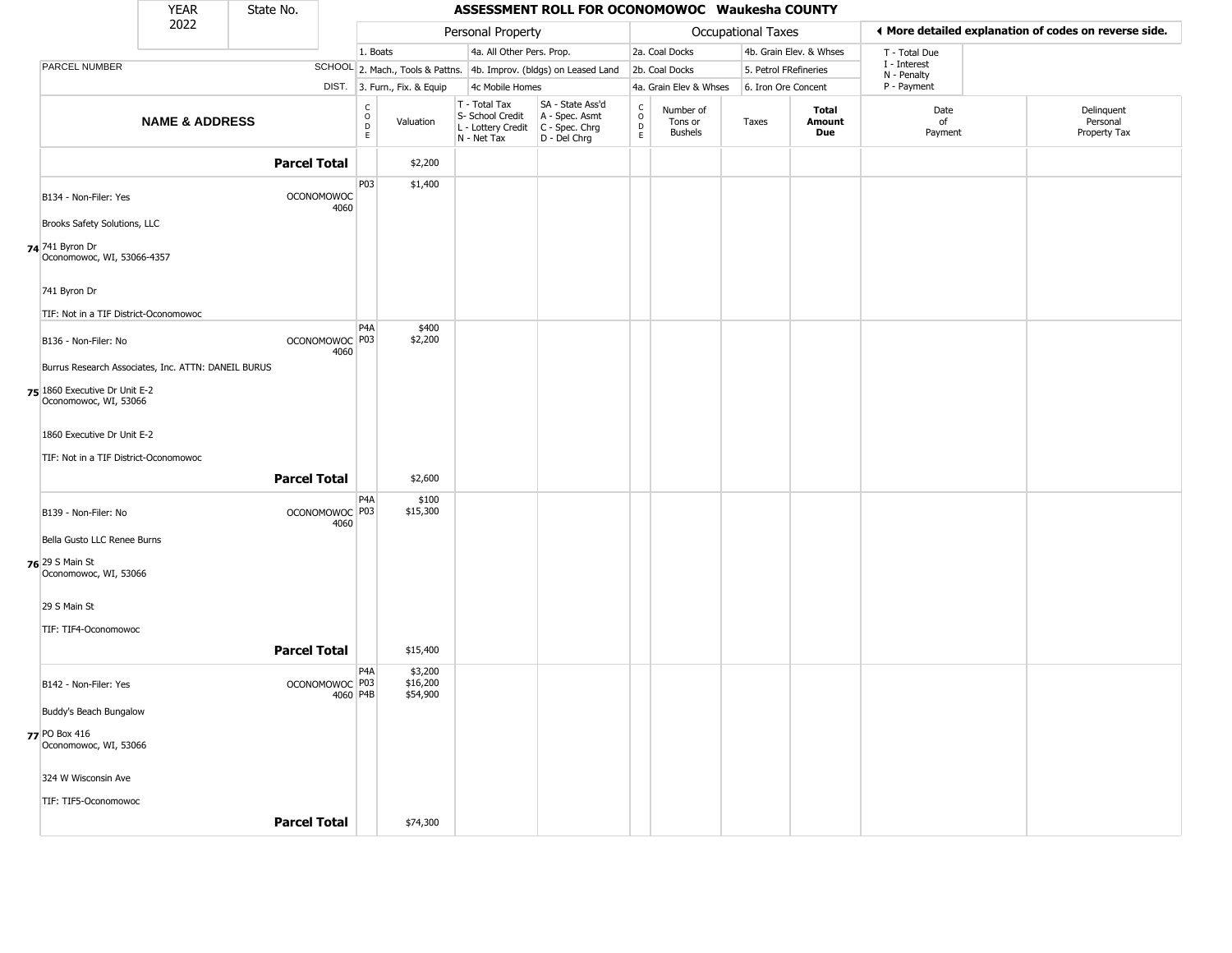|                                                        | <b>YEAR</b>               | State No.                 |      |                                                          |                              |                                                                                         | ASSESSMENT ROLL FOR OCONOMOWOC Waukesha COUNTY                      |                                                          |                                        |                       |                         |                             |                                                       |
|--------------------------------------------------------|---------------------------|---------------------------|------|----------------------------------------------------------|------------------------------|-----------------------------------------------------------------------------------------|---------------------------------------------------------------------|----------------------------------------------------------|----------------------------------------|-----------------------|-------------------------|-----------------------------|-------------------------------------------------------|
|                                                        | 2022                      |                           |      |                                                          |                              | Personal Property                                                                       |                                                                     |                                                          |                                        | Occupational Taxes    |                         |                             | ◀ More detailed explanation of codes on reverse side. |
|                                                        |                           |                           |      | 1. Boats                                                 |                              | 4a. All Other Pers. Prop.                                                               |                                                                     |                                                          | 2a. Coal Docks                         |                       | 4b. Grain Elev. & Whses | T - Total Due               |                                                       |
| PARCEL NUMBER                                          |                           |                           |      |                                                          |                              |                                                                                         | SCHOOL 2. Mach., Tools & Pattns. 4b. Improv. (bldgs) on Leased Land |                                                          | 2b. Coal Docks                         | 5. Petrol FRefineries |                         | I - Interest<br>N - Penalty |                                                       |
|                                                        |                           |                           |      |                                                          | DIST. 3. Furn., Fix. & Equip | 4c Mobile Homes                                                                         |                                                                     |                                                          | 4a. Grain Elev & Whses                 | 6. Iron Ore Concent   |                         | P - Payment                 |                                                       |
|                                                        | <b>NAME &amp; ADDRESS</b> |                           |      | $\begin{smallmatrix} C \\ O \\ D \end{smallmatrix}$<br>E | Valuation                    | T - Total Tax<br>S- School Credit<br>L - Lottery Credit   C - Spec. Chrg<br>N - Net Tax | SA - State Ass'd<br>A - Spec. Asmt<br>D - Del Chrg                  | $\begin{matrix} 0 \\ 0 \\ D \end{matrix}$<br>$\mathsf E$ | Number of<br>Tons or<br><b>Bushels</b> | Taxes                 | Total<br>Amount<br>Due  | Date<br>of<br>Payment       | Delinquent<br>Personal<br>Property Tax                |
| B145 - Non-Filer: Yes                                  |                           | <b>OCONOMOWOC</b>         | 4060 | P03                                                      | \$4,300                      |                                                                                         |                                                                     |                                                          |                                        |                       |                         |                             |                                                       |
| Beyond Vintage Furnishings                             |                           |                           |      |                                                          |                              |                                                                                         |                                                                     |                                                          |                                        |                       |                         |                             |                                                       |
| 78 183 E Wisconsin Ave Unit J<br>Oconomowoc, WI, 53066 |                           |                           |      |                                                          |                              |                                                                                         |                                                                     |                                                          |                                        |                       |                         |                             |                                                       |
| 183 E Wisconsin Ave                                    |                           |                           |      |                                                          |                              |                                                                                         |                                                                     |                                                          |                                        |                       |                         |                             |                                                       |
| TIF: TIF4-Oconomowoc                                   |                           |                           |      |                                                          |                              |                                                                                         |                                                                     |                                                          |                                        |                       |                         |                             |                                                       |
| B146 - Non-Filer: Yes                                  |                           | <b>OCONOMOWOC</b>         | 4060 | P03                                                      | \$107,800                    |                                                                                         |                                                                     |                                                          |                                        |                       |                         |                             |                                                       |
| <b>BP Gas Station</b>                                  |                           |                           |      |                                                          |                              |                                                                                         |                                                                     |                                                          |                                        |                       |                         |                             |                                                       |
| 79 1004 Summit Ave<br>Oconomowoc, WI, 53066            |                           |                           |      |                                                          |                              |                                                                                         |                                                                     |                                                          |                                        |                       |                         |                             |                                                       |
| 1004 Summit Ave                                        |                           |                           |      |                                                          |                              |                                                                                         |                                                                     |                                                          |                                        |                       |                         |                             |                                                       |
| TIF: Not in a TIF District-Oconomowoc                  |                           |                           |      |                                                          |                              |                                                                                         |                                                                     |                                                          |                                        |                       |                         |                             |                                                       |
| B150 - Non-Filer: Yes                                  |                           | <b>OCONOMOWOC</b>         | 4060 | P03                                                      | \$5,400                      |                                                                                         |                                                                     |                                                          |                                        |                       |                         |                             |                                                       |
| Becca Marie Design, LLC                                |                           |                           |      |                                                          |                              |                                                                                         |                                                                     |                                                          |                                        |                       |                         |                             |                                                       |
| 80 100 S Main St Unit G03<br>Oconomowoc, WI, 53066     |                           |                           |      |                                                          |                              |                                                                                         |                                                                     |                                                          |                                        |                       |                         |                             |                                                       |
| 100 S Main St Unit G03                                 |                           |                           |      |                                                          |                              |                                                                                         |                                                                     |                                                          |                                        |                       |                         |                             |                                                       |
| TIF: Not in a TIF District-Oconomowoc                  |                           |                           |      |                                                          |                              |                                                                                         |                                                                     |                                                          |                                        |                       |                         |                             |                                                       |
| B151 - Non-Filer: Yes                                  |                           | <b>OCONOMOWOC</b>         | 4060 | P03                                                      | \$107,800                    |                                                                                         |                                                                     |                                                          |                                        |                       |                         |                             |                                                       |
| Burger King #27812                                     |                           |                           |      |                                                          |                              |                                                                                         |                                                                     |                                                          |                                        |                       |                         |                             |                                                       |
| 81 1624 WEST 18TH ST<br>CHICAGO, IL, 60608             |                           |                           |      |                                                          |                              |                                                                                         |                                                                     |                                                          |                                        |                       |                         |                             |                                                       |
| 860 E Wisconsin Ave                                    |                           |                           |      |                                                          |                              |                                                                                         |                                                                     |                                                          |                                        |                       |                         |                             |                                                       |
| TIF: Not in a TIF District-Oconomowoc                  |                           |                           |      |                                                          |                              |                                                                                         |                                                                     |                                                          |                                        |                       |                         |                             |                                                       |
| B152 - Non-Filer: No                                   |                           | OCONOMOWOC <sup>P03</sup> | 4060 | P <sub>4</sub> A                                         | \$200<br>\$67,000            |                                                                                         |                                                                     |                                                          |                                        |                       |                         |                             |                                                       |
| Bertands Lago Su Bella                                 |                           |                           |      |                                                          |                              |                                                                                         |                                                                     |                                                          |                                        |                       |                         |                             |                                                       |
| 82 126 W Wisconsin Ave<br>Oconomowoc, WI, 53066        |                           |                           |      |                                                          |                              |                                                                                         |                                                                     |                                                          |                                        |                       |                         |                             |                                                       |
| 126 W Wisconsin Ave                                    |                           |                           |      |                                                          |                              |                                                                                         |                                                                     |                                                          |                                        |                       |                         |                             |                                                       |
| TIF: TIF5-Oconomowoc                                   |                           |                           |      |                                                          |                              |                                                                                         |                                                                     |                                                          |                                        |                       |                         |                             |                                                       |
|                                                        |                           | <b>Parcel Total</b>       |      |                                                          | \$67,200                     |                                                                                         |                                                                     |                                                          |                                        |                       |                         |                             |                                                       |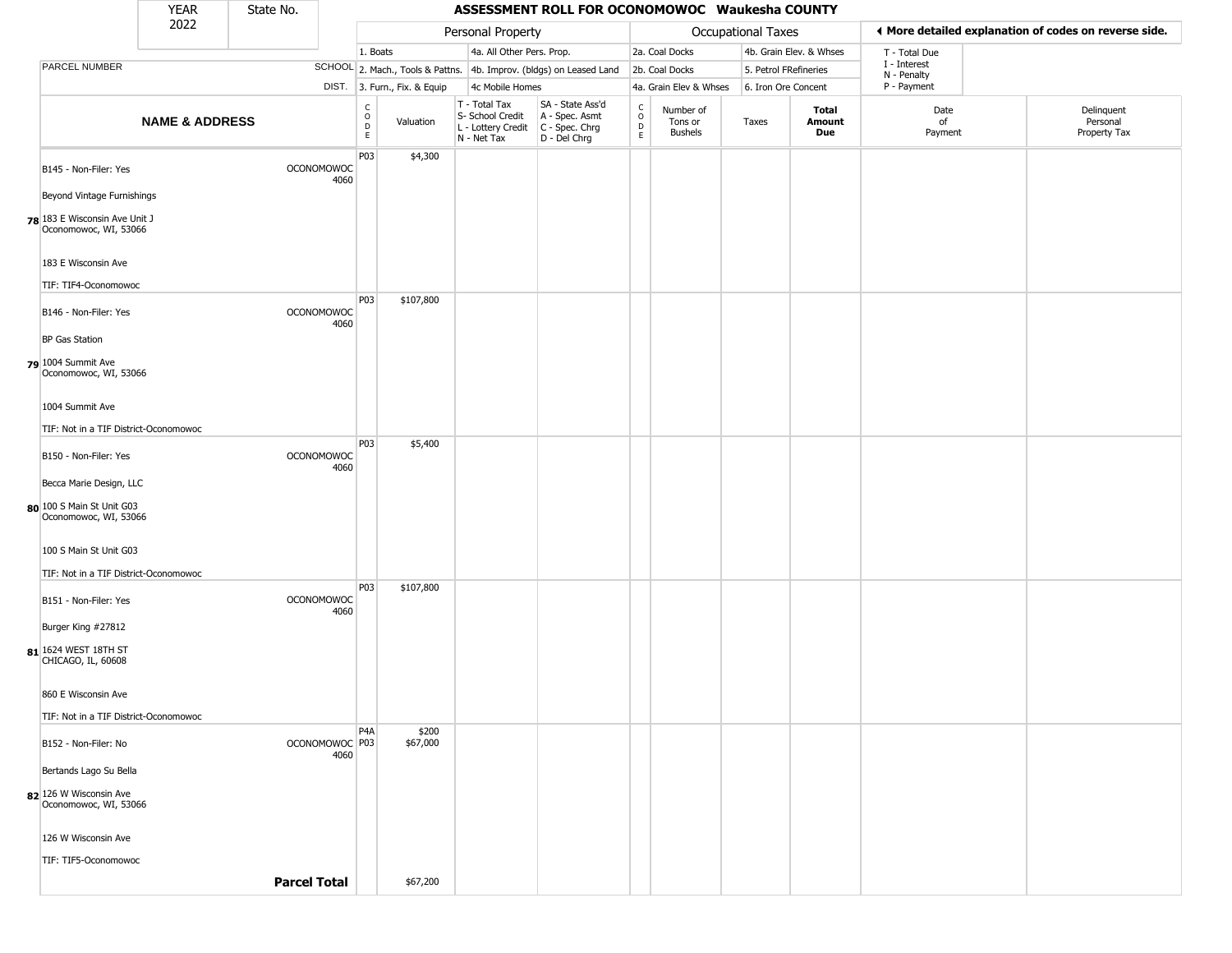|                                                     | <b>YEAR</b>               | State No.           |                                   |                                            |                                  |                                                                        | ASSESSMENT ROLL FOR OCONOMOWOC Waukesha COUNTY                       |                                 |                                        |                     |                         |                             |                                                       |
|-----------------------------------------------------|---------------------------|---------------------|-----------------------------------|--------------------------------------------|----------------------------------|------------------------------------------------------------------------|----------------------------------------------------------------------|---------------------------------|----------------------------------------|---------------------|-------------------------|-----------------------------|-------------------------------------------------------|
|                                                     | 2022                      |                     |                                   |                                            |                                  | Personal Property                                                      |                                                                      |                                 |                                        | Occupational Taxes  |                         |                             | ◀ More detailed explanation of codes on reverse side. |
|                                                     |                           |                     |                                   | 1. Boats                                   |                                  | 4a. All Other Pers. Prop.                                              |                                                                      |                                 | 2a. Coal Docks                         |                     | 4b. Grain Elev. & Whses | T - Total Due               |                                                       |
| PARCEL NUMBER                                       |                           |                     |                                   |                                            | SCHOOL 2. Mach., Tools & Pattns. |                                                                        | 4b. Improv. (bldgs) on Leased Land                                   |                                 | 2b. Coal Docks                         |                     | 5. Petrol FRefineries   | I - Interest<br>N - Penalty |                                                       |
|                                                     |                           |                     |                                   |                                            | DIST. 3. Furn., Fix. & Equip     | 4c Mobile Homes                                                        |                                                                      |                                 | 4a. Grain Elev & Whses                 | 6. Iron Ore Concent |                         | P - Payment                 |                                                       |
|                                                     | <b>NAME &amp; ADDRESS</b> |                     |                                   | $\begin{array}{c} C \\ O \\ E \end{array}$ | Valuation                        | T - Total Tax<br>S- School Credit<br>L - Lottery Credit<br>N - Net Tax | SA - State Ass'd<br>A - Spec. Asmt<br>C - Spec. Chrg<br>D - Del Chrg | $\int_{0}^{c}$<br>$\frac{D}{E}$ | Number of<br>Tons or<br><b>Bushels</b> | Taxes               | Total<br>Amount<br>Due  | Date<br>of<br>Payment       | Delinquent<br>Personal<br>Property Tax                |
| B153 - Non-Filer: No                                |                           |                     | OCONOMOWOC P03<br>4060            | P <sub>4</sub> A                           | \$9,400<br>\$26,300              |                                                                        |                                                                      |                                 |                                        |                     |                         |                             |                                                       |
| Brinker Restaurant Corp. C/O MARVIN POER & COMPANY  |                           |                     |                                   |                                            |                                  |                                                                        |                                                                      |                                 |                                        |                     |                         |                             |                                                       |
| 83 PO Box 802206<br>Dallas, TX, 75380-2206          |                           |                     |                                   |                                            |                                  |                                                                        |                                                                      |                                 |                                        |                     |                         |                             |                                                       |
| 1229 Corporate Center Dr                            |                           |                     |                                   |                                            |                                  |                                                                        |                                                                      |                                 |                                        |                     |                         |                             |                                                       |
| TIF: Not in a TIF District-Oconomowoc               |                           | <b>Parcel Total</b> |                                   |                                            | \$35,700                         |                                                                        |                                                                      |                                 |                                        |                     |                         |                             |                                                       |
| B154 - Non-Filer: No                                |                           |                     | OCONOMOWOC P03<br>4060            | P4A                                        | \$500<br>\$4,500                 |                                                                        |                                                                      |                                 |                                        |                     |                         |                             |                                                       |
| Business Accounting & Tax Professionals LLC         |                           |                     |                                   |                                            |                                  |                                                                        |                                                                      |                                 |                                        |                     |                         |                             |                                                       |
| 84 128 N Silver Lake Plaza<br>Oconomowoc, WI, 53066 |                           |                     |                                   |                                            |                                  |                                                                        |                                                                      |                                 |                                        |                     |                         |                             |                                                       |
| 128 Silver Lake Plaza                               |                           |                     |                                   |                                            |                                  |                                                                        |                                                                      |                                 |                                        |                     |                         |                             |                                                       |
| TIF: TIF4-Oconomowoc                                |                           | <b>Parcel Total</b> |                                   |                                            | \$5,000                          |                                                                        |                                                                      |                                 |                                        |                     |                         |                             |                                                       |
| B156 - Non-Filer: Yes                               |                           |                     | OCONOMOWOC P03<br>4060            | P <sub>4</sub> A                           | \$700<br>\$3,500                 |                                                                        |                                                                      |                                 |                                        |                     |                         |                             |                                                       |
| BLUE BUTTERFLY THRIFT STORE                         |                           |                     |                                   |                                            |                                  |                                                                        |                                                                      |                                 |                                        |                     |                         |                             |                                                       |
| 85 1225 ROBRUCK DR<br>OCONOMOWOC, WI, 53066         |                           |                     |                                   |                                            |                                  |                                                                        |                                                                      |                                 |                                        |                     |                         |                             |                                                       |
| 1225 ROBRUCK DR                                     |                           |                     |                                   |                                            |                                  |                                                                        |                                                                      |                                 |                                        |                     |                         |                             |                                                       |
| TIF: Not in a TIF District-Oconomowoc               |                           | <b>Parcel Total</b> |                                   |                                            | \$4,200                          |                                                                        |                                                                      |                                 |                                        |                     |                         |                             |                                                       |
| B157 - Non-Filer: Yes                               |                           |                     | OCONOMOWOC <sup>P03</sup><br>4060 | P <sub>4</sub> A                           | \$300<br>\$800                   |                                                                        |                                                                      |                                 |                                        |                     |                         |                             |                                                       |
| BEST SOMETHING EVER, LLC DEBORAH KAHLER             |                           |                     |                                   |                                            |                                  |                                                                        |                                                                      |                                 |                                        |                     |                         |                             |                                                       |
| 86 333 N Lake Rd #204<br>Oconomowoc, WI, 53066      |                           |                     |                                   |                                            |                                  |                                                                        |                                                                      |                                 |                                        |                     |                         |                             |                                                       |
| 888 THACKERAY TRAIL STE 106                         |                           |                     |                                   |                                            |                                  |                                                                        |                                                                      |                                 |                                        |                     |                         |                             |                                                       |
| TIF: Not in a TIF District-Oconomowoc               |                           |                     |                                   |                                            |                                  |                                                                        |                                                                      |                                 |                                        |                     |                         |                             |                                                       |
|                                                     |                           | <b>Parcel Total</b> |                                   |                                            | \$1,100                          |                                                                        |                                                                      |                                 |                                        |                     |                         |                             |                                                       |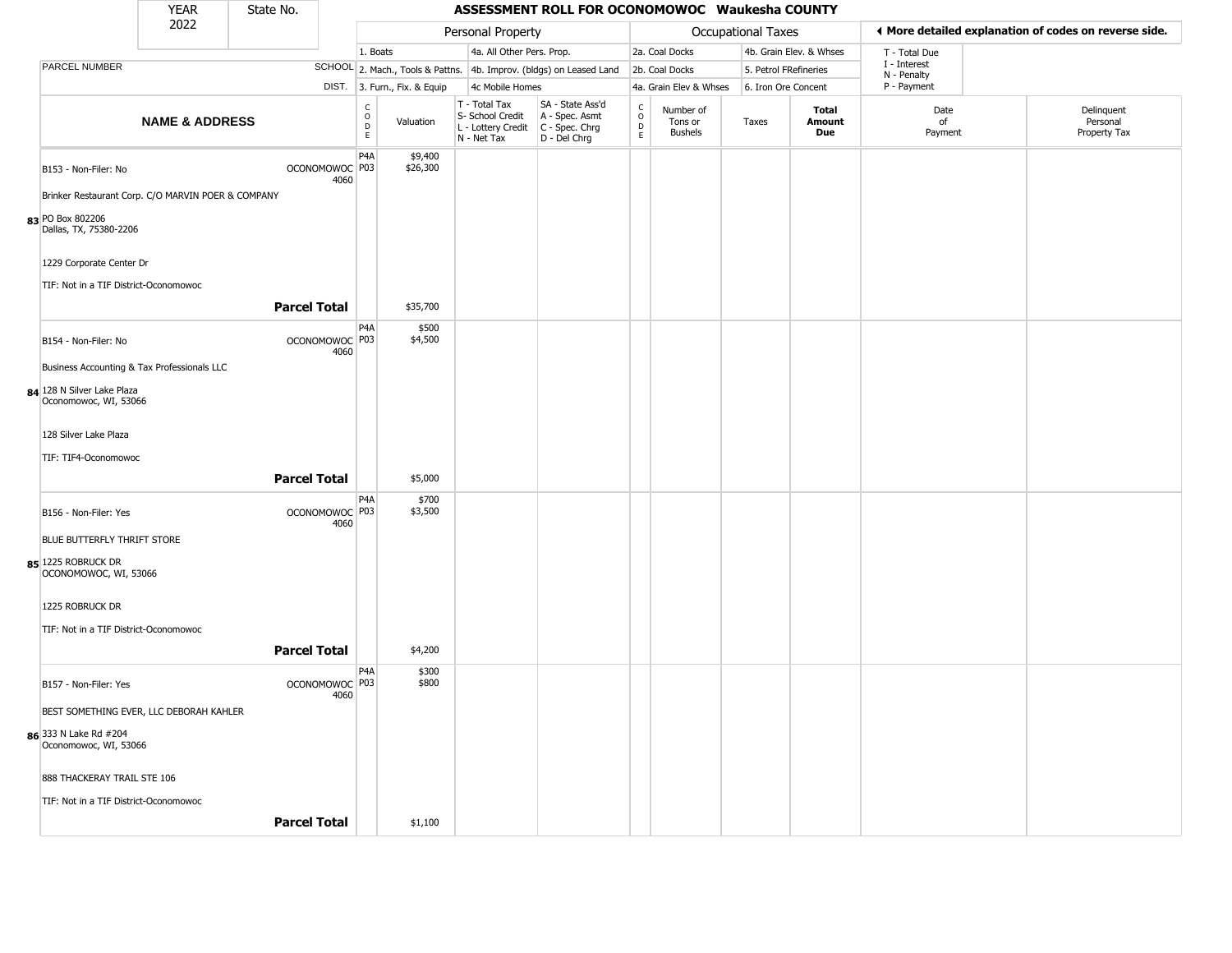|                                                         | <b>YEAR</b>               | State No.                 |                          |                              |                                                                        | ASSESSMENT ROLL FOR OCONOMOWOC Waukesha COUNTY                       |                        |                                        |                       |                         |                             |                                                       |
|---------------------------------------------------------|---------------------------|---------------------------|--------------------------|------------------------------|------------------------------------------------------------------------|----------------------------------------------------------------------|------------------------|----------------------------------------|-----------------------|-------------------------|-----------------------------|-------------------------------------------------------|
|                                                         | 2022                      |                           |                          |                              | Personal Property                                                      |                                                                      |                        |                                        | Occupational Taxes    |                         |                             | ◀ More detailed explanation of codes on reverse side. |
|                                                         |                           |                           |                          | 1. Boats                     | 4a. All Other Pers. Prop.                                              |                                                                      |                        | 2a. Coal Docks                         |                       | 4b. Grain Elev. & Whses | T - Total Due               |                                                       |
| PARCEL NUMBER                                           |                           |                           |                          |                              |                                                                        | SCHOOL 2. Mach., Tools & Pattns. 4b. Improv. (bldgs) on Leased Land  |                        | 2b. Coal Docks                         | 5. Petrol FRefineries |                         | I - Interest<br>N - Penalty |                                                       |
|                                                         |                           |                           |                          | DIST. 3. Furn., Fix. & Equip | 4c Mobile Homes                                                        |                                                                      |                        | 4a. Grain Elev & Whses                 | 6. Iron Ore Concent   |                         | P - Payment                 |                                                       |
|                                                         | <b>NAME &amp; ADDRESS</b> |                           | C<br>$\circ$<br>D<br>E.  | Valuation                    | T - Total Tax<br>S- School Credit<br>L - Lottery Credit<br>N - Net Tax | SA - State Ass'd<br>A - Spec. Asmt<br>C - Spec. Chrg<br>D - Del Chrg | C<br>$\circ$<br>D<br>E | Number of<br>Tons or<br><b>Bushels</b> | Taxes                 | Total<br>Amount<br>Due  | Date<br>of<br>Payment       | Delinquent<br>Personal<br>Property Tax                |
| B158 - Non-Filer: No                                    |                           | <b>OCONOMOWOC</b>         | P <sub>4</sub> A<br>4060 | \$25,500                     |                                                                        |                                                                      |                        |                                        |                       |                         |                             |                                                       |
| BUBBLES FOAM FARM LAKE COUNTRY CAPITAL LLC              |                           |                           |                          |                              |                                                                        |                                                                      |                        |                                        |                       |                         |                             |                                                       |
| 87 555 S INDUSTRIAL DR<br>HARTLAND, WI, 53029           |                           |                           |                          |                              |                                                                        |                                                                      |                        |                                        |                       |                         |                             |                                                       |
| 1604 WATER PLACE                                        |                           |                           |                          |                              |                                                                        |                                                                      |                        |                                        |                       |                         |                             |                                                       |
| TIF: Not in a TIF District-Oconomowoc                   |                           |                           | P <sub>4</sub> A         | \$1,000                      |                                                                        |                                                                      |                        |                                        |                       |                         |                             |                                                       |
| C003 - Non-Filer: Yes<br>Central Otologic Ltd           |                           | OCONOMOWOC P03            | 4060                     | \$15,800                     |                                                                        |                                                                      |                        |                                        |                       |                         |                             |                                                       |
| 88 888 Thackeray Trl # 108<br>Oconomowoc, WI, 53066     |                           |                           |                          |                              |                                                                        |                                                                      |                        |                                        |                       |                         |                             |                                                       |
| 888 Thackeray Trl # 108                                 |                           |                           |                          |                              |                                                                        |                                                                      |                        |                                        |                       |                         |                             |                                                       |
| TIF: Not in a TIF District-Oconomowoc                   |                           |                           |                          |                              |                                                                        |                                                                      |                        |                                        |                       |                         |                             |                                                       |
|                                                         |                           | <b>Parcel Total</b>       |                          | \$16,800                     |                                                                        |                                                                      |                        |                                        |                       |                         |                             |                                                       |
| C005 - Non-Filer: No                                    |                           | OCONOMOWOC P03            | P4A<br>4060              | \$200<br>\$56,400            |                                                                        |                                                                      |                        |                                        |                       |                         |                             |                                                       |
| Chocolate Factory (The)/Blommer Inc                     |                           |                           |                          |                              |                                                                        |                                                                      |                        |                                        |                       |                         |                             |                                                       |
| 89 PO Box 130<br>Grafton, WI, 53024                     |                           |                           |                          |                              |                                                                        |                                                                      |                        |                                        |                       |                         |                             |                                                       |
| 1077 Summit Ave                                         |                           |                           |                          |                              |                                                                        |                                                                      |                        |                                        |                       |                         |                             |                                                       |
| TIF: Not in a TIF District-Oconomowoc                   |                           | <b>Parcel Total</b>       |                          | \$56,600                     |                                                                        |                                                                      |                        |                                        |                       |                         |                             |                                                       |
| C006 - Non-Filer: Yes                                   |                           | <b>OCONOMOWOC</b>         | P03                      | \$3,000                      |                                                                        |                                                                      |                        |                                        |                       |                         |                             |                                                       |
| Christie's Automotive Repair Services LLC Kyle G Kealth |                           |                           | 4060                     |                              |                                                                        |                                                                      |                        |                                        |                       |                         |                             |                                                       |
|                                                         |                           |                           |                          |                              |                                                                        |                                                                      |                        |                                        |                       |                         |                             |                                                       |
| 90 252 Summit Ave<br>Oconomowoc, WI, 53066              |                           |                           |                          |                              |                                                                        |                                                                      |                        |                                        |                       |                         |                             |                                                       |
| 252 Summit Ave                                          |                           |                           |                          |                              |                                                                        |                                                                      |                        |                                        |                       |                         |                             |                                                       |
| TIF: TIF4-Oconomowoc                                    |                           |                           |                          |                              |                                                                        |                                                                      |                        |                                        |                       |                         |                             |                                                       |
| C014 - Non-Filer: No                                    |                           | OCONOMOWOC <sup>P03</sup> | P <sub>4</sub> A<br>4060 | \$13,000<br>\$131,200        |                                                                        |                                                                      |                        |                                        |                       |                         |                             |                                                       |
| Culvers Of Oconomowoc Derynda Foods One, Inc            |                           |                           |                          |                              |                                                                        |                                                                      |                        |                                        |                       |                         |                             |                                                       |
| 91 1177 Summit Ave<br>Oconomowoc, WI, 53066             |                           |                           |                          |                              |                                                                        |                                                                      |                        |                                        |                       |                         |                             |                                                       |
| 1177 Summit Ave                                         |                           |                           |                          |                              |                                                                        |                                                                      |                        |                                        |                       |                         |                             |                                                       |
| TIF: Not in a TIF District-Oconomowoc                   |                           |                           |                          |                              |                                                                        |                                                                      |                        |                                        |                       |                         |                             |                                                       |
|                                                         |                           | <b>Parcel Total</b>       |                          | \$144,200                    |                                                                        |                                                                      |                        |                                        |                       |                         |                             |                                                       |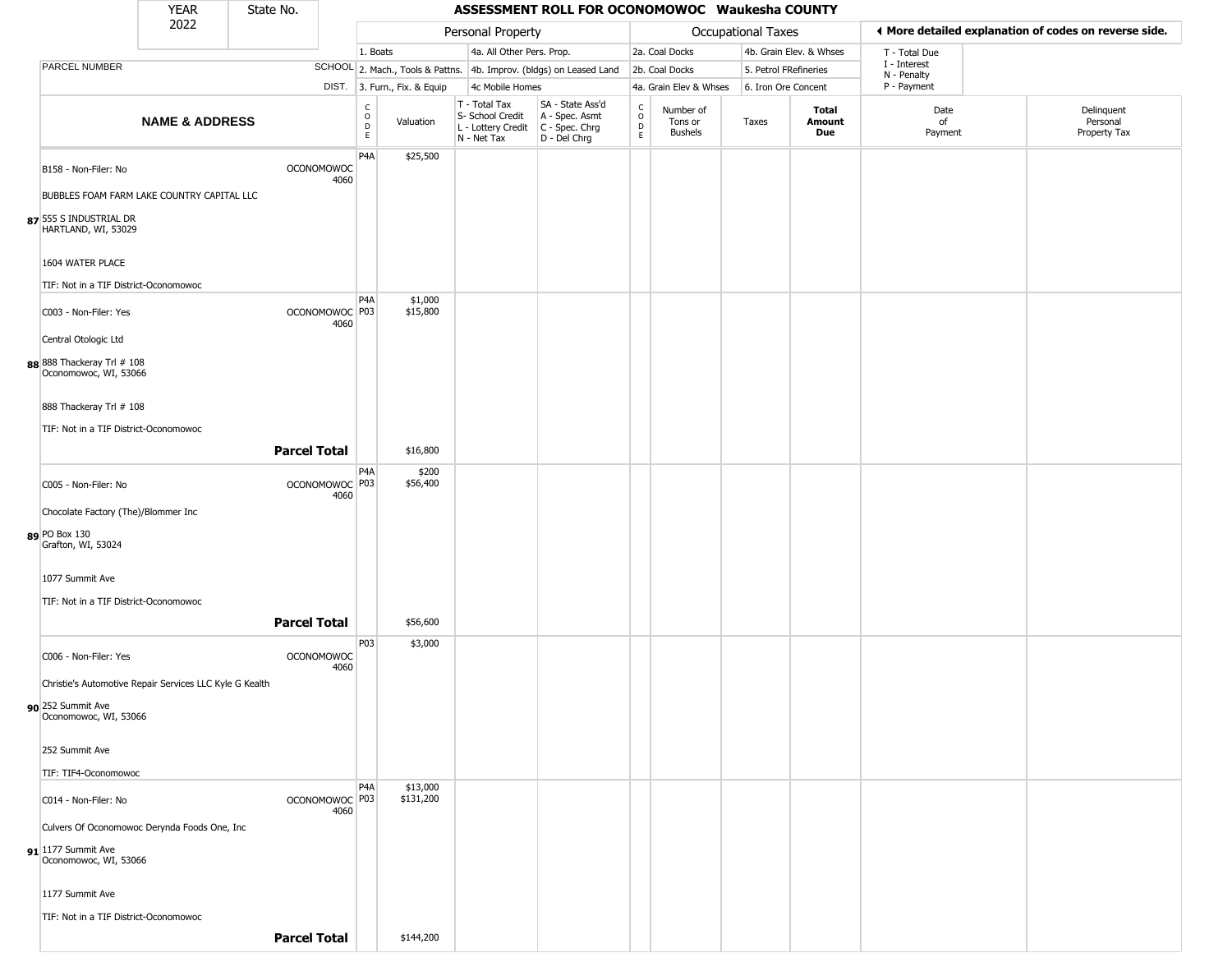|                                                                                                | <b>YEAR</b>               | State No.         |          |                                            |                              |                                                                        | ASSESSMENT ROLL FOR OCONOMOWOC Waukesha COUNTY                       |                                        |                                 |                           |                         |                             |                                                       |
|------------------------------------------------------------------------------------------------|---------------------------|-------------------|----------|--------------------------------------------|------------------------------|------------------------------------------------------------------------|----------------------------------------------------------------------|----------------------------------------|---------------------------------|---------------------------|-------------------------|-----------------------------|-------------------------------------------------------|
|                                                                                                | 2022                      |                   |          |                                            |                              | Personal Property                                                      |                                                                      |                                        |                                 | <b>Occupational Taxes</b> |                         |                             | ♦ More detailed explanation of codes on reverse side. |
|                                                                                                |                           |                   |          | 1. Boats                                   |                              | 4a. All Other Pers. Prop.                                              |                                                                      |                                        | 2a. Coal Docks                  |                           | 4b. Grain Elev. & Whses | T - Total Due               |                                                       |
| PARCEL NUMBER                                                                                  |                           |                   |          |                                            |                              |                                                                        | SCHOOL 2. Mach., Tools & Pattns. 4b. Improv. (bldgs) on Leased Land  |                                        | 2b. Coal Docks                  | 5. Petrol FRefineries     |                         | I - Interest<br>N - Penalty |                                                       |
|                                                                                                |                           |                   |          |                                            | DIST. 3. Furn., Fix. & Equip | 4c Mobile Homes                                                        |                                                                      |                                        | 4a. Grain Elev & Whses          | 6. Iron Ore Concent       |                         | P - Payment                 |                                                       |
|                                                                                                | <b>NAME &amp; ADDRESS</b> |                   |          | $\frac{c}{0}$<br>$\mathsf{D}_{\mathsf{E}}$ | Valuation                    | T - Total Tax<br>S- School Credit<br>L - Lottery Credit<br>N - Net Tax | SA - State Ass'd<br>A - Spec. Asmt<br>C - Spec. Chrg<br>D - Del Chrg | $_{\rm o}^{\rm c}$<br>D<br>$\mathsf E$ | Number of<br>Tons or<br>Bushels | Taxes                     | Total<br>Amount<br>Due  | Date<br>of<br>Payment       | Delinquent<br>Personal<br>Property Tax                |
| C026 - Non-Filer: No<br>C L & D Graphics Inc<br>$92$ 1101 W Second St<br>Oconomowoc, WI, 53066 |                           | OCONOMOWOC e      | 4060     | Stat<br>Ass<br>ess<br>ed                   | \$0                          |                                                                        |                                                                      |                                        |                                 |                           |                         |                             |                                                       |
| 1101 W Second St                                                                               |                           |                   |          |                                            |                              |                                                                        |                                                                      |                                        |                                 |                           |                         |                             |                                                       |
| TIF: Not in a TIF District-Oconomowoc                                                          |                           |                   |          |                                            |                              |                                                                        |                                                                      |                                        |                                 |                           |                         |                             |                                                       |
| C030 - Non-Filer: Yes                                                                          |                           | <b>OCONOMOWOC</b> | 4060     | P03                                        | \$1,500                      |                                                                        |                                                                      |                                        |                                 |                           |                         |                             |                                                       |
| Curious Antiquities LLC / Killer Antiques<br>93 173 E Wisconsin Ave<br>Oconomowoc, WI, 53066   |                           |                   |          |                                            |                              |                                                                        |                                                                      |                                        |                                 |                           |                         |                             |                                                       |
| 173 E Wisconsin Ave                                                                            |                           |                   |          |                                            |                              |                                                                        |                                                                      |                                        |                                 |                           |                         |                             |                                                       |
| TIF: TIF4-Oconomowoc                                                                           |                           |                   |          |                                            |                              |                                                                        |                                                                      |                                        |                                 |                           |                         |                             |                                                       |
| C038 - Non-Filer: Yes                                                                          |                           | <b>OCONOMOWOC</b> | 4060     | P03                                        | \$70,100                     |                                                                        |                                                                      |                                        |                                 |                           |                         |                             |                                                       |
| Cooney Coin Laundry                                                                            |                           |                   |          |                                            |                              |                                                                        |                                                                      |                                        |                                 |                           |                         |                             |                                                       |
| 94 N59 W37836 NorthRidge Ct<br>Oconomowoc, WI, 53066                                           |                           |                   |          |                                            |                              |                                                                        |                                                                      |                                        |                                 |                           |                         |                             |                                                       |
| 419 E Wisconsin Ave Unit 4                                                                     |                           |                   |          |                                            |                              |                                                                        |                                                                      |                                        |                                 |                           |                         |                             |                                                       |
| TIF: TIF4-Oconomowoc                                                                           |                           |                   |          |                                            |                              |                                                                        |                                                                      |                                        |                                 |                           |                         |                             |                                                       |
| C042 - Non-Filer: Yes                                                                          |                           | <b>OCONOMOWOC</b> | 4060     | P03                                        | \$6,000                      |                                                                        |                                                                      |                                        |                                 |                           |                         |                             |                                                       |
| Catherine's Class Act Catherine Aasen                                                          |                           |                   |          |                                            |                              |                                                                        |                                                                      |                                        |                                 |                           |                         |                             |                                                       |
| 95 111 S Main St<br>Oconomowoc, WI, 53066                                                      |                           |                   |          |                                            |                              |                                                                        |                                                                      |                                        |                                 |                           |                         |                             |                                                       |
| 111 S Main St                                                                                  |                           |                   |          |                                            |                              |                                                                        |                                                                      |                                        |                                 |                           |                         |                             |                                                       |
| TIF: TIF4-Oconomowoc                                                                           |                           |                   |          |                                            |                              |                                                                        |                                                                      |                                        |                                 |                           |                         |                             |                                                       |
| C082 - Non-Filer: No                                                                           |                           | OCONOMOWOC e      | 4060 Ass | Stat                                       | \$0                          |                                                                        |                                                                      |                                        |                                 |                           |                         |                             |                                                       |
| Create a Pack Inc                                                                              |                           |                   |          | ess<br>ed                                  |                              |                                                                        |                                                                      |                                        |                                 |                           |                         |                             |                                                       |
| 96 W1344 Industrial Dr<br>Ixonia, WI, 53036                                                    |                           |                   |          |                                            |                              |                                                                        |                                                                      |                                        |                                 |                           |                         |                             |                                                       |
| 1730 Executive Dr                                                                              |                           |                   |          |                                            |                              |                                                                        |                                                                      |                                        |                                 |                           |                         |                             |                                                       |
| TIF: Not in a TIF District-Oconomowoc                                                          |                           |                   |          |                                            |                              |                                                                        |                                                                      |                                        |                                 |                           |                         |                             |                                                       |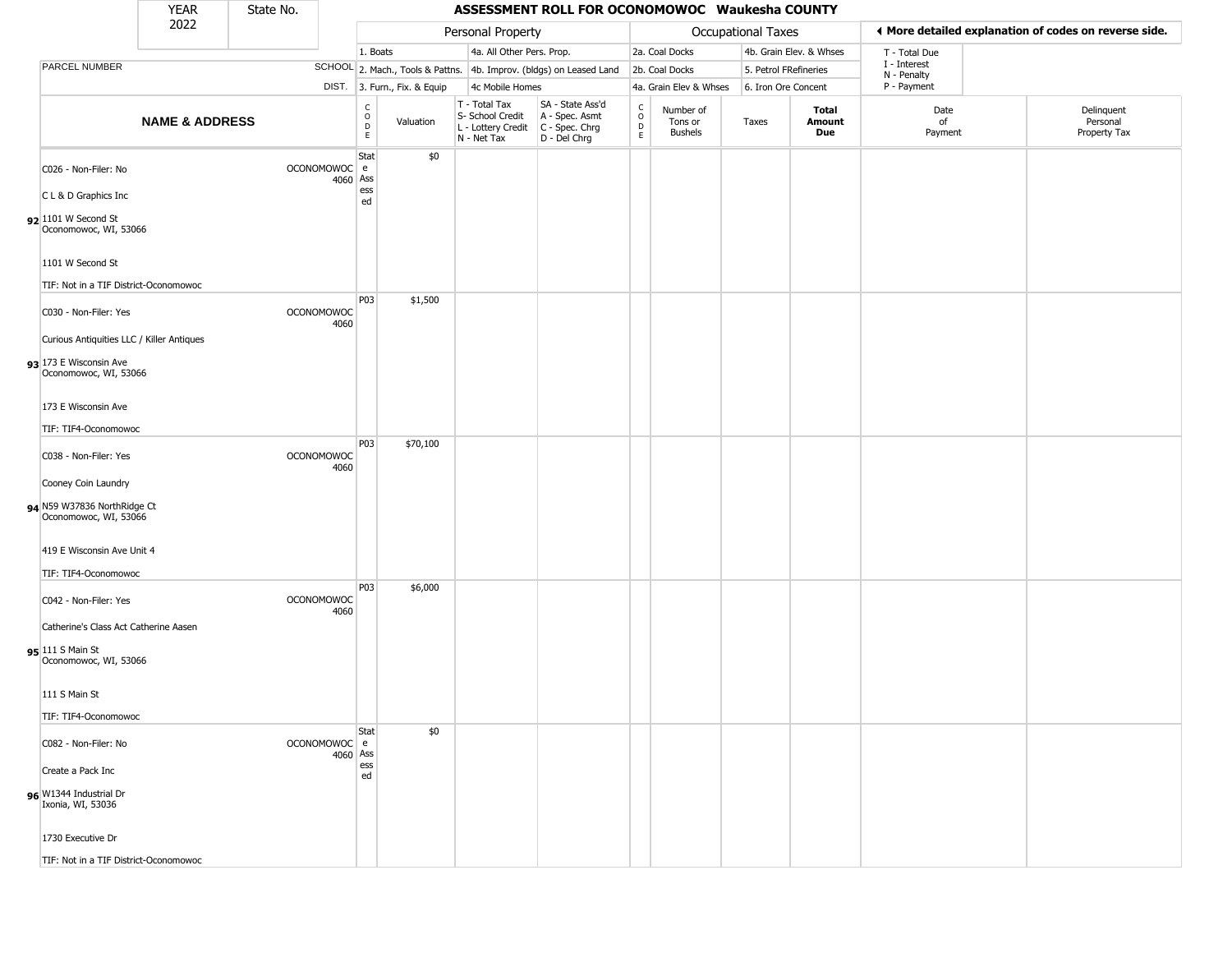|                                                                                                  | <b>YEAR</b>               | State No.           |                                   |                                              |                              |                                                                        | ASSESSMENT ROLL FOR OCONOMOWOC Waukesha COUNTY                       |                                              |                                        |                       |                         |                                                       |                                        |
|--------------------------------------------------------------------------------------------------|---------------------------|---------------------|-----------------------------------|----------------------------------------------|------------------------------|------------------------------------------------------------------------|----------------------------------------------------------------------|----------------------------------------------|----------------------------------------|-----------------------|-------------------------|-------------------------------------------------------|----------------------------------------|
|                                                                                                  | 2022                      |                     |                                   |                                              |                              | Personal Property                                                      |                                                                      |                                              |                                        | Occupational Taxes    |                         | ♦ More detailed explanation of codes on reverse side. |                                        |
|                                                                                                  |                           |                     |                                   | 1. Boats                                     |                              | 4a. All Other Pers. Prop.                                              |                                                                      |                                              | 2a. Coal Docks                         |                       | 4b. Grain Elev. & Whses | T - Total Due                                         |                                        |
| PARCEL NUMBER                                                                                    |                           |                     |                                   |                                              |                              |                                                                        | SCHOOL 2. Mach., Tools & Pattns. 4b. Improv. (bldgs) on Leased Land  |                                              | 2b. Coal Docks                         | 5. Petrol FRefineries |                         | I - Interest<br>N - Penalty                           |                                        |
|                                                                                                  |                           |                     |                                   |                                              | DIST. 3. Furn., Fix. & Equip | 4c Mobile Homes                                                        |                                                                      |                                              | 4a. Grain Elev & Whses                 | 6. Iron Ore Concent   |                         | P - Payment                                           |                                        |
|                                                                                                  | <b>NAME &amp; ADDRESS</b> |                     |                                   | $\begin{array}{c}\nC \\ O \\ D\n\end{array}$ | Valuation                    | T - Total Tax<br>S- School Credit<br>L - Lottery Credit<br>N - Net Tax | SA - State Ass'd<br>A - Spec. Asmt<br>C - Spec. Chrg<br>D - Del Chrg | $\begin{array}{c}\nC \\ D \\ E\n\end{array}$ | Number of<br>Tons or<br><b>Bushels</b> | Taxes                 | Total<br>Amount<br>Due  | Date<br>of<br>Payment                                 | Delinquent<br>Personal<br>Property Tax |
| C090 - Non-Filer: No<br>Caucutt, John<br>97 105 E Wisconsin Ave Ste 210<br>Oconomowoc, WI, 53066 |                           |                     | OCONOMOWOC P03<br>4060            | P <sub>4</sub> A                             | \$900<br>\$1,100             |                                                                        |                                                                      |                                              |                                        |                       |                         |                                                       |                                        |
| 105 E Wisconsin Ave Ste 210<br>TIF: TIF4-Oconomowoc                                              |                           |                     |                                   |                                              |                              |                                                                        |                                                                      |                                              |                                        |                       |                         |                                                       |                                        |
|                                                                                                  |                           | <b>Parcel Total</b> |                                   |                                              | \$2,000                      |                                                                        |                                                                      |                                              |                                        |                       |                         |                                                       |                                        |
| C095 - Non-Filer: Yes                                                                            |                           |                     | OCONOMOWOC <sup>P03</sup><br>4060 | P4A                                          | \$1,000<br>\$4,800           |                                                                        |                                                                      |                                              |                                        |                       |                         |                                                       |                                        |
| Cutting Edge Jami Fennig<br>98 1401 Marks Rd<br>Oconomowoc, Wisconsin, 53066                     |                           |                     |                                   |                                              |                              |                                                                        |                                                                      |                                              |                                        |                       |                         |                                                       |                                        |
| 1401 Marks Rd<br>TIF: Not in a TIF District-Oconomowoc                                           |                           |                     |                                   |                                              |                              |                                                                        |                                                                      |                                              |                                        |                       |                         |                                                       |                                        |
|                                                                                                  |                           | <b>Parcel Total</b> |                                   |                                              | \$5,800                      |                                                                        |                                                                      |                                              |                                        |                       |                         |                                                       |                                        |
| C102 - Non-Filer: Yes                                                                            |                           |                     | <b>OCONOMOWOC</b><br>4060         | P <sub>0</sub> 3                             | \$24,000                     |                                                                        |                                                                      |                                              |                                        |                       |                         |                                                       |                                        |
| China Town<br><b>gg</b> 1280 Brown St #J<br>Oconomowoc, Wisconsin, 53066                         |                           |                     |                                   |                                              |                              |                                                                        |                                                                      |                                              |                                        |                       |                         |                                                       |                                        |
| 1280 Brown St #J<br>TIF: Not in a TIF District-Oconomowoc                                        |                           |                     |                                   |                                              |                              |                                                                        |                                                                      |                                              |                                        |                       |                         |                                                       |                                        |
| C104 - Non-Filer: No<br>Cornerstone Pub & Eatery R & S Hospitality, LLC                          |                           |                     | OCONOMOWOC <sup>P03</sup><br>4060 | P4A                                          | \$100<br>\$8,100             |                                                                        |                                                                      |                                              |                                        |                       |                         |                                                       |                                        |
| 100 24 S Main St<br>Oconomowoc, WI, 53066                                                        |                           |                     |                                   |                                              |                              |                                                                        |                                                                      |                                              |                                        |                       |                         |                                                       |                                        |
| 24 S Main St                                                                                     |                           |                     |                                   |                                              |                              |                                                                        |                                                                      |                                              |                                        |                       |                         |                                                       |                                        |
| TIF: TIF4-Oconomowoc                                                                             |                           |                     |                                   |                                              |                              |                                                                        |                                                                      |                                              |                                        |                       |                         |                                                       |                                        |
|                                                                                                  |                           | <b>Parcel Total</b> |                                   |                                              | \$8,200                      |                                                                        |                                                                      |                                              |                                        |                       |                         |                                                       |                                        |
| C105 - Non-Filer: Yes                                                                            |                           |                     | OCONOMOWOC <sup>P03</sup><br>4060 | P4A                                          | \$700<br>\$4,700             |                                                                        |                                                                      |                                              |                                        |                       |                         |                                                       |                                        |
| Cornerstone Counseling Services Inc<br>101 16535 W Bluemound Rd # 200<br>Brookfield, WI, 53005   |                           |                     |                                   |                                              |                              |                                                                        |                                                                      |                                              |                                        |                       |                         |                                                       |                                        |
| 1230 Corporate Center Dr Unit 100<br>TIF: Not in a TIF District-Oconomowoc                       |                           |                     |                                   |                                              |                              |                                                                        |                                                                      |                                              |                                        |                       |                         |                                                       |                                        |
|                                                                                                  |                           |                     |                                   |                                              |                              |                                                                        |                                                                      |                                              |                                        |                       |                         |                                                       |                                        |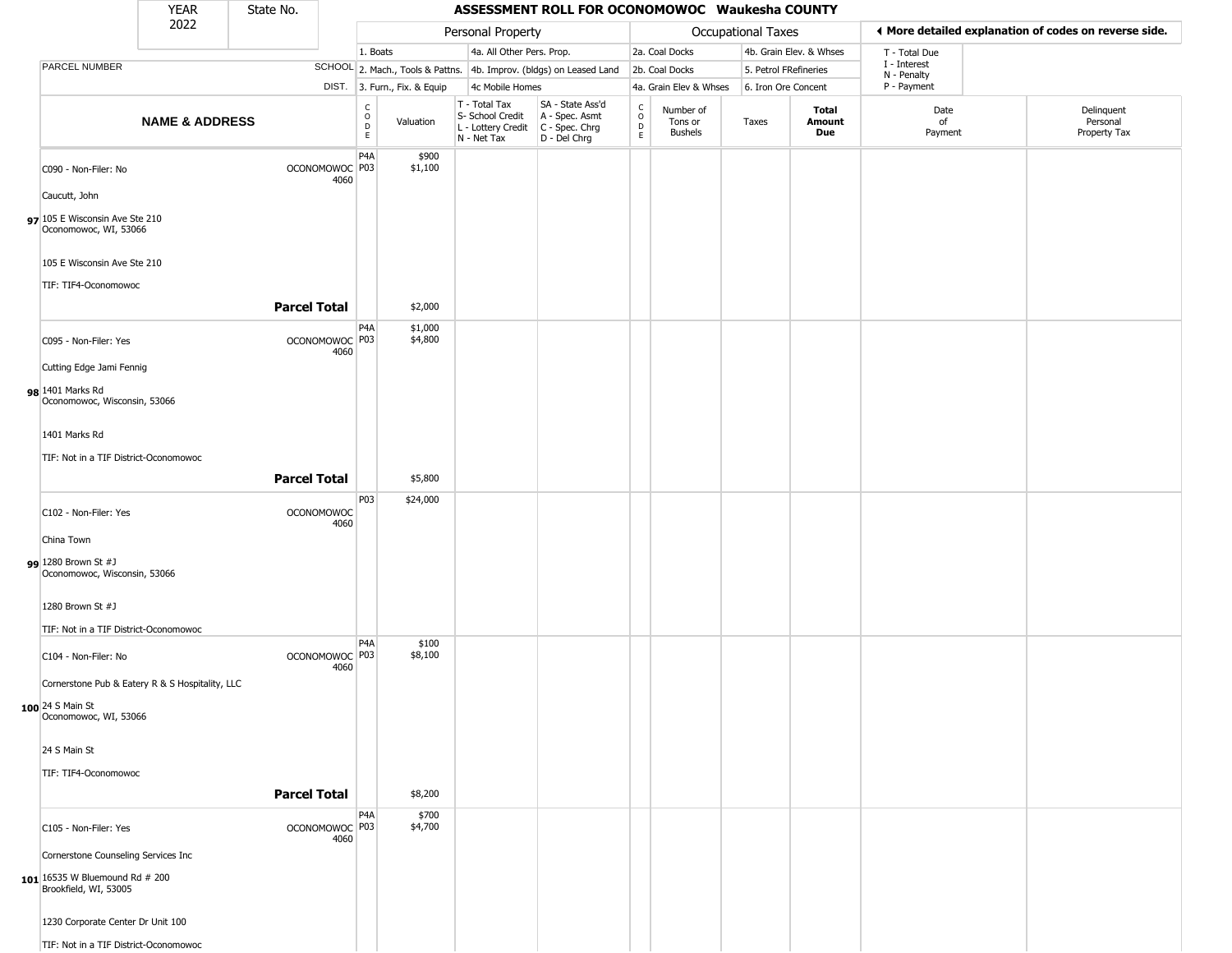|                                                                | <b>YEAR</b>               | State No.           |                           |                        |                              |                                                                        | ASSESSMENT ROLL FOR OCONOMOWOC Waukesha COUNTY                       |                                              |                                        |                       |                         |                             |                                                       |
|----------------------------------------------------------------|---------------------------|---------------------|---------------------------|------------------------|------------------------------|------------------------------------------------------------------------|----------------------------------------------------------------------|----------------------------------------------|----------------------------------------|-----------------------|-------------------------|-----------------------------|-------------------------------------------------------|
|                                                                | 2022                      |                     |                           |                        |                              | Personal Property                                                      |                                                                      |                                              |                                        | Occupational Taxes    |                         |                             | ◀ More detailed explanation of codes on reverse side. |
|                                                                |                           |                     |                           | 1. Boats               |                              | 4a. All Other Pers. Prop.                                              |                                                                      |                                              | 2a. Coal Docks                         |                       | 4b. Grain Elev. & Whses | T - Total Due               |                                                       |
| <b>PARCEL NUMBER</b>                                           |                           |                     |                           |                        |                              |                                                                        | SCHOOL 2. Mach., Tools & Pattns. 4b. Improv. (bldgs) on Leased Land  |                                              | 2b. Coal Docks                         | 5. Petrol FRefineries |                         | I - Interest<br>N - Penalty |                                                       |
|                                                                |                           |                     |                           |                        | DIST. 3. Furn., Fix. & Equip | 4c Mobile Homes                                                        |                                                                      |                                              | 4a. Grain Elev & Whses                 | 6. Iron Ore Concent   |                         | P - Payment                 |                                                       |
|                                                                | <b>NAME &amp; ADDRESS</b> |                     |                           | C<br>$\circ$<br>D<br>E | Valuation                    | T - Total Tax<br>S- School Credit<br>L - Lottery Credit<br>N - Net Tax | SA - State Ass'd<br>A - Spec. Asmt<br>C - Spec. Chrg<br>D - Del Chrg | $\begin{array}{c}\nC \\ D \\ E\n\end{array}$ | Number of<br>Tons or<br><b>Bushels</b> | Taxes                 | Total<br>Amount<br>Due  | Date<br>of<br>Payment       | Delinquent<br>Personal<br>Property Tax                |
|                                                                |                           | <b>Parcel Total</b> |                           |                        | \$5,400                      |                                                                        |                                                                      |                                              |                                        |                       |                         |                             |                                                       |
| C119 - Non-Filer: Yes                                          |                           |                     | <b>OCONOMOWOC</b><br>4060 | P03                    | \$1,800                      |                                                                        |                                                                      |                                              |                                        |                       |                         |                             |                                                       |
| C Q Nails & Spa                                                |                           |                     |                           |                        |                              |                                                                        |                                                                      |                                              |                                        |                       |                         |                             |                                                       |
| 102 1288 Summit Ave # 112<br>Oconomowoc, WI, 53066             |                           |                     |                           |                        |                              |                                                                        |                                                                      |                                              |                                        |                       |                         |                             |                                                       |
| 1288 Summit Ave # 112<br>TIF: Not in a TIF District-Oconomowoc |                           |                     |                           |                        |                              |                                                                        |                                                                      |                                              |                                        |                       |                         |                             |                                                       |
| C121 - Non-Filer: No                                           |                           |                     | OCONOMOWOC <sup>P03</sup> | P <sub>4</sub> A       | \$600<br>\$16,800            |                                                                        |                                                                      |                                              |                                        |                       |                         |                             |                                                       |
| Complete Chiropractic Rehab Center LLC Dr. Christian Zebrasky  |                           |                     | 4060                      |                        |                              |                                                                        |                                                                      |                                              |                                        |                       |                         |                             |                                                       |
| <b>103</b> 970 S Silver Lake St # 106<br>Oconomowoc, WI, 53066 |                           |                     |                           |                        |                              |                                                                        |                                                                      |                                              |                                        |                       |                         |                             |                                                       |
| 970 S Silver Lake St # 106                                     |                           |                     |                           |                        |                              |                                                                        |                                                                      |                                              |                                        |                       |                         |                             |                                                       |
| TIF: Not in a TIF District-Oconomowoc                          |                           |                     |                           |                        |                              |                                                                        |                                                                      |                                              |                                        |                       |                         |                             |                                                       |
|                                                                |                           | <b>Parcel Total</b> |                           |                        | \$17,400                     |                                                                        |                                                                      |                                              |                                        |                       |                         |                             |                                                       |
| C128 - Non-Filer: No                                           |                           |                     | <b>OCONOMOWOC</b><br>4060 | P03                    | \$4,200                      |                                                                        |                                                                      |                                              |                                        |                       |                         |                             |                                                       |
| China 1 Chang Guang Chen<br>104 419 E Wisconsin Ave Unit 2     |                           |                     |                           |                        |                              |                                                                        |                                                                      |                                              |                                        |                       |                         |                             |                                                       |
| Oconomowoc, WI, 53066                                          |                           |                     |                           |                        |                              |                                                                        |                                                                      |                                              |                                        |                       |                         |                             |                                                       |
| 419 E Wisconsin Ave UNIT 2                                     |                           |                     |                           |                        |                              |                                                                        |                                                                      |                                              |                                        |                       |                         |                             |                                                       |
| TIF: TIF4-Oconomowoc                                           |                           |                     |                           | P03                    | \$5,500                      |                                                                        |                                                                      |                                              |                                        |                       |                         |                             |                                                       |
| C146 - Non-Filer: Yes                                          |                           |                     | <b>OCONOMOWOC</b><br>4060 |                        |                              |                                                                        |                                                                      |                                              |                                        |                       |                         |                             |                                                       |
| Cousins Subs / T&M Subs LLC Tracy Surma                        |                           |                     |                           |                        |                              |                                                                        |                                                                      |                                              |                                        |                       |                         |                             |                                                       |
| 105 200 N 165TH ST<br>BROOKFIELD, WI, 53005                    |                           |                     |                           |                        |                              |                                                                        |                                                                      |                                              |                                        |                       |                         |                             |                                                       |
| 1380 Pabst Farms Cir Unit 410                                  |                           |                     |                           |                        |                              |                                                                        |                                                                      |                                              |                                        |                       |                         |                             |                                                       |
| TIF: Not in a TIF District-Oconomowoc                          |                           |                     |                           | P <sub>4</sub> A       | \$700                        |                                                                        |                                                                      |                                              |                                        |                       |                         |                             |                                                       |
| C150 - Non-Filer: No                                           |                           |                     | <b>OCONOMOWOC</b><br>4060 |                        |                              |                                                                        |                                                                      |                                              |                                        |                       |                         |                             |                                                       |
| County Road Plumbing Kurt Schuster                             |                           |                     |                           |                        |                              |                                                                        |                                                                      |                                              |                                        |                       |                         |                             |                                                       |
| 106 621 S Concord Rd<br>Oconomowoc, WI, 53066                  |                           |                     |                           |                        |                              |                                                                        |                                                                      |                                              |                                        |                       |                         |                             |                                                       |
| 621 Concord Rd                                                 |                           |                     |                           |                        |                              |                                                                        |                                                                      |                                              |                                        |                       |                         |                             |                                                       |
| TIF: Not in a TIF District-Oconomowoc                          |                           |                     |                           |                        |                              |                                                                        |                                                                      |                                              |                                        |                       |                         |                             |                                                       |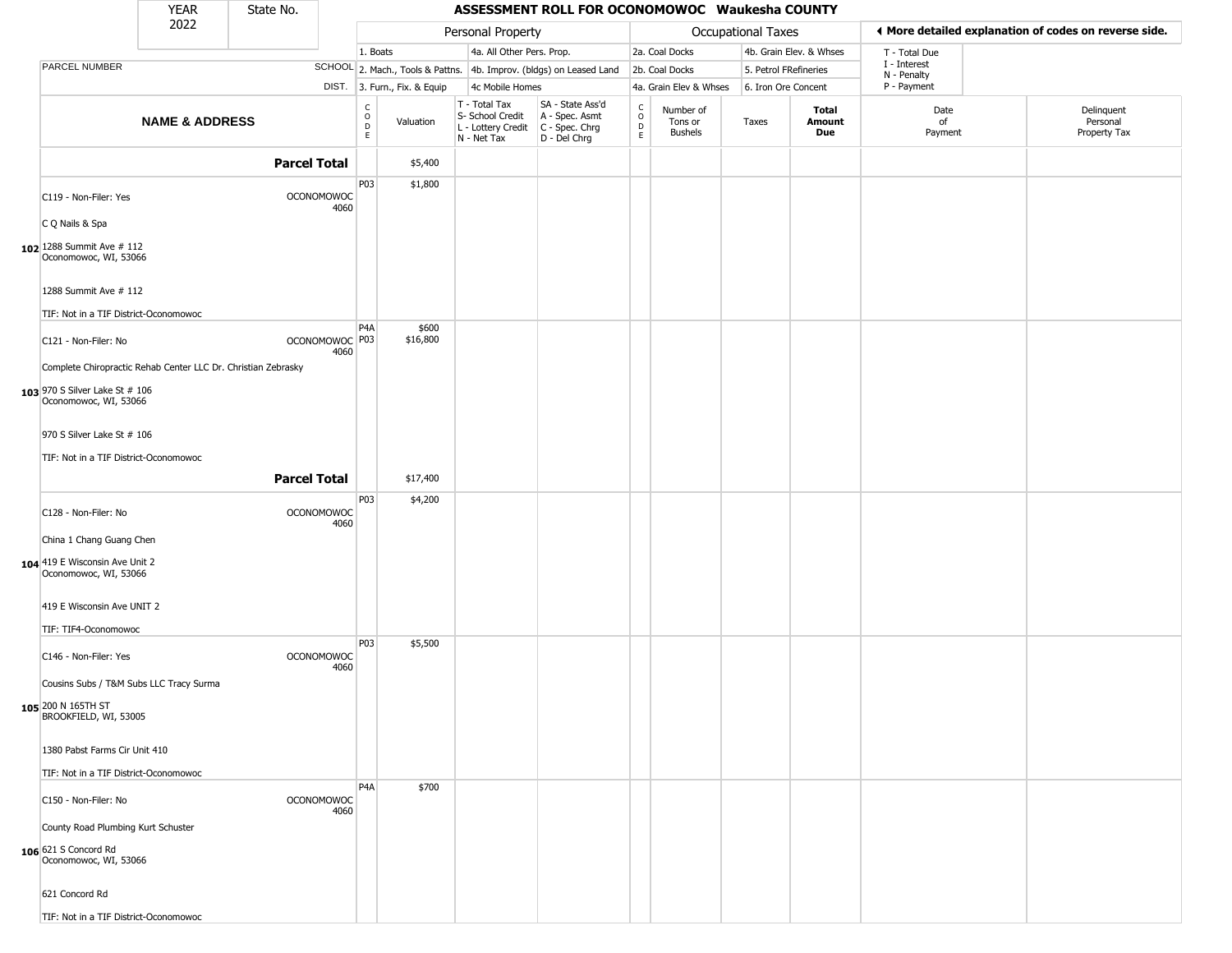|                                                         | <b>YEAR</b>               | State No.           |                        |                  |                              |                                                                                         | ASSESSMENT ROLL FOR OCONOMOWOC Waukesha COUNTY                      |                   |                                 |                       |                         |                             |                                                       |
|---------------------------------------------------------|---------------------------|---------------------|------------------------|------------------|------------------------------|-----------------------------------------------------------------------------------------|---------------------------------------------------------------------|-------------------|---------------------------------|-----------------------|-------------------------|-----------------------------|-------------------------------------------------------|
|                                                         | 2022                      |                     |                        |                  |                              | Personal Property                                                                       |                                                                     |                   |                                 | Occupational Taxes    |                         |                             | ◀ More detailed explanation of codes on reverse side. |
|                                                         |                           |                     |                        | 1. Boats         |                              | 4a. All Other Pers. Prop.                                                               |                                                                     |                   | 2a. Coal Docks                  |                       | 4b. Grain Elev. & Whses | T - Total Due               |                                                       |
| PARCEL NUMBER                                           |                           |                     |                        |                  |                              |                                                                                         | SCHOOL 2. Mach., Tools & Pattns. 4b. Improv. (bldgs) on Leased Land |                   | 2b. Coal Docks                  | 5. Petrol FRefineries |                         | I - Interest<br>N - Penalty |                                                       |
|                                                         |                           |                     |                        |                  | DIST. 3. Furn., Fix. & Equip | 4c Mobile Homes                                                                         |                                                                     |                   | 4a. Grain Elev & Whses          | 6. Iron Ore Concent   |                         | P - Payment                 |                                                       |
|                                                         | <b>NAME &amp; ADDRESS</b> |                     |                        | C<br>D<br>D<br>E | Valuation                    | T - Total Tax<br>S- School Credit<br>L - Lottery Credit   C - Spec. Chrg<br>N - Net Tax | SA - State Ass'd<br>A - Spec. Asmt<br>D - Del Chrg                  | C<br>0<br>D<br>E. | Number of<br>Tons or<br>Bushels | Taxes                 | Total<br>Amount<br>Due  | Date<br>of<br>Payment       | Delinquent<br>Personal<br>Property Tax                |
| C160 - Non-Filer: No<br>ELITE WI LLC Jon Spheeris       |                           | <b>OCONOMOWOC</b>   | 4060                   | P03              | \$6,500                      |                                                                                         |                                                                     |                   |                                 |                       |                         |                             |                                                       |
| 107 175 E Wisconsin Ave Unit A<br>Oconomowoc, WI, 53066 |                           |                     |                        |                  |                              |                                                                                         |                                                                     |                   |                                 |                       |                         |                             |                                                       |
| 175 E Wisconsin Ave Unit A<br>TIF: TIF4-Oconomowoc      |                           |                     |                        |                  |                              |                                                                                         |                                                                     |                   |                                 |                       |                         |                             |                                                       |
|                                                         |                           |                     |                        | P4A              | \$500<br>\$5,400             |                                                                                         |                                                                     |                   |                                 |                       |                         |                             |                                                       |
| C163 - Non-Filer: No<br>Crafty Cow/The                  |                           |                     | OCONOMOWOC P03<br>4060 |                  |                              |                                                                                         |                                                                     |                   |                                 |                       |                         |                             |                                                       |
| 108 153 E Wisconsin Ave<br>Oconomowoc, WI, 53066        |                           |                     |                        |                  |                              |                                                                                         |                                                                     |                   |                                 |                       |                         |                             |                                                       |
| 153 E Wisconsin Ave                                     |                           |                     |                        |                  |                              |                                                                                         |                                                                     |                   |                                 |                       |                         |                             |                                                       |
| TIF: TIF4-Oconomowoc                                    |                           | <b>Parcel Total</b> |                        |                  | \$5,900                      |                                                                                         |                                                                     |                   |                                 |                       |                         |                             |                                                       |
| C169 - Non-Filer: No                                    |                           |                     | OCONOMOWOC P03<br>4060 | P4A              | \$2,900<br>\$9,000           |                                                                                         |                                                                     |                   |                                 |                       |                         |                             |                                                       |
| Chiropractic Company                                    |                           |                     |                        |                  |                              |                                                                                         |                                                                     |                   |                                 |                       |                         |                             |                                                       |
| 109 5306 N Port Washington Rd<br>Glendale, WI, 53217    |                           |                     |                        |                  |                              |                                                                                         |                                                                     |                   |                                 |                       |                         |                             |                                                       |
| 1300 Summit Ave Unit 201                                |                           |                     |                        |                  |                              |                                                                                         |                                                                     |                   |                                 |                       |                         |                             |                                                       |
| TIF: Not in a TIF District-Oconomowoc                   |                           | <b>Parcel Total</b> |                        |                  | \$11,900                     |                                                                                         |                                                                     |                   |                                 |                       |                         |                             |                                                       |
| C171 - Non-Filer: Yes                                   |                           | <b>OCONOMOWOC</b>   | 4060                   | P03              | \$2,300                      |                                                                                         |                                                                     |                   |                                 |                       |                         |                             |                                                       |
| Creative Healing Arts & Counseling LLC                  |                           |                     |                        |                  |                              |                                                                                         |                                                                     |                   |                                 |                       |                         |                             |                                                       |
| 110 418 E Wisconsin Ave<br>Oconomowoc, WI, 53066        |                           |                     |                        |                  |                              |                                                                                         |                                                                     |                   |                                 |                       |                         |                             |                                                       |
| 418 E Wisconsin Ave                                     |                           |                     |                        |                  |                              |                                                                                         |                                                                     |                   |                                 |                       |                         |                             |                                                       |
| TIF: Not in a TIF District-Oconomowoc                   |                           |                     |                        |                  |                              |                                                                                         |                                                                     |                   |                                 |                       |                         |                             |                                                       |
| C172 - Non-Filer: Yes                                   |                           | <b>OCONOMOWOC</b>   | 4060                   | P03              | \$71,800                     |                                                                                         |                                                                     |                   |                                 |                       |                         |                             |                                                       |
| Cousins Subs / Cover Drive, Inc.                        |                           |                     |                        |                  |                              |                                                                                         |                                                                     |                   |                                 |                       |                         |                             |                                                       |
| 111 121 Fowler St<br>Oconomowoc, WI, 53066              |                           |                     |                        |                  |                              |                                                                                         |                                                                     |                   |                                 |                       |                         |                             |                                                       |
| 121 Fowler St                                           |                           |                     |                        |                  |                              |                                                                                         |                                                                     |                   |                                 |                       |                         |                             |                                                       |
| TIF: TIF4-Oconomowoc                                    |                           |                     |                        |                  |                              |                                                                                         |                                                                     |                   |                                 |                       |                         |                             |                                                       |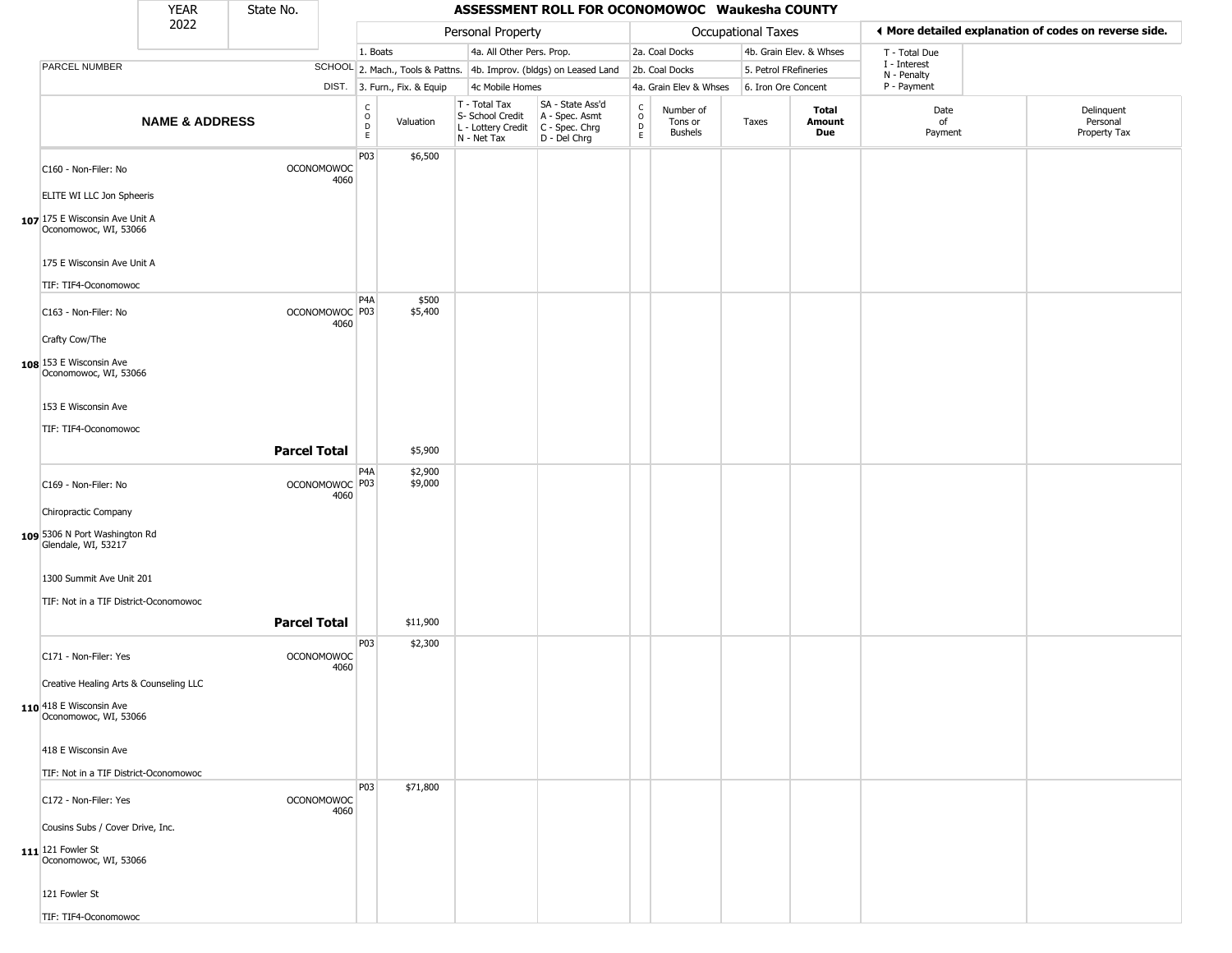|                                                                         | <b>YEAR</b>               | State No.                 |      |                        |                              |                                                                        | ASSESSMENT ROLL FOR OCONOMOWOC Waukesha COUNTY                       |                  |                                 |                           |                         |                             |                                                       |
|-------------------------------------------------------------------------|---------------------------|---------------------------|------|------------------------|------------------------------|------------------------------------------------------------------------|----------------------------------------------------------------------|------------------|---------------------------------|---------------------------|-------------------------|-----------------------------|-------------------------------------------------------|
|                                                                         | 2022                      |                           |      |                        |                              | Personal Property                                                      |                                                                      |                  |                                 | <b>Occupational Taxes</b> |                         |                             | ♦ More detailed explanation of codes on reverse side. |
|                                                                         |                           |                           |      | 1. Boats               |                              | 4a. All Other Pers. Prop.                                              |                                                                      |                  | 2a. Coal Docks                  |                           | 4b. Grain Elev. & Whses | T - Total Due               |                                                       |
| PARCEL NUMBER                                                           |                           |                           |      |                        |                              |                                                                        | SCHOOL 2. Mach., Tools & Pattns. 4b. Improv. (bldgs) on Leased Land  |                  | 2b. Coal Docks                  | 5. Petrol FRefineries     |                         | I - Interest<br>N - Penalty |                                                       |
|                                                                         |                           |                           |      |                        | DIST. 3. Furn., Fix. & Equip | 4c Mobile Homes                                                        |                                                                      |                  | 4a. Grain Elev & Whses          | 6. Iron Ore Concent       |                         | P - Payment                 |                                                       |
|                                                                         | <b>NAME &amp; ADDRESS</b> |                           |      | C<br>$\circ$<br>D<br>E | Valuation                    | T - Total Tax<br>S- School Credit<br>L - Lottery Credit<br>N - Net Tax | SA - State Ass'd<br>A - Spec. Asmt<br>C - Spec. Chrg<br>D - Del Chrg | C<br>D<br>D<br>E | Number of<br>Tons or<br>Bushels | Taxes                     | Total<br>Amount<br>Due  | Date<br>of<br>Payment       | Delinquent<br>Personal<br>Property Tax                |
| C175 - Non-Filer: Yes                                                   |                           | <b>OCONOMOWOC</b>         | 4060 | P03                    | \$1,300                      |                                                                        |                                                                      |                  |                                 |                           |                         |                             |                                                       |
| Cool Joyce Studio                                                       |                           |                           |      |                        |                              |                                                                        |                                                                      |                  |                                 |                           |                         |                             |                                                       |
| 112 W342 N6640 Lancelot Dr<br>Oconomowoc, WI, 53066                     |                           |                           |      |                        |                              |                                                                        |                                                                      |                  |                                 |                           |                         |                             |                                                       |
| 124 E Wisconsin Ave                                                     |                           |                           |      |                        |                              |                                                                        |                                                                      |                  |                                 |                           |                         |                             |                                                       |
| TIF: TIF4-Oconomowoc                                                    |                           |                           |      | P <sub>4</sub> A       | \$500                        |                                                                        |                                                                      |                  |                                 |                           |                         |                             |                                                       |
| C177 - Non-Filer: No<br>CrossFit Rohkeus Christina Lawton, Gymlete, Inc |                           | OCONOMOWOC <sup>P03</sup> | 4060 |                        | \$52,900                     |                                                                        |                                                                      |                  |                                 |                           |                         |                             |                                                       |
|                                                                         |                           |                           |      |                        |                              |                                                                        |                                                                      |                  |                                 |                           |                         |                             |                                                       |
| 113 PO Box 100<br>Eagle, WI, 53119                                      |                           |                           |      |                        |                              |                                                                        |                                                                      |                  |                                 |                           |                         |                             |                                                       |
| 662 Armour Rd                                                           |                           |                           |      |                        |                              |                                                                        |                                                                      |                  |                                 |                           |                         |                             |                                                       |
| TIF: Not in a TIF District-Oconomowoc                                   |                           |                           |      |                        |                              |                                                                        |                                                                      |                  |                                 |                           |                         |                             |                                                       |
|                                                                         |                           | <b>Parcel Total</b>       |      |                        | \$53,400                     |                                                                        |                                                                      |                  |                                 |                           |                         |                             |                                                       |
|                                                                         |                           |                           |      | P <sub>4</sub> A       | \$600                        |                                                                        |                                                                      |                  |                                 |                           |                         |                             |                                                       |
| C179 - Non-Filer: No                                                    |                           | OCONOMOWOC P03            | 4060 |                        | \$46,900                     |                                                                        |                                                                      |                  |                                 |                           |                         |                             |                                                       |
| CliftonLarsonAllen LLP ATTN: MARTHA VOGEL                               |                           |                           |      |                        |                              |                                                                        |                                                                      |                  |                                 |                           |                         |                             |                                                       |
| 114 220 S 6th St Ste 300<br>Minneapolis, MN, 55402                      |                           |                           |      |                        |                              |                                                                        |                                                                      |                  |                                 |                           |                         |                             |                                                       |
| 1040 Oconomowoc Pkwy                                                    |                           |                           |      |                        |                              |                                                                        |                                                                      |                  |                                 |                           |                         |                             |                                                       |
| TIF: Not in a TIF District-Oconomowoc                                   |                           |                           |      |                        |                              |                                                                        |                                                                      |                  |                                 |                           |                         |                             |                                                       |
|                                                                         |                           | <b>Parcel Total</b>       |      |                        | \$47,500                     |                                                                        |                                                                      |                  |                                 |                           |                         |                             |                                                       |
| C180 - Non-Filer: No                                                    |                           | <b>OCONOMOWOC</b>         | 4060 | P03                    | \$400                        |                                                                        |                                                                      |                  |                                 |                           |                         |                             |                                                       |
| Context Media LLC ATTN: TAX DEPT                                        |                           |                           |      |                        |                              |                                                                        |                                                                      |                  |                                 |                           |                         |                             |                                                       |
| 115 5901 E GALBRAITH RD STE R 1000<br>Cincinnati, OH, 45236             |                           |                           |      |                        |                              |                                                                        |                                                                      |                  |                                 |                           |                         |                             |                                                       |
| VARIOUS                                                                 |                           |                           |      |                        |                              |                                                                        |                                                                      |                  |                                 |                           |                         |                             |                                                       |
| TIF: Not in a TIF District-Oconomowoc                                   |                           |                           |      | <b>P03</b>             | \$2,000                      |                                                                        |                                                                      |                  |                                 |                           |                         |                             |                                                       |
| C182 - Non-Filer: No                                                    |                           | OCONOMOWOC P4A            | 4060 |                        | \$51,000                     |                                                                        |                                                                      |                  |                                 |                           |                         |                             |                                                       |
| Cycle Bar Lake Country BREATHE FITNESS LLC                              |                           |                           |      |                        |                              |                                                                        |                                                                      |                  |                                 |                           |                         |                             |                                                       |
| 116 N69W29754 RIDGEVIEW CT<br>HARTLAND, WI, 53029                       |                           |                           |      |                        |                              |                                                                        |                                                                      |                  |                                 |                           |                         |                             |                                                       |
| 1370 Pabst Farms Cir                                                    |                           |                           |      |                        |                              |                                                                        |                                                                      |                  |                                 |                           |                         |                             |                                                       |
| TIF: Not in a TIF District-Oconomowoc                                   |                           |                           |      |                        |                              |                                                                        |                                                                      |                  |                                 |                           |                         |                             |                                                       |
|                                                                         |                           | <b>Parcel Total</b>       |      |                        | \$53,000                     |                                                                        |                                                                      |                  |                                 |                           |                         |                             |                                                       |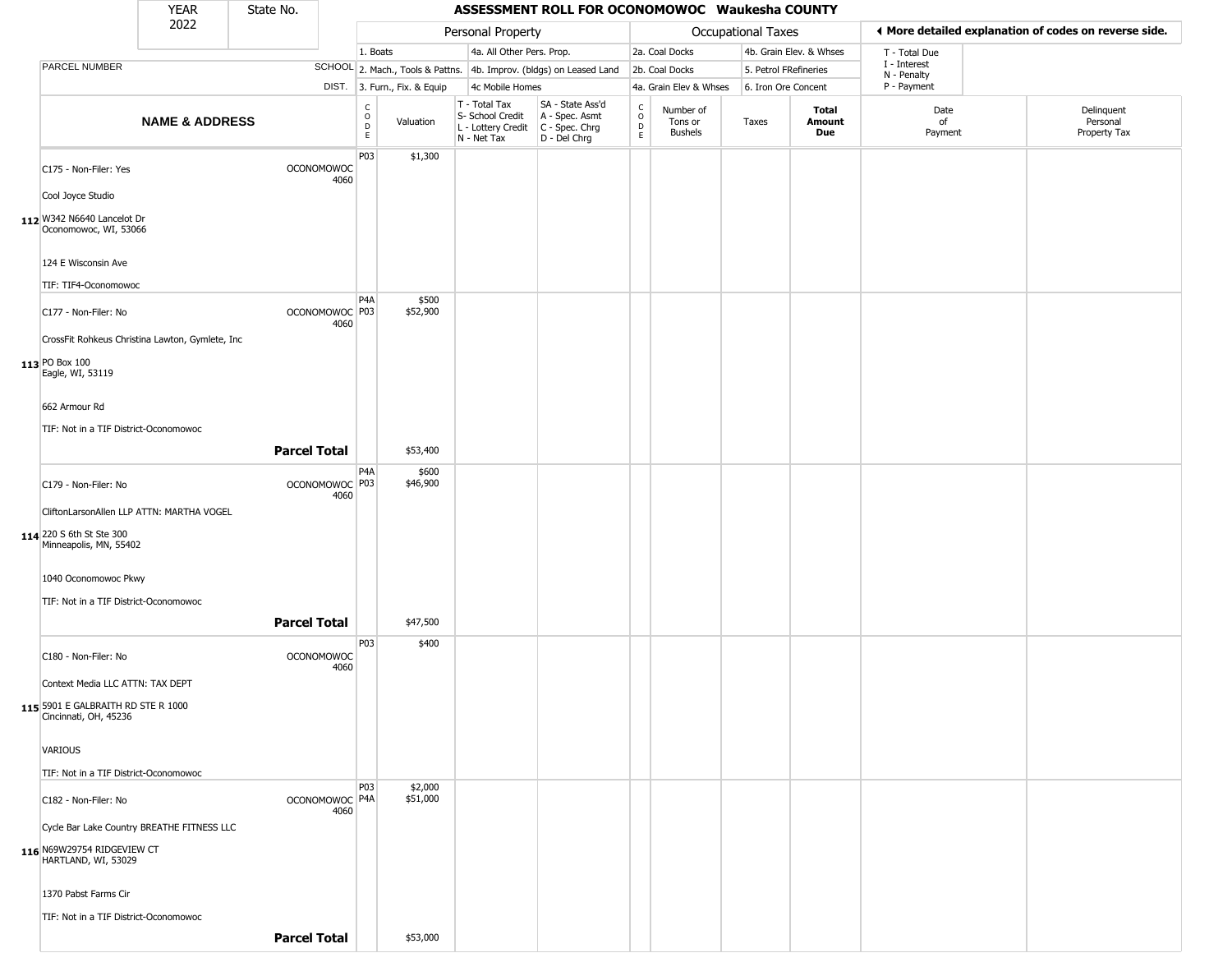|                                                       | <b>YEAR</b>               | State No.           |                           |                     |                              |                                                  | ASSESSMENT ROLL FOR OCONOMOWOC Waukesha COUNTY                                            |                                              |                                 |                       |                         |                             |                                                       |
|-------------------------------------------------------|---------------------------|---------------------|---------------------------|---------------------|------------------------------|--------------------------------------------------|-------------------------------------------------------------------------------------------|----------------------------------------------|---------------------------------|-----------------------|-------------------------|-----------------------------|-------------------------------------------------------|
|                                                       | 2022                      |                     |                           |                     |                              | Personal Property                                |                                                                                           |                                              |                                 | Occupational Taxes    |                         |                             | ◀ More detailed explanation of codes on reverse side. |
|                                                       |                           |                     |                           | 1. Boats            |                              | 4a. All Other Pers. Prop.                        |                                                                                           |                                              | 2a. Coal Docks                  |                       | 4b. Grain Elev. & Whses | T - Total Due               |                                                       |
| PARCEL NUMBER                                         |                           |                     |                           |                     |                              |                                                  | SCHOOL 2. Mach., Tools & Pattns. 4b. Improv. (bldgs) on Leased Land                       |                                              | 2b. Coal Docks                  | 5. Petrol FRefineries |                         | I - Interest<br>N - Penalty |                                                       |
|                                                       |                           |                     |                           |                     | DIST. 3. Furn., Fix. & Equip | 4c Mobile Homes                                  |                                                                                           |                                              | 4a. Grain Elev & Whses          | 6. Iron Ore Concent   |                         | P - Payment                 |                                                       |
|                                                       | <b>NAME &amp; ADDRESS</b> |                     |                           | $\overline{0}$<br>E | Valuation                    | T - Total Tax<br>S- School Credit<br>N - Net Tax | SA - State Ass'd<br>A - Spec. Asmt<br>L - Lottery Credit   C - Spec. Chrg<br>D - Del Chrg | $\begin{array}{c}\nC \\ D \\ E\n\end{array}$ | Number of<br>Tons or<br>Bushels | Taxes                 | Total<br>Amount<br>Due  | Date<br>of<br>Payment       | Delinquent<br>Personal<br>Property Tax                |
| C185 - Non-Filer: No                                  |                           |                     | OCONOMOWOC P03<br>4060    | P <sub>4</sub> A    | \$2,700<br>\$295,700         |                                                  |                                                                                           |                                              |                                 |                       |                         |                             |                                                       |
| Corey Oil                                             |                           |                     |                           |                     |                              |                                                  |                                                                                           |                                              |                                 |                       |                         |                             |                                                       |
| 117 1212 W Second St<br>Oconomowoc, WI, 53066         |                           |                     |                           |                     |                              |                                                  |                                                                                           |                                              |                                 |                       |                         |                             |                                                       |
| 1212 W Second St                                      |                           |                     |                           |                     |                              |                                                  |                                                                                           |                                              |                                 |                       |                         |                             |                                                       |
| TIF: Not in a TIF District-Oconomowoc                 |                           | <b>Parcel Total</b> |                           |                     | \$298,400                    |                                                  |                                                                                           |                                              |                                 |                       |                         |                             |                                                       |
| C186 - Non-Filer: Yes                                 |                           |                     | <b>OCONOMOWOC</b><br>4060 | P4A                 | \$78,300                     |                                                  |                                                                                           |                                              |                                 |                       |                         |                             |                                                       |
| Central States Tower IV, LLC                          |                           |                     |                           |                     |                              |                                                  |                                                                                           |                                              |                                 |                       |                         |                             |                                                       |
| 118 PO Box 1601<br>Wheaton, IL, 60187                 |                           |                     |                           |                     |                              |                                                  |                                                                                           |                                              |                                 |                       |                         |                             |                                                       |
| Cannon Gate Rd - Tower                                |                           |                     |                           |                     |                              |                                                  |                                                                                           |                                              |                                 |                       |                         |                             |                                                       |
| TIF: Not in a TIF District-Oconomowoc                 |                           |                     |                           |                     |                              |                                                  |                                                                                           |                                              |                                 |                       |                         |                             |                                                       |
| C187 - Non-Filer: No                                  |                           |                     | <b>OCONOMOWOC</b><br>4060 | P03                 | \$89,900                     |                                                  |                                                                                           |                                              |                                 |                       |                         |                             |                                                       |
| Canon Financial Services Inc                          |                           |                     |                           |                     |                              |                                                  |                                                                                           |                                              |                                 |                       |                         |                             |                                                       |
| 119 158 Gaither Dr PO Box 5008<br>Mt Laurel, NJ, 8054 |                           |                     |                           |                     |                              |                                                  |                                                                                           |                                              |                                 |                       |                         |                             |                                                       |
| 1151 Second St                                        |                           |                     |                           |                     |                              |                                                  |                                                                                           |                                              |                                 |                       |                         |                             |                                                       |
| TIF: Not in a TIF District-Oconomowoc                 |                           |                     |                           |                     |                              |                                                  |                                                                                           |                                              |                                 |                       |                         |                             |                                                       |
| C188 - Non-Filer: No                                  |                           |                     | <b>OCONOMOWOC</b><br>4060 | P <sub>4</sub> A    | \$26,400                     |                                                  |                                                                                           |                                              |                                 |                       |                         |                             |                                                       |
| Coca-Cola Company FOUNTAIN PROPERTY TAX- NAT 8        |                           |                     |                           |                     |                              |                                                  |                                                                                           |                                              |                                 |                       |                         |                             |                                                       |
| 120 PO Box 1734<br>Atlanta, GA, 30301                 |                           |                     |                           |                     |                              |                                                  |                                                                                           |                                              |                                 |                       |                         |                             |                                                       |
| VARIOUS                                               |                           |                     |                           |                     |                              |                                                  |                                                                                           |                                              |                                 |                       |                         |                             |                                                       |
| TIF: Not in a TIF District-Oconomowoc                 |                           |                     |                           |                     |                              |                                                  |                                                                                           |                                              |                                 |                       |                         |                             |                                                       |
| C189 - Non-Filer: Yes                                 |                           |                     | OCONOMOWOC P03            | P <sub>4</sub> A    | \$6,000<br>\$125,000         |                                                  |                                                                                           |                                              |                                 |                       |                         |                             |                                                       |
| Coco's Seafood and Steakhouse                         |                           |                     | 4060                      |                     |                              |                                                  |                                                                                           |                                              |                                 |                       |                         |                             |                                                       |
|                                                       |                           |                     |                           |                     |                              |                                                  |                                                                                           |                                              |                                 |                       |                         |                             |                                                       |
| $121$ 151 St Paul St<br>Oconomowoc, WI, 53066         |                           |                     |                           |                     |                              |                                                  |                                                                                           |                                              |                                 |                       |                         |                             |                                                       |
| 151 St Paul St                                        |                           |                     |                           |                     |                              |                                                  |                                                                                           |                                              |                                 |                       |                         |                             |                                                       |
| TIF: TIF6-Oconomowoc                                  |                           |                     |                           |                     |                              |                                                  |                                                                                           |                                              |                                 |                       |                         |                             |                                                       |
|                                                       |                           | <b>Parcel Total</b> |                           |                     | \$131,000                    |                                                  |                                                                                           |                                              |                                 |                       |                         |                             |                                                       |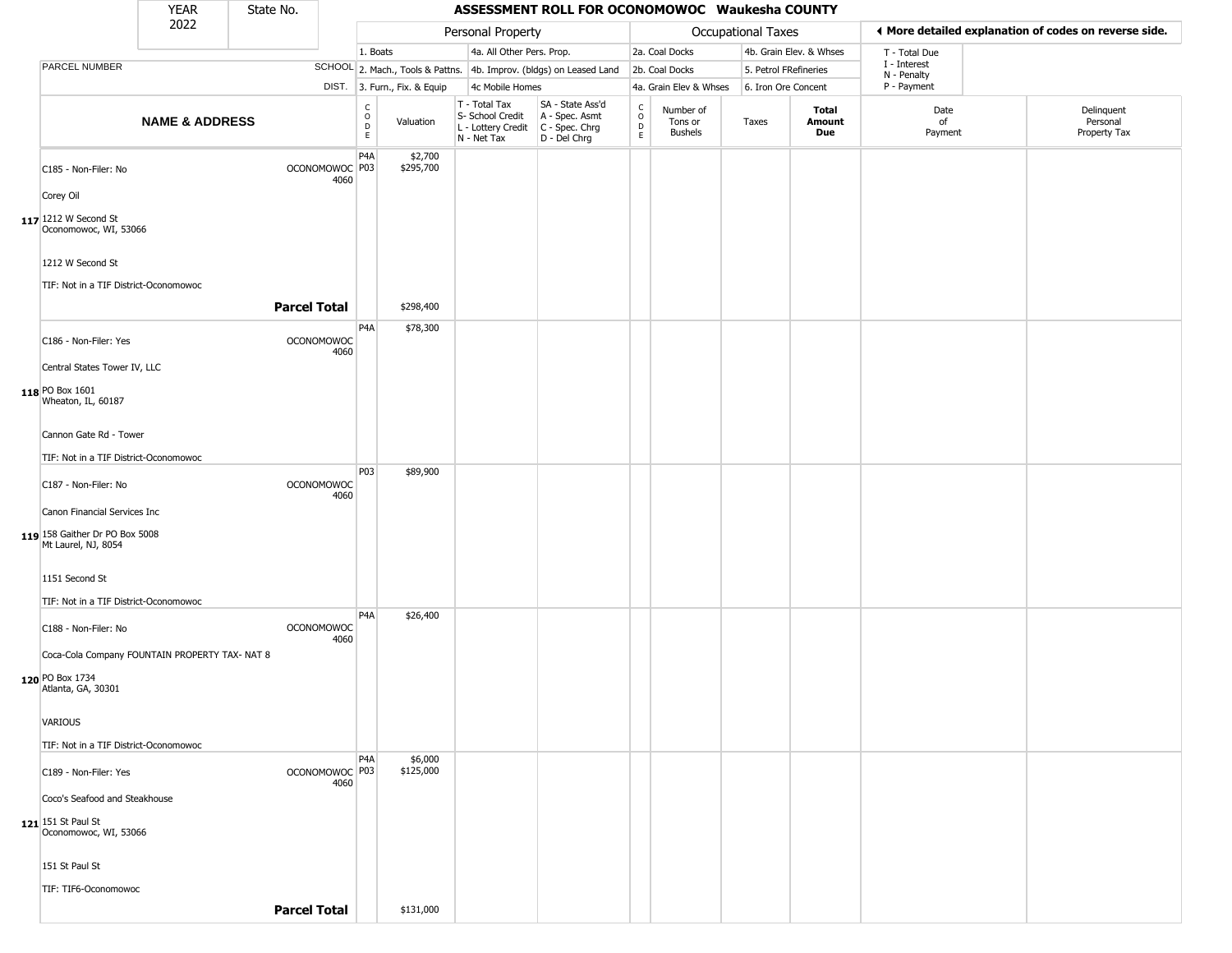|                                                               | <b>YEAR</b>               | State No.           |                                   |                              |                              |                                                                        | ASSESSMENT ROLL FOR OCONOMOWOC Waukesha COUNTY                       |                                            |                                        |                           |                         |                             |                                                       |
|---------------------------------------------------------------|---------------------------|---------------------|-----------------------------------|------------------------------|------------------------------|------------------------------------------------------------------------|----------------------------------------------------------------------|--------------------------------------------|----------------------------------------|---------------------------|-------------------------|-----------------------------|-------------------------------------------------------|
|                                                               | 2022                      |                     |                                   |                              |                              | Personal Property                                                      |                                                                      |                                            |                                        | <b>Occupational Taxes</b> |                         |                             | ◀ More detailed explanation of codes on reverse side. |
|                                                               |                           |                     |                                   | 1. Boats                     |                              | 4a. All Other Pers. Prop.                                              |                                                                      |                                            | 2a. Coal Docks                         |                           | 4b. Grain Elev. & Whses | T - Total Due               |                                                       |
| PARCEL NUMBER                                                 |                           |                     |                                   |                              |                              |                                                                        | SCHOOL 2. Mach., Tools & Pattns. 4b. Improv. (bldgs) on Leased Land  |                                            | 2b. Coal Docks                         | 5. Petrol FRefineries     |                         | I - Interest<br>N - Penalty |                                                       |
|                                                               |                           |                     |                                   |                              | DIST. 3. Furn., Fix. & Equip | 4c Mobile Homes                                                        |                                                                      |                                            | 4a. Grain Elev & Whses                 | 6. Iron Ore Concent       |                         | P - Payment                 |                                                       |
|                                                               | <b>NAME &amp; ADDRESS</b> |                     |                                   | $_{\rm o}^{\rm c}$<br>D<br>E | Valuation                    | T - Total Tax<br>S- School Credit<br>L - Lottery Credit<br>N - Net Tax | SA - State Ass'd<br>A - Spec. Asmt<br>C - Spec. Chrg<br>D - Del Chrg | C<br>$\circ$<br>$\mathsf D$<br>$\mathsf E$ | Number of<br>Tons or<br><b>Bushels</b> | Taxes                     | Total<br>Amount<br>Due  | Date<br>of<br>Payment       | Delinquent<br>Personal<br>Property Tax                |
| C190 - Non-Filer: No<br>CALIBER COLLISION #3377               |                           |                     | OCONOMOWOC<br>4060                | P <sub>03</sub>              | \$14,600                     |                                                                        |                                                                      |                                            |                                        |                           |                         |                             |                                                       |
| 122 PO BOX 800729<br>DALLAS, TX, 75380                        |                           |                     |                                   |                              |                              |                                                                        |                                                                      |                                            |                                        |                           |                         |                             |                                                       |
| 1399 W Wisconsin Ave<br>TIF: Not in a TIF District-Oconomowoc |                           |                     |                                   |                              |                              |                                                                        |                                                                      |                                            |                                        |                           |                         |                             |                                                       |
|                                                               |                           |                     |                                   | P <sub>4</sub> A             | \$394,600                    |                                                                        |                                                                      |                                            |                                        |                           |                         |                             |                                                       |
| C191 - Non-Filer: No<br>CHEP USA ATN: PROP TAX                |                           |                     | <b>OCONOMOWOC</b><br>4060         |                              |                              |                                                                        |                                                                      |                                            |                                        |                           |                         |                             |                                                       |
|                                                               |                           |                     |                                   |                              |                              |                                                                        |                                                                      |                                            |                                        |                           |                         |                             |                                                       |
| 123 5897 WINDWARD PKWY<br>APHARETTA, GA, 30005                |                           |                     |                                   |                              |                              |                                                                        |                                                                      |                                            |                                        |                           |                         |                             |                                                       |
| 1100 VALLEY RD                                                |                           |                     |                                   |                              |                              |                                                                        |                                                                      |                                            |                                        |                           |                         |                             |                                                       |
| TIF: Not in a TIF District-Oconomowoc                         |                           |                     |                                   | P03                          | \$4,600                      |                                                                        |                                                                      |                                            |                                        |                           |                         |                             |                                                       |
| C192 - Non-Filer: No                                          |                           |                     | <b>OCONOMOWOC</b><br>4060         |                              |                              |                                                                        |                                                                      |                                            |                                        |                           |                         |                             |                                                       |
| COINSTAR ASSET HOLDINGS, LLC                                  |                           |                     |                                   |                              |                              |                                                                        |                                                                      |                                            |                                        |                           |                         |                             |                                                       |
| 124 PO BOX 72210<br>PHOENIX, AZ, 85050                        |                           |                     |                                   |                              |                              |                                                                        |                                                                      |                                            |                                        |                           |                         |                             |                                                       |
| VARIOUS                                                       |                           |                     |                                   |                              |                              |                                                                        |                                                                      |                                            |                                        |                           |                         |                             |                                                       |
| TIF: Not in a TIF District-Oconomowoc                         |                           |                     |                                   | P4A                          | \$100                        |                                                                        |                                                                      |                                            |                                        |                           |                         |                             |                                                       |
| C193 - Non-Filer: No                                          |                           |                     | OCONOMOWOC <sup>P03</sup><br>4060 |                              | \$2,800                      |                                                                        |                                                                      |                                            |                                        |                           |                         |                             |                                                       |
| CAROL ANNS GRACIES, LLC                                       |                           |                     |                                   |                              |                              |                                                                        |                                                                      |                                            |                                        |                           |                         |                             |                                                       |
| 125 521 WESTOVER ST<br>OCONOMOWOC, WI, 53066                  |                           |                     |                                   |                              |                              |                                                                        |                                                                      |                                            |                                        |                           |                         |                             |                                                       |
| 521 WESTOVER ST                                               |                           |                     |                                   |                              |                              |                                                                        |                                                                      |                                            |                                        |                           |                         |                             |                                                       |
| TIF: Not in a TIF District-Oconomowoc                         |                           |                     |                                   |                              |                              |                                                                        |                                                                      |                                            |                                        |                           |                         |                             |                                                       |
|                                                               |                           |                     | <b>Parcel Total</b>               |                              | \$2,900                      |                                                                        |                                                                      |                                            |                                        |                           |                         |                             |                                                       |
| C194 - Non-Filer: No                                          |                           |                     | OCONOMOWOC P03<br>4060            | P <sub>4</sub> A             | \$1,700<br>\$48,300          |                                                                        |                                                                      |                                            |                                        |                           |                         |                             |                                                       |
| <b>CADENCE EDUCATION LLC</b>                                  |                           |                     |                                   |                              |                              |                                                                        |                                                                      |                                            |                                        |                           |                         |                             |                                                       |
| 126 PO BOX 4900 DEPT 748<br>Scottsdale, AZ, 85261             |                           |                     |                                   |                              |                              |                                                                        |                                                                      |                                            |                                        |                           |                         |                             |                                                       |
| 1060 Oconomowoc Pkwy                                          |                           |                     |                                   |                              |                              |                                                                        |                                                                      |                                            |                                        |                           |                         |                             |                                                       |
| TIF: Not in a TIF District-Oconomowoc                         |                           |                     |                                   |                              |                              |                                                                        |                                                                      |                                            |                                        |                           |                         |                             |                                                       |
|                                                               |                           | <b>Parcel Total</b> |                                   |                              | \$50,000                     |                                                                        |                                                                      |                                            |                                        |                           |                         |                             |                                                       |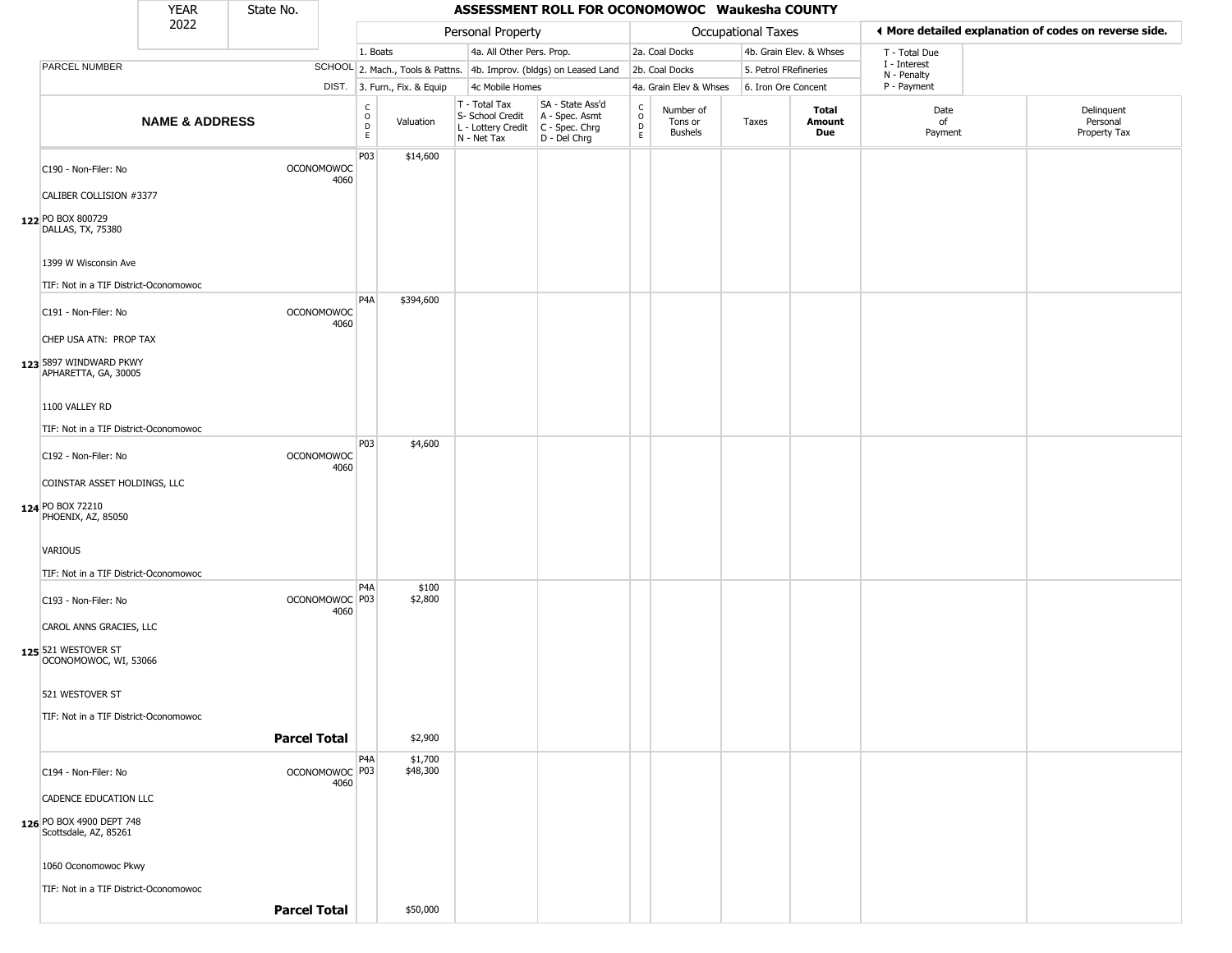|                                                                                                                       | <b>YEAR</b>               | State No.           |                          |                                                   |                              |                                                                        | ASSESSMENT ROLL FOR OCONOMOWOC Waukesha COUNTY                       |                                            |                                        |                           |                         |                             |                                                       |
|-----------------------------------------------------------------------------------------------------------------------|---------------------------|---------------------|--------------------------|---------------------------------------------------|------------------------------|------------------------------------------------------------------------|----------------------------------------------------------------------|--------------------------------------------|----------------------------------------|---------------------------|-------------------------|-----------------------------|-------------------------------------------------------|
|                                                                                                                       | 2022                      |                     |                          |                                                   |                              | Personal Property                                                      |                                                                      |                                            |                                        | <b>Occupational Taxes</b> |                         |                             | ♦ More detailed explanation of codes on reverse side. |
|                                                                                                                       |                           |                     |                          | 1. Boats                                          |                              | 4a. All Other Pers. Prop.                                              |                                                                      |                                            | 2a. Coal Docks                         |                           | 4b. Grain Elev. & Whses | T - Total Due               |                                                       |
| PARCEL NUMBER                                                                                                         |                           |                     |                          |                                                   |                              |                                                                        | SCHOOL 2. Mach., Tools & Pattns. 4b. Improv. (bldgs) on Leased Land  |                                            | 2b. Coal Docks                         | 5. Petrol FRefineries     |                         | I - Interest<br>N - Penalty |                                                       |
|                                                                                                                       |                           |                     |                          |                                                   | DIST. 3. Furn., Fix. & Equip | 4c Mobile Homes                                                        |                                                                      |                                            | 4a. Grain Elev & Whses                 | 6. Iron Ore Concent       |                         | P - Payment                 |                                                       |
|                                                                                                                       | <b>NAME &amp; ADDRESS</b> |                     |                          | $\begin{array}{c}\nC \\ O \\ D \\ E\n\end{array}$ | Valuation                    | T - Total Tax<br>S- School Credit<br>L - Lottery Credit<br>N - Net Tax | SA - State Ass'd<br>A - Spec. Asmt<br>C - Spec. Chrg<br>D - Del Chrg | $\begin{array}{c} C \\ O \\ E \end{array}$ | Number of<br>Tons or<br><b>Bushels</b> | Taxes                     | Total<br>Amount<br>Due  | Date<br>of<br>Payment       | Delinquent<br>Personal<br>Property Tax                |
| D005 - Non-Filer: Yes<br>Duct-O-Wire Co Inc                                                                           |                           |                     | OCONOMOWOC e<br>4060 Ass | Stat<br>ess<br>ed                                 | \$0                          |                                                                        |                                                                      |                                            |                                        |                           |                         |                             |                                                       |
| 127 1351 W 2nd St<br>Oconomowoc, Wisconsin, 53066-3404<br>1351 W Second St #<br>TIF: Not in a TIF District-Oconomowoc |                           |                     |                          |                                                   |                              |                                                                        |                                                                      |                                            |                                        |                           |                         |                             |                                                       |
| D006 - Non-Filer: Yes<br>D & D Embroidery Inc<br>128 500 Chaffee Rd                                                   |                           |                     | OCONOMOWOC e<br>4060 Ass | Stat<br>ess<br>ed                                 | \$0                          |                                                                        |                                                                      |                                            |                                        |                           |                         |                             |                                                       |
| Oconomowoc, WI, 53066<br>500 Chaffee Rd<br>TIF: Not in a TIF District-Oconomowoc                                      |                           |                     |                          |                                                   |                              |                                                                        |                                                                      |                                            |                                        |                           |                         |                             |                                                       |
| D027 - Non-Filer: Yes<br>D & H Industries Inc<br>129 510 Worthington St                                               |                           |                     | OCONOMOWOC e<br>4060 Ass | Stat<br>ess<br>ed                                 | \$0                          |                                                                        |                                                                      |                                            |                                        |                           |                         |                             |                                                       |
| Oconomowoc, WI, 53066<br>510 Worthington St<br>TIF: Not in a TIF District-Oconomowoc                                  |                           |                     |                          |                                                   |                              |                                                                        |                                                                      |                                            |                                        |                           |                         |                             |                                                       |
| D028 - Non-Filer: Yes<br>DENT SPA HAIL AND DENT REMOVAL                                                               |                           |                     | OCONOMOWOC P4A<br>4060   | P03                                               | \$1,300<br>\$2,800           |                                                                        |                                                                      |                                            |                                        |                           |                         |                             |                                                       |
| 130 1341 W WISCONSIN AVE<br>OCONOMOWOC, WI, 53066<br>1341 W WISCONSIN AVE                                             |                           |                     |                          |                                                   |                              |                                                                        |                                                                      |                                            |                                        |                           |                         |                             |                                                       |
| TIF: Not in a TIF District-Oconomowoc                                                                                 |                           | <b>Parcel Total</b> |                          |                                                   | \$4,100                      |                                                                        |                                                                      |                                            |                                        |                           |                         |                             |                                                       |
| D030 - Non-Filer: No<br>DIRECTV LLC C/O KROLL, LLC                                                                    |                           |                     | OCONOMOWOC<br>4060       | P03                                               | \$32,600                     |                                                                        |                                                                      |                                            |                                        |                           |                         |                             |                                                       |
| 131 PO BOX 2789<br>ADDISON, TX, 75001                                                                                 |                           |                     |                          |                                                   |                              |                                                                        |                                                                      |                                            |                                        |                           |                         |                             |                                                       |
| <b>VARIOUS</b>                                                                                                        |                           |                     |                          |                                                   |                              |                                                                        |                                                                      |                                            |                                        |                           |                         |                             |                                                       |
| TIF: Not in a TIF District-Oconomowoc                                                                                 |                           |                     |                          |                                                   |                              |                                                                        |                                                                      |                                            |                                        |                           |                         |                             |                                                       |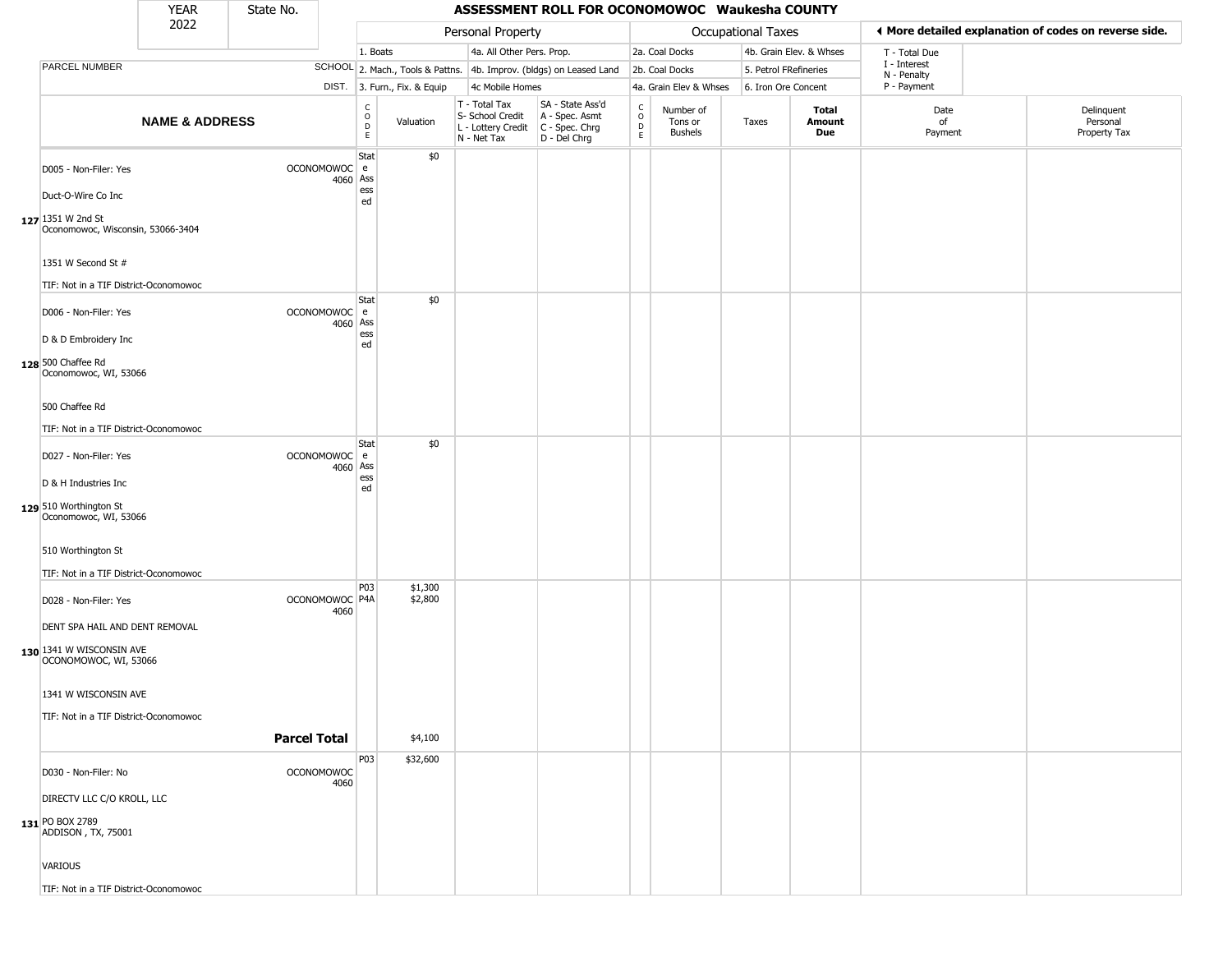|                                                         | <b>YEAR</b>               | State No.           |                           |                                 |                              |                                                                        | ASSESSMENT ROLL FOR OCONOMOWOC Waukesha COUNTY                       |                                   |                                 |                       |                         |                             |                                                       |
|---------------------------------------------------------|---------------------------|---------------------|---------------------------|---------------------------------|------------------------------|------------------------------------------------------------------------|----------------------------------------------------------------------|-----------------------------------|---------------------------------|-----------------------|-------------------------|-----------------------------|-------------------------------------------------------|
|                                                         | 2022                      |                     |                           |                                 |                              | Personal Property                                                      |                                                                      |                                   |                                 | Occupational Taxes    |                         |                             | ♦ More detailed explanation of codes on reverse side. |
|                                                         |                           |                     |                           | 1. Boats                        |                              | 4a. All Other Pers. Prop.                                              |                                                                      |                                   | 2a. Coal Docks                  |                       | 4b. Grain Elev. & Whses | T - Total Due               |                                                       |
| PARCEL NUMBER                                           |                           |                     |                           |                                 |                              |                                                                        | SCHOOL 2. Mach., Tools & Pattns. 4b. Improv. (bldgs) on Leased Land  |                                   | 2b. Coal Docks                  | 5. Petrol FRefineries |                         | I - Interest<br>N - Penalty |                                                       |
|                                                         |                           |                     |                           |                                 | DIST. 3. Furn., Fix. & Equip | 4c Mobile Homes                                                        |                                                                      |                                   | 4a. Grain Elev & Whses          | 6. Iron Ore Concent   |                         | P - Payment                 |                                                       |
|                                                         | <b>NAME &amp; ADDRESS</b> |                     |                           | $\rm _o^C$<br>$\mathsf D$<br>E. | Valuation                    | T - Total Tax<br>S- School Credit<br>L - Lottery Credit<br>N - Net Tax | SA - State Ass'd<br>A - Spec. Asmt<br>C - Spec. Chrg<br>D - Del Chrg | $\frac{C}{O}$<br>$\mathsf D$<br>E | Number of<br>Tons or<br>Bushels | Taxes                 | Total<br>Amount<br>Due  | Date<br>of<br>Payment       | Delinquent<br>Personal<br>Property Tax                |
| D036 - Non-Filer: No                                    |                           |                     | OCONOMOWOC<br>4060        | P03                             | \$1,800                      |                                                                        |                                                                      |                                   |                                 |                       |                         |                             |                                                       |
| Dorn Chiropractic LLC BRADY DORN                        |                           |                     |                           |                                 |                              |                                                                        |                                                                      |                                   |                                 |                       |                         |                             |                                                       |
| 132 888 Thackeray Trl # 210<br>Oconomowoc, WI, 53066    |                           |                     |                           |                                 |                              |                                                                        |                                                                      |                                   |                                 |                       |                         |                             |                                                       |
| 888 Thackeray Trl # 210                                 |                           |                     |                           |                                 |                              |                                                                        |                                                                      |                                   |                                 |                       |                         |                             |                                                       |
| TIF: Not in a TIF District-Oconomowoc                   |                           |                     |                           | P <sub>03</sub>                 | \$38,700                     |                                                                        |                                                                      |                                   |                                 |                       |                         |                             |                                                       |
| D051 - Non-Filer: Yes                                   |                           |                     | <b>OCONOMOWOC</b><br>4060 |                                 |                              |                                                                        |                                                                      |                                   |                                 |                       |                         |                             |                                                       |
| Domino's / Pizza Madness Inc                            |                           |                     |                           |                                 |                              |                                                                        |                                                                      |                                   |                                 |                       |                         |                             |                                                       |
| 133 750 E Wisconsin Ave<br>Oconomowoc, WI, 53066        |                           |                     |                           |                                 |                              |                                                                        |                                                                      |                                   |                                 |                       |                         |                             |                                                       |
| 750 E Wisconsin Ave                                     |                           |                     |                           |                                 |                              |                                                                        |                                                                      |                                   |                                 |                       |                         |                             |                                                       |
| TIF: TIF4-Oconomowoc                                    |                           |                     |                           | P <sub>0</sub> 3                |                              |                                                                        |                                                                      |                                   |                                 |                       |                         |                             |                                                       |
| D066 - Non-Filer: No                                    |                           |                     | <b>OCONOMOWOC</b><br>4060 |                                 | \$6,700                      |                                                                        |                                                                      |                                   |                                 |                       |                         |                             |                                                       |
| <b>DISH Network LLC</b>                                 |                           |                     |                           |                                 |                              |                                                                        |                                                                      |                                   |                                 |                       |                         |                             |                                                       |
| 134 PO Box 6623<br>Englewood, Colorado, 80155           |                           |                     |                           |                                 |                              |                                                                        |                                                                      |                                   |                                 |                       |                         |                             |                                                       |
| <b>VARIOUS</b>                                          |                           |                     |                           |                                 |                              |                                                                        |                                                                      |                                   |                                 |                       |                         |                             |                                                       |
| TIF: Not in a TIF District-Oconomowoc                   |                           |                     |                           |                                 |                              |                                                                        |                                                                      |                                   |                                 |                       |                         |                             |                                                       |
| D076 - Non-Filer: No                                    |                           |                     | OCONOMOWOC<br>4060        | P03                             | \$47,900                     |                                                                        |                                                                      |                                   |                                 |                       |                         |                             |                                                       |
| Dunkin Donuts MILWAUKEE COFFEE HOSPITALITY              |                           |                     |                           |                                 |                              |                                                                        |                                                                      |                                   |                                 |                       |                         |                             |                                                       |
| 135 427 E Wisconsin Ave<br>Oconomowoc, Wisconsin, 53066 |                           |                     |                           |                                 |                              |                                                                        |                                                                      |                                   |                                 |                       |                         |                             |                                                       |
| 427 E Wisconsin Ave                                     |                           |                     |                           |                                 |                              |                                                                        |                                                                      |                                   |                                 |                       |                         |                             |                                                       |
| TIF: TIF4-Oconomowoc                                    |                           |                     |                           |                                 |                              |                                                                        |                                                                      |                                   |                                 |                       |                         |                             |                                                       |
| D082 - Non-Filer: No                                    |                           |                     | OCONOMOWOC P03<br>4060    | P4A                             | \$500<br>\$34,000            |                                                                        |                                                                      |                                   |                                 |                       |                         |                             |                                                       |
| Dollar Tree Stores, Inc.                                |                           |                     |                           |                                 |                              |                                                                        |                                                                      |                                   |                                 |                       |                         |                             |                                                       |
| 136 PO Box 460389<br>Houston, TX, 77056                 |                           |                     |                           |                                 |                              |                                                                        |                                                                      |                                   |                                 |                       |                         |                             |                                                       |
| 1420 Summit Ave                                         |                           |                     |                           |                                 |                              |                                                                        |                                                                      |                                   |                                 |                       |                         |                             |                                                       |
| TIF: Not in a TIF District-Oconomowoc                   |                           |                     |                           |                                 |                              |                                                                        |                                                                      |                                   |                                 |                       |                         |                             |                                                       |
|                                                         |                           | <b>Parcel Total</b> |                           |                                 | \$34,500                     |                                                                        |                                                                      |                                   |                                 |                       |                         |                             |                                                       |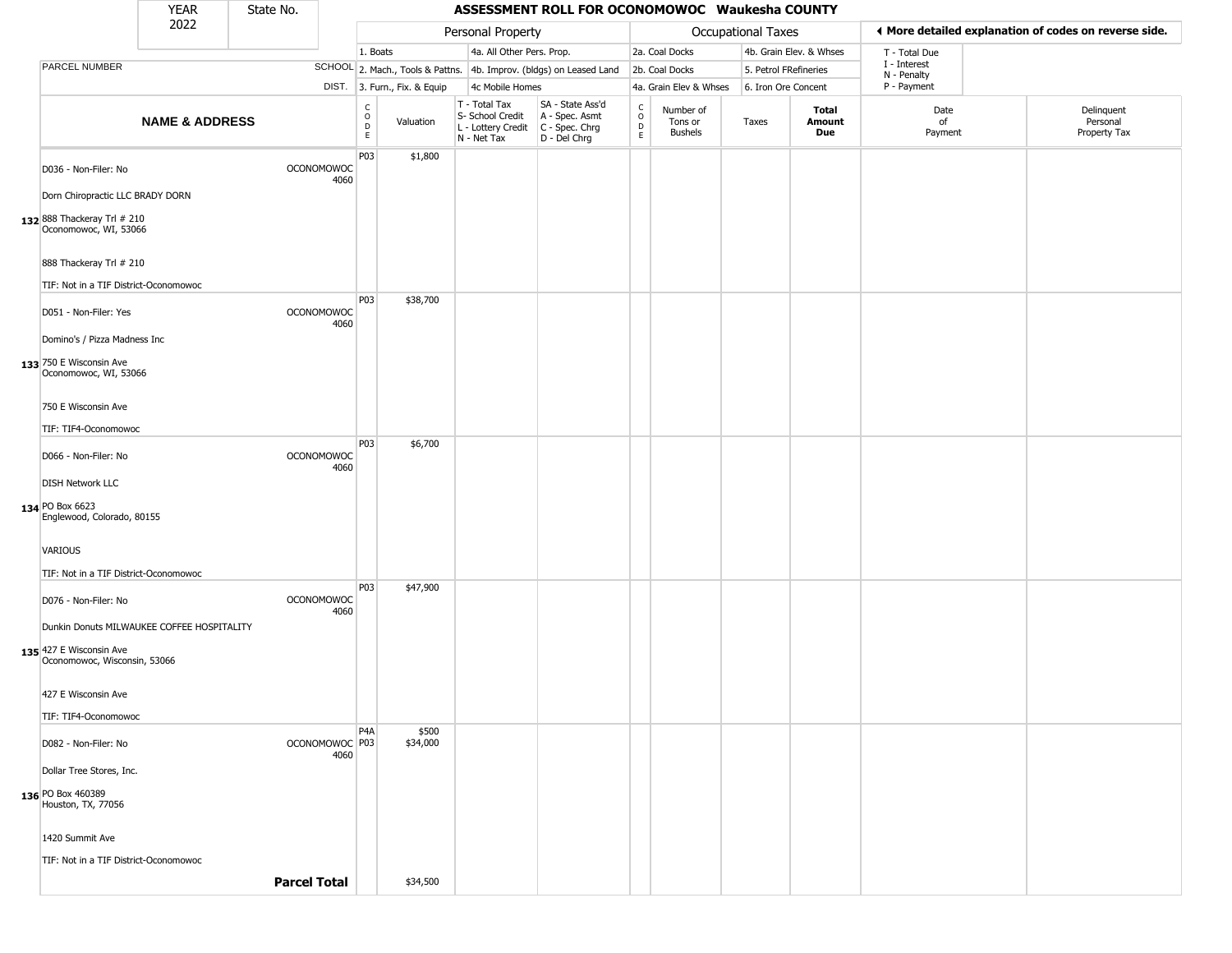|                                                                                              | <b>YEAR</b>               | State No.           |                           |                                                  |                              |                                                                        | ASSESSMENT ROLL FOR OCONOMOWOC Waukesha COUNTY                       |                                          |                                        |                       |                         |                             |                                                       |
|----------------------------------------------------------------------------------------------|---------------------------|---------------------|---------------------------|--------------------------------------------------|------------------------------|------------------------------------------------------------------------|----------------------------------------------------------------------|------------------------------------------|----------------------------------------|-----------------------|-------------------------|-----------------------------|-------------------------------------------------------|
|                                                                                              | 2022                      |                     |                           |                                                  |                              | Personal Property                                                      |                                                                      |                                          |                                        | Occupational Taxes    |                         |                             | ◀ More detailed explanation of codes on reverse side. |
|                                                                                              |                           |                     |                           | 1. Boats                                         |                              | 4a. All Other Pers. Prop.                                              |                                                                      |                                          | 2a. Coal Docks                         |                       | 4b. Grain Elev. & Whses | T - Total Due               |                                                       |
| PARCEL NUMBER                                                                                |                           |                     |                           |                                                  |                              |                                                                        | SCHOOL 2. Mach., Tools & Pattns. 4b. Improv. (bldgs) on Leased Land  |                                          | 2b. Coal Docks                         | 5. Petrol FRefineries |                         | I - Interest<br>N - Penalty |                                                       |
|                                                                                              |                           |                     |                           |                                                  | DIST. 3. Furn., Fix. & Equip | 4c Mobile Homes                                                        |                                                                      |                                          | 4a. Grain Elev & Whses                 | 6. Iron Ore Concent   |                         | P - Payment                 |                                                       |
|                                                                                              | <b>NAME &amp; ADDRESS</b> |                     |                           | $_{\rm o}^{\rm c}$<br>$\mathsf D$<br>$\mathsf E$ | Valuation                    | T - Total Tax<br>S- School Credit<br>L - Lottery Credit<br>N - Net Tax | SA - State Ass'd<br>A - Spec. Asmt<br>C - Spec. Chrg<br>D - Del Chrg | $\rm _o^C$<br>$\mathsf D$<br>$\mathsf E$ | Number of<br>Tons or<br><b>Bushels</b> | Taxes                 | Total<br>Amount<br>Due  | Date<br>of<br>Payment       | Delinquent<br>Personal<br>Property Tax                |
| D083 - Non-Filer: No<br>De Lage Landen Financial Services Inc                                |                           |                     | <b>OCONOMOWOC</b><br>4060 | P03                                              | \$30,500                     |                                                                        |                                                                      |                                          |                                        |                       |                         |                             |                                                       |
|                                                                                              |                           |                     |                           |                                                  |                              |                                                                        |                                                                      |                                          |                                        |                       |                         |                             |                                                       |
| 137 1111 Old Eagle School Rd<br>Wayne, PA, 19087                                             |                           |                     |                           |                                                  |                              |                                                                        |                                                                      |                                          |                                        |                       |                         |                             |                                                       |
| VARIOUS                                                                                      |                           |                     |                           |                                                  |                              |                                                                        |                                                                      |                                          |                                        |                       |                         |                             |                                                       |
| TIF: Not in a TIF District-Oconomowoc                                                        |                           |                     |                           |                                                  |                              |                                                                        |                                                                      |                                          |                                        |                       |                         |                             |                                                       |
| D084 - Non-Filer: No                                                                         |                           |                     | <b>OCONOMOWOC</b><br>4060 | P03                                              | \$3,100                      |                                                                        |                                                                      |                                          |                                        |                       |                         |                             |                                                       |
| Data Sales Co, Inc.                                                                          |                           |                     |                           |                                                  |                              |                                                                        |                                                                      |                                          |                                        |                       |                         |                             |                                                       |
| 138 3450 W Burnsville Pkwy<br>Burnsville, MN, 55337                                          |                           |                     |                           |                                                  |                              |                                                                        |                                                                      |                                          |                                        |                       |                         |                             |                                                       |
| VARIOUS                                                                                      |                           |                     |                           |                                                  |                              |                                                                        |                                                                      |                                          |                                        |                       |                         |                             |                                                       |
| TIF: Not in a TIF District-Oconomowoc                                                        |                           |                     |                           |                                                  |                              |                                                                        |                                                                      |                                          |                                        |                       |                         |                             |                                                       |
|                                                                                              |                           |                     |                           | Stat                                             | \$0                          |                                                                        |                                                                      |                                          |                                        |                       |                         |                             |                                                       |
| D086 - Non-Filer: Yes                                                                        |                           |                     | OCONOMOWOC e<br>4060 Ass  |                                                  |                              |                                                                        |                                                                      |                                          |                                        |                       |                         |                             |                                                       |
| D & H Industries                                                                             |                           |                     |                           | ess<br>ed                                        |                              |                                                                        |                                                                      |                                          |                                        |                       |                         |                             |                                                       |
| 139 1880 Executive Dr<br>Oconomowoc, Wisconsin, 53066                                        |                           |                     |                           |                                                  |                              |                                                                        |                                                                      |                                          |                                        |                       |                         |                             |                                                       |
| 1880 Executive Dr                                                                            |                           |                     |                           |                                                  |                              |                                                                        |                                                                      |                                          |                                        |                       |                         |                             |                                                       |
| TIF: Not in a TIF District-Oconomowoc                                                        |                           |                     |                           | P03                                              | \$5,500                      |                                                                        |                                                                      |                                          |                                        |                       |                         |                             |                                                       |
| D087 - Non-Filer: No                                                                         |                           |                     | OCONOMOWOC P4A<br>4060    |                                                  | \$16,700                     |                                                                        |                                                                      |                                          |                                        |                       |                         |                             |                                                       |
| DS Services of America, Inc. DBA PRIMO WATER NORTH AMERICA                                   |                           |                     |                           |                                                  |                              |                                                                        |                                                                      |                                          |                                        |                       |                         |                             |                                                       |
| 140 4221 W BOY SCOUT BLVD STE 400<br>TAMPA, FL, 33607                                        |                           |                     |                           |                                                  |                              |                                                                        |                                                                      |                                          |                                        |                       |                         |                             |                                                       |
| VARIOUS                                                                                      |                           |                     |                           |                                                  |                              |                                                                        |                                                                      |                                          |                                        |                       |                         |                             |                                                       |
| TIF: Not in a TIF District-Oconomowoc                                                        |                           |                     |                           |                                                  |                              |                                                                        |                                                                      |                                          |                                        |                       |                         |                             |                                                       |
|                                                                                              |                           | <b>Parcel Total</b> |                           |                                                  | \$22,200                     |                                                                        |                                                                      |                                          |                                        |                       |                         |                             |                                                       |
|                                                                                              |                           |                     |                           | P03                                              | \$15,800                     |                                                                        |                                                                      |                                          |                                        |                       |                         |                             |                                                       |
| D089 - Non-Filer: No                                                                         |                           |                     | <b>OCONOMOWOC</b><br>4060 |                                                  |                              |                                                                        |                                                                      |                                          |                                        |                       |                         |                             |                                                       |
| De Lage Landen Financial Services, Inc<br>141 1111 Old Eagle School Road<br>Wayne, PA, 19087 |                           |                     |                           |                                                  |                              |                                                                        |                                                                      |                                          |                                        |                       |                         |                             |                                                       |
| 175 E WISCONSIN AVE, STE 27                                                                  |                           |                     |                           |                                                  |                              |                                                                        |                                                                      |                                          |                                        |                       |                         |                             |                                                       |
| TIF: TIF4-Oconomowoc                                                                         |                           |                     |                           |                                                  |                              |                                                                        |                                                                      |                                          |                                        |                       |                         |                             |                                                       |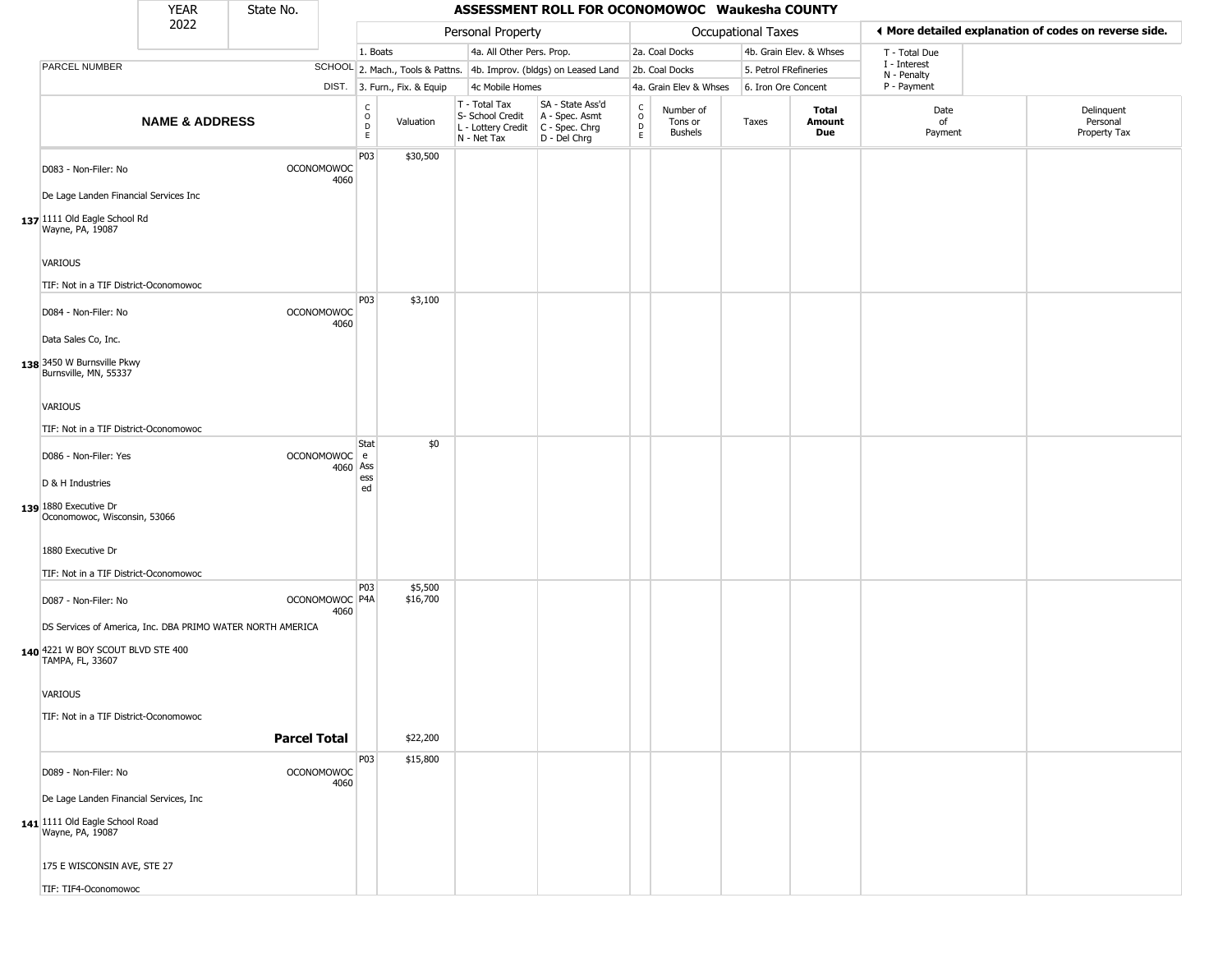|                                                                   | <b>YEAR</b>               | State No.           |                                   |                              |                              |                                                                                         | ASSESSMENT ROLL FOR OCONOMOWOC Waukesha COUNTY                      |                                            |                                 |                           |                         |                             |                                                       |
|-------------------------------------------------------------------|---------------------------|---------------------|-----------------------------------|------------------------------|------------------------------|-----------------------------------------------------------------------------------------|---------------------------------------------------------------------|--------------------------------------------|---------------------------------|---------------------------|-------------------------|-----------------------------|-------------------------------------------------------|
|                                                                   | 2022                      |                     |                                   |                              |                              | Personal Property                                                                       |                                                                     |                                            |                                 | <b>Occupational Taxes</b> |                         |                             | ♦ More detailed explanation of codes on reverse side. |
|                                                                   |                           |                     |                                   | 1. Boats                     |                              | 4a. All Other Pers. Prop.                                                               |                                                                     |                                            | 2a. Coal Docks                  |                           | 4b. Grain Elev. & Whses | T - Total Due               |                                                       |
| PARCEL NUMBER                                                     |                           |                     |                                   |                              |                              |                                                                                         | SCHOOL 2. Mach., Tools & Pattns. 4b. Improv. (bldgs) on Leased Land |                                            | 2b. Coal Docks                  | 5. Petrol FRefineries     |                         | I - Interest<br>N - Penalty |                                                       |
|                                                                   |                           |                     |                                   |                              | DIST. 3. Furn., Fix. & Equip | 4c Mobile Homes                                                                         |                                                                     |                                            | 4a. Grain Elev & Whses          | 6. Iron Ore Concent       |                         | P - Payment                 |                                                       |
|                                                                   | <b>NAME &amp; ADDRESS</b> |                     |                                   | $_{\rm o}^{\rm c}$<br>D<br>E | Valuation                    | T - Total Tax<br>S- School Credit<br>L - Lottery Credit   C - Spec. Chrg<br>N - Net Tax | SA - State Ass'd<br>A - Spec. Asmt<br>D - Del Chrg                  | $\begin{array}{c} C \\ 0 \\ E \end{array}$ | Number of<br>Tons or<br>Bushels | Taxes                     | Total<br>Amount<br>Due  | Date<br>of<br>Payment       | Delinquent<br>Personal<br>Property Tax                |
| D090 - Non-Filer: Yes                                             |                           |                     | OCONOMOWOC P03<br>4060            | P <sub>4</sub> A             | \$4,000<br>\$30,500          |                                                                                         |                                                                     |                                            |                                 |                           |                         |                             |                                                       |
| <b>DAIRY QUEEN</b>                                                |                           |                     |                                   |                              |                              |                                                                                         |                                                                     |                                            |                                 |                           |                         |                             |                                                       |
| 142 1232 CORPORATE CENTER DR<br>OCONOMOWOC, WI, 53066             |                           |                     |                                   |                              |                              |                                                                                         |                                                                     |                                            |                                 |                           |                         |                             |                                                       |
| 1232 CORPORATE CENTER DR<br>TIF: Not in a TIF District-Oconomowoc |                           |                     |                                   |                              |                              |                                                                                         |                                                                     |                                            |                                 |                           |                         |                             |                                                       |
|                                                                   |                           | <b>Parcel Total</b> |                                   |                              | \$34,500                     |                                                                                         |                                                                     |                                            |                                 |                           |                         |                             |                                                       |
| D091 - Non-Filer: Yes                                             |                           |                     | <b>OCONOMOWOC</b><br>4060         | P03                          | \$100                        |                                                                                         |                                                                     |                                            |                                 |                           |                         |                             |                                                       |
| DREYER'S GRAND ICE CREAM                                          |                           |                     |                                   |                              |                              |                                                                                         |                                                                     |                                            |                                 |                           |                         |                             |                                                       |
| 143 PO BOX 4900, DEPT 660<br>SCOTTSDALE, AZ, 85261                |                           |                     |                                   |                              |                              |                                                                                         |                                                                     |                                            |                                 |                           |                         |                             |                                                       |
| <b>VARIOUS</b>                                                    |                           |                     |                                   |                              |                              |                                                                                         |                                                                     |                                            |                                 |                           |                         |                             |                                                       |
| TIF: Not in a TIF District-Oconomowoc                             |                           |                     |                                   |                              |                              |                                                                                         |                                                                     |                                            |                                 |                           |                         |                             |                                                       |
| D092 - Non-Filer: Yes                                             |                           |                     | OCONOMOWOC <sup>P03</sup>         | P <sub>4</sub> A             | \$4,000<br>\$5,200           |                                                                                         |                                                                     |                                            |                                 |                           |                         |                             |                                                       |
| DOG IN SUDS                                                       |                           |                     | 4060                              |                              |                              |                                                                                         |                                                                     |                                            |                                 |                           |                         |                             |                                                       |
| 144 1195 Summit Ave Unit 400<br>Oconomowoc, WI, 53066             |                           |                     |                                   |                              |                              |                                                                                         |                                                                     |                                            |                                 |                           |                         |                             |                                                       |
| 1195 Summit Ave Unit 400                                          |                           |                     |                                   |                              |                              |                                                                                         |                                                                     |                                            |                                 |                           |                         |                             |                                                       |
| TIF: Not in a TIF District-Oconomowoc                             |                           |                     |                                   |                              |                              |                                                                                         |                                                                     |                                            |                                 |                           |                         |                             |                                                       |
|                                                                   |                           | <b>Parcel Total</b> |                                   |                              | \$9,200                      |                                                                                         |                                                                     |                                            |                                 |                           |                         |                             |                                                       |
| D093 - Non-Filer: Yes                                             |                           |                     | OCONOMOWOC <sup>P03</sup><br>4060 | P4A                          | \$1,000<br>\$3,000           |                                                                                         |                                                                     |                                            |                                 |                           |                         |                             |                                                       |
| Debugged Tech Services                                            |                           |                     |                                   |                              |                              |                                                                                         |                                                                     |                                            |                                 |                           |                         |                             |                                                       |
| 145 175 E Wisconsin Ave Unit M<br>Oconomowoc, WI, 53066           |                           |                     |                                   |                              |                              |                                                                                         |                                                                     |                                            |                                 |                           |                         |                             |                                                       |
| 175 E Wisconsin Ave Unit M                                        |                           |                     |                                   |                              |                              |                                                                                         |                                                                     |                                            |                                 |                           |                         |                             |                                                       |
| TIF: TIF4-Oconomowoc                                              |                           |                     |                                   |                              |                              |                                                                                         |                                                                     |                                            |                                 |                           |                         |                             |                                                       |
|                                                                   |                           | <b>Parcel Total</b> |                                   |                              | \$4,000                      |                                                                                         |                                                                     |                                            |                                 |                           |                         |                             |                                                       |
| E001 - Non-Filer: Yes                                             |                           |                     | OCONOMOWOC e<br>4060 Ass          | Stat                         | \$0                          |                                                                                         |                                                                     |                                            |                                 |                           |                         |                             |                                                       |
| Emery Machine & Tool Inc                                          |                           |                     |                                   | ess<br>ed                    |                              |                                                                                         |                                                                     |                                            |                                 |                           |                         |                             |                                                       |
| 146 400 Chaffee Rd<br>Oconomowoc, WI, 53066                       |                           |                     |                                   |                              |                              |                                                                                         |                                                                     |                                            |                                 |                           |                         |                             |                                                       |
| 400 Chaffee Rd                                                    |                           |                     |                                   |                              |                              |                                                                                         |                                                                     |                                            |                                 |                           |                         |                             |                                                       |
| TIF: Not in a TIF District-Oconomowoc                             |                           |                     |                                   |                              |                              |                                                                                         |                                                                     |                                            |                                 |                           |                         |                             |                                                       |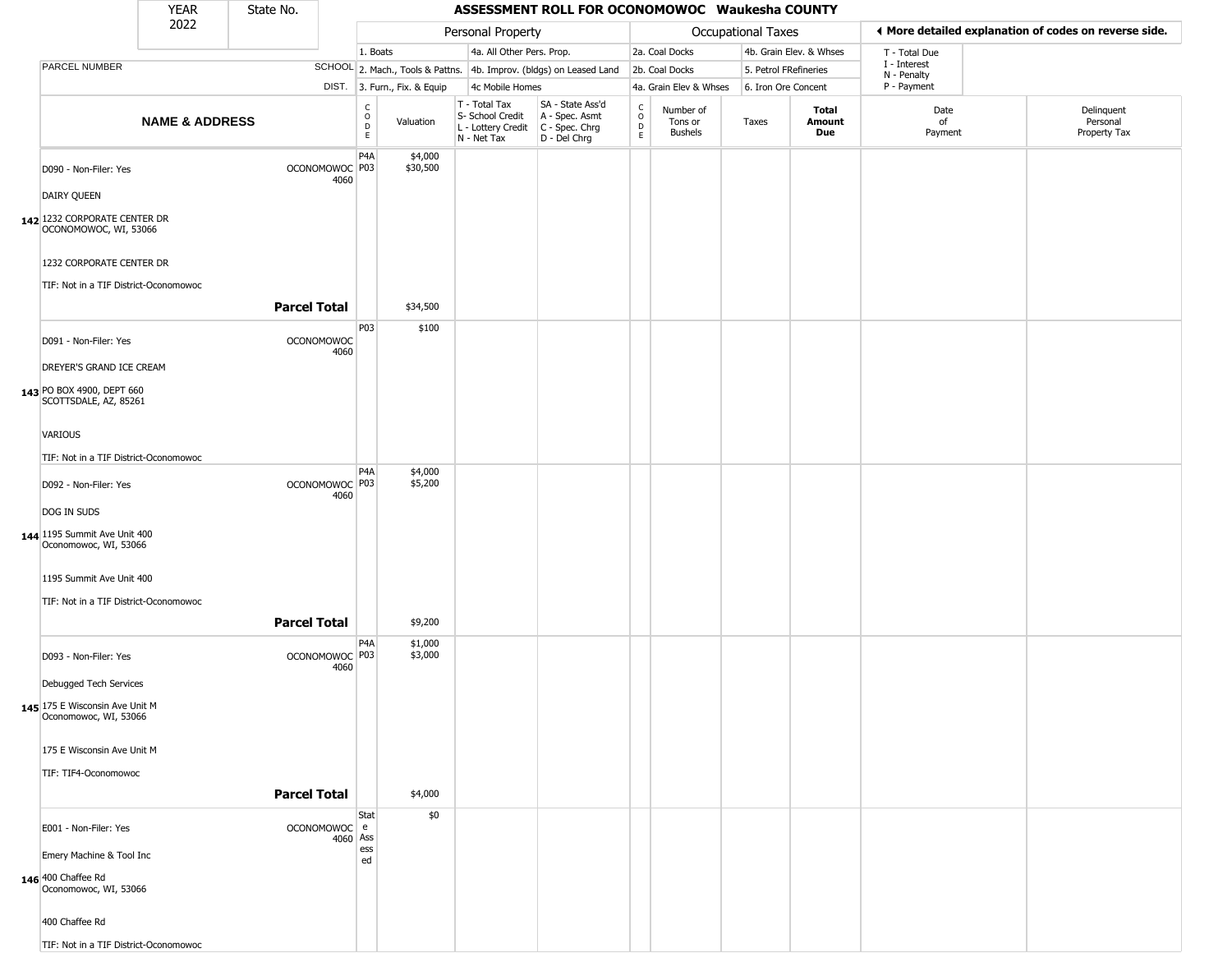|                                                      | <b>YEAR</b>               | State No.                 |                          |                                          |                              |                                                                                       | ASSESSMENT ROLL FOR OCONOMOWOC Waukesha COUNTY                      |                                   |                                 |                       |                         |                             |                                                       |
|------------------------------------------------------|---------------------------|---------------------------|--------------------------|------------------------------------------|------------------------------|---------------------------------------------------------------------------------------|---------------------------------------------------------------------|-----------------------------------|---------------------------------|-----------------------|-------------------------|-----------------------------|-------------------------------------------------------|
|                                                      | 2022                      |                           |                          |                                          |                              | Personal Property                                                                     |                                                                     |                                   |                                 | Occupational Taxes    |                         |                             | ◀ More detailed explanation of codes on reverse side. |
|                                                      |                           |                           |                          | 1. Boats                                 |                              | 4a. All Other Pers. Prop.                                                             |                                                                     |                                   | 2a. Coal Docks                  |                       | 4b. Grain Elev. & Whses | T - Total Due               |                                                       |
| PARCEL NUMBER                                        |                           |                           |                          |                                          |                              |                                                                                       | SCHOOL 2. Mach., Tools & Pattns. 4b. Improv. (bldgs) on Leased Land |                                   | 2b. Coal Docks                  | 5. Petrol FRefineries |                         | I - Interest<br>N - Penalty |                                                       |
|                                                      |                           |                           |                          |                                          | DIST. 3. Furn., Fix. & Equip | 4c Mobile Homes                                                                       |                                                                     |                                   | 4a. Grain Elev & Whses          | 6. Iron Ore Concent   |                         | P - Payment                 |                                                       |
|                                                      | <b>NAME &amp; ADDRESS</b> |                           |                          | $\rm _o^C$<br>$\mathsf D$<br>$\mathsf E$ | Valuation                    | T - Total Tax<br>S- School Credit<br>L - Lottery Credit C - Spec. Chrg<br>N - Net Tax | SA - State Ass'd<br>A - Spec. Asmt<br>D - Del Chrg                  | C<br>$\circ$<br>$\mathsf{D}$<br>E | Number of<br>Tons or<br>Bushels | Taxes                 | Total<br>Amount<br>Due  | Date<br>of<br>Payment       | Delinquent<br>Personal<br>Property Tax                |
| E013 - Non-Filer: Yes<br>Engine Power Inc            |                           |                           | OCONOMOWOC e<br>4060 Ass | Stat<br>ess<br>ed                        | \$0                          |                                                                                       |                                                                     |                                   |                                 |                       |                         |                             |                                                       |
| 147 1830 Executive Dr                                |                           |                           |                          |                                          |                              |                                                                                       |                                                                     |                                   |                                 |                       |                         |                             |                                                       |
| Oconomowoc, WI, 53066-4831                           |                           |                           |                          |                                          |                              |                                                                                       |                                                                     |                                   |                                 |                       |                         |                             |                                                       |
| 1830 Executive Dr                                    |                           |                           |                          |                                          |                              |                                                                                       |                                                                     |                                   |                                 |                       |                         |                             |                                                       |
| TIF: Not in a TIF District-Oconomowoc                |                           |                           |                          |                                          |                              |                                                                                       |                                                                     |                                   |                                 |                       |                         |                             |                                                       |
| E049 - Non-Filer: No                                 |                           | OCONOMOWOC P03            | 4060                     | P <sub>4</sub> A                         | \$800<br>\$1,000             |                                                                                       |                                                                     |                                   |                                 |                       |                         |                             |                                                       |
| Eric's Hand Tossed Pizza & Subs Richard Hasler       |                           |                           |                          |                                          |                              |                                                                                       |                                                                     |                                   |                                 |                       |                         |                             |                                                       |
| 148 N60 W38414 Hawthorne Dr<br>Oconomowoc, WI, 53066 |                           |                           |                          |                                          |                              |                                                                                       |                                                                     |                                   |                                 |                       |                         |                             |                                                       |
| 1280 Brown St                                        |                           |                           |                          |                                          |                              |                                                                                       |                                                                     |                                   |                                 |                       |                         |                             |                                                       |
| TIF: Not in a TIF District-Oconomowoc                |                           |                           |                          |                                          |                              |                                                                                       |                                                                     |                                   |                                 |                       |                         |                             |                                                       |
|                                                      |                           | <b>Parcel Total</b>       |                          |                                          | \$1,800                      |                                                                                       |                                                                     |                                   |                                 |                       |                         |                             |                                                       |
|                                                      |                           |                           |                          | P03                                      | \$10,600                     |                                                                                       |                                                                     |                                   |                                 |                       |                         |                             |                                                       |
| E050 - Non-Filer: No                                 |                           | <b>OCONOMOWOC</b>         | 4060                     |                                          |                              |                                                                                       |                                                                     |                                   |                                 |                       |                         |                             |                                                       |
| TIAA, FSB                                            |                           |                           |                          |                                          |                              |                                                                                       |                                                                     |                                   |                                 |                       |                         |                             |                                                       |
| 149 630 N Central Expressway #A<br>Plano, TX, 75074  |                           |                           |                          |                                          |                              |                                                                                       |                                                                     |                                   |                                 |                       |                         |                             |                                                       |
| VARIOUS                                              |                           |                           |                          |                                          |                              |                                                                                       |                                                                     |                                   |                                 |                       |                         |                             |                                                       |
| TIF: Not in a TIF District-Oconomowoc                |                           |                           |                          |                                          |                              |                                                                                       |                                                                     |                                   |                                 |                       |                         |                             |                                                       |
| E054 - Non-Filer: No                                 |                           | OCONOMOWOC <sup>P03</sup> | 4060                     | P4A                                      | \$200<br>\$8,300             |                                                                                       |                                                                     |                                   |                                 |                       |                         |                             |                                                       |
| Elite Hearing Centers of America MPC II, LLC         |                           |                           |                          |                                          |                              |                                                                                       |                                                                     |                                   |                                 |                       |                         |                             |                                                       |
| 150 6 Arrow Road STE 100<br>RAMSEY, NJ, 07446        |                           |                           |                          |                                          |                              |                                                                                       |                                                                     |                                   |                                 |                       |                         |                             |                                                       |
| 1370 PABST FARMS CIRCLE, STE 330                     |                           |                           |                          |                                          |                              |                                                                                       |                                                                     |                                   |                                 |                       |                         |                             |                                                       |
| TIF: Not in a TIF District-Oconomowoc                |                           |                           |                          |                                          |                              |                                                                                       |                                                                     |                                   |                                 |                       |                         |                             |                                                       |
|                                                      |                           | <b>Parcel Total</b>       |                          |                                          | \$8,500                      |                                                                                       |                                                                     |                                   |                                 |                       |                         |                             |                                                       |
| E055 - Non-Filer: No                                 |                           | <b>OCONOMOWOC</b>         | 4060                     | P03                                      | \$3,300                      |                                                                                       |                                                                     |                                   |                                 |                       |                         |                             |                                                       |
| PIZZA HUT EYM Pizza of Wisconsin LLC                 |                           |                           |                          |                                          |                              |                                                                                       |                                                                     |                                   |                                 |                       |                         |                             |                                                       |
| 151 PO Box 460189<br>Houston, TX, 77056              |                           |                           |                          |                                          |                              |                                                                                       |                                                                     |                                   |                                 |                       |                         |                             |                                                       |
| 910 Summit Ave                                       |                           |                           |                          |                                          |                              |                                                                                       |                                                                     |                                   |                                 |                       |                         |                             |                                                       |
| TIF: Not in a TIF District-Oconomowoc                |                           |                           |                          |                                          |                              |                                                                                       |                                                                     |                                   |                                 |                       |                         |                             |                                                       |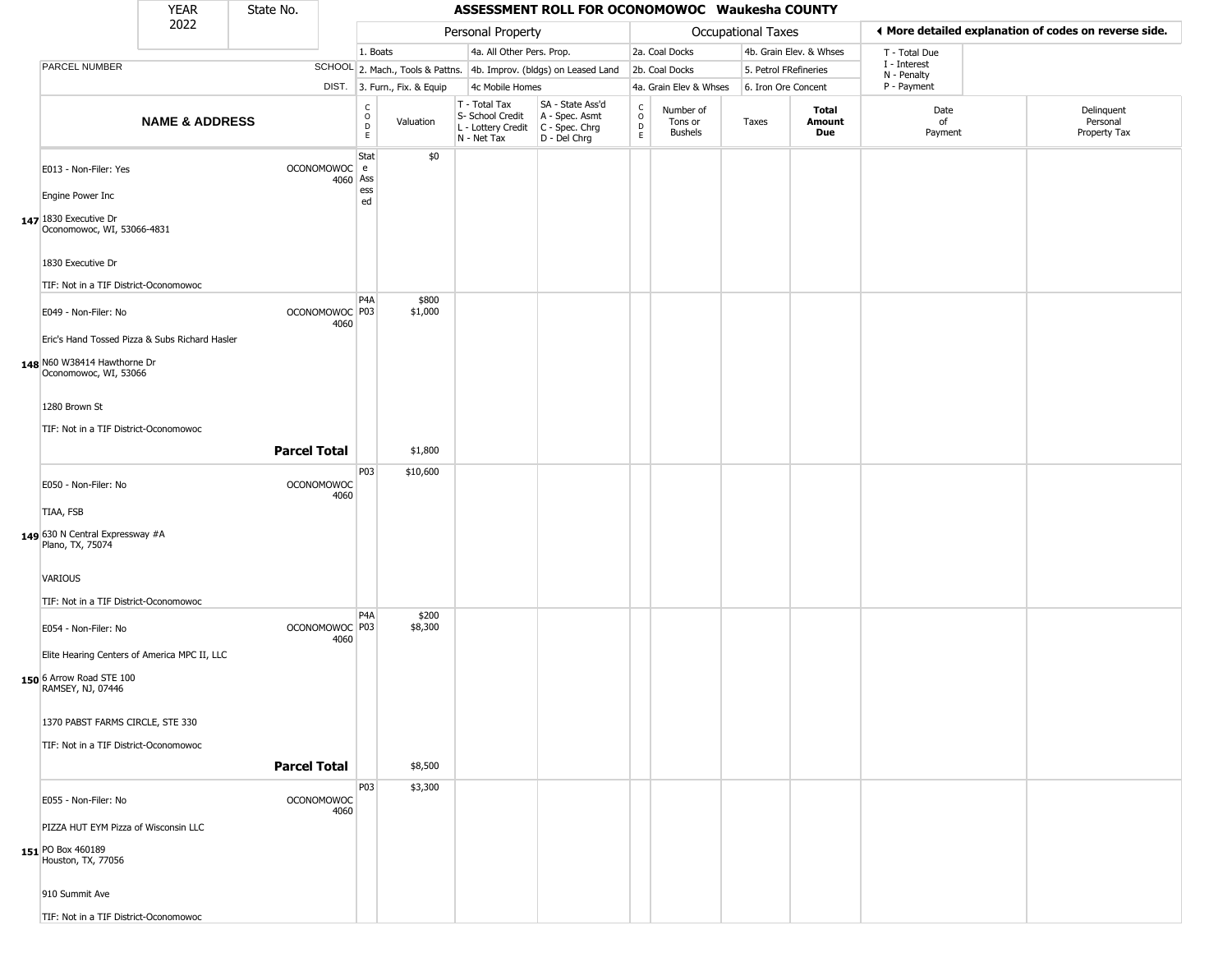|                                                               | <b>YEAR</b>               | State No.           |                                   |                                               |                              |                                                                                         | ASSESSMENT ROLL FOR OCONOMOWOC Waukesha COUNTY                      |                                   |                                        |                       |                         |                             |                                                       |
|---------------------------------------------------------------|---------------------------|---------------------|-----------------------------------|-----------------------------------------------|------------------------------|-----------------------------------------------------------------------------------------|---------------------------------------------------------------------|-----------------------------------|----------------------------------------|-----------------------|-------------------------|-----------------------------|-------------------------------------------------------|
|                                                               | 2022                      |                     |                                   |                                               |                              | Personal Property                                                                       |                                                                     |                                   |                                        | Occupational Taxes    |                         |                             | ♦ More detailed explanation of codes on reverse side. |
|                                                               |                           |                     |                                   | 1. Boats                                      |                              | 4a. All Other Pers. Prop.                                                               |                                                                     |                                   | 2a. Coal Docks                         |                       | 4b. Grain Elev. & Whses | T - Total Due               |                                                       |
| PARCEL NUMBER                                                 |                           |                     |                                   |                                               |                              |                                                                                         | SCHOOL 2. Mach., Tools & Pattns. 4b. Improv. (bldgs) on Leased Land |                                   | 2b. Coal Docks                         | 5. Petrol FRefineries |                         | I - Interest<br>N - Penalty |                                                       |
|                                                               |                           |                     |                                   |                                               | DIST. 3. Furn., Fix. & Equip | 4c Mobile Homes                                                                         |                                                                     |                                   | 4a. Grain Elev & Whses                 | 6. Iron Ore Concent   |                         | P - Payment                 |                                                       |
|                                                               | <b>NAME &amp; ADDRESS</b> |                     |                                   | C<br>$\mathsf O$<br>$\mathsf{D}_{\mathsf{E}}$ | Valuation                    | T - Total Tax<br>S- School Credit<br>L - Lottery Credit   C - Spec. Chrg<br>N - Net Tax | SA - State Ass'd<br>A - Spec. Asmt<br>D - Del Chrg                  | $\frac{c}{0}$<br>$\mathsf D$<br>E | Number of<br>Tons or<br><b>Bushels</b> | Taxes                 | Total<br>Amount<br>Due  | Date<br>of<br>Payment       | Delinquent<br>Personal<br>Property Tax                |
| E056 - Non-Filer: No                                          |                           |                     | OCONOMOWOC P03<br>4060            | P <sub>4</sub> A                              | \$10,700<br>\$12,800         |                                                                                         |                                                                     |                                   |                                        |                       |                         |                             |                                                       |
| Emperor's Garden FANG GARDEN, INC                             |                           |                     |                                   |                                               |                              |                                                                                         |                                                                     |                                   |                                        |                       |                         |                             |                                                       |
| 152 1320 Pabst Farms Cir Unit 140<br>Oconomowoc, WI, 53066    |                           |                     |                                   |                                               |                              |                                                                                         |                                                                     |                                   |                                        |                       |                         |                             |                                                       |
| 1320 Pabst Farms Cir<br>TIF: Not in a TIF District-Oconomowoc |                           |                     |                                   |                                               |                              |                                                                                         |                                                                     |                                   |                                        |                       |                         |                             |                                                       |
|                                                               |                           | <b>Parcel Total</b> |                                   |                                               | \$23,500                     |                                                                                         |                                                                     |                                   |                                        |                       |                         |                             |                                                       |
| E057 - Non-Filer: Yes                                         |                           |                     | OCONOMOWOC <sup>P03</sup><br>4060 | P4A                                           | \$2,800<br>\$4,500           |                                                                                         |                                                                     |                                   |                                        |                       |                         |                             |                                                       |
| Elysium Massage                                               |                           |                     |                                   |                                               |                              |                                                                                         |                                                                     |                                   |                                        |                       |                         |                             |                                                       |
| 153 517 W Second St<br>Oconomowoc, WI, 53066                  |                           |                     |                                   |                                               |                              |                                                                                         |                                                                     |                                   |                                        |                       |                         |                             |                                                       |
| 517 Second St                                                 |                           |                     |                                   |                                               |                              |                                                                                         |                                                                     |                                   |                                        |                       |                         |                             |                                                       |
| TIF: Not in a TIF District-Oconomowoc                         |                           |                     |                                   |                                               |                              |                                                                                         |                                                                     |                                   |                                        |                       |                         |                             |                                                       |
|                                                               |                           | <b>Parcel Total</b> |                                   |                                               | \$7,300                      |                                                                                         |                                                                     |                                   |                                        |                       |                         |                             |                                                       |
| E058 - Non-Filer: Yes                                         |                           |                     | OCONOMOWOC P03<br>4060            | P4A                                           | \$9,900<br>\$100,300         |                                                                                         |                                                                     |                                   |                                        |                       |                         |                             |                                                       |
| Elite Dental Partners LLC                                     |                           |                     |                                   |                                               |                              |                                                                                         |                                                                     |                                   |                                        |                       |                         |                             |                                                       |
| 154 141 W Jackson Blvd Ste 210<br>Chicago, IL, 60604          |                           |                     |                                   |                                               |                              |                                                                                         |                                                                     |                                   |                                        |                       |                         |                             |                                                       |
| 820 Summit Ave                                                |                           |                     |                                   |                                               |                              |                                                                                         |                                                                     |                                   |                                        |                       |                         |                             |                                                       |
| TIF: Not in a TIF District-Oconomowoc                         |                           |                     |                                   |                                               |                              |                                                                                         |                                                                     |                                   |                                        |                       |                         |                             |                                                       |
|                                                               |                           | <b>Parcel Total</b> |                                   |                                               | \$110,200                    |                                                                                         |                                                                     |                                   |                                        |                       |                         |                             |                                                       |
| E059 - Non-Filer: No                                          |                           |                     | <b>OCONOMOWOC</b><br>4060         | P03                                           | \$512,200                    |                                                                                         |                                                                     |                                   |                                        |                       |                         |                             |                                                       |
| Evin at Oconomowoc - Senior Living AARON MATTER               |                           |                     |                                   |                                               |                              |                                                                                         |                                                                     |                                   |                                        |                       |                         |                             |                                                       |
| 155 6404 W NORTH AVE<br>Wauwatosa, WI, 53213                  |                           |                     |                                   |                                               |                              |                                                                                         |                                                                     |                                   |                                        |                       |                         |                             |                                                       |
| 1101 Silver Lake St                                           |                           |                     |                                   |                                               |                              |                                                                                         |                                                                     |                                   |                                        |                       |                         |                             |                                                       |
| TIF: Not in a TIF District-Oconomowoc                         |                           |                     |                                   |                                               |                              |                                                                                         |                                                                     |                                   |                                        |                       |                         |                             |                                                       |
| E060 - Non-Filer: Yes                                         |                           |                     | OCONOMOWOC   P03<br>4060          | P <sub>4</sub> A                              | \$100<br>\$361,300           |                                                                                         |                                                                     |                                   |                                        |                       |                         |                             |                                                       |
| ENDODONTIC SPECIALISTS OF WISCONSIN                           |                           |                     |                                   |                                               |                              |                                                                                         |                                                                     |                                   |                                        |                       |                         |                             |                                                       |
| 156 10401 W LINCOLN AVE, STE 210<br>WEST ALLIS, WI, 53227     |                           |                     |                                   |                                               |                              |                                                                                         |                                                                     |                                   |                                        |                       |                         |                             |                                                       |
| 1185 CORPORATE CENTER DR                                      |                           |                     |                                   |                                               |                              |                                                                                         |                                                                     |                                   |                                        |                       |                         |                             |                                                       |
| TIF: Not in a TIF District-Oconomowoc                         |                           |                     |                                   |                                               |                              |                                                                                         |                                                                     |                                   |                                        |                       |                         |                             |                                                       |

 $\sqrt{2}$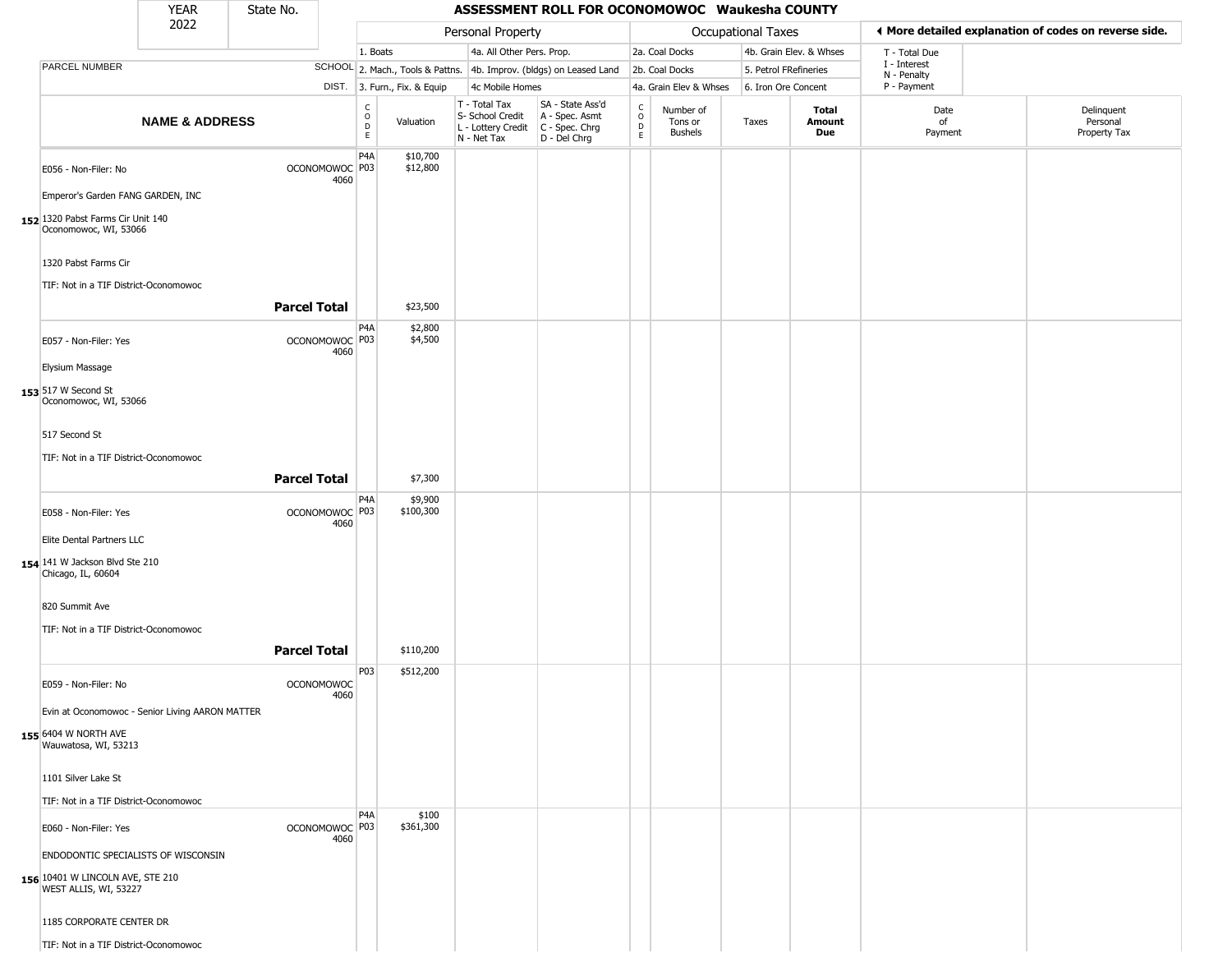|                                                                                               | YEAR                                          | State No.           |                           |                          |                              |                                                  | ASSESSMENT ROLL FOR OCONOMOWOC Waukesha COUNTY                                            |                                                |                                 |                       |                               |                                                       |                                        |
|-----------------------------------------------------------------------------------------------|-----------------------------------------------|---------------------|---------------------------|--------------------------|------------------------------|--------------------------------------------------|-------------------------------------------------------------------------------------------|------------------------------------------------|---------------------------------|-----------------------|-------------------------------|-------------------------------------------------------|----------------------------------------|
|                                                                                               | 2022                                          |                     |                           |                          |                              | Personal Property                                |                                                                                           |                                                |                                 | Occupational Taxes    |                               | ♦ More detailed explanation of codes on reverse side. |                                        |
|                                                                                               |                                               |                     |                           | 1. Boats                 |                              | 4a. All Other Pers. Prop.                        |                                                                                           |                                                | 2a. Coal Docks                  |                       | 4b. Grain Elev. & Whses       | T - Total Due                                         |                                        |
| PARCEL NUMBER                                                                                 |                                               |                     |                           |                          |                              |                                                  | SCHOOL 2. Mach., Tools & Pattns. 4b. Improv. (bldgs) on Leased Land                       |                                                | 2b. Coal Docks                  | 5. Petrol FRefineries |                               | I - Interest<br>N - Penalty                           |                                        |
|                                                                                               |                                               |                     |                           |                          | DIST. 3. Furn., Fix. & Equip | 4c Mobile Homes                                  |                                                                                           |                                                | 4a. Grain Elev & Whses          | 6. Iron Ore Concent   |                               | P - Payment                                           |                                        |
|                                                                                               | <b>NAME &amp; ADDRESS</b>                     |                     |                           | $\frac{c}{0}$<br>D<br>E. | Valuation                    | T - Total Tax<br>S- School Credit<br>N - Net Tax | SA - State Ass'd<br>A - Spec. Asmt<br>L - Lottery Credit   C - Spec. Chrg<br>D - Del Chrg | $\begin{matrix} 0 \\ 0 \\ D \end{matrix}$<br>E | Number of<br>Tons or<br>Bushels | Taxes                 | <b>Total</b><br>Amount<br>Due | Date<br>of<br>Payment                                 | Delinquent<br>Personal<br>Property Tax |
|                                                                                               |                                               | <b>Parcel Total</b> |                           |                          | \$361,400                    |                                                  |                                                                                           |                                                |                                 |                       |                               |                                                       |                                        |
| E061 - Non-Filer: No                                                                          |                                               |                     | <b>OCONOMOWOC</b><br>4060 | P <sub>4</sub> A         | \$35,000                     |                                                  |                                                                                           |                                                |                                 |                       |                               |                                                       |                                        |
| EIP HOLDINGS II, LLC<br>157 2 ALLEGHENY CENTER, NOVA TOWER 2 STE 703<br>PITTSBURGH, PA, 15212 |                                               |                     |                           |                          |                              |                                                  |                                                                                           |                                                |                                 |                       |                               |                                                       |                                        |
| N67W36773 CTH K                                                                               |                                               |                     |                           |                          |                              |                                                  |                                                                                           |                                                |                                 |                       |                               |                                                       |                                        |
| TIF: Not in a TIF District-Oconomowoc                                                         |                                               |                     |                           | P4A                      | \$200                        |                                                  |                                                                                           |                                                |                                 |                       |                               |                                                       |                                        |
| F011 - Non-Filer: No                                                                          |                                               |                     | OCONOMOWOC P03<br>4060    |                          | \$8,300                      |                                                  |                                                                                           |                                                |                                 |                       |                               |                                                       |                                        |
| Fredericks 103 Inc Larry Albrecht                                                             |                                               |                     |                           |                          |                              |                                                  |                                                                                           |                                                |                                 |                       |                               |                                                       |                                        |
| 158 2205 N Calhoun Rd<br>Brookfield, WI, 53005                                                |                                               |                     |                           |                          |                              |                                                  |                                                                                           |                                                |                                 |                       |                               |                                                       |                                        |
| 1047 Summit Ave                                                                               |                                               |                     |                           |                          |                              |                                                  |                                                                                           |                                                |                                 |                       |                               |                                                       |                                        |
| TIF: Not in a TIF District-Oconomowoc                                                         |                                               |                     |                           |                          |                              |                                                  |                                                                                           |                                                |                                 |                       |                               |                                                       |                                        |
|                                                                                               |                                               | <b>Parcel Total</b> |                           |                          | \$8,500                      |                                                  |                                                                                           |                                                |                                 |                       |                               |                                                       |                                        |
| F042 - Non-Filer: No                                                                          |                                               |                     | <b>OCONOMOWOC</b><br>4060 | P03                      | \$3,200                      |                                                  |                                                                                           |                                                |                                 |                       |                               |                                                       |                                        |
| Farmer Bros Co                                                                                |                                               |                     |                           |                          |                              |                                                  |                                                                                           |                                                |                                 |                       |                               |                                                       |                                        |
| 159 1912 Farmer Brothers Dr<br>Roanoke, Texas, 76262-1857                                     |                                               |                     |                           |                          |                              |                                                  |                                                                                           |                                                |                                 |                       |                               |                                                       |                                        |
| VARIOUS                                                                                       |                                               |                     |                           |                          |                              |                                                  |                                                                                           |                                                |                                 |                       |                               |                                                       |                                        |
| TIF: Not in a TIF District-Oconomowoc                                                         |                                               |                     |                           |                          |                              |                                                  |                                                                                           |                                                |                                 |                       |                               |                                                       |                                        |
| F050 - Non-Filer: No                                                                          |                                               |                     | OCONOMOWOC P03<br>4060    | P4A                      | \$800<br>\$2,400             |                                                  |                                                                                           |                                                |                                 |                       |                               |                                                       |                                        |
| 5678 Dance! Studio LLC MICHELLE HEIMERL                                                       |                                               |                     |                           |                          |                              |                                                  |                                                                                           |                                                |                                 |                       |                               |                                                       |                                        |
| 160 W378 S4993 E Pretty Lake Rd<br>Dousman, WI, 53118                                         |                                               |                     |                           |                          |                              |                                                  |                                                                                           |                                                |                                 |                       |                               |                                                       |                                        |
| 1195 Summit Ave                                                                               |                                               |                     |                           |                          |                              |                                                  |                                                                                           |                                                |                                 |                       |                               |                                                       |                                        |
| TIF: Not in a TIF District-Oconomowoc                                                         |                                               |                     |                           |                          |                              |                                                  |                                                                                           |                                                |                                 |                       |                               |                                                       |                                        |
|                                                                                               |                                               | <b>Parcel Total</b> |                           |                          | \$3,200                      |                                                  |                                                                                           |                                                |                                 |                       |                               |                                                       |                                        |
| F051 - Non-Filer: No                                                                          |                                               |                     | <b>OCONOMOWOC</b><br>4060 | P03                      | \$1,700                      |                                                  |                                                                                           |                                                |                                 |                       |                               |                                                       |                                        |
|                                                                                               | First Wisconsin Financial Inc Scott Froemming |                     |                           |                          |                              |                                                  |                                                                                           |                                                |                                 |                       |                               |                                                       |                                        |
| 161 110 N Main St<br>Oconomowoc, WI, 53066                                                    |                                               |                     |                           |                          |                              |                                                  |                                                                                           |                                                |                                 |                       |                               |                                                       |                                        |
| 110 N Main St                                                                                 |                                               |                     |                           |                          |                              |                                                  |                                                                                           |                                                |                                 |                       |                               |                                                       |                                        |
| TIF: TIF5-Oconomowoc                                                                          |                                               |                     |                           |                          |                              |                                                  |                                                                                           |                                                |                                 |                       |                               |                                                       |                                        |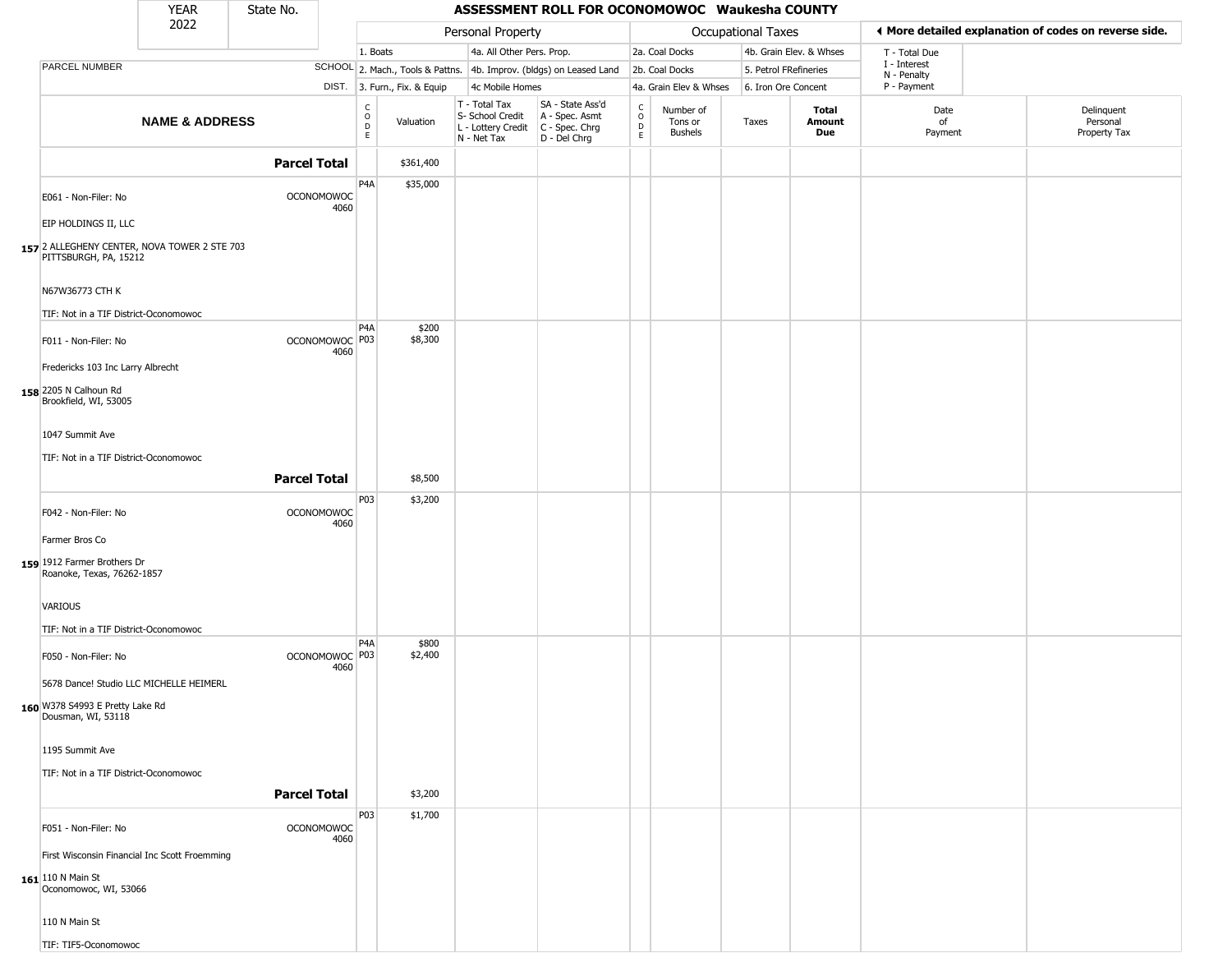|                                                                                                        | <b>YEAR</b>                                       | State No.           |                           |                                                |                              |                                                                                         | ASSESSMENT ROLL FOR OCONOMOWOC Waukesha COUNTY                      |                         |                                        |                       |                         |                            |                                                       |
|--------------------------------------------------------------------------------------------------------|---------------------------------------------------|---------------------|---------------------------|------------------------------------------------|------------------------------|-----------------------------------------------------------------------------------------|---------------------------------------------------------------------|-------------------------|----------------------------------------|-----------------------|-------------------------|----------------------------|-------------------------------------------------------|
|                                                                                                        | 2022                                              |                     |                           |                                                |                              | Personal Property                                                                       |                                                                     |                         |                                        | Occupational Taxes    |                         |                            | ♦ More detailed explanation of codes on reverse side. |
|                                                                                                        |                                                   |                     |                           | 1. Boats                                       |                              | 4a. All Other Pers. Prop.                                                               |                                                                     |                         | 2a. Coal Docks                         |                       | 4b. Grain Elev. & Whses | T - Total Due              |                                                       |
| <b>PARCEL NUMBER</b>                                                                                   |                                                   |                     |                           |                                                |                              |                                                                                         | SCHOOL 2. Mach., Tools & Pattns. 4b. Improv. (bldgs) on Leased Land |                         | 2b. Coal Docks                         | 5. Petrol FRefineries |                         | I - Interest               |                                                       |
|                                                                                                        |                                                   |                     |                           |                                                | DIST. 3. Furn., Fix. & Equip | 4c Mobile Homes                                                                         |                                                                     |                         | 4a. Grain Elev & Whses                 | 6. Iron Ore Concent   |                         | N - Penalty<br>P - Payment |                                                       |
|                                                                                                        | <b>NAME &amp; ADDRESS</b>                         |                     |                           | $\begin{matrix} 0 \\ 0 \\ 0 \end{matrix}$<br>E | Valuation                    | T - Total Tax<br>S- School Credit<br>L - Lottery Credit   C - Spec. Chrg<br>N - Net Tax | SA - State Ass'd<br>A - Spec. Asmt<br>D - Del Chrg                  | $\frac{c}{0}$<br>D<br>E | Number of<br>Tons or<br><b>Bushels</b> | Taxes                 | Total<br>Amount<br>Due  | Date<br>of<br>Payment      | Delinquent<br>Personal<br>Property Tax                |
| F053 - Non-Filer: No                                                                                   |                                                   |                     | OCONOMOWOC P03<br>4060    | P4A                                            | \$3,800<br>\$152,600         |                                                                                         |                                                                     |                         |                                        |                       |                         |                            |                                                       |
| Fox Brothers Piggly Wiggly<br>162 1300 BROWN ST<br>Oconomowoc, WI, 53066                               |                                                   |                     |                           |                                                |                              |                                                                                         |                                                                     |                         |                                        |                       |                         |                            |                                                       |
| 1300 Brown St<br>TIF: Not in a TIF District-Oconomowoc                                                 |                                                   |                     |                           |                                                |                              |                                                                                         |                                                                     |                         |                                        |                       |                         |                            |                                                       |
|                                                                                                        |                                                   | <b>Parcel Total</b> |                           |                                                | \$156,400                    |                                                                                         |                                                                     |                         |                                        |                       |                         |                            |                                                       |
| F058 - Non-Filer: Yes                                                                                  |                                                   |                     | <b>OCONOMOWOC</b><br>4060 | P03                                            | \$93,100                     |                                                                                         |                                                                     |                         |                                        |                       |                         |                            |                                                       |
| Fiesta Cancun LLC                                                                                      |                                                   |                     |                           |                                                |                              |                                                                                         |                                                                     |                         |                                        |                       |                         |                            |                                                       |
| 163 159 E Wisconsin Ave<br>Oconomowoc, WI, 53066                                                       |                                                   |                     |                           |                                                |                              |                                                                                         |                                                                     |                         |                                        |                       |                         |                            |                                                       |
| 159 E Wisconsin Ave                                                                                    |                                                   |                     |                           |                                                |                              |                                                                                         |                                                                     |                         |                                        |                       |                         |                            |                                                       |
| TIF: TIF4-Oconomowoc                                                                                   |                                                   |                     |                           | P4A                                            | \$24,000                     |                                                                                         |                                                                     |                         |                                        |                       |                         |                            |                                                       |
| F065 - Non-Filer: No                                                                                   |                                                   |                     | OCONOMOWOC P03<br>4060    |                                                | \$88,600                     |                                                                                         |                                                                     |                         |                                        |                       |                         |                            |                                                       |
| Bank Five Nine Monica Swaagman<br>164 155 W Wisconsin Ave, PO BOX 1004<br>Oconomowoc, Wisconsin, 53066 |                                                   |                     |                           |                                                |                              |                                                                                         |                                                                     |                         |                                        |                       |                         |                            |                                                       |
| 1300 Summit Ave #100<br>TIF: Not in a TIF District-Oconomowoc                                          |                                                   |                     |                           |                                                |                              |                                                                                         |                                                                     |                         |                                        |                       |                         |                            |                                                       |
|                                                                                                        |                                                   | <b>Parcel Total</b> |                           |                                                | \$112,600                    |                                                                                         |                                                                     |                         |                                        |                       |                         |                            |                                                       |
| F067 - Non-Filer: Yes                                                                                  |                                                   |                     | OCONOMOWOC P03<br>4060    | P4A                                            | \$600<br>\$6,300             |                                                                                         |                                                                     |                         |                                        |                       |                         |                            |                                                       |
| Fastenal Company                                                                                       |                                                   |                     |                           |                                                |                              |                                                                                         |                                                                     |                         |                                        |                       |                         |                            |                                                       |
| <b>165</b> PO Box 1206<br>Winona, MN, 55987                                                            |                                                   |                     |                           |                                                |                              |                                                                                         |                                                                     |                         |                                        |                       |                         |                            |                                                       |
| 940 Blue Ribbon Cir                                                                                    |                                                   |                     |                           |                                                |                              |                                                                                         |                                                                     |                         |                                        |                       |                         |                            |                                                       |
| TIF: Not in a TIF District-Oconomowoc                                                                  |                                                   | <b>Parcel Total</b> |                           |                                                | \$6,900                      |                                                                                         |                                                                     |                         |                                        |                       |                         |                            |                                                       |
| F072 - Non-Filer: No                                                                                   |                                                   |                     | OCONOMOWOC P03<br>4060    | P4A                                            | \$15,500<br>\$28,700         |                                                                                         |                                                                     |                         |                                        |                       |                         |                            |                                                       |
|                                                                                                        | Forward Dental/American Dental Partners of WI LLC |                     |                           |                                                |                              |                                                                                         |                                                                     |                         |                                        |                       |                         |                            |                                                       |
| 166 1200 NETWORK CENTRE DR STE 2<br>EFFINGHAM, IL, 62401                                               |                                                   |                     |                           |                                                |                              |                                                                                         |                                                                     |                         |                                        |                       |                         |                            |                                                       |
| 1320 Pabst Farms Cir Unit 190                                                                          |                                                   |                     |                           |                                                |                              |                                                                                         |                                                                     |                         |                                        |                       |                         |                            |                                                       |
| TIF: Not in a TIF District-Oconomowoc                                                                  |                                                   |                     |                           |                                                |                              |                                                                                         |                                                                     |                         |                                        |                       |                         |                            |                                                       |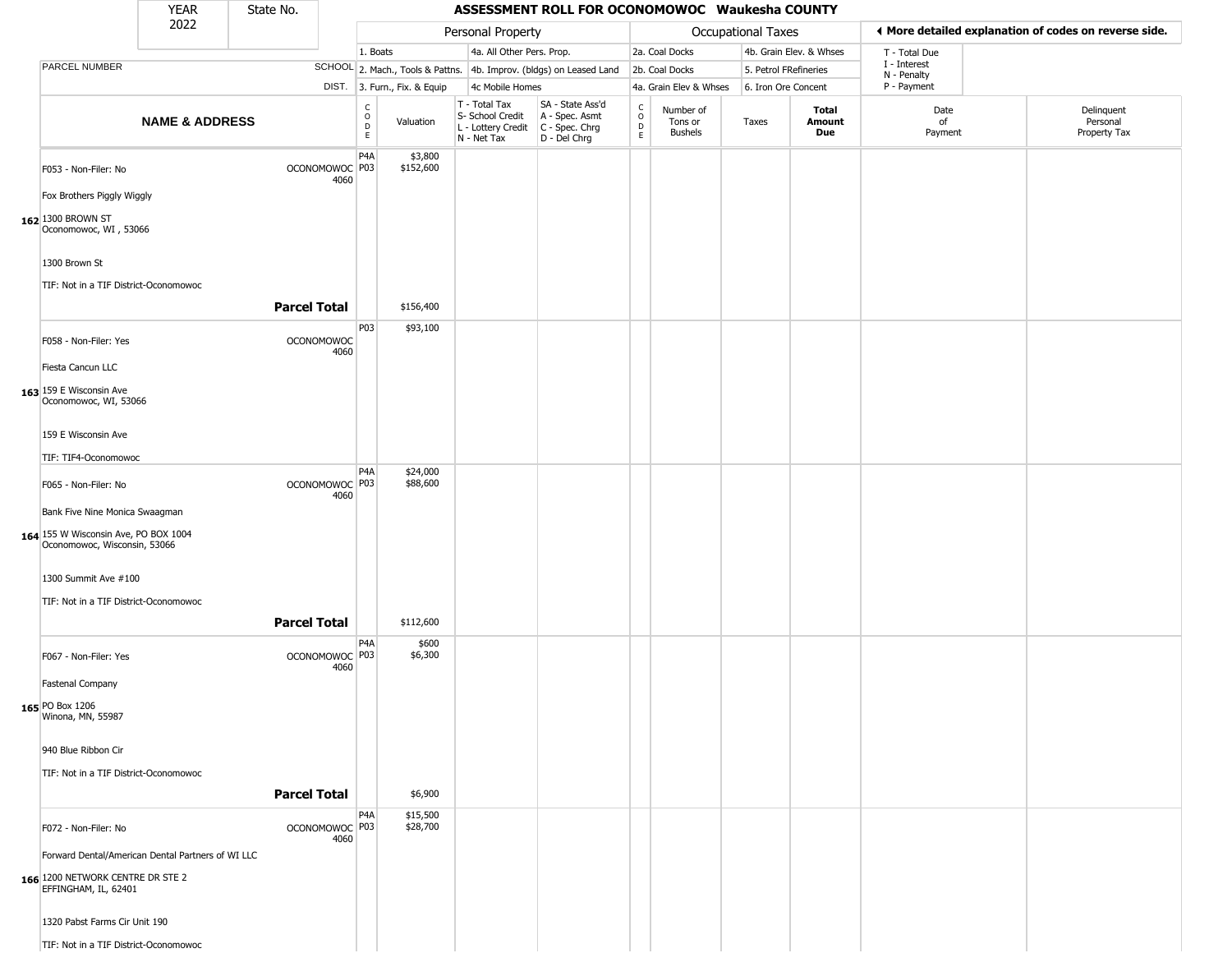|                                                          | <b>YEAR</b>                                     | State No.           |                                     |                  |                              |                                                                                         | ASSESSMENT ROLL FOR OCONOMOWOC Waukesha COUNTY                      |                         |                                 |                       |                         |                             |                                                       |
|----------------------------------------------------------|-------------------------------------------------|---------------------|-------------------------------------|------------------|------------------------------|-----------------------------------------------------------------------------------------|---------------------------------------------------------------------|-------------------------|---------------------------------|-----------------------|-------------------------|-----------------------------|-------------------------------------------------------|
|                                                          | 2022                                            |                     |                                     |                  |                              | Personal Property                                                                       |                                                                     |                         |                                 | Occupational Taxes    |                         |                             | ◀ More detailed explanation of codes on reverse side. |
|                                                          |                                                 |                     |                                     | 1. Boats         |                              | 4a. All Other Pers. Prop.                                                               |                                                                     |                         | 2a. Coal Docks                  |                       | 4b. Grain Elev. & Whses | T - Total Due               |                                                       |
| PARCEL NUMBER                                            |                                                 |                     |                                     |                  |                              |                                                                                         | SCHOOL 2. Mach., Tools & Pattns. 4b. Improv. (bldgs) on Leased Land |                         | 2b. Coal Docks                  | 5. Petrol FRefineries |                         | I - Interest<br>N - Penalty |                                                       |
|                                                          |                                                 |                     |                                     |                  | DIST. 3. Furn., Fix. & Equip | 4c Mobile Homes                                                                         |                                                                     |                         | 4a. Grain Elev & Whses          | 6. Iron Ore Concent   |                         | P - Payment                 |                                                       |
|                                                          | <b>NAME &amp; ADDRESS</b>                       |                     |                                     | C<br>D<br>D<br>E | Valuation                    | T - Total Tax<br>S- School Credit<br>L - Lottery Credit   C - Spec. Chrg<br>N - Net Tax | SA - State Ass'd<br>A - Spec. Asmt<br>D - Del Chrg                  | с<br>$\circ$<br>D<br>E. | Number of<br>Tons or<br>Bushels | Taxes                 | Total<br>Amount<br>Due  | Date<br>of<br>Payment       | Delinquent<br>Personal<br>Property Tax                |
|                                                          |                                                 | <b>Parcel Total</b> |                                     |                  | \$44,200                     |                                                                                         |                                                                     |                         |                                 |                       |                         |                             |                                                       |
| F074 - Non-Filer: No                                     |                                                 | <b>OCONOMOWOC</b>   | 4060                                | P03              | \$2,500                      |                                                                                         |                                                                     |                         |                                 |                       |                         |                             |                                                       |
| Florida's Natural Food Service Inc                       |                                                 |                     |                                     |                  |                              |                                                                                         |                                                                     |                         |                                 |                       |                         |                             |                                                       |
| 167 20205 Highway 27<br>Lake Wales, FL, 33853-2428       |                                                 |                     |                                     |                  |                              |                                                                                         |                                                                     |                         |                                 |                       |                         |                             |                                                       |
| 791 SUMMIT AVE<br>TIF: Not in a TIF District-Oconomowoc  |                                                 |                     |                                     |                  |                              |                                                                                         |                                                                     |                         |                                 |                       |                         |                             |                                                       |
| F100 - Non-Filer: Yes                                    |                                                 |                     | OCONOMOWOC <sup>P03</sup><br>4060   | P <sub>4</sub> A | \$200<br>\$1,000             |                                                                                         |                                                                     |                         |                                 |                       |                         |                             |                                                       |
| 168 N71 W35740 Mapleton Lake Dr<br>Oconomowoc, WI, 53066 | Fox Lake Country Antiques CJ Budde LLC          |                     |                                     |                  |                              |                                                                                         |                                                                     |                         |                                 |                       |                         |                             |                                                       |
| 201 Fowler St                                            |                                                 |                     |                                     |                  |                              |                                                                                         |                                                                     |                         |                                 |                       |                         |                             |                                                       |
| TIF: TIF4-Oconomowoc                                     |                                                 | <b>Parcel Total</b> |                                     |                  | \$1,200                      |                                                                                         |                                                                     |                         |                                 |                       |                         |                             |                                                       |
| F101 - Non-Filer: Yes                                    |                                                 | <b>OCONOMOWOC</b>   |                                     | P03              | \$600                        |                                                                                         |                                                                     |                         |                                 |                       |                         |                             |                                                       |
| Flannerys II / Liquid Libations Inc                      |                                                 |                     | 4060                                |                  |                              |                                                                                         |                                                                     |                         |                                 |                       |                         |                             |                                                       |
| 169 1071 Summit Ave<br>Oconomowoc, WI, 53066             |                                                 |                     |                                     |                  |                              |                                                                                         |                                                                     |                         |                                 |                       |                         |                             |                                                       |
| 1071 Summit Ave<br>TIF: Not in a TIF District-Oconomowoc |                                                 |                     |                                     |                  |                              |                                                                                         |                                                                     |                         |                                 |                       |                         |                             |                                                       |
| F107 - Non-Filer: No                                     |                                                 |                     | OCONOMOWOC <sup>O P03</sup><br>4060 | P <sub>4</sub> A | \$300<br>\$17,600            |                                                                                         |                                                                     |                         |                                 |                       |                         |                             |                                                       |
| 170 125 N Fowler St<br>Oconomowoc, WI, 53066             | Family Tae Kwon Do Champions Laura Barczak      |                     |                                     |                  |                              |                                                                                         |                                                                     |                         |                                 |                       |                         |                             |                                                       |
| 125 N Fowler St                                          |                                                 |                     |                                     |                  |                              |                                                                                         |                                                                     |                         |                                 |                       |                         |                             |                                                       |
| TIF: TIF4-Oconomowoc                                     |                                                 | <b>Parcel Total</b> |                                     |                  | \$17,900                     |                                                                                         |                                                                     |                         |                                 |                       |                         |                             |                                                       |
| F108 - Non-Filer: No                                     |                                                 |                     | OCONOMOWOC P03<br>4060              | P4A              | \$5,400<br>\$66,800          |                                                                                         |                                                                     |                         |                                 |                       |                         |                             |                                                       |
| 171 801 York St<br>Manitowoc, Wisconsin, 54220           | Forefront Dermatology FOREFRONT MANAGEMENT, LLC |                     |                                     |                  |                              |                                                                                         |                                                                     |                         |                                 |                       |                         |                             |                                                       |
| 1320 Pabst Farms Cir #180                                |                                                 |                     |                                     |                  |                              |                                                                                         |                                                                     |                         |                                 |                       |                         |                             |                                                       |
| TIF: Not in a TIF District-Oconomowoc                    |                                                 |                     |                                     |                  |                              |                                                                                         |                                                                     |                         |                                 |                       |                         |                             |                                                       |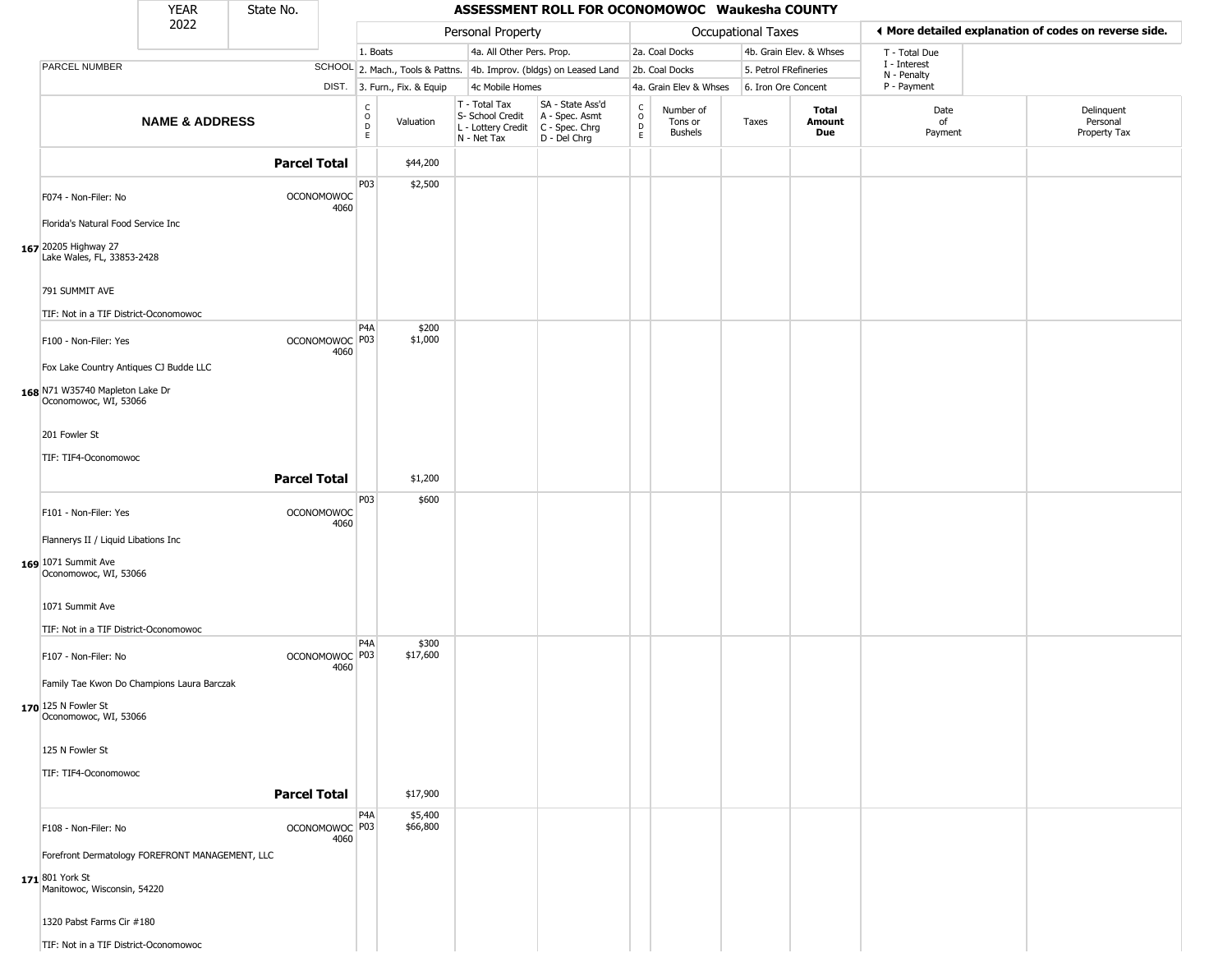|                                                                       | <b>YEAR</b>               | State No.           |                                   |                                                          |                              |                                                                                           | ASSESSMENT ROLL FOR OCONOMOWOC Waukesha COUNTY                      |                                   |                                        |                       |                         |                             |                                                       |
|-----------------------------------------------------------------------|---------------------------|---------------------|-----------------------------------|----------------------------------------------------------|------------------------------|-------------------------------------------------------------------------------------------|---------------------------------------------------------------------|-----------------------------------|----------------------------------------|-----------------------|-------------------------|-----------------------------|-------------------------------------------------------|
|                                                                       | 2022                      |                     |                                   |                                                          |                              | Personal Property                                                                         |                                                                     |                                   |                                        | Occupational Taxes    |                         |                             | ◀ More detailed explanation of codes on reverse side. |
|                                                                       |                           |                     |                                   | 1. Boats                                                 |                              | 4a. All Other Pers. Prop.                                                                 |                                                                     |                                   | 2a. Coal Docks                         |                       | 4b. Grain Elev. & Whses | T - Total Due               |                                                       |
| PARCEL NUMBER                                                         |                           |                     |                                   |                                                          |                              |                                                                                           | SCHOOL 2. Mach., Tools & Pattns. 4b. Improv. (bldgs) on Leased Land |                                   | 2b. Coal Docks                         | 5. Petrol FRefineries |                         | I - Interest<br>N - Penalty |                                                       |
|                                                                       |                           |                     |                                   |                                                          | DIST. 3. Furn., Fix. & Equip | 4c Mobile Homes                                                                           |                                                                     |                                   | 4a. Grain Elev & Whses                 | 6. Iron Ore Concent   |                         | P - Payment                 |                                                       |
|                                                                       | <b>NAME &amp; ADDRESS</b> |                     |                                   | $\begin{matrix} 0 \\ 0 \\ D \end{matrix}$<br>$\mathsf E$ | Valuation                    | T - Total Tax<br>S- School Credit<br>$L$ - Lottery Credit $C$ - Spec. Chrg<br>N - Net Tax | SA - State Ass'd<br>A - Spec. Asmt<br>D - Del Chrg                  | C<br>$\circ$<br>$\mathsf D$<br>E. | Number of<br>Tons or<br><b>Bushels</b> | Taxes                 | Total<br>Amount<br>Due  | Date<br>of<br>Payment       | Delinquent<br>Personal<br>Property Tax                |
|                                                                       |                           | <b>Parcel Total</b> |                                   |                                                          | \$72,200                     |                                                                                           |                                                                     |                                   |                                        |                       |                         |                             |                                                       |
| F110 - Non-Filer: Yes<br>4 Rivers Center For Well Being/Kathleen Ginn |                           |                     | <b>OCONOMOWOC</b><br>4060         | P03                                                      | \$800                        |                                                                                           |                                                                     |                                   |                                        |                       |                         |                             |                                                       |
| 172 1306 W Wisconsin Ave Unit 2<br>Oconomowoc, WI, 53066              |                           |                     |                                   |                                                          |                              |                                                                                           |                                                                     |                                   |                                        |                       |                         |                             |                                                       |
| 1306 W Wisconsin Ave Unit 2                                           |                           |                     |                                   |                                                          |                              |                                                                                           |                                                                     |                                   |                                        |                       |                         |                             |                                                       |
| TIF: Not in a TIF District-Oconomowoc                                 |                           |                     |                                   |                                                          |                              |                                                                                           |                                                                     |                                   |                                        |                       |                         |                             |                                                       |
| F117 - Non-Filer: Yes                                                 |                           |                     | OCONOMOWOC <sup>P03</sup><br>4060 | P <sub>4</sub> A                                         | \$1,000<br>\$10,100          |                                                                                           |                                                                     |                                   |                                        |                       |                         |                             |                                                       |
| Firestone Complete Auto Care                                          |                           |                     |                                   |                                                          |                              |                                                                                           |                                                                     |                                   |                                        |                       |                         |                             |                                                       |
| 173 200 4th Ave South Ste 100<br>Nashville, TN, 37201                 |                           |                     |                                   |                                                          |                              |                                                                                           |                                                                     |                                   |                                        |                       |                         |                             |                                                       |
| 1688 Old School House Rd                                              |                           |                     |                                   |                                                          |                              |                                                                                           |                                                                     |                                   |                                        |                       |                         |                             |                                                       |
| TIF: Not in a TIF District-Oconomowoc                                 |                           | <b>Parcel Total</b> |                                   |                                                          | \$11,100                     |                                                                                           |                                                                     |                                   |                                        |                       |                         |                             |                                                       |
| F118 - Non-Filer: Yes                                                 |                           |                     | OCONOMOWOC P03<br>4060            | P4A                                                      | \$5,000<br>\$10,000          |                                                                                           |                                                                     |                                   |                                        |                       |                         |                             |                                                       |
| <b>Fray Babes</b>                                                     |                           |                     |                                   |                                                          |                              |                                                                                           |                                                                     |                                   |                                        |                       |                         |                             |                                                       |
| 174 132 E Wisconsin Ave<br>Oconomowoc, WI, 53066                      |                           |                     |                                   |                                                          |                              |                                                                                           |                                                                     |                                   |                                        |                       |                         |                             |                                                       |
| 132 E Wisconsin Ave                                                   |                           |                     |                                   |                                                          |                              |                                                                                           |                                                                     |                                   |                                        |                       |                         |                             |                                                       |
| TIF: TIF4-Oconomowoc                                                  |                           | <b>Parcel Total</b> |                                   |                                                          | \$15,000                     |                                                                                           |                                                                     |                                   |                                        |                       |                         |                             |                                                       |
|                                                                       |                           |                     |                                   | P03                                                      | \$28,100                     |                                                                                           |                                                                     |                                   |                                        |                       |                         |                             |                                                       |
| F119 - Non-Filer: Yes                                                 |                           |                     | OCONOMOWOC <sup>P4A</sup><br>4060 |                                                          | \$70,300                     |                                                                                           |                                                                     |                                   |                                        |                       |                         |                             |                                                       |
| Fray Boutique                                                         |                           |                     |                                   |                                                          |                              |                                                                                           |                                                                     |                                   |                                        |                       |                         |                             |                                                       |
| 175 132 E Wisconsin Ave<br>Oconomowoc, WI, 53066                      |                           |                     |                                   |                                                          |                              |                                                                                           |                                                                     |                                   |                                        |                       |                         |                             |                                                       |
| 132 E Wisconsin Ave                                                   |                           |                     |                                   |                                                          |                              |                                                                                           |                                                                     |                                   |                                        |                       |                         |                             |                                                       |
| TIF: TIF4-Oconomowoc                                                  |                           |                     |                                   |                                                          |                              |                                                                                           |                                                                     |                                   |                                        |                       |                         |                             |                                                       |
|                                                                       |                           | <b>Parcel Total</b> |                                   |                                                          | \$98,400                     |                                                                                           |                                                                     |                                   |                                        |                       |                         |                             |                                                       |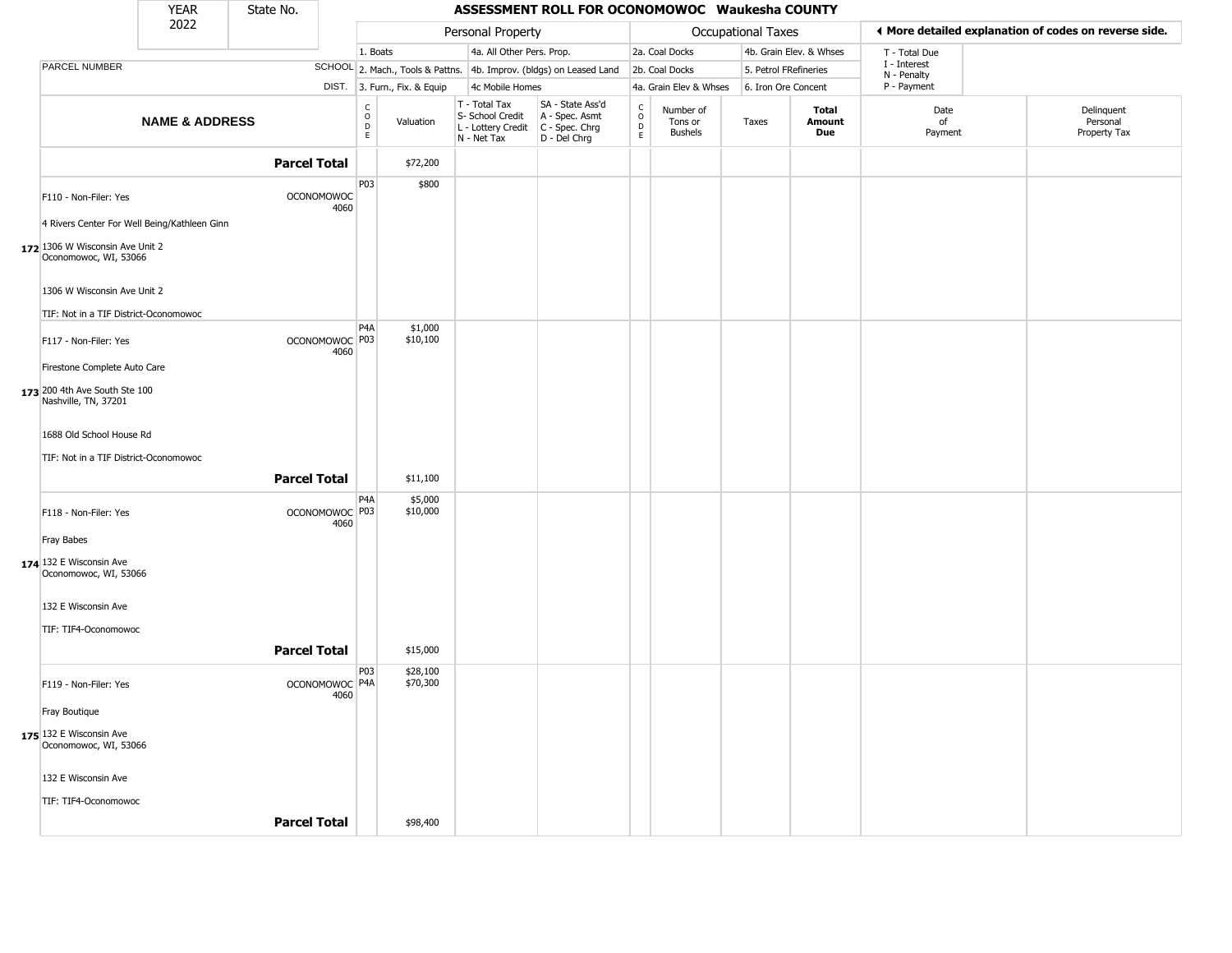|                                                                   | <b>YEAR</b>               | State No.           |                           |                                                |                              |                                                                                             | ASSESSMENT ROLL FOR OCONOMOWOC Waukesha COUNTY                      |                                                          |                                        |                       |                         |                             |                                                       |
|-------------------------------------------------------------------|---------------------------|---------------------|---------------------------|------------------------------------------------|------------------------------|---------------------------------------------------------------------------------------------|---------------------------------------------------------------------|----------------------------------------------------------|----------------------------------------|-----------------------|-------------------------|-----------------------------|-------------------------------------------------------|
|                                                                   | 2022                      |                     |                           |                                                |                              | Personal Property                                                                           |                                                                     |                                                          |                                        | Occupational Taxes    |                         |                             | ◀ More detailed explanation of codes on reverse side. |
|                                                                   |                           |                     |                           | 1. Boats                                       |                              | 4a. All Other Pers. Prop.                                                                   |                                                                     |                                                          | 2a. Coal Docks                         |                       | 4b. Grain Elev. & Whses | T - Total Due               |                                                       |
| PARCEL NUMBER                                                     |                           |                     |                           |                                                |                              |                                                                                             | SCHOOL 2. Mach., Tools & Pattns. 4b. Improv. (bldgs) on Leased Land |                                                          | 2b. Coal Docks                         | 5. Petrol FRefineries |                         | I - Interest<br>N - Penalty |                                                       |
|                                                                   |                           |                     |                           |                                                | DIST. 3. Furn., Fix. & Equip | 4c Mobile Homes                                                                             |                                                                     |                                                          | 4a. Grain Elev & Whses                 | 6. Iron Ore Concent   |                         | P - Payment                 |                                                       |
|                                                                   | <b>NAME &amp; ADDRESS</b> |                     |                           | $\begin{matrix} 0 \\ 0 \\ D \end{matrix}$<br>E | Valuation                    | $T - Total Tax$<br>S- School Credit<br>$L$ - Lottery Credit $C$ - Spec. Chrg<br>N - Net Tax | SA - State Ass'd<br>A - Spec. Asmt<br>D - Del Chrg                  | $\begin{matrix} 0 \\ 0 \\ D \end{matrix}$<br>$\mathsf E$ | Number of<br>Tons or<br><b>Bushels</b> | Taxes                 | Total<br>Amount<br>Due  | Date<br>of<br>Payment       | Delinquent<br>Personal<br>Property Tax                |
| F120 - Non-Filer: Yes                                             |                           |                     | OCONOMOWOC P03<br>4060    | P <sub>4</sub> A                               | \$500<br>\$15,000            |                                                                                             |                                                                     |                                                          |                                        |                       |                         |                             |                                                       |
| FEH DESIGN FEH Associates, Inc.                                   |                           |                     |                           |                                                |                              |                                                                                             |                                                                     |                                                          |                                        |                       |                         |                             |                                                       |
| 176 1241 Corporate Center Dr<br>Oconomowoc, WI, 53066             |                           |                     |                           |                                                |                              |                                                                                             |                                                                     |                                                          |                                        |                       |                         |                             |                                                       |
| 1241 Corporate Center Dr<br>TIF: Not in a TIF District-Oconomowoc |                           |                     |                           |                                                |                              |                                                                                             |                                                                     |                                                          |                                        |                       |                         |                             |                                                       |
|                                                                   |                           | <b>Parcel Total</b> |                           |                                                | \$15,500                     |                                                                                             |                                                                     |                                                          |                                        |                       |                         |                             |                                                       |
| F121 - Non-Filer: No                                              |                           |                     | OCONOMOWOC P03<br>4060    | P4A                                            | \$500<br>\$330,200           |                                                                                             |                                                                     |                                                          |                                        |                       |                         |                             |                                                       |
| TLC Laser & Skin Care Fox TLC LLC                                 |                           |                     |                           |                                                |                              |                                                                                             |                                                                     |                                                          |                                        |                       |                         |                             |                                                       |
| 177 1288 Summit Ave Unit 110<br>Oconomowoc, WI, 53066             |                           |                     |                           |                                                |                              |                                                                                             |                                                                     |                                                          |                                        |                       |                         |                             |                                                       |
| 1288 Summit Ave Unit 110                                          |                           |                     |                           |                                                |                              |                                                                                             |                                                                     |                                                          |                                        |                       |                         |                             |                                                       |
| TIF: Not in a TIF District-Oconomowoc                             |                           |                     |                           |                                                |                              |                                                                                             |                                                                     |                                                          |                                        |                       |                         |                             |                                                       |
|                                                                   |                           | <b>Parcel Total</b> |                           |                                                | \$330,700                    |                                                                                             |                                                                     |                                                          |                                        |                       |                         |                             |                                                       |
| F122 - Non-Filer: No                                              |                           |                     | OCONOMOWOC P03<br>4060    | P4A                                            | \$400<br>\$40,700            |                                                                                             |                                                                     |                                                          |                                        |                       |                         |                             |                                                       |
| Fresh Baked                                                       |                           |                     |                           |                                                |                              |                                                                                             |                                                                     |                                                          |                                        |                       |                         |                             |                                                       |
| 178 108 N MAIN ST<br>Oconomowoc, WI, 53066                        |                           |                     |                           |                                                |                              |                                                                                             |                                                                     |                                                          |                                        |                       |                         |                             |                                                       |
| 114 W Wisconsin Ave                                               |                           |                     |                           |                                                |                              |                                                                                             |                                                                     |                                                          |                                        |                       |                         |                             |                                                       |
| TIF: TIF5-Oconomowoc                                              |                           |                     |                           |                                                |                              |                                                                                             |                                                                     |                                                          |                                        |                       |                         |                             |                                                       |
|                                                                   |                           | <b>Parcel Total</b> |                           |                                                | \$41,100                     |                                                                                             |                                                                     |                                                          |                                        |                       |                         |                             |                                                       |
| F123 - Non-Filer: No                                              |                           |                     | <b>OCONOMOWOC</b><br>4060 | P03                                            | \$4,800                      |                                                                                             |                                                                     |                                                          |                                        |                       |                         |                             |                                                       |
| Farmers & Merchants State Bank                                    |                           |                     |                           |                                                |                              |                                                                                             |                                                                     |                                                          |                                        |                       |                         |                             |                                                       |
| 179 210 W Madison St<br>Waterloo, WI, 53594                       |                           |                     |                           |                                                |                              |                                                                                             |                                                                     |                                                          |                                        |                       |                         |                             |                                                       |
| 137 Cross St #2D                                                  |                           |                     |                           |                                                |                              |                                                                                             |                                                                     |                                                          |                                        |                       |                         |                             |                                                       |
| TIF: TIF4-Oconomowoc                                              |                           |                     |                           |                                                |                              |                                                                                             |                                                                     |                                                          |                                        |                       |                         |                             |                                                       |
| F125 - Non-Filer: Yes                                             |                           |                     | OCONOMOWOC P4A<br>4060    | P03                                            | \$1,700<br>\$2,800           |                                                                                             |                                                                     |                                                          |                                        |                       |                         |                             |                                                       |
| FX WINDOW TINTING, LLC                                            |                           |                     |                           |                                                |                              |                                                                                             |                                                                     |                                                          |                                        |                       |                         |                             |                                                       |
| 180 1341 W WISCONSIN AVE<br>OCONOMOWOC, WI, 53066                 |                           |                     |                           |                                                |                              |                                                                                             |                                                                     |                                                          |                                        |                       |                         |                             |                                                       |
| 1341 W WISCONSIN AVE                                              |                           |                     |                           |                                                |                              |                                                                                             |                                                                     |                                                          |                                        |                       |                         |                             |                                                       |
| TIF: Not in a TIF District-Oconomowoc                             |                           |                     |                           |                                                |                              |                                                                                             |                                                                     |                                                          |                                        |                       |                         |                             |                                                       |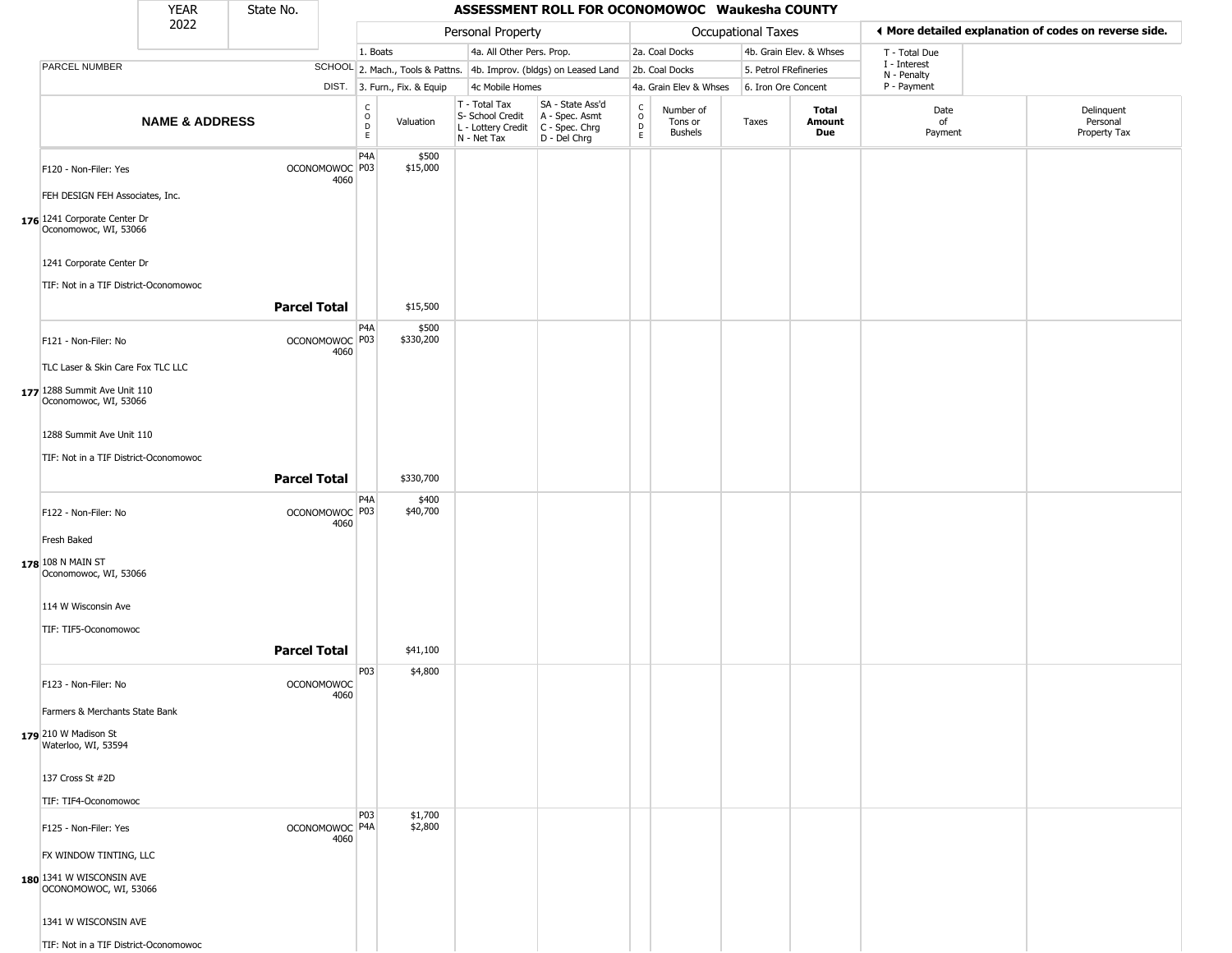|                                                       | <b>YEAR</b>                                         | State No.           |                                   |                                |                              |                                                                        | ASSESSMENT ROLL FOR OCONOMOWOC Waukesha COUNTY                       |                                 |                                 |                       |                         |                            |                                                       |
|-------------------------------------------------------|-----------------------------------------------------|---------------------|-----------------------------------|--------------------------------|------------------------------|------------------------------------------------------------------------|----------------------------------------------------------------------|---------------------------------|---------------------------------|-----------------------|-------------------------|----------------------------|-------------------------------------------------------|
|                                                       | 2022                                                |                     |                                   |                                |                              | Personal Property                                                      |                                                                      |                                 |                                 | Occupational Taxes    |                         |                            | ◀ More detailed explanation of codes on reverse side. |
|                                                       |                                                     |                     |                                   | 1. Boats                       |                              | 4a. All Other Pers. Prop.                                              |                                                                      |                                 | 2a. Coal Docks                  |                       | 4b. Grain Elev. & Whses | T - Total Due              |                                                       |
| PARCEL NUMBER                                         |                                                     |                     |                                   |                                |                              |                                                                        | SCHOOL 2. Mach., Tools & Pattns. 4b. Improv. (bldgs) on Leased Land  |                                 | 2b. Coal Docks                  | 5. Petrol FRefineries |                         | I - Interest               |                                                       |
|                                                       |                                                     |                     |                                   |                                | DIST. 3. Furn., Fix. & Equip | 4c Mobile Homes                                                        |                                                                      |                                 | 4a. Grain Elev & Whses          | 6. Iron Ore Concent   |                         | N - Penalty<br>P - Payment |                                                       |
|                                                       | <b>NAME &amp; ADDRESS</b>                           |                     |                                   | $_{\rm o}^{\rm c}$<br>D.<br>E. | Valuation                    | T - Total Tax<br>S- School Credit<br>L - Lottery Credit<br>N - Net Tax | SA - State Ass'd<br>A - Spec. Asmt<br>C - Spec. Chrg<br>D - Del Chrg | $\frac{c}{0}$<br>$\overline{P}$ | Number of<br>Tons or<br>Bushels | Taxes                 | Total<br>Amount<br>Due  | Date<br>of<br>Payment      | Delinquent<br>Personal<br>Property Tax                |
|                                                       |                                                     | <b>Parcel Total</b> |                                   |                                | \$4,500                      |                                                                        |                                                                      |                                 |                                 |                       |                         |                            |                                                       |
| F126 - Non-Filer: Yes                                 |                                                     |                     | OCONOMOWOC P03<br>4060            | P4A                            | \$3,000<br>\$30,500          |                                                                        |                                                                      |                                 |                                 |                       |                         |                            |                                                       |
| HOME BODY                                             |                                                     |                     |                                   |                                |                              |                                                                        |                                                                      |                                 |                                 |                       |                         |                            |                                                       |
| 181 149 E. Wisconsin Ave<br>OCONOMOWOC, WI, 53066     |                                                     |                     |                                   |                                |                              |                                                                        |                                                                      |                                 |                                 |                       |                         |                            |                                                       |
| 108 N MAIN ST<br>TIF: TIF5-Oconomowoc                 |                                                     |                     |                                   |                                |                              |                                                                        |                                                                      |                                 |                                 |                       |                         |                            |                                                       |
|                                                       | <b>Parcel Total</b>                                 |                     |                                   |                                | \$33,500                     |                                                                        |                                                                      |                                 |                                 |                       |                         |                            |                                                       |
| F127 - Non-Filer: No                                  | FIRST CITIZENS BANK & TRUST C/O RYAN TAX COMPLIANCE |                     |                                   | P03<br><b>OCONOMOWOC</b>       | \$9,800                      |                                                                        |                                                                      |                                 |                                 |                       |                         |                            |                                                       |
|                                                       |                                                     |                     |                                   | 4060                           |                              |                                                                        |                                                                      |                                 |                                 |                       |                         |                            |                                                       |
| 182 PO BOX 460709<br>HOUSTON, TX, 77056               |                                                     |                     |                                   |                                |                              |                                                                        |                                                                      |                                 |                                 |                       |                         |                            |                                                       |
| <b>VARIOUS</b>                                        |                                                     |                     |                                   |                                |                              |                                                                        |                                                                      |                                 |                                 |                       |                         |                            |                                                       |
| TIF: Not in a TIF District-Oconomowoc                 |                                                     |                     |                                   |                                |                              |                                                                        |                                                                      |                                 |                                 |                       |                         |                            |                                                       |
| F128 - Non-Filer: No                                  |                                                     |                     | OCONOMOWOC <sup>P03</sup><br>4060 | P4A                            | \$4,200<br>\$20,900          |                                                                        |                                                                      |                                 |                                 |                       |                         |                            |                                                       |
| FOSTER CROWN, LLC<br>183 PO BOX 1020                  |                                                     |                     |                                   |                                |                              |                                                                        |                                                                      |                                 |                                 |                       |                         |                            |                                                       |
| OCONOMOWOC, WI, 53066                                 |                                                     |                     |                                   |                                |                              |                                                                        |                                                                      |                                 |                                 |                       |                         |                            |                                                       |
| 104 W WISCONSIN AVE                                   |                                                     |                     |                                   |                                |                              |                                                                        |                                                                      |                                 |                                 |                       |                         |                            |                                                       |
| TIF: Not in a TIF District-Oconomowoc                 |                                                     |                     |                                   |                                |                              |                                                                        |                                                                      |                                 |                                 |                       |                         |                            |                                                       |
|                                                       |                                                     | <b>Parcel Total</b> |                                   |                                | \$25,100                     |                                                                        |                                                                      |                                 |                                 |                       |                         |                            |                                                       |
| F129 - Non-Filer: Yes                                 |                                                     |                     | <b>OCONOMOWOC</b><br>4060         | P03                            | \$4,900                      |                                                                        |                                                                      |                                 |                                 |                       |                         |                            |                                                       |
| FINE DETAILS, LLC                                     |                                                     |                     |                                   |                                |                              |                                                                        |                                                                      |                                 |                                 |                       |                         |                            |                                                       |
| 184 202 E Wisconsin Ave<br>Oconomowoc, WI, 53066      |                                                     |                     |                                   |                                |                              |                                                                        |                                                                      |                                 |                                 |                       |                         |                            |                                                       |
| 202 E Wisconsin Ave                                   |                                                     |                     |                                   |                                |                              |                                                                        |                                                                      |                                 |                                 |                       |                         |                            |                                                       |
| TIF: TIF6-Oconomowoc                                  |                                                     |                     |                                   |                                |                              |                                                                        |                                                                      |                                 |                                 |                       |                         |                            |                                                       |
| G006 - Non-Filer: Yes                                 |                                                     |                     | OCONOMOWOC e<br>4060 Ass          | Stat                           | \$0                          |                                                                        |                                                                      |                                 |                                 |                       |                         |                            |                                                       |
| Graphic Tees Screen Printing                          |                                                     |                     |                                   | ess<br>ed                      |                              |                                                                        |                                                                      |                                 |                                 |                       |                         |                            |                                                       |
| 185 654 E Wisconsin Ave<br>Oconomowoc, WI, 53066-3044 |                                                     |                     |                                   |                                |                              |                                                                        |                                                                      |                                 |                                 |                       |                         |                            |                                                       |
| 654 E Wisconsin Ave                                   |                                                     |                     |                                   |                                |                              |                                                                        |                                                                      |                                 |                                 |                       |                         |                            |                                                       |
| TIF: TIF4-Oconomowoc                                  |                                                     |                     |                                   |                                |                              |                                                                        |                                                                      |                                 |                                 |                       |                         |                            |                                                       |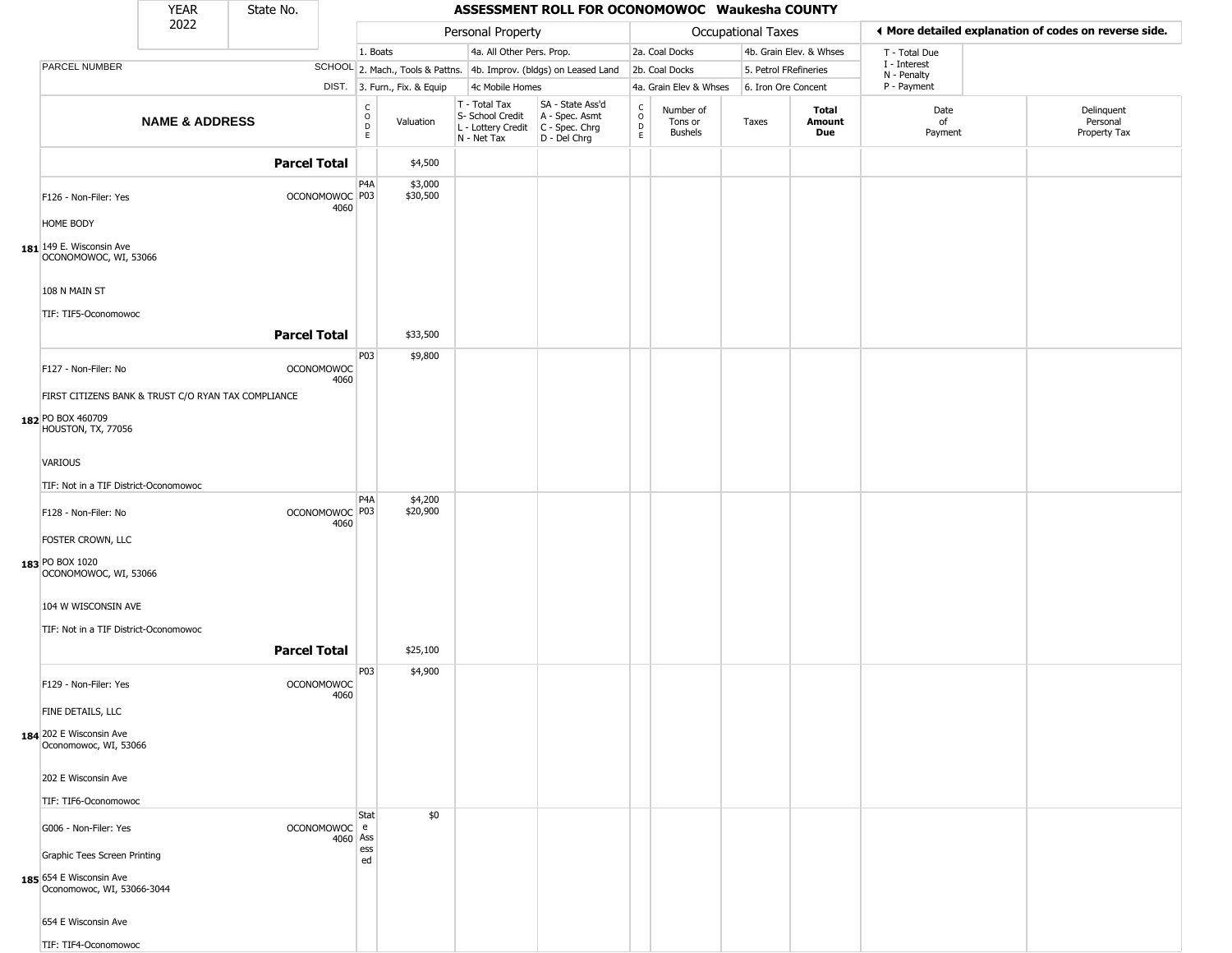|                                                      | <b>YEAR</b>               | State No.           |                           |                       |                              |                                                                        | ASSESSMENT ROLL FOR OCONOMOWOC Waukesha COUNTY                       |                                                 |                                 |                       |                         |                             |                                                       |
|------------------------------------------------------|---------------------------|---------------------|---------------------------|-----------------------|------------------------------|------------------------------------------------------------------------|----------------------------------------------------------------------|-------------------------------------------------|---------------------------------|-----------------------|-------------------------|-----------------------------|-------------------------------------------------------|
|                                                      | 2022                      |                     |                           |                       |                              | Personal Property                                                      |                                                                      |                                                 |                                 | Occupational Taxes    |                         |                             | ♦ More detailed explanation of codes on reverse side. |
|                                                      |                           |                     |                           | 1. Boats              |                              | 4a. All Other Pers. Prop.                                              |                                                                      |                                                 | 2a. Coal Docks                  |                       | 4b. Grain Elev. & Whses | T - Total Due               |                                                       |
| PARCEL NUMBER                                        |                           |                     |                           |                       |                              |                                                                        | SCHOOL 2. Mach., Tools & Pattns. 4b. Improv. (bldgs) on Leased Land  |                                                 | 2b. Coal Docks                  | 5. Petrol FRefineries |                         | I - Interest<br>N - Penalty |                                                       |
|                                                      |                           |                     |                           |                       | DIST. 3. Furn., Fix. & Equip | 4c Mobile Homes                                                        |                                                                      |                                                 | 4a. Grain Elev & Whses          | 6. Iron Ore Concent   |                         | P - Payment                 |                                                       |
|                                                      | <b>NAME &amp; ADDRESS</b> |                     |                           | $\rm _o^C$<br>D<br>E. | Valuation                    | T - Total Tax<br>S- School Credit<br>L - Lottery Credit<br>N - Net Tax | SA - State Ass'd<br>A - Spec. Asmt<br>C - Spec. Chrg<br>D - Del Chrg | $_{\rm o}^{\rm c}$<br>$\mathsf{D}_{\mathsf{E}}$ | Number of<br>Tons or<br>Bushels | Taxes                 | Total<br>Amount<br>Due  | Date<br>of<br>Payment       | Delinquent<br>Personal<br>Property Tax                |
| G022 - Non-Filer: No<br>Gordon Flesch Co Inc         |                           |                     | <b>OCONOMOWOC</b><br>4060 | P03                   | \$17,000                     |                                                                        |                                                                      |                                                 |                                 |                       |                         |                             |                                                       |
| 186 2675 Research Park Dr<br>Madison, WI, 53711      |                           |                     |                           |                       |                              |                                                                        |                                                                      |                                                 |                                 |                       |                         |                             |                                                       |
| VARIOUS                                              |                           |                     |                           |                       |                              |                                                                        |                                                                      |                                                 |                                 |                       |                         |                             |                                                       |
| TIF: Not in a TIF District-Oconomowoc                |                           |                     |                           |                       |                              |                                                                        |                                                                      |                                                 |                                 |                       |                         |                             |                                                       |
|                                                      |                           |                     |                           | P <sub>0</sub> 3      | \$1,200                      |                                                                        |                                                                      |                                                 |                                 |                       |                         |                             |                                                       |
| G029 - Non-Filer: Yes<br>Great Clips (Shorty's Inc)  |                           |                     | <b>OCONOMOWOC</b><br>4060 |                       |                              |                                                                        |                                                                      |                                                 |                                 |                       |                         |                             |                                                       |
|                                                      |                           |                     |                           |                       |                              |                                                                        |                                                                      |                                                 |                                 |                       |                         |                             |                                                       |
| 187 924 Old Tower Rd<br>Oconomowoc, WI, 53066        |                           |                     |                           |                       |                              |                                                                        |                                                                      |                                                 |                                 |                       |                         |                             |                                                       |
| 530 E Wisconsin Ave<br>TIF: TIF4-Oconomowoc          |                           |                     |                           |                       |                              |                                                                        |                                                                      |                                                 |                                 |                       |                         |                             |                                                       |
|                                                      |                           |                     |                           | P <sub>03</sub>       | \$62,700                     |                                                                        |                                                                      |                                                 |                                 |                       |                         |                             |                                                       |
| G040 - Non-Filer: No                                 |                           |                     | OCONOMOWOC<br>4060        |                       |                              |                                                                        |                                                                      |                                                 |                                 |                       |                         |                             |                                                       |
| GreatAmerica Financial Services Corp                 |                           |                     |                           |                       |                              |                                                                        |                                                                      |                                                 |                                 |                       |                         |                             |                                                       |
| 188 625 1st St SE Ste 800<br>Cedar Rapids, IA, 52401 |                           |                     |                           |                       |                              |                                                                        |                                                                      |                                                 |                                 |                       |                         |                             |                                                       |
| VARIOUS                                              |                           |                     |                           |                       |                              |                                                                        |                                                                      |                                                 |                                 |                       |                         |                             |                                                       |
| TIF: Not in a TIF District-Oconomowoc                |                           |                     |                           | P4A                   | \$700                        |                                                                        |                                                                      |                                                 |                                 |                       |                         |                             |                                                       |
| G057 - Non-Filer: No                                 |                           |                     | OCONOMOWOC P03<br>4060    |                       | \$19,400                     |                                                                        |                                                                      |                                                 |                                 |                       |                         |                             |                                                       |
| Golosi Gelato Cafe LLC                               |                           |                     |                           |                       |                              |                                                                        |                                                                      |                                                 |                                 |                       |                         |                             |                                                       |
| 189 162 E Wisconsin Ave<br>Oconomowoc, WI, 53066     |                           |                     |                           |                       |                              |                                                                        |                                                                      |                                                 |                                 |                       |                         |                             |                                                       |
| 162 E Wisconsin Ave                                  |                           |                     |                           |                       |                              |                                                                        |                                                                      |                                                 |                                 |                       |                         |                             |                                                       |
| TIF: TIF4-Oconomowoc                                 |                           |                     |                           |                       |                              |                                                                        |                                                                      |                                                 |                                 |                       |                         |                             |                                                       |
|                                                      |                           | <b>Parcel Total</b> |                           |                       | \$20,100                     |                                                                        |                                                                      |                                                 |                                 |                       |                         |                             |                                                       |
| G058 - Non-Filer: No                                 |                           |                     | OCONOMOWOC P03<br>4060    | P <sub>4</sub> A      | \$300<br>\$16,000            |                                                                        |                                                                      |                                                 |                                 |                       |                         |                             |                                                       |
| Gym Lingo Academy ATTN: TAYLOR CAO                   |                           |                     |                           |                       |                              |                                                                        |                                                                      |                                                 |                                 |                       |                         |                             |                                                       |
| 190 219 S Main St<br>Oconomowoc, WI, 53066           |                           |                     |                           |                       |                              |                                                                        |                                                                      |                                                 |                                 |                       |                         |                             |                                                       |
| 219 S Main St                                        |                           |                     |                           |                       |                              |                                                                        |                                                                      |                                                 |                                 |                       |                         |                             |                                                       |
| TIF: TIF4-Oconomowoc                                 |                           |                     |                           |                       |                              |                                                                        |                                                                      |                                                 |                                 |                       |                         |                             |                                                       |
|                                                      |                           | <b>Parcel Total</b> |                           |                       | \$16,300                     |                                                                        |                                                                      |                                                 |                                 |                       |                         |                             |                                                       |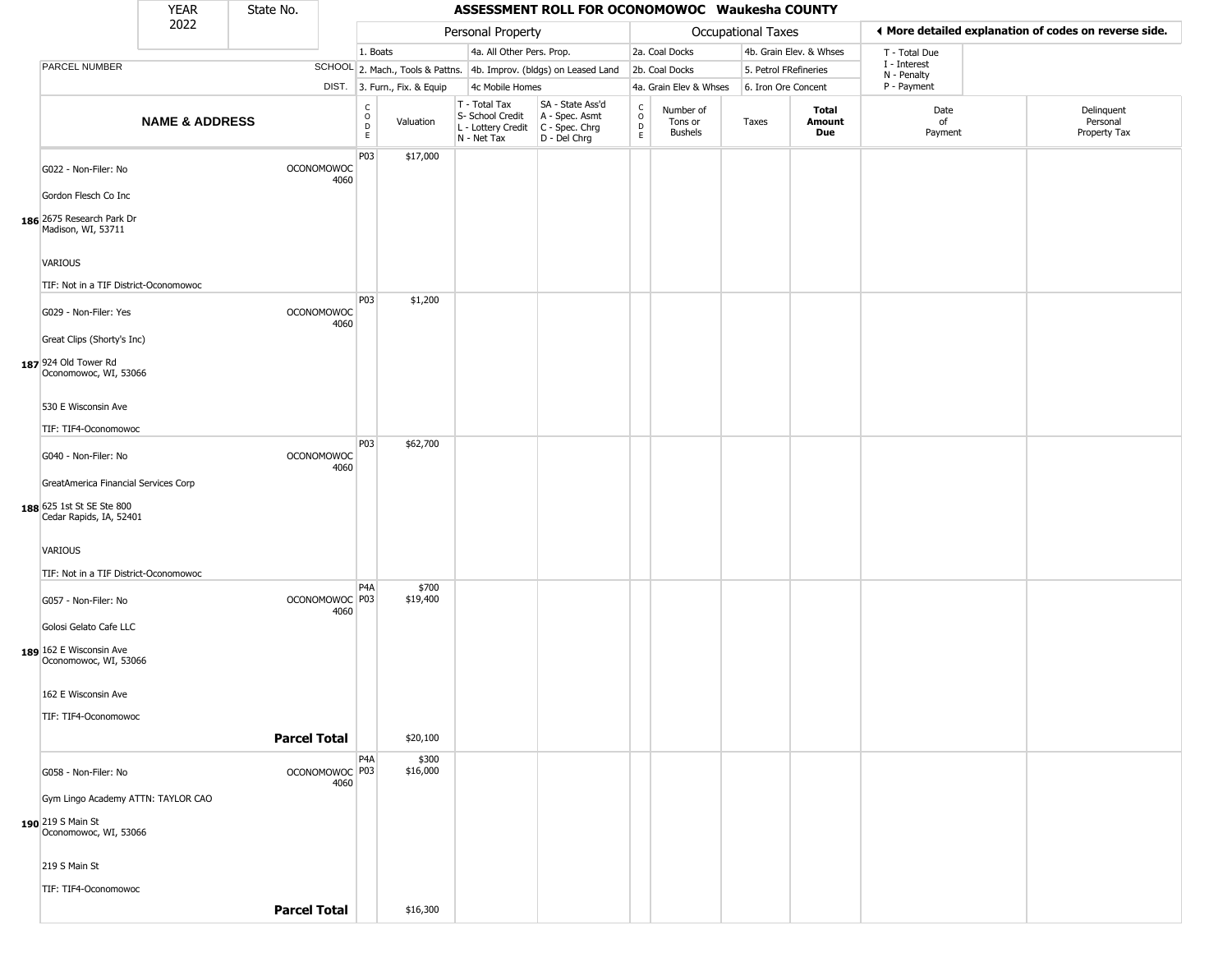|                                                            | <b>YEAR</b>               | State No.           |                           |                                                |                              |                                                                        | ASSESSMENT ROLL FOR OCONOMOWOC Waukesha COUNTY                       |                                   |                                 |                       |                               |                             |                                                       |
|------------------------------------------------------------|---------------------------|---------------------|---------------------------|------------------------------------------------|------------------------------|------------------------------------------------------------------------|----------------------------------------------------------------------|-----------------------------------|---------------------------------|-----------------------|-------------------------------|-----------------------------|-------------------------------------------------------|
|                                                            | 2022                      |                     |                           |                                                |                              | Personal Property                                                      |                                                                      |                                   |                                 | Occupational Taxes    |                               |                             | ♦ More detailed explanation of codes on reverse side. |
|                                                            |                           |                     |                           | 1. Boats                                       |                              | 4a. All Other Pers. Prop.                                              |                                                                      |                                   | 2a. Coal Docks                  |                       | 4b. Grain Elev. & Whses       | T - Total Due               |                                                       |
| PARCEL NUMBER                                              |                           |                     |                           |                                                |                              |                                                                        | SCHOOL 2. Mach., Tools & Pattns. 4b. Improv. (bldgs) on Leased Land  |                                   | 2b. Coal Docks                  | 5. Petrol FRefineries |                               | I - Interest<br>N - Penalty |                                                       |
|                                                            |                           |                     |                           |                                                | DIST. 3. Furn., Fix. & Equip | 4c Mobile Homes                                                        |                                                                      |                                   | 4a. Grain Elev & Whses          | 6. Iron Ore Concent   |                               | P - Payment                 |                                                       |
|                                                            | <b>NAME &amp; ADDRESS</b> |                     |                           | $\begin{matrix} C \\ O \\ D \end{matrix}$<br>E | Valuation                    | T - Total Tax<br>S- School Credit<br>L - Lottery Credit<br>N - Net Tax | SA - State Ass'd<br>A - Spec. Asmt<br>C - Spec. Chrg<br>D - Del Chrg | $\frac{C}{O}$<br>D<br>$\mathsf E$ | Number of<br>Tons or<br>Bushels | Taxes                 | <b>Total</b><br>Amount<br>Due | Date<br>of<br>Payment       | Delinquent<br>Personal<br>Property Tax                |
| G061 - Non-Filer: Yes                                      |                           |                     | <b>OCONOMOWOC</b><br>4060 | P03                                            | \$600                        |                                                                        |                                                                      |                                   |                                 |                       |                               |                             |                                                       |
| Gordon Food Services Inc                                   |                           |                     |                           |                                                |                              |                                                                        |                                                                      |                                   |                                 |                       |                               |                             |                                                       |
| 191 1611N I-35E #428<br>Carrollton, TX, 75006              |                           |                     |                           |                                                |                              |                                                                        |                                                                      |                                   |                                 |                       |                               |                             |                                                       |
| VARIOUS                                                    |                           |                     |                           |                                                |                              |                                                                        |                                                                      |                                   |                                 |                       |                               |                             |                                                       |
| TIF: Not in a TIF District-Oconomowoc                      |                           |                     |                           |                                                |                              |                                                                        |                                                                      |                                   |                                 |                       |                               |                             |                                                       |
| G064 - Non-Filer: No                                       |                           |                     | OCONOMOWOC<br>4060        | P <sub>0</sub> 3                               | \$24,500                     |                                                                        |                                                                      |                                   |                                 |                       |                               |                             |                                                       |
| Guardian Software Systems Inc STEVE HOPPE                  |                           |                     |                           |                                                |                              |                                                                        |                                                                      |                                   |                                 |                       |                               |                             |                                                       |
| 192 109 S Concord Rd<br>Oconomowoc, WI, 53066              |                           |                     |                           |                                                |                              |                                                                        |                                                                      |                                   |                                 |                       |                               |                             |                                                       |
| 109 Concord Rd                                             |                           |                     |                           |                                                |                              |                                                                        |                                                                      |                                   |                                 |                       |                               |                             |                                                       |
| TIF: Not in a TIF District-Oconomowoc                      |                           |                     |                           |                                                |                              |                                                                        |                                                                      |                                   |                                 |                       |                               |                             |                                                       |
|                                                            |                           |                     |                           | P <sub>4</sub> A                               | \$500                        |                                                                        |                                                                      |                                   |                                 |                       |                               |                             |                                                       |
| G065 - Non-Filer: No                                       |                           |                     | OCONOMOWOC P03<br>4060    |                                                | \$700                        |                                                                        |                                                                      |                                   |                                 |                       |                               |                             |                                                       |
| <b>GW Electronics David Moegenburg</b>                     |                           |                     |                           |                                                |                              |                                                                        |                                                                      |                                   |                                 |                       |                               |                             |                                                       |
| 193 1833 Executive Dr # 104<br>Oconomowoc, WI, 53066       |                           |                     |                           |                                                |                              |                                                                        |                                                                      |                                   |                                 |                       |                               |                             |                                                       |
| 1833 Executive Dr # 104                                    |                           |                     |                           |                                                |                              |                                                                        |                                                                      |                                   |                                 |                       |                               |                             |                                                       |
| TIF: Not in a TIF District-Oconomowoc                      |                           |                     |                           |                                                |                              |                                                                        |                                                                      |                                   |                                 |                       |                               |                             |                                                       |
|                                                            |                           | <b>Parcel Total</b> |                           |                                                | \$1,200                      |                                                                        |                                                                      |                                   |                                 |                       |                               |                             |                                                       |
|                                                            |                           |                     |                           |                                                |                              |                                                                        |                                                                      |                                   |                                 |                       |                               |                             |                                                       |
| G074 - Non-Filer: Yes                                      |                           |                     | OCONOMOWOC<br>4060        | P03                                            | \$55,500                     |                                                                        |                                                                      |                                   |                                 |                       |                               |                             |                                                       |
| Grayhawk Leasing LLC                                       |                           |                     |                           |                                                |                              |                                                                        |                                                                      |                                   |                                 |                       |                               |                             |                                                       |
| 194 1412 Main St Ste 1500<br>Dallas, Texas, 75202          |                           |                     |                           |                                                |                              |                                                                        |                                                                      |                                   |                                 |                       |                               |                             |                                                       |
| VARIOUS                                                    |                           |                     |                           |                                                |                              |                                                                        |                                                                      |                                   |                                 |                       |                               |                             |                                                       |
| TIF: Not in a TIF District-Oconomowoc                      |                           |                     |                           |                                                |                              |                                                                        |                                                                      |                                   |                                 |                       |                               |                             |                                                       |
|                                                            |                           |                     |                           | P03                                            | \$500                        |                                                                        |                                                                      |                                   |                                 |                       |                               |                             |                                                       |
| G081 - Non-Filer: Yes                                      |                           |                     | OCONOMOWOC<br>4060        |                                                |                              |                                                                        |                                                                      |                                   |                                 |                       |                               |                             |                                                       |
| Glow By Leandra                                            |                           |                     |                           |                                                |                              |                                                                        |                                                                      |                                   |                                 |                       |                               |                             |                                                       |
| 195 1288 Summit Ave Unit 106<br>Oconomowoc, WI, 53066-4466 |                           |                     |                           |                                                |                              |                                                                        |                                                                      |                                   |                                 |                       |                               |                             |                                                       |
| 1288 Summit Ave Unit 106                                   |                           |                     |                           |                                                |                              |                                                                        |                                                                      |                                   |                                 |                       |                               |                             |                                                       |
| TIF: Not in a TIF District-Oconomowoc                      |                           |                     |                           |                                                |                              |                                                                        |                                                                      |                                   |                                 |                       |                               |                             |                                                       |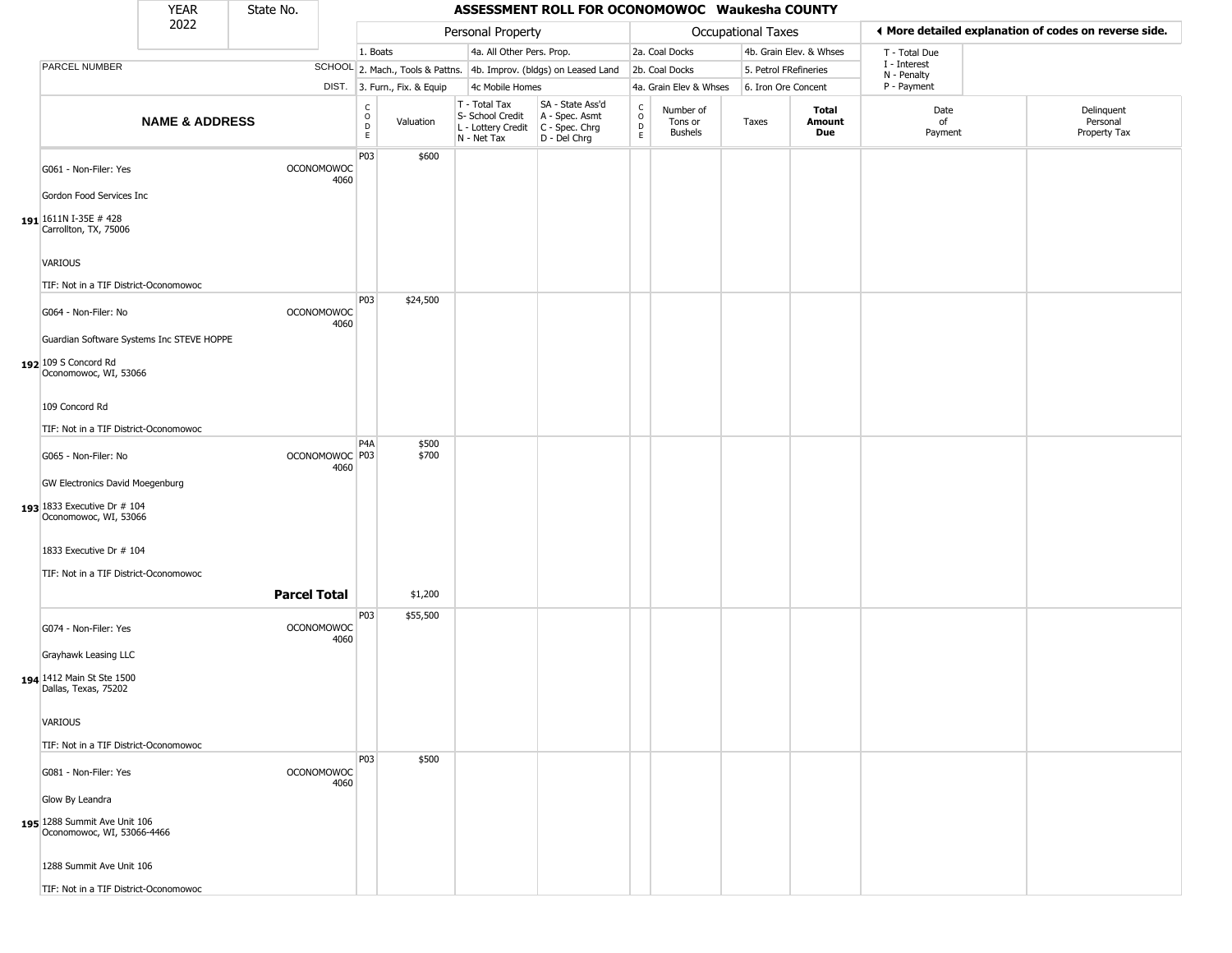|                                                                | <b>YEAR</b>               | State No.           |                           |                        |                              |                                                                        | ASSESSMENT ROLL FOR OCONOMOWOC Waukesha COUNTY                           |                                            |                                        |                       |                         |                             |                                                       |
|----------------------------------------------------------------|---------------------------|---------------------|---------------------------|------------------------|------------------------------|------------------------------------------------------------------------|--------------------------------------------------------------------------|--------------------------------------------|----------------------------------------|-----------------------|-------------------------|-----------------------------|-------------------------------------------------------|
|                                                                | 2022                      |                     |                           |                        |                              | Personal Property                                                      |                                                                          |                                            |                                        | Occupational Taxes    |                         |                             | ◀ More detailed explanation of codes on reverse side. |
|                                                                |                           |                     |                           | 1. Boats               |                              | 4a. All Other Pers. Prop.                                              |                                                                          |                                            | 2a. Coal Docks                         |                       | 4b. Grain Elev. & Whses | T - Total Due               |                                                       |
| PARCEL NUMBER                                                  |                           |                     |                           |                        |                              |                                                                        | SCHOOL 2. Mach., Tools & Pattns. 4b. Improv. (bldgs) on Leased Land      |                                            | 2b. Coal Docks                         | 5. Petrol FRefineries |                         | I - Interest<br>N - Penalty |                                                       |
|                                                                |                           |                     |                           |                        | DIST. 3. Furn., Fix. & Equip | 4c Mobile Homes                                                        |                                                                          |                                            | 4a. Grain Elev & Whses                 | 6. Iron Ore Concent   |                         | P - Payment                 |                                                       |
|                                                                | <b>NAME &amp; ADDRESS</b> |                     |                           | C<br>$\circ$<br>D<br>E | Valuation                    | T - Total Tax<br>S- School Credit<br>L - Lottery Credit<br>N - Net Tax | SA - State Ass'd<br>A - Spec. Asmt<br>$C - Spec. Chrg$<br>$D - Del Chrg$ | $\begin{array}{c} C \\ 0 \\ E \end{array}$ | Number of<br>Tons or<br><b>Bushels</b> | Taxes                 | Total<br>Amount<br>Due  | Date<br>of<br>Payment       | Delinquent<br>Personal<br>Property Tax                |
| G084 - Non-Filer: No                                           |                           |                     | <b>OCONOMOWOC</b><br>4060 | P03                    | \$22,900                     |                                                                        |                                                                          |                                            |                                        |                       |                         |                             |                                                       |
| Great Lakes Coca-Cola Distribution, LLC                        |                           |                     |                           |                        |                              |                                                                        |                                                                          |                                            |                                        |                       |                         |                             |                                                       |
| 196 6250 N River Rd Ste 9000<br>Rosemont, Illinois, 60018      |                           |                     |                           |                        |                              |                                                                        |                                                                          |                                            |                                        |                       |                         |                             |                                                       |
| VARIOUS                                                        |                           |                     |                           |                        |                              |                                                                        |                                                                          |                                            |                                        |                       |                         |                             |                                                       |
| TIF: TIF4-Oconomowoc                                           |                           |                     |                           |                        |                              |                                                                        |                                                                          |                                            |                                        |                       |                         |                             |                                                       |
| G085 - Non-Filer: No                                           |                           |                     | <b>OCONOMOWOC</b><br>4060 | P <sub>4</sub> A       | \$100                        |                                                                        |                                                                          |                                            |                                        |                       |                         |                             |                                                       |
| Gremark Corp                                                   |                           |                     |                           |                        |                              |                                                                        |                                                                          |                                            |                                        |                       |                         |                             |                                                       |
| 197 1364 Crystal Lake Dr<br>Oconomowoc, WI, 53066              |                           |                     |                           |                        |                              |                                                                        |                                                                          |                                            |                                        |                       |                         |                             |                                                       |
| 1364 Crystal Lake Dr                                           |                           |                     |                           |                        |                              |                                                                        |                                                                          |                                            |                                        |                       |                         |                             |                                                       |
| TIF: Not in a TIF District-Oconomowoc                          |                           |                     |                           |                        |                              |                                                                        |                                                                          |                                            |                                        |                       |                         |                             |                                                       |
| G086 - Non-Filer: No                                           |                           |                     | OCONOMOWOC P03<br>4060    | P <sub>4</sub> A       | \$800<br>\$138,900           |                                                                        |                                                                          |                                            |                                        |                       |                         |                             |                                                       |
| Great Harvest Bread Co. ATTN: JX2, INC                         |                           |                     |                           |                        |                              |                                                                        |                                                                          |                                            |                                        |                       |                         |                             |                                                       |
| 198 603 Genesee St<br>Delafield, WI, 53018                     |                           |                     |                           |                        |                              |                                                                        |                                                                          |                                            |                                        |                       |                         |                             |                                                       |
| 127 E Wisconsin Ave                                            |                           |                     |                           |                        |                              |                                                                        |                                                                          |                                            |                                        |                       |                         |                             |                                                       |
| TIF: TIF4-Oconomowoc                                           |                           |                     |                           |                        |                              |                                                                        |                                                                          |                                            |                                        |                       |                         |                             |                                                       |
|                                                                |                           | <b>Parcel Total</b> |                           |                        | \$139,700                    |                                                                        |                                                                          |                                            |                                        |                       |                         |                             |                                                       |
| G087 - Non-Filer: No                                           |                           |                     | <b>OCONOMOWOC</b><br>4060 | P03                    | \$13,500                     |                                                                        |                                                                          |                                            |                                        |                       |                         |                             |                                                       |
| Guaranteed Rate C/O TAX DEPT                                   |                           |                     |                           |                        |                              |                                                                        |                                                                          |                                            |                                        |                       |                         |                             |                                                       |
| 199 3940 N Ravenswood Ave<br>Chicago, IL, 60613                |                           |                     |                           |                        |                              |                                                                        |                                                                          |                                            |                                        |                       |                         |                             |                                                       |
| 169 E WISCONSIN AVE                                            |                           |                     |                           |                        |                              |                                                                        |                                                                          |                                            |                                        |                       |                         |                             |                                                       |
| TIF: TIF4-Oconomowoc                                           |                           |                     |                           |                        |                              |                                                                        |                                                                          |                                            |                                        |                       |                         |                             |                                                       |
| G088 - Non-Filer: Yes                                          |                           |                     | <b>OCONOMOWOC</b><br>4060 | P03                    | \$6,500                      |                                                                        |                                                                          |                                            |                                        |                       |                         |                             |                                                       |
| Glamour Nail & Spa                                             |                           |                     |                           |                        |                              |                                                                        |                                                                          |                                            |                                        |                       |                         |                             |                                                       |
| 200 1676 Old School House Rd Unit 102<br>Oconomowoc, WI, 53066 |                           |                     |                           |                        |                              |                                                                        |                                                                          |                                            |                                        |                       |                         |                             |                                                       |
| 1676 Old School House Rd Unit 102                              |                           |                     |                           |                        |                              |                                                                        |                                                                          |                                            |                                        |                       |                         |                             |                                                       |
| TIF: Not in a TIF District-Oconomowoc                          |                           |                     |                           |                        |                              |                                                                        |                                                                          |                                            |                                        |                       |                         |                             |                                                       |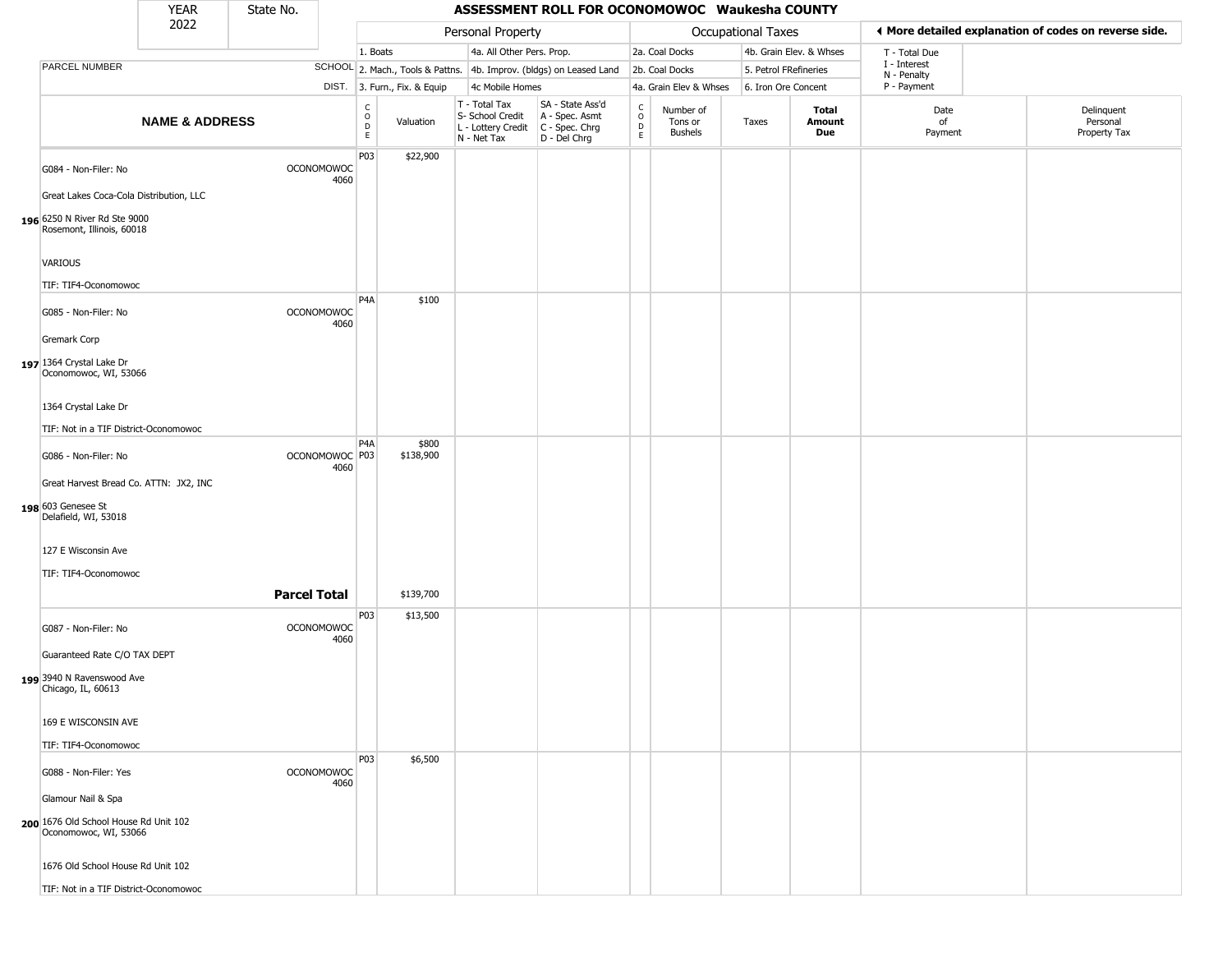|                                                      | <b>YEAR</b>               | State No.           |                           |                                             |                              |                                                                        | ASSESSMENT ROLL FOR OCONOMOWOC Waukesha COUNTY                       |                                                   |                                        |                       |                         |                             |                                                       |
|------------------------------------------------------|---------------------------|---------------------|---------------------------|---------------------------------------------|------------------------------|------------------------------------------------------------------------|----------------------------------------------------------------------|---------------------------------------------------|----------------------------------------|-----------------------|-------------------------|-----------------------------|-------------------------------------------------------|
|                                                      | 2022                      |                     |                           |                                             |                              | Personal Property                                                      |                                                                      |                                                   |                                        | Occupational Taxes    |                         |                             | ♦ More detailed explanation of codes on reverse side. |
|                                                      |                           |                     |                           | 1. Boats                                    |                              | 4a. All Other Pers. Prop.                                              |                                                                      |                                                   | 2a. Coal Docks                         |                       | 4b. Grain Elev. & Whses | T - Total Due               |                                                       |
| PARCEL NUMBER                                        |                           |                     |                           |                                             |                              |                                                                        | SCHOOL 2. Mach., Tools & Pattns. 4b. Improv. (bldgs) on Leased Land  |                                                   | 2b. Coal Docks                         | 5. Petrol FRefineries |                         | I - Interest<br>N - Penalty |                                                       |
|                                                      |                           |                     |                           |                                             | DIST. 3. Furn., Fix. & Equip | 4c Mobile Homes                                                        |                                                                      |                                                   | 4a. Grain Elev & Whses                 | 6. Iron Ore Concent   |                         | P - Payment                 |                                                       |
|                                                      | <b>NAME &amp; ADDRESS</b> |                     |                           | $\frac{c}{0}$<br>$\mathsf D$<br>$\mathsf E$ | Valuation                    | T - Total Tax<br>S- School Credit<br>L - Lottery Credit<br>N - Net Tax | SA - State Ass'd<br>A - Spec. Asmt<br>C - Spec. Chrg<br>D - Del Chrg | $\begin{array}{c}\nC \\ O \\ D \\ E\n\end{array}$ | Number of<br>Tons or<br><b>Bushels</b> | Taxes                 | Total<br>Amount<br>Due  | Date<br>of<br>Payment       | Delinquent<br>Personal<br>Property Tax                |
| G090 - Non-Filer: No                                 |                           |                     | OCONOMOWOC<br>4060        | P03                                         | \$37,500                     |                                                                        |                                                                      |                                                   |                                        |                       |                         |                             |                                                       |
| Gordon Flesch Co Inc                                 |                           |                     |                           |                                             |                              |                                                                        |                                                                      |                                                   |                                        |                       |                         |                             |                                                       |
| 201 2675 Research Park Dr<br>Madison, WI, 53711      |                           |                     |                           |                                             |                              |                                                                        |                                                                      |                                                   |                                        |                       |                         |                             |                                                       |
| VARIOUS                                              |                           |                     |                           |                                             |                              |                                                                        |                                                                      |                                                   |                                        |                       |                         |                             |                                                       |
| TIF: TIF4-Oconomowoc                                 |                           |                     |                           |                                             |                              |                                                                        |                                                                      |                                                   |                                        |                       |                         |                             |                                                       |
| G091 - Non-Filer: No                                 |                           |                     | <b>OCONOMOWOC</b><br>4060 | P03                                         | \$19,000                     |                                                                        |                                                                      |                                                   |                                        |                       |                         |                             |                                                       |
| GreatAmerica Financial Services Corp                 |                           |                     |                           |                                             |                              |                                                                        |                                                                      |                                                   |                                        |                       |                         |                             |                                                       |
| 202 625 1st St SE Ste 800<br>Cedar Rapids, IA, 52401 |                           |                     |                           |                                             |                              |                                                                        |                                                                      |                                                   |                                        |                       |                         |                             |                                                       |
| VARIOUS                                              |                           |                     |                           |                                             |                              |                                                                        |                                                                      |                                                   |                                        |                       |                         |                             |                                                       |
| TIF: TIF4-Oconomowoc                                 |                           |                     |                           |                                             |                              |                                                                        |                                                                      |                                                   |                                        |                       |                         |                             |                                                       |
| G092 - Non-Filer: No                                 |                           |                     | <b>OCONOMOWOC</b><br>4060 | P03                                         | \$14,000                     |                                                                        |                                                                      |                                                   |                                        |                       |                         |                             |                                                       |
| GREATAMERICA FINANCIAL SERVICES CORP                 |                           |                     |                           |                                             |                              |                                                                        |                                                                      |                                                   |                                        |                       |                         |                             |                                                       |
| 203 625 1ST ST SE 800<br>CEDAR RAPIDS, IA, 52401     |                           |                     |                           |                                             |                              |                                                                        |                                                                      |                                                   |                                        |                       |                         |                             |                                                       |
| VARIOUS                                              |                           |                     |                           |                                             |                              |                                                                        |                                                                      |                                                   |                                        |                       |                         |                             |                                                       |
| TIF: TIF4-Oconomowoc                                 |                           |                     |                           |                                             |                              |                                                                        |                                                                      |                                                   |                                        |                       |                         |                             |                                                       |
| G093 - Non-Filer: Yes                                |                           |                     | OCONOMOWOC<br>4060        | P03                                         | \$9,000                      |                                                                        |                                                                      |                                                   |                                        |                       |                         |                             |                                                       |
| Grayhawk Leasing LLC                                 |                           |                     |                           |                                             |                              |                                                                        |                                                                      |                                                   |                                        |                       |                         |                             |                                                       |
| 204 1412 Main St Ste 1500<br>Dallas, TX, 75202       |                           |                     |                           |                                             |                              |                                                                        |                                                                      |                                                   |                                        |                       |                         |                             |                                                       |
| VARIOUS                                              |                           |                     |                           |                                             |                              |                                                                        |                                                                      |                                                   |                                        |                       |                         |                             |                                                       |
| TIF: TIF5-Oconomowoc                                 |                           |                     |                           |                                             |                              |                                                                        |                                                                      |                                                   |                                        |                       |                         |                             |                                                       |
| G094 - Non-Filer: Yes                                |                           |                     | OCONOMOWOC P03<br>4060    | P <sub>4</sub> A                            | \$2,000<br>\$10,000          |                                                                        |                                                                      |                                                   |                                        |                       |                         |                             |                                                       |
| <b>GABRIEL'S TAQUERIA</b>                            |                           |                     |                           |                                             |                              |                                                                        |                                                                      |                                                   |                                        |                       |                         |                             |                                                       |
| 205 126 N Main St<br>Oconomowoc, WI, 53066           |                           |                     |                           |                                             |                              |                                                                        |                                                                      |                                                   |                                        |                       |                         |                             |                                                       |
| 126 N Main St                                        |                           |                     |                           |                                             |                              |                                                                        |                                                                      |                                                   |                                        |                       |                         |                             |                                                       |
| TIF: TIF5-Oconomowoc                                 |                           |                     |                           |                                             |                              |                                                                        |                                                                      |                                                   |                                        |                       |                         |                             |                                                       |
|                                                      |                           | <b>Parcel Total</b> |                           |                                             | \$12,000                     |                                                                        |                                                                      |                                                   |                                        |                       |                         |                             |                                                       |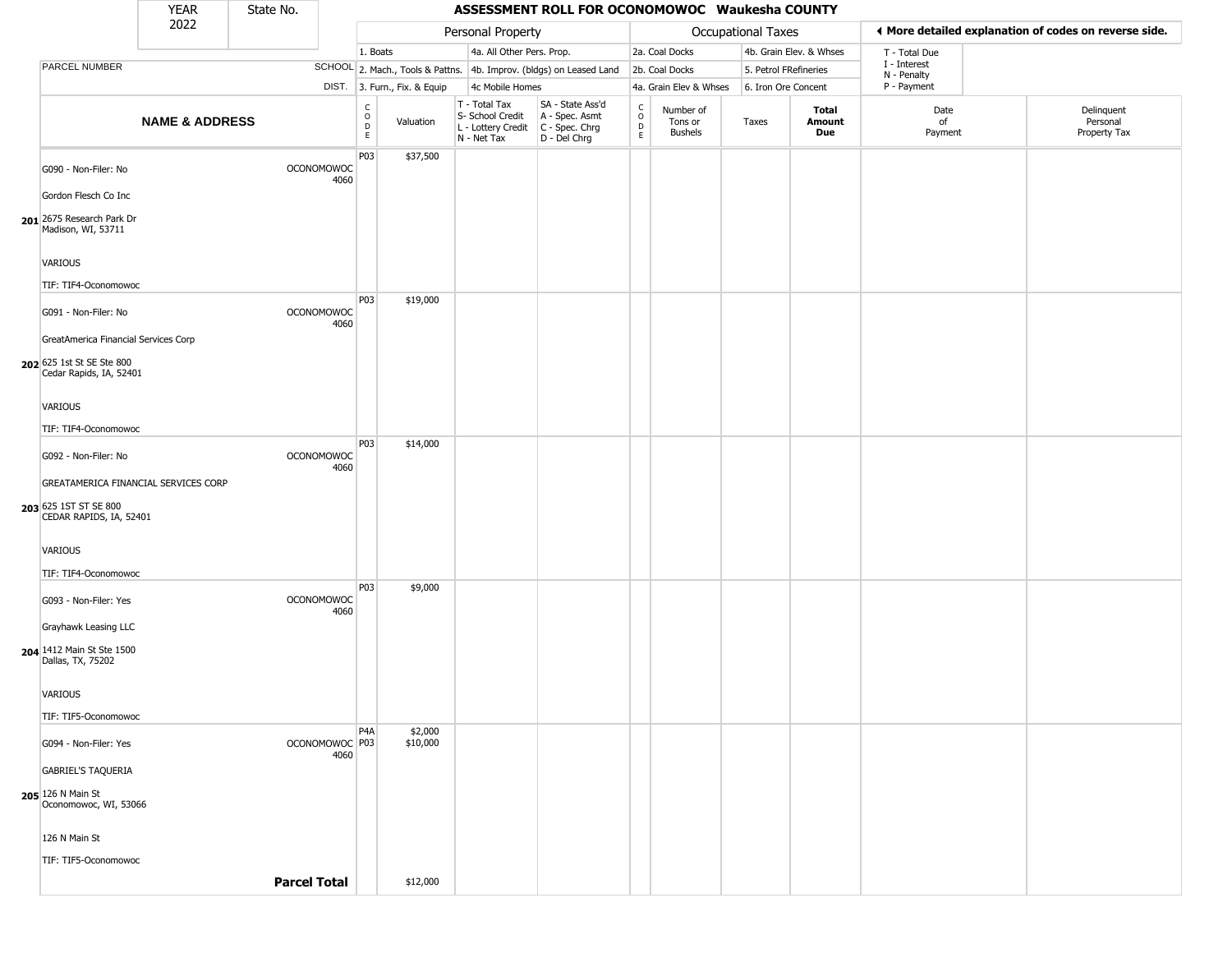|                                                                             | <b>YEAR</b>               | State No.           |                           |                                                 |                              |                                                                        | ASSESSMENT ROLL FOR OCONOMOWOC Waukesha COUNTY                       |                                                          |                                        |                       |                         |                             |                                                       |
|-----------------------------------------------------------------------------|---------------------------|---------------------|---------------------------|-------------------------------------------------|------------------------------|------------------------------------------------------------------------|----------------------------------------------------------------------|----------------------------------------------------------|----------------------------------------|-----------------------|-------------------------|-----------------------------|-------------------------------------------------------|
|                                                                             | 2022                      |                     |                           |                                                 |                              | Personal Property                                                      |                                                                      |                                                          |                                        | Occupational Taxes    |                         |                             | ♦ More detailed explanation of codes on reverse side. |
|                                                                             |                           |                     |                           | 1. Boats                                        |                              | 4a. All Other Pers. Prop.                                              |                                                                      |                                                          | 2a. Coal Docks                         |                       | 4b. Grain Elev. & Whses | T - Total Due               |                                                       |
| PARCEL NUMBER                                                               |                           |                     |                           |                                                 |                              |                                                                        | SCHOOL 2. Mach., Tools & Pattns. 4b. Improv. (bldgs) on Leased Land  |                                                          | 2b. Coal Docks                         | 5. Petrol FRefineries |                         | I - Interest<br>N - Penalty |                                                       |
|                                                                             |                           |                     |                           |                                                 | DIST. 3. Furn., Fix. & Equip | 4c Mobile Homes                                                        |                                                                      |                                                          | 4a. Grain Elev & Whses                 | 6. Iron Ore Concent   |                         | P - Payment                 |                                                       |
|                                                                             | <b>NAME &amp; ADDRESS</b> |                     |                           | $\begin{array}{c} C \\ O \\ D \\ E \end{array}$ | Valuation                    | T - Total Tax<br>S- School Credit<br>L - Lottery Credit<br>N - Net Tax | SA - State Ass'd<br>A - Spec. Asmt<br>C - Spec. Chrg<br>D - Del Chrg | $\begin{matrix} 0 \\ 0 \\ D \end{matrix}$<br>$\mathsf E$ | Number of<br>Tons or<br><b>Bushels</b> | Taxes                 | Total<br>Amount<br>Due  | Date<br>of<br>Payment       | Delinquent<br>Personal<br>Property Tax                |
| G095 - Non-Filer: Yes<br>Ginger Ovens                                       |                           |                     | OCONOMOWOC P03<br>4060    | P <sub>4</sub> A                                | \$1,200<br>\$15,000          |                                                                        |                                                                      |                                                          |                                        |                       |                         |                             |                                                       |
| 206 219 E Pleasant St<br>Oconomowoc, WI, 53066                              |                           |                     |                           |                                                 |                              |                                                                        |                                                                      |                                                          |                                        |                       |                         |                             |                                                       |
| 219 E Pleasant St<br>TIF: TIF6-Oconomowoc                                   |                           |                     |                           |                                                 |                              |                                                                        |                                                                      |                                                          |                                        |                       |                         |                             |                                                       |
|                                                                             |                           | <b>Parcel Total</b> |                           |                                                 | \$16,200                     |                                                                        |                                                                      |                                                          |                                        |                       |                         |                             |                                                       |
| H010 - Non-Filer: Yes<br>Holsen, Charles T                                  |                           |                     | <b>OCONOMOWOC</b><br>4060 | P03                                             | \$1,700                      |                                                                        |                                                                      |                                                          |                                        |                       |                         |                             |                                                       |
| 207 406 E Summit Ave<br>Oconomowoc, WI, 53066                               |                           |                     |                           |                                                 |                              |                                                                        |                                                                      |                                                          |                                        |                       |                         |                             |                                                       |
| 406 E Summit Ave                                                            |                           |                     |                           |                                                 |                              |                                                                        |                                                                      |                                                          |                                        |                       |                         |                             |                                                       |
| TIF: Not in a TIF District-Oconomowoc                                       |                           |                     |                           |                                                 |                              |                                                                        |                                                                      |                                                          |                                        |                       |                         |                             |                                                       |
| H013 - Non-Filer: No                                                        |                           |                     | <b>OCONOMOWOC</b><br>4060 | <b>P03</b>                                      | \$67,000                     |                                                                        |                                                                      |                                                          |                                        |                       |                         |                             |                                                       |
| Herrs Service Inc/Mobil<br>208 402 E Wisconsin Ave<br>Oconomowoc, WI, 53066 |                           |                     |                           |                                                 |                              |                                                                        |                                                                      |                                                          |                                        |                       |                         |                             |                                                       |
| 402 E Wisconsin Ave<br>TIF: Not in a TIF District-Oconomowoc                |                           |                     |                           |                                                 |                              |                                                                        |                                                                      |                                                          |                                        |                       |                         |                             |                                                       |
| H014 - Non-Filer: No                                                        |                           |                     | <b>OCONOMOWOC</b><br>4060 |                                                 | $$0$<br>$$0$<br>$$0$         |                                                                        |                                                                      |                                                          |                                        |                       |                         |                             |                                                       |
| HERRO LAW OFFICE<br>209 156 E Wisconsin Ave<br>Oconomowoc, WI, 53066        |                           |                     |                           |                                                 |                              |                                                                        |                                                                      |                                                          |                                        |                       |                         |                             |                                                       |
| 156 E Wisconsin Ave                                                         |                           |                     |                           |                                                 |                              |                                                                        |                                                                      |                                                          |                                        |                       |                         |                             |                                                       |
| TIF: TIF4-Oconomowoc                                                        |                           | <b>Parcel Total</b> |                           |                                                 | \$0                          |                                                                        |                                                                      |                                                          |                                        |                       |                         |                             |                                                       |
| H015 - Non-Filer: No                                                        |                           |                     | <b>OCONOMOWOC</b><br>4060 | P03                                             | \$4,400                      |                                                                        |                                                                      |                                                          |                                        |                       |                         |                             |                                                       |
| Herslof Inc<br>210 12000 W Carmen Ave<br>Milwaukee, WI, 53225               |                           |                     |                           |                                                 |                              |                                                                        |                                                                      |                                                          |                                        |                       |                         |                             |                                                       |
| 888 Thackeray Trl                                                           |                           |                     |                           |                                                 |                              |                                                                        |                                                                      |                                                          |                                        |                       |                         |                             |                                                       |
| TIF: Not in a TIF District-Oconomowoc                                       |                           |                     |                           |                                                 |                              |                                                                        |                                                                      |                                                          |                                        |                       |                         |                             |                                                       |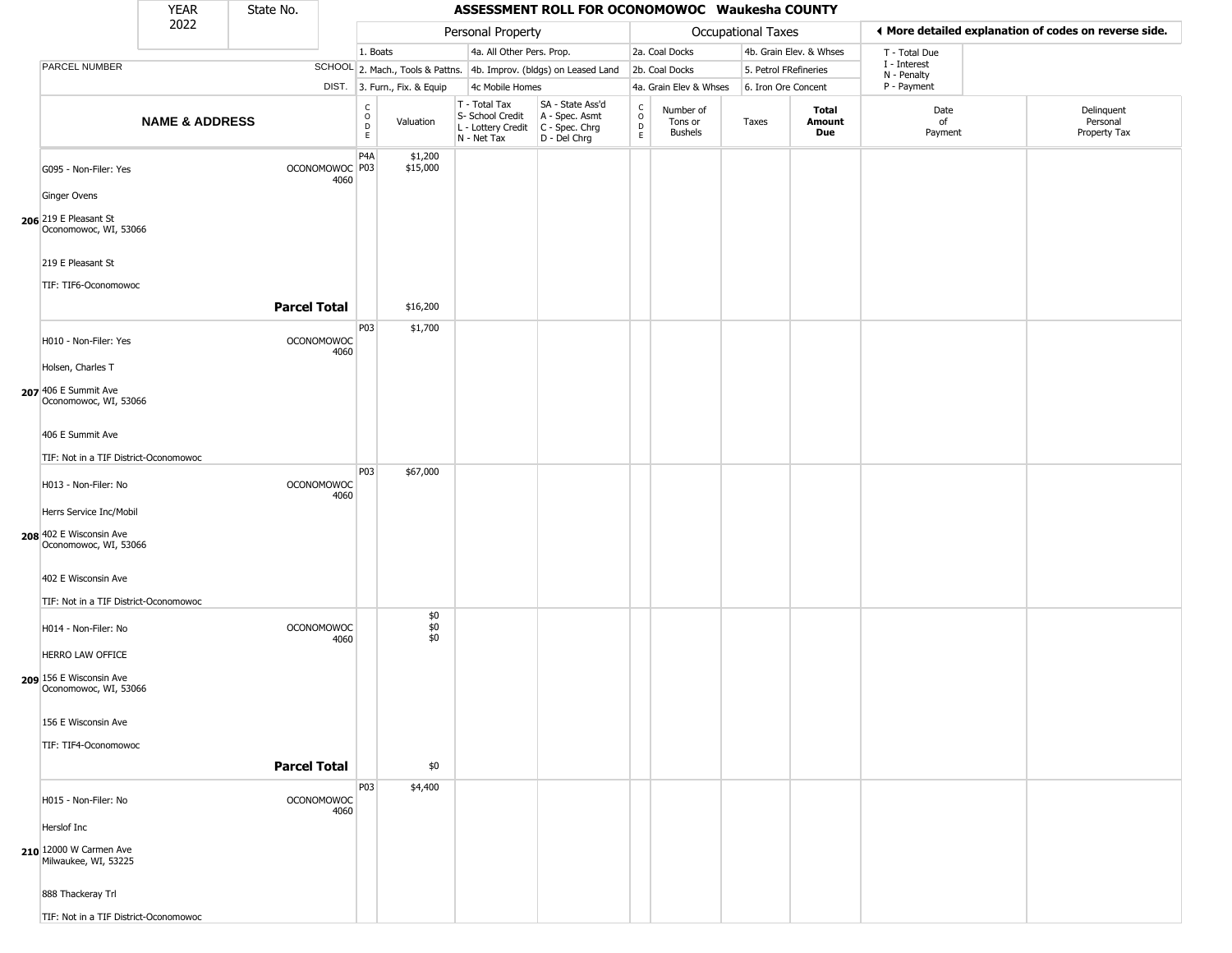|                                                                         | <b>YEAR</b>               | State No.           |                           |                                                   |                              |                                                                        | ASSESSMENT ROLL FOR OCONOMOWOC Waukesha COUNTY                       |                        |                                 |                       |                         |                             |                                                       |
|-------------------------------------------------------------------------|---------------------------|---------------------|---------------------------|---------------------------------------------------|------------------------------|------------------------------------------------------------------------|----------------------------------------------------------------------|------------------------|---------------------------------|-----------------------|-------------------------|-----------------------------|-------------------------------------------------------|
|                                                                         | 2022                      |                     |                           |                                                   |                              | Personal Property                                                      |                                                                      |                        |                                 | Occupational Taxes    |                         |                             | ◀ More detailed explanation of codes on reverse side. |
|                                                                         |                           |                     |                           | 1. Boats                                          |                              | 4a. All Other Pers. Prop.                                              |                                                                      |                        | 2a. Coal Docks                  |                       | 4b. Grain Elev. & Whses | T - Total Due               |                                                       |
| PARCEL NUMBER                                                           |                           |                     |                           |                                                   |                              |                                                                        | SCHOOL 2. Mach., Tools & Pattns. 4b. Improv. (bldgs) on Leased Land  |                        | 2b. Coal Docks                  | 5. Petrol FRefineries |                         | I - Interest<br>N - Penalty |                                                       |
|                                                                         |                           |                     |                           |                                                   | DIST. 3. Furn., Fix. & Equip | 4c Mobile Homes                                                        |                                                                      |                        | 4a. Grain Elev & Whses          | 6. Iron Ore Concent   |                         | P - Payment                 |                                                       |
|                                                                         | <b>NAME &amp; ADDRESS</b> |                     |                           | $_{\rm o}^{\rm c}$<br>$\mathsf{D}$<br>$\mathsf E$ | Valuation                    | T - Total Tax<br>S- School Credit<br>L - Lottery Credit<br>N - Net Tax | SA - State Ass'd<br>A - Spec. Asmt<br>C - Spec. Chrg<br>D - Del Chrg | C<br>$\circ$<br>D<br>E | Number of<br>Tons or<br>Bushels | Taxes                 | Total<br>Amount<br>Due  | Date<br>of<br>Payment       | Delinquent<br>Personal<br>Property Tax                |
| H019 - Non-Filer: Yes<br>Kens Service Center                            |                           |                     | <b>OCONOMOWOC</b><br>4060 | P03                                               | \$16,200                     |                                                                        |                                                                      |                        |                                 |                       |                         |                             |                                                       |
| 211 363 W Wisconsin Ave<br>Oconomowoc, WI, 53066<br>363 W Wisconsin Ave |                           |                     |                           |                                                   |                              |                                                                        |                                                                      |                        |                                 |                       |                         |                             |                                                       |
|                                                                         |                           |                     |                           |                                                   |                              |                                                                        |                                                                      |                        |                                 |                       |                         |                             |                                                       |
| TIF: TIF4-Oconomowoc                                                    |                           |                     |                           | P03                                               | \$3,400                      |                                                                        |                                                                      |                        |                                 |                       |                         |                             |                                                       |
| H023 - Non-Filer: No<br>Hallmark Marketing Company LLC                  |                           |                     | <b>OCONOMOWOC</b><br>4060 |                                                   |                              |                                                                        |                                                                      |                        |                                 |                       |                         |                             |                                                       |
| 212 PO Box 419479 Tax 407<br>Kansas City, MO, 64141-6479                |                           |                     |                           |                                                   |                              |                                                                        |                                                                      |                        |                                 |                       |                         |                             |                                                       |
| VARIOUS                                                                 |                           |                     |                           |                                                   |                              |                                                                        |                                                                      |                        |                                 |                       |                         |                             |                                                       |
| TIF: Not in a TIF District-Oconomowoc                                   |                           |                     |                           |                                                   |                              |                                                                        |                                                                      |                        |                                 |                       |                         |                             |                                                       |
| H025 - Non-Filer: Yes                                                   |                           |                     | OCONOMOWOC e<br>4060 Ass  | Stat                                              | \$0                          |                                                                        |                                                                      |                        |                                 |                       |                         |                             |                                                       |
| <b>Hystro Products Inc</b>                                              |                           |                     |                           | ess<br>ed                                         |                              |                                                                        |                                                                      |                        |                                 |                       |                         |                             |                                                       |
| 213 900 Armour Rd<br>Oconomowoc, Wisconsin, 53066-3954                  |                           |                     |                           |                                                   |                              |                                                                        |                                                                      |                        |                                 |                       |                         |                             |                                                       |
| 900 E Armour Rd #                                                       |                           |                     |                           |                                                   |                              |                                                                        |                                                                      |                        |                                 |                       |                         |                             |                                                       |
| TIF: Not in a TIF District-Oconomowoc                                   |                           |                     |                           |                                                   |                              |                                                                        |                                                                      |                        |                                 |                       |                         |                             |                                                       |
| H029 - Non-Filer: No                                                    |                           |                     | OCONOMOWOC P03<br>4060    | P <sub>4</sub> A                                  | \$900<br>\$12,100            |                                                                        |                                                                      |                        |                                 |                       |                         |                             |                                                       |
| Hutter, Dr Jack W                                                       |                           |                     |                           |                                                   |                              |                                                                        |                                                                      |                        |                                 |                       |                         |                             |                                                       |
| 214 422 E Summit Ave<br>Oconomowoc, WI, 53066                           |                           |                     |                           |                                                   |                              |                                                                        |                                                                      |                        |                                 |                       |                         |                             |                                                       |
| 422 Summit Ave                                                          |                           |                     |                           |                                                   |                              |                                                                        |                                                                      |                        |                                 |                       |                         |                             |                                                       |
| TIF: Not in a TIF District-Oconomowoc                                   |                           |                     |                           |                                                   |                              |                                                                        |                                                                      |                        |                                 |                       |                         |                             |                                                       |
|                                                                         |                           | <b>Parcel Total</b> |                           |                                                   | \$13,000                     |                                                                        |                                                                      |                        |                                 |                       |                         |                             |                                                       |
| H032 - Non-Filer: No                                                    |                           |                     | OCONOMOWOC P03<br>4060    | P <sub>4</sub> A                                  | \$2,300<br>\$6,600           |                                                                        |                                                                      |                        |                                 |                       |                         |                             |                                                       |
| H&R Block Eastern Enterprises, Inc ATTN: PP TAX #46735                  |                           |                     |                           |                                                   |                              |                                                                        |                                                                      |                        |                                 |                       |                         |                             |                                                       |
| 215 One H&R Block Way<br>Kansas City, Missouri, 64105                   |                           |                     |                           |                                                   |                              |                                                                        |                                                                      |                        |                                 |                       |                         |                             |                                                       |
| 1195 Summit Ave # 200                                                   |                           |                     |                           |                                                   |                              |                                                                        |                                                                      |                        |                                 |                       |                         |                             |                                                       |
| TIF: Not in a TIF District-Oconomowoc                                   |                           |                     |                           |                                                   |                              |                                                                        |                                                                      |                        |                                 |                       |                         |                             |                                                       |
|                                                                         |                           | <b>Parcel Total</b> |                           |                                                   | \$8,900                      |                                                                        |                                                                      |                        |                                 |                       |                         |                             |                                                       |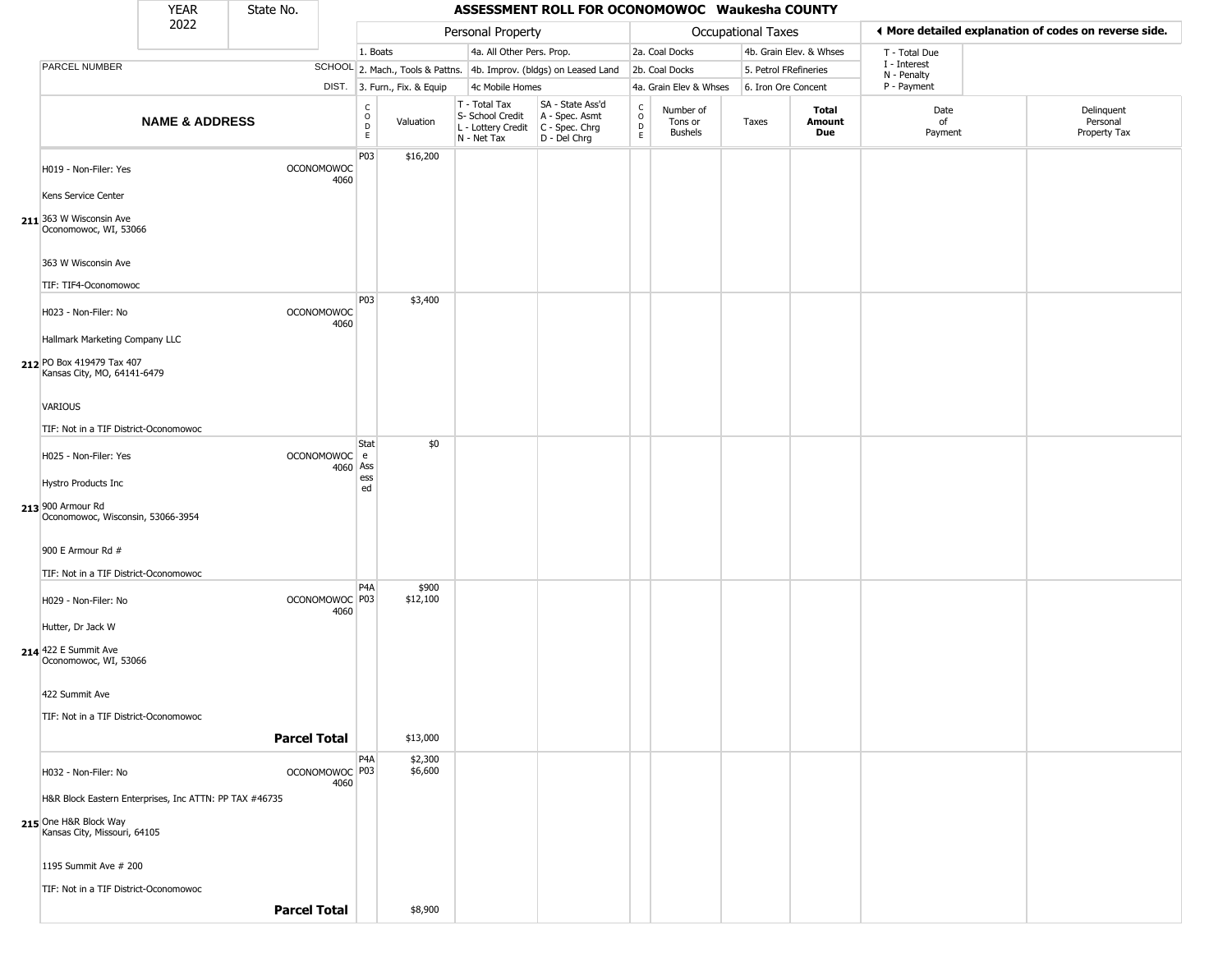|                                                     | <b>YEAR</b>               | State No.           |                           |                                      |                              |                                                                        | ASSESSMENT ROLL FOR OCONOMOWOC Waukesha COUNTY                         |                                   |                                 |                       |                               |                             |                                                       |
|-----------------------------------------------------|---------------------------|---------------------|---------------------------|--------------------------------------|------------------------------|------------------------------------------------------------------------|------------------------------------------------------------------------|-----------------------------------|---------------------------------|-----------------------|-------------------------------|-----------------------------|-------------------------------------------------------|
|                                                     | 2022                      |                     |                           |                                      |                              | Personal Property                                                      |                                                                        |                                   |                                 | Occupational Taxes    |                               |                             | ◀ More detailed explanation of codes on reverse side. |
|                                                     |                           |                     |                           | 1. Boats                             |                              | 4a. All Other Pers. Prop.                                              |                                                                        |                                   | 2a. Coal Docks                  |                       | 4b. Grain Elev. & Whses       | T - Total Due               |                                                       |
| PARCEL NUMBER                                       |                           |                     |                           |                                      |                              |                                                                        | SCHOOL 2. Mach., Tools & Pattns. 4b. Improv. (bldgs) on Leased Land    |                                   | 2b. Coal Docks                  | 5. Petrol FRefineries |                               | I - Interest<br>N - Penalty |                                                       |
|                                                     |                           |                     |                           |                                      | DIST. 3. Furn., Fix. & Equip | 4c Mobile Homes                                                        |                                                                        |                                   | 4a. Grain Elev & Whses          | 6. Iron Ore Concent   |                               | P - Payment                 |                                                       |
|                                                     | <b>NAME &amp; ADDRESS</b> |                     |                           | $_{\rm o}^{\rm c}$<br>$\overline{D}$ | Valuation                    | T - Total Tax<br>S- School Credit<br>L - Lottery Credit<br>N - Net Tax | SA - State Ass'd<br>A - Spec. Asmt<br>$C - Spec. Chrg$<br>D - Del Chrg | $\frac{c}{0}$<br>D<br>$\mathsf E$ | Number of<br>Tons or<br>Bushels | Taxes                 | <b>Total</b><br>Amount<br>Due | Date<br>of<br>Payment       | Delinquent<br>Personal<br>Property Tax                |
| H043 - Non-Filer: Yes<br>Heppe, Todd (Todd's Grill) |                           |                     | OCONOMOWOC P03<br>4060    | P <sub>4</sub> A                     | \$2,200<br>\$34,500          |                                                                        |                                                                        |                                   |                                 |                       |                               |                             |                                                       |
| 216 164 E Wisconsin Ave<br>Oconomowoc, WI, 53066    |                           |                     |                           |                                      |                              |                                                                        |                                                                        |                                   |                                 |                       |                               |                             |                                                       |
| 164 E Wisconsin Ave                                 |                           |                     |                           |                                      |                              |                                                                        |                                                                        |                                   |                                 |                       |                               |                             |                                                       |
| TIF: TIF4-Oconomowoc                                |                           |                     |                           |                                      |                              |                                                                        |                                                                        |                                   |                                 |                       |                               |                             |                                                       |
|                                                     |                           | <b>Parcel Total</b> |                           |                                      | \$36,700                     |                                                                        |                                                                        |                                   |                                 |                       |                               |                             |                                                       |
| H048 - Non-Filer: No                                |                           |                     | OCONOMOWOC P03<br>4060    | P <sub>4</sub> A                     | \$200<br>\$500               |                                                                        |                                                                        |                                   |                                 |                       |                               |                             |                                                       |
| Hein Electric Supply Co                             |                           |                     |                           |                                      |                              |                                                                        |                                                                        |                                   |                                 |                       |                               |                             |                                                       |
| 217 PO Box 270225<br>Milwaukee, WI, 53227           |                           |                     |                           |                                      |                              |                                                                        |                                                                        |                                   |                                 |                       |                               |                             |                                                       |
| 1860 Executive Dr                                   |                           |                     |                           |                                      |                              |                                                                        |                                                                        |                                   |                                 |                       |                               |                             |                                                       |
| TIF: Not in a TIF District-Oconomowoc               |                           |                     |                           |                                      |                              |                                                                        |                                                                        |                                   |                                 |                       |                               |                             |                                                       |
|                                                     |                           | <b>Parcel Total</b> |                           |                                      | \$700                        |                                                                        |                                                                        |                                   |                                 |                       |                               |                             |                                                       |
|                                                     |                           |                     |                           | P <sub>4</sub> A                     | \$1,600                      |                                                                        |                                                                        |                                   |                                 |                       |                               |                             |                                                       |
| H052 - Non-Filer: No                                |                           |                     | OCONOMOWOC P03            |                                      | \$10,300                     |                                                                        |                                                                        |                                   |                                 |                       |                               |                             |                                                       |
| Hallman Lindsay Paints Inc                          |                           |                     | 4060                      |                                      |                              |                                                                        |                                                                        |                                   |                                 |                       |                               |                             |                                                       |
| 218 PO Box 109<br>Sun Prairie, WI, 53590-0109       |                           |                     |                           |                                      |                              |                                                                        |                                                                        |                                   |                                 |                       |                               |                             |                                                       |
| 1288 Summit Ave Unit 105                            |                           |                     |                           |                                      |                              |                                                                        |                                                                        |                                   |                                 |                       |                               |                             |                                                       |
| TIF: Not in a TIF District-Oconomowoc               |                           |                     |                           |                                      |                              |                                                                        |                                                                        |                                   |                                 |                       |                               |                             |                                                       |
|                                                     |                           | <b>Parcel Total</b> |                           |                                      | \$11,900                     |                                                                        |                                                                        |                                   |                                 |                       |                               |                             |                                                       |
|                                                     |                           |                     |                           | P03                                  | \$30,200                     |                                                                        |                                                                        |                                   |                                 |                       |                               |                             |                                                       |
| H058 - Non-Filer: Yes                               |                           |                     | <b>OCONOMOWOC</b><br>4060 |                                      |                              |                                                                        |                                                                        |                                   |                                 |                       |                               |                             |                                                       |
| Homestead Lighting & Decor                          |                           |                     |                           |                                      |                              |                                                                        |                                                                        |                                   |                                 |                       |                               |                             |                                                       |
| 219 163 E Wisconsin Ave<br>Oconomowoc, WI, 53066    |                           |                     |                           |                                      |                              |                                                                        |                                                                        |                                   |                                 |                       |                               |                             |                                                       |
| 163 E Wisconsin Ave                                 |                           |                     |                           |                                      |                              |                                                                        |                                                                        |                                   |                                 |                       |                               |                             |                                                       |
| TIF: TIF4-Oconomowoc                                |                           |                     |                           |                                      |                              |                                                                        |                                                                        |                                   |                                 |                       |                               |                             |                                                       |
| H062 - Non-Filer: Yes                               |                           |                     | <b>OCONOMOWOC</b><br>4060 | <b>P03</b>                           | \$7,000                      |                                                                        |                                                                        |                                   |                                 |                       |                               |                             |                                                       |
| Hooves & Paws                                       |                           |                     |                           |                                      |                              |                                                                        |                                                                        |                                   |                                 |                       |                               |                             |                                                       |
| 220 1085 Summit Ave<br>Oconomowoc, WI, 53066        |                           |                     |                           |                                      |                              |                                                                        |                                                                        |                                   |                                 |                       |                               |                             |                                                       |
| 1085 Summit Ave                                     |                           |                     |                           |                                      |                              |                                                                        |                                                                        |                                   |                                 |                       |                               |                             |                                                       |
| TIF: Not in a TIF District-Oconomowoc               |                           |                     |                           |                                      |                              |                                                                        |                                                                        |                                   |                                 |                       |                               |                             |                                                       |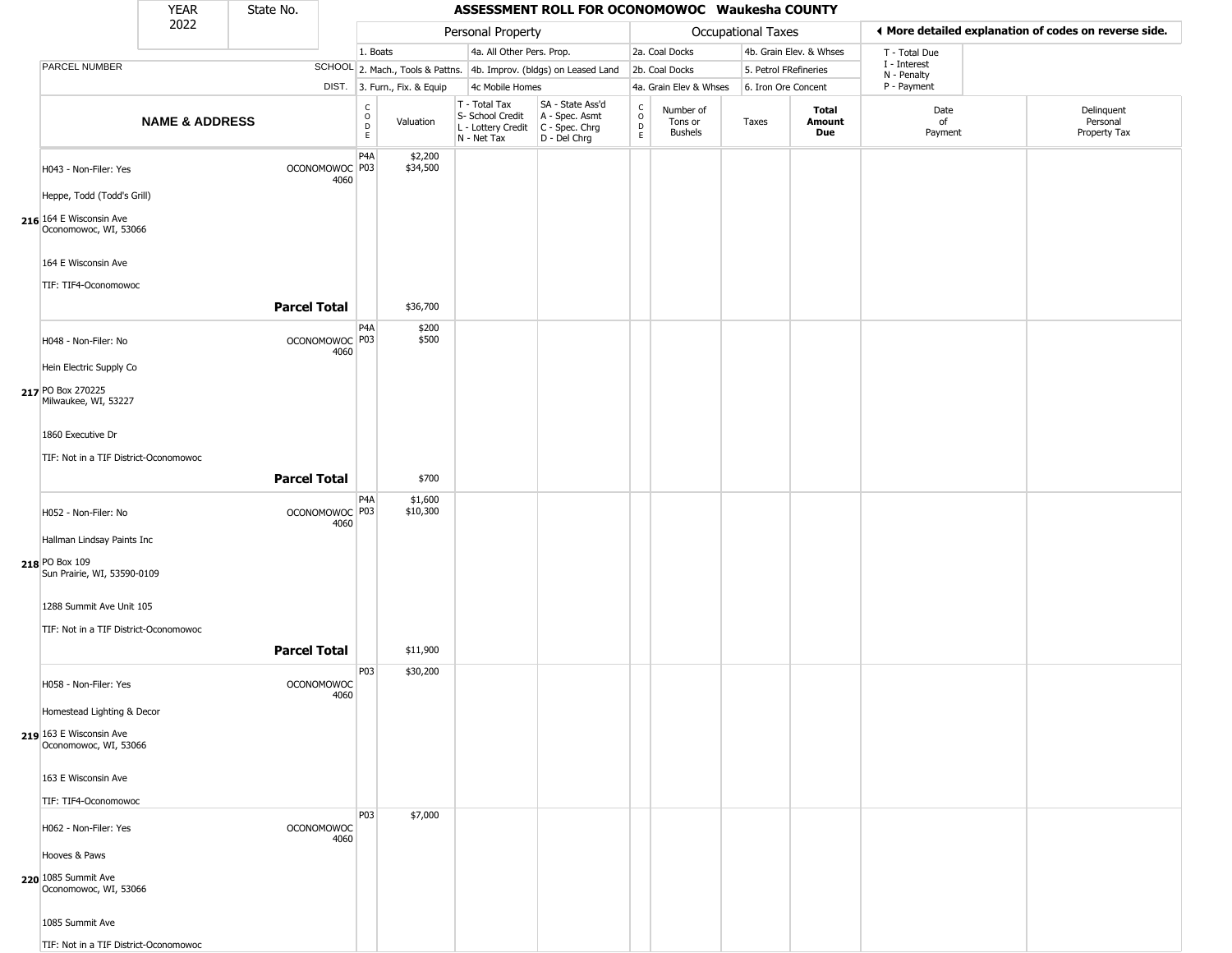|                                                         | <b>YEAR</b>                                              | State No.           |      |                          |                              |                                                                                         | ASSESSMENT ROLL FOR OCONOMOWOC Waukesha COUNTY                      |                                                          |                                        |                           |                         |                             |                                                       |
|---------------------------------------------------------|----------------------------------------------------------|---------------------|------|--------------------------|------------------------------|-----------------------------------------------------------------------------------------|---------------------------------------------------------------------|----------------------------------------------------------|----------------------------------------|---------------------------|-------------------------|-----------------------------|-------------------------------------------------------|
|                                                         | 2022                                                     |                     |      |                          |                              | Personal Property                                                                       |                                                                     |                                                          |                                        | <b>Occupational Taxes</b> |                         |                             | ◀ More detailed explanation of codes on reverse side. |
|                                                         |                                                          |                     |      | 1. Boats                 |                              | 4a. All Other Pers. Prop.                                                               |                                                                     |                                                          | 2a. Coal Docks                         |                           | 4b. Grain Elev. & Whses | T - Total Due               |                                                       |
| <b>PARCEL NUMBER</b>                                    |                                                          |                     |      |                          |                              |                                                                                         | SCHOOL 2. Mach., Tools & Pattns. 4b. Improv. (bldgs) on Leased Land |                                                          | 2b. Coal Docks                         | 5. Petrol FRefineries     |                         | I - Interest<br>N - Penalty |                                                       |
|                                                         |                                                          |                     |      |                          | DIST. 3. Furn., Fix. & Equip | 4c Mobile Homes                                                                         |                                                                     |                                                          | 4a. Grain Elev & Whses                 | 6. Iron Ore Concent       |                         | P - Payment                 |                                                       |
|                                                         | <b>NAME &amp; ADDRESS</b>                                |                     |      | C<br>$\overline{D}$<br>E | Valuation                    | T - Total Tax<br>S- School Credit<br>L - Lottery Credit   C - Spec. Chrg<br>N - Net Tax | SA - State Ass'd<br>A - Spec. Asmt<br>D - Del Chrg                  | $\begin{matrix} 0 \\ 0 \\ 0 \end{matrix}$<br>$\mathsf E$ | Number of<br>Tons or<br><b>Bushels</b> | Taxes                     | Total<br>Amount<br>Due  | Date<br>of<br>Payment       | Delinquent<br>Personal<br>Property Tax                |
| H063 - Non-Filer: Yes                                   |                                                          | OCONOMOWOC P4A      | 4060 | P03                      | \$2,600<br>\$7,800           |                                                                                         |                                                                     |                                                          |                                        |                           |                         |                             |                                                       |
| Hey LLC Dimitri Glavas                                  |                                                          |                     |      |                          |                              |                                                                                         |                                                                     |                                                          |                                        |                           |                         |                             |                                                       |
| $221$ 115 Collins St<br>Oconomowoc, Wisconsin, 53066    |                                                          |                     |      |                          |                              |                                                                                         |                                                                     |                                                          |                                        |                           |                         |                             |                                                       |
| 115 Collins St                                          | TIF: Not in a TIF District-Oconomowoc                    |                     |      |                          |                              |                                                                                         |                                                                     |                                                          |                                        |                           |                         |                             |                                                       |
|                                                         |                                                          | <b>Parcel Total</b> |      |                          | \$10,400                     |                                                                                         |                                                                     |                                                          |                                        |                           |                         |                             |                                                       |
| H073 - Non-Filer: No                                    |                                                          | OCONOMOWOC P03      | 4060 | P4A                      | \$6,500<br>\$81,900          |                                                                                         |                                                                     |                                                          |                                        |                           |                         |                             |                                                       |
|                                                         | Heart Center / Oconomowoc Memorial Hospital              |                     |      |                          |                              |                                                                                         |                                                                     |                                                          |                                        |                           |                         |                             |                                                       |
|                                                         | 222 N17 W24100 Riverwood Dr # 200<br>Waukesha, WI, 53188 |                     |      |                          |                              |                                                                                         |                                                                     |                                                          |                                        |                           |                         |                             |                                                       |
|                                                         | 1185 Corporate Center Dr Unit 350                        |                     |      |                          |                              |                                                                                         |                                                                     |                                                          |                                        |                           |                         |                             |                                                       |
|                                                         | TIF: Not in a TIF District-Oconomowoc                    | <b>Parcel Total</b> |      |                          | \$88,400                     |                                                                                         |                                                                     |                                                          |                                        |                           |                         |                             |                                                       |
|                                                         |                                                          |                     |      | P03                      | \$27,600                     |                                                                                         |                                                                     |                                                          |                                        |                           |                         |                             |                                                       |
| H075 - Non-Filer: No                                    |                                                          | <b>OCONOMOWOC</b>   | 4060 |                          |                              |                                                                                         |                                                                     |                                                          |                                        |                           |                         |                             |                                                       |
|                                                         | Healogics Wound Care & Hyperbaric Services Inc           |                     |      |                          |                              |                                                                                         |                                                                     |                                                          |                                        |                           |                         |                             |                                                       |
| 223 2500 WESTFIELD DR STE 1-202<br>ELGIN, IL, 60124     |                                                          |                     |      |                          |                              |                                                                                         |                                                                     |                                                          |                                        |                           |                         |                             |                                                       |
| 1185 Corporate Center Dr Unit 135                       |                                                          |                     |      |                          |                              |                                                                                         |                                                                     |                                                          |                                        |                           |                         |                             |                                                       |
|                                                         | TIF: Not in a TIF District-Oconomowoc                    |                     |      |                          |                              |                                                                                         |                                                                     |                                                          |                                        |                           |                         |                             |                                                       |
| H076 - Non-Filer: No                                    |                                                          | <b>OCONOMOWOC</b>   | 4060 | P03                      | \$700                        |                                                                                         |                                                                     |                                                          |                                        |                           |                         |                             |                                                       |
| Hologic LP THE ALBANO GROUP, LLC                        |                                                          |                     |      |                          |                              |                                                                                         |                                                                     |                                                          |                                        |                           |                         |                             |                                                       |
| 224 PO Box 1240<br>Manchester, NH, 3105                 |                                                          |                     |      |                          |                              |                                                                                         |                                                                     |                                                          |                                        |                           |                         |                             |                                                       |
| 1875 Mineral Springs Blvd                               |                                                          |                     |      |                          |                              |                                                                                         |                                                                     |                                                          |                                        |                           |                         |                             |                                                       |
|                                                         | TIF: Not in a TIF District-Oconomowoc                    |                     |      |                          |                              |                                                                                         |                                                                     |                                                          |                                        |                           |                         |                             |                                                       |
| H080 - Non-Filer: Yes                                   |                                                          | OCONOMOWOC P03      | 4060 | P4A                      | \$1,000<br>\$16,400          |                                                                                         |                                                                     |                                                          |                                        |                           |                         |                             |                                                       |
| Huggett Dental SC Huggett, Nicole                       |                                                          |                     |      |                          |                              |                                                                                         |                                                                     |                                                          |                                        |                           |                         |                             |                                                       |
| 225 888 Thackeray Trl Unit 208<br>Oconomowoc, WI, 53066 |                                                          |                     |      |                          |                              |                                                                                         |                                                                     |                                                          |                                        |                           |                         |                             |                                                       |
| 888 Thackeray Trl Unit 208                              |                                                          |                     |      |                          |                              |                                                                                         |                                                                     |                                                          |                                        |                           |                         |                             |                                                       |
|                                                         | TIF: Not in a TIF District-Oconomowoc                    |                     |      |                          |                              |                                                                                         |                                                                     |                                                          |                                        |                           |                         |                             |                                                       |
|                                                         |                                                          | <b>Parcel Total</b> |      |                          | \$17,400                     |                                                                                         |                                                                     |                                                          |                                        |                           |                         |                             |                                                       |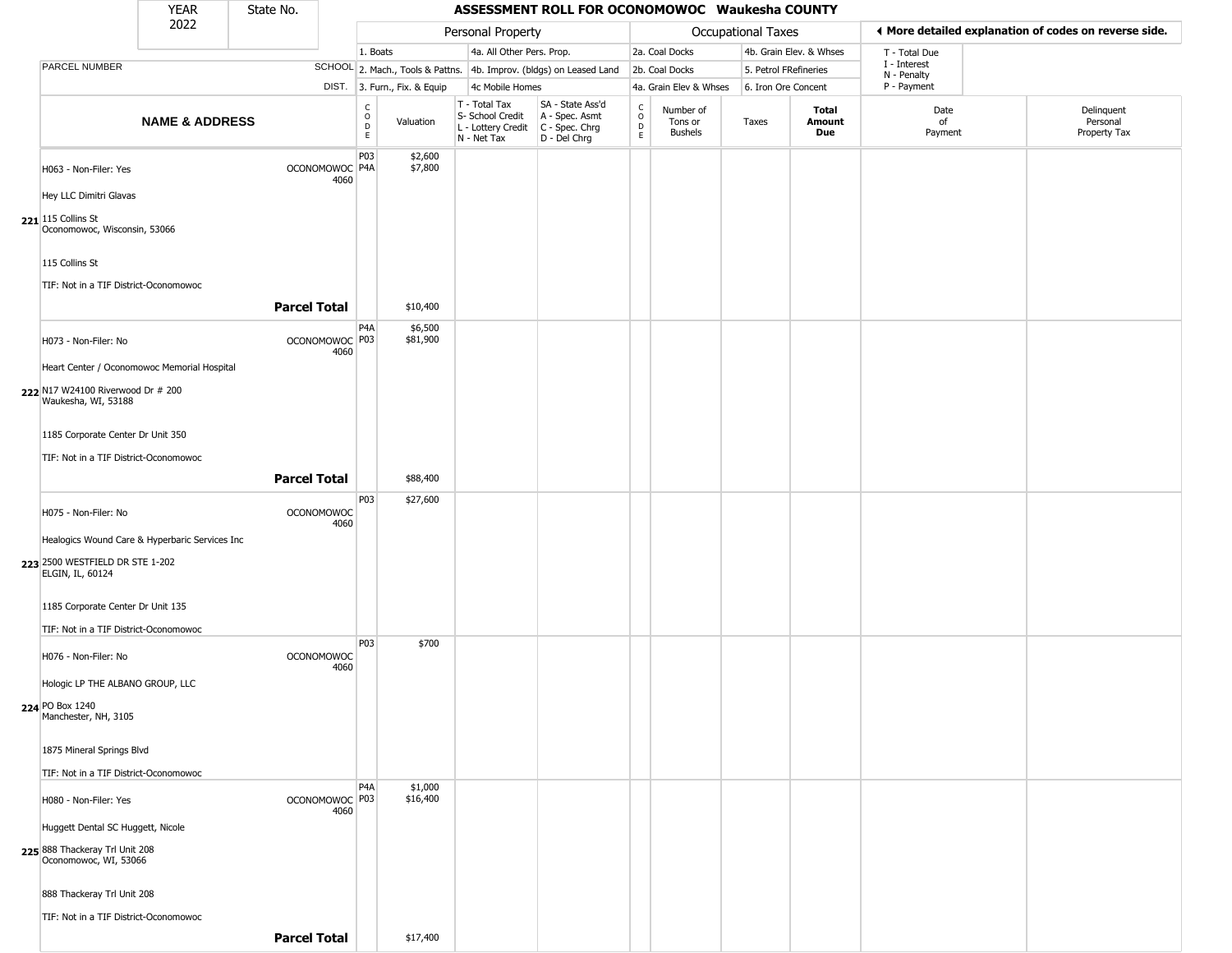|                                                                        | <b>YEAR</b>               | State No.           |                           |                                                          |                              |                                                                                         | ASSESSMENT ROLL FOR OCONOMOWOC Waukesha COUNTY                      |                        |                                        |                       |                         |                             |                                                       |
|------------------------------------------------------------------------|---------------------------|---------------------|---------------------------|----------------------------------------------------------|------------------------------|-----------------------------------------------------------------------------------------|---------------------------------------------------------------------|------------------------|----------------------------------------|-----------------------|-------------------------|-----------------------------|-------------------------------------------------------|
|                                                                        | 2022                      |                     |                           |                                                          |                              | Personal Property                                                                       |                                                                     |                        |                                        | Occupational Taxes    |                         |                             | ♦ More detailed explanation of codes on reverse side. |
|                                                                        |                           |                     |                           | 1. Boats                                                 |                              | 4a. All Other Pers. Prop.                                                               |                                                                     |                        | 2a. Coal Docks                         |                       | 4b. Grain Elev. & Whses | T - Total Due               |                                                       |
| PARCEL NUMBER                                                          |                           |                     |                           |                                                          |                              |                                                                                         | SCHOOL 2. Mach., Tools & Pattns. 4b. Improv. (bldgs) on Leased Land |                        | 2b. Coal Docks                         | 5. Petrol FRefineries |                         | I - Interest<br>N - Penalty |                                                       |
|                                                                        |                           |                     |                           |                                                          | DIST. 3. Furn., Fix. & Equip | 4c Mobile Homes                                                                         |                                                                     |                        | 4a. Grain Elev & Whses                 | 6. Iron Ore Concent   |                         | P - Payment                 |                                                       |
|                                                                        | <b>NAME &amp; ADDRESS</b> |                     |                           | $\begin{matrix} 0 \\ 0 \\ D \end{matrix}$<br>$\mathsf E$ | Valuation                    | T - Total Tax<br>S- School Credit<br>L - Lottery Credit   C - Spec. Chrg<br>N - Net Tax | SA - State Ass'd<br>A - Spec. Asmt<br>D - Del Chrg                  | C<br>$\circ$<br>D<br>E | Number of<br>Tons or<br><b>Bushels</b> | Taxes                 | Total<br>Amount<br>Due  | Date<br>of<br>Payment       | Delinquent<br>Personal<br>Property Tax                |
| H083 - Non-Filer: No                                                   |                           |                     | <b>OCONOMOWOC</b><br>4060 | P03                                                      | \$4,900                      |                                                                                         |                                                                     |                        |                                        |                       |                         |                             |                                                       |
| Huntington Technology Finance                                          |                           |                     |                           |                                                          |                              |                                                                                         |                                                                     |                        |                                        |                       |                         |                             |                                                       |
| 226 2285 Franklin Rd, PO Box 2017<br>Bloomfield Hills, Michigan, 48302 |                           |                     |                           |                                                          |                              |                                                                                         |                                                                     |                        |                                        |                       |                         |                             |                                                       |
| <b>VARIOUS</b>                                                         |                           |                     |                           |                                                          |                              |                                                                                         |                                                                     |                        |                                        |                       |                         |                             |                                                       |
| TIF: Not in a TIF District-Oconomowoc                                  |                           |                     |                           |                                                          |                              |                                                                                         |                                                                     |                        |                                        |                       |                         |                             |                                                       |
| H088 - Non-Filer: No                                                   |                           |                     | OCONOMOWOC P03<br>4060    | P4A                                                      | \$6,800<br>\$133,000         |                                                                                         |                                                                     |                        |                                        |                       |                         |                             |                                                       |
| Heritage Properties Inc THE VIEW AT PINE RIDGE                         |                           |                     |                           |                                                          |                              |                                                                                         |                                                                     |                        |                                        |                       |                         |                             |                                                       |
| 227 13660 W Capitol Dr Ste A<br>Brookfield, WI, 53005                  |                           |                     |                           |                                                          |                              |                                                                                         |                                                                     |                        |                                        |                       |                         |                             |                                                       |
| 1010/1030 Pine Ridge Ct                                                |                           |                     |                           |                                                          |                              |                                                                                         |                                                                     |                        |                                        |                       |                         |                             |                                                       |
| TIF: Not in a TIF District-Oconomowoc                                  |                           |                     |                           |                                                          |                              |                                                                                         |                                                                     |                        |                                        |                       |                         |                             |                                                       |
|                                                                        |                           | <b>Parcel Total</b> |                           |                                                          | \$139,800                    |                                                                                         |                                                                     |                        |                                        |                       |                         |                             |                                                       |
|                                                                        |                           |                     |                           | P4A                                                      | \$100                        |                                                                                         |                                                                     |                        |                                        |                       |                         |                             |                                                       |
| H090 - Non-Filer: Yes                                                  |                           |                     | <b>OCONOMOWOC</b><br>4060 |                                                          |                              |                                                                                         |                                                                     |                        |                                        |                       |                         |                             |                                                       |
| Home Instead Senior Care                                               |                           |                     |                           |                                                          |                              |                                                                                         |                                                                     |                        |                                        |                       |                         |                             |                                                       |
| 228 9875 S Franklin Dr<br>Franklin, WI, 53132                          |                           |                     |                           |                                                          |                              |                                                                                         |                                                                     |                        |                                        |                       |                         |                             |                                                       |
| 100 S Main St                                                          |                           |                     |                           |                                                          |                              |                                                                                         |                                                                     |                        |                                        |                       |                         |                             |                                                       |
| TIF: Not in a TIF District-Oconomowoc                                  |                           |                     |                           |                                                          |                              |                                                                                         |                                                                     |                        |                                        |                       |                         |                             |                                                       |
| H092 - Non-Filer: Yes                                                  |                           |                     | <b>OCONOMOWOC</b><br>4060 | P03                                                      | \$9,000                      |                                                                                         |                                                                     |                        |                                        |                       |                         |                             |                                                       |
| Heydt Business Solutions, Inc.                                         |                           |                     |                           |                                                          |                              |                                                                                         |                                                                     |                        |                                        |                       |                         |                             |                                                       |
| 229 100 S Main St Ste 202/203<br>Oconomowoc, WI, 53066                 |                           |                     |                           |                                                          |                              |                                                                                         |                                                                     |                        |                                        |                       |                         |                             |                                                       |
| 100 S Main St                                                          |                           |                     |                           |                                                          |                              |                                                                                         |                                                                     |                        |                                        |                       |                         |                             |                                                       |
| TIF: Not in a TIF District-Oconomowoc                                  |                           |                     |                           |                                                          |                              |                                                                                         |                                                                     |                        |                                        |                       |                         |                             |                                                       |
| H093 - Non-Filer: Yes                                                  |                           |                     | <b>OCONOMOWOC</b><br>4060 | P03                                                      | \$200                        |                                                                                         |                                                                     |                        |                                        |                       |                         |                             |                                                       |
| HAZZARD VENDING INC                                                    |                           |                     |                           |                                                          |                              |                                                                                         |                                                                     |                        |                                        |                       |                         |                             |                                                       |
| 230 N54W35800 HILL RD<br>Oconomowoc, Wisconsin, 53066                  |                           |                     |                           |                                                          |                              |                                                                                         |                                                                     |                        |                                        |                       |                         |                             |                                                       |
| VARIOUS                                                                |                           |                     |                           |                                                          |                              |                                                                                         |                                                                     |                        |                                        |                       |                         |                             |                                                       |
| TIF: Not in a TIF District-Oconomowoc                                  |                           |                     |                           |                                                          |                              |                                                                                         |                                                                     |                        |                                        |                       |                         |                             |                                                       |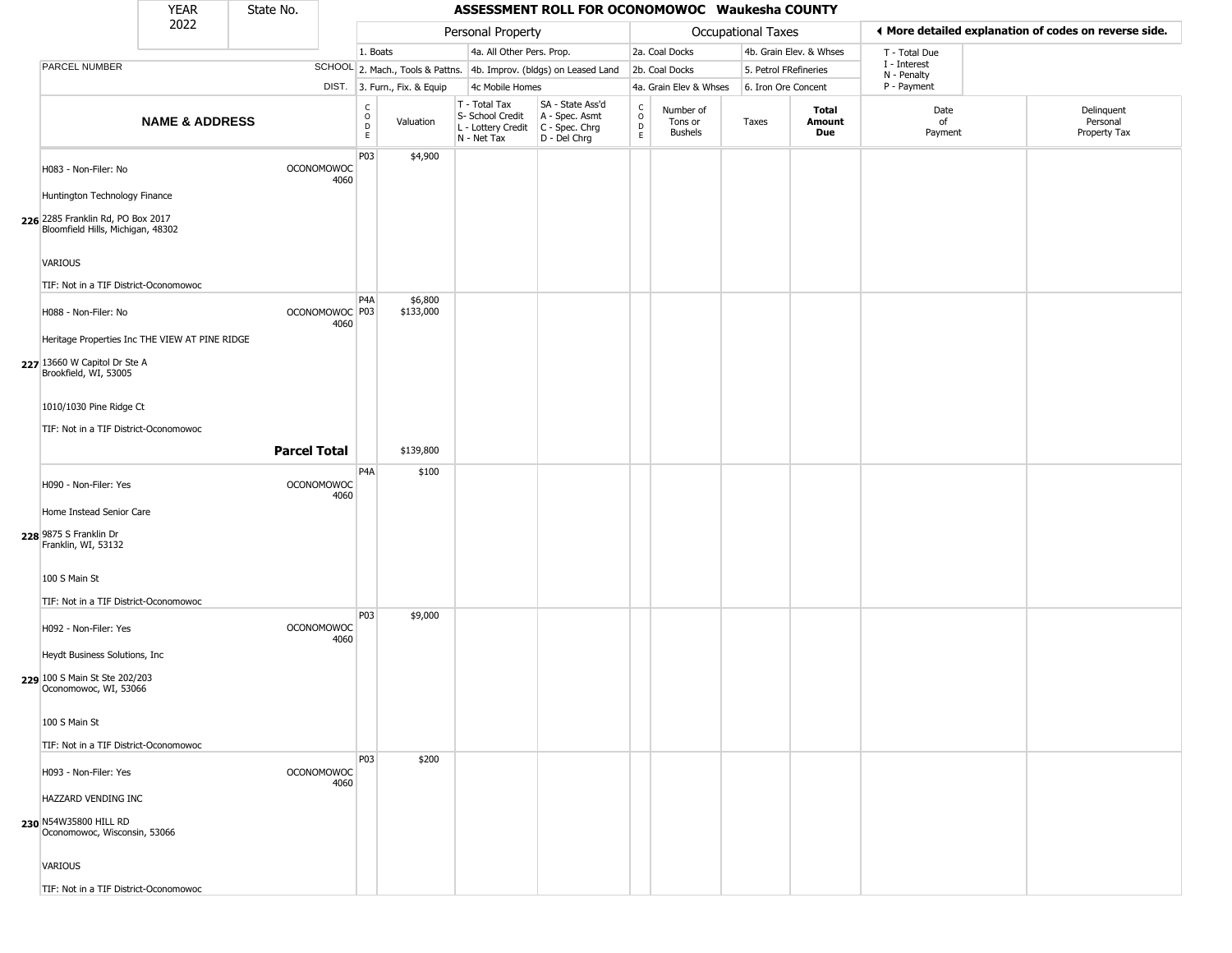|                                                          | <b>YEAR</b>               | State No.           |      |                                    |                              |                                                                        | ASSESSMENT ROLL FOR OCONOMOWOC Waukesha COUNTY                       |                                                 |                                        |                       |                         |                             |                                                       |
|----------------------------------------------------------|---------------------------|---------------------|------|------------------------------------|------------------------------|------------------------------------------------------------------------|----------------------------------------------------------------------|-------------------------------------------------|----------------------------------------|-----------------------|-------------------------|-----------------------------|-------------------------------------------------------|
|                                                          | 2022                      |                     |      |                                    |                              | Personal Property                                                      |                                                                      |                                                 |                                        | Occupational Taxes    |                         |                             | ◀ More detailed explanation of codes on reverse side. |
|                                                          |                           |                     |      | 1. Boats                           |                              | 4a. All Other Pers. Prop.                                              |                                                                      |                                                 | 2a. Coal Docks                         |                       | 4b. Grain Elev. & Whses | T - Total Due               |                                                       |
| PARCEL NUMBER                                            |                           |                     |      |                                    |                              |                                                                        | SCHOOL 2. Mach., Tools & Pattns. 4b. Improv. (bldgs) on Leased Land  |                                                 | 2b. Coal Docks                         | 5. Petrol FRefineries |                         | I - Interest<br>N - Penalty |                                                       |
|                                                          |                           |                     |      |                                    | DIST. 3. Furn., Fix. & Equip | 4c Mobile Homes                                                        |                                                                      |                                                 | 4a. Grain Elev & Whses                 | 6. Iron Ore Concent   |                         | P - Payment                 |                                                       |
|                                                          | <b>NAME &amp; ADDRESS</b> |                     |      | C<br>$\overline{D}$<br>$\mathsf E$ | Valuation                    | T - Total Tax<br>S- School Credit<br>L - Lottery Credit<br>N - Net Tax | SA - State Ass'd<br>A - Spec. Asmt<br>C - Spec. Chrg<br>D - Del Chrg | $\begin{array}{c} C \\ O \\ D \\ E \end{array}$ | Number of<br>Tons or<br><b>Bushels</b> | Taxes                 | Total<br>Amount<br>Due  | Date<br>of<br>Payment       | Delinquent<br>Personal<br>Property Tax                |
| H094 - Non-Filer: Yes                                    |                           | OCONOMOWOC P03      | 4060 | P <sub>4</sub> A                   | \$1,000<br>\$5,500           |                                                                        |                                                                      |                                                 |                                        |                       |                         |                             |                                                       |
| HEIRLOOM INDUSTRY PROPERTIES, LLC MICHAEL SHEA           |                           |                     |      |                                    |                              |                                                                        |                                                                      |                                                 |                                        |                       |                         |                             |                                                       |
| 231 204 SUMMIT AVE<br>Oconomowoc, WI, 53066              |                           |                     |      |                                    |                              |                                                                        |                                                                      |                                                 |                                        |                       |                         |                             |                                                       |
| 204 SUMMIT AVE                                           |                           |                     |      |                                    |                              |                                                                        |                                                                      |                                                 |                                        |                       |                         |                             |                                                       |
| TIF: TIF4-Oconomowoc                                     |                           |                     |      |                                    |                              |                                                                        |                                                                      |                                                 |                                        |                       |                         |                             |                                                       |
|                                                          |                           | <b>Parcel Total</b> |      |                                    | \$6,500                      |                                                                        |                                                                      |                                                 |                                        |                       |                         |                             |                                                       |
| H095 - Non-Filer: Yes                                    |                           | OCONOMOWOC P4A      | 4060 | P03                                | \$1,700<br>\$2,500           |                                                                        |                                                                      |                                                 |                                        |                       |                         |                             |                                                       |
| <b>HARBOUR</b>                                           |                           |                     |      |                                    |                              |                                                                        |                                                                      |                                                 |                                        |                       |                         |                             |                                                       |
| 232 204 SUMMIT AVE<br>OCONOMOWOC, WI, 53066              |                           |                     |      |                                    |                              |                                                                        |                                                                      |                                                 |                                        |                       |                         |                             |                                                       |
| 204 SUMMIT AVE                                           |                           |                     |      |                                    |                              |                                                                        |                                                                      |                                                 |                                        |                       |                         |                             |                                                       |
| TIF: TIF4-Oconomowoc                                     |                           |                     |      |                                    |                              |                                                                        |                                                                      |                                                 |                                        |                       |                         |                             |                                                       |
|                                                          |                           | <b>Parcel Total</b> |      |                                    | \$4,200                      |                                                                        |                                                                      |                                                 |                                        |                       |                         |                             |                                                       |
|                                                          |                           |                     |      | P4A                                | \$5,800                      |                                                                        |                                                                      |                                                 |                                        |                       |                         |                             |                                                       |
| I009 - Non-Filer: No                                     |                           | OCONOMOWOC P03      | 4060 |                                    | \$31,500                     |                                                                        |                                                                      |                                                 |                                        |                       |                         |                             |                                                       |
| Ixonia Bank ATTN: FINANCE                                |                           |                     |      |                                    |                              |                                                                        |                                                                      |                                                 |                                        |                       |                         |                             |                                                       |
| 233 PO Box 110<br>Ixonia, WI, 53036                      |                           |                     |      |                                    |                              |                                                                        |                                                                      |                                                 |                                        |                       |                         |                             |                                                       |
| 1223 Summit Ave                                          |                           |                     |      |                                    |                              |                                                                        |                                                                      |                                                 |                                        |                       |                         |                             |                                                       |
| TIF: Not in a TIF District-Oconomowoc                    |                           |                     |      |                                    |                              |                                                                        |                                                                      |                                                 |                                        |                       |                         |                             |                                                       |
|                                                          |                           | <b>Parcel Total</b> |      |                                    | \$37,300                     |                                                                        |                                                                      |                                                 |                                        |                       |                         |                             |                                                       |
| I031 - Non-Filer: No                                     |                           | OCONOMOWOC P03      |      | P <sub>4</sub> A                   | \$2,600<br>\$23,000          |                                                                        |                                                                      |                                                 |                                        |                       |                         |                             |                                                       |
| Interventional Pain Center / Oconomowoc Memorial Hosp    |                           |                     | 4060 |                                    |                              |                                                                        |                                                                      |                                                 |                                        |                       |                         |                             |                                                       |
| 234 N17 W24100 Riverwood Dr # 200<br>Waukesha, WI, 53188 |                           |                     |      |                                    |                              |                                                                        |                                                                      |                                                 |                                        |                       |                         |                             |                                                       |
| 1185 Corporate Center Dr Unit 240                        |                           |                     |      |                                    |                              |                                                                        |                                                                      |                                                 |                                        |                       |                         |                             |                                                       |
| TIF: Not in a TIF District-Oconomowoc                    |                           |                     |      |                                    |                              |                                                                        |                                                                      |                                                 |                                        |                       |                         |                             |                                                       |
|                                                          |                           | <b>Parcel Total</b> |      |                                    | \$25,600                     |                                                                        |                                                                      |                                                 |                                        |                       |                         |                             |                                                       |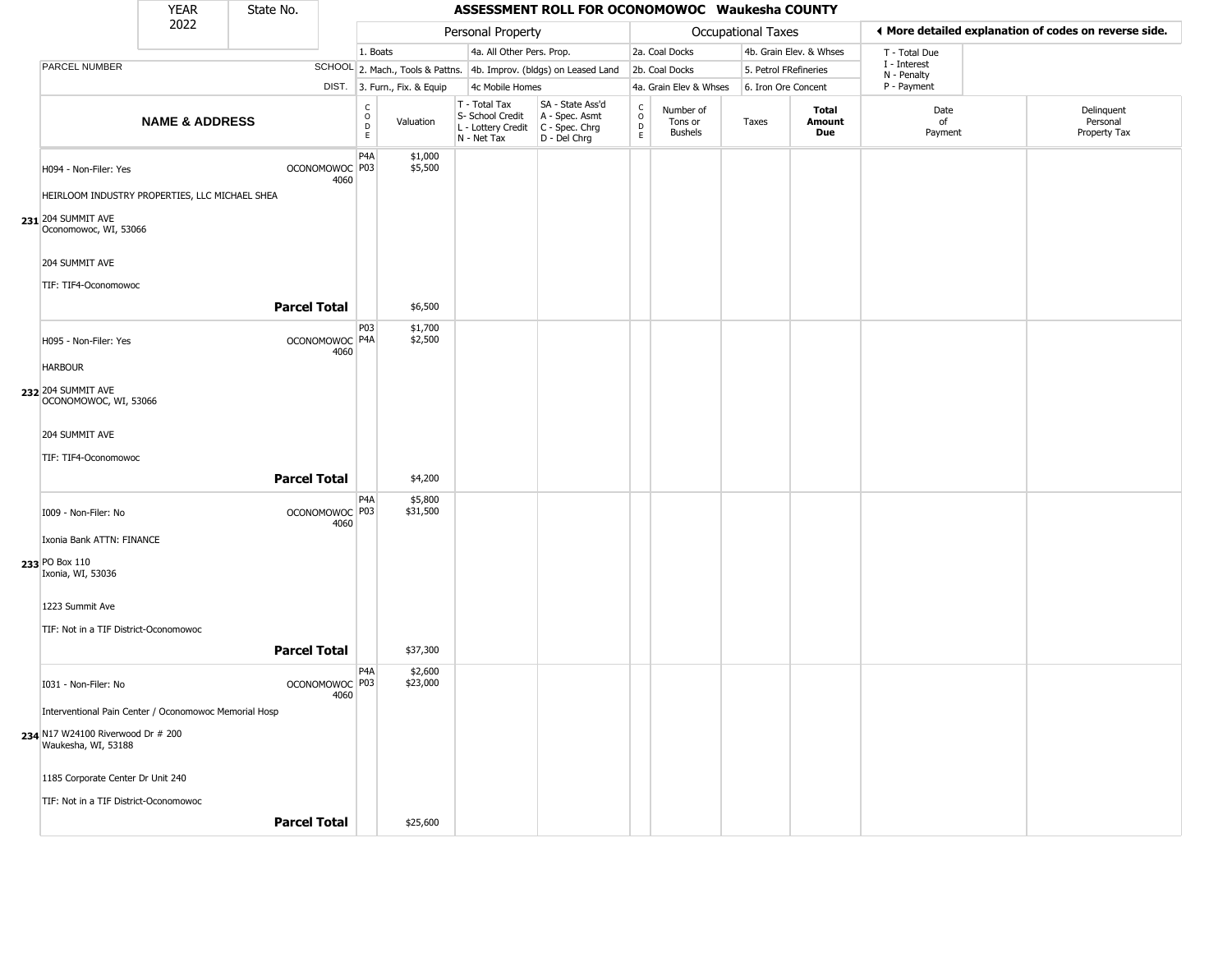|                                                                                                                                                    | <b>YEAR</b>               | State No.           |                           |                              |                              |                                                                        | ASSESSMENT ROLL FOR OCONOMOWOC Waukesha COUNTY                         |                                                 |                                        |                       |                         |                             |                                                       |
|----------------------------------------------------------------------------------------------------------------------------------------------------|---------------------------|---------------------|---------------------------|------------------------------|------------------------------|------------------------------------------------------------------------|------------------------------------------------------------------------|-------------------------------------------------|----------------------------------------|-----------------------|-------------------------|-----------------------------|-------------------------------------------------------|
|                                                                                                                                                    | 2022                      |                     |                           |                              |                              | Personal Property                                                      |                                                                        |                                                 |                                        | Occupational Taxes    |                         |                             | ♦ More detailed explanation of codes on reverse side. |
|                                                                                                                                                    |                           |                     |                           | 1. Boats                     |                              | 4a. All Other Pers. Prop.                                              |                                                                        |                                                 | 2a. Coal Docks                         |                       | 4b. Grain Elev. & Whses | T - Total Due               |                                                       |
| PARCEL NUMBER                                                                                                                                      |                           |                     |                           |                              |                              |                                                                        | SCHOOL 2. Mach., Tools & Pattns. 4b. Improv. (bldgs) on Leased Land    |                                                 | 2b. Coal Docks                         | 5. Petrol FRefineries |                         | I - Interest<br>N - Penalty |                                                       |
|                                                                                                                                                    |                           |                     |                           |                              | DIST. 3. Furn., Fix. & Equip | 4c Mobile Homes                                                        |                                                                        |                                                 | 4a. Grain Elev & Whses                 | 6. Iron Ore Concent   |                         | P - Payment                 |                                                       |
|                                                                                                                                                    | <b>NAME &amp; ADDRESS</b> |                     |                           | $_{\rm o}^{\rm c}$<br>D<br>E | Valuation                    | T - Total Tax<br>S- School Credit<br>L - Lottery Credit<br>N - Net Tax | SA - State Ass'd<br>A - Spec. Asmt<br>$C - Spec. Chrg$<br>D - Del Chrg | $\begin{array}{c} C \\ O \\ D \\ E \end{array}$ | Number of<br>Tons or<br><b>Bushels</b> | Taxes                 | Total<br>Amount<br>Due  | Date<br>of<br>Payment       | Delinquent<br>Personal<br>Property Tax                |
| I040 - Non-Filer: No<br>IGPS Logistics LLC C/O IAC<br>235 6 Arrow Road STE 100<br>Ramsey, NJ, 07446                                                |                           |                     | <b>OCONOMOWOC</b><br>4060 | P <sub>4</sub> A             | \$117,500                    |                                                                        |                                                                        |                                                 |                                        |                       |                         |                             |                                                       |
| VARIOUS                                                                                                                                            |                           |                     |                           |                              |                              |                                                                        |                                                                        |                                                 |                                        |                       |                         |                             |                                                       |
| TIF: Not in a TIF District-Oconomowoc<br>I041 - Non-Filer: Yes<br>Integrity Interlock<br>236 105 E Wisconsin Ave Unit 207<br>Oconomowoc, WI, 53066 |                           |                     | OCONOMOWOC P03<br>4060    | P <sub>4</sub> A             | \$200<br>\$2,300             |                                                                        |                                                                        |                                                 |                                        |                       |                         |                             |                                                       |
| 105 E Wisconsin Ave Unit 207<br>TIF: TIF4-Oconomowoc                                                                                               |                           |                     |                           |                              |                              |                                                                        |                                                                        |                                                 |                                        |                       |                         |                             |                                                       |
|                                                                                                                                                    |                           | <b>Parcel Total</b> |                           |                              | \$2,500                      |                                                                        |                                                                        |                                                 |                                        |                       |                         |                             |                                                       |
| I042 - Non-Filer: Yes<br>Ironclad Power Systems LLC                                                                                                |                           |                     | OCONOMOWOC P4A<br>4060    | P03                          | \$600<br>\$1,100             |                                                                        |                                                                        |                                                 |                                        |                       |                         |                             |                                                       |
| 237 PO Box 2075<br>Waukesha, WI, 53187<br>1300 Capitol Dr Unit 103, 104, 106                                                                       |                           |                     |                           |                              |                              |                                                                        |                                                                        |                                                 |                                        |                       |                         |                             |                                                       |
| TIF: Not in a TIF District-Oconomowoc                                                                                                              |                           |                     |                           |                              |                              |                                                                        |                                                                        |                                                 |                                        |                       |                         |                             |                                                       |
|                                                                                                                                                    |                           | <b>Parcel Total</b> |                           |                              | \$1,700                      |                                                                        |                                                                        |                                                 |                                        |                       |                         |                             |                                                       |
| I043 - Non-Filer: Yes<br>INC GOOD COMPANY<br>238 132 E WISCONSIN AVE STE C                                                                         |                           |                     | OCONOMOWOC P03<br>4060    | P <sub>4</sub> A             | \$2,800<br>\$14,400          |                                                                        |                                                                        |                                                 |                                        |                       |                         |                             |                                                       |
| OCONOMOWOC, WI, 53066<br>132 E WSCONSN AVE STE C<br>TIF: TIF4-Oconomowoc                                                                           |                           |                     |                           |                              |                              |                                                                        |                                                                        |                                                 |                                        |                       |                         |                             |                                                       |
|                                                                                                                                                    |                           | <b>Parcel Total</b> |                           |                              | \$17,200                     |                                                                        |                                                                        |                                                 |                                        |                       |                         |                             |                                                       |
| I047 - Non-Filer: No                                                                                                                               |                           |                     | <b>OCONOMOWOC</b><br>4060 | P03                          | \$600                        |                                                                        |                                                                        |                                                 |                                        |                       |                         |                             |                                                       |
| INTERFACE SECURITY SYSTEMS, LLC<br>239 6 CITY PLACE DR STE 800<br>ST. LOUIS, MO, 63141                                                             |                           |                     |                           |                              |                              |                                                                        |                                                                        |                                                 |                                        |                       |                         |                             |                                                       |
| VARIOUS<br>TIF: Not in a TIF District-Oconomowoc                                                                                                   |                           |                     |                           |                              |                              |                                                                        |                                                                        |                                                 |                                        |                       |                         |                             |                                                       |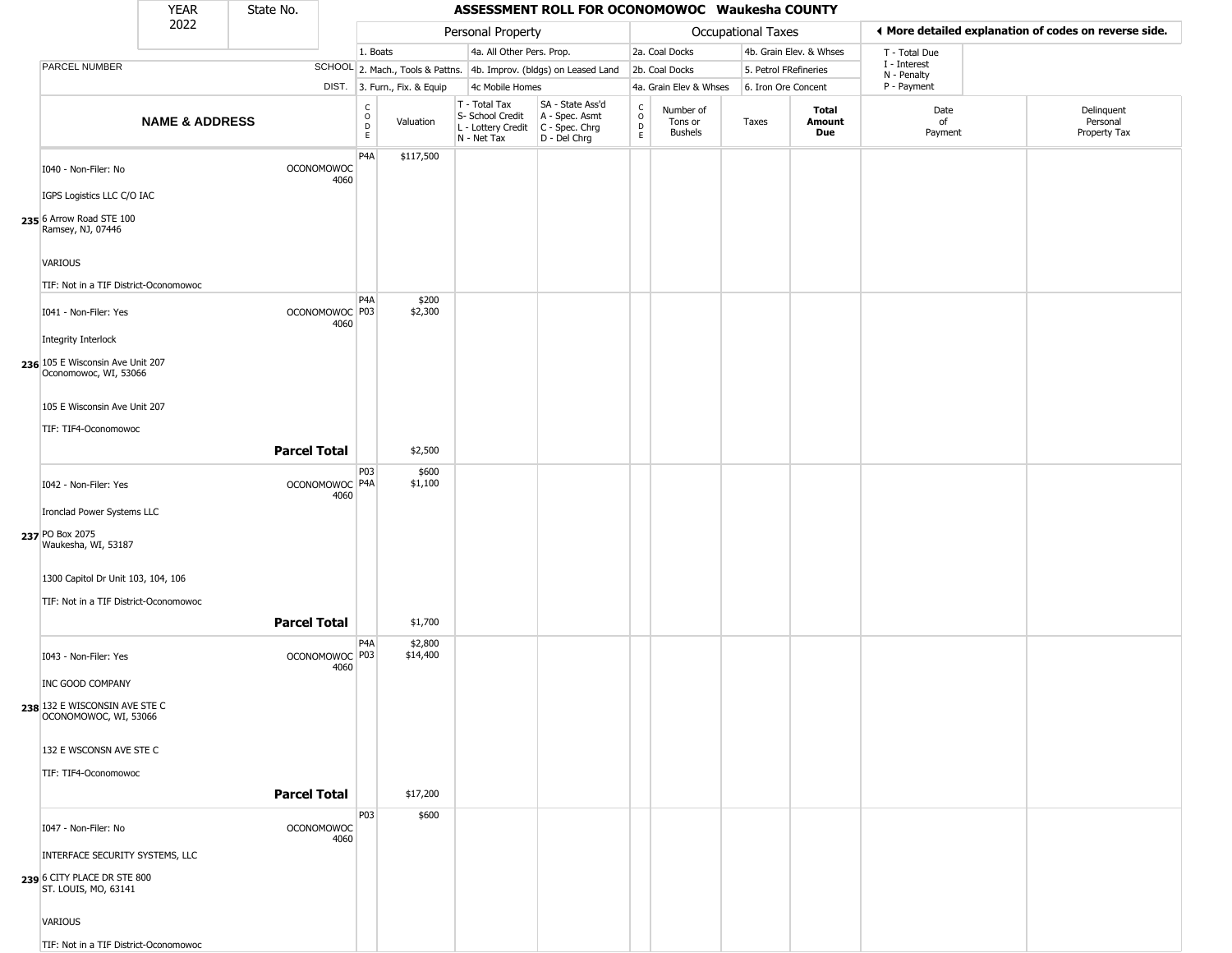|                                                                                                         | <b>YEAR</b>               | State No.           |                           |                       |                              |                                                                        | ASSESSMENT ROLL FOR OCONOMOWOC Waukesha COUNTY                       |                                            |                                        |                       |                         |                            |                                                       |
|---------------------------------------------------------------------------------------------------------|---------------------------|---------------------|---------------------------|-----------------------|------------------------------|------------------------------------------------------------------------|----------------------------------------------------------------------|--------------------------------------------|----------------------------------------|-----------------------|-------------------------|----------------------------|-------------------------------------------------------|
|                                                                                                         | 2022                      |                     |                           |                       |                              | Personal Property                                                      |                                                                      |                                            |                                        | Occupational Taxes    |                         |                            | ◀ More detailed explanation of codes on reverse side. |
|                                                                                                         |                           |                     |                           | 1. Boats              |                              | 4a. All Other Pers. Prop.                                              |                                                                      |                                            | 2a. Coal Docks                         |                       | 4b. Grain Elev. & Whses | T - Total Due              |                                                       |
| PARCEL NUMBER                                                                                           |                           |                     |                           |                       |                              |                                                                        | SCHOOL 2. Mach., Tools & Pattns. 4b. Improv. (bldgs) on Leased Land  |                                            | 2b. Coal Docks                         | 5. Petrol FRefineries |                         | I - Interest               |                                                       |
|                                                                                                         |                           |                     |                           |                       | DIST. 3. Furn., Fix. & Equip | 4c Mobile Homes                                                        |                                                                      |                                            | 4a. Grain Elev & Whses                 | 6. Iron Ore Concent   |                         | N - Penalty<br>P - Payment |                                                       |
|                                                                                                         | <b>NAME &amp; ADDRESS</b> |                     |                           | $\rm _o^C$<br>D<br>E. | Valuation                    | T - Total Tax<br>S- School Credit<br>L - Lottery Credit<br>N - Net Tax | SA - State Ass'd<br>A - Spec. Asmt<br>C - Spec. Chrg<br>D - Del Chrg | $\begin{array}{c} C \\ 0 \\ E \end{array}$ | Number of<br>Tons or<br><b>Bushels</b> | Taxes                 | Total<br>Amount<br>Due  | Date<br>of<br>Payment      | Delinquent<br>Personal<br>Property Tax                |
| J005 - Non-Filer: No<br>Johnson Design Inc JOHNSON DESIGN ARCHITECT BUILDERS INC<br>240 211 W Second St |                           |                     | OCONOMOWOC P03<br>4060    | P <sub>4</sub> A      | \$300<br>\$11,500            |                                                                        |                                                                      |                                            |                                        |                       |                         |                            |                                                       |
| Oconomowoc, WI, 53066<br>211 Second St                                                                  |                           |                     |                           |                       |                              |                                                                        |                                                                      |                                            |                                        |                       |                         |                            |                                                       |
| TIF: Not in a TIF District-Oconomowoc                                                                   |                           |                     |                           |                       |                              |                                                                        |                                                                      |                                            |                                        |                       |                         |                            |                                                       |
|                                                                                                         |                           | <b>Parcel Total</b> |                           |                       | \$11,800                     |                                                                        |                                                                      |                                            |                                        |                       |                         |                            |                                                       |
| J006 - Non-Filer: No                                                                                    |                           |                     | OCONOMOWOC P03<br>4060    | P <sub>4</sub> A      | \$700<br>\$8,300             |                                                                        |                                                                      |                                            |                                        |                       |                         |                            |                                                       |
| Edward D Jones & Co LP BRANCH TAX 02180                                                                 |                           |                     |                           |                       |                              |                                                                        |                                                                      |                                            |                                        |                       |                         |                            |                                                       |
| 241 PO Box 66528<br>St Louis, Missouri, 63166-6528                                                      |                           |                     |                           |                       |                              |                                                                        |                                                                      |                                            |                                        |                       |                         |                            |                                                       |
| 1280 Brown St Unit G                                                                                    |                           |                     |                           |                       |                              |                                                                        |                                                                      |                                            |                                        |                       |                         |                            |                                                       |
| TIF: Not in a TIF District-Oconomowoc                                                                   |                           |                     |                           |                       |                              |                                                                        |                                                                      |                                            |                                        |                       |                         |                            |                                                       |
|                                                                                                         |                           | <b>Parcel Total</b> |                           |                       | \$9,000                      |                                                                        |                                                                      |                                            |                                        |                       |                         |                            |                                                       |
| J010 - Non-Filer: Yes                                                                                   |                           |                     | OCONOMOWOC P03<br>4060    | P <sub>4</sub> A      | \$1,100<br>\$9,800           |                                                                        |                                                                      |                                            |                                        |                       |                         |                            |                                                       |
| Jahnke, Dr Peter                                                                                        |                           |                     |                           |                       |                              |                                                                        |                                                                      |                                            |                                        |                       |                         |                            |                                                       |
| 242 1259 Corporate Center Dr<br>Oconomowoc, WI, 53066                                                   |                           |                     |                           |                       |                              |                                                                        |                                                                      |                                            |                                        |                       |                         |                            |                                                       |
| 1259 Corporate Center Dr                                                                                |                           |                     |                           |                       |                              |                                                                        |                                                                      |                                            |                                        |                       |                         |                            |                                                       |
| TIF: Not in a TIF District-Oconomowoc                                                                   |                           |                     |                           |                       |                              |                                                                        |                                                                      |                                            |                                        |                       |                         |                            |                                                       |
|                                                                                                         |                           | <b>Parcel Total</b> |                           |                       | \$10,900                     |                                                                        |                                                                      |                                            |                                        |                       |                         |                            |                                                       |
| J032 - Non-Filer: No                                                                                    |                           |                     | <b>OCONOMOWOC</b><br>4060 | P03                   | \$3,000                      |                                                                        |                                                                      |                                            |                                        |                       |                         |                            |                                                       |
| Juke Box Larry Vending Inc                                                                              |                           |                     |                           |                       |                              |                                                                        |                                                                      |                                            |                                        |                       |                         |                            |                                                       |
| 243 N76 W30308 Cth VV<br>Hartland, WI, 53029-9530                                                       |                           |                     |                           |                       |                              |                                                                        |                                                                      |                                            |                                        |                       |                         |                            |                                                       |
| VARIOUS                                                                                                 |                           |                     |                           |                       |                              |                                                                        |                                                                      |                                            |                                        |                       |                         |                            |                                                       |
| TIF: TIF4-Oconomowoc                                                                                    |                           |                     |                           | P <sub>4</sub> A      | \$14,900                     |                                                                        |                                                                      |                                            |                                        |                       |                         |                            |                                                       |
| J034 - Non-Filer: No                                                                                    |                           |                     | OCONOMOWOC P03<br>4060    |                       | \$132,100                    |                                                                        |                                                                      |                                            |                                        |                       |                         |                            |                                                       |
| JP Morgan Chase Bank NA<br>244 1111 Polaris Pkwy A-3 OH1-1086<br>Columbus, OH, 43240                    |                           |                     |                           |                       |                              |                                                                        |                                                                      |                                            |                                        |                       |                         |                            |                                                       |
| 138 E Wisconsin Ave                                                                                     |                           |                     |                           |                       |                              |                                                                        |                                                                      |                                            |                                        |                       |                         |                            |                                                       |
| TIF: TIF4-Oconomowoc                                                                                    |                           |                     |                           |                       |                              |                                                                        |                                                                      |                                            |                                        |                       |                         |                            |                                                       |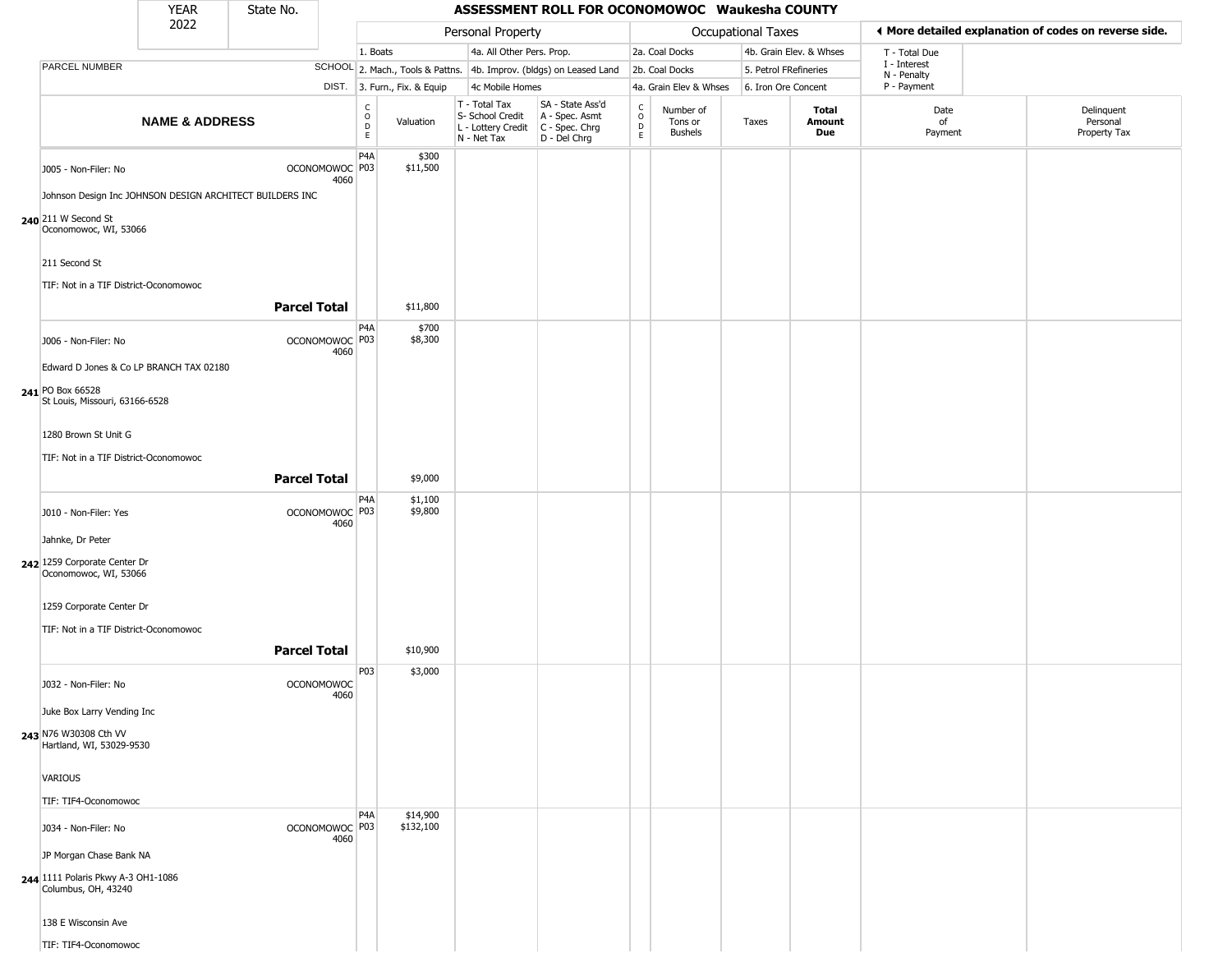|                                                      | <b>YEAR</b>               | State No.           |                                                |                              |                                                                        | ASSESSMENT ROLL FOR OCONOMOWOC Waukesha COUNTY                       |                                            |                                        |                    |                               |                             |                                                       |
|------------------------------------------------------|---------------------------|---------------------|------------------------------------------------|------------------------------|------------------------------------------------------------------------|----------------------------------------------------------------------|--------------------------------------------|----------------------------------------|--------------------|-------------------------------|-----------------------------|-------------------------------------------------------|
|                                                      | 2022                      |                     |                                                |                              | Personal Property                                                      |                                                                      |                                            |                                        | Occupational Taxes |                               |                             | ♦ More detailed explanation of codes on reverse side. |
|                                                      |                           |                     |                                                | 1. Boats                     | 4a. All Other Pers. Prop.                                              |                                                                      |                                            | 2a. Coal Docks                         |                    | 4b. Grain Elev. & Whses       | T - Total Due               |                                                       |
| PARCEL NUMBER                                        |                           |                     |                                                |                              |                                                                        | SCHOOL 2. Mach., Tools & Pattns. 4b. Improv. (bldgs) on Leased Land  |                                            | 2b. Coal Docks                         |                    | 5. Petrol FRefineries         | I - Interest<br>N - Penalty |                                                       |
|                                                      |                           |                     |                                                | DIST. 3. Furn., Fix. & Equip | 4c Mobile Homes                                                        |                                                                      |                                            | 4a. Grain Elev & Whses                 |                    | 6. Iron Ore Concent           | P - Payment                 |                                                       |
|                                                      | <b>NAME &amp; ADDRESS</b> |                     | $\begin{matrix} 0 \\ 0 \\ D \end{matrix}$<br>E | Valuation                    | T - Total Tax<br>S- School Credit<br>L - Lottery Credit<br>N - Net Tax | SA - State Ass'd<br>A - Spec. Asmt<br>C - Spec. Chrg<br>D - Del Chrg | $\begin{array}{c} C \\ 0 \\ E \end{array}$ | Number of<br>Tons or<br><b>Bushels</b> | Taxes              | Total<br>Amount<br><b>Due</b> | Date<br>of<br>Payment       | Delinquent<br>Personal<br>Property Tax                |
|                                                      |                           | <b>Parcel Total</b> |                                                | \$147,000                    |                                                                        |                                                                      |                                            |                                        |                    |                               |                             |                                                       |
| J035 - Non-Filer: No                                 |                           |                     | P4A<br>OCONOMOWOC P03<br>4060                  | \$1,000<br>\$5,900           |                                                                        |                                                                      |                                            |                                        |                    |                               |                             |                                                       |
| JP Kitchen Studio LLC                                |                           |                     |                                                |                              |                                                                        |                                                                      |                                            |                                        |                    |                               |                             |                                                       |
| 245 680 E Wisconsin Ave<br>Oconomowoc, WI, 53066     |                           |                     |                                                |                              |                                                                        |                                                                      |                                            |                                        |                    |                               |                             |                                                       |
| 680 E Wisconsin Ave                                  |                           |                     |                                                |                              |                                                                        |                                                                      |                                            |                                        |                    |                               |                             |                                                       |
| TIF: TIF4-Oconomowoc                                 |                           |                     |                                                |                              |                                                                        |                                                                      |                                            |                                        |                    |                               |                             |                                                       |
|                                                      |                           | <b>Parcel Total</b> | P <sub>4</sub> A                               | \$6,900<br>\$1,100           |                                                                        |                                                                      |                                            |                                        |                    |                               |                             |                                                       |
| J041 - Non-Filer: Yes                                |                           |                     | OCONOMOWOC P03<br>4060                         | \$7,400                      |                                                                        |                                                                      |                                            |                                        |                    |                               |                             |                                                       |
| Java Hut                                             |                           |                     |                                                |                              |                                                                        |                                                                      |                                            |                                        |                    |                               |                             |                                                       |
| 246 526 E Wisconsin Ave<br>Oconomowoc, WI, 53066     |                           |                     |                                                |                              |                                                                        |                                                                      |                                            |                                        |                    |                               |                             |                                                       |
| 526 E Wisconsin Ave                                  |                           |                     |                                                |                              |                                                                        |                                                                      |                                            |                                        |                    |                               |                             |                                                       |
| TIF: TIF4-Oconomowoc                                 |                           |                     |                                                |                              |                                                                        |                                                                      |                                            |                                        |                    |                               |                             |                                                       |
|                                                      |                           | <b>Parcel Total</b> |                                                | \$8,500                      |                                                                        |                                                                      |                                            |                                        |                    |                               |                             |                                                       |
| J043 - Non-Filer: No                                 |                           |                     | P <sub>4</sub> A<br>OCONOMOWOC P03<br>4060     | \$6,800<br>\$47,000          |                                                                        |                                                                      |                                            |                                        |                    |                               |                             |                                                       |
| John T Bitner DDS LLC ATTN: TAX DEPT                 |                           |                     |                                                |                              |                                                                        |                                                                      |                                            |                                        |                    |                               |                             |                                                       |
| 247 888 Thackeray Trl # 214<br>Oconomowoc, WI, 53066 |                           |                     |                                                |                              |                                                                        |                                                                      |                                            |                                        |                    |                               |                             |                                                       |
| 888 Thackeray Trl Unit 214                           |                           |                     |                                                |                              |                                                                        |                                                                      |                                            |                                        |                    |                               |                             |                                                       |
| TIF: Not in a TIF District-Oconomowoc                |                           |                     |                                                |                              |                                                                        |                                                                      |                                            |                                        |                    |                               |                             |                                                       |
|                                                      |                           | <b>Parcel Total</b> |                                                | \$53,800                     |                                                                        |                                                                      |                                            |                                        |                    |                               |                             |                                                       |
| J049 - Non-Filer: No                                 |                           |                     | P <sub>0</sub> 3<br>OCONOMOWOC P4A<br>4060     | \$1,900<br>\$3,300           |                                                                        |                                                                      |                                            |                                        |                    |                               |                             |                                                       |
| Edward D Jones & Co LP                               |                           |                     |                                                |                              |                                                                        |                                                                      |                                            |                                        |                    |                               |                             |                                                       |
| 248 PO Box 66528<br>St Louis, Missouri, 63166-6528   |                           |                     |                                                |                              |                                                                        |                                                                      |                                            |                                        |                    |                               |                             |                                                       |
| 1020 Oconomowoc Pkwy #102                            |                           |                     |                                                |                              |                                                                        |                                                                      |                                            |                                        |                    |                               |                             |                                                       |
| TIF: Not in a TIF District-Oconomowoc                |                           |                     |                                                |                              |                                                                        |                                                                      |                                            |                                        |                    |                               |                             |                                                       |
|                                                      |                           | <b>Parcel Total</b> |                                                | \$5,200                      |                                                                        |                                                                      |                                            |                                        |                    |                               |                             |                                                       |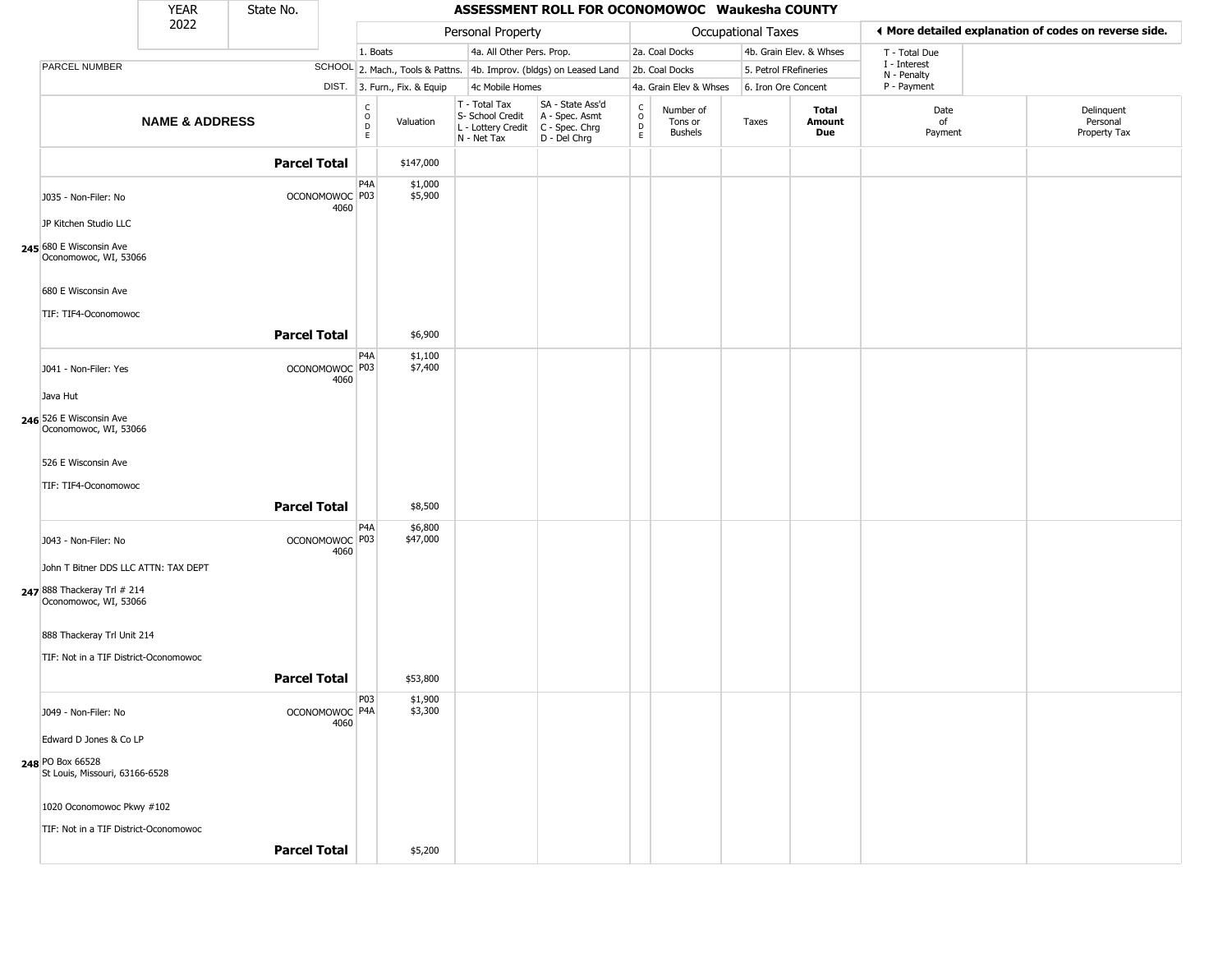|                                                                                                    | <b>YEAR</b>               | State No. |                           |                                |                              |                                                                        | ASSESSMENT ROLL FOR OCONOMOWOC Waukesha COUNTY                       |                                |                                        |                           |                         |                             |                                                       |
|----------------------------------------------------------------------------------------------------|---------------------------|-----------|---------------------------|--------------------------------|------------------------------|------------------------------------------------------------------------|----------------------------------------------------------------------|--------------------------------|----------------------------------------|---------------------------|-------------------------|-----------------------------|-------------------------------------------------------|
|                                                                                                    | 2022                      |           |                           |                                |                              | Personal Property                                                      |                                                                      |                                |                                        | <b>Occupational Taxes</b> |                         |                             | ♦ More detailed explanation of codes on reverse side. |
|                                                                                                    |                           |           |                           | 1. Boats                       |                              | 4a. All Other Pers. Prop.                                              |                                                                      |                                | 2a. Coal Docks                         |                           | 4b. Grain Elev. & Whses | T - Total Due               |                                                       |
| PARCEL NUMBER                                                                                      |                           |           |                           |                                |                              |                                                                        | SCHOOL 2. Mach., Tools & Pattns. 4b. Improv. (bldgs) on Leased Land  |                                | 2b. Coal Docks                         | 5. Petrol FRefineries     |                         | I - Interest<br>N - Penalty |                                                       |
|                                                                                                    |                           |           |                           |                                | DIST. 3. Furn., Fix. & Equip | 4c Mobile Homes                                                        |                                                                      |                                | 4a. Grain Elev & Whses                 | 6. Iron Ore Concent       |                         | P - Payment                 |                                                       |
|                                                                                                    | <b>NAME &amp; ADDRESS</b> |           |                           | $\rm _o^c$<br>D<br>$\mathsf E$ | Valuation                    | T - Total Tax<br>S- School Credit<br>L - Lottery Credit<br>N - Net Tax | SA - State Ass'd<br>A - Spec. Asmt<br>C - Spec. Chrg<br>D - Del Chrg | $\rm _o^C$<br>$\mathsf D$<br>E | Number of<br>Tons or<br><b>Bushels</b> | Taxes                     | Total<br>Amount<br>Due  | Date<br>of<br>Payment       | Delinquent<br>Personal<br>Property Tax                |
| J050 - Non-Filer: No<br>Jim O'Connor Select Auto                                                   |                           |           | OCONOMOWOC P03<br>4060    | P <sub>4</sub> A               | \$300<br>\$1,000             |                                                                        |                                                                      |                                |                                        |                           |                         |                             |                                                       |
| 249 740 E Wisconsin Ave<br>Oconomowoc, WI, 53066                                                   |                           |           |                           |                                |                              |                                                                        |                                                                      |                                |                                        |                           |                         |                             |                                                       |
| 740 E Wisconsin Ave                                                                                |                           |           |                           |                                |                              |                                                                        |                                                                      |                                |                                        |                           |                         |                             |                                                       |
| TIF: TIF4-Oconomowoc                                                                               |                           |           | <b>Parcel Total</b>       |                                | \$1,300                      |                                                                        |                                                                      |                                |                                        |                           |                         |                             |                                                       |
| J051 - Non-Filer: No                                                                               |                           |           | OCONOMOWOC P4A<br>4060    | P03                            | \$1,500<br>\$2,100           |                                                                        |                                                                      |                                |                                        |                           |                         |                             |                                                       |
| Edward D Jones & Co LP ATTN BRANCH TAX 74443<br>250 PO Box 66528<br>St Louis, Missouri, 63166-6528 |                           |           |                           |                                |                              |                                                                        |                                                                      |                                |                                        |                           |                         |                             |                                                       |
| 1195 Summit Ave #300<br>TIF: Not in a TIF District-Oconomowoc                                      |                           |           |                           |                                |                              |                                                                        |                                                                      |                                |                                        |                           |                         |                             |                                                       |
|                                                                                                    |                           |           | <b>Parcel Total</b>       |                                | \$3,600                      |                                                                        |                                                                      |                                |                                        |                           |                         |                             |                                                       |
|                                                                                                    |                           |           |                           |                                |                              |                                                                        |                                                                      |                                |                                        |                           |                         |                             |                                                       |
| J054 - Non-Filer: No                                                                               |                           |           | <b>OCONOMOWOC</b><br>4060 | P03                            | \$44,500                     |                                                                        |                                                                      |                                |                                        |                           |                         |                             |                                                       |
| Jimmy Johns Tiffany Gename<br>251 1674 Old School House Rd<br>Oconomowoc, Wisconsin, 53066         |                           |           |                           |                                |                              |                                                                        |                                                                      |                                |                                        |                           |                         |                             |                                                       |
| 1674 Old School House Rd #104<br>TIF: Not in a TIF District-Oconomowoc                             |                           |           |                           |                                |                              |                                                                        |                                                                      |                                |                                        |                           |                         |                             |                                                       |
| J057 - Non-Filer: No                                                                               |                           |           | <b>OCONOMOWOC</b><br>4060 | <b>P03</b>                     | \$400                        |                                                                        |                                                                      |                                |                                        |                           |                         |                             |                                                       |
| Johnson Controls Security Solutions LLC<br>252 PO Box 5006<br>Boca Raton, FL, 33431-0806           |                           |           |                           |                                |                              |                                                                        |                                                                      |                                |                                        |                           |                         |                             |                                                       |
| VARIOUS<br>TIF: Not in a TIF District-Oconomowoc                                                   |                           |           |                           |                                |                              |                                                                        |                                                                      |                                |                                        |                           |                         |                             |                                                       |
| J058 - Non-Filer: Yes                                                                              |                           |           | <b>OCONOMOWOC</b><br>4060 | P03                            | \$3,200                      |                                                                        |                                                                      |                                |                                        |                           |                         |                             |                                                       |
| Joint Ventures<br>253 200 S Silver Lake St Unit B<br>Oconomowoc, WI, 53066                         |                           |           |                           |                                |                              |                                                                        |                                                                      |                                |                                        |                           |                         |                             |                                                       |
| 200 S Silver Lake St Unit B                                                                        |                           |           |                           |                                |                              |                                                                        |                                                                      |                                |                                        |                           |                         |                             |                                                       |
| TIF: TIF4-Oconomowoc                                                                               |                           |           |                           |                                |                              |                                                                        |                                                                      |                                |                                        |                           |                         |                             |                                                       |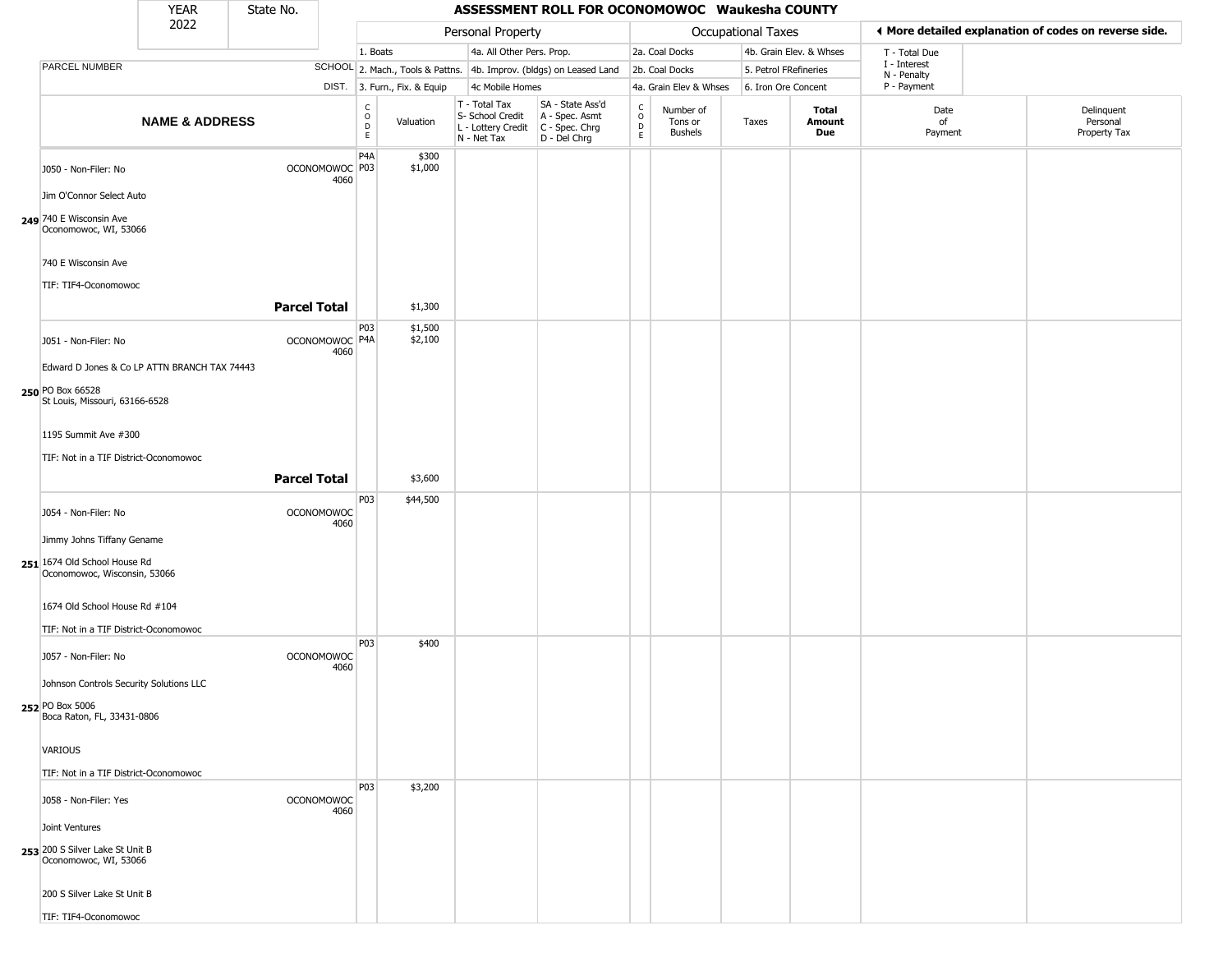|                                                     | <b>YEAR</b>               | State No.           |                                   |                        |                              |                                                                                         | ASSESSMENT ROLL FOR OCONOMOWOC Waukesha COUNTY                      |                                            |                                 |                           |                         |                             |                                                       |
|-----------------------------------------------------|---------------------------|---------------------|-----------------------------------|------------------------|------------------------------|-----------------------------------------------------------------------------------------|---------------------------------------------------------------------|--------------------------------------------|---------------------------------|---------------------------|-------------------------|-----------------------------|-------------------------------------------------------|
|                                                     | 2022                      |                     |                                   |                        |                              | Personal Property                                                                       |                                                                     |                                            |                                 | <b>Occupational Taxes</b> |                         |                             | ♦ More detailed explanation of codes on reverse side. |
|                                                     |                           |                     |                                   | 1. Boats               |                              | 4a. All Other Pers. Prop.                                                               |                                                                     |                                            | 2a. Coal Docks                  |                           | 4b. Grain Elev. & Whses | T - Total Due               |                                                       |
| PARCEL NUMBER                                       |                           |                     |                                   |                        |                              |                                                                                         | SCHOOL 2. Mach., Tools & Pattns. 4b. Improv. (bldgs) on Leased Land |                                            | 2b. Coal Docks                  | 5. Petrol FRefineries     |                         | I - Interest<br>N - Penalty |                                                       |
|                                                     |                           |                     |                                   |                        | DIST. 3. Furn., Fix. & Equip | 4c Mobile Homes                                                                         |                                                                     |                                            | 4a. Grain Elev & Whses          | 6. Iron Ore Concent       |                         | P - Payment                 |                                                       |
|                                                     | <b>NAME &amp; ADDRESS</b> |                     |                                   | С<br>$\circ$<br>D<br>E | Valuation                    | T - Total Tax<br>S- School Credit<br>L - Lottery Credit   C - Spec. Chrg<br>N - Net Tax | SA - State Ass'd<br>A - Spec. Asmt<br>D - Del Chrg                  | $\begin{array}{c} C \\ 0 \\ E \end{array}$ | Number of<br>Tons or<br>Bushels | Taxes                     | Total<br>Amount<br>Due  | Date<br>of<br>Payment       | Delinquent<br>Personal<br>Property Tax                |
| J059 - Non-Filer: Yes                               |                           |                     | <b>OCONOMOWOC</b><br>4060         | P03                    | \$1,900                      |                                                                                         |                                                                     |                                            |                                 |                           |                         |                             |                                                       |
| JOHNSON COMMERCIAL LEASING DIVISION                 |                           |                     |                                   |                        |                              |                                                                                         |                                                                     |                                            |                                 |                           |                         |                             |                                                       |
| 254 555 MAIN STREET STE 3330<br>RACINE, WI, 53403   |                           |                     |                                   |                        |                              |                                                                                         |                                                                     |                                            |                                 |                           |                         |                             |                                                       |
| 150 E WISCONSIN AVE #101                            |                           |                     |                                   |                        |                              |                                                                                         |                                                                     |                                            |                                 |                           |                         |                             |                                                       |
| TIF: TIF4-Oconomowoc                                |                           |                     |                                   | P03                    | \$6,700                      |                                                                                         |                                                                     |                                            |                                 |                           |                         |                             |                                                       |
| J060 - Non-Filer: No                                |                           |                     | <b>OCONOMOWOC</b><br>4060         |                        |                              |                                                                                         |                                                                     |                                            |                                 |                           |                         |                             |                                                       |
| JOHNSON BANK-LEASING DIVISION                       |                           |                     |                                   |                        |                              |                                                                                         |                                                                     |                                            |                                 |                           |                         |                             |                                                       |
| 255 555 MAIN ST STE 304<br>RACINE, WI, 53403        |                           |                     |                                   |                        |                              |                                                                                         |                                                                     |                                            |                                 |                           |                         |                             |                                                       |
| 105 E WISCONSIN AVE #101                            |                           |                     |                                   |                        |                              |                                                                                         |                                                                     |                                            |                                 |                           |                         |                             |                                                       |
| TIF: TIF4-Oconomowoc                                |                           |                     |                                   |                        |                              |                                                                                         |                                                                     |                                            |                                 |                           |                         |                             |                                                       |
| K005 - Non-Filer: Yes                               |                           |                     | OCONOMOWOC <sup>P03</sup><br>4060 | P <sub>4</sub> A       | \$300<br>\$1,100             |                                                                                         |                                                                     |                                            |                                 |                           |                         |                             |                                                       |
| Kelly Family Medical Clinic                         |                           |                     |                                   |                        |                              |                                                                                         |                                                                     |                                            |                                 |                           |                         |                             |                                                       |
| 256 820 Summit Ave<br>Oconomowoc, WI, 53066         |                           |                     |                                   |                        |                              |                                                                                         |                                                                     |                                            |                                 |                           |                         |                             |                                                       |
| 820 Summit Ave                                      |                           |                     |                                   |                        |                              |                                                                                         |                                                                     |                                            |                                 |                           |                         |                             |                                                       |
| TIF: Not in a TIF District-Oconomowoc               |                           |                     |                                   |                        |                              |                                                                                         |                                                                     |                                            |                                 |                           |                         |                             |                                                       |
|                                                     |                           | <b>Parcel Total</b> |                                   |                        | \$1,400                      |                                                                                         |                                                                     |                                            |                                 |                           |                         |                             |                                                       |
| K020 - Non-Filer: Yes                               |                           |                     | OCONOMOWOC <sup>P4A</sup><br>4060 | P03                    | \$100<br>\$100               |                                                                                         |                                                                     |                                            |                                 |                           |                         |                             |                                                       |
| Kleen It Shoppe Inc                                 |                           |                     |                                   |                        |                              |                                                                                         |                                                                     |                                            |                                 |                           |                         |                             |                                                       |
| 257 117 Thompson St Unit A<br>Oconomowoc, WI, 53066 |                           |                     |                                   |                        |                              |                                                                                         |                                                                     |                                            |                                 |                           |                         |                             |                                                       |
| 117 Thompson St Unit A                              |                           |                     |                                   |                        |                              |                                                                                         |                                                                     |                                            |                                 |                           |                         |                             |                                                       |
| TIF: Not in a TIF District-Oconomowoc               |                           |                     |                                   |                        |                              |                                                                                         |                                                                     |                                            |                                 |                           |                         |                             |                                                       |
|                                                     |                           | <b>Parcel Total</b> |                                   |                        | \$200                        |                                                                                         |                                                                     |                                            |                                 |                           |                         |                             |                                                       |
| K021 - Non-Filer: Yes                               |                           |                     | OCONOMOWOC P03                    | P <sub>4</sub> A       | \$300<br>\$700               |                                                                                         |                                                                     |                                            |                                 |                           |                         |                             |                                                       |
| Klees & Sulok Oil Co                                |                           |                     | 4060                              |                        |                              |                                                                                         |                                                                     |                                            |                                 |                           |                         |                             |                                                       |
| 258 2795 E Washington St<br>West Bend, WI, 53095    |                           |                     |                                   |                        |                              |                                                                                         |                                                                     |                                            |                                 |                           |                         |                             |                                                       |
|                                                     |                           |                     |                                   |                        |                              |                                                                                         |                                                                     |                                            |                                 |                           |                         |                             |                                                       |
| 1111 Summit Ave                                     |                           |                     |                                   |                        |                              |                                                                                         |                                                                     |                                            |                                 |                           |                         |                             |                                                       |
| TIF: Not in a TIF District-Oconomowoc               |                           |                     |                                   |                        |                              |                                                                                         |                                                                     |                                            |                                 |                           |                         |                             |                                                       |
|                                                     |                           | <b>Parcel Total</b> |                                   |                        | \$1,000                      |                                                                                         |                                                                     |                                            |                                 |                           |                         |                             |                                                       |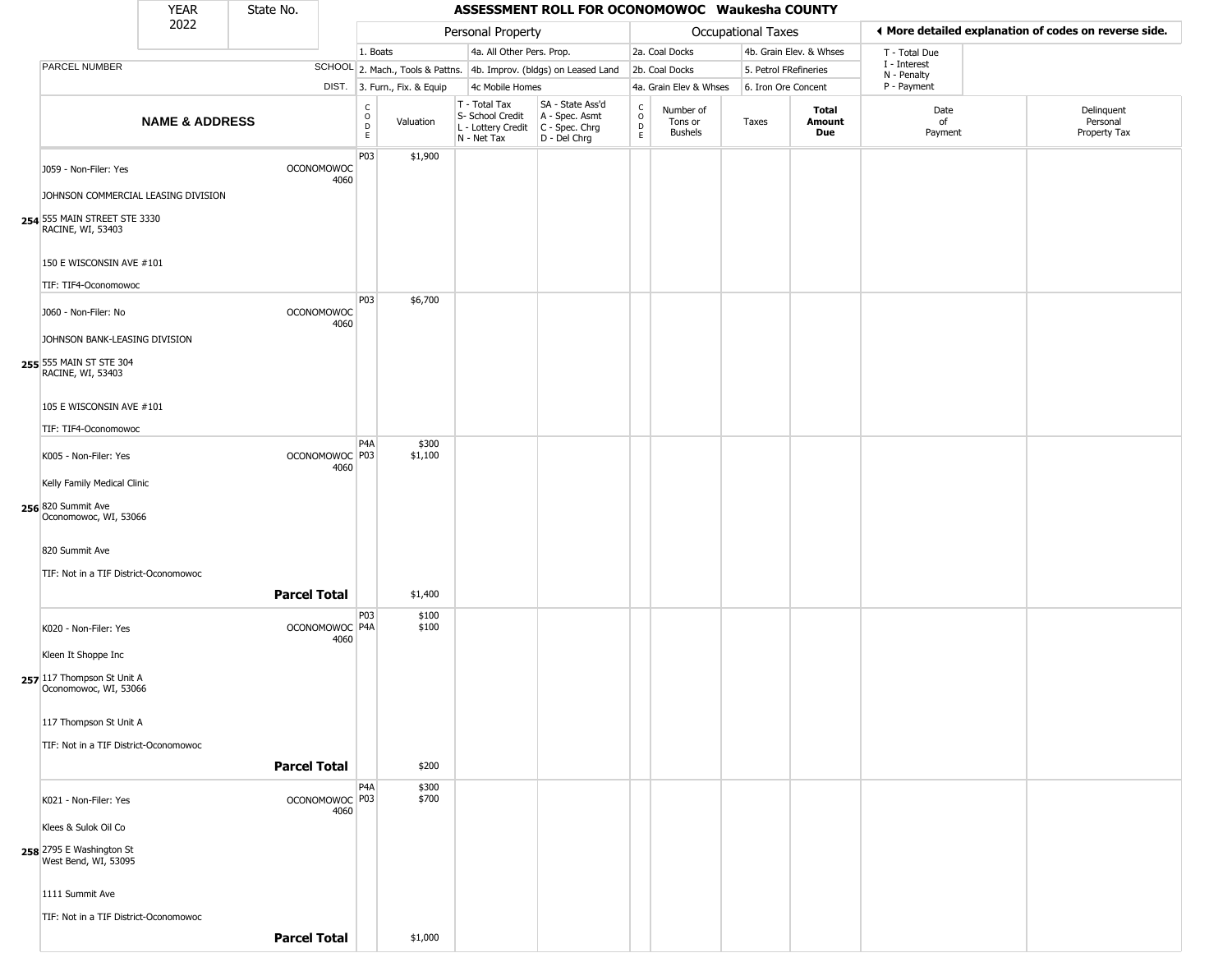|                                                  | <b>YEAR</b>               | State No.           |                        |                                             |                              |                                                                        | ASSESSMENT ROLL FOR OCONOMOWOC Waukesha COUNTY                         |                                            |                                        |                       |                         |                             |                                                       |
|--------------------------------------------------|---------------------------|---------------------|------------------------|---------------------------------------------|------------------------------|------------------------------------------------------------------------|------------------------------------------------------------------------|--------------------------------------------|----------------------------------------|-----------------------|-------------------------|-----------------------------|-------------------------------------------------------|
|                                                  | 2022                      |                     |                        |                                             |                              | Personal Property                                                      |                                                                        |                                            |                                        | Occupational Taxes    |                         |                             | ♦ More detailed explanation of codes on reverse side. |
|                                                  |                           |                     |                        | 1. Boats                                    |                              | 4a. All Other Pers. Prop.                                              |                                                                        |                                            | 2a. Coal Docks                         |                       | 4b. Grain Elev. & Whses | T - Total Due               |                                                       |
| PARCEL NUMBER                                    |                           |                     |                        |                                             |                              |                                                                        | SCHOOL 2. Mach., Tools & Pattns. 4b. Improv. (bldgs) on Leased Land    |                                            | 2b. Coal Docks                         | 5. Petrol FRefineries |                         | I - Interest<br>N - Penalty |                                                       |
|                                                  |                           |                     |                        |                                             | DIST. 3. Furn., Fix. & Equip | 4c Mobile Homes                                                        |                                                                        |                                            | 4a. Grain Elev & Whses                 | 6. Iron Ore Concent   |                         | P - Payment                 |                                                       |
|                                                  | <b>NAME &amp; ADDRESS</b> |                     |                        | $\mathsf{C}$<br>$\circ$<br>$\mathsf D$<br>E | Valuation                    | T - Total Tax<br>S- School Credit<br>L - Lottery Credit<br>N - Net Tax | SA - State Ass'd<br>A - Spec. Asmt<br>C - Spec. Chrg<br>$D - Del Chrg$ | $\begin{array}{c} C \\ 0 \\ E \end{array}$ | Number of<br>Tons or<br><b>Bushels</b> | Taxes                 | Total<br>Amount<br>Due  | Date<br>of<br>Payment       | Delinquent<br>Personal<br>Property Tax                |
| K026 - Non-Filer: Yes                            |                           |                     | OCONOMOWOC P03<br>4060 | P4A                                         | \$200<br>\$800               |                                                                        |                                                                        |                                            |                                        |                       |                         |                             |                                                       |
| Kerzner Inc                                      |                           |                     |                        |                                             |                              |                                                                        |                                                                        |                                            |                                        |                       |                         |                             |                                                       |
| 259 1200 Capitol Dr<br>Oconomowoc, WI, 53066     |                           |                     |                        |                                             |                              |                                                                        |                                                                        |                                            |                                        |                       |                         |                             |                                                       |
| 1200 Capitol Dr                                  |                           |                     |                        |                                             |                              |                                                                        |                                                                        |                                            |                                        |                       |                         |                             |                                                       |
| TIF: Not in a TIF District-Oconomowoc            |                           |                     |                        |                                             |                              |                                                                        |                                                                        |                                            |                                        |                       |                         |                             |                                                       |
|                                                  |                           | <b>Parcel Total</b> |                        |                                             | \$1,000                      |                                                                        |                                                                        |                                            |                                        |                       |                         |                             |                                                       |
| K033 - Non-Filer: No                             |                           |                     | OCONOMOWOC P03<br>4060 | P <sub>4</sub> A                            | \$8,500<br>\$75,400          |                                                                        |                                                                        |                                            |                                        |                       |                         |                             |                                                       |
| Kwik Trip #446                                   |                           |                     |                        |                                             |                              |                                                                        |                                                                        |                                            |                                        |                       |                         |                             |                                                       |
| 260 1626 Oak St<br>La Crosse, WI, 54602          |                           |                     |                        |                                             |                              |                                                                        |                                                                        |                                            |                                        |                       |                         |                             |                                                       |
| 1292 Oconomowoc Pkwy                             |                           |                     |                        |                                             |                              |                                                                        |                                                                        |                                            |                                        |                       |                         |                             |                                                       |
| TIF: Not in a TIF District-Oconomowoc            |                           |                     |                        |                                             |                              |                                                                        |                                                                        |                                            |                                        |                       |                         |                             |                                                       |
|                                                  |                           | <b>Parcel Total</b> |                        |                                             | \$83,900                     |                                                                        |                                                                        |                                            |                                        |                       |                         |                             |                                                       |
| K040 - Non-Filer: No                             |                           |                     | OCONOMOWOC P03<br>4060 | P4A                                         | \$25,500<br>\$97,700         |                                                                        |                                                                        |                                            |                                        |                       |                         |                             |                                                       |
| Kwik Trip #417                                   |                           |                     |                        |                                             |                              |                                                                        |                                                                        |                                            |                                        |                       |                         |                             |                                                       |
| 261 1626 Oak St<br>La Crosse, WI, 54602          |                           |                     |                        |                                             |                              |                                                                        |                                                                        |                                            |                                        |                       |                         |                             |                                                       |
| 1220 Brown St                                    |                           |                     |                        |                                             |                              |                                                                        |                                                                        |                                            |                                        |                       |                         |                             |                                                       |
| TIF: Not in a TIF District-Oconomowoc            |                           |                     |                        |                                             |                              |                                                                        |                                                                        |                                            |                                        |                       |                         |                             |                                                       |
|                                                  |                           | <b>Parcel Total</b> |                        |                                             | \$123,200                    |                                                                        |                                                                        |                                            |                                        |                       |                         |                             |                                                       |
| K047 - Non-Filer: Yes                            |                           |                     | OCONOMOWOC P03<br>4060 | P <sub>4</sub> A                            | \$100<br>\$12,700            |                                                                        |                                                                        |                                            |                                        |                       |                         |                             |                                                       |
| <b>KPI</b> Inc                                   |                           |                     |                        |                                             |                              |                                                                        |                                                                        |                                            |                                        |                       |                         |                             |                                                       |
| 262 139 E Wisconsin Ave<br>Oconomowoc, WI, 53066 |                           |                     |                        |                                             |                              |                                                                        |                                                                        |                                            |                                        |                       |                         |                             |                                                       |
| 139 E Wisconsin Ave                              |                           |                     |                        |                                             |                              |                                                                        |                                                                        |                                            |                                        |                       |                         |                             |                                                       |
| TIF: TIF4-Oconomowoc                             |                           |                     |                        |                                             |                              |                                                                        |                                                                        |                                            |                                        |                       |                         |                             |                                                       |
|                                                  |                           | <b>Parcel Total</b> |                        |                                             | \$12,800                     |                                                                        |                                                                        |                                            |                                        |                       |                         |                             |                                                       |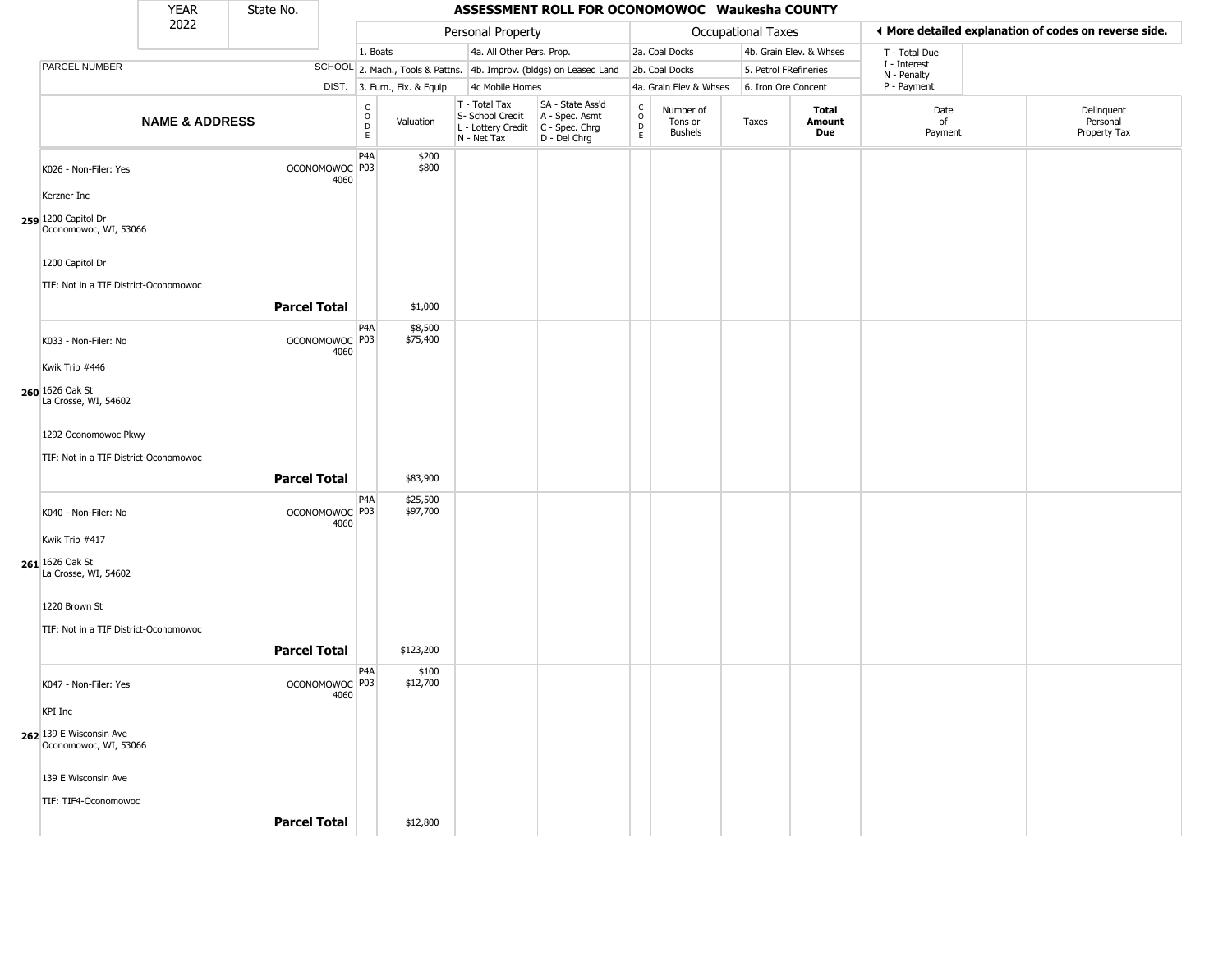|                                                                                  | YEAR                      | State No.           |                                   |                                                          |                              |                                                                                       | ASSESSMENT ROLL FOR OCONOMOWOC Waukesha COUNTY                      |                                                |                                        |                           |                               |                                                       |                                        |
|----------------------------------------------------------------------------------|---------------------------|---------------------|-----------------------------------|----------------------------------------------------------|------------------------------|---------------------------------------------------------------------------------------|---------------------------------------------------------------------|------------------------------------------------|----------------------------------------|---------------------------|-------------------------------|-------------------------------------------------------|----------------------------------------|
|                                                                                  | 2022                      |                     |                                   |                                                          |                              | Personal Property                                                                     |                                                                     |                                                |                                        | <b>Occupational Taxes</b> |                               | ♦ More detailed explanation of codes on reverse side. |                                        |
|                                                                                  |                           |                     |                                   | 1. Boats                                                 |                              | 4a. All Other Pers. Prop.                                                             |                                                                     |                                                | 2a. Coal Docks                         |                           | 4b. Grain Elev. & Whses       | T - Total Due                                         |                                        |
| PARCEL NUMBER                                                                    |                           |                     |                                   |                                                          |                              |                                                                                       | SCHOOL 2. Mach., Tools & Pattns. 4b. Improv. (bldgs) on Leased Land |                                                | 2b. Coal Docks                         | 5. Petrol FRefineries     |                               | I - Interest<br>N - Penalty                           |                                        |
|                                                                                  |                           |                     |                                   |                                                          | DIST. 3. Furn., Fix. & Equip | 4c Mobile Homes                                                                       |                                                                     |                                                | 4a. Grain Elev & Whses                 | 6. Iron Ore Concent       |                               | P - Payment                                           |                                        |
|                                                                                  | <b>NAME &amp; ADDRESS</b> |                     |                                   | $\begin{matrix} C \\ O \\ D \end{matrix}$<br>$\mathsf E$ | Valuation                    | T - Total Tax<br>S- School Credit<br>L - Lottery Credit C - Spec. Chrg<br>N - Net Tax | SA - State Ass'd<br>A - Spec. Asmt<br>D - Del Chrg                  | $\begin{matrix} 0 \\ 0 \\ D \end{matrix}$<br>E | Number of<br>Tons or<br><b>Bushels</b> | Taxes                     | <b>Total</b><br>Amount<br>Due | Date<br>of<br>Payment                                 | Delinquent<br>Personal<br>Property Tax |
| K048 - Non-Filer: No                                                             |                           |                     | OCONOMOWOC P03<br>4060            | P4A                                                      | \$12,300<br>\$147,700        |                                                                                       |                                                                     |                                                |                                        |                           |                               |                                                       |                                        |
| Kwik Trip #858                                                                   |                           |                     |                                   |                                                          |                              |                                                                                       |                                                                     |                                                |                                        |                           |                               |                                                       |                                        |
| 263 1626 Oak St<br>La Crosse, WI, 54602                                          |                           |                     |                                   |                                                          |                              |                                                                                       |                                                                     |                                                |                                        |                           |                               |                                                       |                                        |
| 1301 Oconomowoc Pkwy                                                             |                           |                     |                                   |                                                          |                              |                                                                                       |                                                                     |                                                |                                        |                           |                               |                                                       |                                        |
| TIF: Not in a TIF District-Oconomowoc                                            |                           | <b>Parcel Total</b> |                                   |                                                          | \$160,000                    |                                                                                       |                                                                     |                                                |                                        |                           |                               |                                                       |                                        |
| K052 - Non-Filer: Yes                                                            |                           |                     | OCONOMOWOC <sup>P03</sup><br>4060 | P4A                                                      | \$500<br>\$4,900             |                                                                                       |                                                                     |                                                |                                        |                           |                               |                                                       |                                        |
| CMCRO, LLC                                                                       |                           |                     |                                   |                                                          |                              |                                                                                       |                                                                     |                                                |                                        |                           |                               |                                                       |                                        |
| <b>264</b> 4303 N Lake Dr<br>Shorewood, WI, 53211                                |                           |                     |                                   |                                                          |                              |                                                                                       |                                                                     |                                                |                                        |                           |                               |                                                       |                                        |
| 650 E Wisconsin Ave                                                              |                           |                     |                                   |                                                          |                              |                                                                                       |                                                                     |                                                |                                        |                           |                               |                                                       |                                        |
| TIF: TIF4-Oconomowoc                                                             |                           |                     |                                   |                                                          |                              |                                                                                       |                                                                     |                                                |                                        |                           |                               |                                                       |                                        |
|                                                                                  |                           | <b>Parcel Total</b> |                                   |                                                          | \$5,400                      |                                                                                       |                                                                     |                                                |                                        |                           |                               |                                                       |                                        |
| K054 - Non-Filer: Yes                                                            |                           |                     | OCONOMOWOC P03<br>4060            | P4A                                                      | \$300<br>\$5,800             |                                                                                       |                                                                     |                                                |                                        |                           |                               |                                                       |                                        |
| Knight Barry Title Jeffrey B Green<br>265 400 Wisconsin Ave<br>Racine, WI, 53403 |                           |                     |                                   |                                                          |                              |                                                                                       |                                                                     |                                                |                                        |                           |                               |                                                       |                                        |
| 150 E Wisconsin Ave Unit 101                                                     |                           |                     |                                   |                                                          |                              |                                                                                       |                                                                     |                                                |                                        |                           |                               |                                                       |                                        |
| TIF: TIF4-Oconomowoc                                                             |                           | <b>Parcel Total</b> |                                   |                                                          | \$6,100                      |                                                                                       |                                                                     |                                                |                                        |                           |                               |                                                       |                                        |
| K055 - Non-Filer: Yes                                                            |                           |                     | <b>OCONOMOWOC</b><br>4060         | P03                                                      | \$1,100                      |                                                                                       |                                                                     |                                                |                                        |                           |                               |                                                       |                                        |
| Kaempf Financial Services                                                        |                           |                     |                                   |                                                          |                              |                                                                                       |                                                                     |                                                |                                        |                           |                               |                                                       |                                        |
| 266 175 E Wisconsin Ave Ste N<br>Oconomowoc, WI, 53066                           |                           |                     |                                   |                                                          |                              |                                                                                       |                                                                     |                                                |                                        |                           |                               |                                                       |                                        |
| 175 E Wisconsin Ave Ste N<br>TIF: TIF4-Oconomowoc                                |                           |                     |                                   |                                                          |                              |                                                                                       |                                                                     |                                                |                                        |                           |                               |                                                       |                                        |
| K058 - Non-Filer: No                                                             |                           |                     | <b>OCONOMOWOC</b><br>4060         | P03                                                      | \$292,200                    |                                                                                       |                                                                     |                                                |                                        |                           |                               |                                                       |                                        |
| Hilton Garden KM Hotel LLC                                                       |                           |                     |                                   |                                                          |                              |                                                                                       |                                                                     |                                                |                                        |                           |                               |                                                       |                                        |
| 267 1443 PABST FARM CIRCLE<br>Oconomowoc, WI, 53086                              |                           |                     |                                   |                                                          |                              |                                                                                       |                                                                     |                                                |                                        |                           |                               |                                                       |                                        |
| 1443 Pabst Farms Cir                                                             |                           |                     |                                   |                                                          |                              |                                                                                       |                                                                     |                                                |                                        |                           |                               |                                                       |                                        |
| TIF: Not in a TIF District-Oconomowoc                                            |                           |                     |                                   |                                                          |                              |                                                                                       |                                                                     |                                                |                                        |                           |                               |                                                       |                                        |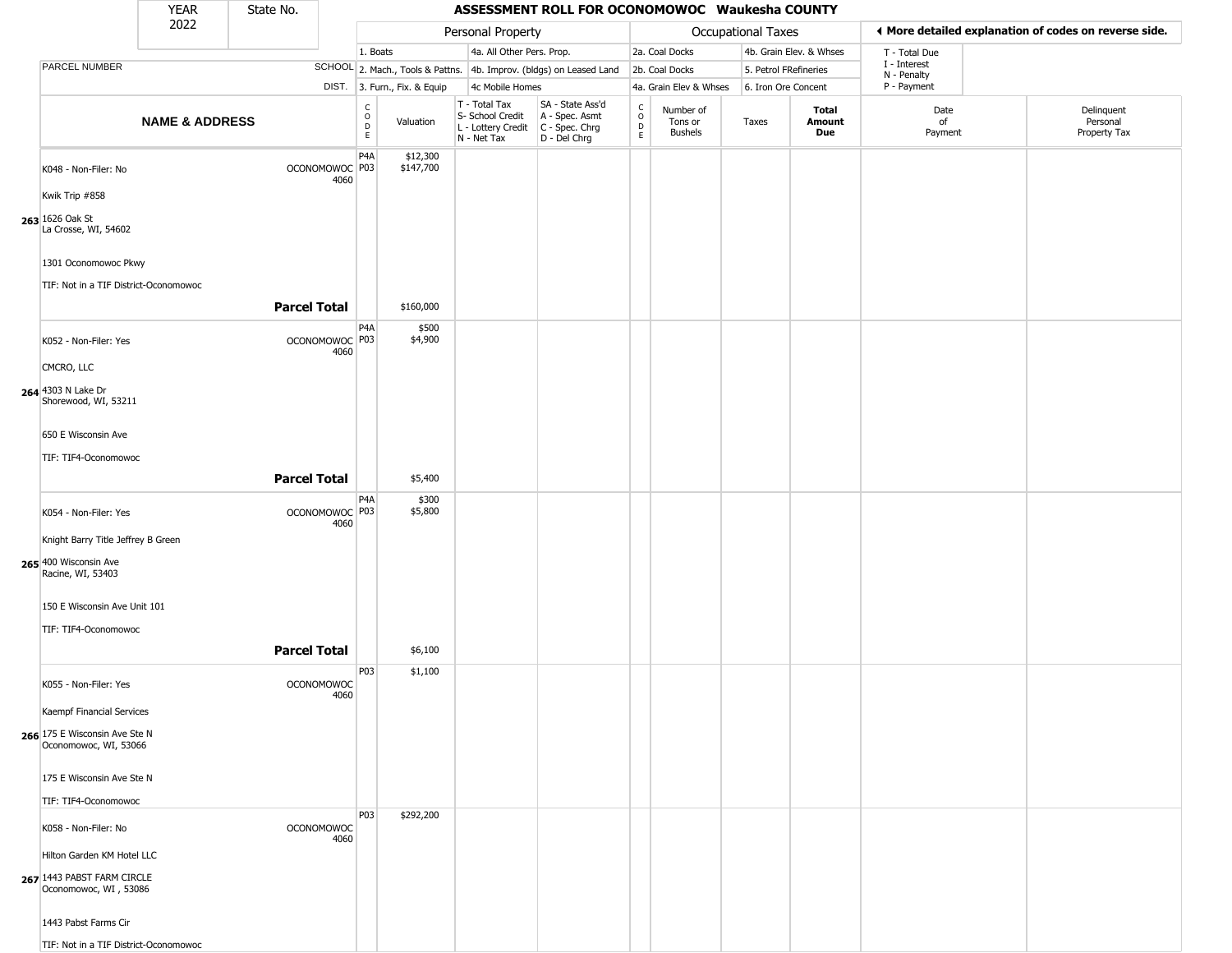|                                                  | <b>YEAR</b>               | State No.           |                                   |                                                                                 |                                                                        | ASSESSMENT ROLL FOR OCONOMOWOC Waukesha COUNTY                       |                                                   |                                        |                       |                         |                             |                                                       |
|--------------------------------------------------|---------------------------|---------------------|-----------------------------------|---------------------------------------------------------------------------------|------------------------------------------------------------------------|----------------------------------------------------------------------|---------------------------------------------------|----------------------------------------|-----------------------|-------------------------|-----------------------------|-------------------------------------------------------|
|                                                  | 2022                      |                     |                                   |                                                                                 | Personal Property                                                      |                                                                      |                                                   |                                        | Occupational Taxes    |                         |                             | ◀ More detailed explanation of codes on reverse side. |
|                                                  |                           |                     |                                   | 1. Boats                                                                        | 4a. All Other Pers. Prop.                                              |                                                                      |                                                   | 2a. Coal Docks                         |                       | 4b. Grain Elev. & Whses | T - Total Due               |                                                       |
| PARCEL NUMBER                                    |                           |                     |                                   |                                                                                 |                                                                        | SCHOOL 2. Mach., Tools & Pattns. 4b. Improv. (bldgs) on Leased Land  |                                                   | 2b. Coal Docks                         | 5. Petrol FRefineries |                         | I - Interest<br>N - Penalty |                                                       |
|                                                  |                           |                     |                                   | DIST. 3. Furn., Fix. & Equip                                                    | 4c Mobile Homes                                                        |                                                                      |                                                   | 4a. Grain Elev & Whses                 | 6. Iron Ore Concent   |                         | P - Payment                 |                                                       |
|                                                  | <b>NAME &amp; ADDRESS</b> |                     |                                   | $\begin{smallmatrix} C \\ O \\ D \end{smallmatrix}$<br>Valuation<br>$\mathsf E$ | T - Total Tax<br>S- School Credit<br>L - Lottery Credit<br>N - Net Tax | SA - State Ass'd<br>A - Spec. Asmt<br>C - Spec. Chrg<br>D - Del Chrg | $\begin{array}{c}\nC \\ O \\ D \\ E\n\end{array}$ | Number of<br>Tons or<br><b>Bushels</b> | Taxes                 | Total<br>Amount<br>Due  | Date<br>of<br>Payment       | Delinquent<br>Personal<br>Property Tax                |
| K059 - Non-Filer: Yes                            |                           |                     | OCONOMOWOC P03<br>4060            | P <sub>4</sub> A<br>\$5,900<br>\$334,200                                        |                                                                        |                                                                      |                                                   |                                        |                       |                         |                             |                                                       |
| Staybridge Suites KGNMP Hotels LLC               |                           |                     |                                   |                                                                                 |                                                                        |                                                                      |                                                   |                                        |                       |                         |                             |                                                       |
| 268 1141 Blue Ribbon Dr<br>Oconomowoc, WI, 53066 |                           |                     |                                   |                                                                                 |                                                                        |                                                                      |                                                   |                                        |                       |                         |                             |                                                       |
| 1141 Blue Ribbon Dr                              |                           |                     |                                   |                                                                                 |                                                                        |                                                                      |                                                   |                                        |                       |                         |                             |                                                       |
| TIF: Not in a TIF District-Oconomowoc            |                           |                     |                                   |                                                                                 |                                                                        |                                                                      |                                                   |                                        |                       |                         |                             |                                                       |
|                                                  |                           | <b>Parcel Total</b> |                                   | \$340,100                                                                       |                                                                        |                                                                      |                                                   |                                        |                       |                         |                             |                                                       |
| K062 - Non-Filer: Yes                            |                           |                     | OCONOMOWOC   P4A<br>4060          | P <sub>03</sub><br>\$8,100<br>\$11,900                                          |                                                                        |                                                                      |                                                   |                                        |                       |                         |                             |                                                       |
| Kit Co.                                          |                           |                     |                                   |                                                                                 |                                                                        |                                                                      |                                                   |                                        |                       |                         |                             |                                                       |
| 269 165 E Wisconsin Ave<br>Oconomowoc, WI, 53066 |                           |                     |                                   |                                                                                 |                                                                        |                                                                      |                                                   |                                        |                       |                         |                             |                                                       |
| 165 E Wisconsin Ave                              |                           |                     |                                   |                                                                                 |                                                                        |                                                                      |                                                   |                                        |                       |                         |                             |                                                       |
| TIF: TIF4-Oconomowoc                             |                           |                     |                                   |                                                                                 |                                                                        |                                                                      |                                                   |                                        |                       |                         |                             |                                                       |
|                                                  |                           | <b>Parcel Total</b> |                                   | \$20,000                                                                        |                                                                        |                                                                      |                                                   |                                        |                       |                         |                             |                                                       |
| K063 - Non-Filer: No                             |                           |                     | OCONOMOWOC <sup>P03</sup><br>4060 | P4A<br>\$100<br>\$25,200                                                        |                                                                        |                                                                      |                                                   |                                        |                       |                         |                             |                                                       |
| <b>KLK, LLC</b>                                  |                           |                     |                                   |                                                                                 |                                                                        |                                                                      |                                                   |                                        |                       |                         |                             |                                                       |
| 270 1085 SUMMIT AVE<br>OCONOMOWOC, WI, 53066     |                           |                     |                                   |                                                                                 |                                                                        |                                                                      |                                                   |                                        |                       |                         |                             |                                                       |
| 1085 SUMMIT AVE                                  |                           |                     |                                   |                                                                                 |                                                                        |                                                                      |                                                   |                                        |                       |                         |                             |                                                       |
| TIF: Not in a TIF District-Oconomowoc            |                           |                     |                                   |                                                                                 |                                                                        |                                                                      |                                                   |                                        |                       |                         |                             |                                                       |
|                                                  |                           | <b>Parcel Total</b> |                                   | \$25,300                                                                        |                                                                        |                                                                      |                                                   |                                        |                       |                         |                             |                                                       |
| L007 - Non-Filer: No                             |                           |                     | OCONOMOWOC <sup>P03</sup><br>4060 | P4A<br>\$3,200<br>\$80,900                                                      |                                                                        |                                                                      |                                                   |                                        |                       |                         |                             |                                                       |
| Landmark Credit Union                            |                           |                     |                                   |                                                                                 |                                                                        |                                                                      |                                                   |                                        |                       |                         |                             |                                                       |
| 271 PO BOX 510870<br>New Berlin, WI, 53151       |                           |                     |                                   |                                                                                 |                                                                        |                                                                      |                                                   |                                        |                       |                         |                             |                                                       |
| 955 Lexington Dr                                 |                           |                     |                                   |                                                                                 |                                                                        |                                                                      |                                                   |                                        |                       |                         |                             |                                                       |
| TIF: Not in a TIF District-Oconomowoc            |                           |                     |                                   |                                                                                 |                                                                        |                                                                      |                                                   |                                        |                       |                         |                             |                                                       |
|                                                  |                           | <b>Parcel Total</b> |                                   | \$84,100                                                                        |                                                                        |                                                                      |                                                   |                                        |                       |                         |                             |                                                       |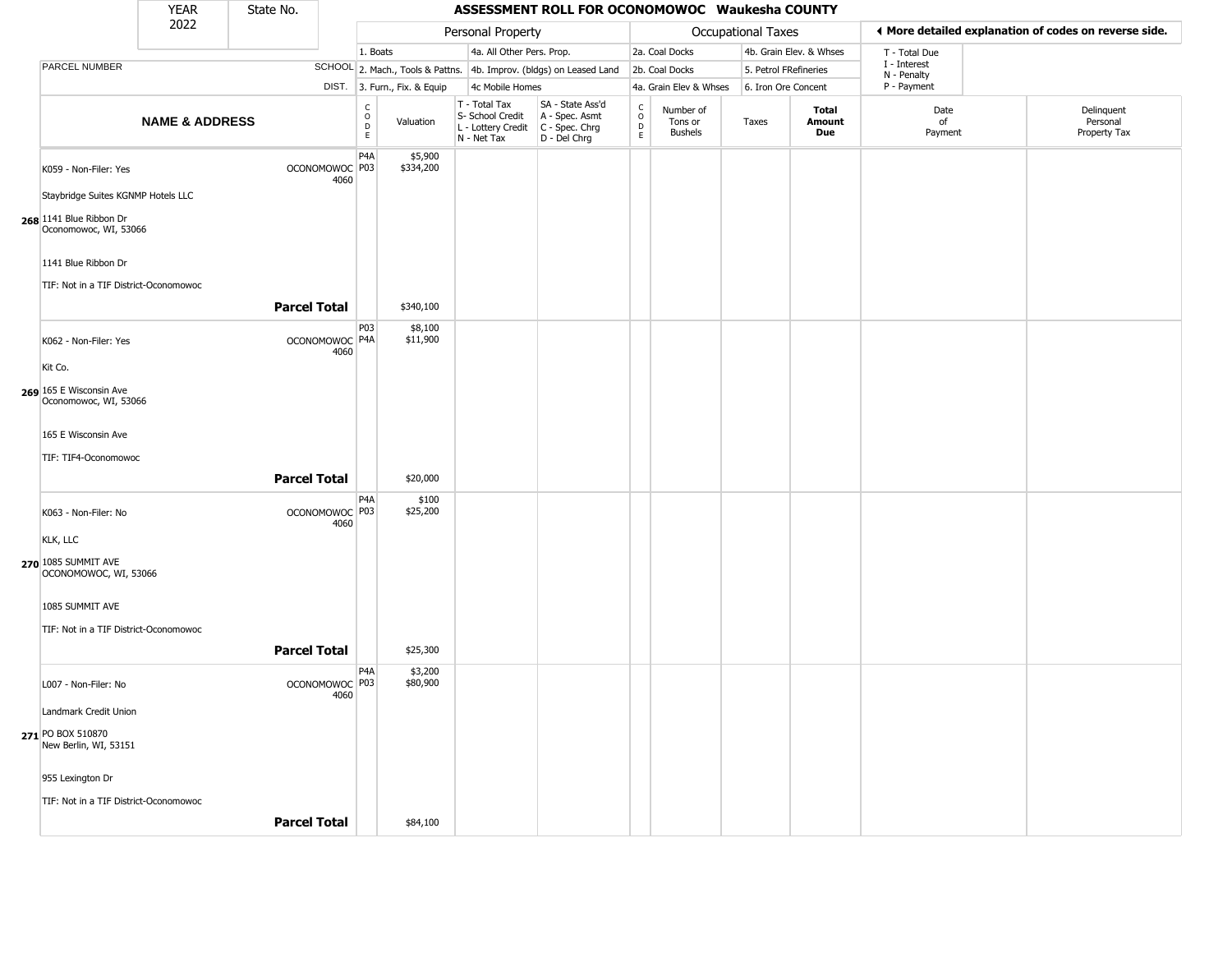|                                                                                            | <b>YEAR</b>               | State No.           |                                   |                               |                              |                                                                        | ASSESSMENT ROLL FOR OCONOMOWOC Waukesha COUNTY                       |                                              |                                        |                           |                         |                            |                                                       |
|--------------------------------------------------------------------------------------------|---------------------------|---------------------|-----------------------------------|-------------------------------|------------------------------|------------------------------------------------------------------------|----------------------------------------------------------------------|----------------------------------------------|----------------------------------------|---------------------------|-------------------------|----------------------------|-------------------------------------------------------|
|                                                                                            | 2022                      |                     |                                   |                               |                              | Personal Property                                                      |                                                                      |                                              |                                        | <b>Occupational Taxes</b> |                         |                            | ◀ More detailed explanation of codes on reverse side. |
|                                                                                            |                           |                     |                                   | 1. Boats                      |                              | 4a. All Other Pers. Prop.                                              |                                                                      |                                              | 2a. Coal Docks                         |                           | 4b. Grain Elev. & Whses | T - Total Due              |                                                       |
| PARCEL NUMBER                                                                              |                           |                     |                                   |                               |                              |                                                                        | SCHOOL 2. Mach., Tools & Pattns. 4b. Improv. (bldgs) on Leased Land  |                                              | 2b. Coal Docks                         | 5. Petrol FRefineries     |                         | I - Interest               |                                                       |
|                                                                                            |                           |                     |                                   |                               | DIST. 3. Furn., Fix. & Equip | 4c Mobile Homes                                                        |                                                                      |                                              | 4a. Grain Elev & Whses                 | 6. Iron Ore Concent       |                         | N - Penalty<br>P - Payment |                                                       |
|                                                                                            | <b>NAME &amp; ADDRESS</b> |                     |                                   | $_{\rm o}^{\rm c}$<br>D<br>E. | Valuation                    | T - Total Tax<br>S- School Credit<br>L - Lottery Credit<br>N - Net Tax | SA - State Ass'd<br>A - Spec. Asmt<br>C - Spec. Chrg<br>D - Del Chrg | $\begin{array}{c}\nC \\ O \\ D\n\end{array}$ | Number of<br>Tons or<br><b>Bushels</b> | Taxes                     | Total<br>Amount<br>Due  | Date<br>of<br>Payment      | Delinquent<br>Personal<br>Property Tax                |
| L011 - Non-Filer: Yes                                                                      |                           |                     | OCONOMOWOC P03<br>4060            | P <sub>4</sub> A              | \$600<br>\$3,300             |                                                                        |                                                                      |                                              |                                        |                           |                         |                            |                                                       |
| Lake Country Conservatory of Music Julia Johnson Kummrow                                   |                           |                     |                                   |                               |                              |                                                                        |                                                                      |                                              |                                        |                           |                         |                            |                                                       |
| 272 106 N Main St<br>Oconomowoc, WI, 53066                                                 |                           |                     |                                   |                               |                              |                                                                        |                                                                      |                                              |                                        |                           |                         |                            |                                                       |
| 106 N Main St                                                                              |                           |                     |                                   |                               |                              |                                                                        |                                                                      |                                              |                                        |                           |                         |                            |                                                       |
| TIF: TIF5-Oconomowoc                                                                       |                           | <b>Parcel Total</b> |                                   |                               | \$3,900                      |                                                                        |                                                                      |                                              |                                        |                           |                         |                            |                                                       |
| L014 - Non-Filer: Yes                                                                      |                           |                     | OCONOMOWOC <sup>P03</sup><br>4060 | P <sub>4</sub> A              | \$2,800<br>\$4,700           |                                                                        |                                                                      |                                              |                                        |                           |                         |                            |                                                       |
| M Lange Co                                                                                 |                           |                     |                                   |                               |                              |                                                                        |                                                                      |                                              |                                        |                           |                         |                            |                                                       |
| 273 W1405 Washington Rd<br>Rubicon, WI, 53078                                              |                           |                     |                                   |                               |                              |                                                                        |                                                                      |                                              |                                        |                           |                         |                            |                                                       |
| 139 N Main St                                                                              |                           |                     |                                   |                               |                              |                                                                        |                                                                      |                                              |                                        |                           |                         |                            |                                                       |
| TIF: TIF4-Oconomowoc                                                                       |                           | <b>Parcel Total</b> |                                   |                               | \$7,500                      |                                                                        |                                                                      |                                              |                                        |                           |                         |                            |                                                       |
| L015 - Non-Filer: No                                                                       |                           |                     | OCONOMOWOC P03<br>4060            | P <sub>4</sub> A              | \$700<br>\$7,300             |                                                                        |                                                                      |                                              |                                        |                           |                         |                            |                                                       |
| Lange Enterprises Of Wisconsin Inc<br>274 1131 W 2nd St, PO BOX 4<br>Oconomowoc, WI, 53066 |                           |                     |                                   |                               |                              |                                                                        |                                                                      |                                              |                                        |                           |                         |                            |                                                       |
| 1131 Second St                                                                             |                           |                     |                                   |                               |                              |                                                                        |                                                                      |                                              |                                        |                           |                         |                            |                                                       |
| TIF: Not in a TIF District-Oconomowoc                                                      |                           |                     |                                   |                               |                              |                                                                        |                                                                      |                                              |                                        |                           |                         |                            |                                                       |
|                                                                                            |                           | <b>Parcel Total</b> |                                   |                               | \$8,000                      |                                                                        |                                                                      |                                              |                                        |                           |                         |                            |                                                       |
| L019 - Non-Filer: No                                                                       |                           |                     | <b>OCONOMOWOC</b><br>4060         | P03                           | \$8,100                      |                                                                        |                                                                      |                                              |                                        |                           |                         |                            |                                                       |
| Leather Rich Inc Joanne Kantor                                                             |                           |                     |                                   |                               |                              |                                                                        |                                                                      |                                              |                                        |                           |                         |                            |                                                       |
| 275 1250 Corporate Center Dr, PO BOX 23<br>Oconomowoc, WI, 53066                           |                           |                     |                                   |                               |                              |                                                                        |                                                                      |                                              |                                        |                           |                         |                            |                                                       |
| 1250 Corporate Center Dr                                                                   |                           |                     |                                   |                               |                              |                                                                        |                                                                      |                                              |                                        |                           |                         |                            |                                                       |
| TIF: Not in a TIF District-Oconomowoc                                                      |                           |                     |                                   |                               |                              |                                                                        |                                                                      |                                              |                                        |                           |                         |                            |                                                       |
| L023 - Non-Filer: Yes                                                                      |                           |                     | <b>OCONOMOWOC</b><br>4060         | <b>P03</b>                    | \$6,500                      |                                                                        |                                                                      |                                              |                                        |                           |                         |                            |                                                       |
| The Etcetera Bar and Grill                                                                 |                           |                     |                                   |                               |                              |                                                                        |                                                                      |                                              |                                        |                           |                         |                            |                                                       |
| 276 118 E Wisconsin Ave<br>Oconomowoc, WI, 53066                                           |                           |                     |                                   |                               |                              |                                                                        |                                                                      |                                              |                                        |                           |                         |                            |                                                       |
| 118 E Wisconsin Ave                                                                        |                           |                     |                                   |                               |                              |                                                                        |                                                                      |                                              |                                        |                           |                         |                            |                                                       |
| TIF: TIF4-Oconomowoc                                                                       |                           |                     |                                   |                               |                              |                                                                        |                                                                      |                                              |                                        |                           |                         |                            |                                                       |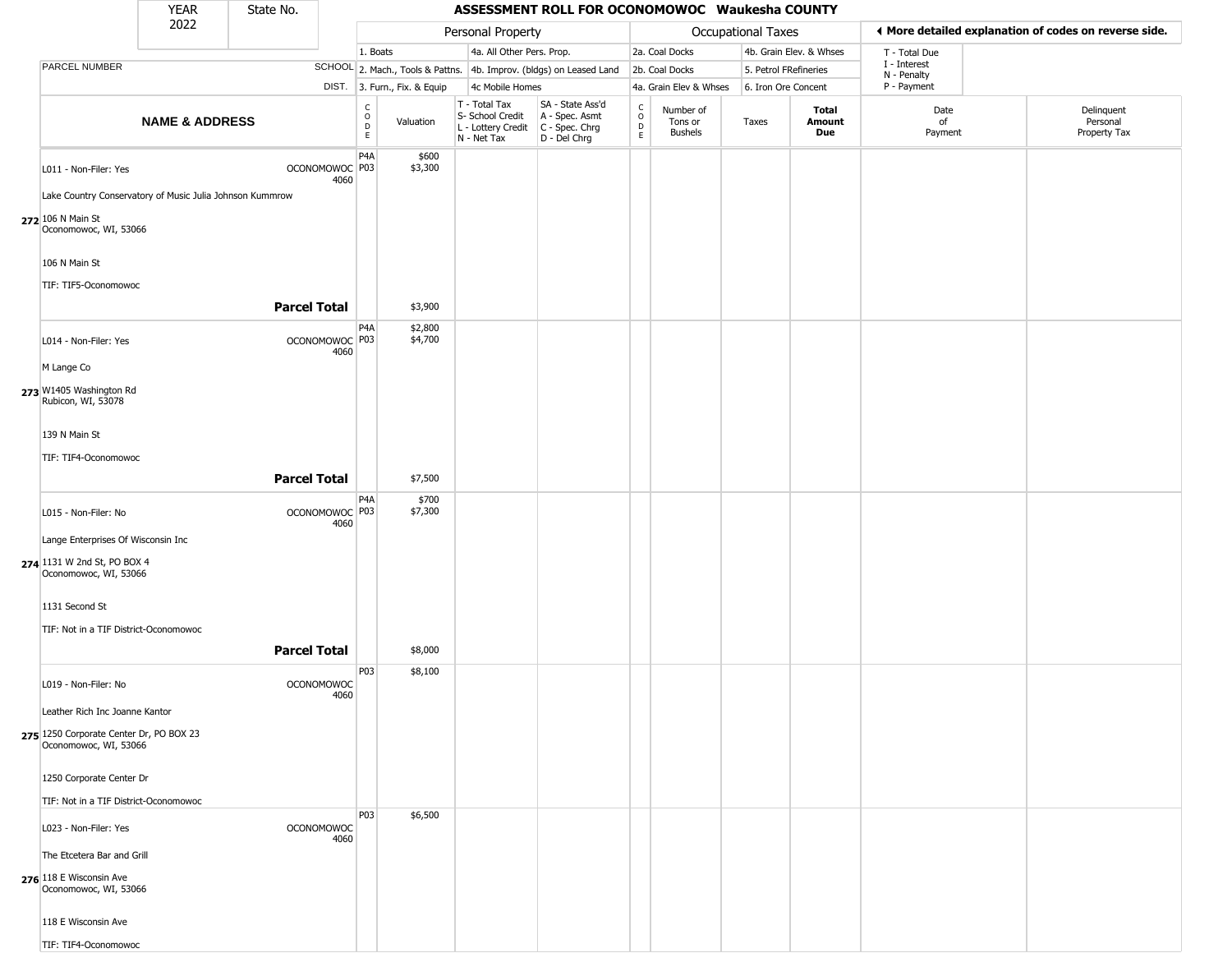|                                                              | YEAR                      | State No.           |                                   |                                   |                              |                                                                        | ASSESSMENT ROLL FOR OCONOMOWOC Waukesha COUNTY                       |                                                   |                                        |                       |                         |                             |                                                       |
|--------------------------------------------------------------|---------------------------|---------------------|-----------------------------------|-----------------------------------|------------------------------|------------------------------------------------------------------------|----------------------------------------------------------------------|---------------------------------------------------|----------------------------------------|-----------------------|-------------------------|-----------------------------|-------------------------------------------------------|
|                                                              | 2022                      |                     |                                   |                                   |                              | Personal Property                                                      |                                                                      |                                                   |                                        | Occupational Taxes    |                         |                             | ♦ More detailed explanation of codes on reverse side. |
|                                                              |                           |                     |                                   | 1. Boats                          |                              | 4a. All Other Pers. Prop.                                              |                                                                      |                                                   | 2a. Coal Docks                         |                       | 4b. Grain Elev. & Whses | T - Total Due               |                                                       |
| PARCEL NUMBER                                                |                           |                     |                                   |                                   |                              |                                                                        | SCHOOL 2. Mach., Tools & Pattns. 4b. Improv. (bldgs) on Leased Land  |                                                   | 2b. Coal Docks                         | 5. Petrol FRefineries |                         | I - Interest<br>N - Penalty |                                                       |
|                                                              |                           |                     |                                   |                                   | DIST. 3. Furn., Fix. & Equip | 4c Mobile Homes                                                        |                                                                      |                                                   | 4a. Grain Elev & Whses                 | 6. Iron Ore Concent   |                         | P - Payment                 |                                                       |
|                                                              | <b>NAME &amp; ADDRESS</b> |                     |                                   | C<br>$\circ$<br>$\mathsf{D}$<br>E | Valuation                    | T - Total Tax<br>S- School Credit<br>L - Lottery Credit<br>N - Net Tax | SA - State Ass'd<br>A - Spec. Asmt<br>C - Spec. Chrg<br>D - Del Chrg | $\begin{array}{c}\nC \\ O \\ D \\ E\n\end{array}$ | Number of<br>Tons or<br><b>Bushels</b> | Taxes                 | Total<br>Amount<br>Due  | Date<br>of<br>Payment       | Delinquent<br>Personal<br>Property Tax                |
| L027 - Non-Filer: Yes                                        |                           |                     | OCONOMOWOC P03<br>4060            | P <sub>4</sub> A                  | \$16,000<br>\$64,200         |                                                                        |                                                                      |                                                   |                                        |                       |                         |                             |                                                       |
| Lorlebergs - True Value Jeff Burkhardt                       |                           |                     |                                   |                                   |                              |                                                                        |                                                                      |                                                   |                                        |                       |                         |                             |                                                       |
| 277 900 E Wisconsin Ave Bx 603<br>Oconomowoc, WI, 53066      |                           |                     |                                   |                                   |                              |                                                                        |                                                                      |                                                   |                                        |                       |                         |                             |                                                       |
| 900 E Wisconsin Ave<br>TIF: Not in a TIF District-Oconomowoc |                           |                     |                                   |                                   |                              |                                                                        |                                                                      |                                                   |                                        |                       |                         |                             |                                                       |
|                                                              |                           | <b>Parcel Total</b> |                                   |                                   | \$80,200                     |                                                                        |                                                                      |                                                   |                                        |                       |                         |                             |                                                       |
| L033 - Non-Filer: Yes                                        |                           |                     | <b>OCONOMOWOC</b>                 | P03                               | \$200                        |                                                                        |                                                                      |                                                   |                                        |                       |                         |                             |                                                       |
| Lisa's Grooming Salon LLC                                    |                           |                     | 4060                              |                                   |                              |                                                                        |                                                                      |                                                   |                                        |                       |                         |                             |                                                       |
| 278 PO Box 933                                               |                           |                     |                                   |                                   |                              |                                                                        |                                                                      |                                                   |                                        |                       |                         |                             |                                                       |
| Oconomowoc, WI, 53066                                        |                           |                     |                                   |                                   |                              |                                                                        |                                                                      |                                                   |                                        |                       |                         |                             |                                                       |
| 128 N Main St                                                |                           |                     |                                   |                                   |                              |                                                                        |                                                                      |                                                   |                                        |                       |                         |                             |                                                       |
| TIF: TIF5-Oconomowoc                                         |                           |                     |                                   | P <sub>4</sub> A                  | \$100                        |                                                                        |                                                                      |                                                   |                                        |                       |                         |                             |                                                       |
| L058 - Non-Filer: Yes                                        |                           |                     | OCONOMOWOC <sup>P03</sup><br>4060 |                                   | \$24,400                     |                                                                        |                                                                      |                                                   |                                        |                       |                         |                             |                                                       |
| Lake Country Pediatrics SC Gregory Moyer MD                  |                           |                     |                                   |                                   |                              |                                                                        |                                                                      |                                                   |                                        |                       |                         |                             |                                                       |
| 279 970 S Silver Lake St # 102<br>Oconomowoc, WI, 53066      |                           |                     |                                   |                                   |                              |                                                                        |                                                                      |                                                   |                                        |                       |                         |                             |                                                       |
| 970 S Silver Lake St # 102                                   |                           |                     |                                   |                                   |                              |                                                                        |                                                                      |                                                   |                                        |                       |                         |                             |                                                       |
| TIF: Not in a TIF District-Oconomowoc                        |                           |                     |                                   |                                   |                              |                                                                        |                                                                      |                                                   |                                        |                       |                         |                             |                                                       |
|                                                              |                           | <b>Parcel Total</b> |                                   | P <sub>4</sub> A                  | \$24,500<br>\$45,500         |                                                                        |                                                                      |                                                   |                                        |                       |                         |                             |                                                       |
| L092 - Non-Filer: Yes                                        |                           |                     | OCONOMOWOC P03<br>4060            |                                   | \$84,000                     |                                                                        |                                                                      |                                                   |                                        |                       |                         |                             |                                                       |
| Lake Country Endoscopy Center LLC                            |                           |                     |                                   |                                   |                              |                                                                        |                                                                      |                                                   |                                        |                       |                         |                             |                                                       |
| 280 1033 N Mayfair Rd Ste 104<br>Wauwatosa, WI, 53226        |                           |                     |                                   |                                   |                              |                                                                        |                                                                      |                                                   |                                        |                       |                         |                             |                                                       |
| 1185 Corporate Center Dr Unit 125                            |                           |                     |                                   |                                   |                              |                                                                        |                                                                      |                                                   |                                        |                       |                         |                             |                                                       |
| TIF: Not in a TIF District-Oconomowoc                        |                           |                     |                                   |                                   |                              |                                                                        |                                                                      |                                                   |                                        |                       |                         |                             |                                                       |
|                                                              |                           | <b>Parcel Total</b> |                                   |                                   | \$129,500                    |                                                                        |                                                                      |                                                   |                                        |                       |                         |                             |                                                       |
| L101 - Non-Filer: Yes                                        |                           |                     | <b>OCONOMOWOC</b><br>4060         | P03                               | \$1,200                      |                                                                        |                                                                      |                                                   |                                        |                       |                         |                             |                                                       |
| Lake Country Remodeling Brian Peterson                       |                           |                     |                                   |                                   |                              |                                                                        |                                                                      |                                                   |                                        |                       |                         |                             |                                                       |
| 281 210 S Silver Lake St<br>Oconomowoc, WI, 53066            |                           |                     |                                   |                                   |                              |                                                                        |                                                                      |                                                   |                                        |                       |                         |                             |                                                       |
| 210 Silver Lake St                                           |                           |                     |                                   |                                   |                              |                                                                        |                                                                      |                                                   |                                        |                       |                         |                             |                                                       |
| TIF: TIF4-Oconomowoc                                         |                           |                     |                                   |                                   |                              |                                                                        |                                                                      |                                                   |                                        |                       |                         |                             |                                                       |

\_\_\_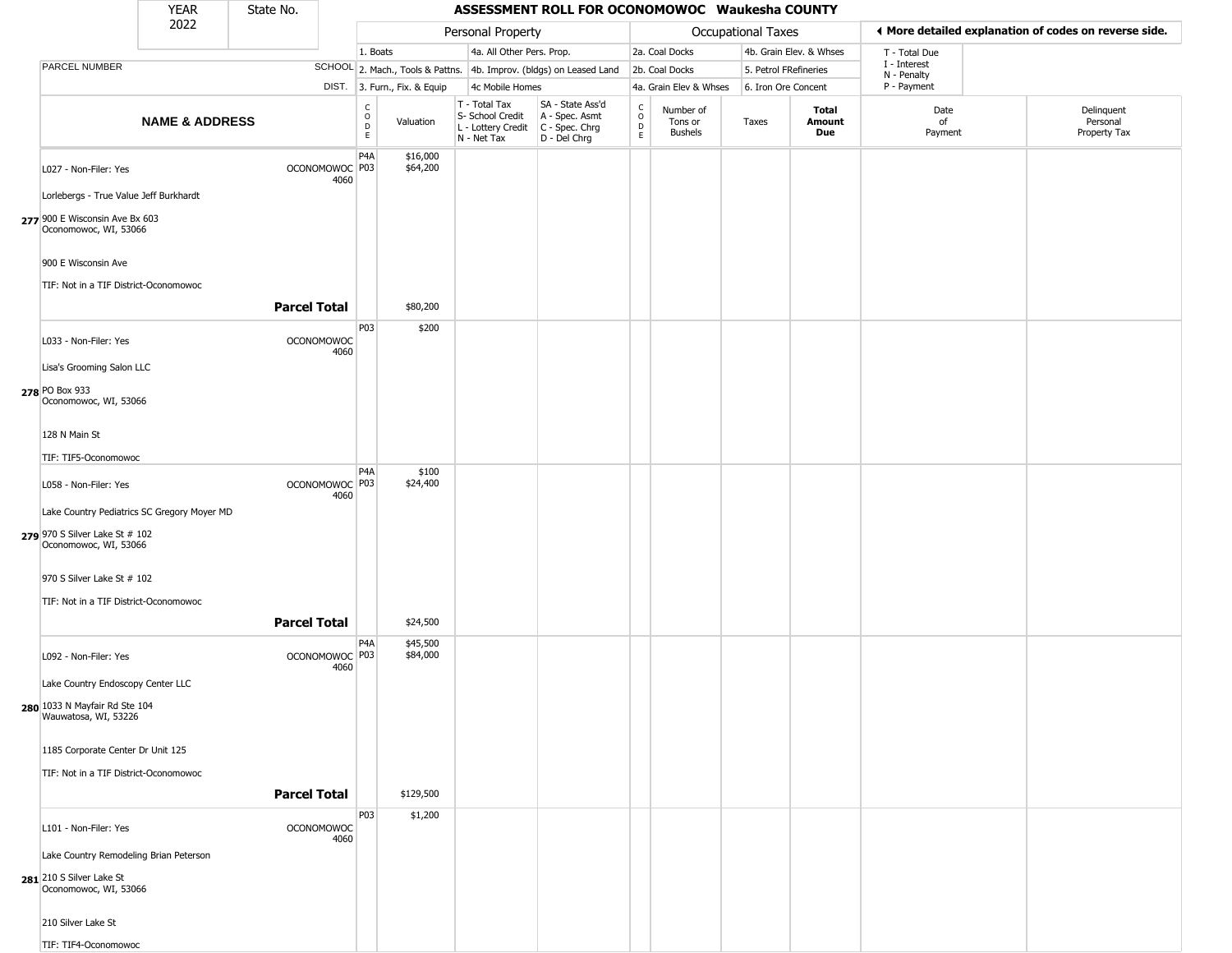|                                                                                              | <b>YEAR</b>               | State No.           |                           |                                                |                              |                                                                                       | ASSESSMENT ROLL FOR OCONOMOWOC Waukesha COUNTY                      |                             |                                        |                       |                         |                             |                                                       |
|----------------------------------------------------------------------------------------------|---------------------------|---------------------|---------------------------|------------------------------------------------|------------------------------|---------------------------------------------------------------------------------------|---------------------------------------------------------------------|-----------------------------|----------------------------------------|-----------------------|-------------------------|-----------------------------|-------------------------------------------------------|
|                                                                                              | 2022                      |                     |                           |                                                |                              | Personal Property                                                                     |                                                                     |                             |                                        | Occupational Taxes    |                         |                             | ◀ More detailed explanation of codes on reverse side. |
|                                                                                              |                           |                     |                           | 1. Boats                                       |                              | 4a. All Other Pers. Prop.                                                             |                                                                     |                             | 2a. Coal Docks                         |                       | 4b. Grain Elev. & Whses | T - Total Due               |                                                       |
| PARCEL NUMBER                                                                                |                           |                     |                           |                                                |                              |                                                                                       | SCHOOL 2. Mach., Tools & Pattns. 4b. Improv. (bldgs) on Leased Land |                             | 2b. Coal Docks                         | 5. Petrol FRefineries |                         | I - Interest<br>N - Penalty |                                                       |
|                                                                                              |                           |                     |                           |                                                | DIST. 3. Furn., Fix. & Equip | 4c Mobile Homes                                                                       |                                                                     |                             | 4a. Grain Elev & Whses                 | 6. Iron Ore Concent   |                         | P - Payment                 |                                                       |
|                                                                                              | <b>NAME &amp; ADDRESS</b> |                     |                           | $\begin{matrix} 0 \\ 0 \\ 0 \end{matrix}$<br>E | Valuation                    | T - Total Tax<br>S- School Credit<br>L - Lottery Credit C - Spec. Chrg<br>N - Net Tax | SA - State Ass'd<br>A - Spec. Asmt<br>D - Del Chrg                  | C<br>$\mathsf{o}$<br>D<br>E | Number of<br>Tons or<br><b>Bushels</b> | Taxes                 | Total<br>Amount<br>Due  | Date<br>of<br>Payment       | Delinquent<br>Personal<br>Property Tax                |
| L106 - Non-Filer: Yes<br>Lake Country Group/Thrivent Financial                               |                           |                     | OCONOMOWOC P4A<br>4060    | P03                                            | \$100<br>\$100               |                                                                                       |                                                                     |                             |                                        |                       |                         |                             |                                                       |
| 282 1227 Corporate Center Dr # 205<br>Oconomowoc, WI, 53066                                  |                           |                     |                           |                                                |                              |                                                                                       |                                                                     |                             |                                        |                       |                         |                             |                                                       |
| 1227 Corporate Center Dr # 205<br>TIF: Not in a TIF District-Oconomowoc                      |                           |                     |                           |                                                |                              |                                                                                       |                                                                     |                             |                                        |                       |                         |                             |                                                       |
|                                                                                              |                           | <b>Parcel Total</b> |                           |                                                | \$200                        |                                                                                       |                                                                     |                             |                                        |                       |                         |                             |                                                       |
| L113 - Non-Filer: No                                                                         |                           |                     | <b>OCONOMOWOC</b><br>4060 | P03                                            | \$19,900                     |                                                                                       |                                                                     |                             |                                        |                       |                         |                             |                                                       |
| Lake Country Engineering Inc<br>283 970 Silver Lake St Unit 105<br>Oconomowoc, WI, 53066     |                           |                     |                           |                                                |                              |                                                                                       |                                                                     |                             |                                        |                       |                         |                             |                                                       |
| 970 Silver Lake St Unit 105                                                                  |                           |                     |                           |                                                |                              |                                                                                       |                                                                     |                             |                                        |                       |                         |                             |                                                       |
| TIF: Not in a TIF District-Oconomowoc                                                        |                           |                     |                           |                                                |                              |                                                                                       |                                                                     |                             |                                        |                       |                         |                             |                                                       |
| L125 - Non-Filer: Yes                                                                        |                           |                     | OCONOMOWOC e<br>4060 Ass  | Stat                                           | \$0                          |                                                                                       |                                                                     |                             |                                        |                       |                         |                             |                                                       |
| Lake Country Mfg Inc                                                                         |                           |                     |                           | ess<br>ed                                      |                              |                                                                                       |                                                                     |                             |                                        |                       |                         |                             |                                                       |
| 284 950 Blue Ribbon Cir<br>Oconomowoc, WI, 53066                                             |                           |                     |                           |                                                |                              |                                                                                       |                                                                     |                             |                                        |                       |                         |                             |                                                       |
| 950 Blue Ribbon Cir                                                                          |                           |                     |                           |                                                |                              |                                                                                       |                                                                     |                             |                                        |                       |                         |                             |                                                       |
| TIF: Not in a TIF District-Oconomowoc                                                        |                           |                     |                           |                                                |                              |                                                                                       |                                                                     |                             |                                        |                       |                         |                             |                                                       |
| L126 - Non-Filer: Yes                                                                        |                           |                     | OCONOMOWOC P03<br>4060    | P <sub>4</sub> A                               | \$500<br>\$2,700             |                                                                                       |                                                                     |                             |                                        |                       |                         |                             |                                                       |
| Lake Country Flat Fee<br>285 12 S Main St<br>Oconomowoc, WI, 53066                           |                           |                     |                           |                                                |                              |                                                                                       |                                                                     |                             |                                        |                       |                         |                             |                                                       |
| 12 S Main St                                                                                 |                           |                     |                           |                                                |                              |                                                                                       |                                                                     |                             |                                        |                       |                         |                             |                                                       |
| TIF: TIF4-Oconomowoc                                                                         |                           |                     |                           |                                                |                              |                                                                                       |                                                                     |                             |                                        |                       |                         |                             |                                                       |
|                                                                                              |                           | <b>Parcel Total</b> |                           |                                                | \$3,200                      |                                                                                       |                                                                     |                             |                                        |                       |                         |                             |                                                       |
| L127 - Non-Filer: Yes                                                                        |                           |                     | <b>OCONOMOWOC</b><br>4060 | P03                                            | \$800                        |                                                                                       |                                                                     |                             |                                        |                       |                         |                             |                                                       |
| Lasting Effects Hypnosis and Coaching LLC<br>286 790 Royal Troon Ct<br>Oconomowoc, WI, 53066 |                           |                     |                           |                                                |                              |                                                                                       |                                                                     |                             |                                        |                       |                         |                             |                                                       |
| 169 E Wisconsin Ave Unit C                                                                   |                           |                     |                           |                                                |                              |                                                                                       |                                                                     |                             |                                        |                       |                         |                             |                                                       |
| TIF: TIF4-Oconomowoc                                                                         |                           |                     |                           |                                                |                              |                                                                                       |                                                                     |                             |                                        |                       |                         |                             |                                                       |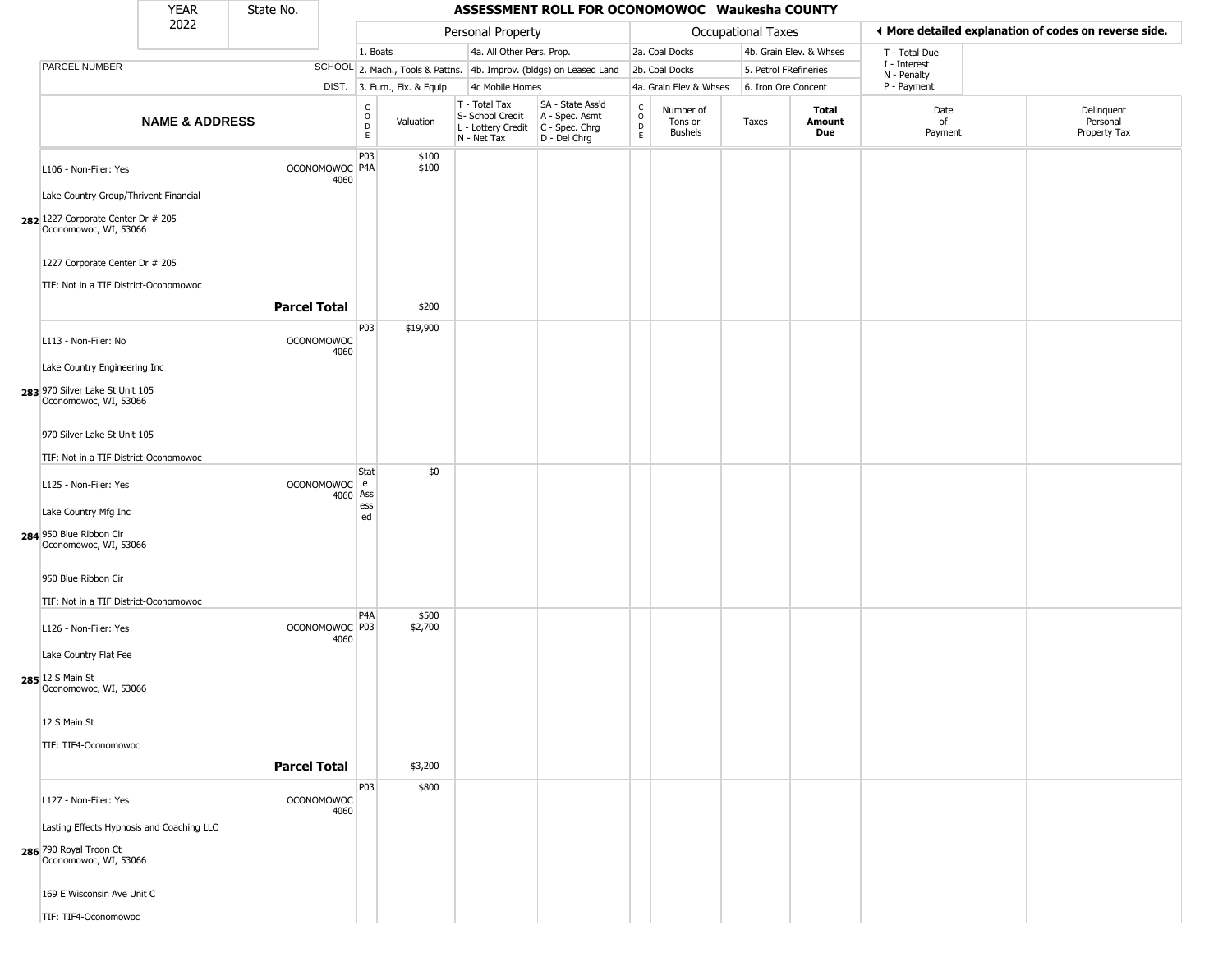|                                                               | YEAR                      | State No.           |                                   |                                                 |                              |                                                                                         | ASSESSMENT ROLL FOR OCONOMOWOC Waukesha COUNTY                      |                                    |                                 |                       |                         |                             |                                                       |
|---------------------------------------------------------------|---------------------------|---------------------|-----------------------------------|-------------------------------------------------|------------------------------|-----------------------------------------------------------------------------------------|---------------------------------------------------------------------|------------------------------------|---------------------------------|-----------------------|-------------------------|-----------------------------|-------------------------------------------------------|
|                                                               | 2022                      |                     |                                   |                                                 |                              | Personal Property                                                                       |                                                                     |                                    |                                 | Occupational Taxes    |                         |                             | ◀ More detailed explanation of codes on reverse side. |
|                                                               |                           |                     |                                   | 1. Boats                                        |                              | 4a. All Other Pers. Prop.                                                               |                                                                     |                                    | 2a. Coal Docks                  |                       | 4b. Grain Elev. & Whses | T - Total Due               |                                                       |
| PARCEL NUMBER                                                 |                           |                     |                                   |                                                 |                              |                                                                                         | SCHOOL 2. Mach., Tools & Pattns. 4b. Improv. (bldgs) on Leased Land |                                    | 2b. Coal Docks                  | 5. Petrol FRefineries |                         | I - Interest<br>N - Penalty |                                                       |
|                                                               |                           |                     |                                   |                                                 | DIST. 3. Furn., Fix. & Equip | 4c Mobile Homes                                                                         |                                                                     |                                    | 4a. Grain Elev & Whses          | 6. Iron Ore Concent   |                         | P - Payment                 |                                                       |
|                                                               | <b>NAME &amp; ADDRESS</b> |                     |                                   | $\begin{array}{c} C \\ O \\ D \\ E \end{array}$ | Valuation                    | $T - Total Tax$<br>S- School Credit<br>L - Lottery Credit C - Spec. Chrg<br>N - Net Tax | SA - State Ass'd<br>A - Spec. Asmt<br>D - Del Chrg                  | $\int_{0}^{c}$<br>$\mathsf D$<br>E | Number of<br>Tons or<br>Bushels | Taxes                 | Total<br>Amount<br>Due  | Date<br>of<br>Payment       | Delinquent<br>Personal<br>Property Tax                |
| L134 - Non-Filer: Yes                                         |                           |                     | OCONOMOWOC P03<br>4060            | P <sub>4</sub> A                                | \$300<br>\$2,000             |                                                                                         |                                                                     |                                    |                                 |                       |                         |                             |                                                       |
| Paddleboard Specialists Lagom                                 |                           |                     |                                   |                                                 |                              |                                                                                         |                                                                     |                                    |                                 |                       |                         |                             |                                                       |
| 287 1217 W Wisconsin Ave<br>Oconomowoc, WI, 53066             |                           |                     |                                   |                                                 |                              |                                                                                         |                                                                     |                                    |                                 |                       |                         |                             |                                                       |
| 1217 W Wisconsin Ave<br>TIF: Not in a TIF District-Oconomowoc |                           |                     |                                   |                                                 |                              |                                                                                         |                                                                     |                                    |                                 |                       |                         |                             |                                                       |
|                                                               |                           | <b>Parcel Total</b> |                                   |                                                 | \$2,300                      |                                                                                         |                                                                     |                                    |                                 |                       |                         |                             |                                                       |
| L137 - Non-Filer: No                                          |                           |                     | OCONOMOWOC <sup>P03</sup><br>4060 | P4A                                             | \$1,800<br>\$3,600           |                                                                                         |                                                                     |                                    |                                 |                       |                         |                             |                                                       |
| Lakefront Wellness Center                                     |                           |                     |                                   |                                                 |                              |                                                                                         |                                                                     |                                    |                                 |                       |                         |                             |                                                       |
| 288 521 Westover St<br>Oconomowoc, WI, 53066                  |                           |                     |                                   |                                                 |                              |                                                                                         |                                                                     |                                    |                                 |                       |                         |                             |                                                       |
| 521 Westover St                                               |                           |                     |                                   |                                                 |                              |                                                                                         |                                                                     |                                    |                                 |                       |                         |                             |                                                       |
| TIF: Not in a TIF District-Oconomowoc                         |                           | <b>Parcel Total</b> |                                   |                                                 | \$5,400                      |                                                                                         |                                                                     |                                    |                                 |                       |                         |                             |                                                       |
| L138 - Non-Filer: No                                          |                           |                     | OCONOMOWOC P03<br>4060            | P4A                                             | \$10,800<br>\$88,700         |                                                                                         |                                                                     |                                    |                                 |                       |                         |                             |                                                       |
| Lakeland Family Dental LLC                                    |                           |                     |                                   |                                                 |                              |                                                                                         |                                                                     |                                    |                                 |                       |                         |                             |                                                       |
| 289 1300 Summit Ave Ste 101<br>Oconomowoc, WI, 53066          |                           |                     |                                   |                                                 |                              |                                                                                         |                                                                     |                                    |                                 |                       |                         |                             |                                                       |
| 1300 Summit Ave STE 101                                       |                           |                     |                                   |                                                 |                              |                                                                                         |                                                                     |                                    |                                 |                       |                         |                             |                                                       |
| TIF: Not in a TIF District-Oconomowoc                         |                           |                     |                                   |                                                 |                              |                                                                                         |                                                                     |                                    |                                 |                       |                         |                             |                                                       |
|                                                               |                           | <b>Parcel Total</b> |                                   |                                                 | \$99,500                     |                                                                                         |                                                                     |                                    |                                 |                       |                         |                             |                                                       |
| L139 - Non-Filer: Yes                                         |                           |                     | <b>OCONOMOWOC</b><br>4060         | P03                                             | \$500                        |                                                                                         |                                                                     |                                    |                                 |                       |                         |                             |                                                       |
| Lake Life Photography                                         |                           |                     |                                   |                                                 |                              |                                                                                         |                                                                     |                                    |                                 |                       |                         |                             |                                                       |
| 290 606 E Wisconsin Ave<br>Oconomowoc, Wisconsin, 53066       |                           |                     |                                   |                                                 |                              |                                                                                         |                                                                     |                                    |                                 |                       |                         |                             |                                                       |
| 606 E Wisconsin Ave                                           |                           |                     |                                   |                                                 |                              |                                                                                         |                                                                     |                                    |                                 |                       |                         |                             |                                                       |
| TIF: Not in a TIF District-Oconomowoc                         |                           |                     |                                   |                                                 |                              |                                                                                         |                                                                     |                                    |                                 |                       |                         |                             |                                                       |
| L141 - Non-Filer: Yes                                         |                           |                     | <b>OCONOMOWOC</b><br>4060         | P03                                             | \$12,900                     |                                                                                         |                                                                     |                                    |                                 |                       |                         |                             |                                                       |
| Lake Country Dog                                              |                           |                     |                                   |                                                 |                              |                                                                                         |                                                                     |                                    |                                 |                       |                         |                             |                                                       |
| 291 535 E Wisconsin Ave<br>Oconomowoc, WI, 53066              |                           |                     |                                   |                                                 |                              |                                                                                         |                                                                     |                                    |                                 |                       |                         |                             |                                                       |
| 535 E Wisconsin Ave                                           |                           |                     |                                   |                                                 |                              |                                                                                         |                                                                     |                                    |                                 |                       |                         |                             |                                                       |
| TIF: TIF4-Oconomowoc                                          |                           |                     |                                   |                                                 |                              |                                                                                         |                                                                     |                                    |                                 |                       |                         |                             |                                                       |

 $\sqrt{2}$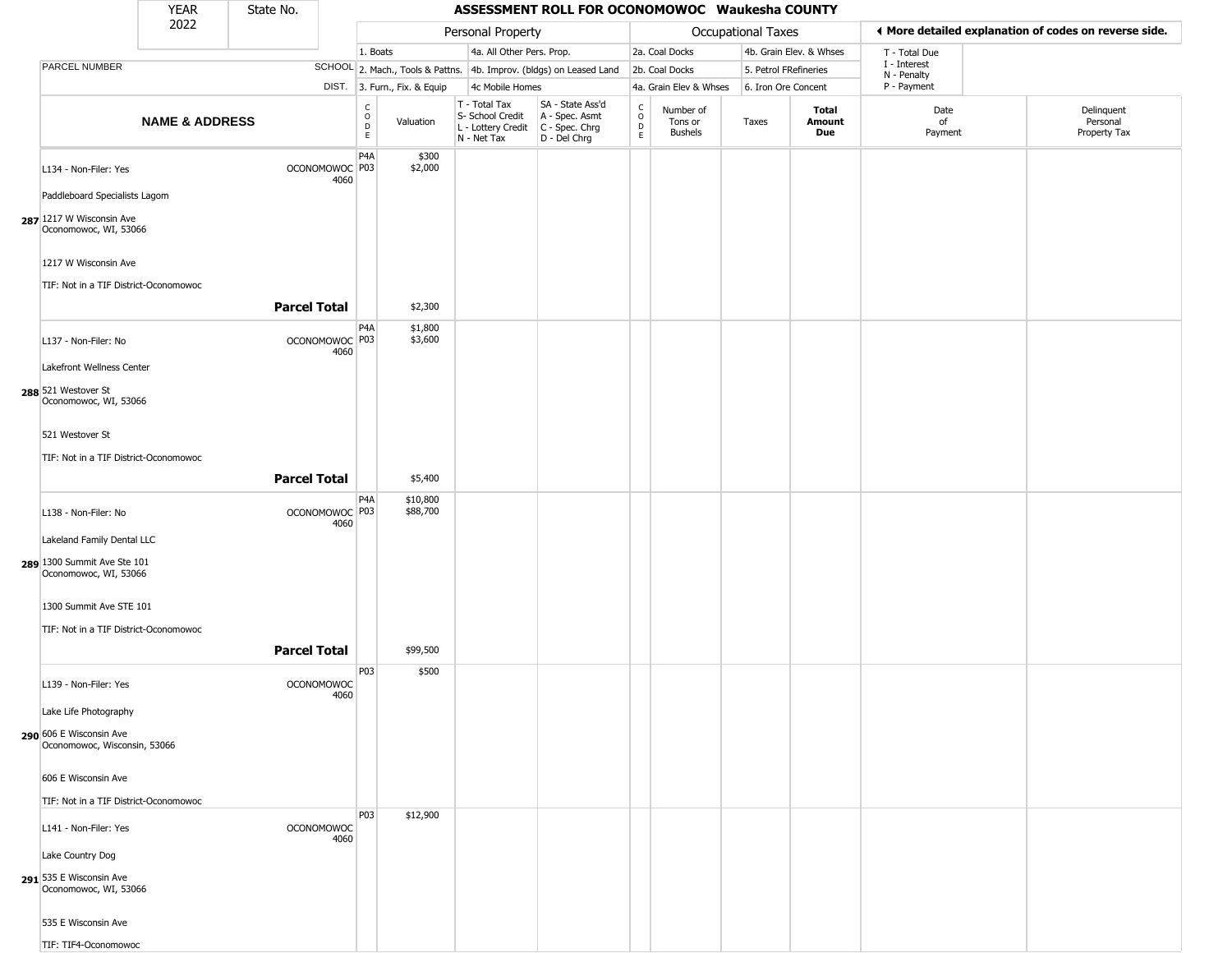|                                                                         | <b>YEAR</b>               | State No.           |                                   |                                                 |                              |                                                                                         | ASSESSMENT ROLL FOR OCONOMOWOC Waukesha COUNTY                      |                                                 |                                        |                       |                         |                             |                                                       |
|-------------------------------------------------------------------------|---------------------------|---------------------|-----------------------------------|-------------------------------------------------|------------------------------|-----------------------------------------------------------------------------------------|---------------------------------------------------------------------|-------------------------------------------------|----------------------------------------|-----------------------|-------------------------|-----------------------------|-------------------------------------------------------|
|                                                                         | 2022                      |                     |                                   |                                                 |                              | Personal Property                                                                       |                                                                     |                                                 |                                        | Occupational Taxes    |                         |                             | ♦ More detailed explanation of codes on reverse side. |
|                                                                         |                           |                     |                                   | 1. Boats                                        |                              | 4a. All Other Pers. Prop.                                                               |                                                                     |                                                 | 2a. Coal Docks                         |                       | 4b. Grain Elev. & Whses | T - Total Due               |                                                       |
| PARCEL NUMBER                                                           |                           |                     |                                   |                                                 |                              |                                                                                         | SCHOOL 2. Mach., Tools & Pattns. 4b. Improv. (bldgs) on Leased Land |                                                 | 2b. Coal Docks                         | 5. Petrol FRefineries |                         | I - Interest<br>N - Penalty |                                                       |
|                                                                         |                           |                     |                                   |                                                 | DIST. 3. Furn., Fix. & Equip | 4c Mobile Homes                                                                         |                                                                     |                                                 | 4a. Grain Elev & Whses                 | 6. Iron Ore Concent   |                         | P - Payment                 |                                                       |
|                                                                         | <b>NAME &amp; ADDRESS</b> |                     |                                   | $\begin{array}{c} C \\ O \\ D \\ E \end{array}$ | Valuation                    | T - Total Tax<br>S- School Credit<br>L - Lottery Credit   C - Spec. Chrg<br>N - Net Tax | SA - State Ass'd<br>A - Spec. Asmt<br>D - Del Chrg                  | $\begin{array}{c} C \\ O \\ D \\ E \end{array}$ | Number of<br>Tons or<br><b>Bushels</b> | Taxes                 | Total<br>Amount<br>Due  | Date<br>of<br>Payment       | Delinquent<br>Personal<br>Property Tax                |
| L142 - Non-Filer: Yes                                                   |                           |                     | OCONOMOWOC P03<br>4060            | P <sub>4</sub> A                                | \$300<br>\$88,700            |                                                                                         |                                                                     |                                                 |                                        |                       |                         |                             |                                                       |
| Landtech Surveying, LLC<br>292 111 W Second St<br>Oconomowoc, WI, 53066 |                           |                     |                                   |                                                 |                              |                                                                                         |                                                                     |                                                 |                                        |                       |                         |                             |                                                       |
| 111 Second St<br>TIF: TIF4-Oconomowoc                                   |                           |                     |                                   |                                                 |                              |                                                                                         |                                                                     |                                                 |                                        |                       |                         |                             |                                                       |
|                                                                         |                           | <b>Parcel Total</b> |                                   |                                                 | \$89,000                     |                                                                                         |                                                                     |                                                 |                                        |                       |                         |                             |                                                       |
| L143 - Non-Filer: Yes                                                   |                           |                     | <b>OCONOMOWOC</b><br>4060         | P03                                             | \$5,400                      |                                                                                         |                                                                     |                                                 |                                        |                       |                         |                             |                                                       |
| Living Dance<br>293 1093 Summit Ave<br>Oconomowoc, WI, 53066            |                           |                     |                                   |                                                 |                              |                                                                                         |                                                                     |                                                 |                                        |                       |                         |                             |                                                       |
| 1093 Summit Ave                                                         |                           |                     |                                   |                                                 |                              |                                                                                         |                                                                     |                                                 |                                        |                       |                         |                             |                                                       |
| TIF: Not in a TIF District-Oconomowoc                                   |                           |                     |                                   |                                                 |                              |                                                                                         |                                                                     |                                                 |                                        |                       |                         |                             |                                                       |
| L144 - Non-Filer: Yes                                                   |                           |                     | <b>OCONOMOWOC</b><br>4060         | P03                                             | \$8,100                      |                                                                                         |                                                                     |                                                 |                                        |                       |                         |                             |                                                       |
| Lake Country CBD<br>294 110 W Wisconsin Ave<br>Oconomowoc, WI, 53066    |                           |                     |                                   |                                                 |                              |                                                                                         |                                                                     |                                                 |                                        |                       |                         |                             |                                                       |
| 110 W Wisconsin Ave<br>TIF: TIF5-Oconomowoc                             |                           |                     |                                   |                                                 |                              |                                                                                         |                                                                     |                                                 |                                        |                       |                         |                             |                                                       |
| L146 - Non-Filer: No                                                    |                           |                     | OCONOMOWOC <sup>P4A</sup><br>4060 | P03                                             | \$600<br>\$1,400             |                                                                                         |                                                                     |                                                 |                                        |                       |                         |                             |                                                       |
| MESSAGE NETWORK, INC<br>295 2761 ALLIED STREET<br>GREEN BAY, WI, 54304  |                           |                     |                                   |                                                 |                              |                                                                                         |                                                                     |                                                 |                                        |                       |                         |                             |                                                       |
| 1341 W WISCONSIN AVE<br>TIF: Not in a TIF District-Oconomowoc           |                           |                     |                                   |                                                 |                              |                                                                                         |                                                                     |                                                 |                                        |                       |                         |                             |                                                       |
|                                                                         |                           | <b>Parcel Total</b> |                                   |                                                 | \$2,000                      |                                                                                         |                                                                     |                                                 |                                        |                       |                         |                             |                                                       |
| L147 - Non-Filer: Yes                                                   |                           |                     | OCONOMOWOC <sup>P03</sup><br>4060 | P4A                                             | \$3,000<br>\$30,500          |                                                                                         |                                                                     |                                                 |                                        |                       |                         |                             |                                                       |
| LAKE HOUSE CAFÉ                                                         |                           |                     |                                   |                                                 |                              |                                                                                         |                                                                     |                                                 |                                        |                       |                         |                             |                                                       |
| 296 662 E WISCONSIN AVE<br>OCONOMOWOC, WI, 53066                        |                           |                     |                                   |                                                 |                              |                                                                                         |                                                                     |                                                 |                                        |                       |                         |                             |                                                       |
| 662 E WISCONSIN AVE                                                     |                           |                     |                                   |                                                 |                              |                                                                                         |                                                                     |                                                 |                                        |                       |                         |                             |                                                       |
| TIF: TIF4-Oconomowoc                                                    |                           | <b>Parcel Total</b> |                                   |                                                 | \$33,500                     |                                                                                         |                                                                     |                                                 |                                        |                       |                         |                             |                                                       |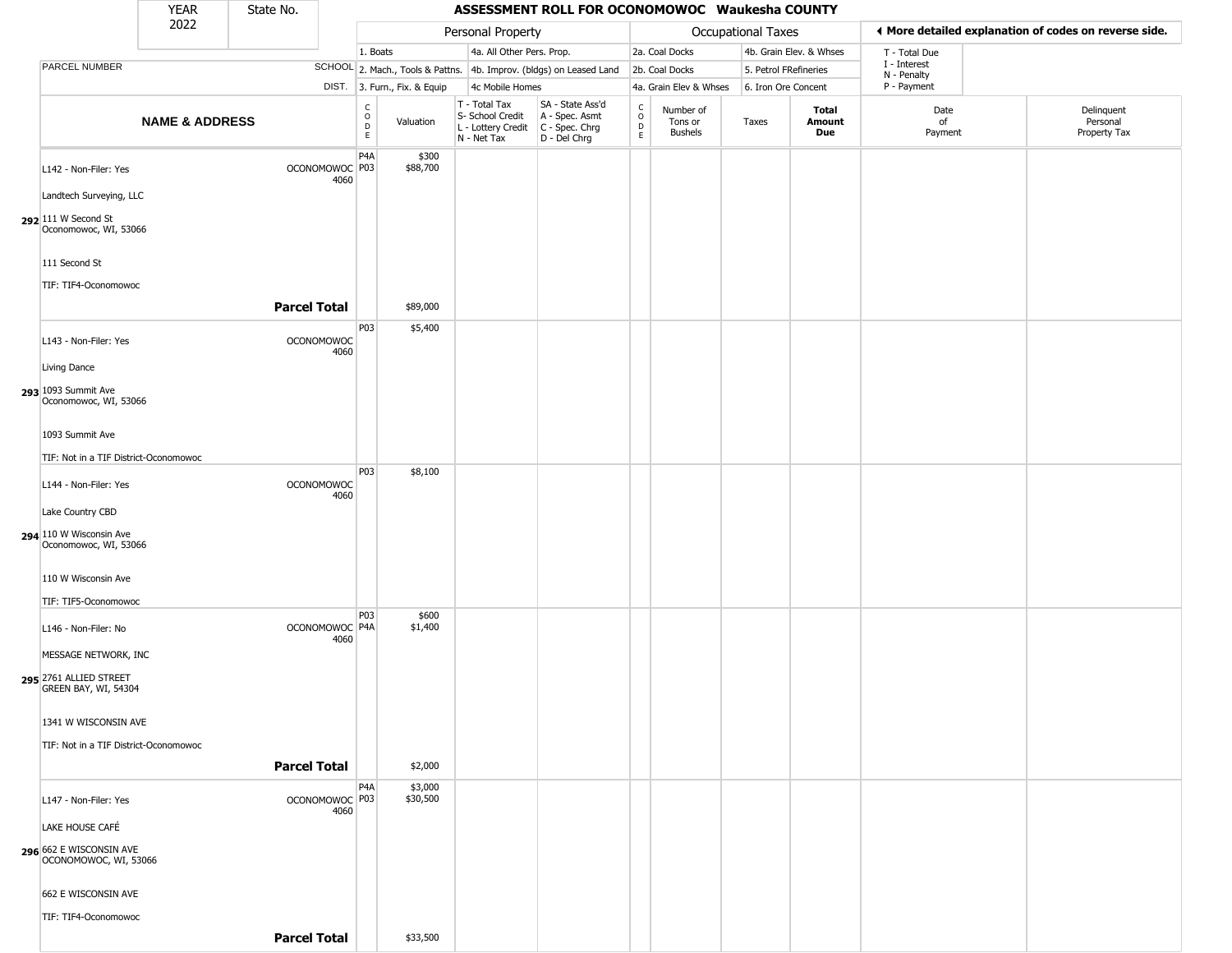|                                                                                                     | <b>YEAR</b>               | State No.           |                           |                              |                              |                                                                        | ASSESSMENT ROLL FOR OCONOMOWOC Waukesha COUNTY                         |                                 |                                        |                       |                         |                             |                                                       |
|-----------------------------------------------------------------------------------------------------|---------------------------|---------------------|---------------------------|------------------------------|------------------------------|------------------------------------------------------------------------|------------------------------------------------------------------------|---------------------------------|----------------------------------------|-----------------------|-------------------------|-----------------------------|-------------------------------------------------------|
|                                                                                                     | 2022                      |                     |                           |                              |                              | Personal Property                                                      |                                                                        |                                 |                                        | Occupational Taxes    |                         |                             | ♦ More detailed explanation of codes on reverse side. |
|                                                                                                     |                           |                     |                           | 1. Boats                     |                              | 4a. All Other Pers. Prop.                                              |                                                                        |                                 | 2a. Coal Docks                         |                       | 4b. Grain Elev. & Whses | T - Total Due               |                                                       |
| PARCEL NUMBER                                                                                       |                           |                     |                           |                              |                              |                                                                        | SCHOOL 2. Mach., Tools & Pattns. 4b. Improv. (bldgs) on Leased Land    |                                 | 2b. Coal Docks                         | 5. Petrol FRefineries |                         | I - Interest<br>N - Penalty |                                                       |
|                                                                                                     |                           |                     |                           |                              | DIST. 3. Furn., Fix. & Equip | 4c Mobile Homes                                                        |                                                                        |                                 | 4a. Grain Elev & Whses                 | 6. Iron Ore Concent   |                         | P - Payment                 |                                                       |
|                                                                                                     | <b>NAME &amp; ADDRESS</b> |                     |                           | $_{\rm o}^{\rm c}$<br>D<br>E | Valuation                    | T - Total Tax<br>S- School Credit<br>L - Lottery Credit<br>N - Net Tax | SA - State Ass'd<br>A - Spec. Asmt<br>$C - Spec. Chrg$<br>D - Del Chrg | $\frac{c}{0}$<br>$\overline{P}$ | Number of<br>Tons or<br><b>Bushels</b> | Taxes                 | Total<br>Amount<br>Due  | Date<br>of<br>Payment       | Delinquent<br>Personal<br>Property Tax                |
| L148 - Non-Filer: Yes<br>LUCKY MUTT'S BAKERY, LLC<br>297 $124 E$ Wisconsin<br>Oconomowoc, WI, 53066 |                           |                     | <b>OCONOMOWOC</b><br>4060 | P03                          | \$3,400                      |                                                                        |                                                                        |                                 |                                        |                       |                         |                             |                                                       |
| 124 E Wisconsin Ave<br>TIF: TIF4-Oconomowoc                                                         |                           |                     |                           |                              |                              |                                                                        |                                                                        |                                 |                                        |                       |                         |                             |                                                       |
| L149 - Non-Filer: Yes<br>LAKE AREA INSURANCE AGENCY, LLC<br>298 830 Armour Rd # 5                   |                           |                     | OCONOMOWOC P03<br>4060    | P <sub>4</sub> A             | \$200<br>\$1,300             |                                                                        |                                                                        |                                 |                                        |                       |                         |                             |                                                       |
| Oconomowoc, WI, 53066<br>830 Armour Rd # 5<br>TIF: Not in a TIF District-Oconomowoc                 |                           |                     |                           |                              |                              |                                                                        |                                                                        |                                 |                                        |                       |                         |                             |                                                       |
|                                                                                                     |                           | <b>Parcel Total</b> |                           |                              | \$1,500                      |                                                                        |                                                                        |                                 |                                        |                       |                         |                             |                                                       |
| L150 - Non-Filer: No<br>LAC LA BELLE BOATS, LLC<br>299 411 W WISCONSIN AVE<br>OCONOMOWOC, WI, 53066 |                           |                     | OCONOMOWOC P03<br>4060    | P4A                          | \$100<br>\$8,900             |                                                                        |                                                                        |                                 |                                        |                       |                         |                             |                                                       |
| 411 W WISCONSIN AVE<br>TIF: Not in a TIF District-Oconomowoc                                        |                           | <b>Parcel Total</b> |                           |                              | \$9,000                      |                                                                        |                                                                        |                                 |                                        |                       |                         |                             |                                                       |
| L151 - Non-Filer: No<br>LAND TECH SURVEYING, LLC<br>300 111 W 2ND ST<br>OCONOMOWOC, WI, 53066       |                           |                     | OCONOMOWOC P03<br>4060    | P <sub>4</sub> A             | \$300<br>\$128,400           |                                                                        |                                                                        |                                 |                                        |                       |                         |                             |                                                       |
| 111 W 2ND ST<br>TIF: Not in a TIF District-Oconomowoc                                               |                           |                     |                           |                              |                              |                                                                        |                                                                        |                                 |                                        |                       |                         |                             |                                                       |
|                                                                                                     |                           | <b>Parcel Total</b> |                           |                              | \$128,700                    |                                                                        |                                                                        |                                 |                                        |                       |                         |                             |                                                       |
| L152 - Non-Filer: Yes<br>Lost Art Woodworks<br>301 1200 Capitol Dr<br>Oconomowoc, WI, 53066         |                           |                     | OCONOMOWOC P03<br>4060    | P <sub>4</sub> A             | \$1,000<br>\$3,000           |                                                                        |                                                                        |                                 |                                        |                       |                         |                             |                                                       |
| 1200 Capitol Dr                                                                                     |                           |                     |                           |                              |                              |                                                                        |                                                                        |                                 |                                        |                       |                         |                             |                                                       |
| TIF: Not in a TIF District-Oconomowoc                                                               |                           |                     |                           |                              |                              |                                                                        |                                                                        |                                 |                                        |                       |                         |                             |                                                       |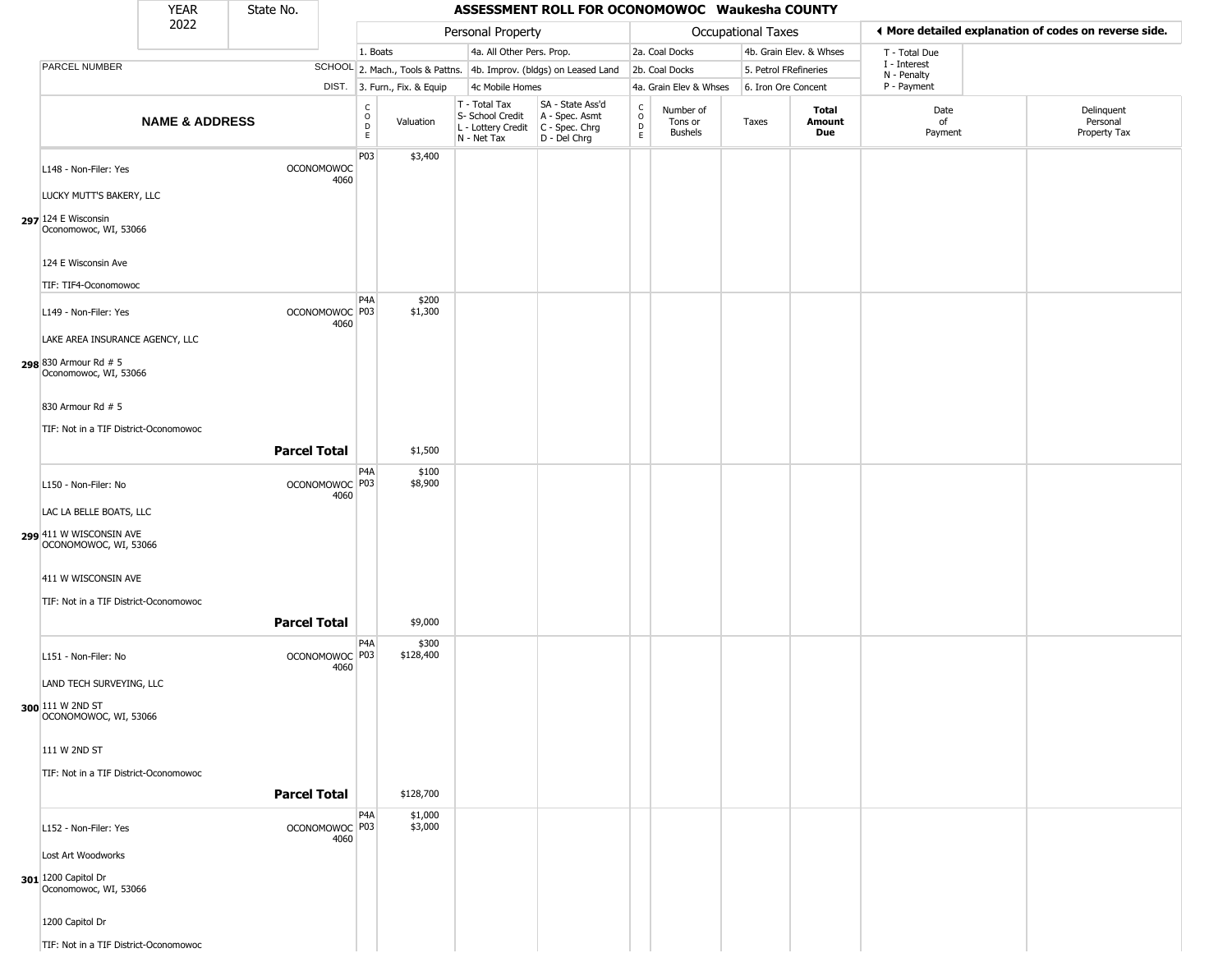|                                                | <b>YEAR</b>               | State No.           |                           |                                                 |                              |                                                                        | ASSESSMENT ROLL FOR OCONOMOWOC Waukesha COUNTY                       |                                              |                                        |                       |                         |                             |                                                       |
|------------------------------------------------|---------------------------|---------------------|---------------------------|-------------------------------------------------|------------------------------|------------------------------------------------------------------------|----------------------------------------------------------------------|----------------------------------------------|----------------------------------------|-----------------------|-------------------------|-----------------------------|-------------------------------------------------------|
|                                                | 2022                      |                     |                           |                                                 |                              | Personal Property                                                      |                                                                      |                                              |                                        | Occupational Taxes    |                         |                             | ♦ More detailed explanation of codes on reverse side. |
|                                                |                           |                     |                           | 1. Boats                                        |                              | 4a. All Other Pers. Prop.                                              |                                                                      |                                              | 2a. Coal Docks                         |                       | 4b. Grain Elev. & Whses | T - Total Due               |                                                       |
| PARCEL NUMBER                                  |                           |                     |                           |                                                 |                              |                                                                        | SCHOOL 2. Mach., Tools & Pattns. 4b. Improv. (bldgs) on Leased Land  |                                              | 2b. Coal Docks                         | 5. Petrol FRefineries |                         | I - Interest<br>N - Penalty |                                                       |
|                                                |                           |                     |                           |                                                 | DIST. 3. Furn., Fix. & Equip | 4c Mobile Homes                                                        |                                                                      |                                              | 4a. Grain Elev & Whses                 | 6. Iron Ore Concent   |                         | P - Payment                 |                                                       |
|                                                | <b>NAME &amp; ADDRESS</b> |                     |                           | $\begin{array}{c} C \\ O \\ D \\ E \end{array}$ | Valuation                    | T - Total Tax<br>S- School Credit<br>L - Lottery Credit<br>N - Net Tax | SA - State Ass'd<br>A - Spec. Asmt<br>C - Spec. Chrg<br>D - Del Chrg | $\begin{array}{c}\nC \\ O \\ E\n\end{array}$ | Number of<br>Tons or<br><b>Bushels</b> | Taxes                 | Total<br>Amount<br>Due  | Date<br>of<br>Payment       | Delinquent<br>Personal<br>Property Tax                |
|                                                |                           | <b>Parcel Total</b> |                           |                                                 | \$4,000                      |                                                                        |                                                                      |                                              |                                        |                       |                         |                             |                                                       |
| M002 - Non-Filer: No                           |                           |                     | OCONOMOWOC P03<br>4060    | P <sub>4</sub> A                                | \$100<br>\$900               |                                                                        |                                                                      |                                              |                                        |                       |                         |                             |                                                       |
| Sterling Mainz Plumbing & Heating              |                           |                     |                           |                                                 |                              |                                                                        |                                                                      |                                              |                                        |                       |                         |                             |                                                       |
| 302 114 S Main St<br>Oconomowoc, WI, 53066     |                           |                     |                           |                                                 |                              |                                                                        |                                                                      |                                              |                                        |                       |                         |                             |                                                       |
| 114 S Main St                                  |                           |                     |                           |                                                 |                              |                                                                        |                                                                      |                                              |                                        |                       |                         |                             |                                                       |
| TIF: TIF4-Oconomowoc                           |                           |                     |                           |                                                 |                              |                                                                        |                                                                      |                                              |                                        |                       |                         |                             |                                                       |
|                                                |                           | <b>Parcel Total</b> |                           |                                                 | \$1,000                      |                                                                        |                                                                      |                                              |                                        |                       |                         |                             |                                                       |
|                                                |                           |                     |                           | P <sub>4</sub> A                                | \$14,000                     |                                                                        |                                                                      |                                              |                                        |                       |                         |                             |                                                       |
| M011 - Non-Filer: No                           |                           |                     | OCONOMOWOC P03<br>4060    |                                                 | \$173,600                    |                                                                        |                                                                      |                                              |                                        |                       |                         |                             |                                                       |
| McDonalds Of Oconomowoc #5015 DP & K Inc       |                           |                     |                           |                                                 |                              |                                                                        |                                                                      |                                              |                                        |                       |                         |                             |                                                       |
| 303 N3250 County Road J<br>Poynette, WI, 53955 |                           |                     |                           |                                                 |                              |                                                                        |                                                                      |                                              |                                        |                       |                         |                             |                                                       |
| 880 E Wisconsin Ave                            |                           |                     |                           |                                                 |                              |                                                                        |                                                                      |                                              |                                        |                       |                         |                             |                                                       |
| TIF: Not in a TIF District-Oconomowoc          |                           |                     |                           |                                                 |                              |                                                                        |                                                                      |                                              |                                        |                       |                         |                             |                                                       |
|                                                |                           | <b>Parcel Total</b> |                           |                                                 | \$187,600                    |                                                                        |                                                                      |                                              |                                        |                       |                         |                             |                                                       |
| M047 - Non-Filer: Yes                          |                           |                     | OCONOMOWOC P03<br>4060    | P <sub>4</sub> A                                | \$100<br>\$1,500             |                                                                        |                                                                      |                                              |                                        |                       |                         |                             |                                                       |
| Debra Meunier Ins/American Family              |                           |                     |                           |                                                 |                              |                                                                        |                                                                      |                                              |                                        |                       |                         |                             |                                                       |
| 304 106 E Collins St<br>Oconomowoc, WI, 53066  |                           |                     |                           |                                                 |                              |                                                                        |                                                                      |                                              |                                        |                       |                         |                             |                                                       |
| 106 Collins St                                 |                           |                     |                           |                                                 |                              |                                                                        |                                                                      |                                              |                                        |                       |                         |                             |                                                       |
| TIF: TIF4-Oconomowoc                           |                           |                     |                           |                                                 |                              |                                                                        |                                                                      |                                              |                                        |                       |                         |                             |                                                       |
|                                                |                           | <b>Parcel Total</b> |                           |                                                 | \$1,600                      |                                                                        |                                                                      |                                              |                                        |                       |                         |                             |                                                       |
|                                                |                           |                     |                           |                                                 |                              |                                                                        |                                                                      |                                              |                                        |                       |                         |                             |                                                       |
| M049 - Non-Filer: Yes                          |                           |                     | <b>OCONOMOWOC</b><br>4060 | P <sub>03</sub>                                 | \$400                        |                                                                        |                                                                      |                                              |                                        |                       |                         |                             |                                                       |
| A T Mommaerts Plumbing Inc                     |                           |                     |                           |                                                 |                              |                                                                        |                                                                      |                                              |                                        |                       |                         |                             |                                                       |
| 305 807 N Lapham St<br>Oconomowoc, WI, 53066   |                           |                     |                           |                                                 |                              |                                                                        |                                                                      |                                              |                                        |                       |                         |                             |                                                       |
| 807 N Lapham St                                |                           |                     |                           |                                                 |                              |                                                                        |                                                                      |                                              |                                        |                       |                         |                             |                                                       |
| TIF: Not in a TIF District-Oconomowoc          |                           |                     |                           |                                                 |                              |                                                                        |                                                                      |                                              |                                        |                       |                         |                             |                                                       |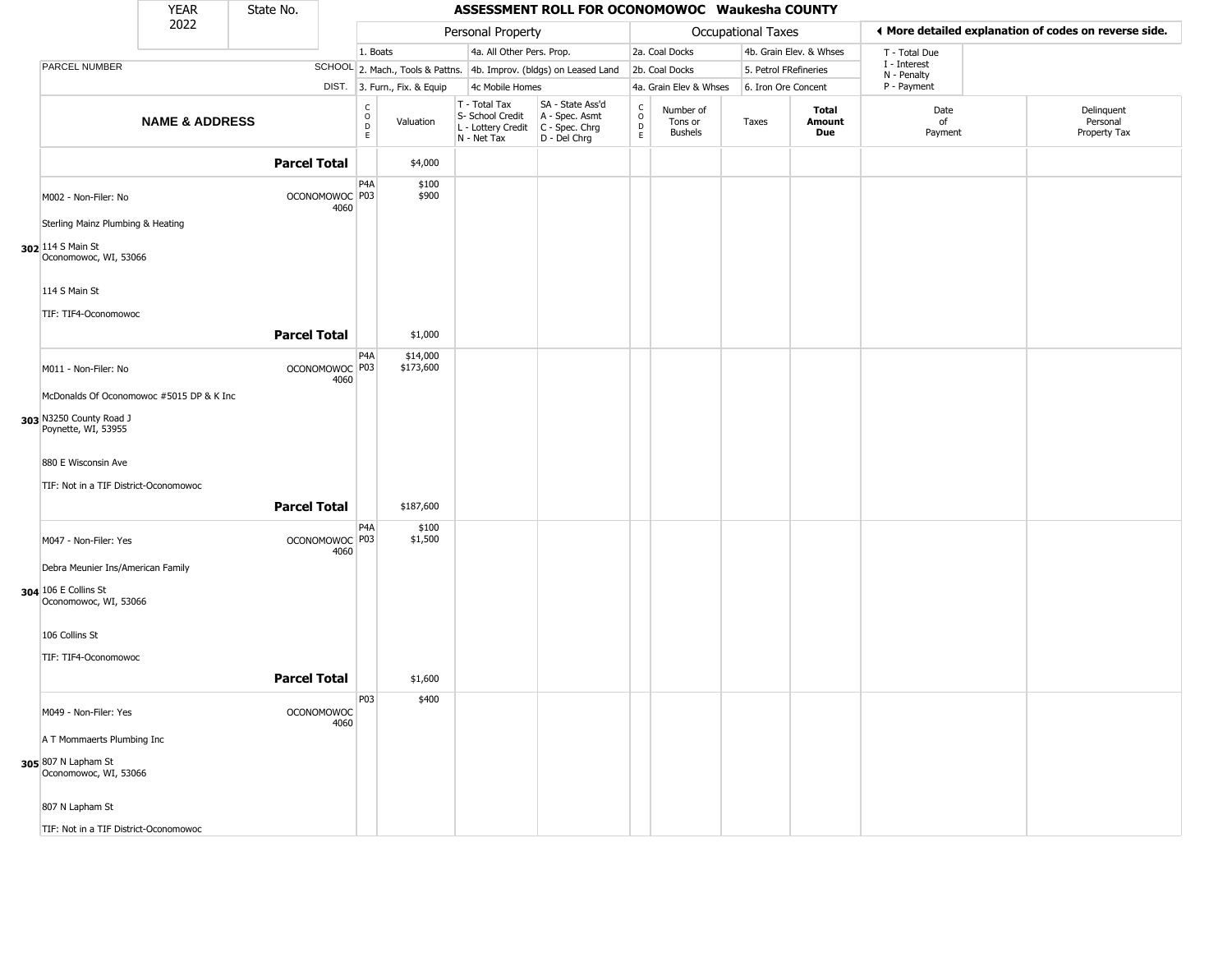|                                                    | YEAR                      | State No.           |                           |                                   |                              |                                                                        | ASSESSMENT ROLL FOR OCONOMOWOC Waukesha COUNTY                       |                  |                                        |                       |                         |                             |                                                       |
|----------------------------------------------------|---------------------------|---------------------|---------------------------|-----------------------------------|------------------------------|------------------------------------------------------------------------|----------------------------------------------------------------------|------------------|----------------------------------------|-----------------------|-------------------------|-----------------------------|-------------------------------------------------------|
|                                                    | 2022                      |                     |                           |                                   |                              | Personal Property                                                      |                                                                      |                  |                                        | Occupational Taxes    |                         |                             | ◀ More detailed explanation of codes on reverse side. |
|                                                    |                           |                     |                           | 1. Boats                          |                              | 4a. All Other Pers. Prop.                                              |                                                                      |                  | 2a. Coal Docks                         |                       | 4b. Grain Elev. & Whses | T - Total Due               |                                                       |
| <b>PARCEL NUMBER</b>                               |                           |                     |                           |                                   |                              |                                                                        | SCHOOL 2. Mach., Tools & Pattns. 4b. Improv. (bldgs) on Leased Land  |                  | 2b. Coal Docks                         | 5. Petrol FRefineries |                         | I - Interest<br>N - Penalty |                                                       |
|                                                    |                           |                     |                           |                                   | DIST. 3. Furn., Fix. & Equip | 4c Mobile Homes                                                        |                                                                      |                  | 4a. Grain Elev & Whses                 | 6. Iron Ore Concent   |                         | P - Payment                 |                                                       |
|                                                    | <b>NAME &amp; ADDRESS</b> |                     |                           | C<br>$\circ$<br>$\mathsf{D}$<br>E | Valuation                    | T - Total Tax<br>S- School Credit<br>L - Lottery Credit<br>N - Net Tax | SA - State Ass'd<br>A - Spec. Asmt<br>C - Spec. Chrg<br>D - Del Chrg | C<br>D<br>E<br>E | Number of<br>Tons or<br><b>Bushels</b> | Taxes                 | Total<br>Amount<br>Due  | Date<br>of<br>Payment       | Delinquent<br>Personal<br>Property Tax                |
| M079 - Non-Filer: No                               |                           |                     | <b>OCONOMOWOC</b><br>4060 | P03                               | \$900                        |                                                                        |                                                                      |                  |                                        |                       |                         |                             |                                                       |
| Muzak LLC C/O RYAN TAX COMPLIANCE                  |                           |                     |                           |                                   |                              |                                                                        |                                                                      |                  |                                        |                       |                         |                             |                                                       |
| 306 PO Box 460049<br>Houston, TX, 77056            |                           |                     |                           |                                   |                              |                                                                        |                                                                      |                  |                                        |                       |                         |                             |                                                       |
| <b>VARIOUS</b>                                     |                           |                     |                           |                                   |                              |                                                                        |                                                                      |                  |                                        |                       |                         |                             |                                                       |
| TIF: Not in a TIF District-Oconomowoc              |                           |                     |                           | P03                               | \$1,700                      |                                                                        |                                                                      |                  |                                        |                       |                         |                             |                                                       |
| M080 - Non-Filer: No                               |                           |                     | <b>OCONOMOWOC</b><br>4060 |                                   |                              |                                                                        |                                                                      |                  |                                        |                       |                         |                             |                                                       |
| McReps Inc ATTN: JOHN MCNELLILS                    |                           |                     |                           |                                   |                              |                                                                        |                                                                      |                  |                                        |                       |                         |                             |                                                       |
| 307 1815 Executive Dr<br>Oconomowoc, WI, 53066     |                           |                     |                           |                                   |                              |                                                                        |                                                                      |                  |                                        |                       |                         |                             |                                                       |
| 1815 Executive Dr                                  |                           |                     |                           |                                   |                              |                                                                        |                                                                      |                  |                                        |                       |                         |                             |                                                       |
| TIF: Not in a TIF District-Oconomowoc              |                           |                     |                           | P <sub>4</sub> A                  | \$100                        |                                                                        |                                                                      |                  |                                        |                       |                         |                             |                                                       |
| M081 - Non-Filer: No                               |                           |                     | OCONOMOWOC P03<br>4060    |                                   | \$700                        |                                                                        |                                                                      |                  |                                        |                       |                         |                             |                                                       |
| Martinizing                                        |                           |                     |                           |                                   |                              |                                                                        |                                                                      |                  |                                        |                       |                         |                             |                                                       |
| 308 W229 N2494 Cty Rd F<br>Waukesha, WI, 53186     |                           |                     |                           |                                   |                              |                                                                        |                                                                      |                  |                                        |                       |                         |                             |                                                       |
| 1280 Brown St Unit A                               |                           |                     |                           |                                   |                              |                                                                        |                                                                      |                  |                                        |                       |                         |                             |                                                       |
| TIF: Not in a TIF District-Oconomowoc              |                           |                     |                           |                                   |                              |                                                                        |                                                                      |                  |                                        |                       |                         |                             |                                                       |
|                                                    |                           | <b>Parcel Total</b> |                           | P <sub>4</sub> A                  | \$800                        |                                                                        |                                                                      |                  |                                        |                       |                         |                             |                                                       |
| M086 - Non-Filer: No                               |                           |                     | OCONOMOWOC P03<br>4060    |                                   | \$700<br>\$13,000            |                                                                        |                                                                      |                  |                                        |                       |                         |                             |                                                       |
| Medical Eye Associates SC Dr. Debra Bernstein      |                           |                     |                           |                                   |                              |                                                                        |                                                                      |                  |                                        |                       |                         |                             |                                                       |
| 309 1111 Delafield St # 312<br>Waukesha, WI, 53188 |                           |                     |                           |                                   |                              |                                                                        |                                                                      |                  |                                        |                       |                         |                             |                                                       |
| 1185 Corporate Center Dr Unit 210                  |                           |                     |                           |                                   |                              |                                                                        |                                                                      |                  |                                        |                       |                         |                             |                                                       |
| TIF: Not in a TIF District-Oconomowoc              |                           |                     |                           |                                   |                              |                                                                        |                                                                      |                  |                                        |                       |                         |                             |                                                       |
|                                                    |                           | <b>Parcel Total</b> |                           | P4A                               | \$13,700<br>\$100            |                                                                        |                                                                      |                  |                                        |                       |                         |                             |                                                       |
| M090 - Non-Filer: No                               |                           |                     | OCONOMOWOC P03<br>4060    |                                   | \$42,900                     |                                                                        |                                                                      |                  |                                        |                       |                         |                             |                                                       |
| TheManDon LLC (The) Dba Amalia's Restaurant        |                           |                     |                           |                                   |                              |                                                                        |                                                                      |                  |                                        |                       |                         |                             |                                                       |
| 310 1439 COUNTRY CLUB RD<br>Watertown, WI, 53098   |                           |                     |                           |                                   |                              |                                                                        |                                                                      |                  |                                        |                       |                         |                             |                                                       |
| 183 E Wisconsin Ave Unit L                         |                           |                     |                           |                                   |                              |                                                                        |                                                                      |                  |                                        |                       |                         |                             |                                                       |
| TIF: TIF4-Oconomowoc                               |                           |                     |                           |                                   |                              |                                                                        |                                                                      |                  |                                        |                       |                         |                             |                                                       |
|                                                    |                           | <b>Parcel Total</b> |                           |                                   | \$43,000                     |                                                                        |                                                                      |                  |                                        |                       |                         |                             |                                                       |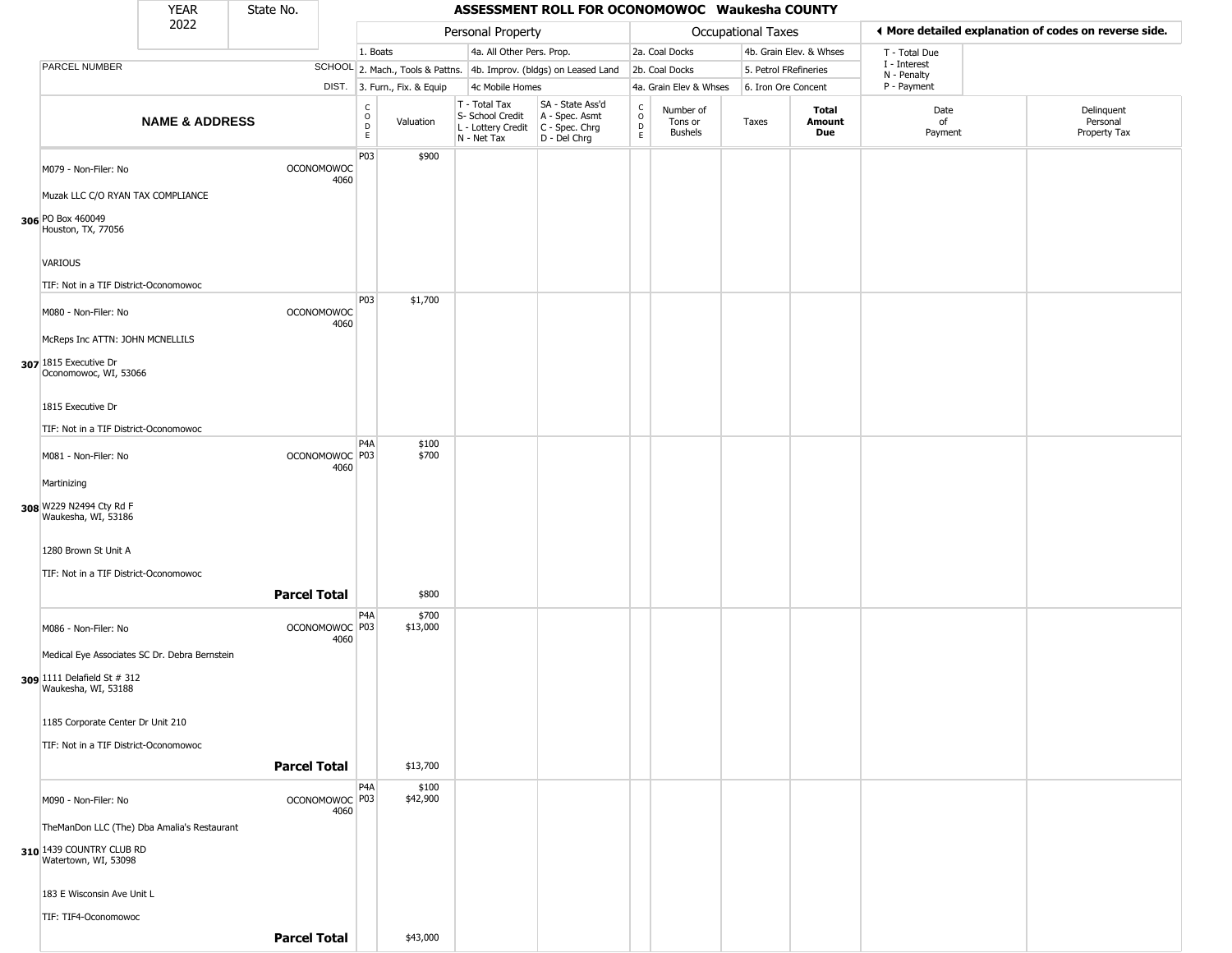|                                                        | <b>YEAR</b>               | State No.           |                                   |                                                 |                  |                                                                        | ASSESSMENT ROLL FOR OCONOMOWOC Waukesha COUNTY                       |                                                 |                                        |                       |                         |                             |                                                       |
|--------------------------------------------------------|---------------------------|---------------------|-----------------------------------|-------------------------------------------------|------------------|------------------------------------------------------------------------|----------------------------------------------------------------------|-------------------------------------------------|----------------------------------------|-----------------------|-------------------------|-----------------------------|-------------------------------------------------------|
|                                                        | 2022                      |                     |                                   |                                                 |                  | Personal Property                                                      |                                                                      |                                                 |                                        | Occupational Taxes    |                         |                             | ♦ More detailed explanation of codes on reverse side. |
|                                                        |                           |                     |                                   | 1. Boats                                        |                  | 4a. All Other Pers. Prop.                                              |                                                                      |                                                 | 2a. Coal Docks                         |                       | 4b. Grain Elev. & Whses | T - Total Due               |                                                       |
| PARCEL NUMBER                                          |                           |                     |                                   |                                                 |                  |                                                                        | SCHOOL 2. Mach., Tools & Pattns. 4b. Improv. (bldgs) on Leased Land  |                                                 | 2b. Coal Docks                         | 5. Petrol FRefineries |                         | I - Interest<br>N - Penalty |                                                       |
|                                                        |                           |                     |                                   | DIST. 3. Furn., Fix. & Equip                    |                  | 4c Mobile Homes                                                        |                                                                      |                                                 | 4a. Grain Elev & Whses                 | 6. Iron Ore Concent   |                         | P - Payment                 |                                                       |
|                                                        | <b>NAME &amp; ADDRESS</b> |                     |                                   | $\begin{array}{c} C \\ O \\ D \\ E \end{array}$ | Valuation        | T - Total Tax<br>S- School Credit<br>L - Lottery Credit<br>N - Net Tax | SA - State Ass'd<br>A - Spec. Asmt<br>C - Spec. Chrg<br>D - Del Chrg | $\begin{array}{c} C \\ O \\ D \\ E \end{array}$ | Number of<br>Tons or<br><b>Bushels</b> | Taxes                 | Total<br>Amount<br>Due  | Date<br>of<br>Payment       | Delinquent<br>Personal<br>Property Tax                |
| M096 - Non-Filer: No                                   |                           |                     | OCONOMOWOC P03<br>4060            | P4A                                             | \$100<br>\$1,200 |                                                                        |                                                                      |                                                 |                                        |                       |                         |                             |                                                       |
| MARTINIZING PABST FARMS                                |                           |                     |                                   |                                                 |                  |                                                                        |                                                                      |                                                 |                                        |                       |                         |                             |                                                       |
| 311 W229 N2494 Cty Rd F<br>Waukesha, WI, 53186         |                           |                     |                                   |                                                 |                  |                                                                        |                                                                      |                                                 |                                        |                       |                         |                             |                                                       |
| 1320 Pabst Farms Cir Unit 120                          |                           |                     |                                   |                                                 |                  |                                                                        |                                                                      |                                                 |                                        |                       |                         |                             |                                                       |
| TIF: Not in a TIF District-Oconomowoc                  |                           |                     |                                   |                                                 |                  |                                                                        |                                                                      |                                                 |                                        |                       |                         |                             |                                                       |
|                                                        |                           | <b>Parcel Total</b> |                                   |                                                 | \$1,300          |                                                                        |                                                                      |                                                 |                                        |                       |                         |                             |                                                       |
| M103 - Non-Filer: No                                   |                           |                     | OCONOMOWOC <sup>P03</sup><br>4060 | P4A                                             | \$100<br>\$300   |                                                                        |                                                                      |                                                 |                                        |                       |                         |                             |                                                       |
| Moreland Ear, Nose, & Throat Group LTD Dr. Edward Kass |                           |                     |                                   |                                                 |                  |                                                                        |                                                                      |                                                 |                                        |                       |                         |                             |                                                       |
| 312 1111 Delafield St Ste 102<br>Waukesha, WI, 53188   |                           |                     |                                   |                                                 |                  |                                                                        |                                                                      |                                                 |                                        |                       |                         |                             |                                                       |
| 1185 Corporate Center Dr Unit 205                      |                           |                     |                                   |                                                 |                  |                                                                        |                                                                      |                                                 |                                        |                       |                         |                             |                                                       |
| TIF: Not in a TIF District-Oconomowoc                  |                           |                     |                                   |                                                 |                  |                                                                        |                                                                      |                                                 |                                        |                       |                         |                             |                                                       |
|                                                        |                           | <b>Parcel Total</b> |                                   |                                                 | \$400            |                                                                        |                                                                      |                                                 |                                        |                       |                         |                             |                                                       |
| M112 - Non-Filer: Yes                                  |                           |                     | OCONOMOWOC <sup>P03</sup><br>4060 | P4A                                             | \$200<br>\$3,200 |                                                                        |                                                                      |                                                 |                                        |                       |                         |                             |                                                       |
| Merry Maids / LDK Inc                                  |                           |                     |                                   |                                                 |                  |                                                                        |                                                                      |                                                 |                                        |                       |                         |                             |                                                       |
| 313 640 Armour St Ste A<br>Oconomowoc, WI, 53066       |                           |                     |                                   |                                                 |                  |                                                                        |                                                                      |                                                 |                                        |                       |                         |                             |                                                       |
| 640 Armour St Ste A                                    |                           |                     |                                   |                                                 |                  |                                                                        |                                                                      |                                                 |                                        |                       |                         |                             |                                                       |
| TIF: Not in a TIF District-Oconomowoc                  |                           |                     |                                   |                                                 |                  |                                                                        |                                                                      |                                                 |                                        |                       |                         |                             |                                                       |
|                                                        |                           | <b>Parcel Total</b> |                                   |                                                 | \$3,400          |                                                                        |                                                                      |                                                 |                                        |                       |                         |                             |                                                       |
|                                                        |                           |                     |                                   | P4A                                             | \$1,900          |                                                                        |                                                                      |                                                 |                                        |                       |                         |                             |                                                       |
| M120 - Non-Filer: No                                   |                           |                     | OCONOMOWOC <sup>P03</sup><br>4060 |                                                 | \$14,700         |                                                                        |                                                                      |                                                 |                                        |                       |                         |                             |                                                       |
| Mattress Firm Inc ATTN: TAX DEPT                       |                           |                     |                                   |                                                 |                  |                                                                        |                                                                      |                                                 |                                        |                       |                         |                             |                                                       |
| 314 10201 S Main St<br>Houston, TX, 77025              |                           |                     |                                   |                                                 |                  |                                                                        |                                                                      |                                                 |                                        |                       |                         |                             |                                                       |
| 1370 Pabst Farms Cir Unit 370                          |                           |                     |                                   |                                                 |                  |                                                                        |                                                                      |                                                 |                                        |                       |                         |                             |                                                       |
| TIF: Not in a TIF District-Oconomowoc                  |                           |                     |                                   |                                                 |                  |                                                                        |                                                                      |                                                 |                                        |                       |                         |                             |                                                       |
|                                                        |                           | <b>Parcel Total</b> |                                   |                                                 | \$16,600         |                                                                        |                                                                      |                                                 |                                        |                       |                         |                             |                                                       |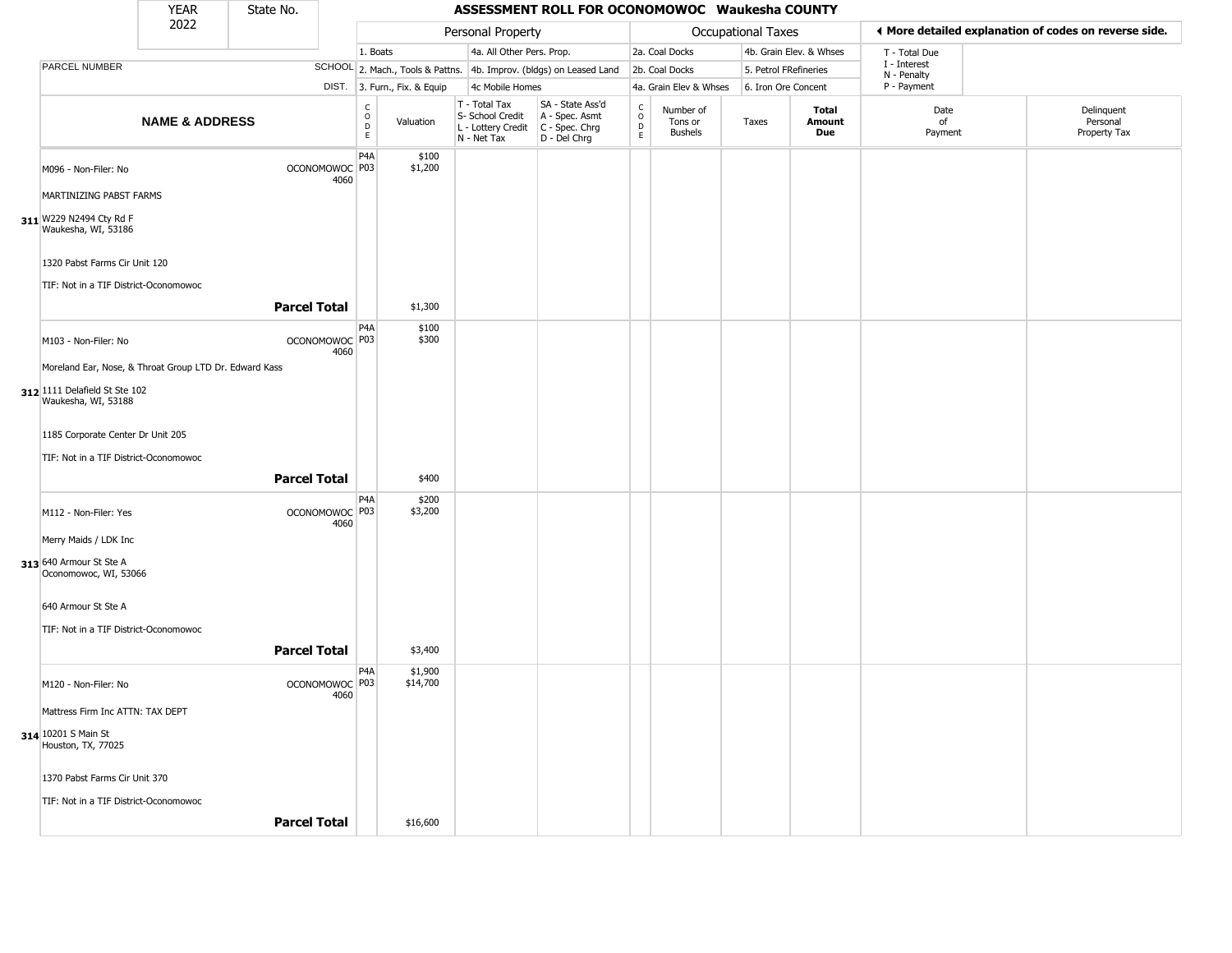|                                                  | <b>YEAR</b>               | State No.           |                           |                                                |                              |                                                                                         | ASSESSMENT ROLL FOR OCONOMOWOC Waukesha COUNTY                      |                                            |                                        |                       |                         |                             |                                                       |
|--------------------------------------------------|---------------------------|---------------------|---------------------------|------------------------------------------------|------------------------------|-----------------------------------------------------------------------------------------|---------------------------------------------------------------------|--------------------------------------------|----------------------------------------|-----------------------|-------------------------|-----------------------------|-------------------------------------------------------|
|                                                  | 2022                      |                     |                           |                                                |                              | Personal Property                                                                       |                                                                     |                                            |                                        | Occupational Taxes    |                         |                             | ♦ More detailed explanation of codes on reverse side. |
|                                                  |                           |                     |                           | 1. Boats                                       |                              | 4a. All Other Pers. Prop.                                                               |                                                                     |                                            | 2a. Coal Docks                         |                       | 4b. Grain Elev. & Whses | T - Total Due               |                                                       |
| PARCEL NUMBER                                    |                           |                     |                           |                                                |                              |                                                                                         | SCHOOL 2. Mach., Tools & Pattns. 4b. Improv. (bldgs) on Leased Land |                                            | 2b. Coal Docks                         | 5. Petrol FRefineries |                         | I - Interest<br>N - Penalty |                                                       |
|                                                  |                           |                     |                           |                                                | DIST. 3. Furn., Fix. & Equip | 4c Mobile Homes                                                                         |                                                                     |                                            | 4a. Grain Elev & Whses                 | 6. Iron Ore Concent   |                         | P - Payment                 |                                                       |
|                                                  | <b>NAME &amp; ADDRESS</b> |                     |                           | $\begin{matrix} 0 \\ 0 \\ D \end{matrix}$<br>E | Valuation                    | T - Total Tax<br>S- School Credit<br>L - Lottery Credit   C - Spec. Chrg<br>N - Net Tax | SA - State Ass'd<br>A - Spec. Asmt<br>D - Del Chrg                  | $\begin{array}{c} C \\ 0 \\ E \end{array}$ | Number of<br>Tons or<br><b>Bushels</b> | Taxes                 | Total<br>Amount<br>Due  | Date<br>of<br>Payment       | Delinquent<br>Personal<br>Property Tax                |
| M123 - Non-Filer: No                             |                           |                     | <b>OCONOMOWOC</b><br>4060 | P03                                            | \$900                        |                                                                                         |                                                                     |                                            |                                        |                       |                         |                             |                                                       |
| Mark's Heating & Cooling                         |                           |                     |                           |                                                |                              |                                                                                         |                                                                     |                                            |                                        |                       |                         |                             |                                                       |
| 315 1465 N Riverline Dr<br>Oconomowoc, WI, 53066 |                           |                     |                           |                                                |                              |                                                                                         |                                                                     |                                            |                                        |                       |                         |                             |                                                       |
| 355 W Wisconsin Ave<br>TIF: TIF4-Oconomowoc      |                           |                     |                           |                                                |                              |                                                                                         |                                                                     |                                            |                                        |                       |                         |                             |                                                       |
| M126 - Non-Filer: Yes                            |                           |                     | OCONOMOWOC <sup>P03</sup> | P <sub>4</sub> A                               | \$100<br>\$8,600             |                                                                                         |                                                                     |                                            |                                        |                       |                         |                             |                                                       |
| Mantra Inc                                       |                           |                     | 4060                      |                                                |                              |                                                                                         |                                                                     |                                            |                                        |                       |                         |                             |                                                       |
| 316 511 E Wisconsin<br>Oconomowoc, WI, 53066     |                           |                     |                           |                                                |                              |                                                                                         |                                                                     |                                            |                                        |                       |                         |                             |                                                       |
| 511 E Wisconsin Ave                              |                           |                     |                           |                                                |                              |                                                                                         |                                                                     |                                            |                                        |                       |                         |                             |                                                       |
| TIF: TIF4-Oconomowoc                             |                           | <b>Parcel Total</b> |                           |                                                | \$8,700                      |                                                                                         |                                                                     |                                            |                                        |                       |                         |                             |                                                       |
| M131 - Non-Filer: No                             |                           |                     | OCONOMOWOC P03<br>4060    | P4A                                            | \$100<br>\$900               |                                                                                         |                                                                     |                                            |                                        |                       |                         |                             |                                                       |
| Milwaukee PC Inc A Wisconsin Corporation         |                           |                     |                           |                                                |                              |                                                                                         |                                                                     |                                            |                                        |                       |                         |                             |                                                       |
| 317 6013 W Bluemound Rd<br>Milwaukee, WI, 53213  |                           |                     |                           |                                                |                              |                                                                                         |                                                                     |                                            |                                        |                       |                         |                             |                                                       |
| 1079 Summit Ave                                  |                           |                     |                           |                                                |                              |                                                                                         |                                                                     |                                            |                                        |                       |                         |                             |                                                       |
| TIF: Not in a TIF District-Oconomowoc            |                           | <b>Parcel Total</b> |                           |                                                | \$1,000                      |                                                                                         |                                                                     |                                            |                                        |                       |                         |                             |                                                       |
| M136 - Non-Filer: No                             |                           |                     | OCONOMOWOC<br>4060        | P <sub>4</sub> A                               | \$100                        |                                                                                         |                                                                     |                                            |                                        |                       |                         |                             |                                                       |
| Mueller Construction LLC EDWARD MUELLER          |                           |                     |                           |                                                |                              |                                                                                         |                                                                     |                                            |                                        |                       |                         |                             |                                                       |
| 318 761 High St<br>Oconomowoc, WI, 53066         |                           |                     |                           |                                                |                              |                                                                                         |                                                                     |                                            |                                        |                       |                         |                             |                                                       |
| 761 High St                                      |                           |                     |                           |                                                |                              |                                                                                         |                                                                     |                                            |                                        |                       |                         |                             |                                                       |
| TIF: Not in a TIF District-Oconomowoc            |                           |                     |                           | P <sub>4</sub> A                               | \$2,800                      |                                                                                         |                                                                     |                                            |                                        |                       |                         |                             |                                                       |
| M139 - Non-Filer: No                             |                           |                     | OCONOMOWOC P03<br>4060    |                                                | \$11,800                     |                                                                                         |                                                                     |                                            |                                        |                       |                         |                             |                                                       |
| Mantz Imagination Denise Mantz                   |                           |                     |                           |                                                |                              |                                                                                         |                                                                     |                                            |                                        |                       |                         |                             |                                                       |
| 319 W804 Saylesville Rd<br>Rubicon, WI, 53078    |                           |                     |                           |                                                |                              |                                                                                         |                                                                     |                                            |                                        |                       |                         |                             |                                                       |
| 126 E Wisconsin Ave                              |                           |                     |                           |                                                |                              |                                                                                         |                                                                     |                                            |                                        |                       |                         |                             |                                                       |
| TIF: TIF4-Oconomowoc                             |                           |                     |                           |                                                |                              |                                                                                         |                                                                     |                                            |                                        |                       |                         |                             |                                                       |
|                                                  |                           | <b>Parcel Total</b> |                           |                                                | \$14,600                     |                                                                                         |                                                                     |                                            |                                        |                       |                         |                             |                                                       |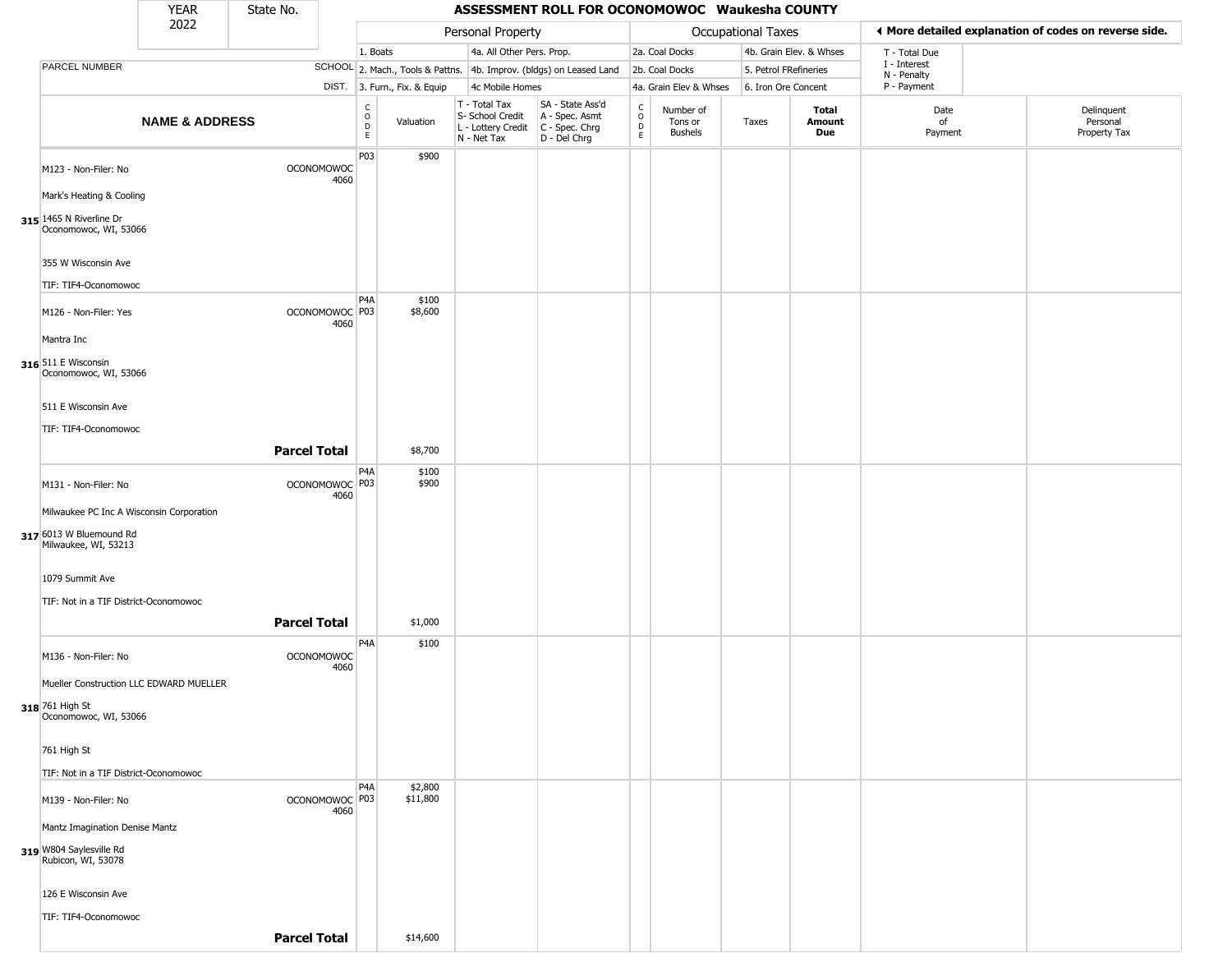|                                                                                     | <b>YEAR</b>               | State No.           |                           |                                                          |                              |                                                                        | ASSESSMENT ROLL FOR OCONOMOWOC Waukesha COUNTY                       |                  |                                        |                       |                         |                             |                                                       |
|-------------------------------------------------------------------------------------|---------------------------|---------------------|---------------------------|----------------------------------------------------------|------------------------------|------------------------------------------------------------------------|----------------------------------------------------------------------|------------------|----------------------------------------|-----------------------|-------------------------|-----------------------------|-------------------------------------------------------|
|                                                                                     | 2022                      |                     |                           |                                                          |                              | Personal Property                                                      |                                                                      |                  |                                        | Occupational Taxes    |                         |                             | ♦ More detailed explanation of codes on reverse side. |
|                                                                                     |                           |                     |                           | 1. Boats                                                 |                              | 4a. All Other Pers. Prop.                                              |                                                                      |                  | 2a. Coal Docks                         |                       | 4b. Grain Elev. & Whses | T - Total Due               |                                                       |
| PARCEL NUMBER                                                                       |                           |                     |                           |                                                          |                              |                                                                        | SCHOOL 2. Mach., Tools & Pattns. 4b. Improv. (bldgs) on Leased Land  |                  | 2b. Coal Docks                         | 5. Petrol FRefineries |                         | I - Interest<br>N - Penalty |                                                       |
|                                                                                     |                           |                     |                           |                                                          | DIST. 3. Furn., Fix. & Equip | 4c Mobile Homes                                                        |                                                                      |                  | 4a. Grain Elev & Whses                 | 6. Iron Ore Concent   |                         | P - Payment                 |                                                       |
|                                                                                     | <b>NAME &amp; ADDRESS</b> |                     |                           | $\begin{matrix} 0 \\ 0 \\ D \end{matrix}$<br>$\mathsf E$ | Valuation                    | T - Total Tax<br>S- School Credit<br>L - Lottery Credit<br>N - Net Tax | SA - State Ass'd<br>A - Spec. Asmt<br>C - Spec. Chrg<br>D - Del Chrg | C<br>D<br>D<br>E | Number of<br>Tons or<br><b>Bushels</b> | Taxes                 | Total<br>Amount<br>Due  | Date<br>of<br>Payment       | Delinquent<br>Personal<br>Property Tax                |
| M142 - Non-Filer: No<br>MK Cellular, Inc. Mark Erdmann                              |                           |                     | OCONOMOWOC P4A<br>4060    | P03                                                      | \$500<br>\$1,800             |                                                                        |                                                                      |                  |                                        |                       |                         |                             |                                                       |
| 320 N62 W30755 Shore Acres Rd<br>Hartland, WI, 53029-8722<br>1400 Summit Ave Unit B |                           |                     |                           |                                                          |                              |                                                                        |                                                                      |                  |                                        |                       |                         |                             |                                                       |
| TIF: TIF7-Oconomowoc                                                                |                           | <b>Parcel Total</b> |                           |                                                          | \$2,300                      |                                                                        |                                                                      |                  |                                        |                       |                         |                             |                                                       |
| M143 - Non-Filer: Yes<br>Melissa's Hair Creation                                    |                           |                     | OCONOMOWOC<br>4060        | P <sub>4</sub> A                                         | \$500                        |                                                                        |                                                                      |                  |                                        |                       |                         |                             |                                                       |
| 321 1288 Summit Ave Unit 106<br>Oconomowoc, WI, 53066                               |                           |                     |                           |                                                          |                              |                                                                        |                                                                      |                  |                                        |                       |                         |                             |                                                       |
| 1288 Summit Ave Unit 106                                                            |                           |                     |                           |                                                          |                              |                                                                        |                                                                      |                  |                                        |                       |                         |                             |                                                       |
| TIF: Not in a TIF District-Oconomowoc                                               |                           |                     |                           |                                                          |                              |                                                                        |                                                                      |                  |                                        |                       |                         |                             |                                                       |
| M144 - Non-Filer: Yes                                                               |                           |                     | <b>OCONOMOWOC</b><br>4060 | P <sub>4</sub> A                                         | \$500                        |                                                                        |                                                                      |                  |                                        |                       |                         |                             |                                                       |
| Marie's Hair Studio<br>322 1288 Summit Ave Unit 106<br>Oconomowoc, WI, 53066        |                           |                     |                           |                                                          |                              |                                                                        |                                                                      |                  |                                        |                       |                         |                             |                                                       |
| 1288 Summit Ave Unit 106<br>TIF: Not in a TIF District-Oconomowoc                   |                           |                     |                           |                                                          |                              |                                                                        |                                                                      |                  |                                        |                       |                         |                             |                                                       |
| M146 - Non-Filer: No<br>MOD Superfast Pizza GRANT THORNTON, LLP                     |                           |                     | OCONOMOWOC P03<br>4060    | P <sub>4</sub> A                                         | \$15,000<br>\$69,500         |                                                                        |                                                                      |                  |                                        |                       |                         |                             |                                                       |
| 323 PO Box 4747<br>Oak Brook, IL, 60522-4747                                        |                           |                     |                           |                                                          |                              |                                                                        |                                                                      |                  |                                        |                       |                         |                             |                                                       |
| 1676 Old School House Rd Unit 103                                                   |                           |                     |                           |                                                          |                              |                                                                        |                                                                      |                  |                                        |                       |                         |                             |                                                       |
| TIF: Not in a TIF District-Oconomowoc                                               |                           |                     |                           |                                                          |                              |                                                                        |                                                                      |                  |                                        |                       |                         |                             |                                                       |
|                                                                                     |                           | <b>Parcel Total</b> |                           |                                                          | \$84,500                     |                                                                        |                                                                      |                  |                                        |                       |                         |                             |                                                       |
| M147 - Non-Filer: No<br>M.K. Studios                                                |                           |                     | OCONOMOWOC<br>4060        | P03                                                      | \$1,600                      |                                                                        |                                                                      |                  |                                        |                       |                         |                             |                                                       |
| 324 1341 W Wisconsin Ave<br>Oconomowoc, WI, 53066                                   |                           |                     |                           |                                                          |                              |                                                                        |                                                                      |                  |                                        |                       |                         |                             |                                                       |
| 1341 W Wisconsin Ave                                                                |                           |                     |                           |                                                          |                              |                                                                        |                                                                      |                  |                                        |                       |                         |                             |                                                       |
| TIF: Not in a TIF District-Oconomowoc                                               |                           |                     |                           |                                                          |                              |                                                                        |                                                                      |                  |                                        |                       |                         |                             |                                                       |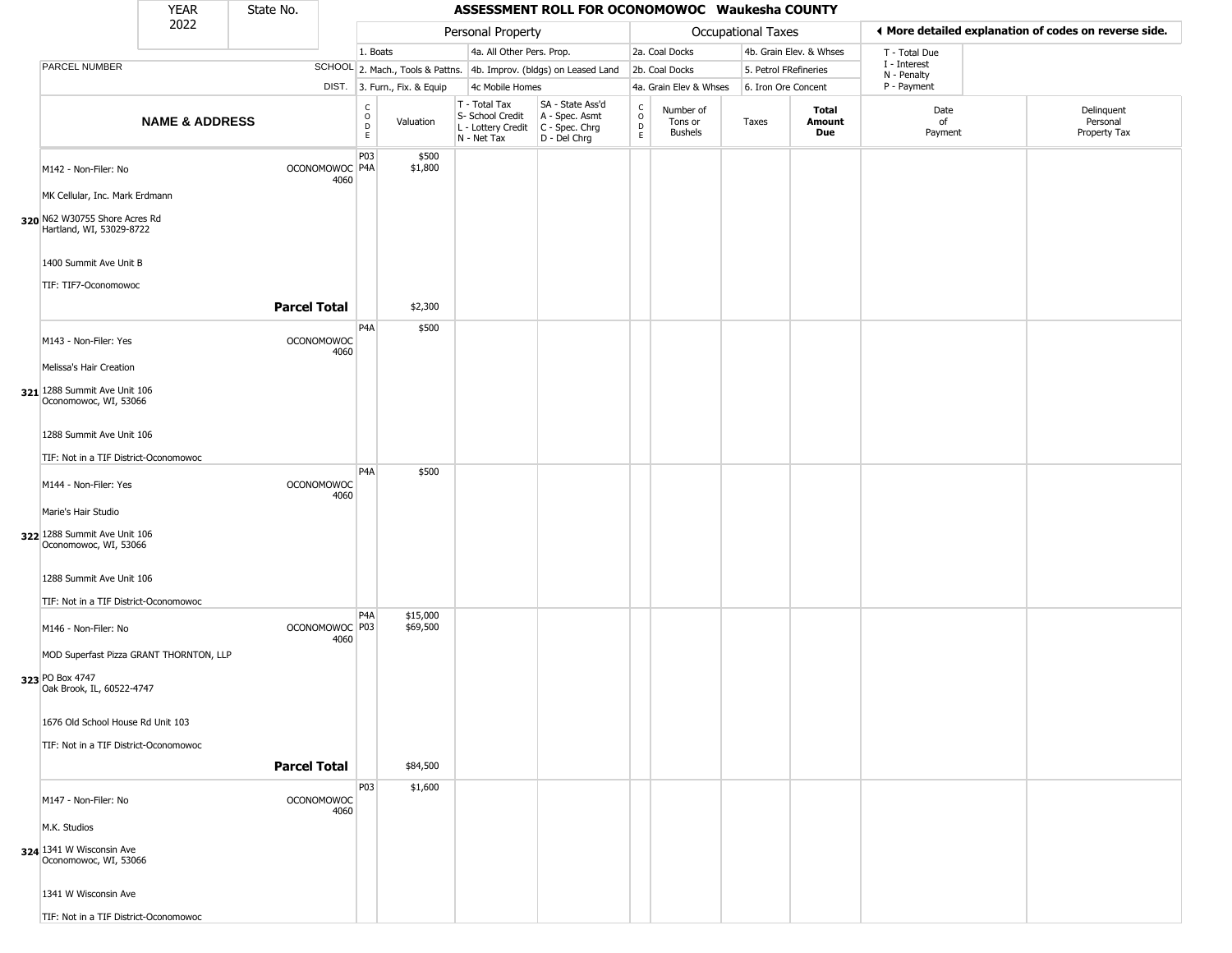|                                                                                              | <b>YEAR</b>               | State No.           |                                   |                                            |                              |                                                                        | ASSESSMENT ROLL FOR OCONOMOWOC Waukesha COUNTY                         |                                      |                                        |                       |                         |                             |                                                       |
|----------------------------------------------------------------------------------------------|---------------------------|---------------------|-----------------------------------|--------------------------------------------|------------------------------|------------------------------------------------------------------------|------------------------------------------------------------------------|--------------------------------------|----------------------------------------|-----------------------|-------------------------|-----------------------------|-------------------------------------------------------|
|                                                                                              | 2022                      |                     |                                   |                                            |                              | Personal Property                                                      |                                                                        |                                      |                                        | Occupational Taxes    |                         |                             | ◀ More detailed explanation of codes on reverse side. |
|                                                                                              |                           |                     |                                   | 1. Boats                                   |                              | 4a. All Other Pers. Prop.                                              |                                                                        |                                      | 2a. Coal Docks                         |                       | 4b. Grain Elev. & Whses | T - Total Due               |                                                       |
| PARCEL NUMBER                                                                                |                           |                     |                                   |                                            |                              |                                                                        | SCHOOL 2. Mach., Tools & Pattns. 4b. Improv. (bldgs) on Leased Land    |                                      | 2b. Coal Docks                         | 5. Petrol FRefineries |                         | I - Interest<br>N - Penalty |                                                       |
|                                                                                              |                           |                     |                                   |                                            | DIST. 3. Furn., Fix. & Equip | 4c Mobile Homes                                                        |                                                                        |                                      | 4a. Grain Elev & Whses                 | 6. Iron Ore Concent   |                         | P - Payment                 |                                                       |
|                                                                                              | <b>NAME &amp; ADDRESS</b> |                     |                                   | $\begin{array}{c} C \\ 0 \\ E \end{array}$ | Valuation                    | T - Total Tax<br>S- School Credit<br>L - Lottery Credit<br>N - Net Tax | SA - State Ass'd<br>A - Spec. Asmt<br>$C - Spec. Chrg$<br>D - Del Chrg | $\int_{0}^{c}$<br>$_{\rm E}^{\rm D}$ | Number of<br>Tons or<br><b>Bushels</b> | Taxes                 | Total<br>Amount<br>Due  | Date<br>οf<br>Payment       | Delinquent<br>Personal<br>Property Tax                |
| M149 - Non-Filer: No                                                                         |                           |                     | <b>OCONOMOWOC</b><br>4060         | P03                                        | \$6,500                      |                                                                        |                                                                        |                                      |                                        |                       |                         |                             |                                                       |
| Marlin Leasing                                                                               |                           |                     |                                   |                                            |                              |                                                                        |                                                                        |                                      |                                        |                       |                         |                             |                                                       |
| 325 PO BOX 31308<br>CHARLOTTE, NC, 28237                                                     |                           |                     |                                   |                                            |                              |                                                                        |                                                                        |                                      |                                        |                       |                         |                             |                                                       |
| <b>VARIOUS</b>                                                                               |                           |                     |                                   |                                            |                              |                                                                        |                                                                        |                                      |                                        |                       |                         |                             |                                                       |
| TIF: Not in a TIF District-Oconomowoc                                                        |                           |                     |                                   | P4A                                        | \$300                        |                                                                        |                                                                        |                                      |                                        |                       |                         |                             |                                                       |
| M150 - Non-Filer: No                                                                         |                           |                     | OCONOMOWOC <sup>P03</sup><br>4060 |                                            | \$54,000                     |                                                                        |                                                                        |                                      |                                        |                       |                         |                             |                                                       |
| Moreland OB-GYN Associates SC<br>326 1111 Delafield St Ste 311<br>Waukesha, Wisconsin, 53188 |                           |                     |                                   |                                            |                              |                                                                        |                                                                        |                                      |                                        |                       |                         |                             |                                                       |
| 791 Summit Ave                                                                               |                           |                     |                                   |                                            |                              |                                                                        |                                                                        |                                      |                                        |                       |                         |                             |                                                       |
| TIF: Not in a TIF District-Oconomowoc                                                        |                           |                     |                                   |                                            |                              |                                                                        |                                                                        |                                      |                                        |                       |                         |                             |                                                       |
|                                                                                              |                           | <b>Parcel Total</b> |                                   |                                            | \$54,300                     |                                                                        |                                                                        |                                      |                                        |                       |                         |                             |                                                       |
| M152 - Non-Filer: No                                                                         |                           |                     | OCONOMOWOC P03                    | P4A                                        | \$74,300<br>\$2,131,200      |                                                                        |                                                                        |                                      |                                        |                       |                         |                             |                                                       |
| Fleet Farm Fleet Wholesale Supply Co LLC                                                     |                           |                     | 4060                              |                                            |                              |                                                                        |                                                                        |                                      |                                        |                       |                         |                             |                                                       |
| 327 2401 S Memorial Dr<br>Appleton, WI, 54915-1429                                           |                           |                     |                                   |                                            |                              |                                                                        |                                                                        |                                      |                                        |                       |                         |                             |                                                       |
| 1555 Pabst Farm Blvd                                                                         |                           |                     |                                   |                                            |                              |                                                                        |                                                                        |                                      |                                        |                       |                         |                             |                                                       |
| TIF: Not in a TIF District-Oconomowoc                                                        |                           | <b>Parcel Total</b> |                                   |                                            | \$2,205,500                  |                                                                        |                                                                        |                                      |                                        |                       |                         |                             |                                                       |
| M153 - Non-Filer: Yes                                                                        |                           |                     | OCONOMOWOC P03<br>4060            | P4A                                        | \$100<br>\$300               |                                                                        |                                                                        |                                      |                                        |                       |                         |                             |                                                       |
| Modern Bloom                                                                                 |                           |                     |                                   |                                            |                              |                                                                        |                                                                        |                                      |                                        |                       |                         |                             |                                                       |
| 328 203 E Wisconsin Ave Unit B<br>Oconomowoc, WI, 53066                                      |                           |                     |                                   |                                            |                              |                                                                        |                                                                        |                                      |                                        |                       |                         |                             |                                                       |
| 203 E Wisconsin Ave Unit B                                                                   |                           |                     |                                   |                                            |                              |                                                                        |                                                                        |                                      |                                        |                       |                         |                             |                                                       |
| TIF: TIF4-Oconomowoc                                                                         |                           | <b>Parcel Total</b> |                                   |                                            | \$400                        |                                                                        |                                                                        |                                      |                                        |                       |                         |                             |                                                       |
| M154 - Non-Filer: No                                                                         |                           |                     | OCONOMOWOC P03<br>4060            | P4A                                        | \$0<br>\$27,700              |                                                                        |                                                                        |                                      |                                        |                       |                         |                             |                                                       |
| Moreland OB-GYN Associates SC                                                                |                           |                     |                                   |                                            |                              |                                                                        |                                                                        |                                      |                                        |                       |                         |                             |                                                       |
| 329 1111 Delafield St Ste 311<br>Waukesha, Wisconsin, 53188                                  |                           |                     |                                   |                                            |                              |                                                                        |                                                                        |                                      |                                        |                       |                         |                             |                                                       |
| 1185 Corporate Center Dr #200                                                                |                           |                     |                                   |                                            |                              |                                                                        |                                                                        |                                      |                                        |                       |                         |                             |                                                       |
| TIF: Not in a TIF District-Oconomowoc                                                        |                           |                     |                                   |                                            |                              |                                                                        |                                                                        |                                      |                                        |                       |                         |                             |                                                       |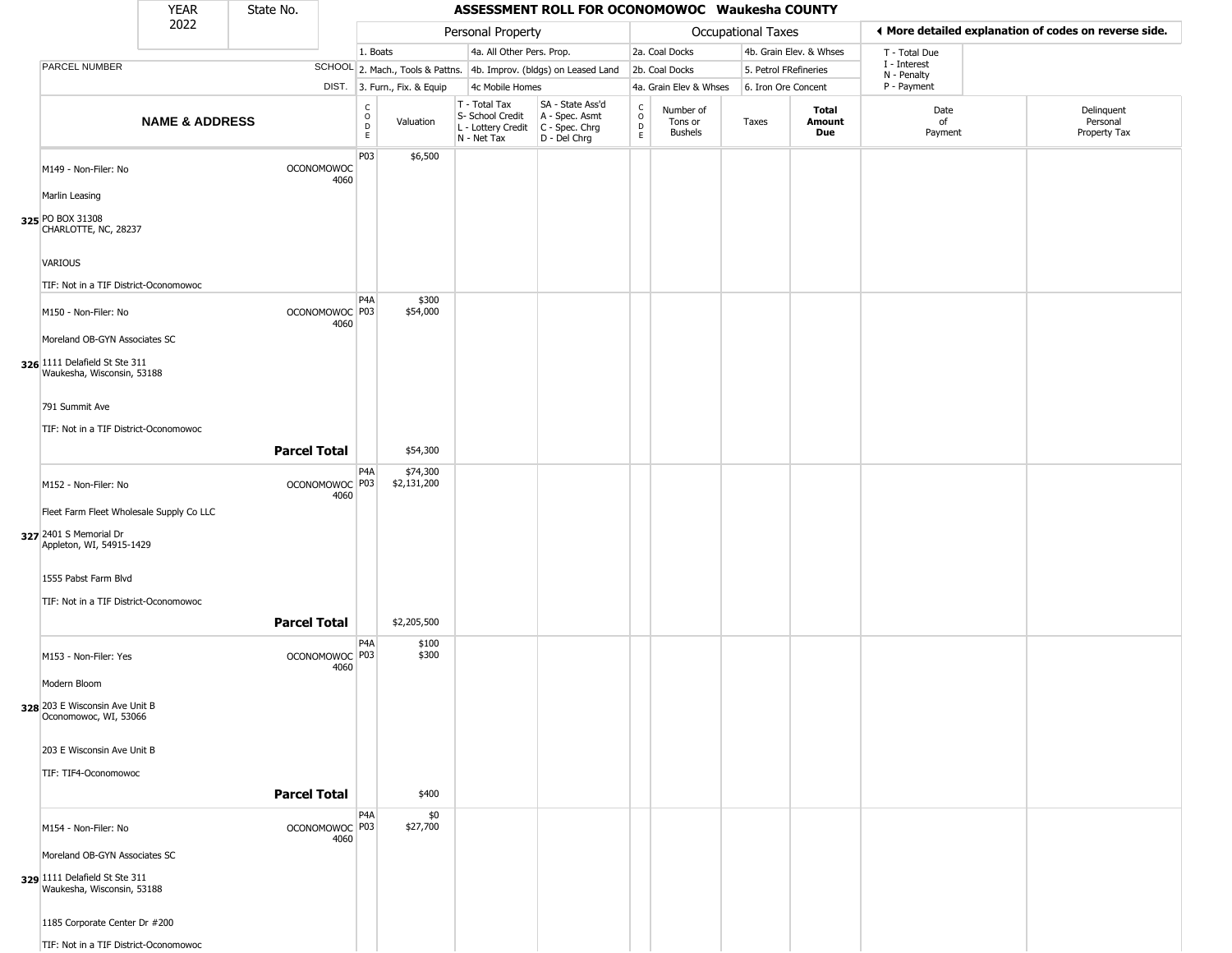|                                                                                                                | <b>YEAR</b>               | State No.                                                    |                  |                              |                                                                                         | ASSESSMENT ROLL FOR OCONOMOWOC Waukesha COUNTY                      |                        |                                 |                       |                         |                             |                                                       |
|----------------------------------------------------------------------------------------------------------------|---------------------------|--------------------------------------------------------------|------------------|------------------------------|-----------------------------------------------------------------------------------------|---------------------------------------------------------------------|------------------------|---------------------------------|-----------------------|-------------------------|-----------------------------|-------------------------------------------------------|
|                                                                                                                | 2022                      |                                                              |                  |                              | Personal Property                                                                       |                                                                     |                        |                                 | Occupational Taxes    |                         |                             | ♦ More detailed explanation of codes on reverse side. |
|                                                                                                                |                           |                                                              |                  | 1. Boats                     | 4a. All Other Pers. Prop.                                                               |                                                                     |                        | 2a. Coal Docks                  |                       | 4b. Grain Elev. & Whses | T - Total Due               |                                                       |
| PARCEL NUMBER                                                                                                  |                           |                                                              |                  |                              |                                                                                         | SCHOOL 2. Mach., Tools & Pattns. 4b. Improv. (bldgs) on Leased Land |                        | 2b. Coal Docks                  | 5. Petrol FRefineries |                         | I - Interest<br>N - Penalty |                                                       |
|                                                                                                                |                           |                                                              |                  | DIST. 3. Furn., Fix. & Equip | 4c Mobile Homes                                                                         |                                                                     |                        | 4a. Grain Elev & Whses          | 6. Iron Ore Concent   |                         | P - Payment                 |                                                       |
|                                                                                                                | <b>NAME &amp; ADDRESS</b> |                                                              | $0$<br>$0$<br>E  | Valuation                    | T - Total Tax<br>S- School Credit<br>L - Lottery Credit   C - Spec. Chrg<br>N - Net Tax | SA - State Ass'd<br>A - Spec. Asmt<br>D - Del Chrg                  | C<br>$\circ$<br>D<br>E | Number of<br>Tons or<br>Bushels | Taxes                 | Total<br>Amount<br>Due  | Date<br>of<br>Payment       | Delinquent<br>Personal<br>Property Tax                |
|                                                                                                                |                           | <b>Parcel Total</b>                                          |                  | \$27,700                     |                                                                                         |                                                                     |                        |                                 |                       |                         |                             |                                                       |
| M155 - Non-Filer: Yes                                                                                          |                           | <b>OCONOMOWOC</b>                                            | P03<br>4060      | \$3,800                      |                                                                                         |                                                                     |                        |                                 |                       |                         |                             |                                                       |
| Moboevo                                                                                                        |                           |                                                              |                  |                              |                                                                                         |                                                                     |                        |                                 |                       |                         |                             |                                                       |
| 330 127 N Main St<br>Oconomowoc, WI, 53066                                                                     |                           |                                                              |                  |                              |                                                                                         |                                                                     |                        |                                 |                       |                         |                             |                                                       |
| 127 N Main St<br>TIF: TIF4-Oconomowoc                                                                          |                           |                                                              |                  |                              |                                                                                         |                                                                     |                        |                                 |                       |                         |                             |                                                       |
| M156 - Non-Filer: Yes                                                                                          |                           | OCONOMOWOC                                                   | P03<br>4060      | \$3,200                      |                                                                                         |                                                                     |                        |                                 |                       |                         |                             |                                                       |
| Mission Road Boutique<br>331 109 W WISCONSIN AVE<br>Oconomowoc, WI, 53066                                      |                           |                                                              |                  |                              |                                                                                         |                                                                     |                        |                                 |                       |                         |                             |                                                       |
| 109 W WISCONSIN AVE                                                                                            |                           |                                                              |                  |                              |                                                                                         |                                                                     |                        |                                 |                       |                         |                             |                                                       |
| TIF: TIF5-Oconomowoc                                                                                           |                           |                                                              | P4A              | \$1,000                      |                                                                                         |                                                                     |                        |                                 |                       |                         |                             |                                                       |
| M157 - Non-Filer: No                                                                                           |                           | <b>OCONOMOWOC</b>                                            | 4060             |                              |                                                                                         |                                                                     |                        |                                 |                       |                         |                             |                                                       |
| Meridian Endodontics Dr. Jared Frisbie-Teel DDS<br>332 20350 Watertower Blvd, Unit 10<br>Brookfield, WI, 53045 |                           |                                                              |                  |                              |                                                                                         |                                                                     |                        |                                 |                       |                         |                             |                                                       |
| 1195 Summit Ave Unit 100                                                                                       |                           |                                                              |                  |                              |                                                                                         |                                                                     |                        |                                 |                       |                         |                             |                                                       |
| TIF: Not in a TIF District-Oconomowoc                                                                          |                           |                                                              | P <sub>4</sub> A | \$14,700                     |                                                                                         |                                                                     |                        |                                 |                       |                         |                             |                                                       |
| M158 - Non-Filer: No<br>Messer, LLC                                                                            |                           | <b>OCONOMOWOC</b>                                            | 4060             |                              |                                                                                         |                                                                     |                        |                                 |                       |                         |                             |                                                       |
| 333 200 Somerset Corp Blvd, Ste 7000<br>Bridgewater, New Jersey, 08807-2882                                    |                           |                                                              |                  |                              |                                                                                         |                                                                     |                        |                                 |                       |                         |                             |                                                       |
| VARIOUS                                                                                                        |                           |                                                              |                  |                              |                                                                                         |                                                                     |                        |                                 |                       |                         |                             |                                                       |
| TIF: Not in a TIF District-Oconomowoc                                                                          |                           |                                                              |                  |                              |                                                                                         |                                                                     |                        |                                 |                       |                         |                             |                                                       |
| M159 - Non-Filer: No                                                                                           |                           | OCONOMOWOC <sup>P03</sup>                                    | P4A<br>4060      | \$14,200<br>\$182,400        |                                                                                         |                                                                     |                        |                                 |                       |                         |                             |                                                       |
|                                                                                                                |                           | Midwest Dental Care, Sheboygan Inc C/O MARVIN POER & COMPANY |                  |                              |                                                                                         |                                                                     |                        |                                 |                       |                         |                             |                                                       |
| 334 PO Box 802206<br>DALLAS, TX, 75380                                                                         |                           |                                                              |                  |                              |                                                                                         |                                                                     |                        |                                 |                       |                         |                             |                                                       |
| 888 Thackeray Trl Unit 215                                                                                     |                           |                                                              |                  |                              |                                                                                         |                                                                     |                        |                                 |                       |                         |                             |                                                       |
| TIF: Not in a TIF District-Oconomowoc                                                                          |                           |                                                              |                  |                              |                                                                                         |                                                                     |                        |                                 |                       |                         |                             |                                                       |
|                                                                                                                |                           | <b>Parcel Total</b>                                          |                  | \$196,600                    |                                                                                         |                                                                     |                        |                                 |                       |                         |                             |                                                       |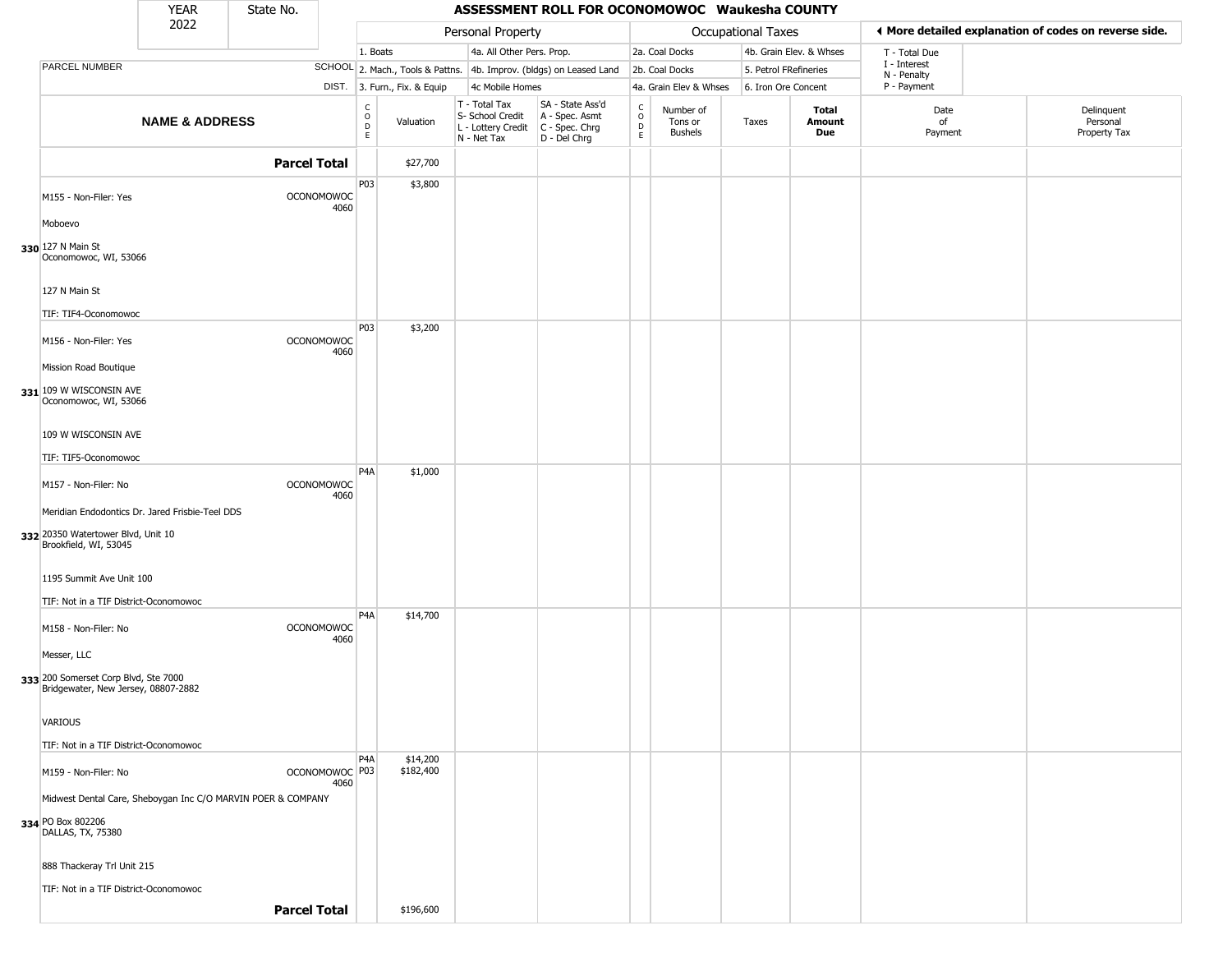|                                                          | <b>YEAR</b>               | State No.           |          |                                                  |                              |                                                                                       | ASSESSMENT ROLL FOR OCONOMOWOC Waukesha COUNTY                      |                                    |                                        |                       |                         |                             |                                                       |
|----------------------------------------------------------|---------------------------|---------------------|----------|--------------------------------------------------|------------------------------|---------------------------------------------------------------------------------------|---------------------------------------------------------------------|------------------------------------|----------------------------------------|-----------------------|-------------------------|-----------------------------|-------------------------------------------------------|
|                                                          | 2022                      |                     |          |                                                  |                              | Personal Property                                                                     |                                                                     |                                    |                                        | Occupational Taxes    |                         |                             | ♦ More detailed explanation of codes on reverse side. |
|                                                          |                           |                     |          | 1. Boats                                         |                              | 4a. All Other Pers. Prop.                                                             |                                                                     |                                    | 2a. Coal Docks                         |                       | 4b. Grain Elev. & Whses | T - Total Due               |                                                       |
| PARCEL NUMBER                                            |                           |                     |          |                                                  |                              |                                                                                       | SCHOOL 2. Mach., Tools & Pattns. 4b. Improv. (bldgs) on Leased Land |                                    | 2b. Coal Docks                         | 5. Petrol FRefineries |                         | I - Interest<br>N - Penalty |                                                       |
|                                                          |                           |                     |          |                                                  | DIST. 3. Furn., Fix. & Equip | 4c Mobile Homes                                                                       |                                                                     |                                    | 4a. Grain Elev & Whses                 | 6. Iron Ore Concent   |                         | P - Payment                 |                                                       |
|                                                          | <b>NAME &amp; ADDRESS</b> |                     |          | $_{\rm o}^{\rm c}$<br>$\mathsf D$<br>$\mathsf E$ | Valuation                    | T - Total Tax<br>S- School Credit<br>L - Lottery Credit C - Spec. Chrg<br>N - Net Tax | SA - State Ass'd<br>A - Spec. Asmt<br>D - Del Chrg                  | C<br>$\circ$<br>$\mathsf{D}$<br>E. | Number of<br>Tons or<br><b>Bushels</b> | Taxes                 | Total<br>Amount<br>Due  | Date<br>of<br>Payment       | Delinquent<br>Personal<br>Property Tax                |
| M160 - Non-Filer: No<br>MECTRONX CORPORATION             |                           | OCONOMOWOC e        | 4060 Ass | Stat<br>ess<br>ed                                | \$0                          |                                                                                       |                                                                     |                                    |                                        |                       |                         |                             |                                                       |
| 335 940 BLUE RIBBON CIR N STE B<br>OCONOMOWOC, WI, 53066 |                           |                     |          |                                                  |                              |                                                                                       |                                                                     |                                    |                                        |                       |                         |                             |                                                       |
| 940 BLUE RIBBON CIR N STE B                              |                           |                     |          |                                                  |                              |                                                                                       |                                                                     |                                    |                                        |                       |                         |                             |                                                       |
| TIF: Not in a TIF District-Oconomowoc                    |                           |                     |          | P4A                                              | \$1,000                      |                                                                                       |                                                                     |                                    |                                        |                       |                         |                             |                                                       |
| M161 - Non-Filer: Yes                                    |                           | OCONOMOWOC P03      | 4060     |                                                  | \$6,000                      |                                                                                       |                                                                     |                                    |                                        |                       |                         |                             |                                                       |
| Modtique                                                 |                           |                     |          |                                                  |                              |                                                                                       |                                                                     |                                    |                                        |                       |                         |                             |                                                       |
| 336 122 N Main St<br>Oconomowoc, WI, 53066               |                           |                     |          |                                                  |                              |                                                                                       |                                                                     |                                    |                                        |                       |                         |                             |                                                       |
| 122 N Main St                                            |                           |                     |          |                                                  |                              |                                                                                       |                                                                     |                                    |                                        |                       |                         |                             |                                                       |
| TIF: TIF5-Oconomowoc                                     |                           |                     |          |                                                  |                              |                                                                                       |                                                                     |                                    |                                        |                       |                         |                             |                                                       |
|                                                          |                           | <b>Parcel Total</b> |          |                                                  | \$7,000                      |                                                                                       |                                                                     |                                    |                                        |                       |                         |                             |                                                       |
| N004 - Non-Filer: No                                     |                           | OCONOMOWOC P03      | 4060     | P <sub>4</sub> A                                 | \$100<br>\$1,300             |                                                                                       |                                                                     |                                    |                                        |                       |                         |                             |                                                       |
| Neils, Dr Richard                                        |                           |                     |          |                                                  |                              |                                                                                       |                                                                     |                                    |                                        |                       |                         |                             |                                                       |
| 337 888 Thackeray Trl # 212<br>Oconomowoc, WI, 53066     |                           |                     |          |                                                  |                              |                                                                                       |                                                                     |                                    |                                        |                       |                         |                             |                                                       |
| 888 Thackeray Trl # 212                                  |                           |                     |          |                                                  |                              |                                                                                       |                                                                     |                                    |                                        |                       |                         |                             |                                                       |
| TIF: Not in a TIF District-Oconomowoc                    |                           |                     |          |                                                  |                              |                                                                                       |                                                                     |                                    |                                        |                       |                         |                             |                                                       |
|                                                          |                           | <b>Parcel Total</b> |          |                                                  | \$1,400                      |                                                                                       |                                                                     |                                    |                                        |                       |                         |                             |                                                       |
| N005 - Non-Filer: Yes                                    |                           | OCONOMOWOC e        | 4060 Ass | <b>Stat</b>                                      | \$0                          |                                                                                       |                                                                     |                                    |                                        |                       |                         |                             |                                                       |
| Neumann Co Inc                                           |                           |                     |          | ess<br>ed                                        |                              |                                                                                       |                                                                     |                                    |                                        |                       |                         |                             |                                                       |
| 338 428 Lapham St<br>Oconomowoc, WI, 53066               |                           |                     |          |                                                  |                              |                                                                                       |                                                                     |                                    |                                        |                       |                         |                             |                                                       |
| 428 S Lapham St                                          |                           |                     |          |                                                  |                              |                                                                                       |                                                                     |                                    |                                        |                       |                         |                             |                                                       |
| TIF: Not in a TIF District-Oconomowoc                    |                           |                     |          |                                                  |                              |                                                                                       |                                                                     |                                    |                                        |                       |                         |                             |                                                       |
| N024 - Non-Filer: No                                     |                           | <b>OCONOMOWOC</b>   | 4060     | P03                                              | \$1,900                      |                                                                                       |                                                                     |                                    |                                        |                       |                         |                             |                                                       |
| Quadient, Inc FKA NEOPOST USA, INC                       |                           |                     |          |                                                  |                              |                                                                                       |                                                                     |                                    |                                        |                       |                         |                             |                                                       |
| 339 478 Wheelers Farms Rd<br>Milford, CT, 6461           |                           |                     |          |                                                  |                              |                                                                                       |                                                                     |                                    |                                        |                       |                         |                             |                                                       |
| <b>VARIOUS</b>                                           |                           |                     |          |                                                  |                              |                                                                                       |                                                                     |                                    |                                        |                       |                         |                             |                                                       |
| TIF: Not in a TIF District-Oconomowoc                    |                           |                     |          |                                                  |                              |                                                                                       |                                                                     |                                    |                                        |                       |                         |                             |                                                       |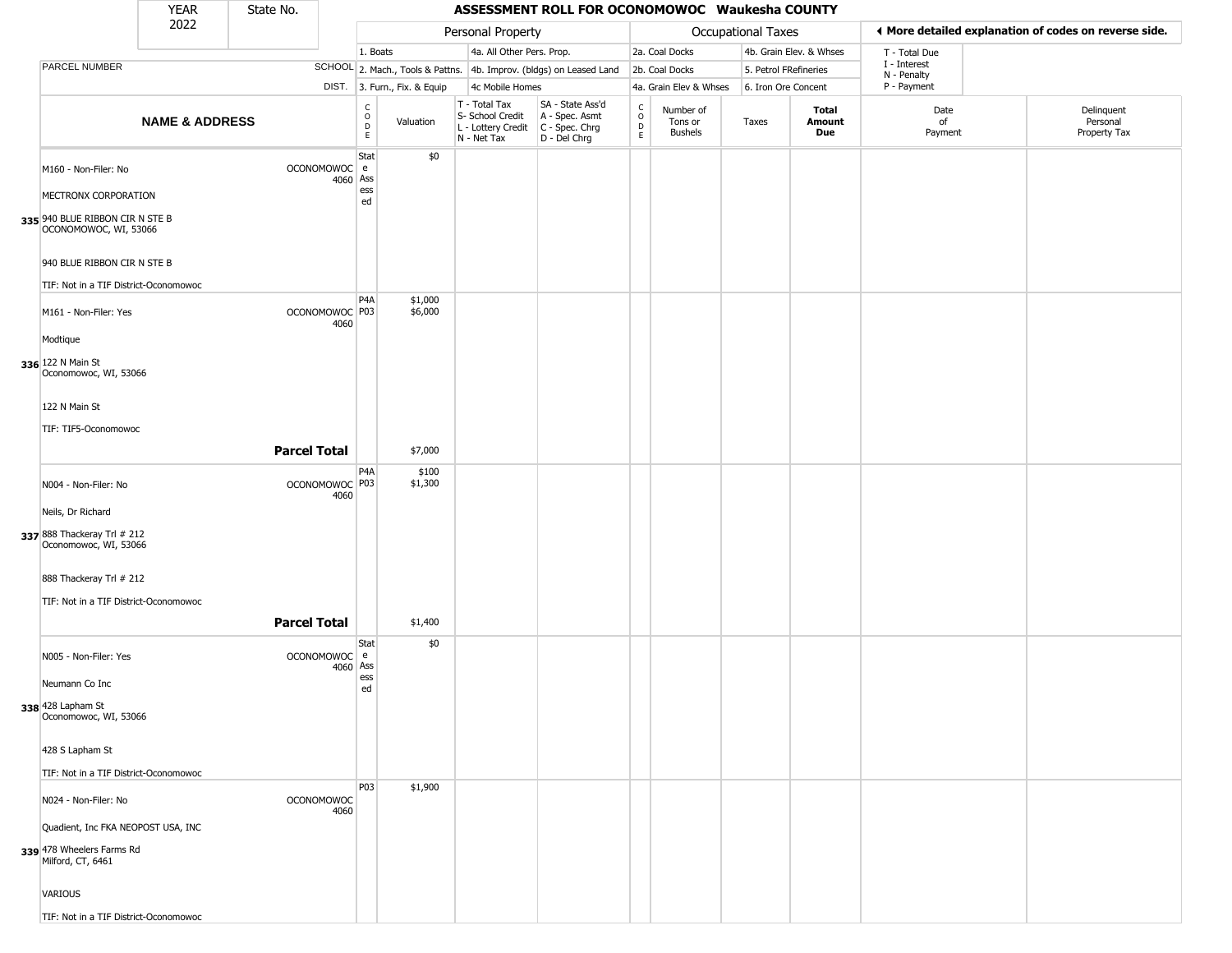|                                                                                                                | <b>YEAR</b>               | State No.           |                           |                        |                              |                                                                                         | ASSESSMENT ROLL FOR OCONOMOWOC Waukesha COUNTY                      |                                            |                                 |                       |                         |                             |                                                       |
|----------------------------------------------------------------------------------------------------------------|---------------------------|---------------------|---------------------------|------------------------|------------------------------|-----------------------------------------------------------------------------------------|---------------------------------------------------------------------|--------------------------------------------|---------------------------------|-----------------------|-------------------------|-----------------------------|-------------------------------------------------------|
|                                                                                                                | 2022                      |                     |                           |                        |                              | Personal Property                                                                       |                                                                     |                                            |                                 | Occupational Taxes    |                         |                             | ◀ More detailed explanation of codes on reverse side. |
|                                                                                                                |                           |                     |                           | 1. Boats               |                              | 4a. All Other Pers. Prop.                                                               |                                                                     |                                            | 2a. Coal Docks                  |                       | 4b. Grain Elev. & Whses | T - Total Due               |                                                       |
| PARCEL NUMBER                                                                                                  |                           |                     |                           |                        |                              |                                                                                         | SCHOOL 2. Mach., Tools & Pattns. 4b. Improv. (bldgs) on Leased Land |                                            | 2b. Coal Docks                  | 5. Petrol FRefineries |                         | I - Interest<br>N - Penalty |                                                       |
|                                                                                                                |                           |                     |                           |                        | DIST. 3. Furn., Fix. & Equip | 4c Mobile Homes                                                                         |                                                                     |                                            | 4a. Grain Elev & Whses          | 6. Iron Ore Concent   |                         | P - Payment                 |                                                       |
|                                                                                                                | <b>NAME &amp; ADDRESS</b> |                     |                           | С<br>$\circ$<br>D<br>E | Valuation                    | T - Total Tax<br>S- School Credit<br>L - Lottery Credit   C - Spec. Chrg<br>N - Net Tax | SA - State Ass'd<br>A - Spec. Asmt<br>D - Del Chrg                  | $\frac{C}{O}$<br>$\mathsf{D}_{\mathsf{E}}$ | Number of<br>Tons or<br>Bushels | Taxes                 | Total<br>Amount<br>Due  | Date<br>of<br>Payment       | Delinquent<br>Personal<br>Property Tax                |
| N056 - Non-Filer: No                                                                                           |                           |                     | OCONOMOWOC P03<br>4060    | P <sub>4</sub> A       | \$100<br>\$4,800             |                                                                                         |                                                                     |                                            |                                 |                       |                         |                             |                                                       |
| Neuroscience Center / Oconomowoc Memorial Hospital<br>340 N17 W24100 Riverwood Dr # 200<br>Waukesha, WI, 53188 |                           |                     |                           |                        |                              |                                                                                         |                                                                     |                                            |                                 |                       |                         |                             |                                                       |
| 1185 Corporate Center Dr Unit 215<br>TIF: Not in a TIF District-Oconomowoc                                     |                           |                     |                           |                        |                              |                                                                                         |                                                                     |                                            |                                 |                       |                         |                             |                                                       |
|                                                                                                                |                           | <b>Parcel Total</b> |                           |                        | \$4,900                      |                                                                                         |                                                                     |                                            |                                 |                       |                         |                             |                                                       |
| N062 - Non-Filer: Yes                                                                                          |                           |                     | OCONOMOWOC e<br>4060      | Stat<br>Ass<br>ess     | \$0                          |                                                                                         |                                                                     |                                            |                                 |                       |                         |                             |                                                       |
| Northland Frames and Gifts Inc<br>341 1833 Executive Dr Unit 105B                                              |                           |                     |                           | ed                     |                              |                                                                                         |                                                                     |                                            |                                 |                       |                         |                             |                                                       |
| Oconomowoc, WI, 53066                                                                                          |                           |                     |                           |                        |                              |                                                                                         |                                                                     |                                            |                                 |                       |                         |                             |                                                       |
| 1833 Executive Dr<br>TIF: Not in a TIF District-Oconomowoc                                                     |                           |                     |                           |                        |                              |                                                                                         |                                                                     |                                            |                                 |                       |                         |                             |                                                       |
| N065 - Non-Filer: No                                                                                           |                           |                     | <b>OCONOMOWOC</b><br>4060 | P03                    | \$1,800                      |                                                                                         |                                                                     |                                            |                                 |                       |                         |                             |                                                       |
| Nestle USA, Inc. C/O PROPERTY TAX<br>342 PO BOX 330219                                                         |                           |                     |                           |                        |                              |                                                                                         |                                                                     |                                            |                                 |                       |                         |                             |                                                       |
| Nashville, TN, 37203                                                                                           |                           |                     |                           |                        |                              |                                                                                         |                                                                     |                                            |                                 |                       |                         |                             |                                                       |
| 1300 Pabst Farms Cir<br>TIF: Not in a TIF District-Oconomowoc                                                  |                           |                     |                           |                        |                              |                                                                                         |                                                                     |                                            |                                 |                       |                         |                             |                                                       |
| N066 - Non-Filer: No                                                                                           |                           |                     | OCONOMOWOC P03<br>4060    | P <sub>4</sub> A       | \$1,200<br>\$137,100         |                                                                                         |                                                                     |                                            |                                 |                       |                         |                             |                                                       |
| Noodles and Co. C/O KE ANDREWS                                                                                 |                           |                     |                           |                        |                              |                                                                                         |                                                                     |                                            |                                 |                       |                         |                             |                                                       |
| 343 2424 RIDGE RD<br>ROCKWALL, TX, 75087                                                                       |                           |                     |                           |                        |                              |                                                                                         |                                                                     |                                            |                                 |                       |                         |                             |                                                       |
| 1676 Old School House Rd Unit 100<br>TIF: Not in a TIF District-Oconomowoc                                     |                           |                     |                           |                        |                              |                                                                                         |                                                                     |                                            |                                 |                       |                         |                             |                                                       |
|                                                                                                                |                           | <b>Parcel Total</b> |                           |                        | \$138,300                    |                                                                                         |                                                                     |                                            |                                 |                       |                         |                             |                                                       |
| N067 - Non-Filer: Yes                                                                                          |                           |                     | OCONOMOWOC P03<br>4060    | P <sub>4</sub> A       | \$3,900<br>\$44,600          |                                                                                         |                                                                     |                                            |                                 |                       |                         |                             |                                                       |
| NORTH 48                                                                                                       |                           |                     |                           |                        |                              |                                                                                         |                                                                     |                                            |                                 |                       |                         |                             |                                                       |
| 344 102 N MAIN ST<br>OCONOMOWOC, WI, 53066                                                                     |                           |                     |                           |                        |                              |                                                                                         |                                                                     |                                            |                                 |                       |                         |                             |                                                       |
| 102 N MAIN ST                                                                                                  |                           |                     |                           |                        |                              |                                                                                         |                                                                     |                                            |                                 |                       |                         |                             |                                                       |
| TIF: TIF5-Oconomowoc                                                                                           |                           | <b>Parcel Total</b> |                           |                        | \$48,500                     |                                                                                         |                                                                     |                                            |                                 |                       |                         |                             |                                                       |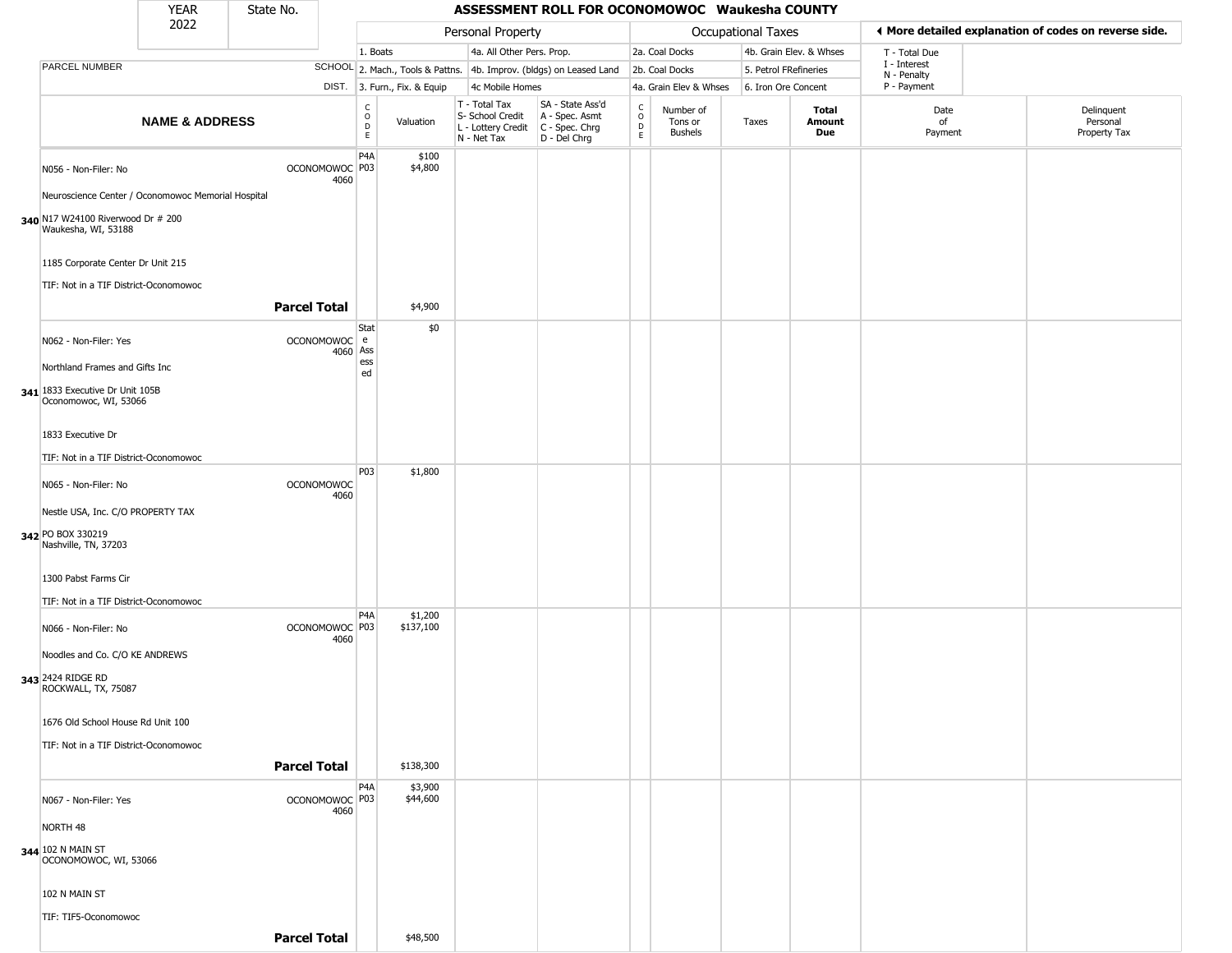|                                                                                                         | <b>YEAR</b>               | State No. |                                   |                                                   |                              |                                                                        | ASSESSMENT ROLL FOR OCONOMOWOC Waukesha COUNTY                       |                        |                                        |                           |                         |                             |                                                       |
|---------------------------------------------------------------------------------------------------------|---------------------------|-----------|-----------------------------------|---------------------------------------------------|------------------------------|------------------------------------------------------------------------|----------------------------------------------------------------------|------------------------|----------------------------------------|---------------------------|-------------------------|-----------------------------|-------------------------------------------------------|
|                                                                                                         | 2022                      |           |                                   |                                                   |                              | Personal Property                                                      |                                                                      |                        |                                        | <b>Occupational Taxes</b> |                         |                             | ◀ More detailed explanation of codes on reverse side. |
|                                                                                                         |                           |           |                                   | 1. Boats                                          |                              | 4a. All Other Pers. Prop.                                              |                                                                      |                        | 2a. Coal Docks                         |                           | 4b. Grain Elev. & Whses | T - Total Due               |                                                       |
| PARCEL NUMBER                                                                                           |                           |           |                                   |                                                   |                              |                                                                        | SCHOOL 2. Mach., Tools & Pattns. 4b. Improv. (bldgs) on Leased Land  |                        | 2b. Coal Docks                         | 5. Petrol FRefineries     |                         | I - Interest<br>N - Penalty |                                                       |
|                                                                                                         |                           |           |                                   |                                                   | DIST. 3. Furn., Fix. & Equip | 4c Mobile Homes                                                        |                                                                      |                        | 4a. Grain Elev & Whses                 | 6. Iron Ore Concent       |                         | P - Payment                 |                                                       |
|                                                                                                         | <b>NAME &amp; ADDRESS</b> |           |                                   | $_{\rm o}^{\rm c}$<br>$\mathsf{D}$<br>$\mathsf E$ | Valuation                    | T - Total Tax<br>S- School Credit<br>L - Lottery Credit<br>N - Net Tax | SA - State Ass'd<br>A - Spec. Asmt<br>C - Spec. Chrg<br>D - Del Chrg | C<br>$\circ$<br>D<br>E | Number of<br>Tons or<br><b>Bushels</b> | Taxes                     | Total<br>Amount<br>Due  | Date<br>of<br>Payment       | Delinquent<br>Personal<br>Property Tax                |
| N068 - Non-Filer: No<br>NAVITUS CREDIT CORP ATTN: PROP TAX                                              |                           |           | <b>OCONOMOWOC</b><br>4060         | P03                                               | \$5,500                      |                                                                        |                                                                      |                        |                                        |                           |                         |                             |                                                       |
| 345 303 FELLOWSHIP RD STE 310<br>MOUNT LAUREL, NJ, 08054                                                |                           |           |                                   |                                                   |                              |                                                                        |                                                                      |                        |                                        |                           |                         |                             |                                                       |
| 426 E WISCONSIN AVE<br>TIF: Not in a TIF District-Oconomowoc                                            |                           |           |                                   |                                                   |                              |                                                                        |                                                                      |                        |                                        |                           |                         |                             |                                                       |
| N069 - Non-Filer: No<br>NUCO2 SUPPLY, LLC TAX DEPT                                                      |                           |           | OCONOMOWOC<br>4060                | P03                                               | \$14,900                     |                                                                        |                                                                      |                        |                                        |                           |                         |                             |                                                       |
| 346 10 RIVERVIEW DRIVE<br>DANBURY, CT, 06810<br>VARIOUS                                                 |                           |           |                                   |                                                   |                              |                                                                        |                                                                      |                        |                                        |                           |                         |                             |                                                       |
|                                                                                                         |                           |           |                                   |                                                   |                              |                                                                        |                                                                      |                        |                                        |                           |                         |                             |                                                       |
| TIF: Not in a TIF District-Oconomowoc                                                                   |                           |           |                                   | P <sub>4</sub> A                                  | \$1,000                      |                                                                        |                                                                      |                        |                                        |                           |                         |                             |                                                       |
| N071 - Non-Filer: Yes<br>NAVIGATION WEALTH MANAGEMENT<br>347 820 SUMMIT AVE<br>OCONOMOWOC, WI, 53066    |                           |           | OCONOMOWOC <sup>P03</sup><br>4060 |                                                   | \$5,500                      |                                                                        |                                                                      |                        |                                        |                           |                         |                             |                                                       |
| 820 SUMMIT AVE<br>TIF: Not in a TIF District-Oconomowoc                                                 |                           |           |                                   |                                                   |                              |                                                                        |                                                                      |                        |                                        |                           |                         |                             |                                                       |
|                                                                                                         |                           |           | <b>Parcel Total</b>               |                                                   | \$6,500                      |                                                                        |                                                                      |                        |                                        |                           |                         |                             |                                                       |
| O001 - Non-Filer: Yes<br>Oakbrook Esser Studios Inc<br>348 129 E Wisconsin Ave<br>Oconomowoc, WI, 53066 |                           |           | OCONOMOWOC e<br>4060 Ass          | Stat<br>ess<br>ed                                 | \$0                          |                                                                        |                                                                      |                        |                                        |                           |                         |                             |                                                       |
| 129 E Wisconsin Ave<br>TIF: TIF4-Oconomowoc                                                             |                           |           |                                   |                                                   |                              |                                                                        |                                                                      |                        |                                        |                           |                         |                             |                                                       |
| O004 - Non-Filer: Yes<br>Oconomowoc Molded Products Inc<br>349 1220 Capitol Dr<br>Oconomowoc, WI, 53066 |                           |           | OCONOMOWOC e<br>4060 Ass          | Stat<br>ess<br>ed                                 | \$0                          |                                                                        |                                                                      |                        |                                        |                           |                         |                             |                                                       |
| 1220 Capitol Dr<br>TIF: Not in a TIF District-Oconomowoc                                                |                           |           |                                   |                                                   |                              |                                                                        |                                                                      |                        |                                        |                           |                         |                             |                                                       |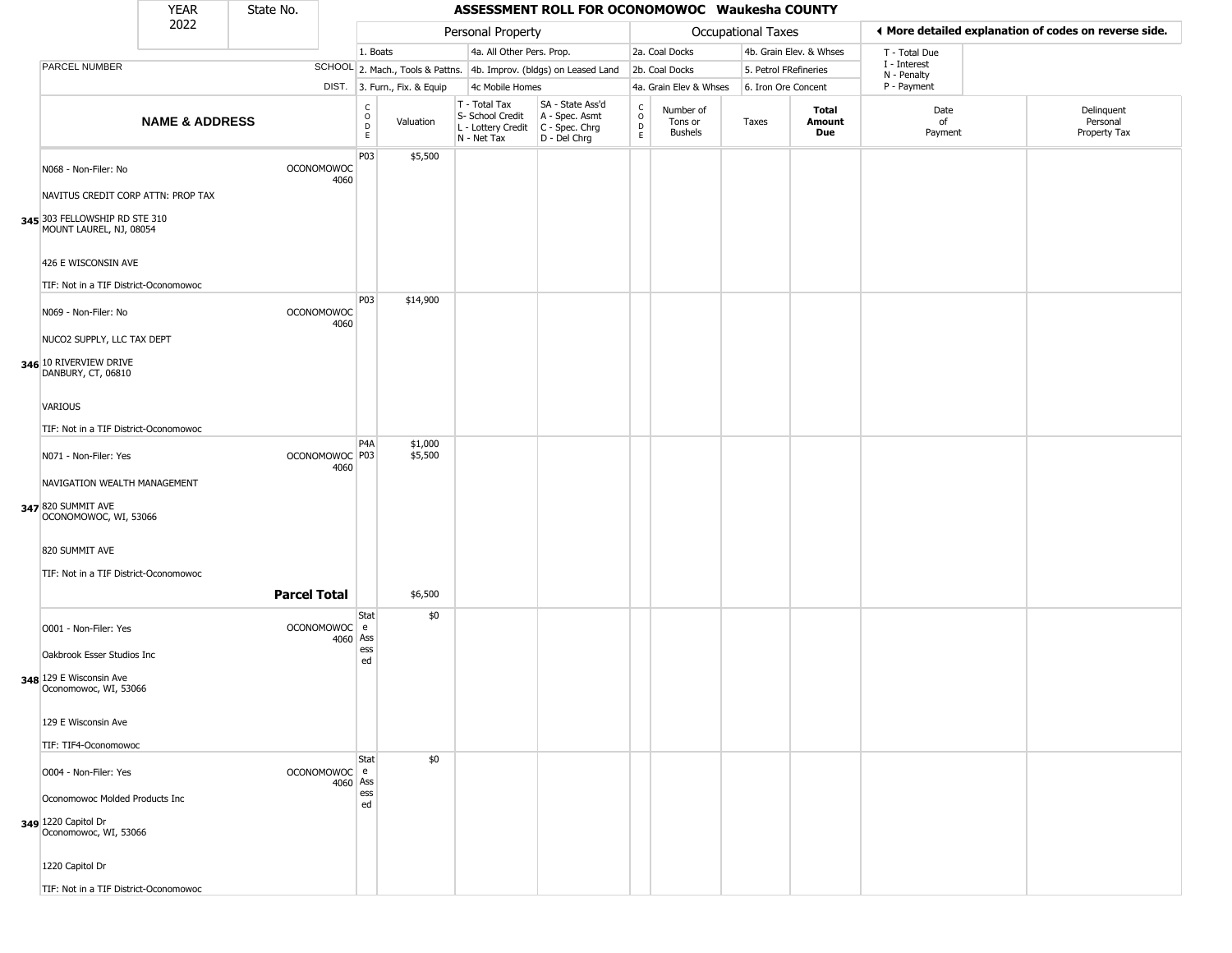|                                                           | <b>YEAR</b>               | State No.           |                           |                                                   |                              |                                                                                         | ASSESSMENT ROLL FOR OCONOMOWOC Waukesha COUNTY                      |                                                                    |                                        |                       |                         |                             |                                                       |
|-----------------------------------------------------------|---------------------------|---------------------|---------------------------|---------------------------------------------------|------------------------------|-----------------------------------------------------------------------------------------|---------------------------------------------------------------------|--------------------------------------------------------------------|----------------------------------------|-----------------------|-------------------------|-----------------------------|-------------------------------------------------------|
|                                                           | 2022                      |                     |                           |                                                   |                              | Personal Property                                                                       |                                                                     |                                                                    |                                        | Occupational Taxes    |                         |                             | ♦ More detailed explanation of codes on reverse side. |
|                                                           |                           |                     |                           | 1. Boats                                          |                              | 4a. All Other Pers. Prop.                                                               |                                                                     |                                                                    | 2a. Coal Docks                         |                       | 4b. Grain Elev. & Whses | T - Total Due               |                                                       |
| PARCEL NUMBER                                             |                           |                     |                           |                                                   |                              |                                                                                         | SCHOOL 2. Mach., Tools & Pattns. 4b. Improv. (bldgs) on Leased Land |                                                                    | 2b. Coal Docks                         | 5. Petrol FRefineries |                         | I - Interest<br>N - Penalty |                                                       |
|                                                           |                           |                     |                           |                                                   | DIST. 3. Furn., Fix. & Equip | 4c Mobile Homes                                                                         |                                                                     |                                                                    | 4a. Grain Elev & Whses                 | 6. Iron Ore Concent   |                         | P - Payment                 |                                                       |
|                                                           | <b>NAME &amp; ADDRESS</b> |                     |                           | C<br>$\begin{array}{c}\n0 \\ 0 \\ E\n\end{array}$ | Valuation                    | T - Total Tax<br>S- School Credit<br>L - Lottery Credit   C - Spec. Chrg<br>N - Net Tax | SA - State Ass'd<br>A - Spec. Asmt<br>D - Del Chrg                  | $\begin{smallmatrix} C \\ O \\ D \end{smallmatrix}$<br>$\mathsf E$ | Number of<br>Tons or<br><b>Bushels</b> | Taxes                 | Total<br>Amount<br>Due  | Date<br>of<br>Payment       | Delinquent<br>Personal<br>Property Tax                |
| O006 - Non-Filer: Yes                                     |                           |                     | OCONOMOWOC P03<br>4060    | P4A                                               | \$7,400<br>\$8,300           |                                                                                         |                                                                     |                                                                    |                                        |                       |                         |                             |                                                       |
| Oconomowoc Chamber Of Commerce                            |                           |                     |                           |                                                   |                              |                                                                                         |                                                                     |                                                                    |                                        |                       |                         |                             |                                                       |
| 350 $175$ E Wisconsin Ave Unit L<br>Oconomowoc, WI, 53066 |                           |                     |                           |                                                   |                              |                                                                                         |                                                                     |                                                                    |                                        |                       |                         |                             |                                                       |
| 175 E Wisconsin Ave Unit L<br>TIF: TIF4-Oconomowoc        |                           |                     |                           |                                                   |                              |                                                                                         |                                                                     |                                                                    |                                        |                       |                         |                             |                                                       |
|                                                           |                           | <b>Parcel Total</b> |                           |                                                   | \$15,700                     |                                                                                         |                                                                     |                                                                    |                                        |                       |                         |                             |                                                       |
| O011 - Non-Filer: Yes                                     |                           |                     | OCONOMOWOC e<br>4060 Ass  | Stat                                              | \$0                          |                                                                                         |                                                                     |                                                                    |                                        |                       |                         |                             |                                                       |
| Oconomowoc Mfg Corp                                       |                           |                     |                           | ess<br>ed                                         |                              |                                                                                         |                                                                     |                                                                    |                                        |                       |                         |                             |                                                       |
| 351 856 Armour Rd<br>Oconomowoc, WI, 53066                |                           |                     |                           |                                                   |                              |                                                                                         |                                                                     |                                                                    |                                        |                       |                         |                             |                                                       |
| 856 Armour Rd                                             |                           |                     |                           |                                                   |                              |                                                                                         |                                                                     |                                                                    |                                        |                       |                         |                             |                                                       |
| TIF: Not in a TIF District-Oconomowoc                     |                           |                     |                           |                                                   |                              |                                                                                         |                                                                     |                                                                    |                                        |                       |                         |                             |                                                       |
| O013 - Non-Filer: No                                      |                           |                     | <b>OCONOMOWOC</b>         | P03                                               | \$600                        |                                                                                         |                                                                     |                                                                    |                                        |                       |                         |                             |                                                       |
|                                                           |                           |                     | 4060                      |                                                   |                              |                                                                                         |                                                                     |                                                                    |                                        |                       |                         |                             |                                                       |
| Oconomowoc Realty                                         |                           |                     |                           |                                                   |                              |                                                                                         |                                                                     |                                                                    |                                        |                       |                         |                             |                                                       |
| 352 156 E Wisconsin Ave<br>Oconomowoc, WI, 53066          |                           |                     |                           |                                                   |                              |                                                                                         |                                                                     |                                                                    |                                        |                       |                         |                             |                                                       |
| 156 E Wisconsin Ave                                       |                           |                     |                           |                                                   |                              |                                                                                         |                                                                     |                                                                    |                                        |                       |                         |                             |                                                       |
| TIF: TIF4-Oconomowoc                                      |                           |                     |                           |                                                   |                              |                                                                                         |                                                                     |                                                                    |                                        |                       |                         |                             |                                                       |
| O022 - Non-Filer: Yes                                     |                           |                     | OCONOMOWOC <sup>P03</sup> | P <sub>4</sub> A                                  | \$3,200<br>\$28,800          |                                                                                         |                                                                     |                                                                    |                                        |                       |                         |                             |                                                       |
|                                                           |                           |                     | 4060                      |                                                   |                              |                                                                                         |                                                                     |                                                                    |                                        |                       |                         |                             |                                                       |
| Oliver Construction Co                                    |                           |                     |                           |                                                   |                              |                                                                                         |                                                                     |                                                                    |                                        |                       |                         |                             |                                                       |
| 353 1770 Executive Dr<br>Oconomowoc, Wisconsin, 53066     |                           |                     |                           |                                                   |                              |                                                                                         |                                                                     |                                                                    |                                        |                       |                         |                             |                                                       |
| 1770 Executive Dr                                         |                           |                     |                           |                                                   |                              |                                                                                         |                                                                     |                                                                    |                                        |                       |                         |                             |                                                       |
| TIF: Not in a TIF District-Oconomowoc                     |                           |                     |                           |                                                   |                              |                                                                                         |                                                                     |                                                                    |                                        |                       |                         |                             |                                                       |
|                                                           |                           | <b>Parcel Total</b> |                           |                                                   | \$32,000                     |                                                                                         |                                                                     |                                                                    |                                        |                       |                         |                             |                                                       |
| O023 - Non-Filer: No                                      |                           |                     | OCONOMOWOC P03<br>4060    | P <sub>4</sub> A                                  | \$100<br>\$1,200             |                                                                                         |                                                                     |                                                                    |                                        |                       |                         |                             |                                                       |
| Oconomowoc Auto Sales Dean Rams                           |                           |                     |                           |                                                   |                              |                                                                                         |                                                                     |                                                                    |                                        |                       |                         |                             |                                                       |
| 354 1383 W Wisconsin Ave<br>Oconomowoc, Wisconsin, 53066  |                           |                     |                           |                                                   |                              |                                                                                         |                                                                     |                                                                    |                                        |                       |                         |                             |                                                       |
| 1381 W Wisconsin Ave                                      |                           |                     |                           |                                                   |                              |                                                                                         |                                                                     |                                                                    |                                        |                       |                         |                             |                                                       |
| TIF: Not in a TIF District-Oconomowoc                     |                           |                     |                           |                                                   |                              |                                                                                         |                                                                     |                                                                    |                                        |                       |                         |                             |                                                       |
|                                                           |                           | <b>Parcel Total</b> |                           |                                                   | \$1,300                      |                                                                                         |                                                                     |                                                                    |                                        |                       |                         |                             |                                                       |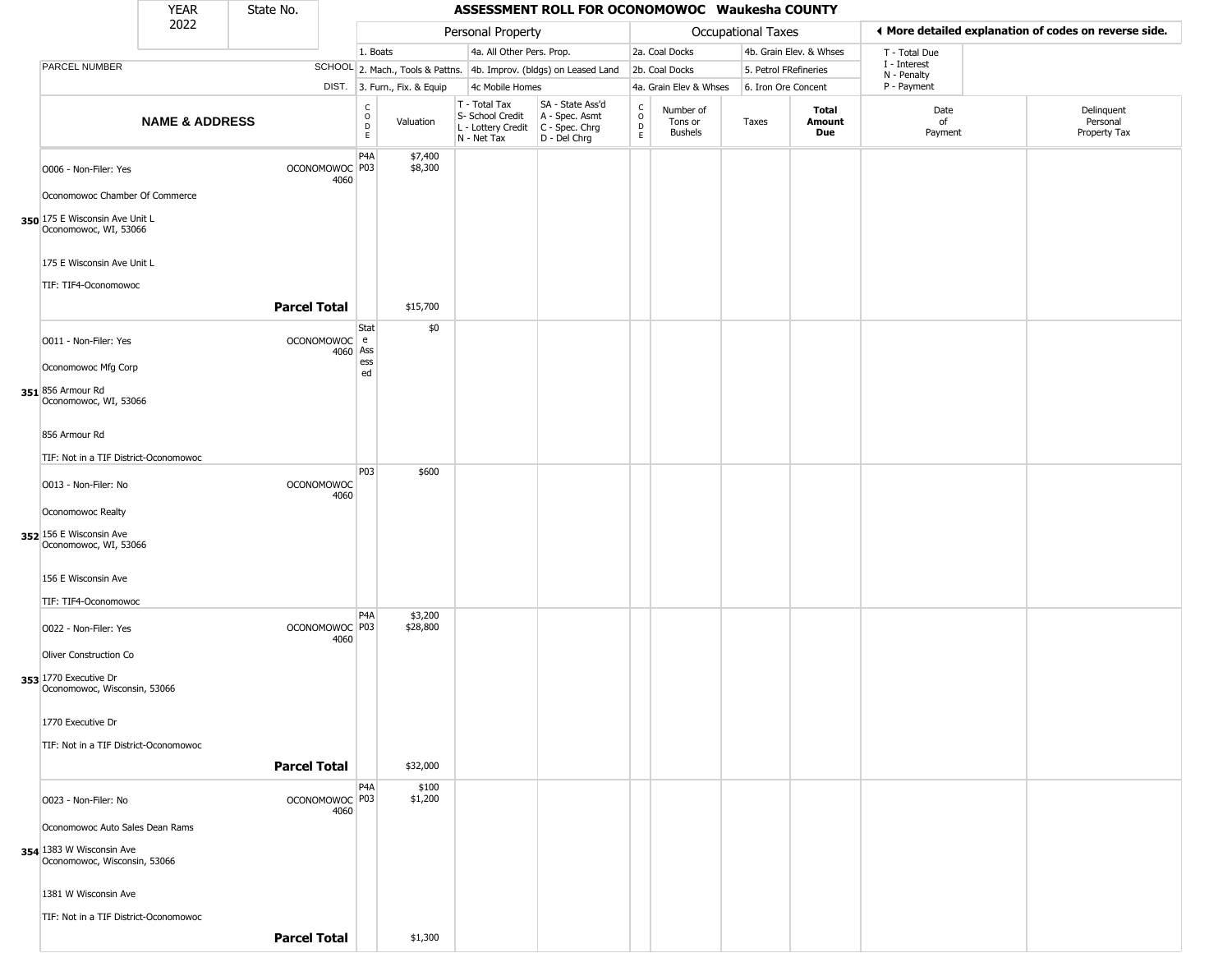|                                                             | <b>YEAR</b>               | State No.           |                                   |                                                                        |                                                                        | ASSESSMENT ROLL FOR OCONOMOWOC Waukesha COUNTY                       |                                                   |                                        |                       |                         |                             |                                                       |
|-------------------------------------------------------------|---------------------------|---------------------|-----------------------------------|------------------------------------------------------------------------|------------------------------------------------------------------------|----------------------------------------------------------------------|---------------------------------------------------|----------------------------------------|-----------------------|-------------------------|-----------------------------|-------------------------------------------------------|
|                                                             | 2022                      |                     |                                   |                                                                        | Personal Property                                                      |                                                                      |                                                   |                                        | Occupational Taxes    |                         |                             | ◀ More detailed explanation of codes on reverse side. |
|                                                             |                           |                     |                                   | 1. Boats                                                               | 4a. All Other Pers. Prop.                                              |                                                                      |                                                   | 2a. Coal Docks                         |                       | 4b. Grain Elev. & Whses | T - Total Due               |                                                       |
| PARCEL NUMBER                                               |                           |                     |                                   |                                                                        |                                                                        | SCHOOL 2. Mach., Tools & Pattns. 4b. Improv. (bldgs) on Leased Land  |                                                   | 2b. Coal Docks                         | 5. Petrol FRefineries |                         | I - Interest<br>N - Penalty |                                                       |
|                                                             |                           |                     |                                   | DIST. 3. Furn., Fix. & Equip                                           | 4c Mobile Homes                                                        |                                                                      |                                                   | 4a. Grain Elev & Whses                 | 6. Iron Ore Concent   |                         | P - Payment                 |                                                       |
|                                                             | <b>NAME &amp; ADDRESS</b> |                     |                                   | $\begin{smallmatrix} C \\ O \\ D \end{smallmatrix}$<br>Valuation<br>E. | T - Total Tax<br>S- School Credit<br>L - Lottery Credit<br>N - Net Tax | SA - State Ass'd<br>A - Spec. Asmt<br>C - Spec. Chrg<br>D - Del Chrg | $\begin{array}{c}\nC \\ O \\ D \\ E\n\end{array}$ | Number of<br>Tons or<br><b>Bushels</b> | Taxes                 | Total<br>Amount<br>Due  | Date<br>of<br>Payment       | Delinquent<br>Personal<br>Property Tax                |
| O025 - Non-Filer: No                                        |                           |                     | OCONOMOWOC P03<br>4060            | P <sub>4</sub> A<br>\$1,500<br>\$132,500                               |                                                                        |                                                                      |                                                   |                                        |                       |                         |                             |                                                       |
| MyPath Support Services                                     |                           |                     |                                   |                                                                        |                                                                        |                                                                      |                                                   |                                        |                       |                         |                             |                                                       |
| 355 PO Box 278<br>Dousman, Wisconsin, 53118                 |                           |                     |                                   |                                                                        |                                                                        |                                                                      |                                                   |                                        |                       |                         |                             |                                                       |
| 1746 Executive Dr                                           |                           |                     |                                   |                                                                        |                                                                        |                                                                      |                                                   |                                        |                       |                         |                             |                                                       |
| TIF: Not in a TIF District-Oconomowoc                       |                           |                     |                                   |                                                                        |                                                                        |                                                                      |                                                   |                                        |                       |                         |                             |                                                       |
|                                                             |                           | <b>Parcel Total</b> |                                   | \$134,000                                                              |                                                                        |                                                                      |                                                   |                                        |                       |                         |                             |                                                       |
| O027 - Non-Filer: No                                        |                           |                     | OCONOMOWOC P03<br>4060            | P4A<br>\$2,700<br>\$22,700                                             |                                                                        |                                                                      |                                                   |                                        |                       |                         |                             |                                                       |
| ORAL & MAXILLOFACIAL SURGERY ASSOCIATES OF WAUKESHA, LTD    |                           |                     |                                   |                                                                        |                                                                        |                                                                      |                                                   |                                        |                       |                         |                             |                                                       |
| 356 1111 Delafield St # 222<br>Waukesha, WI, 53188          |                           |                     |                                   |                                                                        |                                                                        |                                                                      |                                                   |                                        |                       |                         |                             |                                                       |
| 785 Summit Ave Unit 302                                     |                           |                     |                                   |                                                                        |                                                                        |                                                                      |                                                   |                                        |                       |                         |                             |                                                       |
| TIF: Not in a TIF District-Oconomowoc                       |                           |                     |                                   |                                                                        |                                                                        |                                                                      |                                                   |                                        |                       |                         |                             |                                                       |
|                                                             |                           | <b>Parcel Total</b> |                                   | \$25,400                                                               |                                                                        |                                                                      |                                                   |                                        |                       |                         |                             |                                                       |
| O048 - Non-Filer: Yes                                       |                           |                     | OCONOMOWOC P4A<br>4060            | P <sub>0</sub> 3<br>\$2,700<br>\$6,500                                 |                                                                        |                                                                      |                                                   |                                        |                       |                         |                             |                                                       |
| Oconomowoc Dental Clinic                                    |                           |                     |                                   |                                                                        |                                                                        |                                                                      |                                                   |                                        |                       |                         |                             |                                                       |
| 357 819 Summit Ave<br>Oconomowoc, WI, 53066                 |                           |                     |                                   |                                                                        |                                                                        |                                                                      |                                                   |                                        |                       |                         |                             |                                                       |
| 819 Summit Ave                                              |                           |                     |                                   |                                                                        |                                                                        |                                                                      |                                                   |                                        |                       |                         |                             |                                                       |
| TIF: Not in a TIF District-Oconomowoc                       |                           |                     |                                   |                                                                        |                                                                        |                                                                      |                                                   |                                        |                       |                         |                             |                                                       |
|                                                             |                           | <b>Parcel Total</b> |                                   | \$9,200                                                                |                                                                        |                                                                      |                                                   |                                        |                       |                         |                             |                                                       |
| O067 - Non-Filer: No                                        |                           |                     | OCONOMOWOC <sup>P03</sup><br>4060 | P4A<br>\$79,100<br>\$95,300                                            |                                                                        |                                                                      |                                                   |                                        |                       |                         |                             |                                                       |
| Oconomowoc Vision Clinic LLC David M Bjork                  |                           |                     |                                   |                                                                        |                                                                        |                                                                      |                                                   |                                        |                       |                         |                             |                                                       |
| 358 1674 Old School House Rd # 101<br>Oconomowoc, WI, 53066 |                           |                     |                                   |                                                                        |                                                                        |                                                                      |                                                   |                                        |                       |                         |                             |                                                       |
| 1674 Old School House Rd # 101                              |                           |                     |                                   |                                                                        |                                                                        |                                                                      |                                                   |                                        |                       |                         |                             |                                                       |
| TIF: Not in a TIF District-Oconomowoc                       |                           |                     |                                   |                                                                        |                                                                        |                                                                      |                                                   |                                        |                       |                         |                             |                                                       |
|                                                             |                           | <b>Parcel Total</b> |                                   | \$174,400                                                              |                                                                        |                                                                      |                                                   |                                        |                       |                         |                             |                                                       |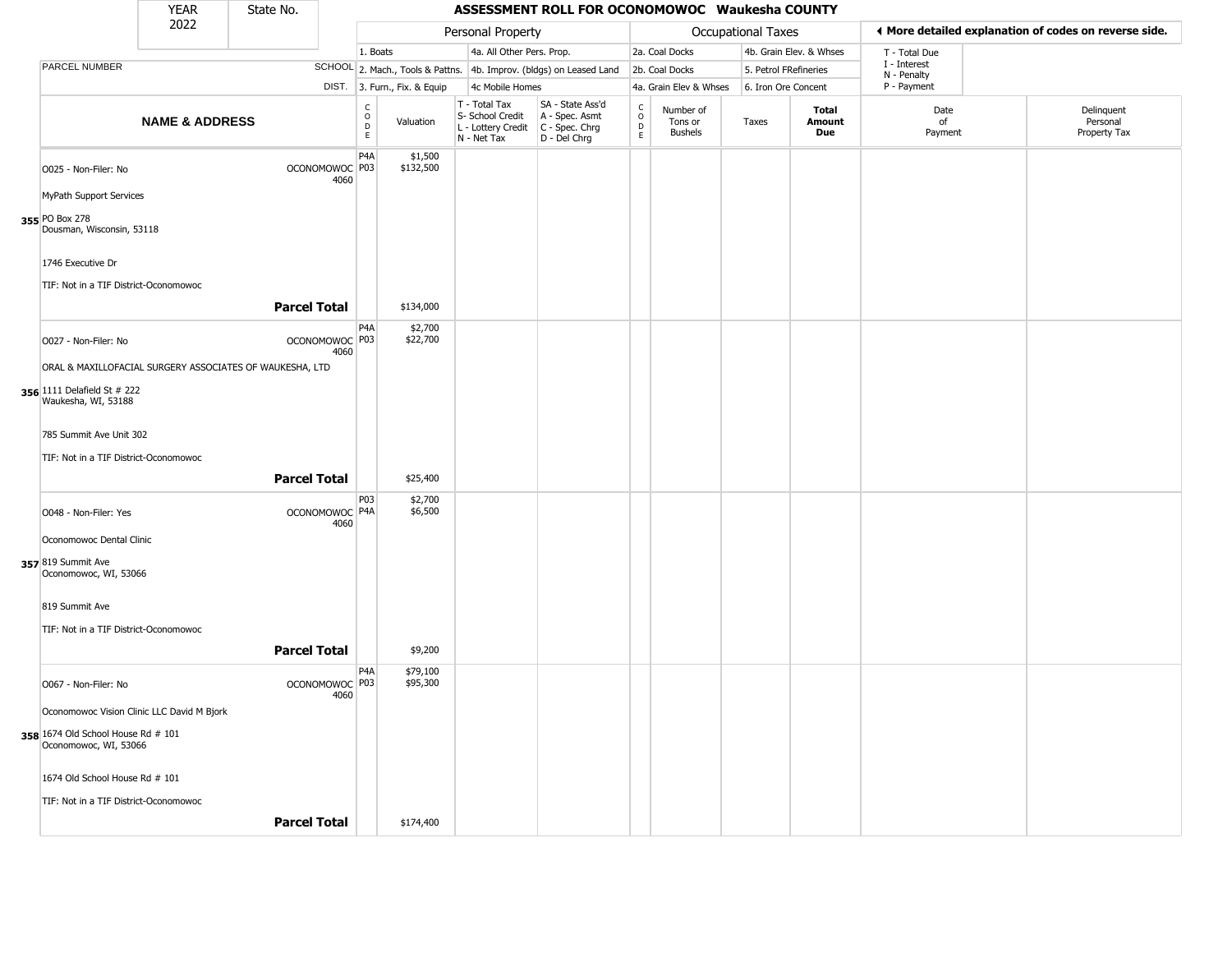|                                                         | <b>YEAR</b>                                            | State No.           |                           |                                        |                              |                                                                        | ASSESSMENT ROLL FOR OCONOMOWOC Waukesha COUNTY                         |                                                 |                                        |                           |                         |                             |                                                       |
|---------------------------------------------------------|--------------------------------------------------------|---------------------|---------------------------|----------------------------------------|------------------------------|------------------------------------------------------------------------|------------------------------------------------------------------------|-------------------------------------------------|----------------------------------------|---------------------------|-------------------------|-----------------------------|-------------------------------------------------------|
|                                                         | 2022                                                   |                     |                           |                                        |                              | Personal Property                                                      |                                                                        |                                                 |                                        | <b>Occupational Taxes</b> |                         |                             | ◀ More detailed explanation of codes on reverse side. |
|                                                         |                                                        |                     |                           | 1. Boats                               |                              | 4a. All Other Pers. Prop.                                              |                                                                        |                                                 | 2a. Coal Docks                         |                           | 4b. Grain Elev. & Whses | T - Total Due               |                                                       |
| PARCEL NUMBER                                           |                                                        |                     |                           |                                        |                              |                                                                        | SCHOOL 2. Mach., Tools & Pattns. 4b. Improv. (bldgs) on Leased Land    |                                                 | 2b. Coal Docks                         | 5. Petrol FRefineries     |                         | I - Interest<br>N - Penalty |                                                       |
|                                                         |                                                        |                     |                           |                                        | DIST. 3. Furn., Fix. & Equip | 4c Mobile Homes                                                        |                                                                        |                                                 | 4a. Grain Elev & Whses                 | 6. Iron Ore Concent       |                         | P - Payment                 |                                                       |
|                                                         | <b>NAME &amp; ADDRESS</b>                              |                     |                           | $_{\rm o}^{\rm c}$<br>D<br>$\mathsf E$ | Valuation                    | T - Total Tax<br>S- School Credit<br>L - Lottery Credit<br>N - Net Tax | SA - State Ass'd<br>A - Spec. Asmt<br>$C - Spec. Chrg$<br>D - Del Chrg | $\begin{array}{c} C \\ O \\ D \\ E \end{array}$ | Number of<br>Tons or<br><b>Bushels</b> | Taxes                     | Total<br>Amount<br>Due  | Date<br>of<br>Payment       | Delinquent<br>Personal<br>Property Tax                |
| O070 - Non-Filer: No<br>Orbis Corporation               |                                                        |                     | OCONOMOWOC P03<br>4060    | P <sub>4</sub> A                       | \$88,600<br>\$1,226,100      |                                                                        |                                                                        |                                                 |                                        |                           |                         |                             |                                                       |
| 359 1055 Corporate Center Dr<br>Oconomowoc, WI, 53066   |                                                        |                     |                           |                                        |                              |                                                                        |                                                                        |                                                 |                                        |                           |                         |                             |                                                       |
| 1055 Corporate Center Dr                                |                                                        |                     |                           |                                        |                              |                                                                        |                                                                        |                                                 |                                        |                           |                         |                             |                                                       |
| TIF: Not in a TIF District-Oconomowoc                   |                                                        |                     |                           |                                        |                              |                                                                        |                                                                        |                                                 |                                        |                           |                         |                             |                                                       |
|                                                         |                                                        | <b>Parcel Total</b> |                           |                                        | \$1,314,700                  |                                                                        |                                                                        |                                                 |                                        |                           |                         |                             |                                                       |
| O072 - Non-Filer: No                                    |                                                        |                     | OCONOMOWOC P03<br>4060    | P <sub>4</sub> A                       | \$4,600<br>\$11,800          |                                                                        |                                                                        |                                                 |                                        |                           |                         |                             |                                                       |
|                                                         | O'Reilly Automotive Stores Inc Dba O'Reilly Auto Parts |                     |                           |                                        |                              |                                                                        |                                                                        |                                                 |                                        |                           |                         |                             |                                                       |
| 360 PO Box 9167<br>Springfield, MO, 65801-9167          |                                                        |                     |                           |                                        |                              |                                                                        |                                                                        |                                                 |                                        |                           |                         |                             |                                                       |
| 524 E Wisconsin Ave                                     |                                                        |                     |                           |                                        |                              |                                                                        |                                                                        |                                                 |                                        |                           |                         |                             |                                                       |
| TIF: TIF4-Oconomowoc                                    |                                                        |                     |                           |                                        |                              |                                                                        |                                                                        |                                                 |                                        |                           |                         |                             |                                                       |
|                                                         |                                                        | <b>Parcel Total</b> |                           |                                        | \$16,400                     |                                                                        |                                                                        |                                                 |                                        |                           |                         |                             |                                                       |
| O074 - Non-Filer: No                                    |                                                        |                     | <b>OCONOMOWOC</b><br>4060 | P03                                    | \$800                        |                                                                        |                                                                        |                                                 |                                        |                           |                         |                             |                                                       |
| Ocon Salon Dawn Przybylski                              |                                                        |                     |                           |                                        |                              |                                                                        |                                                                        |                                                 |                                        |                           |                         |                             |                                                       |
| 361 169 E Wisconsin Ave Unit A<br>Oconomowoc, WI, 53066 |                                                        |                     |                           |                                        |                              |                                                                        |                                                                        |                                                 |                                        |                           |                         |                             |                                                       |
| 169 E Wisconsin Ave Unit A                              |                                                        |                     |                           |                                        |                              |                                                                        |                                                                        |                                                 |                                        |                           |                         |                             |                                                       |
| TIF: TIF4-Oconomowoc                                    |                                                        |                     |                           |                                        |                              |                                                                        |                                                                        |                                                 |                                        |                           |                         |                             |                                                       |
| O075 - Non-Filer: Yes                                   |                                                        |                     | OCONOMOWOC P03<br>4060    | P <sub>4</sub> A                       | \$400<br>\$13,100            |                                                                        |                                                                        |                                                 |                                        |                           |                         |                             |                                                       |
| Oconomowoc Business Center                              |                                                        |                     |                           |                                        |                              |                                                                        |                                                                        |                                                 |                                        |                           |                         |                             |                                                       |
| 362 405 E Forest St<br>Oconomowoc, WI, 53066            |                                                        |                     |                           |                                        |                              |                                                                        |                                                                        |                                                 |                                        |                           |                         |                             |                                                       |
| 405 Forest St                                           |                                                        |                     |                           |                                        |                              |                                                                        |                                                                        |                                                 |                                        |                           |                         |                             |                                                       |
| TIF: Not in a TIF District-Oconomowoc                   |                                                        |                     |                           |                                        |                              |                                                                        |                                                                        |                                                 |                                        |                           |                         |                             |                                                       |
|                                                         |                                                        | <b>Parcel Total</b> |                           |                                        | \$13,500                     |                                                                        |                                                                        |                                                 |                                        |                           |                         |                             |                                                       |
| O077 - Non-Filer: No                                    |                                                        |                     | <b>OCONOMOWOC</b><br>4060 | P03                                    | \$4,400                      |                                                                        |                                                                        |                                                 |                                        |                           |                         |                             |                                                       |
|                                                         | Optos North America C/O MARVIN POER & COMPANY          |                     |                           |                                        |                              |                                                                        |                                                                        |                                                 |                                        |                           |                         |                             |                                                       |
| 363 PO Box 802206<br>Dallas, TX, 75380-2206             |                                                        |                     |                           |                                        |                              |                                                                        |                                                                        |                                                 |                                        |                           |                         |                             |                                                       |
| 203 E Wisconsin Ave                                     |                                                        |                     |                           |                                        |                              |                                                                        |                                                                        |                                                 |                                        |                           |                         |                             |                                                       |
| TIF: TIF4-Oconomowoc                                    |                                                        |                     |                           |                                        |                              |                                                                        |                                                                        |                                                 |                                        |                           |                         |                             |                                                       |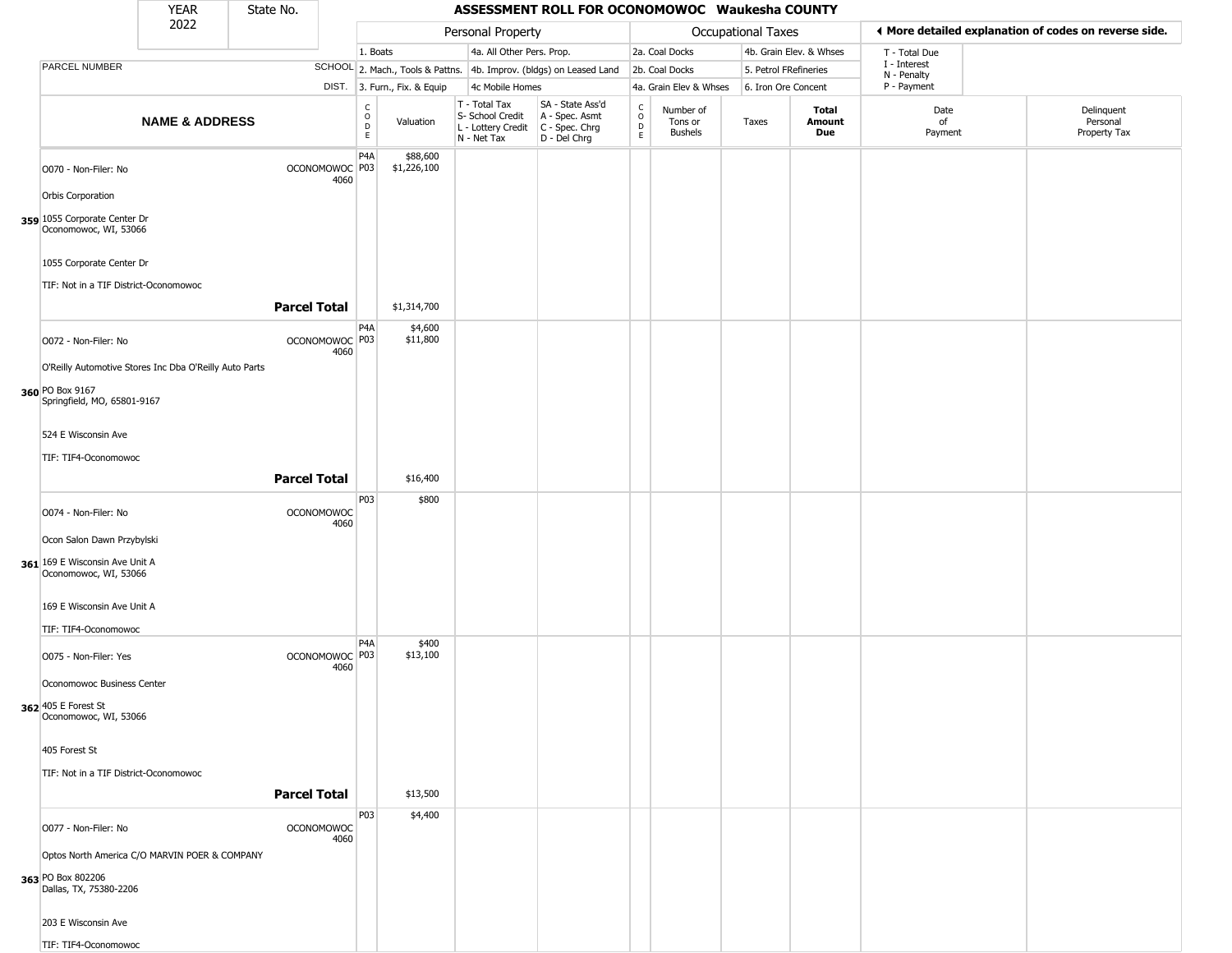|                         |                                                      | YEAR                                  | State No.           |                           |                               |                              |                                                                                         | ASSESSMENT ROLL FOR OCONOMOWOC Waukesha COUNTY                      |                                                          |                                        |                       |                         |                             |                                                       |
|-------------------------|------------------------------------------------------|---------------------------------------|---------------------|---------------------------|-------------------------------|------------------------------|-----------------------------------------------------------------------------------------|---------------------------------------------------------------------|----------------------------------------------------------|----------------------------------------|-----------------------|-------------------------|-----------------------------|-------------------------------------------------------|
|                         |                                                      | 2022                                  |                     |                           |                               |                              | Personal Property                                                                       |                                                                     |                                                          |                                        | Occupational Taxes    |                         |                             | ♦ More detailed explanation of codes on reverse side. |
|                         |                                                      |                                       |                     |                           | 1. Boats                      |                              | 4a. All Other Pers. Prop.                                                               |                                                                     |                                                          | 2a. Coal Docks                         |                       | 4b. Grain Elev. & Whses | T - Total Due               |                                                       |
|                         | PARCEL NUMBER                                        |                                       |                     |                           |                               |                              |                                                                                         | SCHOOL 2. Mach., Tools & Pattns. 4b. Improv. (bldgs) on Leased Land |                                                          | 2b. Coal Docks                         | 5. Petrol FRefineries |                         | I - Interest<br>N - Penalty |                                                       |
|                         |                                                      |                                       |                     |                           |                               | DIST. 3. Furn., Fix. & Equip | 4c Mobile Homes                                                                         |                                                                     |                                                          | 4a. Grain Elev & Whses                 | 6. Iron Ore Concent   |                         | P - Payment                 |                                                       |
|                         |                                                      | <b>NAME &amp; ADDRESS</b>             |                     |                           | c<br>$\circ$<br>$\frac{D}{E}$ | Valuation                    | T - Total Tax<br>S- School Credit<br>L - Lottery Credit   C - Spec. Chrg<br>N - Net Tax | SA - State Ass'd<br>A - Spec. Asmt<br>D - Del Chrg                  | $\begin{smallmatrix} C \\ O \\ D \end{smallmatrix}$<br>E | Number of<br>Tons or<br><b>Bushels</b> | Taxes                 | Total<br>Amount<br>Due  | Date<br>of<br>Payment       | Delinquent<br>Personal<br>Property Tax                |
|                         | O080 - Non-Filer: No                                 |                                       |                     | OCONOMOWOC P03<br>4060    | P <sub>4</sub> A              | \$200<br>\$8,700             |                                                                                         |                                                                     |                                                          |                                        |                       |                         |                             |                                                       |
|                         | Oconomowoc BP ATTN: DATAG, INC                       |                                       |                     |                           |                               |                              |                                                                                         |                                                                     |                                                          |                                        |                       |                         |                             |                                                       |
|                         | 364 744 E Wisconsin Ave<br>Oconomowoc, WI, 53066     |                                       |                     |                           |                               |                              |                                                                                         |                                                                     |                                                          |                                        |                       |                         |                             |                                                       |
|                         | 744 E Wisconsin Ave<br>TIF: TIF4-Oconomowoc          |                                       |                     |                           |                               |                              |                                                                                         |                                                                     |                                                          |                                        |                       |                         |                             |                                                       |
|                         |                                                      |                                       | <b>Parcel Total</b> |                           |                               | \$8,900                      |                                                                                         |                                                                     |                                                          |                                        |                       |                         |                             |                                                       |
|                         | O084 - Non-Filer: Yes                                |                                       |                     | <b>OCONOMOWOC</b><br>4060 | P03                           | \$15,100                     |                                                                                         |                                                                     |                                                          |                                        |                       |                         |                             |                                                       |
|                         | Oconomowoc Furniture Direct                          |                                       |                     |                           |                               |                              |                                                                                         |                                                                     |                                                          |                                        |                       |                         |                             |                                                       |
|                         | 365 1670 OLD SCHOOLHOUSE RD<br>Oconomowoc, WI, 53066 |                                       |                     |                           |                               |                              |                                                                                         |                                                                     |                                                          |                                        |                       |                         |                             |                                                       |
|                         | 1670 OLD SCHOOLHOUSE RD                              |                                       |                     |                           |                               |                              |                                                                                         |                                                                     |                                                          |                                        |                       |                         |                             |                                                       |
|                         |                                                      | TIF: Not in a TIF District-Oconomowoc |                     |                           | P <sub>4</sub> A              | \$7,400                      |                                                                                         |                                                                     |                                                          |                                        |                       |                         |                             |                                                       |
|                         | O086 - Non-Filer: Yes                                |                                       |                     | OCONOMOWOC P03<br>4060    |                               | \$68,700                     |                                                                                         |                                                                     |                                                          |                                        |                       |                         |                             |                                                       |
| Ortho Smiles            |                                                      |                                       |                     |                           |                               |                              |                                                                                         |                                                                     |                                                          |                                        |                       |                         |                             |                                                       |
| 366 419 E Wisconsin Ave | Oconomowoc, WI, 53066                                |                                       |                     |                           |                               |                              |                                                                                         |                                                                     |                                                          |                                        |                       |                         |                             |                                                       |
|                         | 419 E Wisconsin Ave                                  |                                       |                     |                           |                               |                              |                                                                                         |                                                                     |                                                          |                                        |                       |                         |                             |                                                       |
|                         | TIF: TIF4-Oconomowoc                                 |                                       |                     |                           |                               |                              |                                                                                         |                                                                     |                                                          |                                        |                       |                         |                             |                                                       |
|                         |                                                      |                                       | <b>Parcel Total</b> |                           |                               | \$76,100                     |                                                                                         |                                                                     |                                                          |                                        |                       |                         |                             |                                                       |
|                         | O087 - Non-Filer: Yes                                |                                       |                     | OCONOMOWOC P4A<br>4060    | P03                           | \$700<br>\$4,100             |                                                                                         |                                                                     |                                                          |                                        |                       |                         |                             |                                                       |
|                         |                                                      | Open Guard Jiu Jitsu LLC Daniel LaPaz |                     |                           |                               |                              |                                                                                         |                                                                     |                                                          |                                        |                       |                         |                             |                                                       |
| 367 132 S Concord Rd    | Oconomowoc, WI, 53066                                |                                       |                     |                           |                               |                              |                                                                                         |                                                                     |                                                          |                                        |                       |                         |                             |                                                       |
|                         | 132 S Concord Rd                                     |                                       |                     |                           |                               |                              |                                                                                         |                                                                     |                                                          |                                        |                       |                         |                             |                                                       |
|                         |                                                      | TIF: Not in a TIF District-Oconomowoc |                     |                           |                               |                              |                                                                                         |                                                                     |                                                          |                                        |                       |                         |                             |                                                       |
|                         |                                                      |                                       | <b>Parcel Total</b> |                           |                               | \$4,800                      |                                                                                         |                                                                     |                                                          |                                        |                       |                         |                             |                                                       |
|                         | O088 - Non-Filer: Yes                                |                                       |                     | OCONOMOWOC P03<br>4060    | P <sub>4</sub> A              | \$1,200<br>\$6,100           |                                                                                         |                                                                     |                                                          |                                        |                       |                         |                             |                                                       |
|                         | OCONOMOWOC PHSYICAL THERAPY                          |                                       |                     |                           |                               |                              |                                                                                         |                                                                     |                                                          |                                        |                       |                         |                             |                                                       |
|                         | 368 1341 W WISCONSIN AVE<br>OCONOMOWOC, WI, 53066    |                                       |                     |                           |                               |                              |                                                                                         |                                                                     |                                                          |                                        |                       |                         |                             |                                                       |
|                         | 1341 W WISCONSIN AVE                                 |                                       |                     |                           |                               |                              |                                                                                         |                                                                     |                                                          |                                        |                       |                         |                             |                                                       |
|                         |                                                      | TIF: Not in a TIF District-Oconomowoc |                     |                           |                               |                              |                                                                                         |                                                                     |                                                          |                                        |                       |                         |                             |                                                       |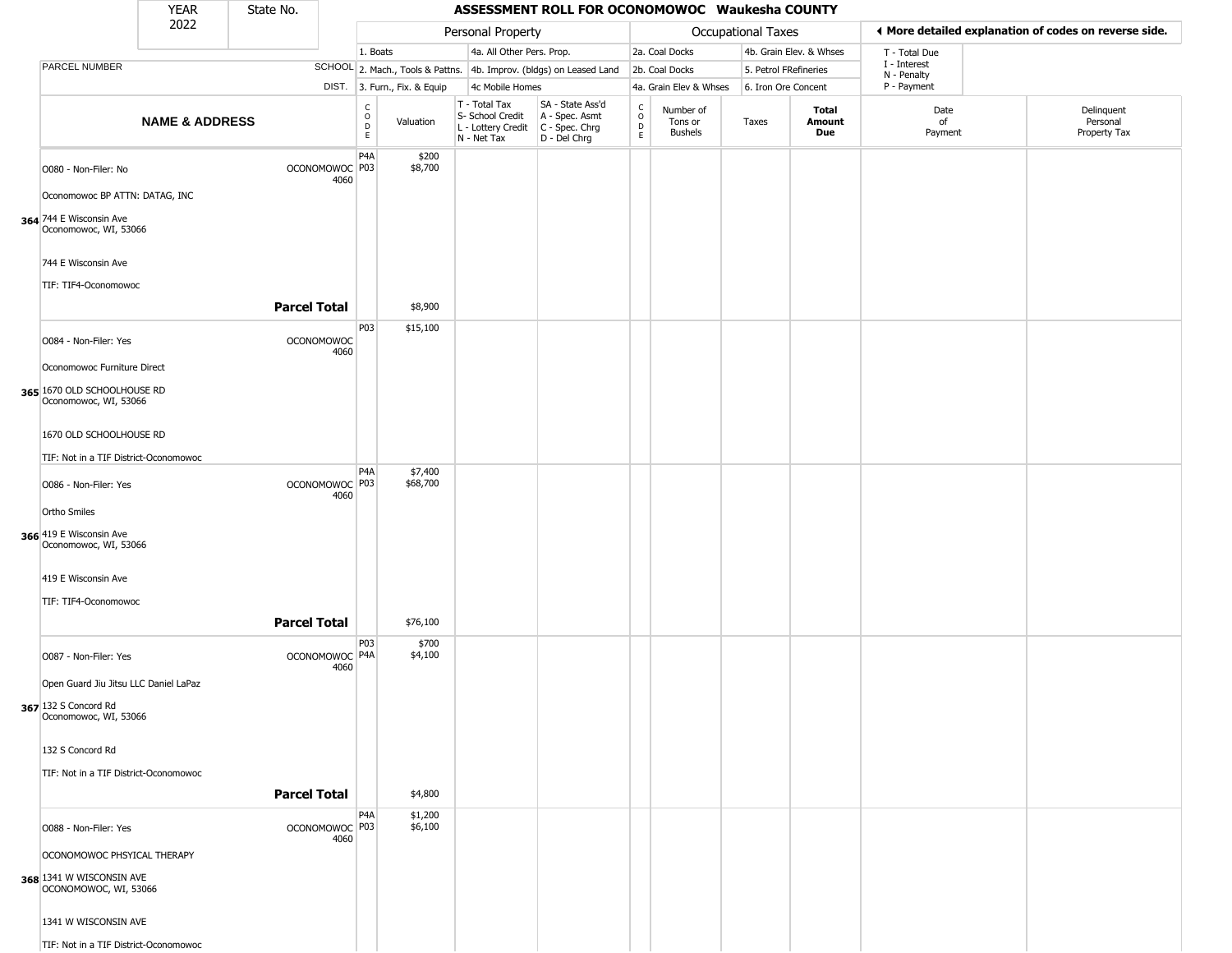|                                                             | <b>YEAR</b>               | State No.           |                                   |                  |                              |                                                                        | ASSESSMENT ROLL FOR OCONOMOWOC Waukesha COUNTY                       |                  |                                        |                           |                         |                             |                                                       |
|-------------------------------------------------------------|---------------------------|---------------------|-----------------------------------|------------------|------------------------------|------------------------------------------------------------------------|----------------------------------------------------------------------|------------------|----------------------------------------|---------------------------|-------------------------|-----------------------------|-------------------------------------------------------|
|                                                             | 2022                      |                     |                                   |                  |                              | Personal Property                                                      |                                                                      |                  |                                        | <b>Occupational Taxes</b> |                         |                             | ♦ More detailed explanation of codes on reverse side. |
|                                                             |                           |                     |                                   | 1. Boats         |                              | 4a. All Other Pers. Prop.                                              |                                                                      |                  | 2a. Coal Docks                         |                           | 4b. Grain Elev. & Whses | T - Total Due               |                                                       |
| PARCEL NUMBER                                               |                           |                     |                                   |                  |                              |                                                                        | SCHOOL 2. Mach., Tools & Pattns. 4b. Improv. (bldgs) on Leased Land  |                  | 2b. Coal Docks                         | 5. Petrol FRefineries     |                         | I - Interest<br>N - Penalty |                                                       |
|                                                             |                           |                     |                                   |                  | DIST. 3. Furn., Fix. & Equip | 4c Mobile Homes                                                        |                                                                      |                  | 4a. Grain Elev & Whses                 | 6. Iron Ore Concent       |                         | P - Payment                 |                                                       |
|                                                             | <b>NAME &amp; ADDRESS</b> |                     |                                   | C<br>D<br>D<br>E | Valuation                    | T - Total Tax<br>S- School Credit<br>L - Lottery Credit<br>N - Net Tax | SA - State Ass'd<br>A - Spec. Asmt<br>C - Spec. Chrg<br>D - Del Chrg | C<br>D<br>E<br>E | Number of<br>Tons or<br><b>Bushels</b> | Taxes                     | Total<br>Amount<br>Due  | Date<br>of<br>Payment       | Delinquent<br>Personal<br>Property Tax                |
|                                                             |                           | <b>Parcel Total</b> |                                   |                  | \$7,300                      |                                                                        |                                                                      |                  |                                        |                           |                         |                             |                                                       |
| P001 - Non-Filer: Yes                                       |                           |                     | OCONOMOWOC P03<br>4060            | P4A              | \$1,500<br>\$24,100          |                                                                        |                                                                      |                  |                                        |                           |                         |                             |                                                       |
| Pagenkopf Funeral Home, Inc                                 |                           |                     |                                   |                  |                              |                                                                        |                                                                      |                  |                                        |                           |                         |                             |                                                       |
| 369 1165 E Summit Ave<br>Oconomowoc, WI, 53066              |                           |                     |                                   |                  |                              |                                                                        |                                                                      |                  |                                        |                           |                         |                             |                                                       |
| 1165 Summit Ave                                             |                           |                     |                                   |                  |                              |                                                                        |                                                                      |                  |                                        |                           |                         |                             |                                                       |
| TIF: Not in a TIF District-Oconomowoc                       |                           |                     |                                   |                  |                              |                                                                        |                                                                      |                  |                                        |                           |                         |                             |                                                       |
|                                                             |                           | <b>Parcel Total</b> |                                   |                  | \$25,600                     |                                                                        |                                                                      |                  |                                        |                           |                         |                             |                                                       |
|                                                             |                           |                     |                                   | Stat             | \$0                          |                                                                        |                                                                      |                  |                                        |                           |                         |                             |                                                       |
| P011 - Non-Filer: Yes                                       |                           |                     | OCONOMOWOC e<br>4060 Ass          |                  |                              |                                                                        |                                                                      |                  |                                        |                           |                         |                             |                                                       |
| Plastocon Inc                                               |                           |                     |                                   | ess<br>ed        |                              |                                                                        |                                                                      |                  |                                        |                           |                         |                             |                                                       |
| 370 1200 W Second St<br>Oconomowoc, WI, 53066               |                           |                     |                                   |                  |                              |                                                                        |                                                                      |                  |                                        |                           |                         |                             |                                                       |
| 1200 W Second St                                            |                           |                     |                                   |                  |                              |                                                                        |                                                                      |                  |                                        |                           |                         |                             |                                                       |
| TIF: Not in a TIF District-Oconomowoc                       |                           |                     |                                   |                  |                              |                                                                        |                                                                      |                  |                                        |                           |                         |                             |                                                       |
| P017 - Non-Filer: Yes                                       |                           |                     | OCONOMOWOC P4A<br>4060            | P03              | \$2,200<br>\$8,900           |                                                                        |                                                                      |                  |                                        |                           |                         |                             |                                                       |
| <b>Prescription Center</b>                                  |                           |                     |                                   |                  |                              |                                                                        |                                                                      |                  |                                        |                           |                         |                             |                                                       |
| 371 888 Thackeray Trl # 101<br>Oconomowoc, WI, 53066        |                           |                     |                                   |                  |                              |                                                                        |                                                                      |                  |                                        |                           |                         |                             |                                                       |
| 888 Thackeray Trl # 101                                     |                           |                     |                                   |                  |                              |                                                                        |                                                                      |                  |                                        |                           |                         |                             |                                                       |
| TIF: Not in a TIF District-Oconomowoc                       |                           |                     |                                   |                  |                              |                                                                        |                                                                      |                  |                                        |                           |                         |                             |                                                       |
|                                                             |                           | <b>Parcel Total</b> |                                   |                  | \$11,100                     |                                                                        |                                                                      |                  |                                        |                           |                         |                             |                                                       |
|                                                             |                           |                     |                                   |                  |                              |                                                                        |                                                                      |                  |                                        |                           |                         |                             |                                                       |
| P018 - Non-Filer: No                                        |                           |                     | OCONOMOWOC <sup>P03</sup><br>4060 | P <sub>4</sub> A | \$300<br>\$400               |                                                                        |                                                                      |                  |                                        |                           |                         |                             |                                                       |
| Powell, James (DC)                                          |                           |                     |                                   |                  |                              |                                                                        |                                                                      |                  |                                        |                           |                         |                             |                                                       |
| 372 1185 Corporate Center Dr # 160<br>Oconomowoc, WI, 53066 |                           |                     |                                   |                  |                              |                                                                        |                                                                      |                  |                                        |                           |                         |                             |                                                       |
| 1185 Corporate Center Dr # 160                              |                           |                     |                                   |                  |                              |                                                                        |                                                                      |                  |                                        |                           |                         |                             |                                                       |
| TIF: Not in a TIF District-Oconomowoc                       |                           |                     |                                   |                  |                              |                                                                        |                                                                      |                  |                                        |                           |                         |                             |                                                       |
|                                                             |                           | <b>Parcel Total</b> |                                   |                  | \$700                        |                                                                        |                                                                      |                  |                                        |                           |                         |                             |                                                       |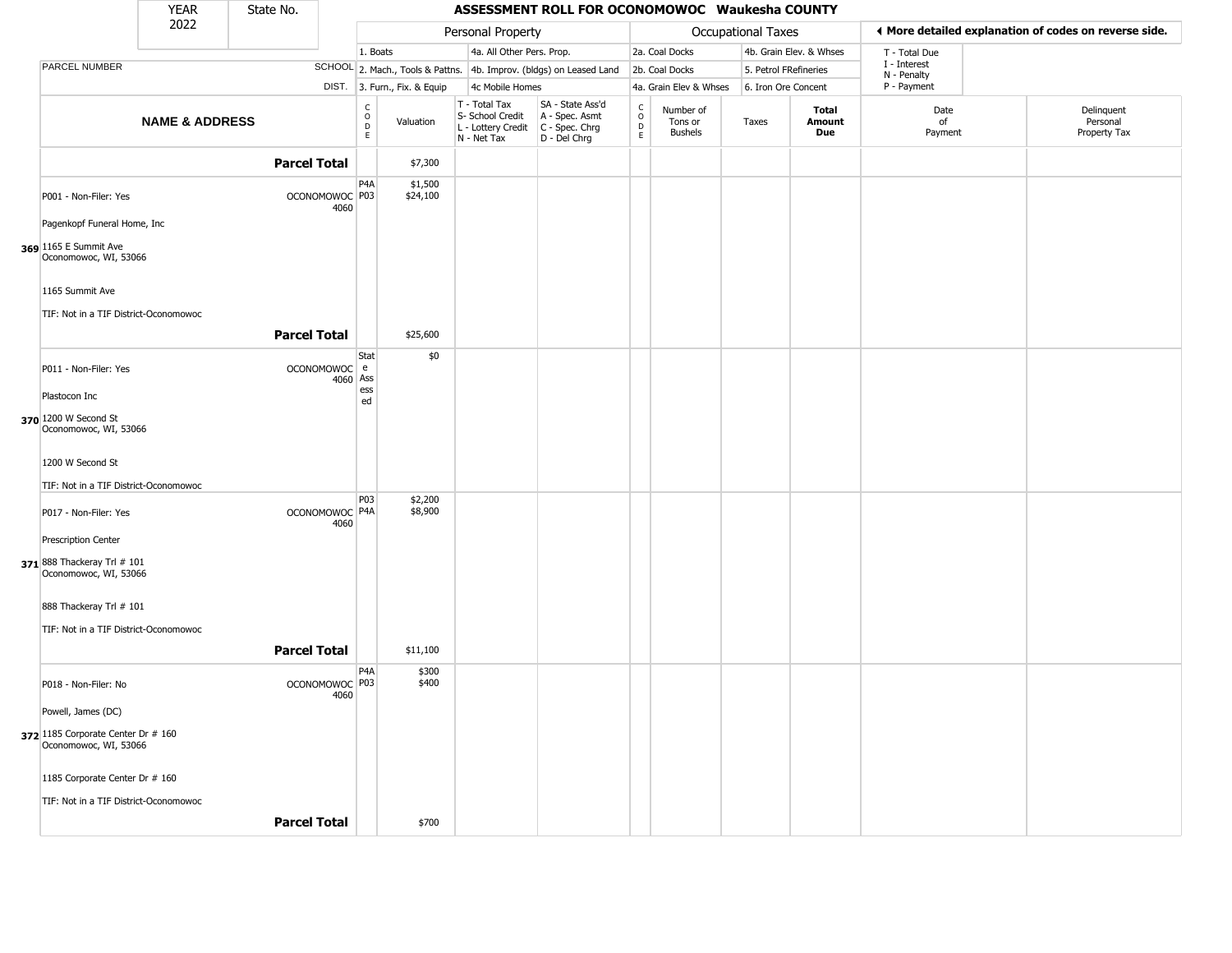|                                                           | <b>YEAR</b>               | State No.           |                                   |                                                |                              |                                                                                         | ASSESSMENT ROLL FOR OCONOMOWOC Waukesha COUNTY                      |                            |                                        |                       |                         |                             |                                                       |
|-----------------------------------------------------------|---------------------------|---------------------|-----------------------------------|------------------------------------------------|------------------------------|-----------------------------------------------------------------------------------------|---------------------------------------------------------------------|----------------------------|----------------------------------------|-----------------------|-------------------------|-----------------------------|-------------------------------------------------------|
|                                                           | 2022                      |                     |                                   |                                                |                              | Personal Property                                                                       |                                                                     |                            |                                        | Occupational Taxes    |                         |                             | ◀ More detailed explanation of codes on reverse side. |
|                                                           |                           |                     |                                   | 1. Boats                                       |                              | 4a. All Other Pers. Prop.                                                               |                                                                     |                            | 2a. Coal Docks                         |                       | 4b. Grain Elev. & Whses | T - Total Due               |                                                       |
| PARCEL NUMBER                                             |                           |                     |                                   |                                                |                              |                                                                                         | SCHOOL 2. Mach., Tools & Pattns. 4b. Improv. (bldgs) on Leased Land |                            | 2b. Coal Docks                         | 5. Petrol FRefineries |                         | I - Interest<br>N - Penalty |                                                       |
|                                                           |                           |                     |                                   |                                                | DIST. 3. Furn., Fix. & Equip | 4c Mobile Homes                                                                         |                                                                     |                            | 4a. Grain Elev & Whses                 | 6. Iron Ore Concent   |                         | P - Payment                 |                                                       |
|                                                           | <b>NAME &amp; ADDRESS</b> |                     |                                   | $\begin{matrix} 0 \\ 0 \\ D \end{matrix}$<br>E | Valuation                    | T - Total Tax<br>S- School Credit<br>L - Lottery Credit   C - Spec. Chrg<br>N - Net Tax | SA - State Ass'd<br>A - Spec. Asmt<br>D - Del Chrg                  | C<br>$\mathsf O$<br>D<br>E | Number of<br>Tons or<br><b>Bushels</b> | Taxes                 | Total<br>Amount<br>Due  | Date<br>of<br>Payment       | Delinquent<br>Personal<br>Property Tax                |
| P024 - Non-Filer: Yes                                     |                           |                     | <b>OCONOMOWOC</b><br>4060         | P03                                            | \$700                        |                                                                                         |                                                                     |                            |                                        |                       |                         |                             |                                                       |
| PM Cleaning Service                                       |                           |                     |                                   |                                                |                              |                                                                                         |                                                                     |                            |                                        |                       |                         |                             |                                                       |
| 373 327 W Second St<br>Oconomowoc, WI, 53066              |                           |                     |                                   |                                                |                              |                                                                                         |                                                                     |                            |                                        |                       |                         |                             |                                                       |
| 327 Second St                                             |                           |                     |                                   |                                                |                              |                                                                                         |                                                                     |                            |                                        |                       |                         |                             |                                                       |
| TIF: Not in a TIF District-Oconomowoc                     |                           |                     |                                   |                                                |                              |                                                                                         |                                                                     |                            |                                        |                       |                         |                             |                                                       |
| P029 - Non-Filer: No                                      |                           |                     | OCONOMOWOC <sup>P03</sup><br>4060 | P <sub>4</sub> A                               | \$800<br>\$2,600             |                                                                                         |                                                                     |                            |                                        |                       |                         |                             |                                                       |
| Pats Heating & Air Cond Inc                               |                           |                     |                                   |                                                |                              |                                                                                         |                                                                     |                            |                                        |                       |                         |                             |                                                       |
| 374 1833 Executive Dr # 101<br>Oconomowoc, WI, 53066      |                           |                     |                                   |                                                |                              |                                                                                         |                                                                     |                            |                                        |                       |                         |                             |                                                       |
| 1833 Executive Dr # 101                                   |                           |                     |                                   |                                                |                              |                                                                                         |                                                                     |                            |                                        |                       |                         |                             |                                                       |
| TIF: Not in a TIF District-Oconomowoc                     |                           |                     |                                   |                                                |                              |                                                                                         |                                                                     |                            |                                        |                       |                         |                             |                                                       |
|                                                           |                           | <b>Parcel Total</b> |                                   |                                                | \$3,400                      |                                                                                         |                                                                     |                            |                                        |                       |                         |                             |                                                       |
| P036 - Non-Filer: No                                      |                           |                     | <b>OCONOMOWOC</b><br>4060         | P03                                            | \$900                        |                                                                                         |                                                                     |                            |                                        |                       |                         |                             |                                                       |
| Pitney Bowes Inc                                          |                           |                     |                                   |                                                |                              |                                                                                         |                                                                     |                            |                                        |                       |                         |                             |                                                       |
| 375 5310 Cypress Center Dr # 110<br>Tampa, Florida, 33609 |                           |                     |                                   |                                                |                              |                                                                                         |                                                                     |                            |                                        |                       |                         |                             |                                                       |
| <b>VARIOUS</b><br>TIF: Not in a TIF District-Oconomowoc   |                           |                     |                                   |                                                |                              |                                                                                         |                                                                     |                            |                                        |                       |                         |                             |                                                       |
|                                                           |                           |                     |                                   | P <sub>4</sub> A                               | \$300                        |                                                                                         |                                                                     |                            |                                        |                       |                         |                             |                                                       |
| P060 - Non-Filer: No                                      |                           |                     | OCONOMOWOC <sup>P03</sup><br>4060 |                                                | \$4,400                      |                                                                                         |                                                                     |                            |                                        |                       |                         |                             |                                                       |
| Polymath Inc                                              |                           |                     |                                   |                                                |                              |                                                                                         |                                                                     |                            |                                        |                       |                         |                             |                                                       |
| 376 830 Armour Rd # 1B<br>Oconomowoc, WI, 53066           |                           |                     |                                   |                                                |                              |                                                                                         |                                                                     |                            |                                        |                       |                         |                             |                                                       |
| 830 Armour Rd # 1B                                        |                           |                     |                                   |                                                |                              |                                                                                         |                                                                     |                            |                                        |                       |                         |                             |                                                       |
| TIF: Not in a TIF District-Oconomowoc                     |                           |                     |                                   |                                                |                              |                                                                                         |                                                                     |                            |                                        |                       |                         |                             |                                                       |
|                                                           |                           | <b>Parcel Total</b> |                                   |                                                | \$4,700                      |                                                                                         |                                                                     |                            |                                        |                       |                         |                             |                                                       |
| P061 - Non-Filer: No                                      |                           |                     | <b>OCONOMOWOC</b><br>4060         | P03                                            | \$11,200                     |                                                                                         |                                                                     |                            |                                        |                       |                         |                             |                                                       |
| Primary Eye Associates ATTN: JEREMY MARSH                 |                           |                     |                                   |                                                |                              |                                                                                         |                                                                     |                            |                                        |                       |                         |                             |                                                       |
| 377 1280 Summit Ave<br>Oconomowoc, WI, 53066              |                           |                     |                                   |                                                |                              |                                                                                         |                                                                     |                            |                                        |                       |                         |                             |                                                       |
| 1280 Summit Ave                                           |                           |                     |                                   |                                                |                              |                                                                                         |                                                                     |                            |                                        |                       |                         |                             |                                                       |
| TIF: Not in a TIF District-Oconomowoc                     |                           |                     |                                   |                                                |                              |                                                                                         |                                                                     |                            |                                        |                       |                         |                             |                                                       |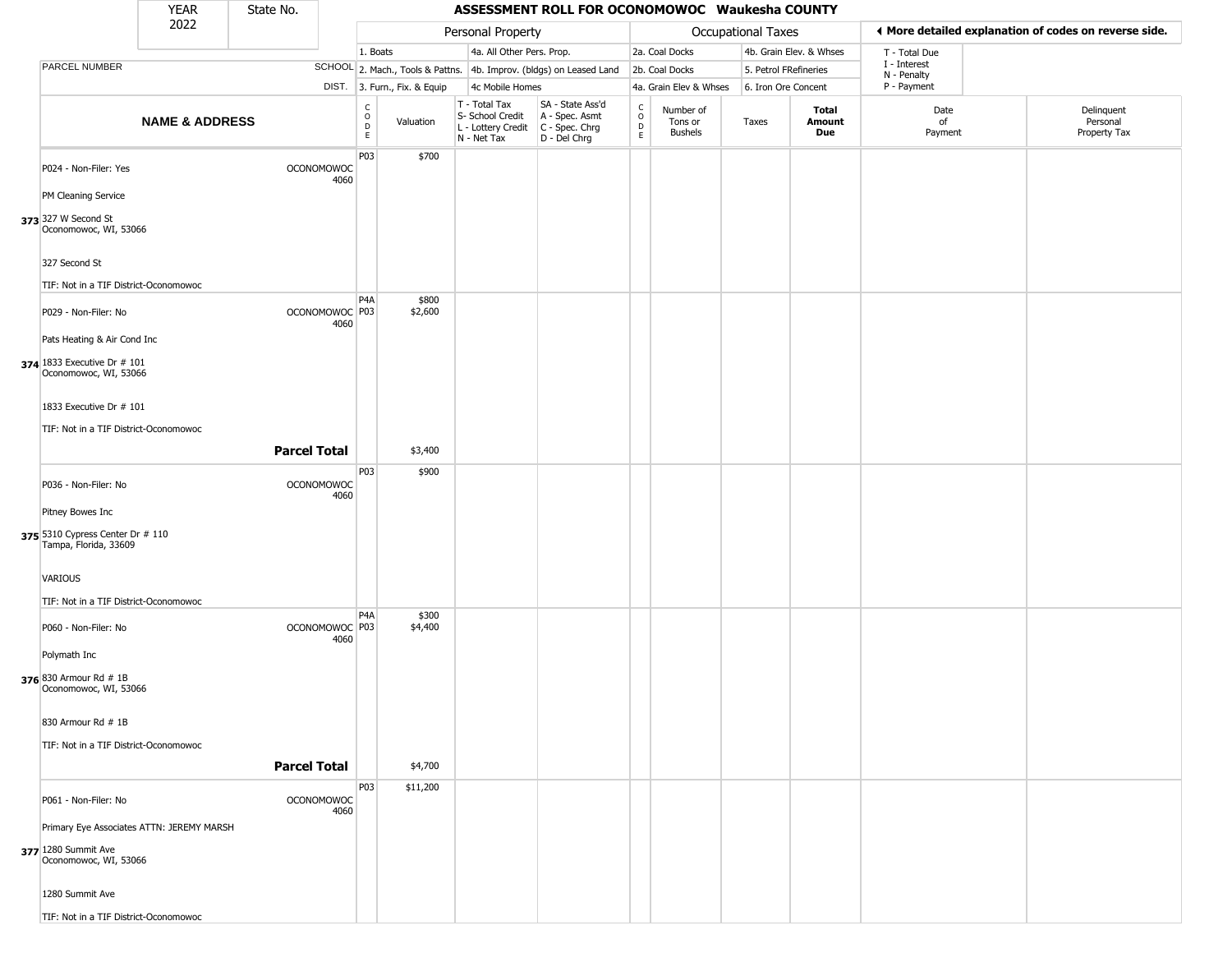|                                                                 | <b>YEAR</b>               | State No.           |                           |                              |                              |                                                                        | ASSESSMENT ROLL FOR OCONOMOWOC Waukesha COUNTY                       |                            |                                        |                       |                         |                             |                                                       |
|-----------------------------------------------------------------|---------------------------|---------------------|---------------------------|------------------------------|------------------------------|------------------------------------------------------------------------|----------------------------------------------------------------------|----------------------------|----------------------------------------|-----------------------|-------------------------|-----------------------------|-------------------------------------------------------|
|                                                                 | 2022                      |                     |                           |                              |                              | Personal Property                                                      |                                                                      |                            |                                        | Occupational Taxes    |                         |                             | ♦ More detailed explanation of codes on reverse side. |
|                                                                 |                           |                     |                           | 1. Boats                     |                              | 4a. All Other Pers. Prop.                                              |                                                                      |                            | 2a. Coal Docks                         |                       | 4b. Grain Elev. & Whses | T - Total Due               |                                                       |
| <b>PARCEL NUMBER</b>                                            |                           |                     |                           |                              |                              |                                                                        | SCHOOL 2. Mach., Tools & Pattns. 4b. Improv. (bldgs) on Leased Land  |                            | 2b. Coal Docks                         | 5. Petrol FRefineries |                         | I - Interest<br>N - Penalty |                                                       |
|                                                                 |                           |                     |                           |                              | DIST. 3. Furn., Fix. & Equip | 4c Mobile Homes                                                        |                                                                      |                            | 4a. Grain Elev & Whses                 | 6. Iron Ore Concent   |                         | P - Payment                 |                                                       |
|                                                                 | <b>NAME &amp; ADDRESS</b> |                     |                           | $_{\rm o}^{\rm c}$<br>D<br>E | Valuation                    | T - Total Tax<br>S- School Credit<br>L - Lottery Credit<br>N - Net Tax | SA - State Ass'd<br>A - Spec. Asmt<br>C - Spec. Chrg<br>D - Del Chrg | $\rm ^c_{\rm o}$<br>D<br>E | Number of<br>Tons or<br><b>Bushels</b> | Taxes                 | Total<br>Amount<br>Due  | Date<br>of<br>Payment       | Delinquent<br>Personal<br>Property Tax                |
| P063 - Non-Filer: No<br>Papa Murphy's DAWSON SLICE OF LIFE, INC |                           |                     | OCONOMOWOC P03<br>4060    | P <sub>4</sub> A             | \$400<br>\$6,400             |                                                                        |                                                                      |                            |                                        |                       |                         |                             |                                                       |
| 378 870 Shady Ln<br>Oconomowoc, Wisconsin, 53066                |                           |                     |                           |                              |                              |                                                                        |                                                                      |                            |                                        |                       |                         |                             |                                                       |
| 528 E Wisconsin Ave                                             |                           |                     |                           |                              |                              |                                                                        |                                                                      |                            |                                        |                       |                         |                             |                                                       |
| TIF: TIF4-Oconomowoc                                            |                           |                     |                           |                              |                              |                                                                        |                                                                      |                            |                                        |                       |                         |                             |                                                       |
|                                                                 |                           | <b>Parcel Total</b> |                           |                              | \$6,800                      |                                                                        |                                                                      |                            |                                        |                       |                         |                             |                                                       |
| P079 - Non-Filer: No                                            |                           |                     | <b>OCONOMOWOC</b><br>4060 | P03                          | \$23,000                     |                                                                        |                                                                      |                            |                                        |                       |                         |                             |                                                       |
| Pitney Bowes Global Financial Services LLC                      |                           |                     |                           |                              |                              |                                                                        |                                                                      |                            |                                        |                       |                         |                             |                                                       |
| 379 5310 Cypress Center Dr # 110<br>Tampa, Florida, 33609       |                           |                     |                           |                              |                              |                                                                        |                                                                      |                            |                                        |                       |                         |                             |                                                       |
| VARIOUS                                                         |                           |                     |                           |                              |                              |                                                                        |                                                                      |                            |                                        |                       |                         |                             |                                                       |
| TIF: Not in a TIF District-Oconomowoc                           |                           |                     |                           |                              |                              |                                                                        |                                                                      |                            |                                        |                       |                         |                             |                                                       |
| P094 - Non-Filer: No                                            |                           |                     | OCONOMOWOC P4A<br>4060    | <b>P03</b>                   | \$100<br>\$10,500            |                                                                        |                                                                      |                            |                                        |                       |                         |                             |                                                       |
| Prader-Willi Homes of Ocon                                      |                           |                     |                           |                              |                              |                                                                        |                                                                      |                            |                                        |                       |                         |                             |                                                       |
| 380 PO Box 278<br>Dousman, Wisconsin, 53118                     |                           |                     |                           |                              |                              |                                                                        |                                                                      |                            |                                        |                       |                         |                             |                                                       |
| 700 Hickory Creek Dr                                            |                           |                     |                           |                              |                              |                                                                        |                                                                      |                            |                                        |                       |                         |                             |                                                       |
|                                                                 |                           |                     |                           |                              |                              |                                                                        |                                                                      |                            |                                        |                       |                         |                             |                                                       |
| TIF: Not in a TIF District-Oconomowoc                           |                           |                     |                           |                              |                              |                                                                        |                                                                      |                            |                                        |                       |                         |                             |                                                       |
|                                                                 |                           | <b>Parcel Total</b> |                           |                              | \$10,600                     |                                                                        |                                                                      |                            |                                        |                       |                         |                             |                                                       |
| P096 - Non-Filer: Yes                                           |                           |                     | <b>OCONOMOWOC</b><br>4060 | P03                          | \$100                        |                                                                        |                                                                      |                            |                                        |                       |                         |                             |                                                       |
| Paganica Golf Course                                            |                           |                     |                           |                              |                              |                                                                        |                                                                      |                            |                                        |                       |                         |                             |                                                       |
| 381 1335 S Silver Lake St<br>Oconomowoc, WI, 53066              |                           |                     |                           |                              |                              |                                                                        |                                                                      |                            |                                        |                       |                         |                             |                                                       |
| 1335 S Silver Lake St                                           |                           |                     |                           |                              |                              |                                                                        |                                                                      |                            |                                        |                       |                         |                             |                                                       |
|                                                                 |                           |                     |                           |                              |                              |                                                                        |                                                                      |                            |                                        |                       |                         |                             |                                                       |
| TIF: Not in a TIF District-Oconomowoc                           |                           |                     |                           | <b>P03</b>                   | \$4,000                      |                                                                        |                                                                      |                            |                                        |                       |                         |                             |                                                       |
| P106 - Non-Filer: Yes                                           |                           |                     | <b>OCONOMOWOC</b><br>4060 |                              |                              |                                                                        |                                                                      |                            |                                        |                       |                         |                             |                                                       |
| Pabst Farms Development Inc                                     |                           |                     |                           |                              |                              |                                                                        |                                                                      |                            |                                        |                       |                         |                             |                                                       |
| 382 3412 COMMERCIAL AVE<br>NORTHBROOK, IL, 60062                |                           |                     |                           |                              |                              |                                                                        |                                                                      |                            |                                        |                       |                         |                             |                                                       |
| 1370 Pabst Farms Cir Unit 350                                   |                           |                     |                           |                              |                              |                                                                        |                                                                      |                            |                                        |                       |                         |                             |                                                       |
| TIF: Not in a TIF District-Oconomowoc                           |                           |                     |                           |                              |                              |                                                                        |                                                                      |                            |                                        |                       |                         |                             |                                                       |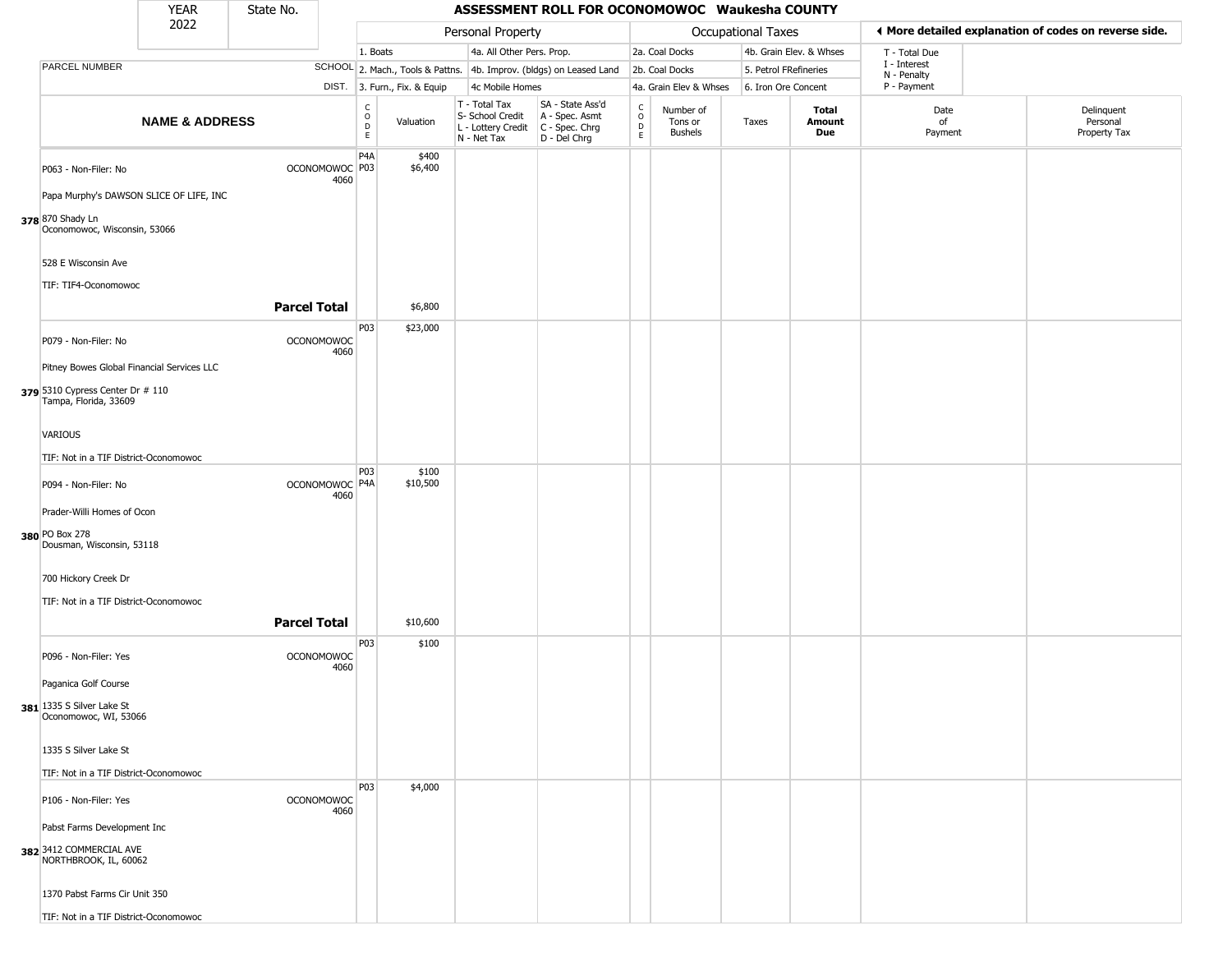|                                                           | YEAR                      | State No.           |                                   |                                   |                              |                                                                        | ASSESSMENT ROLL FOR OCONOMOWOC Waukesha COUNTY                       |                                            |                                        |                       |                         |                             |                                                       |
|-----------------------------------------------------------|---------------------------|---------------------|-----------------------------------|-----------------------------------|------------------------------|------------------------------------------------------------------------|----------------------------------------------------------------------|--------------------------------------------|----------------------------------------|-----------------------|-------------------------|-----------------------------|-------------------------------------------------------|
|                                                           | 2022                      |                     |                                   |                                   |                              | Personal Property                                                      |                                                                      |                                            |                                        | Occupational Taxes    |                         |                             | ♦ More detailed explanation of codes on reverse side. |
|                                                           |                           |                     |                                   | 1. Boats                          |                              | 4a. All Other Pers. Prop.                                              |                                                                      |                                            | 2a. Coal Docks                         |                       | 4b. Grain Elev. & Whses | T - Total Due               |                                                       |
| <b>PARCEL NUMBER</b>                                      |                           |                     |                                   |                                   |                              |                                                                        | SCHOOL 2. Mach., Tools & Pattns. 4b. Improv. (bldgs) on Leased Land  |                                            | 2b. Coal Docks                         | 5. Petrol FRefineries |                         | I - Interest<br>N - Penalty |                                                       |
|                                                           |                           |                     |                                   |                                   | DIST. 3. Furn., Fix. & Equip | 4c Mobile Homes                                                        |                                                                      |                                            | 4a. Grain Elev & Whses                 | 6. Iron Ore Concent   |                         | P - Payment                 |                                                       |
|                                                           | <b>NAME &amp; ADDRESS</b> |                     |                                   | C<br>$\circ$<br>$\mathsf{D}$<br>E | Valuation                    | T - Total Tax<br>S- School Credit<br>L - Lottery Credit<br>N - Net Tax | SA - State Ass'd<br>A - Spec. Asmt<br>C - Spec. Chrg<br>D - Del Chrg | $\begin{array}{c} C \\ 0 \\ E \end{array}$ | Number of<br>Tons or<br><b>Bushels</b> | Taxes                 | Total<br>Amount<br>Due  | Date<br>of<br>Payment       | Delinquent<br>Personal<br>Property Tax                |
| P111 - Non-Filer: Yes                                     |                           |                     | OCONOMOWOC e<br>4060 Ass          | Stat                              | \$0                          |                                                                        |                                                                      |                                            |                                        |                       |                         |                             |                                                       |
| Performance Coatings LLC                                  |                           |                     |                                   | ess<br>ed                         |                              |                                                                        |                                                                      |                                            |                                        |                       |                         |                             |                                                       |
| 383 1301 W Second St<br>Oconomowoc, WI, 53066             |                           |                     |                                   |                                   |                              |                                                                        |                                                                      |                                            |                                        |                       |                         |                             |                                                       |
| 1301 W Second St<br>TIF: Not in a TIF District-Oconomowoc |                           |                     |                                   |                                   |                              |                                                                        |                                                                      |                                            |                                        |                       |                         |                             |                                                       |
|                                                           |                           |                     |                                   | P <sub>4</sub> A                  | \$2,500                      |                                                                        |                                                                      |                                            |                                        |                       |                         |                             |                                                       |
| P112 - Non-Filer: Yes<br>Pat Bolger Realty                |                           |                     | OCONOMOWOC <sup>P03</sup><br>4060 |                                   | \$10,800                     |                                                                        |                                                                      |                                            |                                        |                       |                         |                             |                                                       |
| 384 1061 Summit Ave Unit B<br>Oconomowoc, WI, 53066       |                           |                     |                                   |                                   |                              |                                                                        |                                                                      |                                            |                                        |                       |                         |                             |                                                       |
| 1061 Summit Ave Unit B                                    |                           |                     |                                   |                                   |                              |                                                                        |                                                                      |                                            |                                        |                       |                         |                             |                                                       |
| TIF: Not in a TIF District-Oconomowoc                     |                           |                     |                                   |                                   |                              |                                                                        |                                                                      |                                            |                                        |                       |                         |                             |                                                       |
|                                                           |                           | <b>Parcel Total</b> |                                   |                                   | \$13,300                     |                                                                        |                                                                      |                                            |                                        |                       |                         |                             |                                                       |
| P115 - Non-Filer: No                                      |                           |                     | OCONOMOWOC P4A<br>4060            | P03                               | \$45,400<br>\$141,500        |                                                                        |                                                                      |                                            |                                        |                       |                         |                             |                                                       |
| Planet Fitness BDP Oconomowoc, LLC                        |                           |                     |                                   |                                   |                              |                                                                        |                                                                      |                                            |                                        |                       |                         |                             |                                                       |
| 385 717 Eisenhower Dr Ste D<br>Kimberly, WI, 54136        |                           |                     |                                   |                                   |                              |                                                                        |                                                                      |                                            |                                        |                       |                         |                             |                                                       |
| 1412 Summit Ave                                           |                           |                     |                                   |                                   |                              |                                                                        |                                                                      |                                            |                                        |                       |                         |                             |                                                       |
| TIF: Not in a TIF District-Oconomowoc                     |                           | <b>Parcel Total</b> |                                   |                                   | \$186,900                    |                                                                        |                                                                      |                                            |                                        |                       |                         |                             |                                                       |
| P117 - Non-Filer: Yes                                     |                           |                     | <b>OCONOMOWOC</b>                 | P03                               | \$2,200                      |                                                                        |                                                                      |                                            |                                        |                       |                         |                             |                                                       |
| Psychic Readings By Sherry                                |                           |                     | 4060                              |                                   |                              |                                                                        |                                                                      |                                            |                                        |                       |                         |                             |                                                       |
| 386 200A S Silver Lake St<br>Oconomowoc, WI, 53066        |                           |                     |                                   |                                   |                              |                                                                        |                                                                      |                                            |                                        |                       |                         |                             |                                                       |
| 200 S Silver Lake St                                      |                           |                     |                                   |                                   |                              |                                                                        |                                                                      |                                            |                                        |                       |                         |                             |                                                       |
| TIF: TIF4-Oconomowoc                                      |                           |                     |                                   |                                   |                              |                                                                        |                                                                      |                                            |                                        |                       |                         |                             |                                                       |
| P118 - Non-Filer: No                                      |                           |                     | OCONOMOWOC P03<br>4060            | P <sub>4</sub> A                  | \$200<br>\$3,900             |                                                                        |                                                                      |                                            |                                        |                       |                         |                             |                                                       |
| Packerland Brokerage Services                             |                           |                     |                                   |                                   |                              |                                                                        |                                                                      |                                            |                                        |                       |                         |                             |                                                       |
| 387 784 Summit Ave<br>Oconomowoc, WI, 53066               |                           |                     |                                   |                                   |                              |                                                                        |                                                                      |                                            |                                        |                       |                         |                             |                                                       |
| 784 Summit Ave                                            |                           |                     |                                   |                                   |                              |                                                                        |                                                                      |                                            |                                        |                       |                         |                             |                                                       |
| TIF: Not in a TIF District-Oconomowoc                     |                           |                     |                                   |                                   |                              |                                                                        |                                                                      |                                            |                                        |                       |                         |                             |                                                       |
|                                                           |                           | <b>Parcel Total</b> |                                   |                                   | \$4,100                      |                                                                        |                                                                      |                                            |                                        |                       |                         |                             |                                                       |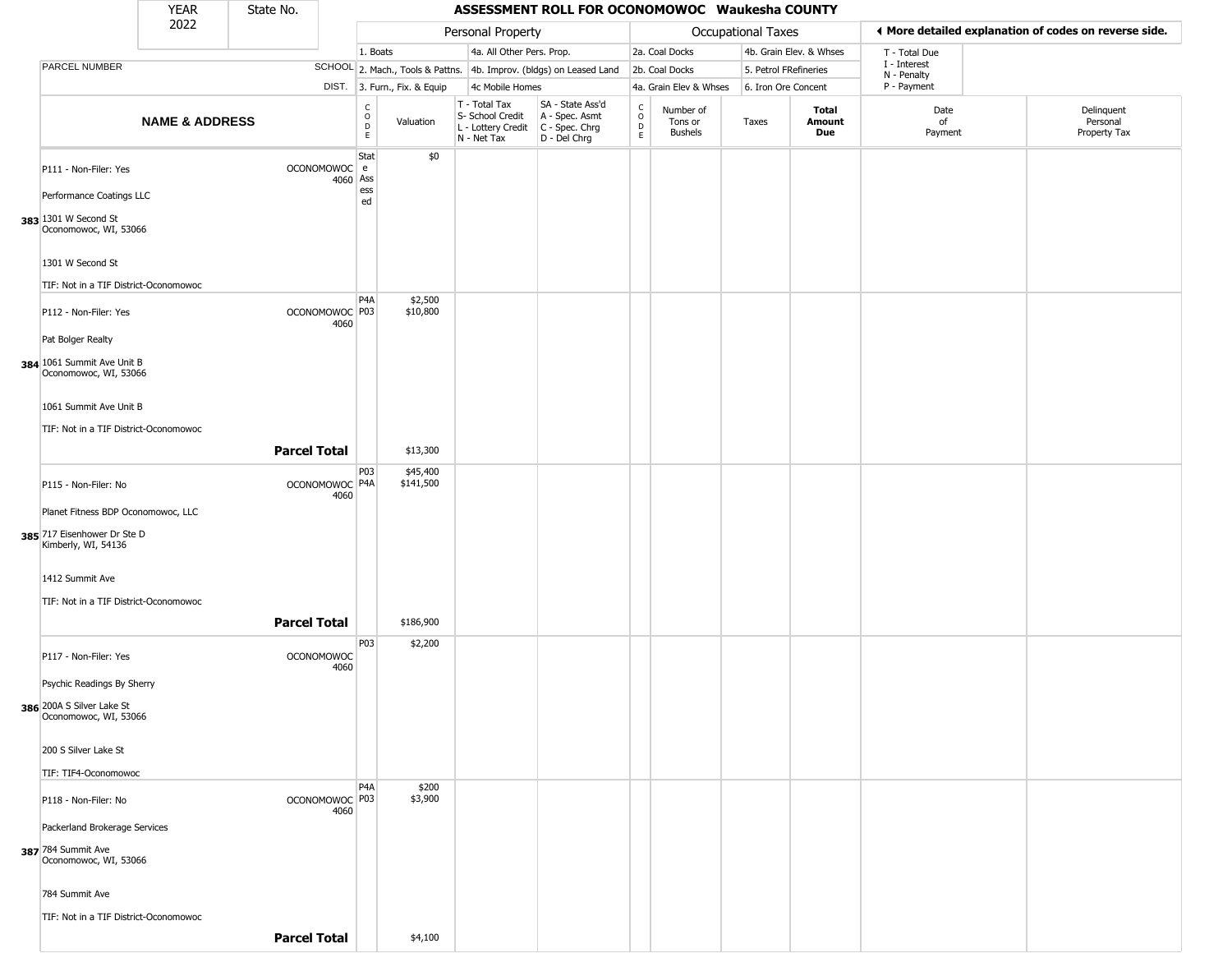|                                                                                                                               | <b>YEAR</b>               | State No.           |                                   |                                                          |                              |                                                  | ASSESSMENT ROLL FOR OCONOMOWOC Waukesha COUNTY                                              |                                    |                                        |                           |                         |                             |                                                       |
|-------------------------------------------------------------------------------------------------------------------------------|---------------------------|---------------------|-----------------------------------|----------------------------------------------------------|------------------------------|--------------------------------------------------|---------------------------------------------------------------------------------------------|------------------------------------|----------------------------------------|---------------------------|-------------------------|-----------------------------|-------------------------------------------------------|
|                                                                                                                               | 2022                      |                     |                                   |                                                          |                              | Personal Property                                |                                                                                             |                                    |                                        | <b>Occupational Taxes</b> |                         |                             | ♦ More detailed explanation of codes on reverse side. |
|                                                                                                                               |                           |                     |                                   | 1. Boats                                                 |                              | 4a. All Other Pers. Prop.                        |                                                                                             |                                    | 2a. Coal Docks                         |                           | 4b. Grain Elev. & Whses | T - Total Due               |                                                       |
| PARCEL NUMBER                                                                                                                 |                           |                     |                                   |                                                          |                              |                                                  | SCHOOL 2. Mach., Tools & Pattns. 4b. Improv. (bldgs) on Leased Land                         |                                    | 2b. Coal Docks                         | 5. Petrol FRefineries     |                         | I - Interest<br>N - Penalty |                                                       |
|                                                                                                                               |                           |                     |                                   |                                                          | DIST. 3. Furn., Fix. & Equip | 4c Mobile Homes                                  |                                                                                             |                                    | 4a. Grain Elev & Whses                 | 6. Iron Ore Concent       |                         | P - Payment                 |                                                       |
|                                                                                                                               | <b>NAME &amp; ADDRESS</b> |                     |                                   | $\begin{matrix} 0 \\ 0 \\ D \end{matrix}$<br>$\mathsf E$ | Valuation                    | T - Total Tax<br>S- School Credit<br>N - Net Tax | SA - State Ass'd<br>A - Spec. Asmt<br>$L$ - Lottery Credit $C$ - Spec. Chrg<br>D - Del Chrg | C<br>$\mathsf{O}\xspace$<br>D<br>E | Number of<br>Tons or<br><b>Bushels</b> | Taxes                     | Total<br>Amount<br>Due  | Date<br>of<br>Payment       | Delinquent<br>Personal<br>Property Tax                |
| P121 - Non-Filer: No                                                                                                          |                           |                     | <b>OCONOMOWOC</b><br>4060         | P03                                                      | \$24,400                     |                                                  |                                                                                             |                                    |                                        |                           |                         |                             |                                                       |
| Perspective Vision Care<br>388 105 E Wisconsin Ave Unit 206<br>Oconomowoc, WI, 53066                                          |                           |                     |                                   |                                                          |                              |                                                  |                                                                                             |                                    |                                        |                           |                         |                             |                                                       |
| 105 E Wisconsin Ave Unit 206<br>TIF: TIF4-Oconomowoc                                                                          |                           |                     |                                   |                                                          |                              |                                                  |                                                                                             |                                    |                                        |                           |                         |                             |                                                       |
| P124 - Non-Filer: Yes<br>Perfect Possibilities, LLC                                                                           |                           |                     | <b>OCONOMOWOC</b><br>4060         | <b>P03</b>                                               | \$12,900                     |                                                  |                                                                                             |                                    |                                        |                           |                         |                             |                                                       |
| 389 1320 Pabst Farms Cir Unit 150<br>Oconomowoc, WI, 53066                                                                    |                           |                     |                                   |                                                          |                              |                                                  |                                                                                             |                                    |                                        |                           |                         |                             |                                                       |
| 1320 Pabst Farms Cir Unit 150                                                                                                 |                           |                     |                                   |                                                          |                              |                                                  |                                                                                             |                                    |                                        |                           |                         |                             |                                                       |
| TIF: Not in a TIF District-Oconomowoc                                                                                         |                           |                     |                                   | P03                                                      | \$391,500                    |                                                  |                                                                                             |                                    |                                        |                           |                         |                             |                                                       |
| P127 - Non-Filer: Yes                                                                                                         |                           |                     | <b>OCONOMOWOC</b><br>4060         |                                                          |                              |                                                  |                                                                                             |                                    |                                        |                           |                         |                             |                                                       |
| Parkins Plastic Surgery Center                                                                                                |                           |                     |                                   |                                                          |                              |                                                  |                                                                                             |                                    |                                        |                           |                         |                             |                                                       |
| 390 685 E Valley Rd<br>Oconomowoc, WI, 53066                                                                                  |                           |                     |                                   |                                                          |                              |                                                  |                                                                                             |                                    |                                        |                           |                         |                             |                                                       |
| 685 E Valley Rd                                                                                                               |                           |                     |                                   |                                                          |                              |                                                  |                                                                                             |                                    |                                        |                           |                         |                             |                                                       |
| TIF: Not in a TIF District-Oconomowoc                                                                                         |                           |                     |                                   |                                                          |                              |                                                  |                                                                                             |                                    |                                        |                           |                         |                             |                                                       |
| P128 - Non-Filer: No                                                                                                          |                           |                     | OCONOMOWOC <sup>P03</sup><br>4060 | P <sub>4</sub> A                                         | \$100<br>\$900               |                                                  |                                                                                             |                                    |                                        |                           |                         |                             |                                                       |
| ProHealth Care Medical Associates, Inc Regional General & Vascular<br>Surgery                                                 |                           |                     |                                   |                                                          |                              |                                                  |                                                                                             |                                    |                                        |                           |                         |                             |                                                       |
| 391 N17 W24100 Riverwood Dr, Ste 200<br>Waukesha, WI, 53188                                                                   |                           |                     |                                   |                                                          |                              |                                                  |                                                                                             |                                    |                                        |                           |                         |                             |                                                       |
| 888 Thackeray Trl, Ste 103                                                                                                    |                           |                     |                                   |                                                          |                              |                                                  |                                                                                             |                                    |                                        |                           |                         |                             |                                                       |
| TIF: Not in a TIF District-Oconomowoc                                                                                         |                           |                     |                                   |                                                          |                              |                                                  |                                                                                             |                                    |                                        |                           |                         |                             |                                                       |
|                                                                                                                               |                           | <b>Parcel Total</b> |                                   |                                                          | \$1,000                      |                                                  |                                                                                             |                                    |                                        |                           |                         |                             |                                                       |
| P129 - Non-Filer: No                                                                                                          |                           |                     | <b>OCONOMOWOC</b><br>4060         | P03                                                      | \$85,200                     |                                                  |                                                                                             |                                    |                                        |                           |                         |                             |                                                       |
| PAWNEE LEASING COMPANY C/O ADVANCED PROP TAX COMPLIANCE<br><b>392</b> 1611 N Interstate 35 E Ste 428<br>Carrollton, TX, 75006 |                           |                     |                                   |                                                          |                              |                                                  |                                                                                             |                                    |                                        |                           |                         |                             |                                                       |
| 1225 ROBRUCK DR                                                                                                               |                           |                     |                                   |                                                          |                              |                                                  |                                                                                             |                                    |                                        |                           |                         |                             |                                                       |
| TIF: Not in a TIF District-Oconomowoc                                                                                         |                           |                     |                                   |                                                          |                              |                                                  |                                                                                             |                                    |                                        |                           |                         |                             |                                                       |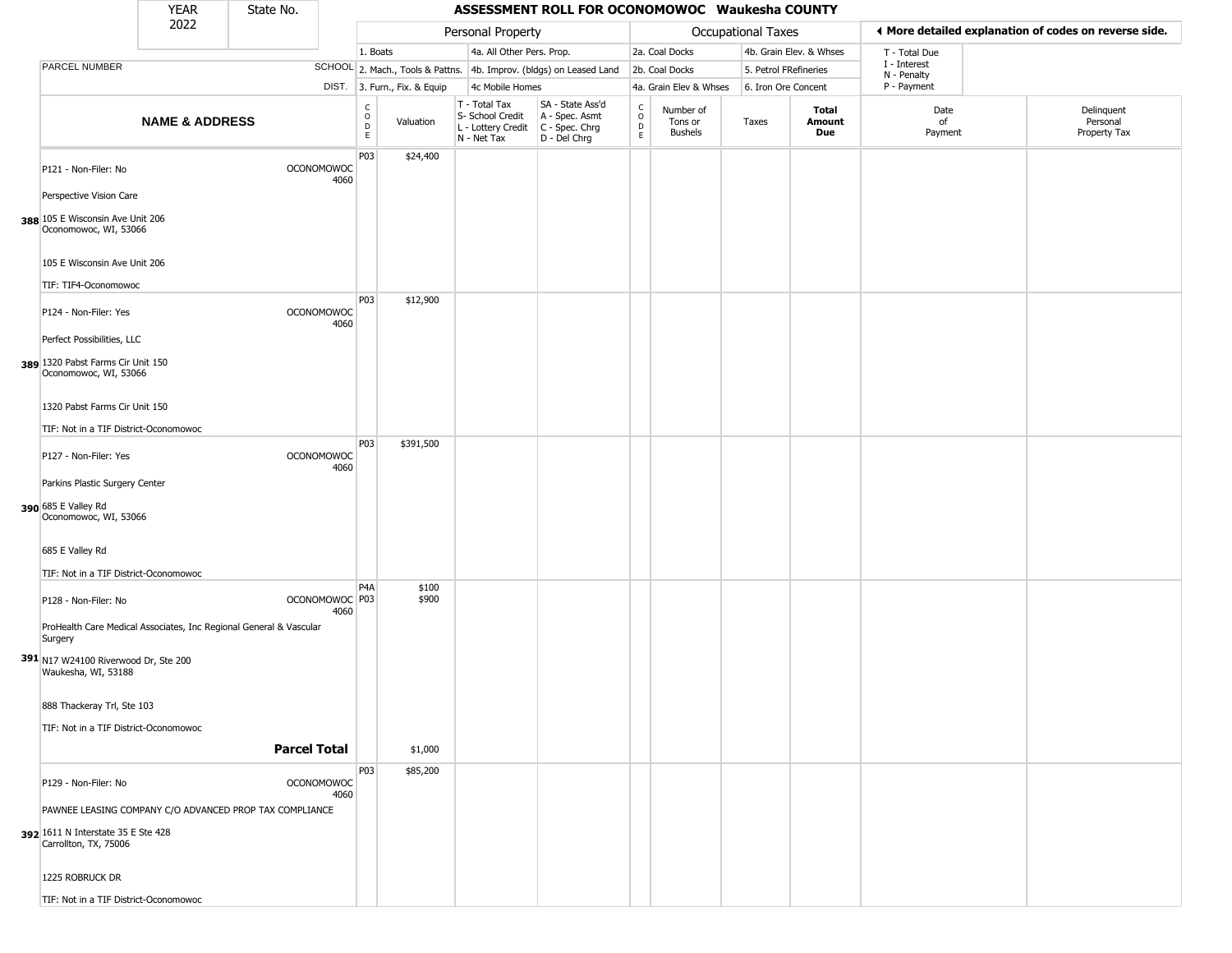|                                                                                                        | <b>YEAR</b>               | State No.                                                                    |      |                                                |                                                  | ASSESSMENT ROLL FOR OCONOMOWOC Waukesha COUNTY                                            |                                                |                                 |                           |                         |                             |                                                       |
|--------------------------------------------------------------------------------------------------------|---------------------------|------------------------------------------------------------------------------|------|------------------------------------------------|--------------------------------------------------|-------------------------------------------------------------------------------------------|------------------------------------------------|---------------------------------|---------------------------|-------------------------|-----------------------------|-------------------------------------------------------|
|                                                                                                        | 2022                      |                                                                              |      |                                                | Personal Property                                |                                                                                           |                                                |                                 | <b>Occupational Taxes</b> |                         |                             | ♦ More detailed explanation of codes on reverse side. |
|                                                                                                        |                           |                                                                              |      | 1. Boats                                       | 4a. All Other Pers. Prop.                        |                                                                                           |                                                | 2a. Coal Docks                  |                           | 4b. Grain Elev. & Whses | T - Total Due               |                                                       |
| PARCEL NUMBER                                                                                          |                           |                                                                              |      |                                                |                                                  | SCHOOL 2. Mach., Tools & Pattns. 4b. Improv. (bldgs) on Leased Land                       |                                                | 2b. Coal Docks                  |                           | 5. Petrol FRefineries   | I - Interest<br>N - Penalty |                                                       |
|                                                                                                        |                           |                                                                              |      | DIST. 3. Furn., Fix. & Equip                   | 4c Mobile Homes                                  |                                                                                           |                                                | 4a. Grain Elev & Whses          |                           | 6. Iron Ore Concent     | P - Payment                 |                                                       |
|                                                                                                        | <b>NAME &amp; ADDRESS</b> |                                                                              |      | $\frac{c}{0}$<br>Valuation<br>$\mathsf D$<br>E | T - Total Tax<br>S- School Credit<br>N - Net Tax | SA - State Ass'd<br>A - Spec. Asmt<br>L - Lottery Credit   C - Spec. Chrg<br>D - Del Chrg | $\begin{matrix} 0 \\ 0 \\ 0 \end{matrix}$<br>E | Number of<br>Tons or<br>Bushels | Taxes                     | Total<br>Amount<br>Due  | Date<br>of<br>Payment       | Delinquent<br>Personal<br>Property Tax                |
| P131 - Non-Filer: No<br>PARAMOUNT FINANCIAL STRATEGIES, LLC<br>393 121 ST PAUL STREET                  |                           | OCONOMOWOC P03                                                               | 4060 | P <sub>4</sub> A<br>\$900<br>\$26,600          |                                                  |                                                                                           |                                                |                                 |                           |                         |                             |                                                       |
| OCONOMOWOC, WI, 53066<br>121 ST PAUL STREET<br>TIF: TIF6-Oconomowoc                                    |                           | <b>Parcel Total</b>                                                          |      | \$27,500                                       |                                                  |                                                                                           |                                                |                                 |                           |                         |                             |                                                       |
| P133 - Non-Filer: No<br>CARE @OMH                                                                      |                           | OCONOMOWOC P03<br>PRO HEALTH CARE MEDICAL ASSOCIATES, INC PULMONARY CRITICAL | 4060 | P4A<br>\$100<br>\$36,900                       |                                                  |                                                                                           |                                                |                                 |                           |                         |                             |                                                       |
| 394 N17W24100 RIVERWOOD DR STE 200<br>WAUKESHA, WI, 53188<br>791 SUMMIT AVE STE 303                    |                           |                                                                              |      |                                                |                                                  |                                                                                           |                                                |                                 |                           |                         |                             |                                                       |
| TIF: Not in a TIF District-Oconomowoc                                                                  |                           | <b>Parcel Total</b>                                                          |      | \$37,000                                       |                                                  |                                                                                           |                                                |                                 |                           |                         |                             |                                                       |
| P134 - Non-Filer: Yes<br>PARAGON MARKETING GROUP<br>395 100 S MAIN ST STE 101<br>OCONOMOWOC, WI, 53066 |                           | OCONOMOWOC <sup>P03</sup>                                                    | 4060 | P4A<br>\$700<br>\$2,300                        |                                                  |                                                                                           |                                                |                                 |                           |                         |                             |                                                       |
| 100 S MAIN ST STE 101<br>TIF: TIF6-Oconomowoc                                                          |                           | <b>Parcel Total</b>                                                          |      | \$3,000                                        |                                                  |                                                                                           |                                                |                                 |                           |                         |                             |                                                       |
| P135 - Non-Filer: No<br>PARAMOUNT FINANCIAL STRATEGIES, LLC<br>396 121 ST PAUL STREET                  |                           | OCONOMOWOC P03                                                               | 4060 | P4A<br>\$900<br>\$26,600                       |                                                  |                                                                                           |                                                |                                 |                           |                         |                             |                                                       |
| OCONOMOWOC, WI, 53066<br>121 ST PAUL STREET<br>TIF: TIF6-Oconomowoc                                    |                           | <b>Parcel Total</b>                                                          |      | \$27,500                                       |                                                  |                                                                                           |                                                |                                 |                           |                         |                             |                                                       |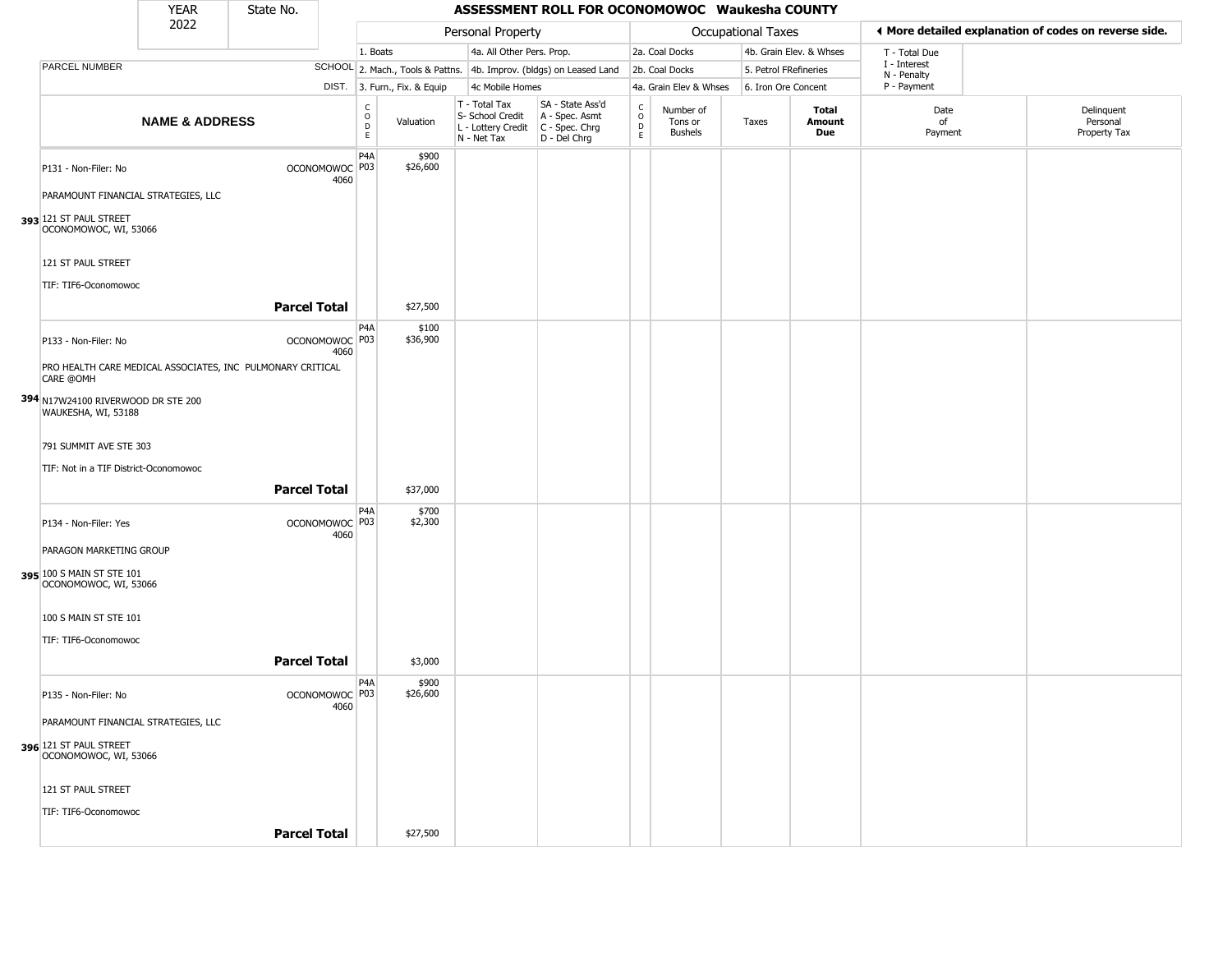|                                                     | <b>YEAR</b>               | State No.           |                           |                                                  |                              |                                                                                         | ASSESSMENT ROLL FOR OCONOMOWOC Waukesha COUNTY                      |                                                          |                                        |                           |                         |                             |                                                       |
|-----------------------------------------------------|---------------------------|---------------------|---------------------------|--------------------------------------------------|------------------------------|-----------------------------------------------------------------------------------------|---------------------------------------------------------------------|----------------------------------------------------------|----------------------------------------|---------------------------|-------------------------|-----------------------------|-------------------------------------------------------|
|                                                     | 2022                      |                     |                           |                                                  |                              | Personal Property                                                                       |                                                                     |                                                          |                                        | <b>Occupational Taxes</b> |                         |                             | ♦ More detailed explanation of codes on reverse side. |
|                                                     |                           |                     |                           | 1. Boats                                         |                              | 4a. All Other Pers. Prop.                                                               |                                                                     |                                                          | 2a. Coal Docks                         |                           | 4b. Grain Elev. & Whses | T - Total Due               |                                                       |
| PARCEL NUMBER                                       |                           |                     |                           |                                                  |                              |                                                                                         | SCHOOL 2. Mach., Tools & Pattns. 4b. Improv. (bldgs) on Leased Land |                                                          | 2b. Coal Docks                         | 5. Petrol FRefineries     |                         | I - Interest<br>N - Penalty |                                                       |
|                                                     |                           |                     |                           |                                                  | DIST. 3. Furn., Fix. & Equip | 4c Mobile Homes                                                                         |                                                                     |                                                          | 4a. Grain Elev & Whses                 | 6. Iron Ore Concent       |                         | P - Payment                 |                                                       |
|                                                     | <b>NAME &amp; ADDRESS</b> |                     |                           | $_{\rm o}^{\rm c}$<br>$\mathsf D$<br>$\mathsf E$ | Valuation                    | T - Total Tax<br>S- School Credit<br>L - Lottery Credit   C - Spec. Chrg<br>N - Net Tax | SA - State Ass'd<br>A - Spec. Asmt<br>D - Del Chrg                  | $\begin{smallmatrix} C \\ 0 \\ D \end{smallmatrix}$<br>E | Number of<br>Tons or<br><b>Bushels</b> | Taxes                     | Total<br>Amount<br>Due  | Date<br>of<br>Payment       | Delinquent<br>Personal<br>Property Tax                |
| P136 - Non-Filer: Yes                               |                           |                     | OCONOMOWOC P03<br>4060    | P4A                                              | \$1,000<br>\$5,100           |                                                                                         |                                                                     |                                                          |                                        |                           |                         |                             |                                                       |
| PEDRO LIMA INTERIORS                                |                           |                     |                           |                                                  |                              |                                                                                         |                                                                     |                                                          |                                        |                           |                         |                             |                                                       |
| 397 150 E WISCONSIN AVE<br>OCONOMOWOC, WI, 53066    |                           |                     |                           |                                                  |                              |                                                                                         |                                                                     |                                                          |                                        |                           |                         |                             |                                                       |
| 150 E WISCONSIN AVE                                 |                           |                     |                           |                                                  |                              |                                                                                         |                                                                     |                                                          |                                        |                           |                         |                             |                                                       |
| TIF: TIF4-Oconomowoc                                |                           | <b>Parcel Total</b> |                           |                                                  | \$6,100                      |                                                                                         |                                                                     |                                                          |                                        |                           |                         |                             |                                                       |
| PP131 - Non-Filer: Yes                              |                           |                     | OCONOMOWOC P03<br>4060    | P <sub>4</sub> A                                 | \$1,500<br>\$3,500           |                                                                                         |                                                                     |                                                          |                                        |                           |                         |                             |                                                       |
| PARAGON MARKETING GROUP                             |                           |                     |                           |                                                  |                              |                                                                                         |                                                                     |                                                          |                                        |                           |                         |                             |                                                       |
| 398 100 S MAIN ST STE 101<br>OCONOMOWOC, WI, 53066  |                           |                     |                           |                                                  |                              |                                                                                         |                                                                     |                                                          |                                        |                           |                         |                             |                                                       |
| 100 S MAIN ST STE 101                               |                           |                     |                           |                                                  |                              |                                                                                         |                                                                     |                                                          |                                        |                           |                         |                             |                                                       |
| TIF: TIF6-Oconomowoc                                |                           | <b>Parcel Total</b> |                           |                                                  | \$5,000                      |                                                                                         |                                                                     |                                                          |                                        |                           |                         |                             |                                                       |
| Q004 - Non-Filer: Yes                               |                           |                     | OCONOMOWOC e              | Stat                                             | \$0                          |                                                                                         |                                                                     |                                                          |                                        |                           |                         |                             |                                                       |
| TSI Inc                                             |                           |                     | 4060                      | Ass<br>ess                                       |                              |                                                                                         |                                                                     |                                                          |                                        |                           |                         |                             |                                                       |
| 399 500 Cardigan Rd<br>Saint Paul, MN, 55126        |                           |                     |                           | ed                                               |                              |                                                                                         |                                                                     |                                                          |                                        |                           |                         |                             |                                                       |
| 1060 Corporate Center Dr                            |                           |                     |                           |                                                  |                              |                                                                                         |                                                                     |                                                          |                                        |                           |                         |                             |                                                       |
| TIF: Not in a TIF District-Oconomowoc               |                           |                     |                           | P03                                              | \$12,800                     |                                                                                         |                                                                     |                                                          |                                        |                           |                         |                             |                                                       |
| Q008 - Non-Filer: No                                |                           |                     | <b>OCONOMOWOC</b><br>4060 |                                                  |                              |                                                                                         |                                                                     |                                                          |                                        |                           |                         |                             |                                                       |
| Quiznos Subs / Farstaff Inc ATTN: TARI FARRELL      |                           |                     |                           |                                                  |                              |                                                                                         |                                                                     |                                                          |                                        |                           |                         |                             |                                                       |
| 400 1400 Summit Ave Unit C<br>Oconomowoc, WI, 53066 |                           |                     |                           |                                                  |                              |                                                                                         |                                                                     |                                                          |                                        |                           |                         |                             |                                                       |
| 1400 Summit Ave                                     |                           |                     |                           |                                                  |                              |                                                                                         |                                                                     |                                                          |                                        |                           |                         |                             |                                                       |
| TIF: TIF7-Oconomowoc                                |                           |                     |                           | Stat                                             | \$0                          |                                                                                         |                                                                     |                                                          |                                        |                           |                         |                             |                                                       |
| Q009 - Non-Filer: Yes<br>Quality Tank Solutions     |                           |                     | OCONOMOWOC e<br>4060 Ass  | ess                                              | \$28,900<br>\$74,100         |                                                                                         |                                                                     |                                                          |                                        |                           |                         |                             |                                                       |
|                                                     |                           |                     |                           | ed<br>P03                                        |                              |                                                                                         |                                                                     |                                                          |                                        |                           |                         |                             |                                                       |
| 401 652 Armour Rd<br>Oconomowoc, WI, 53066          |                           |                     |                           | P4A                                              |                              |                                                                                         |                                                                     |                                                          |                                        |                           |                         |                             |                                                       |
| 652 Armour Rd                                       |                           |                     |                           |                                                  |                              |                                                                                         |                                                                     |                                                          |                                        |                           |                         |                             |                                                       |
| TIF: Not in a TIF District-Oconomowoc               |                           |                     |                           |                                                  |                              |                                                                                         |                                                                     |                                                          |                                        |                           |                         |                             |                                                       |
|                                                     |                           | <b>Parcel Total</b> |                           |                                                  | \$103,000                    |                                                                                         |                                                                     |                                                          |                                        |                           |                         |                             |                                                       |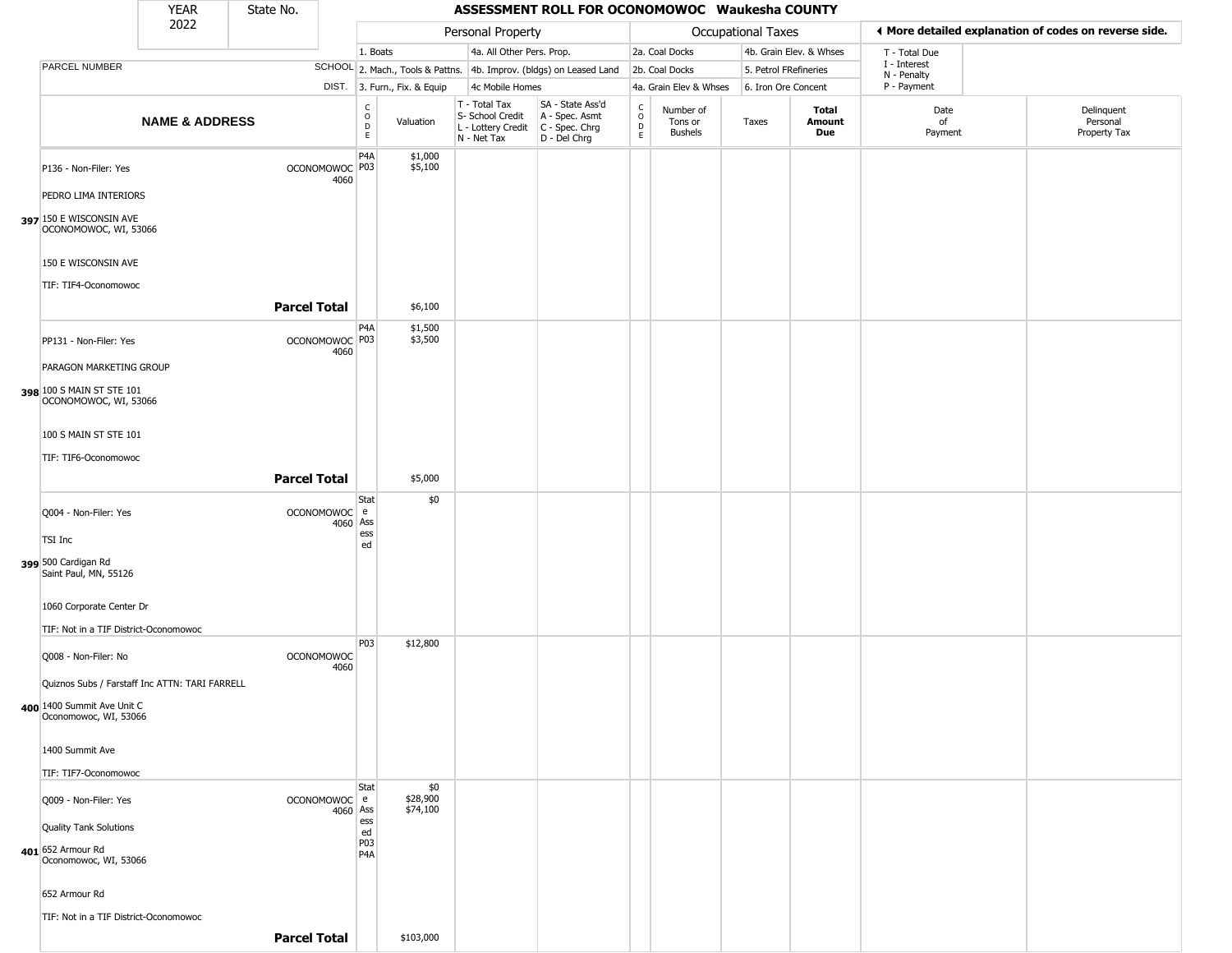|                                                                                               | <b>YEAR</b>               | State No.           |                                   |                                                          |                              |                                                  | ASSESSMENT ROLL FOR OCONOMOWOC Waukesha COUNTY                                              |                             |                                        |                           |                         |                             |                                                       |
|-----------------------------------------------------------------------------------------------|---------------------------|---------------------|-----------------------------------|----------------------------------------------------------|------------------------------|--------------------------------------------------|---------------------------------------------------------------------------------------------|-----------------------------|----------------------------------------|---------------------------|-------------------------|-----------------------------|-------------------------------------------------------|
|                                                                                               | 2022                      |                     |                                   |                                                          |                              | Personal Property                                |                                                                                             |                             |                                        | <b>Occupational Taxes</b> |                         |                             | ◀ More detailed explanation of codes on reverse side. |
|                                                                                               |                           |                     |                                   | 1. Boats                                                 |                              | 4a. All Other Pers. Prop.                        |                                                                                             |                             | 2a. Coal Docks                         |                           | 4b. Grain Elev. & Whses | T - Total Due               |                                                       |
| PARCEL NUMBER                                                                                 |                           |                     |                                   |                                                          |                              |                                                  | SCHOOL 2. Mach., Tools & Pattns. 4b. Improv. (bldgs) on Leased Land                         |                             | 2b. Coal Docks                         | 5. Petrol FRefineries     |                         | I - Interest<br>N - Penalty |                                                       |
|                                                                                               |                           |                     |                                   |                                                          | DIST. 3. Furn., Fix. & Equip | 4c Mobile Homes                                  |                                                                                             |                             | 4a. Grain Elev & Whses                 | 6. Iron Ore Concent       |                         | P - Payment                 |                                                       |
|                                                                                               | <b>NAME &amp; ADDRESS</b> |                     |                                   | $\begin{matrix} 0 \\ 0 \\ D \end{matrix}$<br>$\mathsf E$ | Valuation                    | T - Total Tax<br>S- School Credit<br>N - Net Tax | SA - State Ass'd<br>A - Spec. Asmt<br>$L$ - Lottery Credit $C$ - Spec. Chrg<br>D - Del Chrg | C<br>$\mathsf{o}$<br>D<br>E | Number of<br>Tons or<br><b>Bushels</b> | Taxes                     | Total<br>Amount<br>Due  | Date<br>of<br>Payment       | Delinquent<br>Personal<br>Property Tax                |
| Q011 - Non-Filer: No                                                                          |                           |                     | OCONOMOWOC <sup>P03</sup><br>4060 | P <sub>4</sub> A                                         | \$25,100<br>\$54,800         |                                                  |                                                                                             |                             |                                        |                           |                         |                             |                                                       |
| Roaring Fork LLC DBA QDOBE MEXICAN EATS<br>402 241 N Broadway Ste 501<br>Milwaukee, WI, 53202 |                           |                     |                                   |                                                          |                              |                                                  |                                                                                             |                             |                                        |                           |                         |                             |                                                       |
| 1680 Old School House Rd<br>TIF: Not in a TIF District-Oconomowoc                             |                           |                     |                                   |                                                          |                              |                                                  |                                                                                             |                             |                                        |                           |                         |                             |                                                       |
|                                                                                               |                           | <b>Parcel Total</b> |                                   |                                                          | \$79,900                     |                                                  |                                                                                             |                             |                                        |                           |                         |                             |                                                       |
| Q012 - Non-Filer: No                                                                          |                           |                     | <b>OCONOMOWOC</b><br>4060         | P03                                                      | \$16,400                     |                                                  |                                                                                             |                             |                                        |                           |                         |                             |                                                       |
| QUADIENT LEASING USA, INC FKA MAILFIANCE INC                                                  |                           |                     |                                   |                                                          |                              |                                                  |                                                                                             |                             |                                        |                           |                         |                             |                                                       |
| 403 478 Wheelers Farms Rd<br>Milford, CT, 06461                                               |                           |                     |                                   |                                                          |                              |                                                  |                                                                                             |                             |                                        |                           |                         |                             |                                                       |
| <b>VARIOUS</b>                                                                                |                           |                     |                                   |                                                          |                              |                                                  |                                                                                             |                             |                                        |                           |                         |                             |                                                       |
| TIF: Not in a TIF District-Oconomowoc                                                         |                           |                     |                                   | P4A                                                      | \$1,000                      |                                                  |                                                                                             |                             |                                        |                           |                         |                             |                                                       |
| Q013 - Non-Filer: No                                                                          |                           |                     | <b>OCONOMOWOC</b><br>4060         |                                                          |                              |                                                  |                                                                                             |                             |                                        |                           |                         |                             |                                                       |
| QUENCH USA, INC<br>404 PO BOX 5166                                                            |                           |                     |                                   |                                                          |                              |                                                  |                                                                                             |                             |                                        |                           |                         |                             |                                                       |
| OAK BROOK, IL, 60522-5166                                                                     |                           |                     |                                   |                                                          |                              |                                                  |                                                                                             |                             |                                        |                           |                         |                             |                                                       |
| <b>VARIOUS</b>                                                                                |                           |                     |                                   |                                                          |                              |                                                  |                                                                                             |                             |                                        |                           |                         |                             |                                                       |
| TIF: Not in a TIF District-Oconomowoc<br>R001 - Non-Filer: Yes                                |                           |                     | <b>OCONOMOWOC</b>                 | P03                                                      | \$1,700                      |                                                  |                                                                                             |                             |                                        |                           |                         |                             |                                                       |
| Radtke Appliances Inc David A Radtke                                                          |                           |                     | 4060                              |                                                          |                              |                                                  |                                                                                             |                             |                                        |                           |                         |                             |                                                       |
| 405 682 E Wisconsin Ave<br>Oconomowoc, WI, 53066                                              |                           |                     |                                   |                                                          |                              |                                                  |                                                                                             |                             |                                        |                           |                         |                             |                                                       |
| 682 E Wisconsin Ave                                                                           |                           |                     |                                   |                                                          |                              |                                                  |                                                                                             |                             |                                        |                           |                         |                             |                                                       |
| TIF: TIF4-Oconomowoc                                                                          |                           |                     |                                   |                                                          |                              |                                                  |                                                                                             |                             |                                        |                           |                         |                             |                                                       |
| R007 - Non-Filer: Yes                                                                         |                           |                     | <b>OCONOMOWOC</b><br>4060         | P03                                                      | \$8,600                      |                                                  |                                                                                             |                             |                                        |                           |                         |                             |                                                       |
| Real Estate Co Lake & Ctry Inc<br>406 426 E Wisconsin Ave<br>Oconomowoc, WI, 53066            |                           |                     |                                   |                                                          |                              |                                                  |                                                                                             |                             |                                        |                           |                         |                             |                                                       |
| 426 E Wisconsin Ave                                                                           |                           |                     |                                   |                                                          |                              |                                                  |                                                                                             |                             |                                        |                           |                         |                             |                                                       |
| TIF: Not in a TIF District-Oconomowoc                                                         |                           |                     |                                   |                                                          |                              |                                                  |                                                                                             |                             |                                        |                           |                         |                             |                                                       |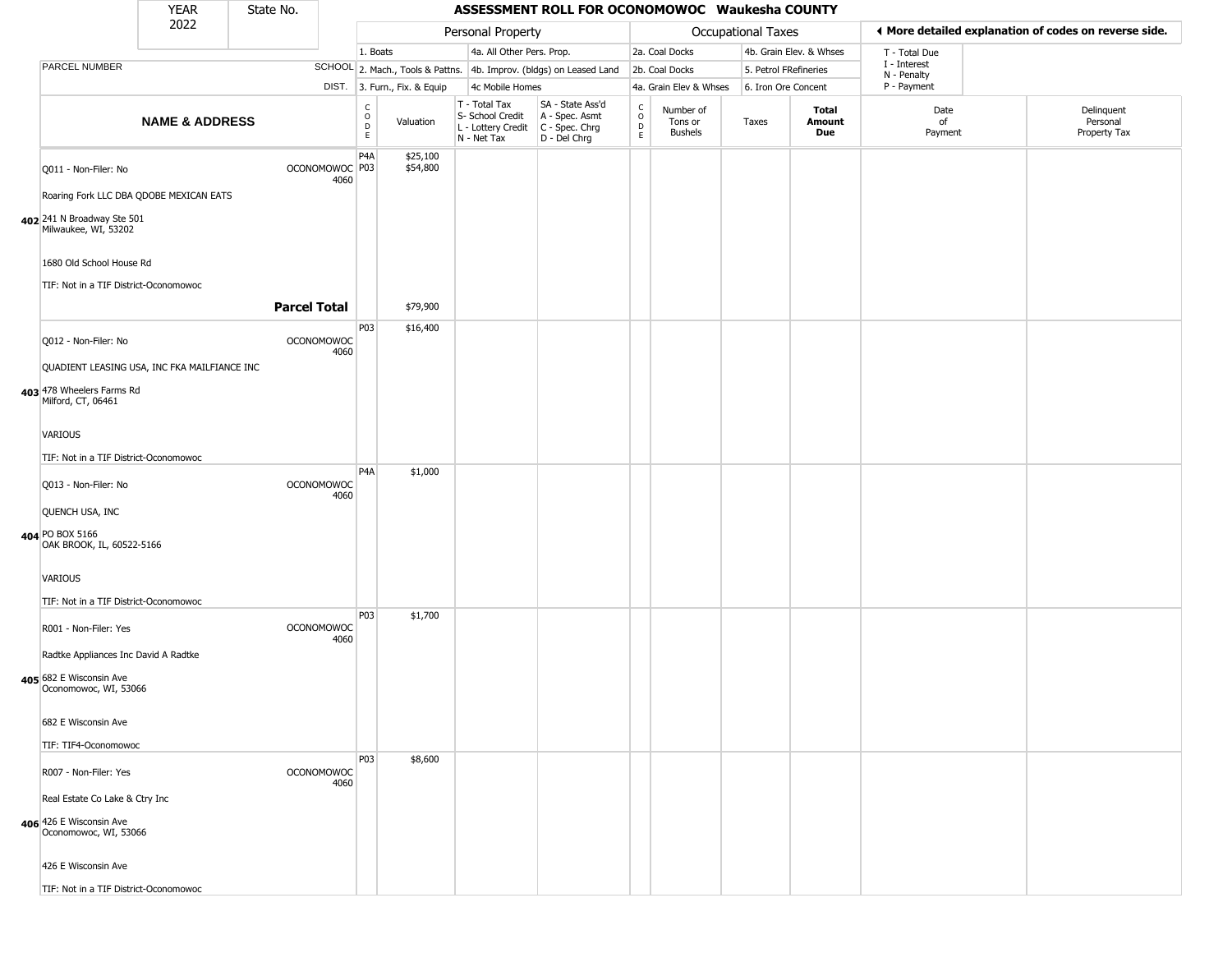|                                                        | <b>YEAR</b>               | State No.           |                                   |                                              |                              |                                                                        | ASSESSMENT ROLL FOR OCONOMOWOC Waukesha COUNTY                       |                                                |                                 |                       |                         |                             |                                                       |
|--------------------------------------------------------|---------------------------|---------------------|-----------------------------------|----------------------------------------------|------------------------------|------------------------------------------------------------------------|----------------------------------------------------------------------|------------------------------------------------|---------------------------------|-----------------------|-------------------------|-----------------------------|-------------------------------------------------------|
|                                                        | 2022                      |                     |                                   |                                              |                              | Personal Property                                                      |                                                                      |                                                |                                 | Occupational Taxes    |                         |                             | ◀ More detailed explanation of codes on reverse side. |
|                                                        |                           |                     |                                   | 1. Boats                                     |                              | 4a. All Other Pers. Prop.                                              |                                                                      |                                                | 2a. Coal Docks                  |                       | 4b. Grain Elev. & Whses | T - Total Due               |                                                       |
| PARCEL NUMBER                                          |                           |                     |                                   |                                              |                              |                                                                        | SCHOOL 2. Mach., Tools & Pattns. 4b. Improv. (bldgs) on Leased Land  |                                                | 2b. Coal Docks                  | 5. Petrol FRefineries |                         | I - Interest<br>N - Penalty |                                                       |
|                                                        |                           |                     |                                   |                                              | DIST. 3. Furn., Fix. & Equip | 4c Mobile Homes                                                        |                                                                      |                                                | 4a. Grain Elev & Whses          | 6. Iron Ore Concent   |                         | P - Payment                 |                                                       |
|                                                        | <b>NAME &amp; ADDRESS</b> |                     |                                   | $\begin{array}{c}\nC \\ O \\ D\n\end{array}$ | Valuation                    | T - Total Tax<br>S- School Credit<br>L - Lottery Credit<br>N - Net Tax | SA - State Ass'd<br>A - Spec. Asmt<br>C - Spec. Chrg<br>D - Del Chrg | $\frac{C}{O}$<br>$\overline{D}$<br>$\mathsf E$ | Number of<br>Tons or<br>Bushels | Taxes                 | Total<br>Amount<br>Due  | Date<br>of<br>Payment       | Delinquent<br>Personal<br>Property Tax                |
| R008 - Non-Filer: Yes<br>Radix Auto Body Inc           |                           |                     | OCONOMOWOC P03<br>4060            | P <sub>4</sub> A                             | \$500<br>\$700               |                                                                        |                                                                      |                                                |                                 |                       |                         |                             |                                                       |
| 407 1201 W Second St<br>Oconomowoc, WI, 53066          |                           |                     |                                   |                                              |                              |                                                                        |                                                                      |                                                |                                 |                       |                         |                             |                                                       |
| 1201 Second St                                         |                           |                     |                                   |                                              |                              |                                                                        |                                                                      |                                                |                                 |                       |                         |                             |                                                       |
| TIF: Not in a TIF District-Oconomowoc                  |                           | <b>Parcel Total</b> |                                   |                                              | \$1,200                      |                                                                        |                                                                      |                                                |                                 |                       |                         |                             |                                                       |
| R010 - Non-Filer: No                                   |                           |                     | OCONOMOWOC P03<br>4060            | P <sub>4</sub> A                             | \$1,000<br>\$4,500           |                                                                        |                                                                      |                                                |                                 |                       |                         |                             |                                                       |
| Rocky Rococo Corp Kurt Kimball                         |                           |                     |                                   |                                              |                              |                                                                        |                                                                      |                                                |                                 |                       |                         |                             |                                                       |
| 408 105 E Wisconsin Ave<br>Oconomowoc, WI, 53066       |                           |                     |                                   |                                              |                              |                                                                        |                                                                      |                                                |                                 |                       |                         |                             |                                                       |
| 105 E Wisconsin Ave                                    |                           |                     |                                   |                                              |                              |                                                                        |                                                                      |                                                |                                 |                       |                         |                             |                                                       |
| TIF: TIF4-Oconomowoc                                   |                           | <b>Parcel Total</b> |                                   |                                              | \$5,500                      |                                                                        |                                                                      |                                                |                                 |                       |                         |                             |                                                       |
| R011 - Non-Filer: No                                   |                           |                     | <b>OCONOMOWOC</b><br>4060         | P03                                          | \$33,500                     |                                                                        |                                                                      |                                                |                                 |                       |                         |                             |                                                       |
| Roehl Corporation Michael Roehl                        |                           |                     |                                   |                                              |                              |                                                                        |                                                                      |                                                |                                 |                       |                         |                             |                                                       |
| 409 33 S Main St PO Box 168<br>Oconomowoc, WI, 53066   |                           |                     |                                   |                                              |                              |                                                                        |                                                                      |                                                |                                 |                       |                         |                             |                                                       |
| 33 S Main St                                           |                           |                     |                                   |                                              |                              |                                                                        |                                                                      |                                                |                                 |                       |                         |                             |                                                       |
| TIF: TIF4-Oconomowoc                                   |                           |                     |                                   |                                              |                              |                                                                        |                                                                      |                                                |                                 |                       |                         |                             |                                                       |
| R021 - Non-Filer: No                                   |                           |                     | OCONOMOWOC <sup>P03</sup><br>4060 | P <sub>4</sub> A                             | \$300<br>\$3,100             |                                                                        |                                                                      |                                                |                                 |                       |                         |                             |                                                       |
| Rococo Franchise Corporation                           |                           |                     |                                   |                                              |                              |                                                                        |                                                                      |                                                |                                 |                       |                         |                             |                                                       |
| 410 105 E Wisconsin Ave # 101<br>Oconomowoc, WI, 53066 |                           |                     |                                   |                                              |                              |                                                                        |                                                                      |                                                |                                 |                       |                         |                             |                                                       |
| 105 E Wisconsin Ave                                    |                           |                     |                                   |                                              |                              |                                                                        |                                                                      |                                                |                                 |                       |                         |                             |                                                       |
| TIF: TIF4-Oconomowoc                                   |                           | <b>Parcel Total</b> |                                   |                                              | \$3,400                      |                                                                        |                                                                      |                                                |                                 |                       |                         |                             |                                                       |
| R029 - Non-Filer: No                                   |                           |                     | OCONOMOWOC P03<br>4060            | P <sub>4</sub> A                             | \$20,100<br>\$137,300        |                                                                        |                                                                      |                                                |                                 |                       |                         |                             |                                                       |
| Rosatis Pizza Oconomowoc Pizza Inc                     |                           |                     |                                   |                                              |                              |                                                                        |                                                                      |                                                |                                 |                       |                         |                             |                                                       |
| 411 1288 Summit Ave # 101<br>Oconomowoc, WI, 53066     |                           |                     |                                   |                                              |                              |                                                                        |                                                                      |                                                |                                 |                       |                         |                             |                                                       |
| 1288 Summit Ave #101                                   |                           |                     |                                   |                                              |                              |                                                                        |                                                                      |                                                |                                 |                       |                         |                             |                                                       |
| TIF: Not in a TIF District-Oconomowoc                  |                           |                     |                                   |                                              |                              |                                                                        |                                                                      |                                                |                                 |                       |                         |                             |                                                       |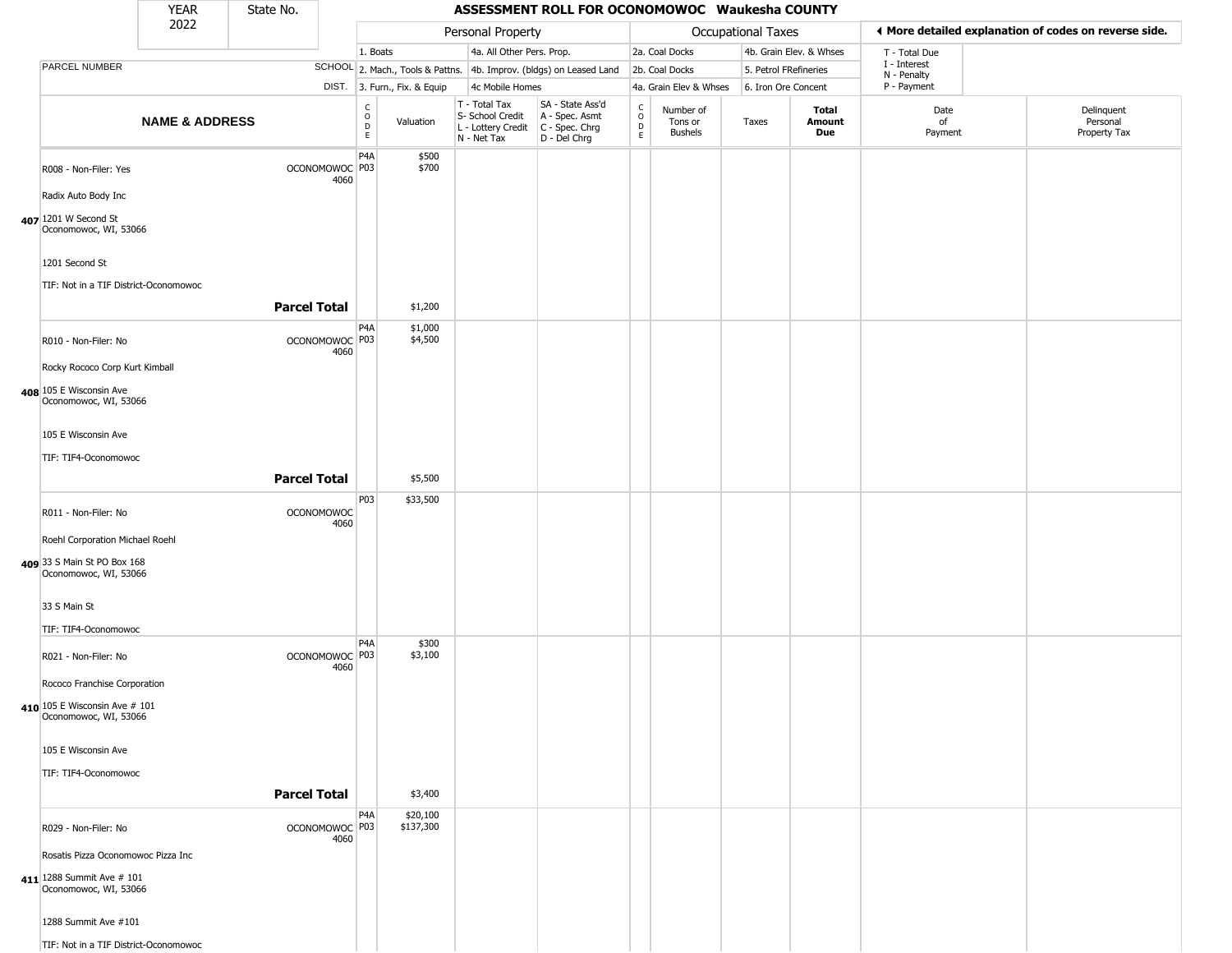|                                                                                  | <b>YEAR</b>               | State No.           |                                   |                              |                              |                                                                        | ASSESSMENT ROLL FOR OCONOMOWOC Waukesha COUNTY                         |                                                |                                 |                    |                         |                             |                                                       |
|----------------------------------------------------------------------------------|---------------------------|---------------------|-----------------------------------|------------------------------|------------------------------|------------------------------------------------------------------------|------------------------------------------------------------------------|------------------------------------------------|---------------------------------|--------------------|-------------------------|-----------------------------|-------------------------------------------------------|
|                                                                                  | 2022                      |                     |                                   |                              |                              | Personal Property                                                      |                                                                        |                                                |                                 | Occupational Taxes |                         |                             | ◀ More detailed explanation of codes on reverse side. |
|                                                                                  |                           |                     |                                   | 1. Boats                     |                              | 4a. All Other Pers. Prop.                                              |                                                                        |                                                | 2a. Coal Docks                  |                    | 4b. Grain Elev. & Whses | T - Total Due               |                                                       |
| PARCEL NUMBER                                                                    |                           |                     |                                   |                              |                              |                                                                        | SCHOOL 2. Mach., Tools & Pattns. 4b. Improv. (bldgs) on Leased Land    |                                                | 2b. Coal Docks                  |                    | 5. Petrol FRefineries   | I - Interest<br>N - Penalty |                                                       |
|                                                                                  |                           |                     |                                   |                              | DIST. 3. Furn., Fix. & Equip | 4c Mobile Homes                                                        |                                                                        |                                                | 4a. Grain Elev & Whses          |                    | 6. Iron Ore Concent     | P - Payment                 |                                                       |
|                                                                                  | <b>NAME &amp; ADDRESS</b> |                     |                                   | C<br>$_{\rm D}^{\rm O}$<br>E | Valuation                    | T - Total Tax<br>S- School Credit<br>L - Lottery Credit<br>N - Net Tax | SA - State Ass'd<br>A - Spec. Asmt<br>$C - Spec. Chrg$<br>D - Del Chrg | $\begin{matrix} 0 \\ 0 \\ 0 \end{matrix}$<br>E | Number of<br>Tons or<br>Bushels | Taxes              | Total<br>Amount<br>Due  | Date<br>of<br>Payment       | Delinquent<br>Personal<br>Property Tax                |
|                                                                                  |                           | <b>Parcel Total</b> |                                   |                              | \$157,400                    |                                                                        |                                                                        |                                                |                                 |                    |                         |                             |                                                       |
| R042 - Non-Filer: Yes<br>Robert W Baird & Co Inc                                 |                           |                     | OCONOMOWOC P03<br>4060            | P <sub>4</sub> A             | \$16,400<br>\$83,900         |                                                                        |                                                                        |                                                |                                 |                    |                         |                             |                                                       |
| 412 PO Box 4747<br>Oak Brook, Illinois, 60522-4747<br>1245 Corporate Center Dr # |                           |                     |                                   |                              |                              |                                                                        |                                                                        |                                                |                                 |                    |                         |                             |                                                       |
| TIF: Not in a TIF District-Oconomowoc                                            |                           |                     |                                   |                              |                              |                                                                        |                                                                        |                                                |                                 |                    |                         |                             |                                                       |
|                                                                                  |                           | <b>Parcel Total</b> |                                   |                              | \$100,300                    |                                                                        |                                                                        |                                                |                                 |                    |                         |                             |                                                       |
| R047 - Non-Filer: Yes                                                            |                           |                     | OCONOMOWOC <sup>P03</sup><br>4060 | P <sub>4</sub> A             | \$100<br>\$500               |                                                                        |                                                                        |                                                |                                 |                    |                         |                             |                                                       |
| Risk & Insurance Services Consulting LLC                                         |                           |                     |                                   |                              |                              |                                                                        |                                                                        |                                                |                                 |                    |                         |                             |                                                       |
| 413 158 E Wisconsin Ave<br>Oconomowoc, WI, 53066                                 |                           |                     |                                   |                              |                              |                                                                        |                                                                        |                                                |                                 |                    |                         |                             |                                                       |
| 158 E Wisconsin Ave                                                              |                           |                     |                                   |                              |                              |                                                                        |                                                                        |                                                |                                 |                    |                         |                             |                                                       |
| TIF: TIF4-Oconomowoc                                                             |                           | <b>Parcel Total</b> |                                   |                              | \$600                        |                                                                        |                                                                        |                                                |                                 |                    |                         |                             |                                                       |
| R050 - Non-Filer: Yes                                                            |                           |                     | <b>OCONOMOWOC</b><br>4060         | P03                          | \$3,800                      |                                                                        |                                                                        |                                                |                                 |                    |                         |                             |                                                       |
| Rhodee Florist & Greenhouses Judy Rhodee                                         |                           |                     |                                   |                              |                              |                                                                        |                                                                        |                                                |                                 |                    |                         |                             |                                                       |
| 414 426 S Park St<br>Oconomowoc, WI, 53066                                       |                           |                     |                                   |                              |                              |                                                                        |                                                                        |                                                |                                 |                    |                         |                             |                                                       |
| 426 Park St                                                                      |                           |                     |                                   |                              |                              |                                                                        |                                                                        |                                                |                                 |                    |                         |                             |                                                       |
| TIF: Not in a TIF District-Oconomowoc                                            |                           |                     |                                   |                              |                              |                                                                        |                                                                        |                                                |                                 |                    |                         |                             |                                                       |
| R051 - Non-Filer: No                                                             |                           |                     | OCONOMOWOC P03<br>4060            | P <sub>4</sub> A             | \$54,700<br>\$1,089,100      |                                                                        |                                                                        |                                                |                                 |                    |                         |                             |                                                       |
| Roundy's Supermarkets Inc                                                        |                           |                     |                                   |                              |                              |                                                                        |                                                                        |                                                |                                 |                    |                         |                             |                                                       |
| 415 1014 Vine St, Property Tx - 7th Floor<br>Cincinnati, OH, 45202               |                           |                     |                                   |                              |                              |                                                                        |                                                                        |                                                |                                 |                    |                         |                             |                                                       |
| 1111 W Delafield Rd                                                              |                           |                     |                                   |                              |                              |                                                                        |                                                                        |                                                |                                 |                    |                         |                             |                                                       |
| TIF: Not in a TIF District-Oconomowoc                                            |                           |                     |                                   |                              |                              |                                                                        |                                                                        |                                                |                                 |                    |                         |                             |                                                       |
|                                                                                  |                           | <b>Parcel Total</b> |                                   |                              | \$1,143,800                  |                                                                        |                                                                        |                                                |                                 |                    |                         |                             |                                                       |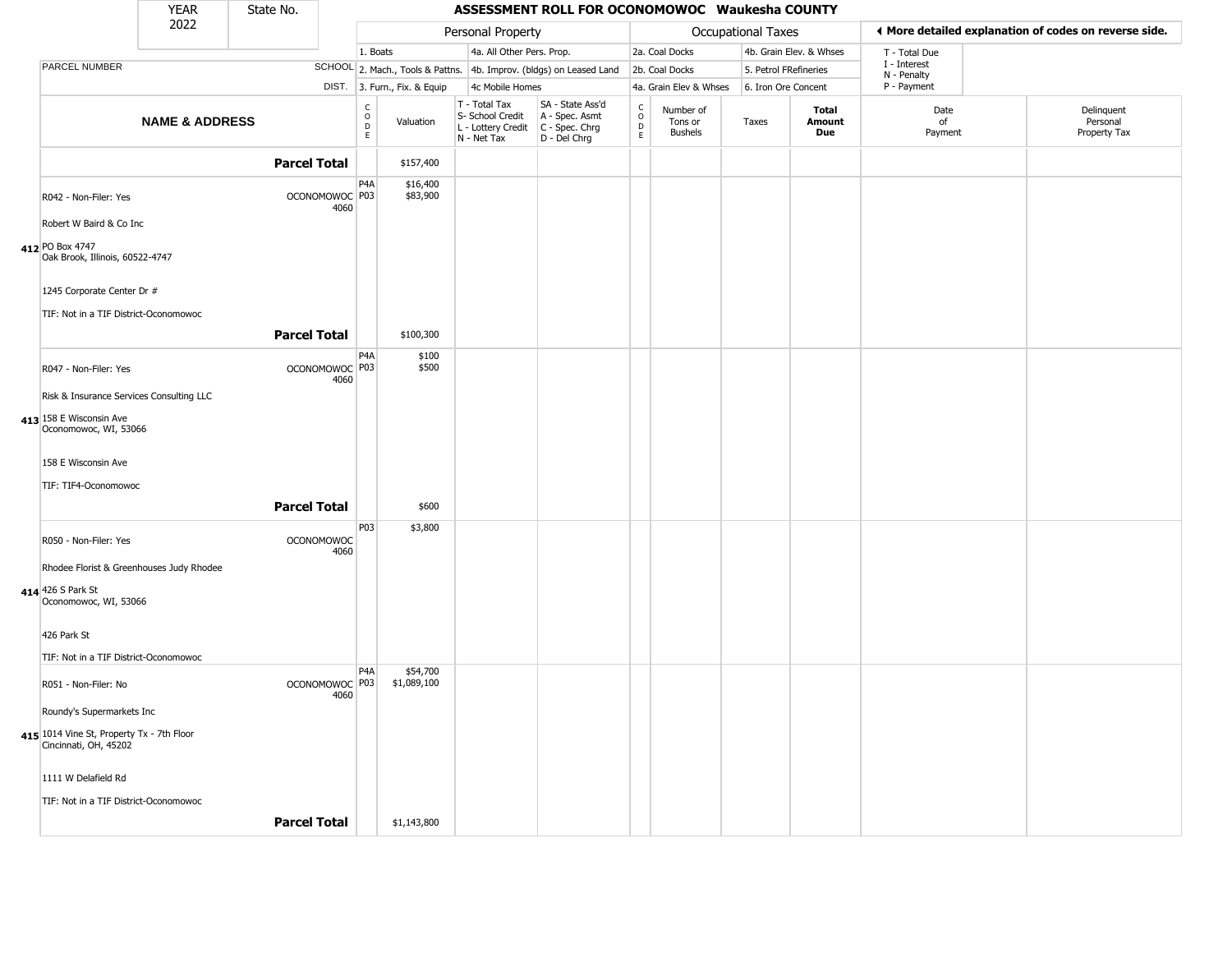|                                                        | <b>YEAR</b>               | State No.           |                                   |                                        |                              |                                                                        | ASSESSMENT ROLL FOR OCONOMOWOC Waukesha COUNTY                       |                                              |                                        |                       |                         |                             |                                                       |
|--------------------------------------------------------|---------------------------|---------------------|-----------------------------------|----------------------------------------|------------------------------|------------------------------------------------------------------------|----------------------------------------------------------------------|----------------------------------------------|----------------------------------------|-----------------------|-------------------------|-----------------------------|-------------------------------------------------------|
|                                                        | 2022                      |                     |                                   |                                        |                              | Personal Property                                                      |                                                                      |                                              |                                        | Occupational Taxes    |                         |                             | ♦ More detailed explanation of codes on reverse side. |
|                                                        |                           |                     |                                   | 1. Boats                               |                              | 4a. All Other Pers. Prop.                                              |                                                                      |                                              | 2a. Coal Docks                         |                       | 4b. Grain Elev. & Whses | T - Total Due               |                                                       |
| <b>PARCEL NUMBER</b>                                   |                           |                     |                                   |                                        |                              |                                                                        | SCHOOL 2. Mach., Tools & Pattns. 4b. Improv. (bldgs) on Leased Land  |                                              | 2b. Coal Docks                         | 5. Petrol FRefineries |                         | I - Interest<br>N - Penalty |                                                       |
|                                                        |                           |                     |                                   |                                        | DIST. 3. Furn., Fix. & Equip | 4c Mobile Homes                                                        |                                                                      |                                              | 4a. Grain Elev & Whses                 | 6. Iron Ore Concent   |                         | P - Payment                 |                                                       |
|                                                        | <b>NAME &amp; ADDRESS</b> |                     |                                   | $_{\rm o}^{\rm c}$<br>$\mathsf D$<br>E | Valuation                    | T - Total Tax<br>S- School Credit<br>L - Lottery Credit<br>N - Net Tax | SA - State Ass'd<br>A - Spec. Asmt<br>C - Spec. Chrg<br>D - Del Chrg | $\begin{array}{c}\nC \\ O \\ D\n\end{array}$ | Number of<br>Tons or<br><b>Bushels</b> | Taxes                 | Total<br>Amount<br>Due  | Date<br>of<br>Payment       | Delinquent<br>Personal<br>Property Tax                |
| R064 - Non-Filer: No<br>Rutkowski, Jeff (Chiropractic) |                           |                     | OCONOMOWOC P4A<br>4060            | P03                                    | \$400<br>\$400               |                                                                        |                                                                      |                                              |                                        |                       |                         |                             |                                                       |
| 416 880 E Summit Ave<br>Oconomowoc, WI, 53066          |                           |                     |                                   |                                        |                              |                                                                        |                                                                      |                                              |                                        |                       |                         |                             |                                                       |
| 880 Summit Ave                                         |                           |                     |                                   |                                        |                              |                                                                        |                                                                      |                                              |                                        |                       |                         |                             |                                                       |
| TIF: Not in a TIF District-Oconomowoc                  |                           | <b>Parcel Total</b> |                                   |                                        | \$800                        |                                                                        |                                                                      |                                              |                                        |                       |                         |                             |                                                       |
| R065 - Non-Filer: No                                   |                           |                     | OCONOMOWOC <sup>P03</sup><br>4060 | P <sub>4</sub> A                       | \$200<br>\$700               |                                                                        |                                                                      |                                              |                                        |                       |                         |                             |                                                       |
| R & D Technologies LLC                                 |                           |                     |                                   |                                        |                              |                                                                        |                                                                      |                                              |                                        |                       |                         |                             |                                                       |
| 417 1833 Executive Dr # 103<br>Oconomowoc, WI, 53066   |                           |                     |                                   |                                        |                              |                                                                        |                                                                      |                                              |                                        |                       |                         |                             |                                                       |
| 1833 Executive Dr #103                                 |                           |                     |                                   |                                        |                              |                                                                        |                                                                      |                                              |                                        |                       |                         |                             |                                                       |
| TIF: Not in a TIF District-Oconomowoc                  |                           |                     |                                   |                                        |                              |                                                                        |                                                                      |                                              |                                        |                       |                         |                             |                                                       |
|                                                        |                           | <b>Parcel Total</b> |                                   |                                        | \$900                        |                                                                        |                                                                      |                                              |                                        |                       |                         |                             |                                                       |
| R068 - Non-Filer: Yes                                  |                           |                     | <b>OCONOMOWOC</b><br>4060         | P03                                    | \$900                        |                                                                        |                                                                      |                                              |                                        |                       |                         |                             |                                                       |
| Raw Beauty Salon                                       |                           |                     |                                   |                                        |                              |                                                                        |                                                                      |                                              |                                        |                       |                         |                             |                                                       |
| 418 211 W 2nd St<br>Oconomowoc, WI, 53066              |                           |                     |                                   |                                        |                              |                                                                        |                                                                      |                                              |                                        |                       |                         |                             |                                                       |
| 211 Second St                                          |                           |                     |                                   |                                        |                              |                                                                        |                                                                      |                                              |                                        |                       |                         |                             |                                                       |
| TIF: Not in a TIF District-Oconomowoc                  |                           |                     |                                   |                                        |                              |                                                                        |                                                                      |                                              |                                        |                       |                         |                             |                                                       |
| R069 - Non-Filer: No                                   |                           |                     | OCONOMOWOC P03<br>4060            | P <sub>4</sub> A                       | \$300<br>\$4,700             |                                                                        |                                                                      |                                              |                                        |                       |                         |                             |                                                       |
| Riverlakes Pain & Wellness Center / Chiromedical SC    |                           |                     |                                   |                                        |                              |                                                                        |                                                                      |                                              |                                        |                       |                         |                             |                                                       |
| 419 1239 CORPORATE CENTER DR<br>Oconomowoc, WI, 53066  |                           |                     |                                   |                                        |                              |                                                                        |                                                                      |                                              |                                        |                       |                         |                             |                                                       |
| 1239 CORPORATE CENTER DR                               |                           |                     |                                   |                                        |                              |                                                                        |                                                                      |                                              |                                        |                       |                         |                             |                                                       |
| TIF: Not in a TIF District-Oconomowoc                  |                           |                     |                                   |                                        |                              |                                                                        |                                                                      |                                              |                                        |                       |                         |                             |                                                       |
|                                                        |                           | <b>Parcel Total</b> |                                   |                                        | \$5,000                      |                                                                        |                                                                      |                                              |                                        |                       |                         |                             |                                                       |
| R072 - Non-Filer: Yes                                  |                           |                     | <b>OCONOMOWOC</b><br>4060         | P03                                    | \$3,800                      |                                                                        |                                                                      |                                              |                                        |                       |                         |                             |                                                       |
| <b>Retzlaff Marine</b>                                 |                           |                     |                                   |                                        |                              |                                                                        |                                                                      |                                              |                                        |                       |                         |                             |                                                       |
| 420 728 E Wisconsin Ave<br>Oconomowoc, WI, 53066       |                           |                     |                                   |                                        |                              |                                                                        |                                                                      |                                              |                                        |                       |                         |                             |                                                       |
| 728 E Wisconsin Ave                                    |                           |                     |                                   |                                        |                              |                                                                        |                                                                      |                                              |                                        |                       |                         |                             |                                                       |
| TIF: TIF4-Oconomowoc                                   |                           |                     |                                   |                                        |                              |                                                                        |                                                                      |                                              |                                        |                       |                         |                             |                                                       |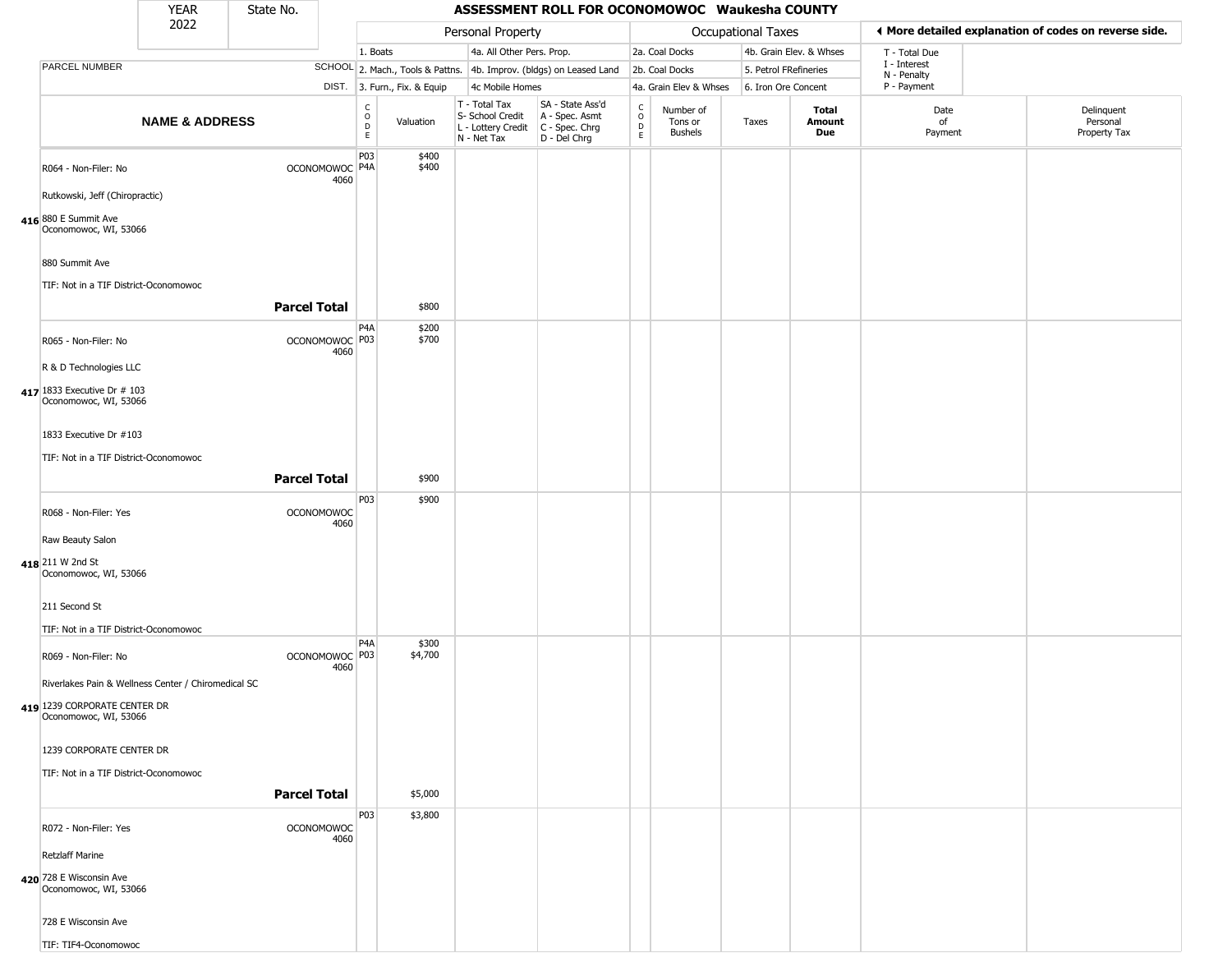|                                                              | <b>YEAR</b>               | State No.           |                           |                          |                              |                                                                        | ASSESSMENT ROLL FOR OCONOMOWOC Waukesha COUNTY                       |                                                |                                        |                       |                         |                             |                                                       |
|--------------------------------------------------------------|---------------------------|---------------------|---------------------------|--------------------------|------------------------------|------------------------------------------------------------------------|----------------------------------------------------------------------|------------------------------------------------|----------------------------------------|-----------------------|-------------------------|-----------------------------|-------------------------------------------------------|
|                                                              | 2022                      |                     |                           |                          |                              | Personal Property                                                      |                                                                      |                                                |                                        | Occupational Taxes    |                         |                             | ◀ More detailed explanation of codes on reverse side. |
|                                                              |                           |                     |                           | 1. Boats                 |                              | 4a. All Other Pers. Prop.                                              |                                                                      |                                                | 2a. Coal Docks                         |                       | 4b. Grain Elev. & Whses | T - Total Due               |                                                       |
| PARCEL NUMBER                                                |                           |                     |                           |                          |                              |                                                                        | SCHOOL 2. Mach., Tools & Pattns. 4b. Improv. (bldgs) on Leased Land  |                                                | 2b. Coal Docks                         | 5. Petrol FRefineries |                         | I - Interest<br>N - Penalty |                                                       |
|                                                              |                           |                     |                           |                          | DIST. 3. Furn., Fix. & Equip | 4c Mobile Homes                                                        |                                                                      |                                                | 4a. Grain Elev & Whses                 | 6. Iron Ore Concent   |                         | P - Payment                 |                                                       |
|                                                              | <b>NAME &amp; ADDRESS</b> |                     |                           | C<br>$\overline{D}$<br>E | Valuation                    | T - Total Tax<br>S- School Credit<br>L - Lottery Credit<br>N - Net Tax | SA - State Ass'd<br>A - Spec. Asmt<br>C - Spec. Chrg<br>D - Del Chrg | $\begin{matrix} 0 \\ 0 \\ D \end{matrix}$<br>E | Number of<br>Tons or<br><b>Bushels</b> | Taxes                 | Total<br>Amount<br>Due  | Date<br>of<br>Payment       | Delinquent<br>Personal<br>Property Tax                |
| R079 - Non-Filer: Yes                                        |                           |                     | OCONOMOWOC P03<br>4060    | P <sub>4</sub> A         | \$600<br>\$71,000            |                                                                        |                                                                      |                                                |                                        |                       |                         |                             |                                                       |
| RMM Motors LLC                                               |                           |                     |                           |                          |                              |                                                                        |                                                                      |                                                |                                        |                       |                         |                             |                                                       |
| 421 1280 Blue Ribbon Dr<br>Oconomowoc, WI, 53066             |                           |                     |                           |                          |                              |                                                                        |                                                                      |                                                |                                        |                       |                         |                             |                                                       |
| 1280 Blue Ribbon Dr<br>TIF: Not in a TIF District-Oconomowoc |                           |                     |                           |                          |                              |                                                                        |                                                                      |                                                |                                        |                       |                         |                             |                                                       |
|                                                              |                           | <b>Parcel Total</b> |                           |                          | \$71,600                     |                                                                        |                                                                      |                                                |                                        |                       |                         |                             |                                                       |
| R080 - Non-Filer: No                                         |                           |                     | <b>OCONOMOWOC</b><br>4060 | P03                      | \$107,300                    |                                                                        |                                                                      |                                                |                                        |                       |                         |                             |                                                       |
| Ricoh USA Inc                                                |                           |                     |                           |                          |                              |                                                                        |                                                                      |                                                |                                        |                       |                         |                             |                                                       |
| 422 PO Box 3850<br>Manchester, NH, 03105-3850                |                           |                     |                           |                          |                              |                                                                        |                                                                      |                                                |                                        |                       |                         |                             |                                                       |
| <b>VARIOUS</b>                                               |                           |                     |                           |                          |                              |                                                                        |                                                                      |                                                |                                        |                       |                         |                             |                                                       |
| TIF: Not in a TIF District-Oconomowoc                        |                           |                     |                           |                          |                              |                                                                        |                                                                      |                                                |                                        |                       |                         |                             |                                                       |
| R081 - Non-Filer: No                                         |                           |                     | OCONOMOWOC P03            | P <sub>4</sub> A         | \$300<br>\$1,300             |                                                                        |                                                                      |                                                |                                        |                       |                         |                             |                                                       |
| Rocky Rococo - TRH Restaurants II Inc Kurt Kimball           |                           |                     | 4060                      |                          |                              |                                                                        |                                                                      |                                                |                                        |                       |                         |                             |                                                       |
| 423 105 E Wisconsin Ave                                      |                           |                     |                           |                          |                              |                                                                        |                                                                      |                                                |                                        |                       |                         |                             |                                                       |
| Oconomowoc, WI, 53066                                        |                           |                     |                           |                          |                              |                                                                        |                                                                      |                                                |                                        |                       |                         |                             |                                                       |
| 1075 Summit Ave                                              |                           |                     |                           |                          |                              |                                                                        |                                                                      |                                                |                                        |                       |                         |                             |                                                       |
| TIF: Not in a TIF District-Oconomowoc                        |                           |                     |                           |                          |                              |                                                                        |                                                                      |                                                |                                        |                       |                         |                             |                                                       |
|                                                              |                           | <b>Parcel Total</b> |                           |                          | \$1,600                      |                                                                        |                                                                      |                                                |                                        |                       |                         |                             |                                                       |
| R086 - Non-Filer: Yes                                        |                           |                     | <b>OCONOMOWOC</b><br>4060 | P03                      | \$17,200                     |                                                                        |                                                                      |                                                |                                        |                       |                         |                             |                                                       |
| <b>RE/MAX Realty Center</b>                                  |                           |                     |                           |                          |                              |                                                                        |                                                                      |                                                |                                        |                       |                         |                             |                                                       |
| 424 357 W Wisconsin Ave<br>Oconomowoc, WI, 53066             |                           |                     |                           |                          |                              |                                                                        |                                                                      |                                                |                                        |                       |                         |                             |                                                       |
| 357 W Wisconsin Ave                                          |                           |                     |                           |                          |                              |                                                                        |                                                                      |                                                |                                        |                       |                         |                             |                                                       |
| TIF: TIF4-Oconomowoc                                         |                           |                     |                           |                          |                              |                                                                        |                                                                      |                                                |                                        |                       |                         |                             |                                                       |
| R090 - Non-Filer: No                                         |                           |                     | OCONOMOWOC P03<br>4060    | P <sub>4</sub> A         | \$11,700<br>\$264,400        |                                                                        |                                                                      |                                                |                                        |                       |                         |                             |                                                       |
| Rogers Bahavioral Health ATTN: FINANCE                       |                           |                     |                           |                          |                              |                                                                        |                                                                      |                                                |                                        |                       |                         |                             |                                                       |
| 425 34700 Valley Rd<br>Oconomowoc, WI, 53066                 |                           |                     |                           |                          |                              |                                                                        |                                                                      |                                                |                                        |                       |                         |                             |                                                       |
| 1205 Corporate Center Dr                                     |                           |                     |                           |                          |                              |                                                                        |                                                                      |                                                |                                        |                       |                         |                             |                                                       |
| TIF: Not in a TIF District-Oconomowoc                        |                           |                     |                           |                          |                              |                                                                        |                                                                      |                                                |                                        |                       |                         |                             |                                                       |
|                                                              |                           | <b>Parcel Total</b> |                           |                          | \$276,100                    |                                                                        |                                                                      |                                                |                                        |                       |                         |                             |                                                       |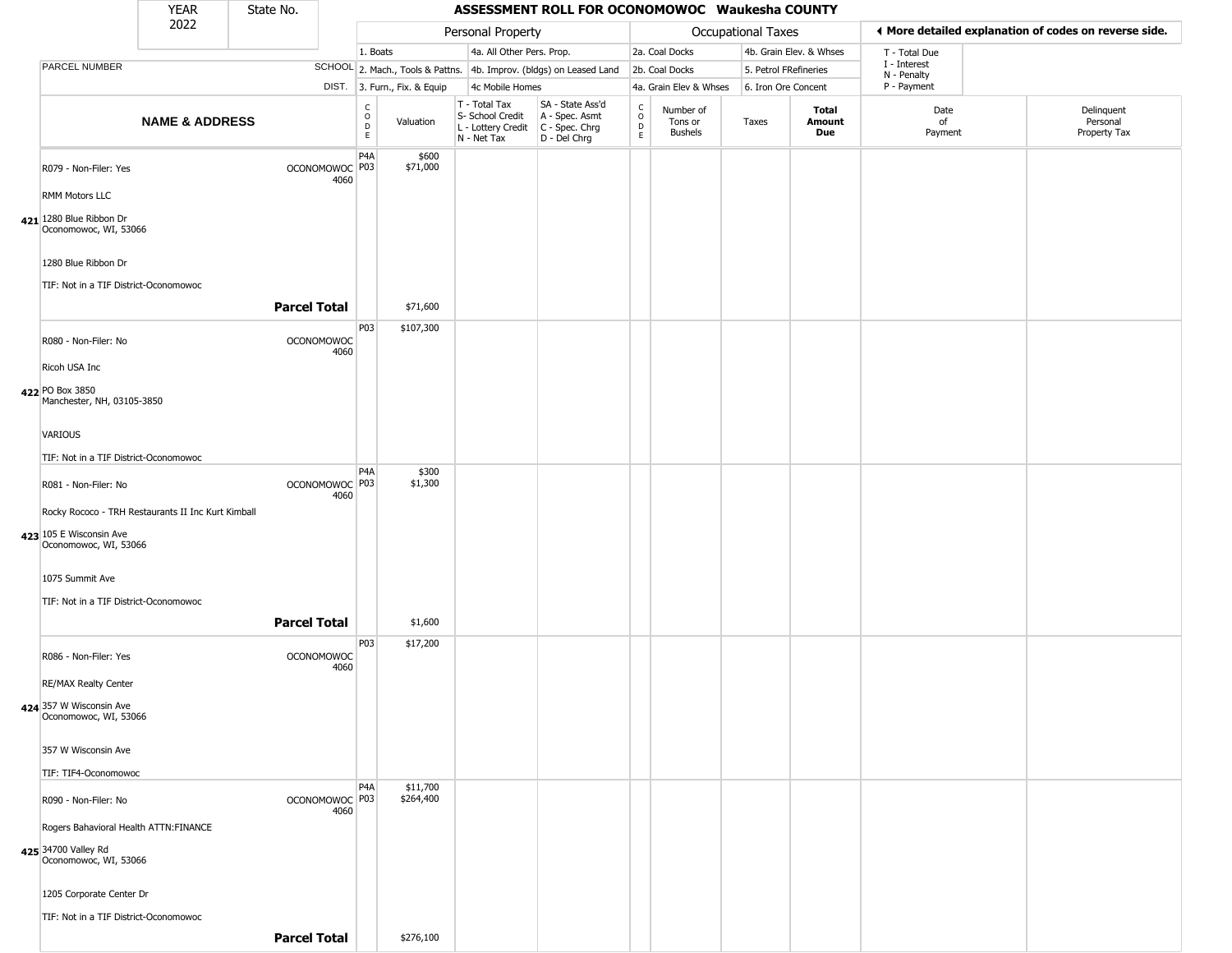|                                                                                        | <b>YEAR</b>               | State No.           |                           |                         |                              |                                                                        | ASSESSMENT ROLL FOR OCONOMOWOC Waukesha COUNTY                         |                                 |                                        |                           |                               |                             |                                                       |
|----------------------------------------------------------------------------------------|---------------------------|---------------------|---------------------------|-------------------------|------------------------------|------------------------------------------------------------------------|------------------------------------------------------------------------|---------------------------------|----------------------------------------|---------------------------|-------------------------------|-----------------------------|-------------------------------------------------------|
|                                                                                        | 2022                      |                     |                           |                         |                              | Personal Property                                                      |                                                                        |                                 |                                        | <b>Occupational Taxes</b> |                               |                             | ♦ More detailed explanation of codes on reverse side. |
|                                                                                        |                           |                     |                           | 1. Boats                |                              | 4a. All Other Pers. Prop.                                              |                                                                        |                                 | 2a. Coal Docks                         |                           | 4b. Grain Elev. & Whses       | T - Total Due               |                                                       |
| PARCEL NUMBER                                                                          |                           |                     |                           |                         |                              |                                                                        | SCHOOL 2. Mach., Tools & Pattns. 4b. Improv. (bldgs) on Leased Land    |                                 | 2b. Coal Docks                         |                           | 5. Petrol FRefineries         | I - Interest<br>N - Penalty |                                                       |
|                                                                                        |                           |                     |                           |                         | DIST. 3. Furn., Fix. & Equip | 4c Mobile Homes                                                        |                                                                        |                                 | 4a. Grain Elev & Whses                 | 6. Iron Ore Concent       |                               | P - Payment                 |                                                       |
|                                                                                        | <b>NAME &amp; ADDRESS</b> |                     |                           | $\frac{c}{0}$<br>D<br>E | Valuation                    | T - Total Tax<br>S- School Credit<br>L - Lottery Credit<br>N - Net Tax | SA - State Ass'd<br>A - Spec. Asmt<br>$C - Spec. Chrg$<br>D - Del Chrg | $\rm ^c_o$<br>$\mathsf{D}$<br>E | Number of<br>Tons or<br><b>Bushels</b> | Taxes                     | <b>Total</b><br>Amount<br>Due | Date<br>of<br>Payment       | Delinquent<br>Personal<br>Property Tax                |
| R091 - Non-Filer: Yes                                                                  |                           |                     | OCONOMOWOC P03<br>4060    | P <sub>4</sub> A        | \$200<br>\$800               |                                                                        |                                                                        |                                 |                                        |                           |                               |                             |                                                       |
| Re-Steel Graphics, Inc.<br>426 830 Armour Rd Unit 8<br>Oconomowoc, WI, 53066           |                           |                     |                           |                         |                              |                                                                        |                                                                        |                                 |                                        |                           |                               |                             |                                                       |
| 830 Armour Rd Unit 8<br>TIF: Not in a TIF District-Oconomowoc                          |                           |                     |                           |                         |                              |                                                                        |                                                                        |                                 |                                        |                           |                               |                             |                                                       |
|                                                                                        |                           | <b>Parcel Total</b> |                           |                         | \$1,000                      |                                                                        |                                                                        |                                 |                                        |                           |                               |                             |                                                       |
| R094 - Non-Filer: No<br>Roeschen's Healthcare, LLC                                     |                           |                     | <b>OCONOMOWOC</b><br>4060 | P03                     | \$3,000                      |                                                                        |                                                                        |                                 |                                        |                           |                               |                             |                                                       |
| 427 PO Box 72000<br>Phoenix, Arizona, 85050                                            |                           |                     |                           |                         |                              |                                                                        |                                                                        |                                 |                                        |                           |                               |                             |                                                       |
| 540 E FOREST ST<br>TIF: Not in a TIF District-Oconomowoc                               |                           |                     |                           |                         |                              |                                                                        |                                                                        |                                 |                                        |                           |                               |                             |                                                       |
| R095 - Non-Filer: No                                                                   |                           |                     | OCONOMOWOC P03<br>4060    | P <sub>4</sub> A        | \$100<br>\$6,400             |                                                                        |                                                                        |                                 |                                        |                           |                               |                             |                                                       |
| Rescare Residential Services Wisconsin LLC<br>428 PO Box 55248<br>Lexington, KY, 40555 |                           |                     |                           |                         |                              |                                                                        |                                                                        |                                 |                                        |                           |                               |                             |                                                       |
| 55 Happy Hollow Ln<br>TIF: Not in a TIF District-Oconomowoc                            |                           |                     |                           |                         |                              |                                                                        |                                                                        |                                 |                                        |                           |                               |                             |                                                       |
|                                                                                        |                           | <b>Parcel Total</b> |                           |                         | \$6,500                      |                                                                        |                                                                        |                                 |                                        |                           |                               |                             |                                                       |
| R096 - Non-Filer: No<br>Rogers Bahavioral Health                                       |                           |                     | <b>OCONOMOWOC</b><br>4060 | P03                     | \$535,200                    |                                                                        |                                                                        |                                 |                                        |                           |                               |                             |                                                       |
| 429 34700 Valley Rd<br>Oconomowoc, WI, 53066                                           |                           |                     |                           |                         |                              |                                                                        |                                                                        |                                 |                                        |                           |                               |                             |                                                       |
| 1230 Corporate Center Dr<br>TIF: Not in a TIF District-Oconomowoc                      |                           |                     |                           |                         |                              |                                                                        |                                                                        |                                 |                                        |                           |                               |                             |                                                       |
| R097 - Non-Filer: No                                                                   |                           |                     | <b>OCONOMOWOC</b><br>4060 | P <sub>4</sub> A        | \$800                        |                                                                        |                                                                        |                                 |                                        |                           |                               |                             |                                                       |
| Revive Electronics, LLC<br>430 PO Box 80615<br>Indianapolis, Indiana, 46280            |                           |                     |                           |                         |                              |                                                                        |                                                                        |                                 |                                        |                           |                               |                             |                                                       |
| 1416 SUMMIT AVE                                                                        |                           |                     |                           |                         |                              |                                                                        |                                                                        |                                 |                                        |                           |                               |                             |                                                       |
| TIF: Not in a TIF District-Oconomowoc                                                  |                           |                     |                           |                         |                              |                                                                        |                                                                        |                                 |                                        |                           |                               |                             |                                                       |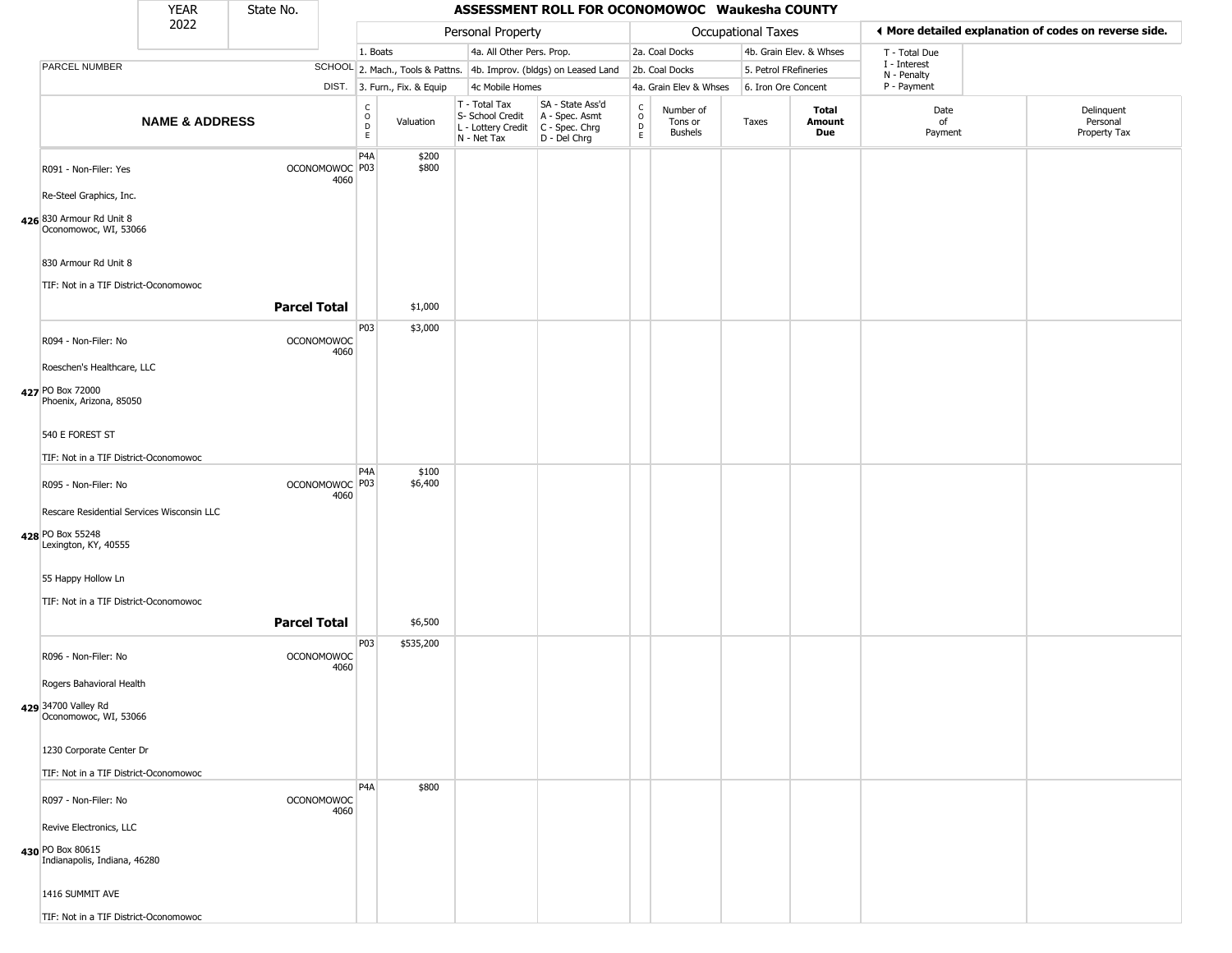|                                                                                       | <b>YEAR</b>               | State No.           |                                   |                                                  |                              |                                                                        | ASSESSMENT ROLL FOR OCONOMOWOC Waukesha COUNTY                         |                                                                               |                                        |                       |                               |                             |                                                       |
|---------------------------------------------------------------------------------------|---------------------------|---------------------|-----------------------------------|--------------------------------------------------|------------------------------|------------------------------------------------------------------------|------------------------------------------------------------------------|-------------------------------------------------------------------------------|----------------------------------------|-----------------------|-------------------------------|-----------------------------|-------------------------------------------------------|
|                                                                                       | 2022                      |                     |                                   |                                                  |                              | Personal Property                                                      |                                                                        |                                                                               |                                        | Occupational Taxes    |                               |                             | ◀ More detailed explanation of codes on reverse side. |
|                                                                                       |                           |                     |                                   | 1. Boats                                         |                              | 4a. All Other Pers. Prop.                                              |                                                                        |                                                                               | 2a. Coal Docks                         |                       | 4b. Grain Elev. & Whses       | T - Total Due               |                                                       |
| PARCEL NUMBER                                                                         |                           |                     |                                   |                                                  |                              |                                                                        | SCHOOL 2. Mach., Tools & Pattns. 4b. Improv. (bldgs) on Leased Land    |                                                                               | 2b. Coal Docks                         | 5. Petrol FRefineries |                               | I - Interest<br>N - Penalty |                                                       |
|                                                                                       |                           |                     |                                   |                                                  | DIST. 3. Furn., Fix. & Equip | 4c Mobile Homes                                                        |                                                                        |                                                                               | 4a. Grain Elev & Whses                 | 6. Iron Ore Concent   |                               | P - Payment                 |                                                       |
|                                                                                       | <b>NAME &amp; ADDRESS</b> |                     |                                   | $_{\rm o}^{\rm c}$<br>$\mathsf D$<br>$\mathsf E$ | Valuation                    | T - Total Tax<br>S- School Credit<br>L - Lottery Credit<br>N - Net Tax | SA - State Ass'd<br>A - Spec. Asmt<br>$C - Spec. Chrg$<br>D - Del Chrg | $_{\rm o}^{\rm c}$<br>$\begin{array}{c} \mathsf{D} \\ \mathsf{E} \end{array}$ | Number of<br>Tons or<br><b>Bushels</b> | Taxes                 | <b>Total</b><br>Amount<br>Due | Date<br>of<br>Payment       | Delinquent<br>Personal<br>Property Tax                |
| R098 - Non-Filer: No<br>Redbox Automated Retail LLC                                   |                           |                     | <b>OCONOMOWOC</b><br>4060         | P <sub>4</sub> A                                 | \$300                        |                                                                        |                                                                        |                                                                               |                                        |                       |                               |                             |                                                       |
| 431 PO Box 72210<br>Phoenix, Arizona, 85050                                           |                           |                     |                                   |                                                  |                              |                                                                        |                                                                        |                                                                               |                                        |                       |                               |                             |                                                       |
| 1300 PABST FARMS CIRCLE                                                               |                           |                     |                                   |                                                  |                              |                                                                        |                                                                        |                                                                               |                                        |                       |                               |                             |                                                       |
| TIF: Not in a TIF District-Oconomowoc                                                 |                           |                     |                                   | P4A                                              | \$1,200                      |                                                                        |                                                                        |                                                                               |                                        |                       |                               |                             |                                                       |
| R099 - Non-Filer: Yes                                                                 |                           |                     | OCONOMOWOC <sup>P03</sup><br>4060 |                                                  | \$5,600                      |                                                                        |                                                                        |                                                                               |                                        |                       |                               |                             |                                                       |
| RASKOPF LAW OFFICE                                                                    |                           |                     |                                   |                                                  |                              |                                                                        |                                                                        |                                                                               |                                        |                       |                               |                             |                                                       |
| 432 100 S MAIN ST STE G3<br>OCONOMOWOC, WI, 53066                                     |                           |                     |                                   |                                                  |                              |                                                                        |                                                                        |                                                                               |                                        |                       |                               |                             |                                                       |
| 100 S MAIN ST STE G3                                                                  |                           |                     |                                   |                                                  |                              |                                                                        |                                                                        |                                                                               |                                        |                       |                               |                             |                                                       |
| TIF: Not in a TIF District-Oconomowoc                                                 |                           |                     |                                   |                                                  |                              |                                                                        |                                                                        |                                                                               |                                        |                       |                               |                             |                                                       |
|                                                                                       |                           | <b>Parcel Total</b> |                                   |                                                  | \$6,800                      |                                                                        |                                                                        |                                                                               |                                        |                       |                               |                             |                                                       |
| S018 - Non-Filer: Yes                                                                 |                           |                     | OCONOMOWOC e<br>4060              | Stat<br>Ass                                      | \$0                          |                                                                        |                                                                        |                                                                               |                                        |                       |                               |                             |                                                       |
| Sentry Equipment Co                                                                   |                           |                     |                                   | ess<br>ed                                        |                              |                                                                        |                                                                        |                                                                               |                                        |                       |                               |                             |                                                       |
| 433 966 Blue Ribbon Dr<br>Oconomowoc, WI, 53066                                       |                           |                     |                                   |                                                  |                              |                                                                        |                                                                        |                                                                               |                                        |                       |                               |                             |                                                       |
| 966 Blue Ribbon Dr                                                                    |                           |                     |                                   |                                                  |                              |                                                                        |                                                                        |                                                                               |                                        |                       |                               |                             |                                                       |
| TIF: Not in a TIF District-Oconomowoc                                                 |                           |                     |                                   | P4A                                              | \$100                        |                                                                        |                                                                        |                                                                               |                                        |                       |                               |                             |                                                       |
| S021 - Non-Filer: No                                                                  |                           |                     | OCONOMOWOC P03<br>4060            |                                                  | \$900                        |                                                                        |                                                                        |                                                                               |                                        |                       |                               |                             |                                                       |
| Sherpers Inc                                                                          |                           |                     |                                   |                                                  |                              |                                                                        |                                                                        |                                                                               |                                        |                       |                               |                             |                                                       |
| 434 5750 S 108th St<br>Hales Corners, Wisconsin, 53130                                |                           |                     |                                   |                                                  |                              |                                                                        |                                                                        |                                                                               |                                        |                       |                               |                             |                                                       |
| 225 E Wisconsin Ave                                                                   |                           |                     |                                   |                                                  |                              |                                                                        |                                                                        |                                                                               |                                        |                       |                               |                             |                                                       |
| TIF: TIF4-Oconomowoc                                                                  |                           |                     |                                   |                                                  |                              |                                                                        |                                                                        |                                                                               |                                        |                       |                               |                             |                                                       |
|                                                                                       |                           | <b>Parcel Total</b> |                                   |                                                  | \$1,000                      |                                                                        |                                                                        |                                                                               |                                        |                       |                               |                             |                                                       |
| S033 - Non-Filer: No                                                                  |                           |                     | <b>OCONOMOWOC</b><br>4060         | P03                                              | \$7,800                      |                                                                        |                                                                        |                                                                               |                                        |                       |                               |                             |                                                       |
| Suburban Vending Co Inc MICHAEL EPPLER<br>435 N64 W23316 Main St<br>Sussex, WI, 53089 |                           |                     |                                   |                                                  |                              |                                                                        |                                                                        |                                                                               |                                        |                       |                               |                             |                                                       |
| VARIOUS                                                                               |                           |                     |                                   |                                                  |                              |                                                                        |                                                                        |                                                                               |                                        |                       |                               |                             |                                                       |
| TIF: Not in a TIF District-Oconomowoc                                                 |                           |                     |                                   |                                                  |                              |                                                                        |                                                                        |                                                                               |                                        |                       |                               |                             |                                                       |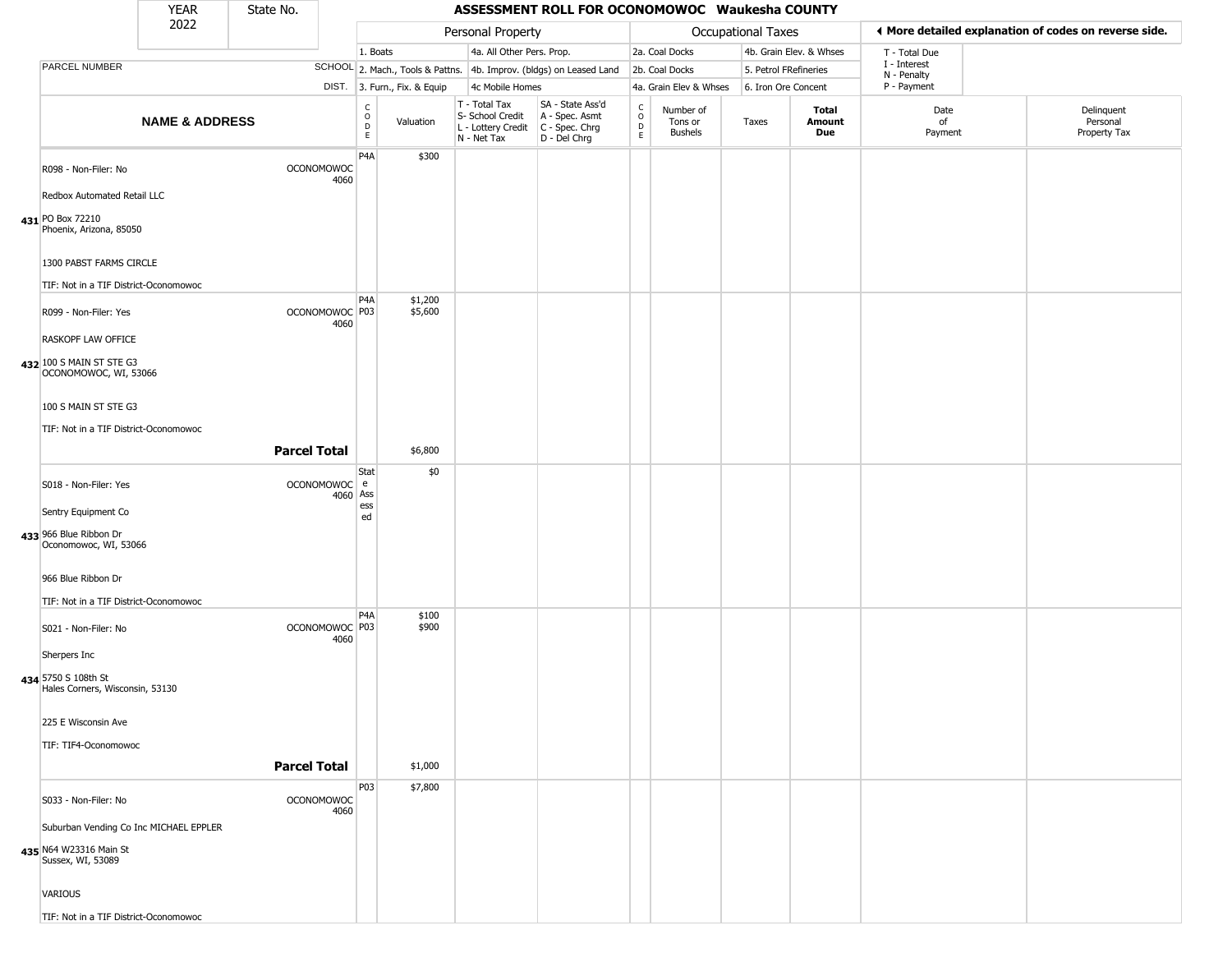|                                                                        | <b>YEAR</b>               | State No.           |                                   |                                                          |                              |                                                                        | ASSESSMENT ROLL FOR OCONOMOWOC Waukesha COUNTY                       |                                           |                                        |                           |                         |                             |                                                       |
|------------------------------------------------------------------------|---------------------------|---------------------|-----------------------------------|----------------------------------------------------------|------------------------------|------------------------------------------------------------------------|----------------------------------------------------------------------|-------------------------------------------|----------------------------------------|---------------------------|-------------------------|-----------------------------|-------------------------------------------------------|
|                                                                        | 2022                      |                     |                                   |                                                          |                              | Personal Property                                                      |                                                                      |                                           |                                        | <b>Occupational Taxes</b> |                         |                             | ◀ More detailed explanation of codes on reverse side. |
|                                                                        |                           |                     |                                   | 1. Boats                                                 |                              | 4a. All Other Pers. Prop.                                              |                                                                      |                                           | 2a. Coal Docks                         |                           | 4b. Grain Elev. & Whses | T - Total Due               |                                                       |
| PARCEL NUMBER                                                          |                           |                     |                                   |                                                          |                              |                                                                        | SCHOOL 2. Mach., Tools & Pattns. 4b. Improv. (bldgs) on Leased Land  |                                           | 2b. Coal Docks                         | 5. Petrol FRefineries     |                         | I - Interest<br>N - Penalty |                                                       |
|                                                                        |                           |                     |                                   |                                                          | DIST. 3. Furn., Fix. & Equip | 4c Mobile Homes                                                        |                                                                      |                                           | 4a. Grain Elev & Whses                 | 6. Iron Ore Concent       |                         | P - Payment                 |                                                       |
|                                                                        | <b>NAME &amp; ADDRESS</b> |                     |                                   | $\begin{matrix} 0 \\ 0 \\ D \end{matrix}$<br>$\mathsf E$ | Valuation                    | T - Total Tax<br>S- School Credit<br>L - Lottery Credit<br>N - Net Tax | SA - State Ass'd<br>A - Spec. Asmt<br>C - Spec. Chrg<br>D - Del Chrg | $\rm ^c_o$<br>$\mathsf{D}$<br>$\mathsf E$ | Number of<br>Tons or<br><b>Bushels</b> | Taxes                     | Total<br>Amount<br>Due  | Date<br>of<br>Payment       | Delinquent<br>Personal<br>Property Tax                |
| S040 - Non-Filer: Yes<br>Sausage Haus Inc                              |                           |                     | <b>OCONOMOWOC</b><br>4060         | P03                                                      | \$16,200                     |                                                                        |                                                                      |                                           |                                        |                           |                         |                             |                                                       |
| 436 523 Oakwood Ave<br>Oconomowoc, Wisconsin, 53066                    |                           |                     |                                   |                                                          |                              |                                                                        |                                                                      |                                           |                                        |                           |                         |                             |                                                       |
| 523 Oakwood Ave                                                        |                           |                     |                                   |                                                          |                              |                                                                        |                                                                      |                                           |                                        |                           |                         |                             |                                                       |
| TIF: Not in a TIF District-Oconomowoc                                  |                           |                     |                                   | P <sub>4</sub> A                                         | \$3,300                      |                                                                        |                                                                      |                                           |                                        |                           |                         |                             |                                                       |
| S045 - Non-Filer: Yes                                                  |                           |                     | OCONOMOWOC <sup>P03</sup><br>4060 |                                                          | \$18,300                     |                                                                        |                                                                      |                                           |                                        |                           |                         |                             |                                                       |
| Stapleton Realty Ltd                                                   |                           |                     |                                   |                                                          |                              |                                                                        |                                                                      |                                           |                                        |                           |                         |                             |                                                       |
| 437 112 N Main St<br>Oconomowoc, WI, 53066                             |                           |                     |                                   |                                                          |                              |                                                                        |                                                                      |                                           |                                        |                           |                         |                             |                                                       |
| 112 N Main St                                                          |                           |                     |                                   |                                                          |                              |                                                                        |                                                                      |                                           |                                        |                           |                         |                             |                                                       |
| TIF: TIF5-Oconomowoc                                                   |                           | <b>Parcel Total</b> |                                   |                                                          | \$21,600                     |                                                                        |                                                                      |                                           |                                        |                           |                         |                             |                                                       |
| S047 - Non-Filer: Yes                                                  |                           |                     | <b>OCONOMOWOC</b>                 | P03                                                      | \$3,900                      |                                                                        |                                                                      |                                           |                                        |                           |                         |                             |                                                       |
| State Farm Insurance/Will Edwards                                      |                           |                     | 4060                              |                                                          |                              |                                                                        |                                                                      |                                           |                                        |                           |                         |                             |                                                       |
| 438 220 S Silver Lake St<br>Oconomowoc, WI, 53066                      |                           |                     |                                   |                                                          |                              |                                                                        |                                                                      |                                           |                                        |                           |                         |                             |                                                       |
| 220 Silver Lake St<br>TIF: TIF4-Oconomowoc                             |                           |                     |                                   |                                                          |                              |                                                                        |                                                                      |                                           |                                        |                           |                         |                             |                                                       |
| S055 - Non-Filer: No                                                   |                           |                     | OCONOMOWOC P4A<br>4060            | P03                                                      | \$1,000<br>\$2,600           |                                                                        |                                                                      |                                           |                                        |                           |                         |                             |                                                       |
| Snyder & Ek SC<br>439 100 S Main St Ste 201                            |                           |                     |                                   |                                                          |                              |                                                                        |                                                                      |                                           |                                        |                           |                         |                             |                                                       |
| Oconomowoc, WI, 53066                                                  |                           |                     |                                   |                                                          |                              |                                                                        |                                                                      |                                           |                                        |                           |                         |                             |                                                       |
| 100 S Main St Ste 201                                                  |                           |                     |                                   |                                                          |                              |                                                                        |                                                                      |                                           |                                        |                           |                         |                             |                                                       |
| TIF: Not in a TIF District-Oconomowoc                                  |                           | <b>Parcel Total</b> |                                   |                                                          | \$3,600                      |                                                                        |                                                                      |                                           |                                        |                           |                         |                             |                                                       |
| S056 - Non-Filer: Yes                                                  |                           |                     | OCONOMOWOC e                      | Stat                                                     | \$0                          |                                                                        |                                                                      |                                           |                                        |                           |                         |                             |                                                       |
| Silgan Containers Corp                                                 |                           |                     | 4060 Ass                          | ess                                                      |                              |                                                                        |                                                                      |                                           |                                        |                           |                         |                             |                                                       |
| 440 21600 Oxnard St Ste 1600<br>Woodland Hills, California, 91367-5082 |                           |                     |                                   | ed                                                       |                              |                                                                        |                                                                      |                                           |                                        |                           |                         |                             |                                                       |
| 520 W Second St                                                        |                           |                     |                                   |                                                          |                              |                                                                        |                                                                      |                                           |                                        |                           |                         |                             |                                                       |
| TIF: Not in a TIF District-Oconomowoc                                  |                           |                     |                                   |                                                          |                              |                                                                        |                                                                      |                                           |                                        |                           |                         |                             |                                                       |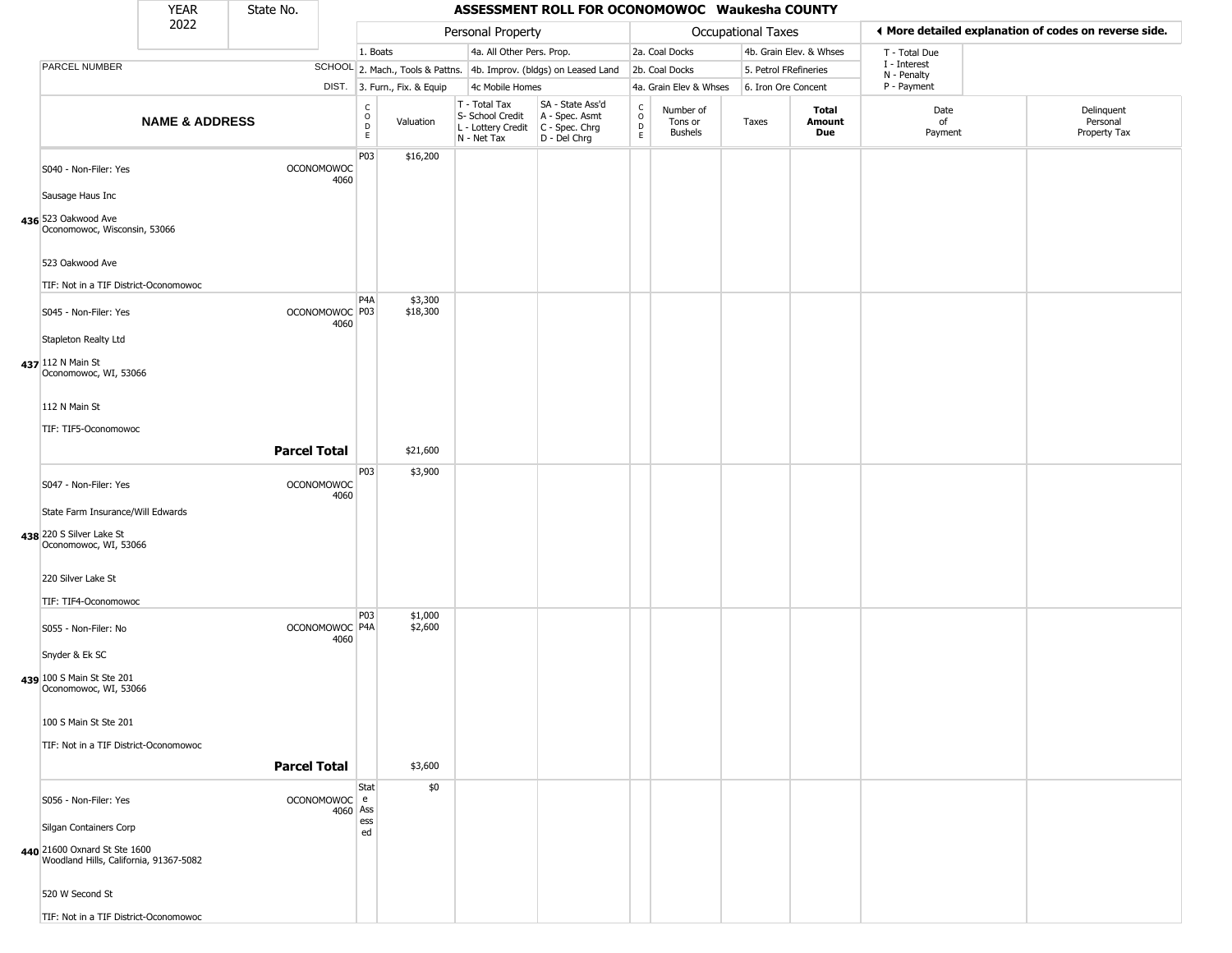|                                                                                  | <b>YEAR</b>               | State No.           |                                   |                                                 |                              |                                                                                         | ASSESSMENT ROLL FOR OCONOMOWOC Waukesha COUNTY                      |                         |                                        |                       |                               |                             |                                                       |
|----------------------------------------------------------------------------------|---------------------------|---------------------|-----------------------------------|-------------------------------------------------|------------------------------|-----------------------------------------------------------------------------------------|---------------------------------------------------------------------|-------------------------|----------------------------------------|-----------------------|-------------------------------|-----------------------------|-------------------------------------------------------|
|                                                                                  | 2022                      |                     |                                   |                                                 |                              | Personal Property                                                                       |                                                                     |                         |                                        | Occupational Taxes    |                               |                             | ♦ More detailed explanation of codes on reverse side. |
|                                                                                  |                           |                     |                                   | 1. Boats                                        |                              | 4a. All Other Pers. Prop.                                                               |                                                                     |                         | 2a. Coal Docks                         |                       | 4b. Grain Elev. & Whses       | T - Total Due               |                                                       |
| PARCEL NUMBER                                                                    |                           |                     |                                   |                                                 |                              |                                                                                         | SCHOOL 2. Mach., Tools & Pattns. 4b. Improv. (bldgs) on Leased Land |                         | 2b. Coal Docks                         | 5. Petrol FRefineries |                               | I - Interest<br>N - Penalty |                                                       |
|                                                                                  |                           |                     |                                   |                                                 | DIST. 3. Furn., Fix. & Equip | 4c Mobile Homes                                                                         |                                                                     |                         | 4a. Grain Elev & Whses                 | 6. Iron Ore Concent   |                               | P - Payment                 |                                                       |
|                                                                                  | <b>NAME &amp; ADDRESS</b> |                     |                                   | $\begin{array}{c} C \\ O \\ D \\ E \end{array}$ | Valuation                    | T - Total Tax<br>S- School Credit<br>L - Lottery Credit   C - Spec. Chrg<br>N - Net Tax | SA - State Ass'd<br>A - Spec. Asmt<br>D - Del Chrg                  | $\frac{c}{0}$<br>D<br>E | Number of<br>Tons or<br><b>Bushels</b> | Taxes                 | Total<br><b>Amount</b><br>Due | Date<br>of<br>Payment       | Delinquent<br>Personal<br>Property Tax                |
| S062 - Non-Filer: Yes<br>Silver Eagle Of WI Inc                                  |                           |                     | <b>OCONOMOWOC</b><br>4060         | P03                                             | \$18,300                     |                                                                                         |                                                                     |                         |                                        |                       |                               |                             |                                                       |
| 441 183 E Wisconsin Ave $#E$<br>Oconomowoc, WI, 53066                            |                           |                     |                                   |                                                 |                              |                                                                                         |                                                                     |                         |                                        |                       |                               |                             |                                                       |
| 183 E Wisconsin Ave #E                                                           |                           |                     |                                   |                                                 |                              |                                                                                         |                                                                     |                         |                                        |                       |                               |                             |                                                       |
| TIF: TIF4-Oconomowoc                                                             |                           |                     |                                   |                                                 |                              |                                                                                         |                                                                     |                         |                                        |                       |                               |                             |                                                       |
| S072 - Non-Filer: No                                                             |                           |                     | OCONOMOWOC <sup>P03</sup><br>4060 | P <sub>4</sub> A                                | \$7,100<br>\$30,800          |                                                                                         |                                                                     |                         |                                        |                       |                               |                             |                                                       |
| Stone Creek Coffee GIRI Corporation                                              |                           |                     |                                   |                                                 |                              |                                                                                         |                                                                     |                         |                                        |                       |                               |                             |                                                       |
| 442 422 N 5th St<br>Milwaukee, WI, 53203                                         |                           |                     |                                   |                                                 |                              |                                                                                         |                                                                     |                         |                                        |                       |                               |                             |                                                       |
| 1043 Summit Ave                                                                  |                           |                     |                                   |                                                 |                              |                                                                                         |                                                                     |                         |                                        |                       |                               |                             |                                                       |
| TIF: Not in a TIF District-Oconomowoc                                            |                           |                     |                                   |                                                 |                              |                                                                                         |                                                                     |                         |                                        |                       |                               |                             |                                                       |
|                                                                                  |                           | <b>Parcel Total</b> |                                   |                                                 | \$37,900                     |                                                                                         |                                                                     |                         |                                        |                       |                               |                             |                                                       |
| S073 - Non-Filer: No                                                             |                           |                     | <b>OCONOMOWOC</b><br>4060         | P03                                             | \$106,400                    |                                                                                         |                                                                     |                         |                                        |                       |                               |                             |                                                       |
| Sun Laundry                                                                      |                           |                     |                                   |                                                 |                              |                                                                                         |                                                                     |                         |                                        |                       |                               |                             |                                                       |
| 443 N57 W38423 Beggs Isle Dr<br>Oconomowoc, WI, 53066                            |                           |                     |                                   |                                                 |                              |                                                                                         |                                                                     |                         |                                        |                       |                               |                             |                                                       |
| 1027 Summit Ave                                                                  |                           |                     |                                   |                                                 |                              |                                                                                         |                                                                     |                         |                                        |                       |                               |                             |                                                       |
| TIF: Not in a TIF District-Oconomowoc                                            |                           |                     |                                   | P <sub>4</sub> A                                | \$5,300                      |                                                                                         |                                                                     |                         |                                        |                       |                               |                             |                                                       |
| S075 - Non-Filer: No                                                             |                           |                     | OCONOMOWOC <sup>P03</sup><br>4060 |                                                 | \$16,400                     |                                                                                         |                                                                     |                         |                                        |                       |                               |                             |                                                       |
| Schober Schober & Mitchell SC<br>444 2835 S Moorland Rd<br>New Berlin, WI, 53151 |                           |                     |                                   |                                                 |                              |                                                                                         |                                                                     |                         |                                        |                       |                               |                             |                                                       |
| 1227 Corporate Center Dr Unit 200                                                |                           |                     |                                   |                                                 |                              |                                                                                         |                                                                     |                         |                                        |                       |                               |                             |                                                       |
| TIF: Not in a TIF District-Oconomowoc                                            |                           |                     |                                   |                                                 |                              |                                                                                         |                                                                     |                         |                                        |                       |                               |                             |                                                       |
|                                                                                  |                           | <b>Parcel Total</b> |                                   |                                                 | \$21,700                     |                                                                                         |                                                                     |                         |                                        |                       |                               |                             |                                                       |
| S077 - Non-Filer: Yes                                                            |                           |                     | OCONOMOWOC e<br>4060 Ass          | Stat                                            | \$0                          |                                                                                         |                                                                     |                         |                                        |                       |                               |                             |                                                       |
| Silgan Containers Corp                                                           |                           |                     |                                   | ess<br>ed                                       |                              |                                                                                         |                                                                     |                         |                                        |                       |                               |                             |                                                       |
| 445 21600 Oxnard St<br>Woodland Hills, California, 91367                         |                           |                     |                                   |                                                 |                              |                                                                                         |                                                                     |                         |                                        |                       |                               |                             |                                                       |
| 1190 Corporate Center Dr                                                         |                           |                     |                                   |                                                 |                              |                                                                                         |                                                                     |                         |                                        |                       |                               |                             |                                                       |
| TIF: Not in a TIF District-Oconomowoc                                            |                           |                     |                                   |                                                 |                              |                                                                                         |                                                                     |                         |                                        |                       |                               |                             |                                                       |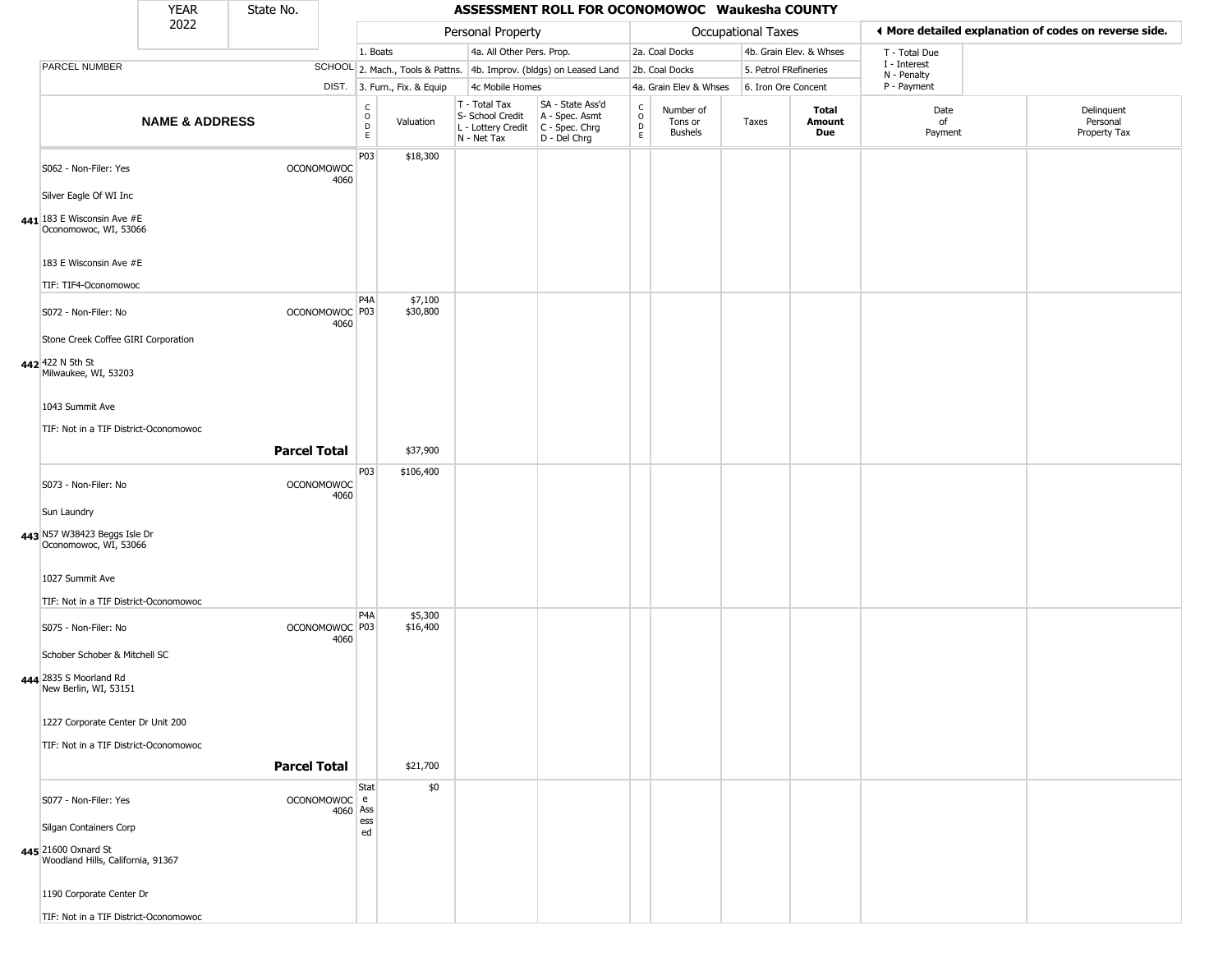|                                                                        | YEAR                      | State No.           |                                     |                  |                              |                                                                        | ASSESSMENT ROLL FOR OCONOMOWOC Waukesha COUNTY                       |                                          |                                        |                       |                               |                             |                                                       |
|------------------------------------------------------------------------|---------------------------|---------------------|-------------------------------------|------------------|------------------------------|------------------------------------------------------------------------|----------------------------------------------------------------------|------------------------------------------|----------------------------------------|-----------------------|-------------------------------|-----------------------------|-------------------------------------------------------|
|                                                                        | 2022                      |                     |                                     |                  |                              | Personal Property                                                      |                                                                      |                                          |                                        | Occupational Taxes    |                               |                             | ◀ More detailed explanation of codes on reverse side. |
|                                                                        |                           |                     |                                     | 1. Boats         |                              | 4a. All Other Pers. Prop.                                              |                                                                      |                                          | 2a. Coal Docks                         |                       | 4b. Grain Elev. & Whses       | T - Total Due               |                                                       |
| PARCEL NUMBER                                                          |                           |                     |                                     |                  |                              |                                                                        | SCHOOL 2. Mach., Tools & Pattns. 4b. Improv. (bldgs) on Leased Land  |                                          | 2b. Coal Docks                         | 5. Petrol FRefineries |                               | I - Interest<br>N - Penalty |                                                       |
|                                                                        |                           |                     |                                     |                  | DIST. 3. Furn., Fix. & Equip | 4c Mobile Homes                                                        |                                                                      |                                          | 4a. Grain Elev & Whses                 | 6. Iron Ore Concent   |                               | P - Payment                 |                                                       |
|                                                                        | <b>NAME &amp; ADDRESS</b> |                     |                                     | C<br>D<br>E<br>E | Valuation                    | T - Total Tax<br>S- School Credit<br>L - Lottery Credit<br>N - Net Tax | SA - State Ass'd<br>A - Spec. Asmt<br>C - Spec. Chrg<br>D - Del Chrg | $\rm _o^C$<br>$\mathsf D$<br>$\mathsf E$ | Number of<br>Tons or<br><b>Bushels</b> | Taxes                 | <b>Total</b><br>Amount<br>Due | Date<br>of<br>Payment       | Delinquent<br>Personal<br>Property Tax                |
| S087 - Non-Filer: No                                                   |                           |                     | OCONOMOWOC <sup>P03</sup><br>4060   | P <sub>4</sub> A | \$1,900<br>\$70,200          |                                                                        |                                                                      |                                          |                                        |                       |                               |                             |                                                       |
| <b>Shorewest Realtors</b>                                              |                           |                     |                                     |                  |                              |                                                                        |                                                                      |                                          |                                        |                       |                               |                             |                                                       |
| 446 17450 W North Ave<br>Brookfield, WI, 53045                         |                           |                     |                                     |                  |                              |                                                                        |                                                                      |                                          |                                        |                       |                               |                             |                                                       |
| 1296 Summit Ave<br>TIF: Not in a TIF District-Oconomowoc               |                           |                     |                                     |                  |                              |                                                                        |                                                                      |                                          |                                        |                       |                               |                             |                                                       |
|                                                                        |                           | <b>Parcel Total</b> |                                     |                  | \$72,100                     |                                                                        |                                                                      |                                          |                                        |                       |                               |                             |                                                       |
| S100 - Non-Filer: No                                                   |                           |                     | <b>OCONOMOWOC</b><br>4060           | P <sub>4</sub> A | \$1,500                      |                                                                        |                                                                      |                                          |                                        |                       |                               |                             |                                                       |
| Speedway LLC                                                           |                           |                     |                                     |                  |                              |                                                                        |                                                                      |                                          |                                        |                       |                               |                             |                                                       |
| 447 PO BOX 4900<br>Scottsdale, AZ, 85261                               |                           |                     |                                     |                  |                              |                                                                        |                                                                      |                                          |                                        |                       |                               |                             |                                                       |
| 403 Silver Lake St #A                                                  |                           |                     |                                     |                  |                              |                                                                        |                                                                      |                                          |                                        |                       |                               |                             |                                                       |
| TIF: Not in a TIF District-Oconomowoc                                  |                           |                     |                                     | P <sub>4</sub> A | \$7,200                      |                                                                        |                                                                      |                                          |                                        |                       |                               |                             |                                                       |
| S111 - Non-Filer: No                                                   |                           |                     | OCONOMOWOC <sup>P03</sup><br>4060   |                  | \$119,800                    |                                                                        |                                                                      |                                          |                                        |                       |                               |                             |                                                       |
| Summit Animal Clinic Heritage Animal Clinic, SC<br>448 1740 Summit Ave |                           |                     |                                     |                  |                              |                                                                        |                                                                      |                                          |                                        |                       |                               |                             |                                                       |
| Oconomowoc, WI, 53066                                                  |                           |                     |                                     |                  |                              |                                                                        |                                                                      |                                          |                                        |                       |                               |                             |                                                       |
| 1740 Summit Ave                                                        |                           |                     |                                     |                  |                              |                                                                        |                                                                      |                                          |                                        |                       |                               |                             |                                                       |
| TIF: Not in a TIF District-Oconomowoc                                  |                           |                     |                                     |                  |                              |                                                                        |                                                                      |                                          |                                        |                       |                               |                             |                                                       |
|                                                                        |                           | <b>Parcel Total</b> |                                     |                  | \$127,000                    |                                                                        |                                                                      |                                          |                                        |                       |                               |                             |                                                       |
| S125 - Non-Filer: No                                                   |                           |                     | OCONOMOWOC <sup>O P03</sup><br>4060 | P <sub>4</sub> A | \$200<br>\$32,100            |                                                                        |                                                                      |                                          |                                        |                       |                               |                             |                                                       |
| Visionworks #424                                                       |                           |                     |                                     |                  |                              |                                                                        |                                                                      |                                          |                                        |                       |                               |                             |                                                       |
| 449 112 E PECAN ST 2315<br>San Antonio, TX, 78204                      |                           |                     |                                     |                  |                              |                                                                        |                                                                      |                                          |                                        |                       |                               |                             |                                                       |
| 203A E Wisconsin Ave                                                   |                           |                     |                                     |                  |                              |                                                                        |                                                                      |                                          |                                        |                       |                               |                             |                                                       |
| TIF: TIF4-Oconomowoc                                                   |                           |                     |                                     |                  |                              |                                                                        |                                                                      |                                          |                                        |                       |                               |                             |                                                       |
|                                                                        |                           | <b>Parcel Total</b> |                                     |                  | \$32,300                     |                                                                        |                                                                      |                                          |                                        |                       |                               |                             |                                                       |
| S126 - Non-Filer: No                                                   |                           |                     | <b>OCONOMOWOC</b><br>4060           | P03              | \$3,200                      |                                                                        |                                                                      |                                          |                                        |                       |                               |                             |                                                       |
| Subway                                                                 |                           |                     |                                     |                  |                              |                                                                        |                                                                      |                                          |                                        |                       |                               |                             |                                                       |
| 450 7935 Almor Dr<br>Verona, Wisconsin, 53593                          |                           |                     |                                     |                  |                              |                                                                        |                                                                      |                                          |                                        |                       |                               |                             |                                                       |
| 1424 Summit Ave                                                        |                           |                     |                                     |                  |                              |                                                                        |                                                                      |                                          |                                        |                       |                               |                             |                                                       |
| TIF: Not in a TIF District-Oconomowoc                                  |                           |                     |                                     |                  |                              |                                                                        |                                                                      |                                          |                                        |                       |                               |                             |                                                       |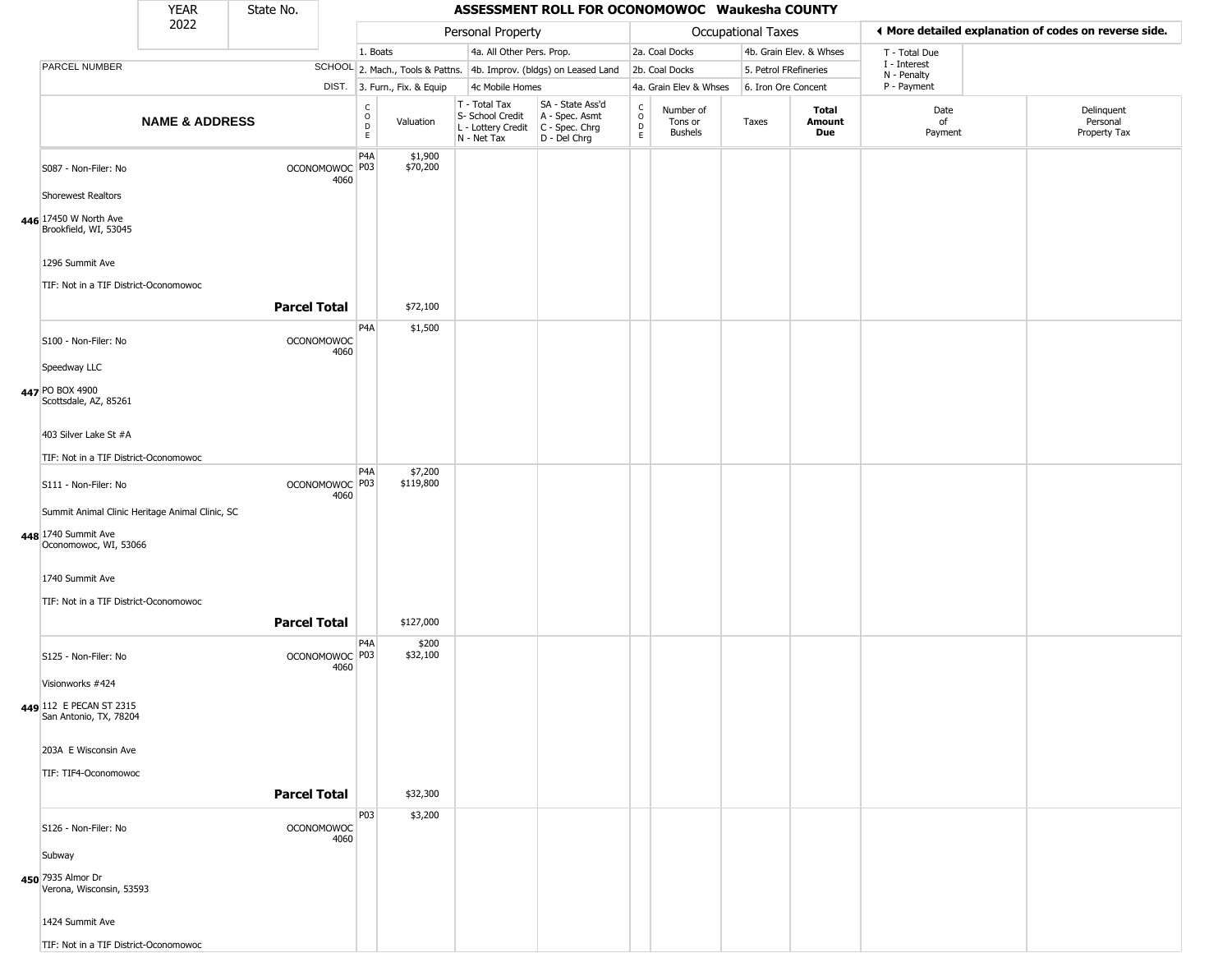|                                                        | <b>YEAR</b>               | State No.           |                                   |                                  |                              |                                                                        | ASSESSMENT ROLL FOR OCONOMOWOC Waukesha COUNTY                       |                                            |                                        |                       |                         |                             |                                                       |
|--------------------------------------------------------|---------------------------|---------------------|-----------------------------------|----------------------------------|------------------------------|------------------------------------------------------------------------|----------------------------------------------------------------------|--------------------------------------------|----------------------------------------|-----------------------|-------------------------|-----------------------------|-------------------------------------------------------|
|                                                        | 2022                      |                     |                                   |                                  |                              | Personal Property                                                      |                                                                      |                                            |                                        | Occupational Taxes    |                         |                             | ♦ More detailed explanation of codes on reverse side. |
|                                                        |                           |                     |                                   | 1. Boats                         |                              | 4a. All Other Pers. Prop.                                              |                                                                      |                                            | 2a. Coal Docks                         |                       | 4b. Grain Elev. & Whses | T - Total Due               |                                                       |
| PARCEL NUMBER                                          |                           |                     |                                   |                                  |                              |                                                                        | SCHOOL 2. Mach., Tools & Pattns. 4b. Improv. (bldgs) on Leased Land  |                                            | 2b. Coal Docks                         | 5. Petrol FRefineries |                         | I - Interest<br>N - Penalty |                                                       |
|                                                        |                           |                     |                                   |                                  | DIST. 3. Furn., Fix. & Equip | 4c Mobile Homes                                                        |                                                                      |                                            | 4a. Grain Elev & Whses                 | 6. Iron Ore Concent   |                         | P - Payment                 |                                                       |
|                                                        | <b>NAME &amp; ADDRESS</b> |                     |                                   | $\mathsf C$<br>$\circ$<br>D<br>E | Valuation                    | T - Total Tax<br>S- School Credit<br>L - Lottery Credit<br>N - Net Tax | SA - State Ass'd<br>A - Spec. Asmt<br>C - Spec. Chrg<br>D - Del Chrg | $\begin{array}{c} C \\ 0 \\ E \end{array}$ | Number of<br>Tons or<br><b>Bushels</b> | Taxes                 | Total<br>Amount<br>Due  | Date<br>of<br>Payment       | Delinquent<br>Personal<br>Property Tax                |
| S134 - Non-Filer: No                                   |                           |                     | OCONOMOWOC P03<br>4060            | P4A                              | \$9,300<br>\$215,700         |                                                                        |                                                                      |                                            |                                        |                       |                         |                             |                                                       |
| Stamas, Tom (DDS)                                      |                           |                     |                                   |                                  |                              |                                                                        |                                                                      |                                            |                                        |                       |                         |                             |                                                       |
| 451 1020 Oconomowoc Pkwy<br>Oconomowoc, WI, 53066      |                           |                     |                                   |                                  |                              |                                                                        |                                                                      |                                            |                                        |                       |                         |                             |                                                       |
| 1020 Oconomowoc Pkwy                                   |                           |                     |                                   |                                  |                              |                                                                        |                                                                      |                                            |                                        |                       |                         |                             |                                                       |
| TIF: Not in a TIF District-Oconomowoc                  |                           |                     |                                   |                                  |                              |                                                                        |                                                                      |                                            |                                        |                       |                         |                             |                                                       |
|                                                        |                           | <b>Parcel Total</b> |                                   |                                  | \$225,000                    |                                                                        |                                                                      |                                            |                                        |                       |                         |                             |                                                       |
| S138 - Non-Filer: Yes                                  |                           |                     | OCONOMOWOC <sup>P03</sup><br>4060 | P4A                              | \$200<br>\$2,400             |                                                                        |                                                                      |                                            |                                        |                       |                         |                             |                                                       |
| Schroettner, Andrew (MD SC)                            |                           |                     |                                   |                                  |                              |                                                                        |                                                                      |                                            |                                        |                       |                         |                             |                                                       |
| 452 888 Thackeray Trl Ste 211<br>Oconomowoc, WI, 53066 |                           |                     |                                   |                                  |                              |                                                                        |                                                                      |                                            |                                        |                       |                         |                             |                                                       |
| 888 Thackeray Trl                                      |                           |                     |                                   |                                  |                              |                                                                        |                                                                      |                                            |                                        |                       |                         |                             |                                                       |
| TIF: Not in a TIF District-Oconomowoc                  |                           |                     |                                   |                                  |                              |                                                                        |                                                                      |                                            |                                        |                       |                         |                             |                                                       |
|                                                        |                           | <b>Parcel Total</b> |                                   |                                  | \$2,600                      |                                                                        |                                                                      |                                            |                                        |                       |                         |                             |                                                       |
| S142 - Non-Filer: No                                   |                           |                     | OCONOMOWOC P4A<br>4060            | P03                              | \$500<br>\$600               |                                                                        |                                                                      |                                            |                                        |                       |                         |                             |                                                       |
| State Farm Insurance Hugh Thompson                     |                           |                     |                                   |                                  |                              |                                                                        |                                                                      |                                            |                                        |                       |                         |                             |                                                       |
| 453 117 N Thompson St<br>Oconomowoc, WI, 53066         |                           |                     |                                   |                                  |                              |                                                                        |                                                                      |                                            |                                        |                       |                         |                             |                                                       |
| 117 Thompson St                                        |                           |                     |                                   |                                  |                              |                                                                        |                                                                      |                                            |                                        |                       |                         |                             |                                                       |
| TIF: Not in a TIF District-Oconomowoc                  |                           |                     |                                   |                                  |                              |                                                                        |                                                                      |                                            |                                        |                       |                         |                             |                                                       |
|                                                        |                           | <b>Parcel Total</b> |                                   |                                  | \$1,100                      |                                                                        |                                                                      |                                            |                                        |                       |                         |                             |                                                       |
| S143 - Non-Filer: No                                   |                           |                     | OCONOMOWOC P03<br>4060            | P <sub>4</sub> A                 | \$4,200<br>\$17,900          |                                                                        |                                                                      |                                            |                                        |                       |                         |                             |                                                       |
| Sherwin-Williams Company                               |                           |                     |                                   |                                  |                              |                                                                        |                                                                      |                                            |                                        |                       |                         |                             |                                                       |
| 454 PO Box 6027<br>Cleveland, OH, 44101                |                           |                     |                                   |                                  |                              |                                                                        |                                                                      |                                            |                                        |                       |                         |                             |                                                       |
| 1400 Summit Ave                                        |                           |                     |                                   |                                  |                              |                                                                        |                                                                      |                                            |                                        |                       |                         |                             |                                                       |
| TIF: TIF7-Oconomowoc                                   |                           |                     |                                   |                                  |                              |                                                                        |                                                                      |                                            |                                        |                       |                         |                             |                                                       |
|                                                        |                           | <b>Parcel Total</b> |                                   |                                  | \$22,100                     |                                                                        |                                                                      |                                            |                                        |                       |                         |                             |                                                       |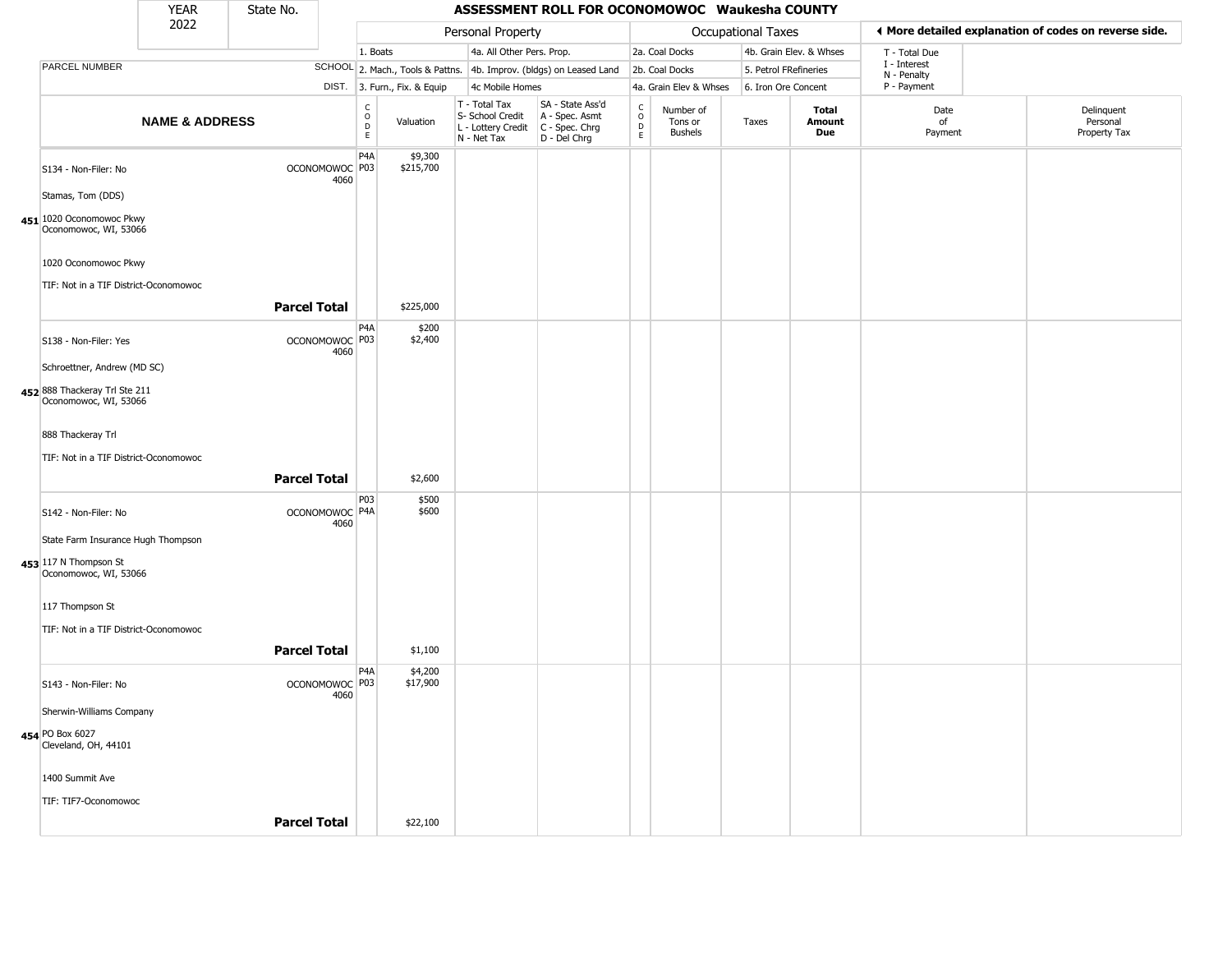|                                                                               | <b>YEAR</b>               | State No.           |                                   |                                 |                              |                                                                                                          | ASSESSMENT ROLL FOR OCONOMOWOC Waukesha COUNTY                      |                                            |                                        |                    |                         |                             |                                                       |
|-------------------------------------------------------------------------------|---------------------------|---------------------|-----------------------------------|---------------------------------|------------------------------|----------------------------------------------------------------------------------------------------------|---------------------------------------------------------------------|--------------------------------------------|----------------------------------------|--------------------|-------------------------|-----------------------------|-------------------------------------------------------|
|                                                                               | 2022                      |                     |                                   |                                 |                              | Personal Property                                                                                        |                                                                     |                                            |                                        | Occupational Taxes |                         |                             | ◀ More detailed explanation of codes on reverse side. |
|                                                                               |                           |                     |                                   | 1. Boats                        |                              | 4a. All Other Pers. Prop.                                                                                |                                                                     |                                            | 2a. Coal Docks                         |                    | 4b. Grain Elev. & Whses | T - Total Due               |                                                       |
| PARCEL NUMBER                                                                 |                           |                     |                                   |                                 |                              |                                                                                                          | SCHOOL 2. Mach., Tools & Pattns. 4b. Improv. (bldgs) on Leased Land |                                            | 2b. Coal Docks                         |                    | 5. Petrol FRefineries   | I - Interest<br>N - Penalty |                                                       |
|                                                                               |                           |                     |                                   |                                 | DIST. 3. Furn., Fix. & Equip | 4c Mobile Homes                                                                                          |                                                                     |                                            | 4a. Grain Elev & Whses                 |                    | 6. Iron Ore Concent     | P - Payment                 |                                                       |
|                                                                               | <b>NAME &amp; ADDRESS</b> |                     |                                   | $\rm _o^C$<br>$\mathsf{D}$<br>E | Valuation                    | T - Total Tax<br>S- School Credit   A - Spec. Asmt<br>L - Lottery Credit   C - Spec. Chrg<br>N - Net Tax | SA - State Ass'd<br>D - Del Chrg                                    | $\begin{array}{c} C \\ O \\ E \end{array}$ | Number of<br>Tons or<br><b>Bushels</b> | Taxes              | Total<br>Amount<br>Due  | Date<br>of<br>Payment       | Delinquent<br>Personal<br>Property Tax                |
| S151 - Non-Filer: No                                                          |                           |                     | <b>OCONOMOWOC</b><br>4060         | P03                             | \$1,100                      |                                                                                                          |                                                                     |                                            |                                        |                    |                         |                             |                                                       |
| State Farm Mutual Auto Insurance Co ATTN: TAX & COMPLIANCE-PROP<br><b>TAX</b> |                           |                     |                                   |                                 |                              |                                                                                                          |                                                                     |                                            |                                        |                    |                         |                             |                                                       |
| 455 PO BOX 2155                                                               |                           |                     |                                   |                                 |                              |                                                                                                          |                                                                     |                                            |                                        |                    |                         |                             |                                                       |
| Bloomington, IL, 61702                                                        |                           |                     |                                   |                                 |                              |                                                                                                          |                                                                     |                                            |                                        |                    |                         |                             |                                                       |
| VARIOUS                                                                       |                           |                     |                                   |                                 |                              |                                                                                                          |                                                                     |                                            |                                        |                    |                         |                             |                                                       |
| TIF: Not in a TIF District-Oconomowoc                                         |                           |                     |                                   |                                 |                              |                                                                                                          |                                                                     |                                            |                                        |                    |                         |                             |                                                       |
| S155 - Non-Filer: No                                                          |                           |                     | OCONOMOWOC P03<br>4060            | P <sub>4</sub> A                | \$4,500<br>\$80,000          |                                                                                                          |                                                                     |                                            |                                        |                    |                         |                             |                                                       |
| Starbucks Corp #10247                                                         |                           |                     |                                   |                                 |                              |                                                                                                          |                                                                     |                                            |                                        |                    |                         |                             |                                                       |
| 456 PO Box 34442/mss-tax3<br>Seattle, WA, 98124-1442                          |                           |                     |                                   |                                 |                              |                                                                                                          |                                                                     |                                            |                                        |                    |                         |                             |                                                       |
| 1370 Pabst Farms Cir                                                          |                           |                     |                                   |                                 |                              |                                                                                                          |                                                                     |                                            |                                        |                    |                         |                             |                                                       |
| TIF: Not in a TIF District-Oconomowoc                                         |                           |                     |                                   |                                 |                              |                                                                                                          |                                                                     |                                            |                                        |                    |                         |                             |                                                       |
|                                                                               |                           | <b>Parcel Total</b> |                                   |                                 | \$84,500                     |                                                                                                          |                                                                     |                                            |                                        |                    |                         |                             |                                                       |
|                                                                               |                           |                     |                                   | P <sub>4</sub> A                | \$100                        |                                                                                                          |                                                                     |                                            |                                        |                    |                         |                             |                                                       |
| S163 - Non-Filer: No                                                          |                           |                     | OCONOMOWOC <sup>P03</sup><br>4060 |                                 | \$200                        |                                                                                                          |                                                                     |                                            |                                        |                    |                         |                             |                                                       |
| Shear Designs Sarah Breidel                                                   |                           |                     |                                   |                                 |                              |                                                                                                          |                                                                     |                                            |                                        |                    |                         |                             |                                                       |
| 457 PO BOX 415<br>Oconomowoc, WI, 53066                                       |                           |                     |                                   |                                 |                              |                                                                                                          |                                                                     |                                            |                                        |                    |                         |                             |                                                       |
| 415 E Wisconsin Ave # 3                                                       |                           |                     |                                   |                                 |                              |                                                                                                          |                                                                     |                                            |                                        |                    |                         |                             |                                                       |
| TIF: TIF4-Oconomowoc                                                          |                           |                     |                                   |                                 |                              |                                                                                                          |                                                                     |                                            |                                        |                    |                         |                             |                                                       |
|                                                                               |                           | <b>Parcel Total</b> |                                   |                                 | \$300                        |                                                                                                          |                                                                     |                                            |                                        |                    |                         |                             |                                                       |
| S165 - Non-Filer: No                                                          |                           |                     | OCONOMOWOC <sup>P03</sup><br>4060 | P <sub>4</sub> A                | \$1,400<br>\$33,500          |                                                                                                          |                                                                     |                                            |                                        |                    |                         |                             |                                                       |
| Stein Garden Centers Inc David Stein                                          |                           |                     |                                   |                                 |                              |                                                                                                          |                                                                     |                                            |                                        |                    |                         |                             |                                                       |
| 458 5400 S 27th St<br>Milwaukee, WI, 53221                                    |                           |                     |                                   |                                 |                              |                                                                                                          |                                                                     |                                            |                                        |                    |                         |                             |                                                       |
| 1570 Unity Dr                                                                 |                           |                     |                                   |                                 |                              |                                                                                                          |                                                                     |                                            |                                        |                    |                         |                             |                                                       |
| TIF: Not in a TIF District-Oconomowoc                                         |                           |                     |                                   |                                 |                              |                                                                                                          |                                                                     |                                            |                                        |                    |                         |                             |                                                       |
|                                                                               |                           | <b>Parcel Total</b> |                                   |                                 | \$34,900                     |                                                                                                          |                                                                     |                                            |                                        |                    |                         |                             |                                                       |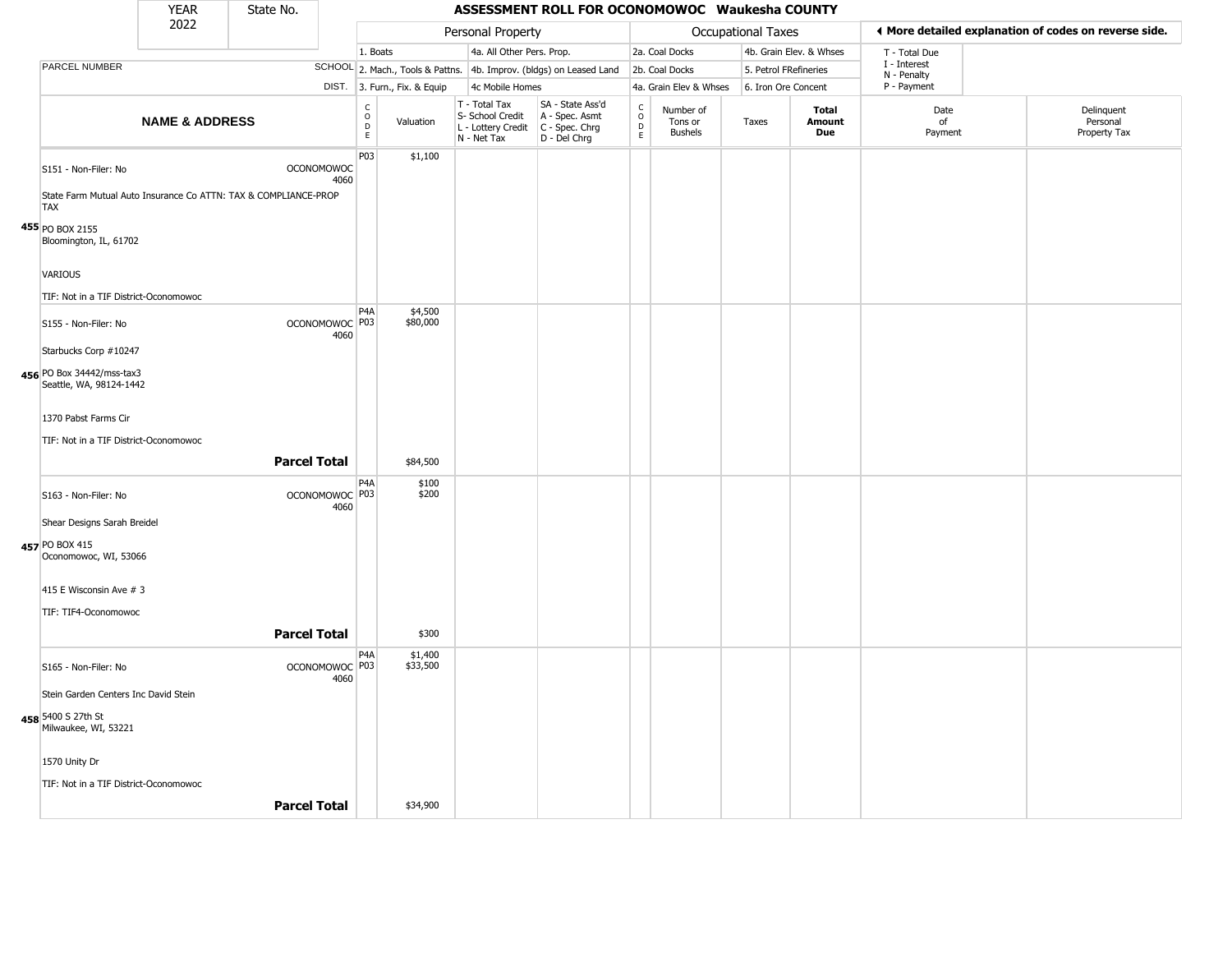|                                                                                                   | <b>YEAR</b>               | State No.           |                           |                                                |                              |                                                                                         | ASSESSMENT ROLL FOR OCONOMOWOC Waukesha COUNTY                      |                             |                                        |                           |                         |                             |                                                       |
|---------------------------------------------------------------------------------------------------|---------------------------|---------------------|---------------------------|------------------------------------------------|------------------------------|-----------------------------------------------------------------------------------------|---------------------------------------------------------------------|-----------------------------|----------------------------------------|---------------------------|-------------------------|-----------------------------|-------------------------------------------------------|
|                                                                                                   | 2022                      |                     |                           |                                                |                              | Personal Property                                                                       |                                                                     |                             |                                        | <b>Occupational Taxes</b> |                         |                             | ◀ More detailed explanation of codes on reverse side. |
|                                                                                                   |                           |                     |                           | 1. Boats                                       |                              | 4a. All Other Pers. Prop.                                                               |                                                                     |                             | 2a. Coal Docks                         |                           | 4b. Grain Elev. & Whses | T - Total Due               |                                                       |
| PARCEL NUMBER                                                                                     |                           |                     |                           |                                                |                              |                                                                                         | SCHOOL 2. Mach., Tools & Pattns. 4b. Improv. (bldgs) on Leased Land |                             | 2b. Coal Docks                         | 5. Petrol FRefineries     |                         | I - Interest<br>N - Penalty |                                                       |
|                                                                                                   |                           |                     |                           |                                                | DIST. 3. Furn., Fix. & Equip | 4c Mobile Homes                                                                         |                                                                     |                             | 4a. Grain Elev & Whses                 | 6. Iron Ore Concent       |                         | P - Payment                 |                                                       |
|                                                                                                   | <b>NAME &amp; ADDRESS</b> |                     |                           | $\begin{matrix} 0 \\ 0 \\ D \end{matrix}$<br>E | Valuation                    | T - Total Tax<br>S- School Credit<br>L - Lottery Credit   C - Spec. Chrg<br>N - Net Tax | SA - State Ass'd<br>A - Spec. Asmt<br>D - Del Chrg                  | C<br>$\mathsf{o}$<br>D<br>E | Number of<br>Tons or<br><b>Bushels</b> | Taxes                     | Total<br>Amount<br>Due  | Date<br>of<br>Payment       | Delinquent<br>Personal<br>Property Tax                |
| S170 - Non-Filer: No<br>Soleil Lune Yoga Center Trisha Washburn                                   |                           |                     | OCONOMOWOC P03<br>4060    | P <sub>4</sub> A                               | \$200<br>\$800               |                                                                                         |                                                                     |                             |                                        |                           |                         |                             |                                                       |
| 459 643 E Washington St<br>Oconomowoc, WI, 53066                                                  |                           |                     |                           |                                                |                              |                                                                                         |                                                                     |                             |                                        |                           |                         |                             |                                                       |
| 28B S Main St<br>TIF: TIF4-Oconomowoc                                                             |                           |                     |                           |                                                |                              |                                                                                         |                                                                     |                             |                                        |                           |                         |                             |                                                       |
|                                                                                                   |                           | <b>Parcel Total</b> |                           |                                                | \$1,000                      |                                                                                         |                                                                     |                             |                                        |                           |                         |                             |                                                       |
| S173 - Non-Filer: Yes                                                                             |                           |                     | <b>OCONOMOWOC</b><br>4060 | P03                                            | \$81,100                     |                                                                                         |                                                                     |                             |                                        |                           |                         |                             |                                                       |
| Summit Eye Clinic SC & Boutique Optique<br>460 608 E Summit Ave<br>Oconomowoc, WI, 53066          |                           |                     |                           |                                                |                              |                                                                                         |                                                                     |                             |                                        |                           |                         |                             |                                                       |
| 608 Summit Ave                                                                                    |                           |                     |                           |                                                |                              |                                                                                         |                                                                     |                             |                                        |                           |                         |                             |                                                       |
| TIF: Not in a TIF District-Oconomowoc                                                             |                           |                     |                           |                                                |                              |                                                                                         |                                                                     |                             |                                        |                           |                         |                             |                                                       |
| S175 - Non-Filer: Yes                                                                             |                           |                     | OCONOMOWOC P4A<br>4060    | P03                                            | \$100<br>\$100               |                                                                                         |                                                                     |                             |                                        |                           |                         |                             |                                                       |
| Shear Creations Conni Stangler                                                                    |                           |                     |                           |                                                |                              |                                                                                         |                                                                     |                             |                                        |                           |                         |                             |                                                       |
| 461 419 E Wisconsin Ave Unit 3<br>Oconomowoc, WI, 53066                                           |                           |                     |                           |                                                |                              |                                                                                         |                                                                     |                             |                                        |                           |                         |                             |                                                       |
| 419 E Wisconsin Ave Unit 3                                                                        |                           |                     |                           |                                                |                              |                                                                                         |                                                                     |                             |                                        |                           |                         |                             |                                                       |
| TIF: TIF4-Oconomowoc                                                                              |                           |                     |                           |                                                |                              |                                                                                         |                                                                     |                             |                                        |                           |                         |                             |                                                       |
|                                                                                                   |                           | <b>Parcel Total</b> |                           | Stat                                           | \$200<br>\$0                 |                                                                                         |                                                                     |                             |                                        |                           |                         |                             |                                                       |
| S184 - Non-Filer: Yes                                                                             |                           |                     | OCONOMOWOC e<br>4060 Ass  | ess                                            |                              |                                                                                         |                                                                     |                             |                                        |                           |                         |                             |                                                       |
| Sharp Turn Products LLC                                                                           |                           |                     |                           | ed                                             |                              |                                                                                         |                                                                     |                             |                                        |                           |                         |                             |                                                       |
| 462 430 Armour Ct<br>Oconomowoc, WI, 53066                                                        |                           |                     |                           |                                                |                              |                                                                                         |                                                                     |                             |                                        |                           |                         |                             |                                                       |
| 430 Armour Ct                                                                                     |                           |                     |                           |                                                |                              |                                                                                         |                                                                     |                             |                                        |                           |                         |                             |                                                       |
| TIF: Not in a TIF District-Oconomowoc                                                             |                           |                     |                           |                                                |                              |                                                                                         |                                                                     |                             |                                        |                           |                         |                             |                                                       |
| S191 - Non-Filer: No                                                                              |                           |                     | <b>OCONOMOWOC</b><br>4060 | P03                                            | \$1,600                      |                                                                                         |                                                                     |                             |                                        |                           |                         |                             |                                                       |
| Swarovski North America LTD ATTN: RENATA KUPCZYNKA<br>463 1 Kenney Dr<br>Cranston, RI, 02920-4400 |                           |                     |                           |                                                |                              |                                                                                         |                                                                     |                             |                                        |                           |                         |                             |                                                       |
| 1260A BROWN ST                                                                                    |                           |                     |                           |                                                |                              |                                                                                         |                                                                     |                             |                                        |                           |                         |                             |                                                       |
| TIF: Not in a TIF District-Oconomowoc                                                             |                           |                     |                           |                                                |                              |                                                                                         |                                                                     |                             |                                        |                           |                         |                             |                                                       |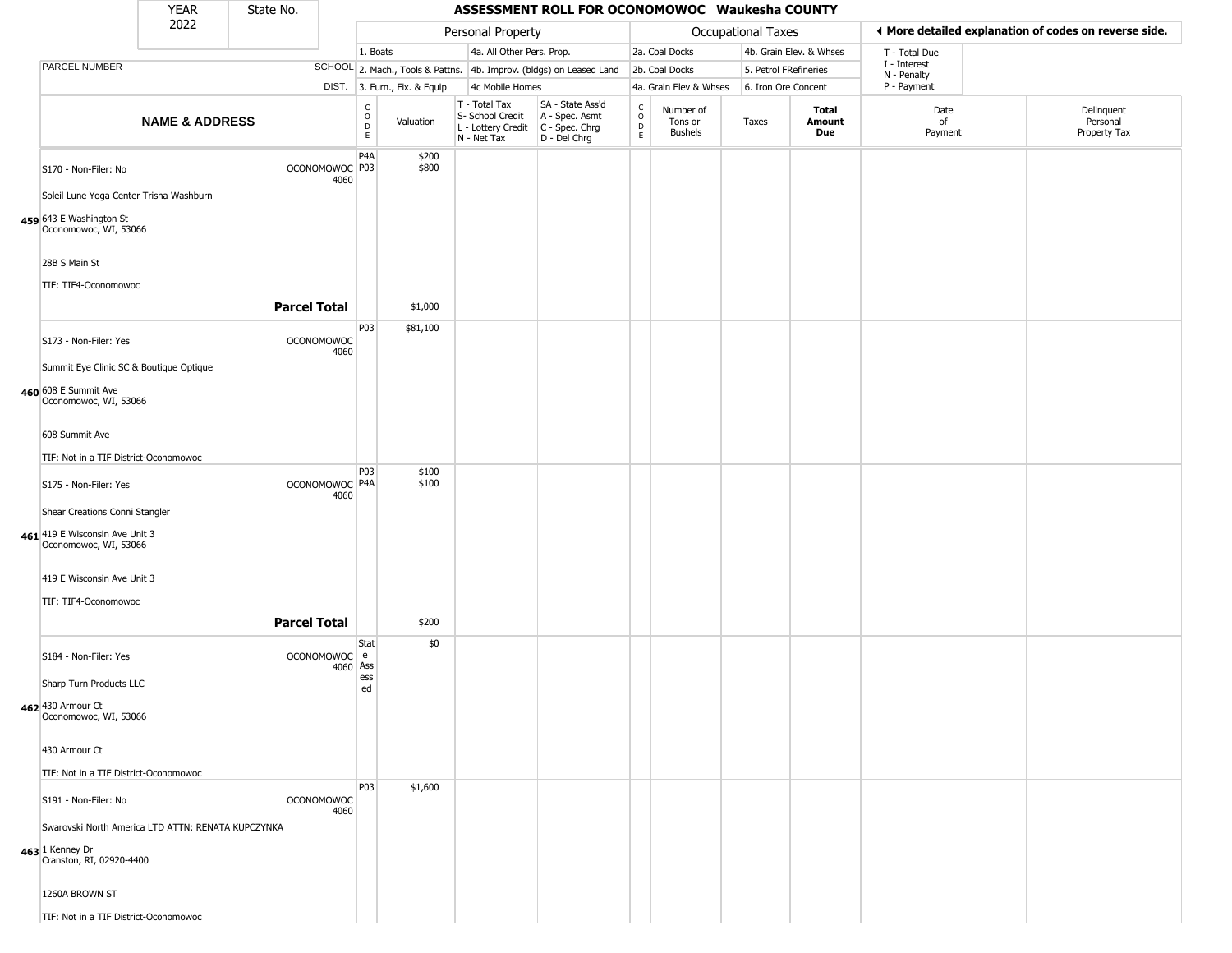|                                                                      | <b>YEAR</b>               | State No.           |                           |                                                                    |                              |                                                                                           | ASSESSMENT ROLL FOR OCONOMOWOC Waukesha COUNTY                      |                                |                                 |                       |                         |                             |                                                       |
|----------------------------------------------------------------------|---------------------------|---------------------|---------------------------|--------------------------------------------------------------------|------------------------------|-------------------------------------------------------------------------------------------|---------------------------------------------------------------------|--------------------------------|---------------------------------|-----------------------|-------------------------|-----------------------------|-------------------------------------------------------|
|                                                                      | 2022                      |                     |                           |                                                                    |                              | Personal Property                                                                         |                                                                     |                                |                                 | Occupational Taxes    |                         |                             | ◀ More detailed explanation of codes on reverse side. |
|                                                                      |                           |                     |                           | 1. Boats                                                           |                              | 4a. All Other Pers. Prop.                                                                 |                                                                     |                                | 2a. Coal Docks                  |                       | 4b. Grain Elev. & Whses | T - Total Due               |                                                       |
| PARCEL NUMBER                                                        |                           |                     |                           |                                                                    |                              |                                                                                           | SCHOOL 2. Mach., Tools & Pattns. 4b. Improv. (bldgs) on Leased Land |                                | 2b. Coal Docks                  | 5. Petrol FRefineries |                         | I - Interest<br>N - Penalty |                                                       |
|                                                                      |                           |                     |                           |                                                                    | DIST. 3. Furn., Fix. & Equip | 4c Mobile Homes                                                                           |                                                                     |                                | 4a. Grain Elev & Whses          | 6. Iron Ore Concent   |                         | P - Payment                 |                                                       |
|                                                                      | <b>NAME &amp; ADDRESS</b> |                     |                           | $\begin{smallmatrix} C \\ O \\ D \end{smallmatrix}$<br>$\mathsf E$ | Valuation                    | T - Total Tax<br>S- School Credit<br>$L$ - Lottery Credit $C$ - Spec. Chrg<br>N - Net Tax | SA - State Ass'd<br>A - Spec. Asmt<br>D - Del Chrg                  | $\rm _o^C$<br>$\mathsf D$<br>E | Number of<br>Tons or<br>Bushels | Taxes                 | Total<br>Amount<br>Due  | Date<br>of<br>Payment       | Delinquent<br>Personal<br>Property Tax                |
| S192 - Non-Filer: Yes<br>Sonoma Cellars                              |                           |                     | <b>OCONOMOWOC</b><br>4060 | P03                                                                | \$107,800                    |                                                                                           |                                                                     |                                |                                 |                       |                         |                             |                                                       |
| 464 1290 Summit Ave Unit 101<br>Oconomowoc, WI, 53066                |                           |                     |                           |                                                                    |                              |                                                                                           |                                                                     |                                |                                 |                       |                         |                             |                                                       |
| 1290 Summit Ave Unit 101<br>TIF: Not in a TIF District-Oconomowoc    |                           |                     |                           |                                                                    |                              |                                                                                           |                                                                     |                                |                                 |                       |                         |                             |                                                       |
| S193 - Non-Filer: Yes                                                |                           |                     | <b>OCONOMOWOC</b><br>4060 | P03                                                                | \$19,400                     |                                                                                           |                                                                     |                                |                                 |                       |                         |                             |                                                       |
| Splash Martini Bar LLC                                               |                           |                     |                           |                                                                    |                              |                                                                                           |                                                                     |                                |                                 |                       |                         |                             |                                                       |
| 465 134 N Main St<br>Oconomowoc, WI, 53066                           |                           |                     |                           |                                                                    |                              |                                                                                           |                                                                     |                                |                                 |                       |                         |                             |                                                       |
| 134 N Main St<br>TIF: TIF5-Oconomowoc                                |                           |                     |                           |                                                                    |                              |                                                                                           |                                                                     |                                |                                 |                       |                         |                             |                                                       |
| S200 - Non-Filer: No                                                 |                           |                     | <b>OCONOMOWOC</b><br>4060 | P4A                                                                | \$800                        |                                                                                           |                                                                     |                                |                                 |                       |                         |                             |                                                       |
| Seize the Day Hair Escape LLC Karen J Tesmer                         |                           |                     |                           |                                                                    |                              |                                                                                           |                                                                     |                                |                                 |                       |                         |                             |                                                       |
| 466 1341 W Wisconsin Ave Ste 3B<br>Oconomowoc, WI, 53066             |                           |                     |                           |                                                                    |                              |                                                                                           |                                                                     |                                |                                 |                       |                         |                             |                                                       |
| 1341 W Wisconsin Ave Ste 3B<br>TIF: Not in a TIF District-Oconomowoc |                           |                     |                           |                                                                    |                              |                                                                                           |                                                                     |                                |                                 |                       |                         |                             |                                                       |
| S202 - Non-Filer: Yes                                                |                           |                     | OCONOMOWOC   P03<br>4060  | P <sub>4</sub> A                                                   | \$8,600<br>\$30,500          |                                                                                           |                                                                     |                                |                                 |                       |                         |                             |                                                       |
| <b>Silver Nails</b><br>467 7117 S 35th St<br>Franklin, WI, 53132     |                           |                     |                           |                                                                    |                              |                                                                                           |                                                                     |                                |                                 |                       |                         |                             |                                                       |
| 1320 Pabst Farms Cir                                                 |                           |                     |                           |                                                                    |                              |                                                                                           |                                                                     |                                |                                 |                       |                         |                             |                                                       |
| TIF: Not in a TIF District-Oconomowoc                                |                           |                     |                           |                                                                    |                              |                                                                                           |                                                                     |                                |                                 |                       |                         |                             |                                                       |
|                                                                      |                           | <b>Parcel Total</b> |                           |                                                                    | \$39,100                     |                                                                                           |                                                                     |                                |                                 |                       |                         |                             |                                                       |
| S213 - Non-Filer: No                                                 |                           |                     | OCONOMOWOC P03<br>4060    | P <sub>4</sub> A                                                   | \$800<br>\$12,600            |                                                                                           |                                                                     |                                |                                 |                       |                         |                             |                                                       |
| Subway ATTN: HEATHER CREATIONS, LLC                                  |                           |                     |                           |                                                                    |                              |                                                                                           |                                                                     |                                |                                 |                       |                         |                             |                                                       |
| 468 1280 Brown St #D<br>Oconomowoc, WI, 53066                        |                           |                     |                           |                                                                    |                              |                                                                                           |                                                                     |                                |                                 |                       |                         |                             |                                                       |
| 1280 Brown St #D                                                     |                           |                     |                           |                                                                    |                              |                                                                                           |                                                                     |                                |                                 |                       |                         |                             |                                                       |
| TIF: Not in a TIF District-Oconomowoc                                |                           |                     |                           |                                                                    |                              |                                                                                           |                                                                     |                                |                                 |                       |                         |                             |                                                       |
|                                                                      |                           | <b>Parcel Total</b> |                           |                                                                    | \$13,400                     |                                                                                           |                                                                     |                                |                                 |                       |                         |                             |                                                       |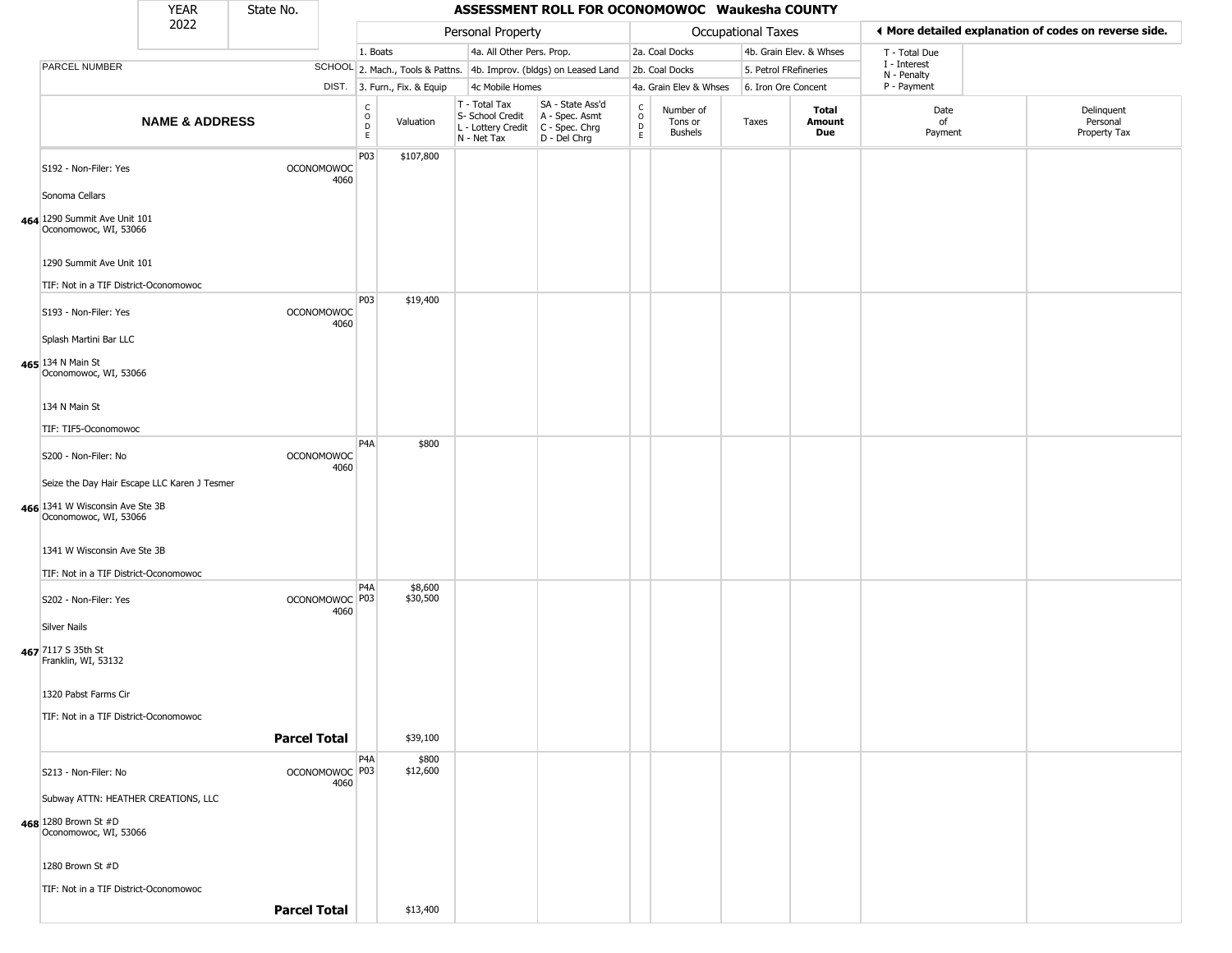|                                                                                        | <b>YEAR</b>               | State No.           |                                   |                                                |                              |                                                  | ASSESSMENT ROLL FOR OCONOMOWOC Waukesha COUNTY                                            |                         |                                        |                           |                         |                             |                                                       |
|----------------------------------------------------------------------------------------|---------------------------|---------------------|-----------------------------------|------------------------------------------------|------------------------------|--------------------------------------------------|-------------------------------------------------------------------------------------------|-------------------------|----------------------------------------|---------------------------|-------------------------|-----------------------------|-------------------------------------------------------|
|                                                                                        | 2022                      |                     |                                   |                                                |                              | Personal Property                                |                                                                                           |                         |                                        | <b>Occupational Taxes</b> |                         |                             | ♦ More detailed explanation of codes on reverse side. |
|                                                                                        |                           |                     |                                   | 1. Boats                                       |                              | 4a. All Other Pers. Prop.                        |                                                                                           |                         | 2a. Coal Docks                         |                           | 4b. Grain Elev. & Whses | T - Total Due               |                                                       |
| PARCEL NUMBER                                                                          |                           |                     |                                   |                                                |                              |                                                  | SCHOOL 2. Mach., Tools & Pattns. 4b. Improv. (bldgs) on Leased Land                       |                         | 2b. Coal Docks                         | 5. Petrol FRefineries     |                         | I - Interest<br>N - Penalty |                                                       |
|                                                                                        |                           |                     |                                   |                                                | DIST. 3. Furn., Fix. & Equip | 4c Mobile Homes                                  |                                                                                           |                         | 4a. Grain Elev & Whses                 | 6. Iron Ore Concent       |                         | P - Payment                 |                                                       |
|                                                                                        | <b>NAME &amp; ADDRESS</b> |                     |                                   | $\begin{matrix} 0 \\ 0 \\ D \end{matrix}$<br>E | Valuation                    | T - Total Tax<br>S- School Credit<br>N - Net Tax | SA - State Ass'd<br>A - Spec. Asmt<br>L - Lottery Credit   C - Spec. Chrg<br>D - Del Chrg | C<br>$\circ$<br>D<br>E. | Number of<br>Tons or<br><b>Bushels</b> | Taxes                     | Total<br>Amount<br>Due  | Date<br>of<br>Payment       | Delinquent<br>Personal<br>Property Tax                |
| S214 - Non-Filer: Yes                                                                  |                           |                     | <b>OCONOMOWOC</b><br>4060         | P03                                            | \$11,900                     |                                                  |                                                                                           |                         |                                        |                           |                         |                             |                                                       |
| Scintillas Lucky Equine Jewelry & Gifts                                                |                           |                     |                                   |                                                |                              |                                                  |                                                                                           |                         |                                        |                           |                         |                             |                                                       |
| 469 117 E Wisconsin Ave<br>Oconomowoc, WI, 53066                                       |                           |                     |                                   |                                                |                              |                                                  |                                                                                           |                         |                                        |                           |                         |                             |                                                       |
| 117 E Wisconsin Ave                                                                    |                           |                     |                                   |                                                |                              |                                                  |                                                                                           |                         |                                        |                           |                         |                             |                                                       |
| TIF: TIF4-Oconomowoc                                                                   |                           |                     |                                   | P4A                                            | \$100                        |                                                  |                                                                                           |                         |                                        |                           |                         |                             |                                                       |
| S215 - Non-Filer: Yes                                                                  |                           |                     | OCONOMOWOC <sup>P03</sup><br>4060 |                                                | \$1,300                      |                                                  |                                                                                           |                         |                                        |                           |                         |                             |                                                       |
| Salveo LLC                                                                             |                           |                     |                                   |                                                |                              |                                                  |                                                                                           |                         |                                        |                           |                         |                             |                                                       |
| 470 175 E Wisconsin Ave Unit J<br>Oconomowoc, WI, 53066                                |                           |                     |                                   |                                                |                              |                                                  |                                                                                           |                         |                                        |                           |                         |                             |                                                       |
| 175 E Wisconsin Ave                                                                    |                           |                     |                                   |                                                |                              |                                                  |                                                                                           |                         |                                        |                           |                         |                             |                                                       |
| TIF: TIF4-Oconomowoc                                                                   |                           |                     |                                   |                                                |                              |                                                  |                                                                                           |                         |                                        |                           |                         |                             |                                                       |
|                                                                                        |                           | <b>Parcel Total</b> |                                   |                                                | \$1,400                      |                                                  |                                                                                           |                         |                                        |                           |                         |                             |                                                       |
|                                                                                        |                           |                     |                                   | P03                                            | \$19,200                     |                                                  |                                                                                           |                         |                                        |                           |                         |                             |                                                       |
| S218 - Non-Filer: No                                                                   |                           |                     | <b>OCONOMOWOC</b><br>4060         |                                                |                              |                                                  |                                                                                           |                         |                                        |                           |                         |                             |                                                       |
| Smucker FoodService Inc                                                                |                           |                     |                                   |                                                |                              |                                                  |                                                                                           |                         |                                        |                           |                         |                             |                                                       |
| 471 PO Box 3576<br>Chicago, Illinois, 60654                                            |                           |                     |                                   |                                                |                              |                                                  |                                                                                           |                         |                                        |                           |                         |                             |                                                       |
| <b>VARIOUS</b>                                                                         |                           |                     |                                   |                                                |                              |                                                  |                                                                                           |                         |                                        |                           |                         |                             |                                                       |
| TIF: Not in a TIF District-Oconomowoc                                                  |                           |                     |                                   |                                                |                              |                                                  |                                                                                           |                         |                                        |                           |                         |                             |                                                       |
| S220 - Non-Filer: Yes                                                                  |                           |                     | <b>OCONOMOWOC</b><br>4060         | P03                                            | \$6,900                      |                                                  |                                                                                           |                         |                                        |                           |                         |                             |                                                       |
| Sweet P's Pantry                                                                       |                           |                     |                                   |                                                |                              |                                                  |                                                                                           |                         |                                        |                           |                         |                             |                                                       |
| 472 W277 N4865 Lynndale Ln<br>Pewaukee, WI, 53072                                      |                           |                     |                                   |                                                |                              |                                                  |                                                                                           |                         |                                        |                           |                         |                             |                                                       |
| 169 E Wisconsin Ave                                                                    |                           |                     |                                   |                                                |                              |                                                  |                                                                                           |                         |                                        |                           |                         |                             |                                                       |
| TIF: TIF4-Oconomowoc                                                                   |                           |                     |                                   |                                                |                              |                                                  |                                                                                           |                         |                                        |                           |                         |                             |                                                       |
| S221 - Non-Filer: Yes                                                                  |                           |                     | <b>OCONOMOWOC</b><br>4060         | P03                                            | \$59,300                     |                                                  |                                                                                           |                         |                                        |                           |                         |                             |                                                       |
| Sunsations Tanning & 2nd Street Boutique<br>473 126 Second St<br>Oconomowoc, WI, 53066 |                           |                     |                                   |                                                |                              |                                                  |                                                                                           |                         |                                        |                           |                         |                             |                                                       |
| 126 Second St                                                                          |                           |                     |                                   |                                                |                              |                                                  |                                                                                           |                         |                                        |                           |                         |                             |                                                       |
| TIF: Not in a TIF District-Oconomowoc                                                  |                           |                     |                                   |                                                |                              |                                                  |                                                                                           |                         |                                        |                           |                         |                             |                                                       |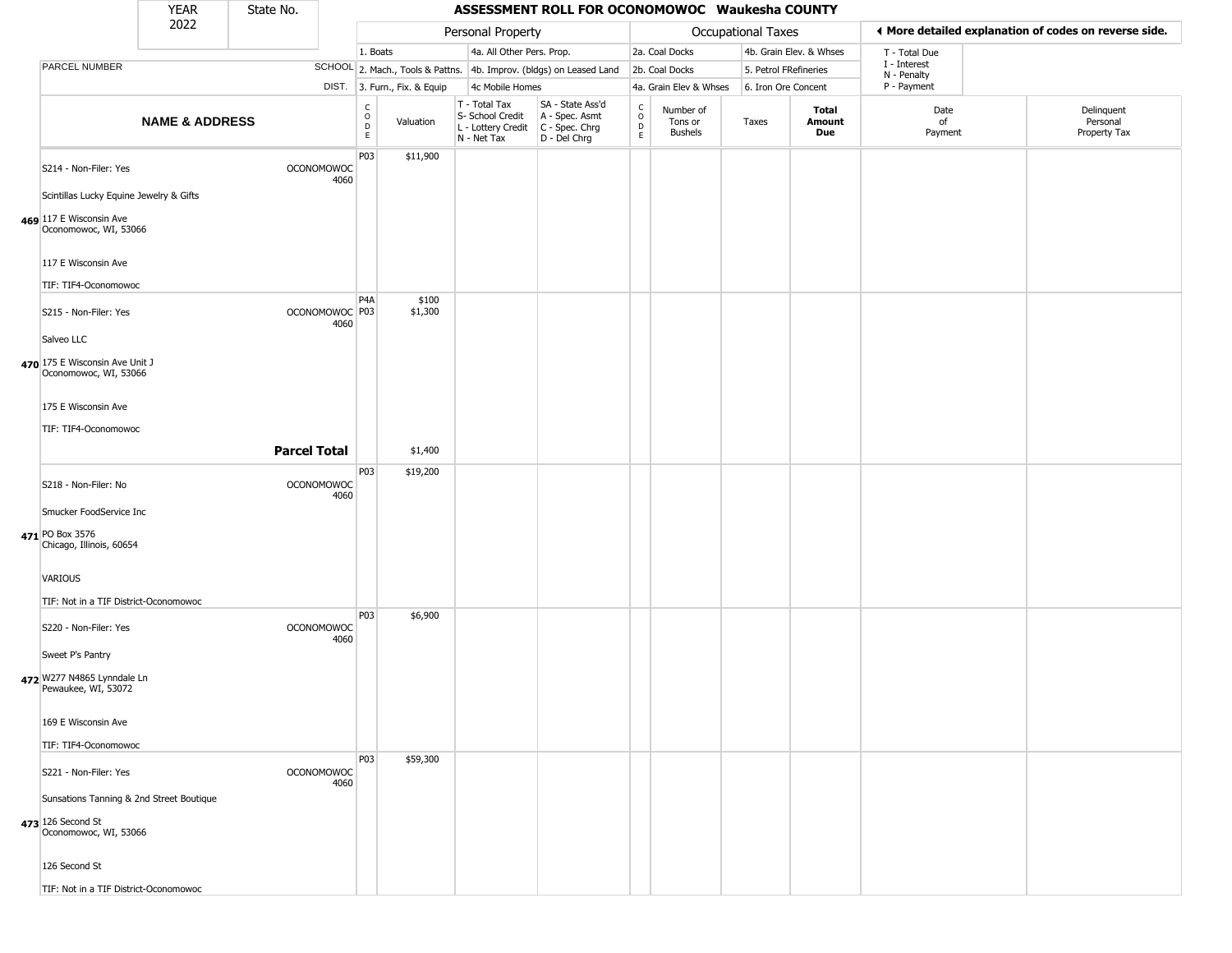|                                                                                          | <b>YEAR</b>               | State No.           |                                   |                               |                              |                                                                        | ASSESSMENT ROLL FOR OCONOMOWOC Waukesha COUNTY                       |                                   |                                        |                       |                         |                                                       |                                        |
|------------------------------------------------------------------------------------------|---------------------------|---------------------|-----------------------------------|-------------------------------|------------------------------|------------------------------------------------------------------------|----------------------------------------------------------------------|-----------------------------------|----------------------------------------|-----------------------|-------------------------|-------------------------------------------------------|----------------------------------------|
|                                                                                          | 2022                      |                     |                                   |                               |                              | Personal Property                                                      |                                                                      |                                   |                                        | Occupational Taxes    |                         | ◀ More detailed explanation of codes on reverse side. |                                        |
|                                                                                          |                           |                     |                                   | 1. Boats                      |                              | 4a. All Other Pers. Prop.                                              |                                                                      |                                   | 2a. Coal Docks                         |                       | 4b. Grain Elev. & Whses | T - Total Due                                         |                                        |
| PARCEL NUMBER                                                                            |                           |                     |                                   |                               |                              |                                                                        | SCHOOL 2. Mach., Tools & Pattns. 4b. Improv. (bldgs) on Leased Land  |                                   | 2b. Coal Docks                         | 5. Petrol FRefineries |                         | I - Interest<br>N - Penalty                           |                                        |
|                                                                                          |                           |                     |                                   |                               | DIST. 3. Furn., Fix. & Equip | 4c Mobile Homes                                                        |                                                                      |                                   | 4a. Grain Elev & Whses                 | 6. Iron Ore Concent   |                         | P - Payment                                           |                                        |
|                                                                                          | <b>NAME &amp; ADDRESS</b> |                     |                                   | $_{\rm o}^{\rm c}$<br>D<br>E. | Valuation                    | T - Total Tax<br>S- School Credit<br>L - Lottery Credit<br>N - Net Tax | SA - State Ass'd<br>A - Spec. Asmt<br>C - Spec. Chrg<br>D - Del Chrg | $\mathsf{C}$<br>$\circ$<br>D<br>E | Number of<br>Tons or<br><b>Bushels</b> | Taxes                 | Total<br>Amount<br>Due  | Date<br>of<br>Payment                                 | Delinquent<br>Personal<br>Property Tax |
| S227 - Non-Filer: No<br>Snips and Giggles Sara Ninmann                                   |                           |                     | OCONOMOWOC <sup>P03</sup><br>4060 | P4A                           | \$500<br>\$900               |                                                                        |                                                                      |                                   |                                        |                       |                         |                                                       |                                        |
| 474 183 E Wisconsin Ave Unit Q<br>Oconomowoc, WI, 53066                                  |                           |                     |                                   |                               |                              |                                                                        |                                                                      |                                   |                                        |                       |                         |                                                       |                                        |
| 183 E Wisconsin Ave Unit Q                                                               |                           |                     |                                   |                               |                              |                                                                        |                                                                      |                                   |                                        |                       |                         |                                                       |                                        |
| TIF: TIF4-Oconomowoc                                                                     |                           | <b>Parcel Total</b> |                                   |                               | \$1,400                      |                                                                        |                                                                      |                                   |                                        |                       |                         |                                                       |                                        |
| S235 - Non-Filer: Yes                                                                    |                           |                     | <b>OCONOMOWOC</b><br>4060         | P03                           | \$900                        |                                                                        |                                                                      |                                   |                                        |                       |                         |                                                       |                                        |
| Essen J, LLC                                                                             |                           |                     |                                   |                               |                              |                                                                        |                                                                      |                                   |                                        |                       |                         |                                                       |                                        |
| 475 113 S Main St<br>Oconomowoc, WI, 53066                                               |                           |                     |                                   |                               |                              |                                                                        |                                                                      |                                   |                                        |                       |                         |                                                       |                                        |
| 113 S Main St                                                                            |                           |                     |                                   |                               |                              |                                                                        |                                                                      |                                   |                                        |                       |                         |                                                       |                                        |
| TIF: TIF4-Oconomowoc                                                                     |                           |                     |                                   |                               |                              |                                                                        |                                                                      |                                   |                                        |                       |                         |                                                       |                                        |
| S239 - Non-Filer: No                                                                     |                           |                     | OCONOMOWOC P03<br>4060            | P <sub>4</sub> A              | \$200<br>\$900               |                                                                        |                                                                      |                                   |                                        |                       |                         |                                                       |                                        |
| Susan's Salon LLC Susan Giudice<br>476 1288 Summit Ave Unit 106<br>Oconomowoc, WI, 53066 |                           |                     |                                   |                               |                              |                                                                        |                                                                      |                                   |                                        |                       |                         |                                                       |                                        |
| 1288 Summit Ave Unit 106                                                                 |                           |                     |                                   |                               |                              |                                                                        |                                                                      |                                   |                                        |                       |                         |                                                       |                                        |
| TIF: Not in a TIF District-Oconomowoc                                                    |                           | <b>Parcel Total</b> |                                   |                               | \$1,100                      |                                                                        |                                                                      |                                   |                                        |                       |                         |                                                       |                                        |
| S246 - Non-Filer: No                                                                     |                           |                     | OCONOMOWOC P03<br>4060            | P <sub>4</sub> A              | \$200<br>\$1,400             |                                                                        |                                                                      |                                   |                                        |                       |                         |                                                       |                                        |
| Steve OBrien, CPA                                                                        |                           |                     |                                   |                               |                              |                                                                        |                                                                      |                                   |                                        |                       |                         |                                                       |                                        |
| 477 888 Thackeray Trl #112<br>Oconomowoc, WI, 53066                                      |                           |                     |                                   |                               |                              |                                                                        |                                                                      |                                   |                                        |                       |                         |                                                       |                                        |
| 888 Thackeray Trl #112                                                                   |                           |                     |                                   |                               |                              |                                                                        |                                                                      |                                   |                                        |                       |                         |                                                       |                                        |
| TIF: Not in a TIF District-Oconomowoc                                                    |                           |                     |                                   |                               |                              |                                                                        |                                                                      |                                   |                                        |                       |                         |                                                       |                                        |
|                                                                                          |                           | <b>Parcel Total</b> |                                   |                               | \$1,600                      |                                                                        |                                                                      |                                   |                                        |                       |                         |                                                       |                                        |
| S247 - Non-Filer: No                                                                     |                           |                     | OCONOMOWOC P03<br>4060            | P4A                           | \$400<br>\$198,100           |                                                                        |                                                                      |                                   |                                        |                       |                         |                                                       |                                        |
| Summit Credit Union                                                                      |                           |                     |                                   |                               |                              |                                                                        |                                                                      |                                   |                                        |                       |                         |                                                       |                                        |
| 478 PO Box 8046<br>Madison, Wisconsin, 53708-8046                                        |                           |                     |                                   |                               |                              |                                                                        |                                                                      |                                   |                                        |                       |                         |                                                       |                                        |
| 1300 Oconomowoc Pkwy                                                                     |                           |                     |                                   |                               |                              |                                                                        |                                                                      |                                   |                                        |                       |                         |                                                       |                                        |
| TIF: Not in a TIF District-Oconomowoc                                                    |                           |                     |                                   |                               |                              |                                                                        |                                                                      |                                   |                                        |                       |                         |                                                       |                                        |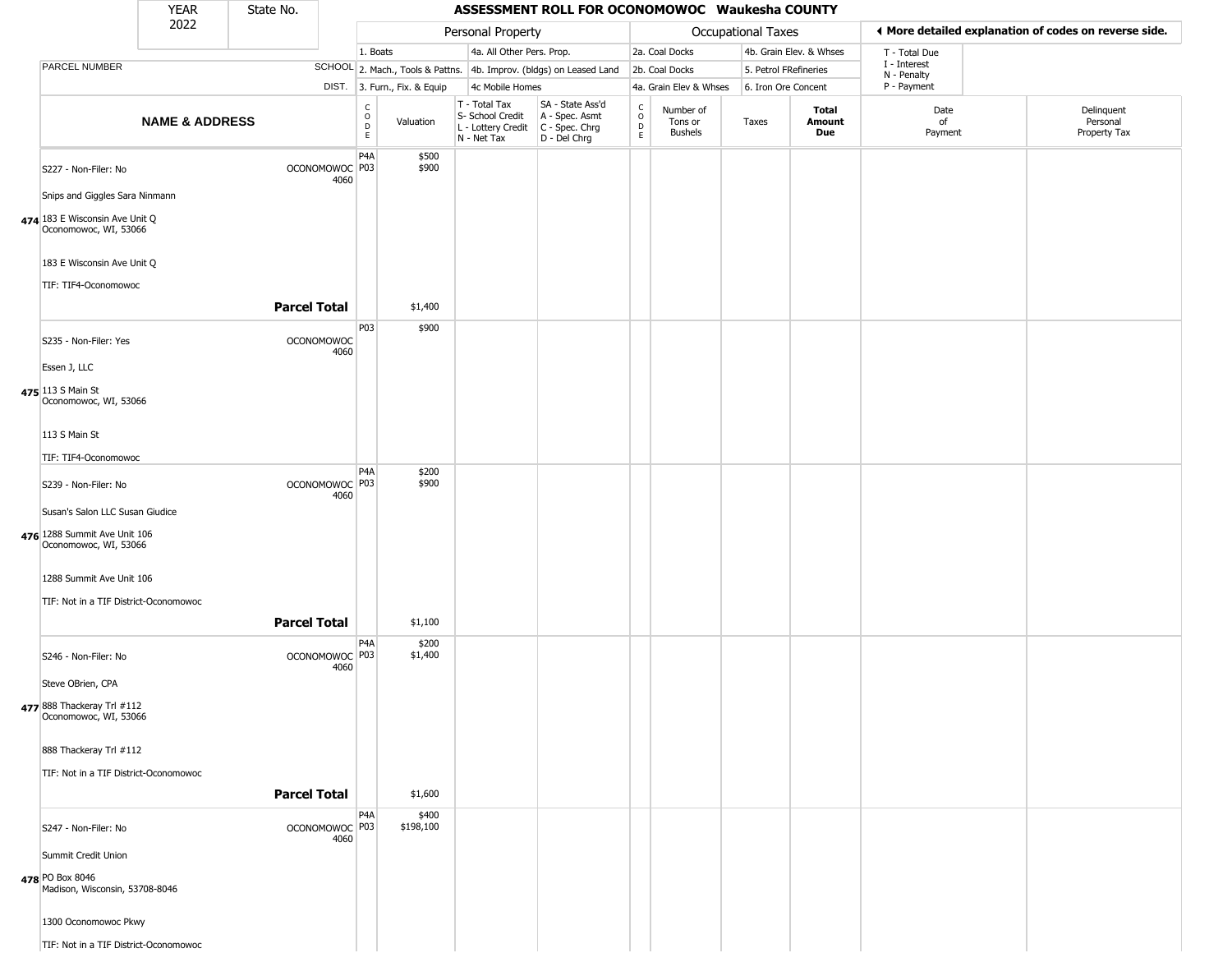|                                                                | <b>YEAR</b>               | State No.           |                           |                  |                              |                                                                                         | ASSESSMENT ROLL FOR OCONOMOWOC Waukesha COUNTY                      |                                                 |                                        |                    |                         |                             |                                                       |
|----------------------------------------------------------------|---------------------------|---------------------|---------------------------|------------------|------------------------------|-----------------------------------------------------------------------------------------|---------------------------------------------------------------------|-------------------------------------------------|----------------------------------------|--------------------|-------------------------|-----------------------------|-------------------------------------------------------|
|                                                                | 2022                      |                     |                           |                  |                              | Personal Property                                                                       |                                                                     |                                                 |                                        | Occupational Taxes |                         |                             | ♦ More detailed explanation of codes on reverse side. |
|                                                                |                           |                     |                           | 1. Boats         |                              | 4a. All Other Pers. Prop.                                                               |                                                                     |                                                 | 2a. Coal Docks                         |                    | 4b. Grain Elev. & Whses | T - Total Due               |                                                       |
| PARCEL NUMBER                                                  |                           |                     |                           |                  |                              |                                                                                         | SCHOOL 2. Mach., Tools & Pattns. 4b. Improv. (bldgs) on Leased Land |                                                 | 2b. Coal Docks                         |                    | 5. Petrol FRefineries   | I - Interest<br>N - Penalty |                                                       |
|                                                                |                           |                     |                           |                  | DIST. 3. Furn., Fix. & Equip | 4c Mobile Homes                                                                         |                                                                     |                                                 | 4a. Grain Elev & Whses                 |                    | 6. Iron Ore Concent     | P - Payment                 |                                                       |
|                                                                | <b>NAME &amp; ADDRESS</b> |                     |                           | C<br>D<br>D<br>E | Valuation                    | T - Total Tax<br>S- School Credit<br>L - Lottery Credit   C - Spec. Chrg<br>N - Net Tax | SA - State Ass'd<br>A - Spec. Asmt<br>D - Del Chrg                  | $\begin{matrix} 0 \\ 0 \\ D \end{matrix}$<br>E. | Number of<br>Tons or<br><b>Bushels</b> | Taxes              | Total<br>Amount<br>Due  | Date<br>of<br>Payment       | Delinquent<br>Personal<br>Property Tax                |
|                                                                |                           | <b>Parcel Total</b> |                           |                  | \$198,500                    |                                                                                         |                                                                     |                                                 |                                        |                    |                         |                             |                                                       |
| S248 - Non-Filer: No                                           |                           |                     | OCONOMOWOC P03<br>4060    | P4A              | \$100<br>\$26,500            |                                                                                         |                                                                     |                                                 |                                        |                    |                         |                             |                                                       |
| Sobie's Restaurant                                             |                           |                     |                           |                  |                              |                                                                                         |                                                                     |                                                 |                                        |                    |                         |                             |                                                       |
| 479 123 E Wisconsin Ave<br>Oconomowoc, WI, 53066               |                           |                     |                           |                  |                              |                                                                                         |                                                                     |                                                 |                                        |                    |                         |                             |                                                       |
| 123 E Wisconsin Ave                                            |                           |                     |                           |                  |                              |                                                                                         |                                                                     |                                                 |                                        |                    |                         |                             |                                                       |
| TIF: TIF4-Oconomowoc                                           |                           |                     |                           |                  |                              |                                                                                         |                                                                     |                                                 |                                        |                    |                         |                             |                                                       |
|                                                                |                           | <b>Parcel Total</b> |                           |                  | \$26,600                     |                                                                                         |                                                                     |                                                 |                                        |                    |                         |                             |                                                       |
| S253 - Non-Filer: No                                           |                           |                     | OCONOMOWOC P03<br>4060    | P <sub>4</sub> A | \$3,900<br>\$19,700          |                                                                                         |                                                                     |                                                 |                                        |                    |                         |                             |                                                       |
| Style Nails & Spa                                              |                           |                     |                           |                  |                              |                                                                                         |                                                                     |                                                 |                                        |                    |                         |                             |                                                       |
| 480 237 Gosdeck Ln<br>Johnson Creek, WI, 53038-9469            |                           |                     |                           |                  |                              |                                                                                         |                                                                     |                                                 |                                        |                    |                         |                             |                                                       |
| 132 N Main St                                                  |                           |                     |                           |                  |                              |                                                                                         |                                                                     |                                                 |                                        |                    |                         |                             |                                                       |
| TIF: TIF5-Oconomowoc                                           |                           |                     |                           |                  |                              |                                                                                         |                                                                     |                                                 |                                        |                    |                         |                             |                                                       |
|                                                                |                           | <b>Parcel Total</b> |                           |                  | \$23,600                     |                                                                                         |                                                                     |                                                 |                                        |                    |                         |                             |                                                       |
| S254 - Non-Filer: Yes                                          |                           |                     | OCONOMOWOC P4A<br>4060    | P03              | \$60,400<br>\$67,700         |                                                                                         |                                                                     |                                                 |                                        |                    |                         |                             |                                                       |
| Sport Clips TWISTED MAPLE LLC                                  |                           |                     |                           |                  |                              |                                                                                         |                                                                     |                                                 |                                        |                    |                         |                             |                                                       |
| 481 W1852 POND RD<br>RUBICON, WI, 53078                        |                           |                     |                           |                  |                              |                                                                                         |                                                                     |                                                 |                                        |                    |                         |                             |                                                       |
| 1674 Old School House Rd Unit 102                              |                           |                     |                           |                  |                              |                                                                                         |                                                                     |                                                 |                                        |                    |                         |                             |                                                       |
| TIF: Not in a TIF District-Oconomowoc                          |                           |                     |                           |                  |                              |                                                                                         |                                                                     |                                                 |                                        |                    |                         |                             |                                                       |
|                                                                |                           | <b>Parcel Total</b> |                           |                  | \$128,100                    |                                                                                         |                                                                     |                                                 |                                        |                    |                         |                             |                                                       |
| S255 - Non-Filer: Yes                                          |                           |                     | <b>OCONOMOWOC</b><br>4060 | P <sub>03</sub>  | \$12,900                     |                                                                                         |                                                                     |                                                 |                                        |                    |                         |                             |                                                       |
| Salon Cole                                                     |                           |                     |                           |                  |                              |                                                                                         |                                                                     |                                                 |                                        |                    |                         |                             |                                                       |
| 482 1676 Old School House Rd Unit 101<br>Oconomowoc, WI, 53066 |                           |                     |                           |                  |                              |                                                                                         |                                                                     |                                                 |                                        |                    |                         |                             |                                                       |
| 1676 Old School House Rd Unit 101                              |                           |                     |                           |                  |                              |                                                                                         |                                                                     |                                                 |                                        |                    |                         |                             |                                                       |
| TIF: Not in a TIF District-Oconomowoc                          |                           |                     |                           |                  |                              |                                                                                         |                                                                     |                                                 |                                        |                    |                         |                             |                                                       |

**480**

**481**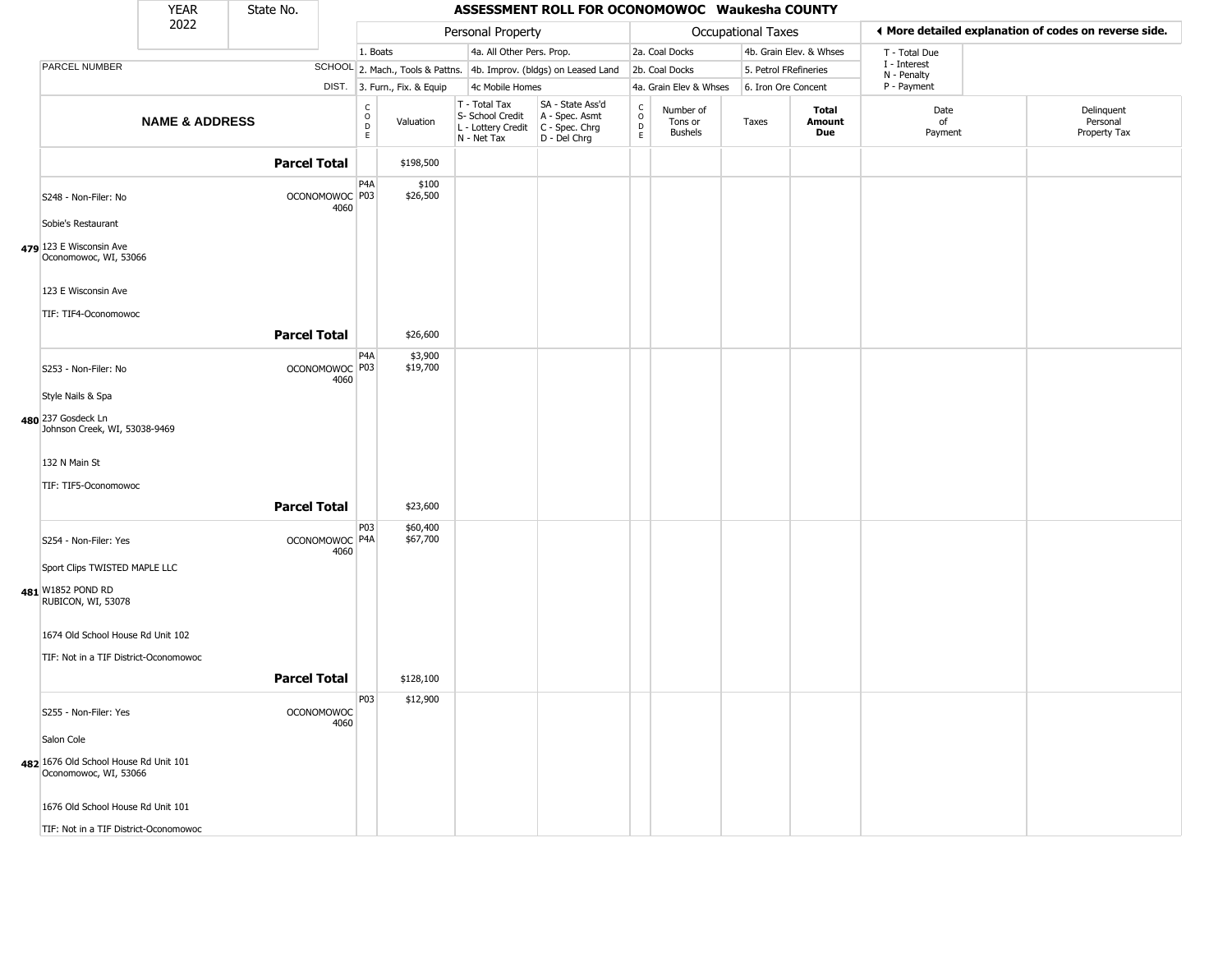|                                                         | <b>YEAR</b>               | State No.           |                           |                                                |                              |                                                                        | ASSESSMENT ROLL FOR OCONOMOWOC Waukesha COUNTY                         |                                            |                                 |                           |                         |                             |                                                       |
|---------------------------------------------------------|---------------------------|---------------------|---------------------------|------------------------------------------------|------------------------------|------------------------------------------------------------------------|------------------------------------------------------------------------|--------------------------------------------|---------------------------------|---------------------------|-------------------------|-----------------------------|-------------------------------------------------------|
|                                                         | 2022                      |                     |                           |                                                |                              | Personal Property                                                      |                                                                        |                                            |                                 | <b>Occupational Taxes</b> |                         |                             | ♦ More detailed explanation of codes on reverse side. |
|                                                         |                           |                     |                           | 1. Boats                                       |                              | 4a. All Other Pers. Prop.                                              |                                                                        |                                            | 2a. Coal Docks                  |                           | 4b. Grain Elev. & Whses | T - Total Due               |                                                       |
| PARCEL NUMBER                                           |                           |                     |                           |                                                |                              |                                                                        | SCHOOL 2. Mach., Tools & Pattns. 4b. Improv. (bldgs) on Leased Land    |                                            | 2b. Coal Docks                  | 5. Petrol FRefineries     |                         | I - Interest<br>N - Penalty |                                                       |
|                                                         |                           |                     |                           |                                                | DIST. 3. Furn., Fix. & Equip | 4c Mobile Homes                                                        |                                                                        |                                            | 4a. Grain Elev & Whses          | 6. Iron Ore Concent       |                         | P - Payment                 |                                                       |
|                                                         | <b>NAME &amp; ADDRESS</b> |                     |                           | $\begin{matrix} 0 \\ 0 \\ D \end{matrix}$<br>E | Valuation                    | T - Total Tax<br>S- School Credit<br>L - Lottery Credit<br>N - Net Tax | SA - State Ass'd<br>A - Spec. Asmt<br>$C - Spec. Chrg$<br>D - Del Chrg | $\begin{array}{c} C \\ 0 \\ E \end{array}$ | Number of<br>Tons or<br>Bushels | Taxes                     | Total<br>Amount<br>Due  | Date<br>of<br>Payment       | Delinquent<br>Personal<br>Property Tax                |
| S256 - Non-Filer: Yes<br>Swendson Hentz Law Ltd         |                           |                     | <b>OCONOMOWOC</b><br>4060 | P03                                            | \$4,700                      |                                                                        |                                                                        |                                            |                                 |                           |                         |                             |                                                       |
| 483 1300 Summit Ave Unit 202<br>Oconomowoc, WI, 53066   |                           |                     |                           |                                                |                              |                                                                        |                                                                        |                                            |                                 |                           |                         |                             |                                                       |
| 1300 Summit Ave Unit 202                                |                           |                     |                           |                                                |                              |                                                                        |                                                                        |                                            |                                 |                           |                         |                             |                                                       |
| TIF: Not in a TIF District-Oconomowoc                   |                           |                     |                           | P <sub>4</sub> A                               | \$1,100                      |                                                                        |                                                                        |                                            |                                 |                           |                         |                             |                                                       |
| S257 - Non-Filer: Yes                                   |                           |                     | OCONOMOWOC P03<br>4060    |                                                | \$11,000                     |                                                                        |                                                                        |                                            |                                 |                           |                         |                             |                                                       |
| Sullane Group, Inc.                                     |                           |                     |                           |                                                |                              |                                                                        |                                                                        |                                            |                                 |                           |                         |                             |                                                       |
| 484 207 Kestrel Way<br>Hartland, Wisconsin, 53029       |                           |                     |                           |                                                |                              |                                                                        |                                                                        |                                            |                                 |                           |                         |                             |                                                       |
| 1280 Brown St #C                                        |                           |                     |                           |                                                |                              |                                                                        |                                                                        |                                            |                                 |                           |                         |                             |                                                       |
| TIF: Not in a TIF District-Oconomowoc                   |                           |                     |                           |                                                |                              |                                                                        |                                                                        |                                            |                                 |                           |                         |                             |                                                       |
|                                                         |                           | <b>Parcel Total</b> |                           |                                                | \$12,100                     |                                                                        |                                                                        |                                            |                                 |                           |                         |                             |                                                       |
| S258 - Non-Filer: Yes                                   |                           |                     | OCONOMOWOC P03<br>4060    | P4A                                            | \$1,100<br>\$11,300          |                                                                        |                                                                        |                                            |                                 |                           |                         |                             |                                                       |
| Sullane Group, Inc.                                     |                           |                     |                           |                                                |                              |                                                                        |                                                                        |                                            |                                 |                           |                         |                             |                                                       |
| 485 207 Kestrel Way<br>Hartland, Wisconsin, 53029       |                           |                     |                           |                                                |                              |                                                                        |                                                                        |                                            |                                 |                           |                         |                             |                                                       |
| 1400 Summit Ave #D                                      |                           |                     |                           |                                                |                              |                                                                        |                                                                        |                                            |                                 |                           |                         |                             |                                                       |
|                                                         |                           |                     |                           |                                                |                              |                                                                        |                                                                        |                                            |                                 |                           |                         |                             |                                                       |
| TIF: TIF7-Oconomowoc                                    |                           | <b>Parcel Total</b> |                           |                                                | \$12,400                     |                                                                        |                                                                        |                                            |                                 |                           |                         |                             |                                                       |
| S259 - Non-Filer: Yes                                   |                           |                     | <b>OCONOMOWOC</b><br>4060 | P03                                            | \$2,600                      |                                                                        |                                                                        |                                            |                                 |                           |                         |                             |                                                       |
| Sunarc Studios LLC                                      |                           |                     |                           |                                                |                              |                                                                        |                                                                        |                                            |                                 |                           |                         |                             |                                                       |
| 486 133 E Wisconsin Ave Unit A<br>Oconomowoc, WI, 53066 |                           |                     |                           |                                                |                              |                                                                        |                                                                        |                                            |                                 |                           |                         |                             |                                                       |
| 133 E Wisconsin Ave Unit A                              |                           |                     |                           |                                                |                              |                                                                        |                                                                        |                                            |                                 |                           |                         |                             |                                                       |
| TIF: TIF4-Oconomowoc                                    |                           |                     |                           |                                                |                              |                                                                        |                                                                        |                                            |                                 |                           |                         |                             |                                                       |
| S260 - Non-Filer: Yes                                   |                           |                     | <b>OCONOMOWOC</b><br>4060 | P03                                            | \$10,000                     |                                                                        |                                                                        |                                            |                                 |                           |                         |                             |                                                       |
| Stamas LLC Anna Stamas                                  |                           |                     |                           |                                                |                              |                                                                        |                                                                        |                                            |                                 |                           |                         |                             |                                                       |
| 487 15950 Sky Cliff Dr<br>Brookfield, Wisconsin, 53005  |                           |                     |                           |                                                |                              |                                                                        |                                                                        |                                            |                                 |                           |                         |                             |                                                       |
| 1020 Oconomowoc Pkwy                                    |                           |                     |                           |                                                |                              |                                                                        |                                                                        |                                            |                                 |                           |                         |                             |                                                       |
| TIF: Not in a TIF District-Oconomowoc                   |                           |                     |                           |                                                |                              |                                                                        |                                                                        |                                            |                                 |                           |                         |                             |                                                       |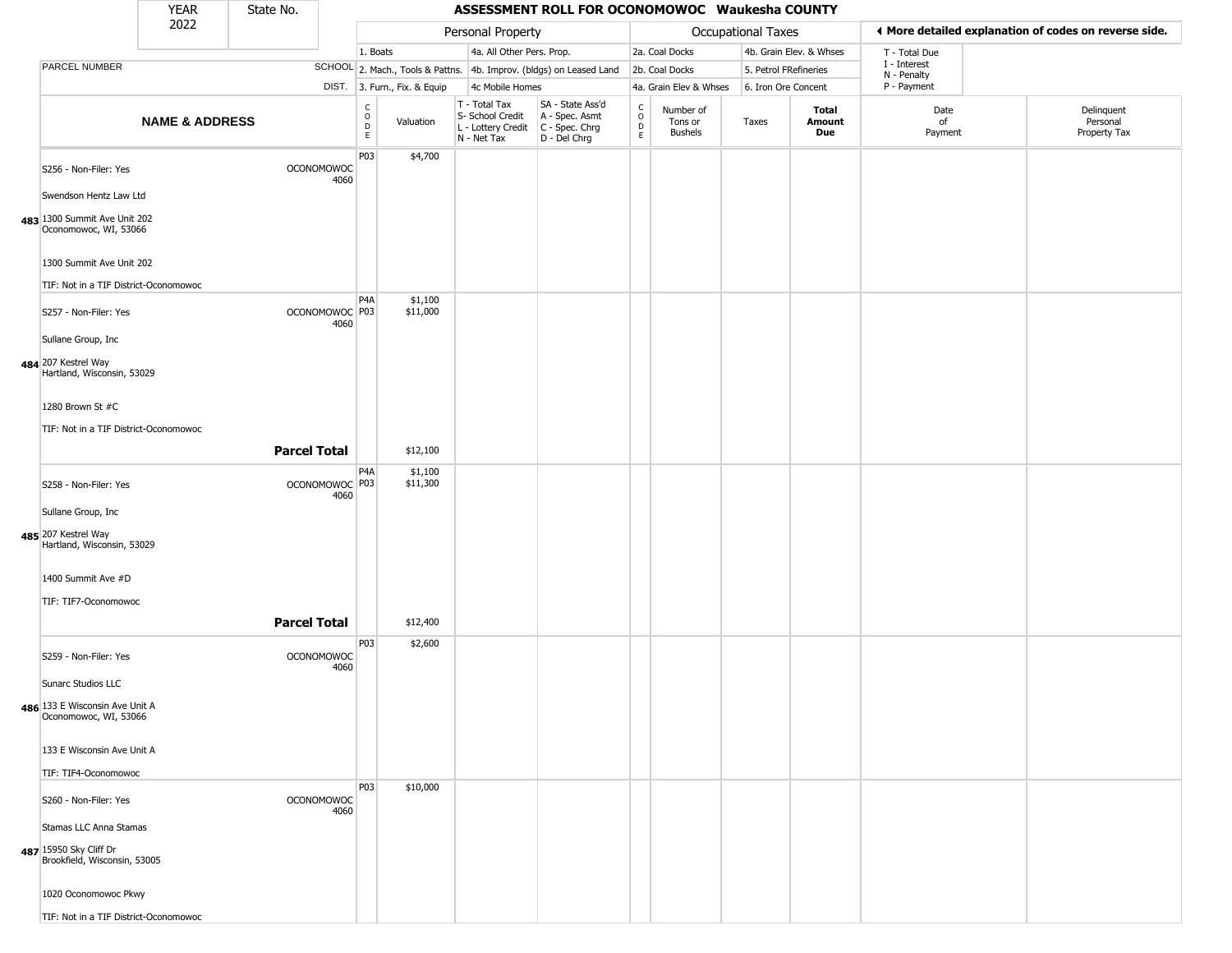|                                                          | YEAR                      | State No.           |                                     |                                                             |                                                                        | ASSESSMENT ROLL FOR OCONOMOWOC Waukesha COUNTY                         |                                      |                                        |                           |                         |                             |                                                       |
|----------------------------------------------------------|---------------------------|---------------------|-------------------------------------|-------------------------------------------------------------|------------------------------------------------------------------------|------------------------------------------------------------------------|--------------------------------------|----------------------------------------|---------------------------|-------------------------|-----------------------------|-------------------------------------------------------|
|                                                          | 2022                      |                     |                                     |                                                             | Personal Property                                                      |                                                                        |                                      |                                        | <b>Occupational Taxes</b> |                         |                             | ♦ More detailed explanation of codes on reverse side. |
|                                                          |                           |                     |                                     | 1. Boats                                                    | 4a. All Other Pers. Prop.                                              |                                                                        |                                      | 2a. Coal Docks                         |                           | 4b. Grain Elev. & Whses | T - Total Due               |                                                       |
| PARCEL NUMBER                                            |                           |                     |                                     |                                                             |                                                                        | SCHOOL 2. Mach., Tools & Pattns. 4b. Improv. (bldgs) on Leased Land    |                                      | 2b. Coal Docks                         | 5. Petrol FRefineries     |                         | I - Interest<br>N - Penalty |                                                       |
|                                                          |                           |                     |                                     | DIST. 3. Furn., Fix. & Equip                                | 4c Mobile Homes                                                        |                                                                        |                                      | 4a. Grain Elev & Whses                 | 6. Iron Ore Concent       |                         | P - Payment                 |                                                       |
|                                                          | <b>NAME &amp; ADDRESS</b> |                     |                                     | $\begin{matrix} 0 \\ 0 \\ D \end{matrix}$<br>Valuation<br>E | T - Total Tax<br>S- School Credit<br>L - Lottery Credit<br>N - Net Tax | SA - State Ass'd<br>A - Spec. Asmt<br>$C - Spec. Chrg$<br>D - Del Chrg | $\int_{0}^{c}$<br>$_{\rm E}^{\rm D}$ | Number of<br>Tons or<br><b>Bushels</b> | Taxes                     | Total<br>Amount<br>Due  | Date<br>of<br>Payment       | Delinquent<br>Personal<br>Property Tax                |
| S261 - Non-Filer: Yes                                    |                           |                     | OCONOMOWOC P03<br>4060              | P <sub>4</sub> A<br>\$11,000<br>\$66,000                    |                                                                        |                                                                        |                                      |                                        |                           |                         |                             |                                                       |
| Steel Tank Brewing Co                                    |                           |                     |                                     |                                                             |                                                                        |                                                                        |                                      |                                        |                           |                         |                             |                                                       |
| 488 1225 Robruck Dr<br>Oconomowoc, WI, 53066             |                           |                     |                                     |                                                             |                                                                        |                                                                        |                                      |                                        |                           |                         |                             |                                                       |
| 1225 Robruck Dr<br>TIF: Not in a TIF District-Oconomowoc |                           |                     |                                     |                                                             |                                                                        |                                                                        |                                      |                                        |                           |                         |                             |                                                       |
|                                                          |                           | <b>Parcel Total</b> |                                     | \$77,000                                                    |                                                                        |                                                                        |                                      |                                        |                           |                         |                             |                                                       |
| S262 - Non-Filer: No                                     |                           |                     | <b>OCONOMOWOC</b><br>4060           | P03<br>\$3,200                                              |                                                                        |                                                                        |                                      |                                        |                           |                         |                             |                                                       |
| SPOK, INC                                                |                           |                     |                                     |                                                             |                                                                        |                                                                        |                                      |                                        |                           |                         |                             |                                                       |
| 489 PO BOX 330489<br>Nashville, TN, 37203                |                           |                     |                                     |                                                             |                                                                        |                                                                        |                                      |                                        |                           |                         |                             |                                                       |
| <b>VARIOUS</b>                                           |                           |                     |                                     |                                                             |                                                                        |                                                                        |                                      |                                        |                           |                         |                             |                                                       |
| TIF: Not in a TIF District-Oconomowoc                    |                           |                     |                                     |                                                             |                                                                        |                                                                        |                                      |                                        |                           |                         |                             |                                                       |
| S265 - Non-Filer: Yes                                    |                           |                     | OCONOMOWOC P03                      | P <sub>4</sub> A<br>\$1,600<br>\$3,000                      |                                                                        |                                                                        |                                      |                                        |                           |                         |                             |                                                       |
| SCARPA BELLE BOUTIQUE                                    |                           |                     | 4060                                |                                                             |                                                                        |                                                                        |                                      |                                        |                           |                         |                             |                                                       |
| 490 119 E Wisconsin Ave                                  |                           |                     |                                     |                                                             |                                                                        |                                                                        |                                      |                                        |                           |                         |                             |                                                       |
| Oconomowoc, WI, 53066                                    |                           |                     |                                     |                                                             |                                                                        |                                                                        |                                      |                                        |                           |                         |                             |                                                       |
| 119 E Wisconsin Ave                                      |                           |                     |                                     |                                                             |                                                                        |                                                                        |                                      |                                        |                           |                         |                             |                                                       |
| TIF: TIF4-Oconomowoc                                     |                           |                     |                                     |                                                             |                                                                        |                                                                        |                                      |                                        |                           |                         |                             |                                                       |
|                                                          |                           | <b>Parcel Total</b> |                                     | \$4,600                                                     |                                                                        |                                                                        |                                      |                                        |                           |                         |                             |                                                       |
| S266 - Non-Filer: Yes                                    |                           |                     | OCONOMOWOC <sup>O P03</sup><br>4060 | P <sub>4</sub> A<br>\$1,000<br>\$60,500                     |                                                                        |                                                                        |                                      |                                        |                           |                         |                             |                                                       |
| SUMMIT DENTAL EXCELLENCE LLC                             |                           |                     |                                     |                                                             |                                                                        |                                                                        |                                      |                                        |                           |                         |                             |                                                       |
| 491 850 Summit Ave<br>Oconomowoc, WI, 53066              |                           |                     |                                     |                                                             |                                                                        |                                                                        |                                      |                                        |                           |                         |                             |                                                       |
| 850 Summit Ave                                           |                           |                     |                                     |                                                             |                                                                        |                                                                        |                                      |                                        |                           |                         |                             |                                                       |
| TIF: Not in a TIF District-Oconomowoc                    |                           |                     |                                     |                                                             |                                                                        |                                                                        |                                      |                                        |                           |                         |                             |                                                       |
|                                                          |                           | <b>Parcel Total</b> |                                     | \$61,500                                                    |                                                                        |                                                                        |                                      |                                        |                           |                         |                             |                                                       |
| S267 - Non-Filer: No                                     |                           |                     | OCONOMOWOC P03<br>4060              | P <sub>4</sub> A<br>\$1,500<br>\$63,000                     |                                                                        |                                                                        |                                      |                                        |                           |                         |                             |                                                       |
| SCHMIDT AND BARTELT INC Stephen J Schmidt                |                           |                     |                                     |                                                             |                                                                        |                                                                        |                                      |                                        |                           |                         |                             |                                                       |
| 492 10121 W North Ave<br>Wauwatosa, WI, 53226            |                           |                     |                                     |                                                             |                                                                        |                                                                        |                                      |                                        |                           |                         |                             |                                                       |
| 121 Cross St                                             |                           |                     |                                     |                                                             |                                                                        |                                                                        |                                      |                                        |                           |                         |                             |                                                       |
| TIF: TIF4-Oconomowoc                                     |                           |                     |                                     |                                                             |                                                                        |                                                                        |                                      |                                        |                           |                         |                             |                                                       |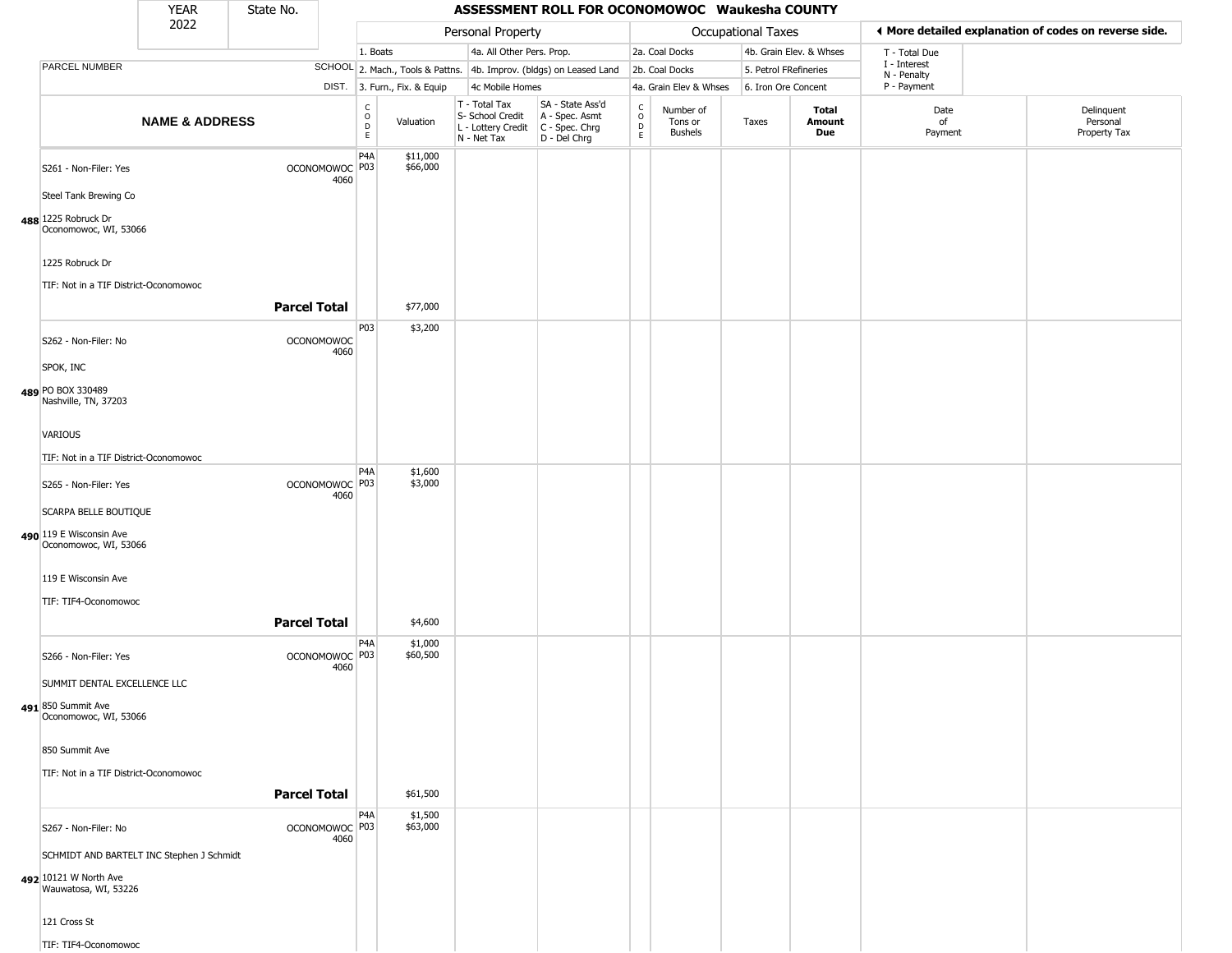|                                                                        | <b>YEAR</b>               | State No.           |                           |                                              |                              |                                                                        | ASSESSMENT ROLL FOR OCONOMOWOC Waukesha COUNTY                         |                                         |                                 |                    |                         |                             |                                                       |
|------------------------------------------------------------------------|---------------------------|---------------------|---------------------------|----------------------------------------------|------------------------------|------------------------------------------------------------------------|------------------------------------------------------------------------|-----------------------------------------|---------------------------------|--------------------|-------------------------|-----------------------------|-------------------------------------------------------|
|                                                                        | 2022                      |                     |                           |                                              |                              | Personal Property                                                      |                                                                        |                                         |                                 | Occupational Taxes |                         |                             | ♦ More detailed explanation of codes on reverse side. |
|                                                                        |                           |                     |                           | 1. Boats                                     |                              | 4a. All Other Pers. Prop.                                              |                                                                        |                                         | 2a. Coal Docks                  |                    | 4b. Grain Elev. & Whses | T - Total Due               |                                                       |
| PARCEL NUMBER                                                          |                           |                     |                           |                                              |                              |                                                                        | SCHOOL 2. Mach., Tools & Pattns. 4b. Improv. (bldgs) on Leased Land    |                                         | 2b. Coal Docks                  |                    | 5. Petrol FRefineries   | I - Interest<br>N - Penalty |                                                       |
|                                                                        |                           |                     |                           |                                              | DIST. 3. Furn., Fix. & Equip | 4c Mobile Homes                                                        |                                                                        |                                         | 4a. Grain Elev & Whses          |                    | 6. Iron Ore Concent     | P - Payment                 |                                                       |
|                                                                        | <b>NAME &amp; ADDRESS</b> |                     |                           | $\begin{array}{c}\nC \\ O \\ D\n\end{array}$ | Valuation                    | T - Total Tax<br>S- School Credit<br>L - Lottery Credit<br>N - Net Tax | SA - State Ass'd<br>A - Spec. Asmt<br>$C - Spec. Chrg$<br>D - Del Chrg | $\delta$<br>$\mathsf{D}$<br>$\mathsf E$ | Number of<br>Tons or<br>Bushels | Taxes              | Total<br>Amount<br>Due  | Date<br>of<br>Payment       | Delinquent<br>Personal<br>Property Tax                |
|                                                                        |                           | <b>Parcel Total</b> |                           |                                              | \$64,500                     |                                                                        |                                                                        |                                         |                                 |                    |                         |                             |                                                       |
| S268 - Non-Filer: Yes                                                  |                           |                     | OCONOMOWOC P03<br>4060    | P4A                                          | \$1,000<br>\$5,000           |                                                                        |                                                                        |                                         |                                 |                    |                         |                             |                                                       |
| Solstice Health                                                        |                           |                     |                           |                                              |                              |                                                                        |                                                                        |                                         |                                 |                    |                         |                             |                                                       |
| 493 1370 Pabst Farms Cir, STE 340<br>Oconomowoc, WI, 53066             |                           |                     |                           |                                              |                              |                                                                        |                                                                        |                                         |                                 |                    |                         |                             |                                                       |
| 1370 Pabst Farms Cir, STE 340<br>TIF: Not in a TIF District-Oconomowoc |                           |                     |                           |                                              |                              |                                                                        |                                                                        |                                         |                                 |                    |                         |                             |                                                       |
|                                                                        |                           | <b>Parcel Total</b> |                           |                                              | \$6,000                      |                                                                        |                                                                        |                                         |                                 |                    |                         |                             |                                                       |
| T011 - Non-Filer: No                                                   |                           |                     | <b>OCONOMOWOC</b><br>4060 | P03                                          | \$7,500                      |                                                                        |                                                                        |                                         |                                 |                    |                         |                             |                                                       |
| Tims Auto Parts Inc                                                    |                           |                     |                           |                                              |                              |                                                                        |                                                                        |                                         |                                 |                    |                         |                             |                                                       |
| 494 502 E Wisconsin Ave<br>Oconomowoc, WI, 53066                       |                           |                     |                           |                                              |                              |                                                                        |                                                                        |                                         |                                 |                    |                         |                             |                                                       |
| 502 E Wisconsin Ave                                                    |                           |                     |                           |                                              |                              |                                                                        |                                                                        |                                         |                                 |                    |                         |                             |                                                       |
| TIF: TIF4-Oconomowoc                                                   |                           |                     |                           |                                              |                              |                                                                        |                                                                        |                                         |                                 |                    |                         |                             |                                                       |
| T015 - Non-Filer: No                                                   |                           |                     | <b>OCONOMOWOC</b><br>4060 | P03                                          | \$1,300                      |                                                                        |                                                                        |                                         |                                 |                    |                         |                             |                                                       |
| Tinus Marine Inc                                                       |                           |                     |                           |                                              |                              |                                                                        |                                                                        |                                         |                                 |                    |                         |                             |                                                       |
| 495 307 Forest St<br>Oconomowoc, WI, 53066                             |                           |                     |                           |                                              |                              |                                                                        |                                                                        |                                         |                                 |                    |                         |                             |                                                       |
| 307 Forest St                                                          |                           |                     |                           |                                              |                              |                                                                        |                                                                        |                                         |                                 |                    |                         |                             |                                                       |
| TIF: Not in a TIF District-Oconomowoc                                  |                           |                     |                           |                                              |                              |                                                                        |                                                                        |                                         |                                 |                    |                         |                             |                                                       |
| T033 - Non-Filer: Yes                                                  |                           |                     | OCONOMOWOC e<br>4060 Ass  | Stat                                         | \$0                          |                                                                        |                                                                        |                                         |                                 |                    |                         |                             |                                                       |
| Tymad Manufacturing Corp                                               |                           |                     |                           | ess<br>ed                                    |                              |                                                                        |                                                                        |                                         |                                 |                    |                         |                             |                                                       |
| 496 251 Crystal Dr<br>Hartland, WI, 53029                              |                           |                     |                           |                                              |                              |                                                                        |                                                                        |                                         |                                 |                    |                         |                             |                                                       |
| 425 S Lapham St                                                        |                           |                     |                           |                                              |                              |                                                                        |                                                                        |                                         |                                 |                    |                         |                             |                                                       |
| TIF: Not in a TIF District-Oconomowoc                                  |                           |                     |                           |                                              |                              |                                                                        |                                                                        |                                         |                                 |                    |                         |                             |                                                       |
| T046 - Non-Filer: No                                                   |                           |                     | OCONOMOWOC P03<br>4060    | P <sub>4</sub> A                             | \$376,900<br>\$6,509,200     |                                                                        |                                                                        |                                         |                                 |                    |                         |                             |                                                       |
| Target Stores T-0557 TARGET CORPORATION                                |                           |                     |                           |                                              |                              |                                                                        |                                                                        |                                         |                                 |                    |                         |                             |                                                       |
| 497 PO Box 9456<br>Minneapolis, MN, 55440-9456                         |                           |                     |                           |                                              |                              |                                                                        |                                                                        |                                         |                                 |                    |                         |                             |                                                       |
| 1100 Valley Rd                                                         |                           |                     |                           |                                              |                              |                                                                        |                                                                        |                                         |                                 |                    |                         |                             |                                                       |
| TIF: Not in a TIF District-Oconomowoc                                  |                           |                     |                           |                                              |                              |                                                                        |                                                                        |                                         |                                 |                    |                         |                             |                                                       |
|                                                                        |                           | <b>Parcel Total</b> |                           |                                              | \$6,886,100                  |                                                                        |                                                                        |                                         |                                 |                    |                         |                             |                                                       |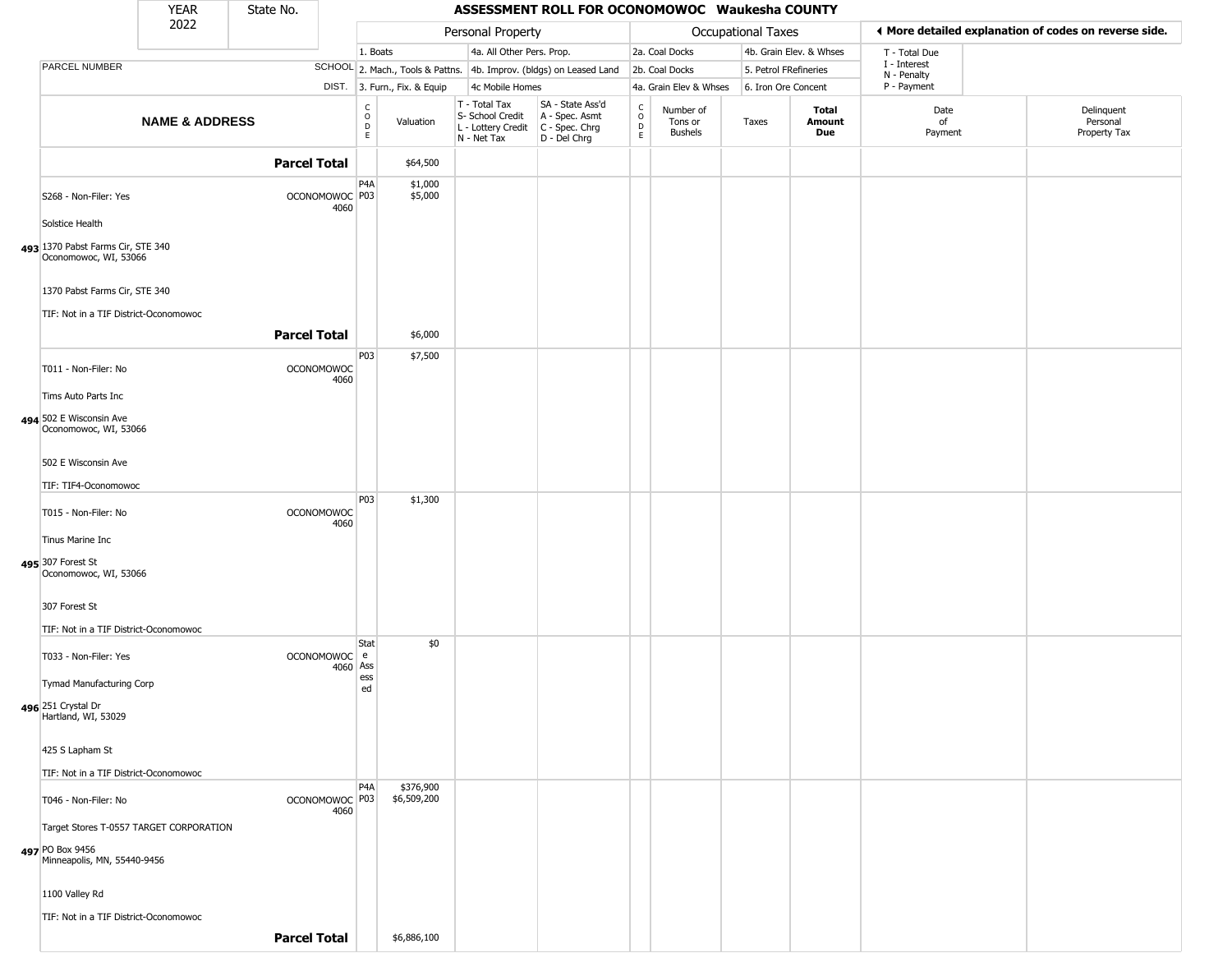|                                                                                                      | <b>YEAR</b>               | State No.           |                           |                                                 |                              |                                                                        | ASSESSMENT ROLL FOR OCONOMOWOC Waukesha COUNTY                       |                                                 |                                 |                           |                         |                             |                                                       |
|------------------------------------------------------------------------------------------------------|---------------------------|---------------------|---------------------------|-------------------------------------------------|------------------------------|------------------------------------------------------------------------|----------------------------------------------------------------------|-------------------------------------------------|---------------------------------|---------------------------|-------------------------|-----------------------------|-------------------------------------------------------|
|                                                                                                      | 2022                      |                     |                           |                                                 |                              | Personal Property                                                      |                                                                      |                                                 |                                 | <b>Occupational Taxes</b> |                         |                             | ♦ More detailed explanation of codes on reverse side. |
|                                                                                                      |                           |                     |                           | 1. Boats                                        |                              | 4a. All Other Pers. Prop.                                              |                                                                      |                                                 | 2a. Coal Docks                  |                           | 4b. Grain Elev. & Whses | T - Total Due               |                                                       |
| PARCEL NUMBER                                                                                        |                           |                     |                           |                                                 |                              |                                                                        | SCHOOL 2. Mach., Tools & Pattns. 4b. Improv. (bldgs) on Leased Land  |                                                 | 2b. Coal Docks                  | 5. Petrol FRefineries     |                         | I - Interest<br>N - Penalty |                                                       |
|                                                                                                      |                           |                     |                           |                                                 | DIST. 3. Furn., Fix. & Equip | 4c Mobile Homes                                                        |                                                                      |                                                 | 4a. Grain Elev & Whses          | 6. Iron Ore Concent       |                         | P - Payment                 |                                                       |
|                                                                                                      | <b>NAME &amp; ADDRESS</b> |                     |                           | $\begin{array}{c} C \\ O \\ D \\ E \end{array}$ | Valuation                    | T - Total Tax<br>S- School Credit<br>L - Lottery Credit<br>N - Net Tax | SA - State Ass'd<br>A - Spec. Asmt<br>C - Spec. Chrg<br>D - Del Chrg | $_{\rm o}^{\rm c}$<br>$\mathsf{D}_{\mathsf{E}}$ | Number of<br>Tons or<br>Bushels | Taxes                     | Total<br>Amount<br>Due  | Date<br>of<br>Payment       | Delinquent<br>Personal<br>Property Tax                |
| T062 - Non-Filer: No                                                                                 |                           |                     | <b>OCONOMOWOC</b><br>4060 | P03                                             | \$2,900                      |                                                                        |                                                                      |                                                 |                                 |                           |                         |                             |                                                       |
| Travel Leaders/Carlson Wagonlit Travel<br>498 1320 Pabst Farms Cir Unit 110<br>OCONOMOWOC, WI, 53065 |                           |                     |                           |                                                 |                              |                                                                        |                                                                      |                                                 |                                 |                           |                         |                             |                                                       |
| 1320 Pabst Farms Cir Unit 110                                                                        |                           |                     |                           |                                                 |                              |                                                                        |                                                                      |                                                 |                                 |                           |                         |                             |                                                       |
| TIF: Not in a TIF District-Oconomowoc                                                                |                           |                     |                           |                                                 |                              |                                                                        |                                                                      |                                                 |                                 |                           |                         |                             |                                                       |
| T063 - Non-Filer: No<br>OPC Therapy Services Oconomowoc Memorial Hospital                            |                           |                     | OCONOMOWOC P03<br>4060    | P <sub>4</sub> A                                | \$1,000<br>\$37,100          |                                                                        |                                                                      |                                                 |                                 |                           |                         |                             |                                                       |
| 499 N17 W24100 Riverwood Dr # 200<br>Waukesha, WI, 53188                                             |                           |                     |                           |                                                 |                              |                                                                        |                                                                      |                                                 |                                 |                           |                         |                             |                                                       |
| 1185 Corporate Center Dr Unit 250<br>TIF: Not in a TIF District-Oconomowoc                           |                           |                     |                           |                                                 |                              |                                                                        |                                                                      |                                                 |                                 |                           |                         |                             |                                                       |
|                                                                                                      |                           | <b>Parcel Total</b> |                           |                                                 | \$38,100                     |                                                                        |                                                                      |                                                 |                                 |                           |                         |                             |                                                       |
| T064 - Non-Filer: Yes                                                                                |                           |                     | <b>OCONOMOWOC</b>         | P03                                             | \$3,800                      |                                                                        |                                                                      |                                                 |                                 |                           |                         |                             |                                                       |
|                                                                                                      |                           |                     | 4060                      |                                                 |                              |                                                                        |                                                                      |                                                 |                                 |                           |                         |                             |                                                       |
| Tropitana                                                                                            |                           |                     |                           |                                                 |                              |                                                                        |                                                                      |                                                 |                                 |                           |                         |                             |                                                       |
| 500 1492 Bluebird Dr<br>Oconomowoc, WI, 53066                                                        |                           |                     |                           |                                                 |                              |                                                                        |                                                                      |                                                 |                                 |                           |                         |                             |                                                       |
| 101 S Main St                                                                                        |                           |                     |                           |                                                 |                              |                                                                        |                                                                      |                                                 |                                 |                           |                         |                             |                                                       |
| TIF: TIF4-Oconomowoc                                                                                 |                           |                     |                           | P <sub>4</sub> A                                | \$3,000                      |                                                                        |                                                                      |                                                 |                                 |                           |                         |                             |                                                       |
| T066 - Non-Filer: No<br>The Boutique Salon Jamie Hansen                                              |                           |                     | OCONOMOWOC P03<br>4060    |                                                 | \$3,300                      |                                                                        |                                                                      |                                                 |                                 |                           |                         |                             |                                                       |
| 501 120 N MAIN ST<br>Oconomowoc, WI, 53066                                                           |                           |                     |                           |                                                 |                              |                                                                        |                                                                      |                                                 |                                 |                           |                         |                             |                                                       |
| 120 N Main St Unit A                                                                                 |                           |                     |                           |                                                 |                              |                                                                        |                                                                      |                                                 |                                 |                           |                         |                             |                                                       |
| TIF: TIF5-Oconomowoc                                                                                 |                           |                     |                           |                                                 |                              |                                                                        |                                                                      |                                                 |                                 |                           |                         |                             |                                                       |
|                                                                                                      |                           | <b>Parcel Total</b> |                           |                                                 | \$6,300                      |                                                                        |                                                                      |                                                 |                                 |                           |                         |                             |                                                       |
| T071 - Non-Filer: No                                                                                 |                           |                     | OCONOMOWOC P03<br>4060    | P <sub>4</sub> A                                | \$100<br>\$24,100            |                                                                        |                                                                      |                                                 |                                 |                           |                         |                             |                                                       |
| The Roots Coffee Bar & Cafe LLC Heidi Laatch                                                         |                           |                     |                           |                                                 |                              |                                                                        |                                                                      |                                                 |                                 |                           |                         |                             |                                                       |
| 502 124 E Wisconsin Ave<br>Oconomowoc, WI, 53066                                                     |                           |                     |                           |                                                 |                              |                                                                        |                                                                      |                                                 |                                 |                           |                         |                             |                                                       |
| 124 E Wisconsin Ave                                                                                  |                           |                     |                           |                                                 |                              |                                                                        |                                                                      |                                                 |                                 |                           |                         |                             |                                                       |
| TIF: TIF4-Oconomowoc                                                                                 |                           |                     |                           |                                                 |                              |                                                                        |                                                                      |                                                 |                                 |                           |                         |                             |                                                       |
|                                                                                                      |                           | <b>Parcel Total</b> |                           |                                                 | \$24,200                     |                                                                        |                                                                      |                                                 |                                 |                           |                         |                             |                                                       |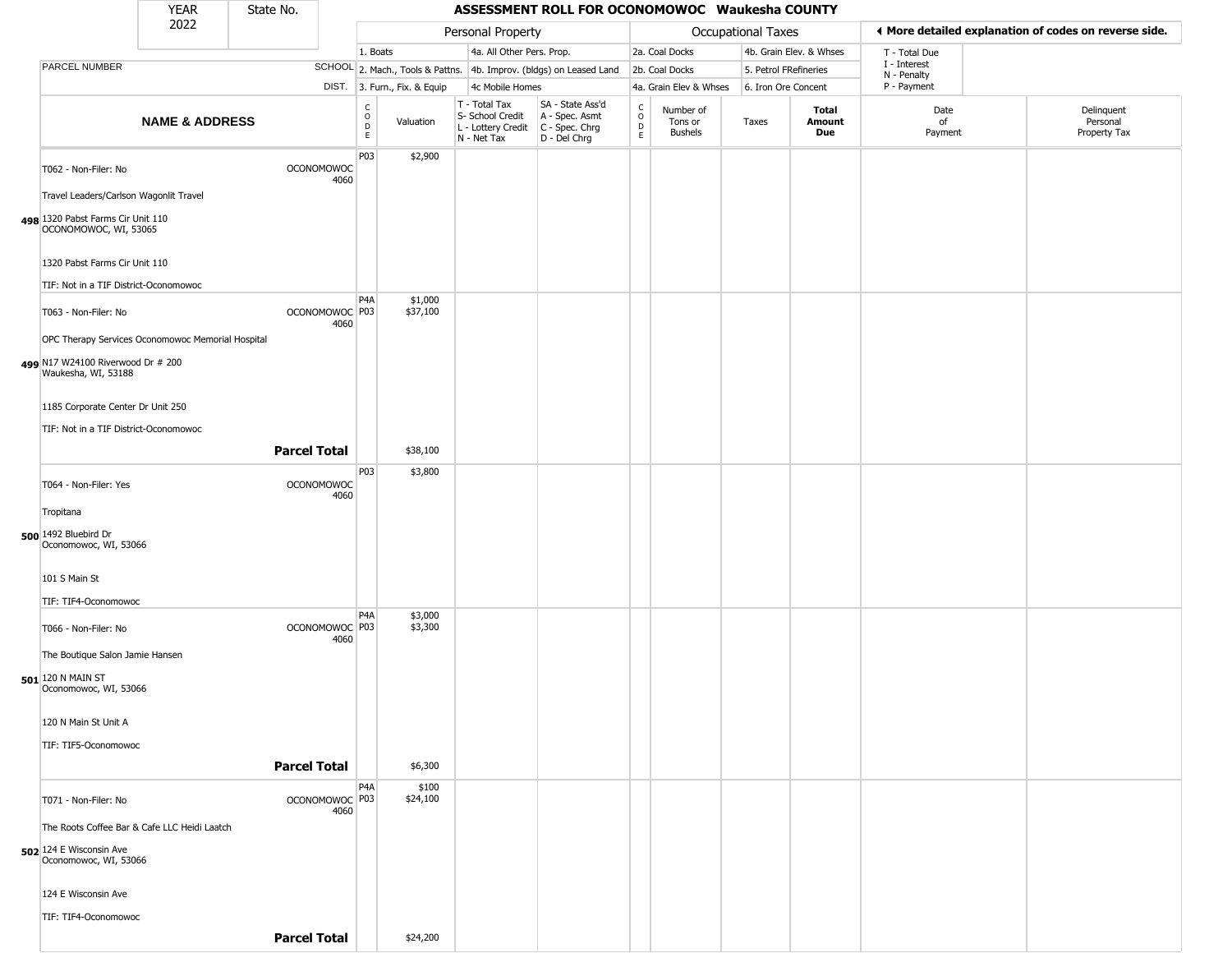|                                                                                                                       | <b>YEAR</b>               | State No. |                           |                                   |                              |                                                                        | ASSESSMENT ROLL FOR OCONOMOWOC Waukesha COUNTY                         |                         |                                        |                       |                         |                             |                                                       |
|-----------------------------------------------------------------------------------------------------------------------|---------------------------|-----------|---------------------------|-----------------------------------|------------------------------|------------------------------------------------------------------------|------------------------------------------------------------------------|-------------------------|----------------------------------------|-----------------------|-------------------------|-----------------------------|-------------------------------------------------------|
|                                                                                                                       | 2022                      |           |                           |                                   |                              | Personal Property                                                      |                                                                        |                         |                                        | Occupational Taxes    |                         |                             | ◀ More detailed explanation of codes on reverse side. |
|                                                                                                                       |                           |           |                           | 1. Boats                          |                              | 4a. All Other Pers. Prop.                                              |                                                                        |                         | 2a. Coal Docks                         |                       | 4b. Grain Elev. & Whses | T - Total Due               |                                                       |
| PARCEL NUMBER                                                                                                         |                           |           |                           |                                   |                              |                                                                        | SCHOOL 2. Mach., Tools & Pattns. 4b. Improv. (bldgs) on Leased Land    |                         | 2b. Coal Docks                         | 5. Petrol FRefineries |                         | I - Interest<br>N - Penalty |                                                       |
|                                                                                                                       |                           |           |                           |                                   | DIST. 3. Furn., Fix. & Equip | 4c Mobile Homes                                                        |                                                                        |                         | 4a. Grain Elev & Whses                 | 6. Iron Ore Concent   |                         | P - Payment                 |                                                       |
|                                                                                                                       | <b>NAME &amp; ADDRESS</b> |           |                           | $\frac{C}{O}$<br>$\mathsf D$<br>E | Valuation                    | T - Total Tax<br>S- School Credit<br>L - Lottery Credit<br>N - Net Tax | SA - State Ass'd<br>A - Spec. Asmt<br>$C - Spec. Chrg$<br>D - Del Chrg | $\frac{c}{0}$<br>D<br>E | Number of<br>Tons or<br><b>Bushels</b> | Taxes                 | Total<br>Amount<br>Due  | Date<br>of<br>Payment       | Delinquent<br>Personal<br>Property Tax                |
| T072 - Non-Filer: Yes<br>The Gallori - Fine Art - Framing - Gifts<br>503 133 E Wisconsin Ave<br>Oconomowoc, WI, 53066 |                           |           | <b>OCONOMOWOC</b><br>4060 | P03                               | \$14,000                     |                                                                        |                                                                        |                         |                                        |                       |                         |                             |                                                       |
| 133 E Wisconsin Ave<br>TIF: TIF4-Oconomowoc                                                                           |                           |           |                           |                                   |                              |                                                                        |                                                                        |                         |                                        |                       |                         |                             |                                                       |
| T074 - Non-Filer: Yes<br>Trillium Massage Kathleen Gurka<br>504 110 S Main St                                         |                           |           | <b>OCONOMOWOC</b><br>4060 | P03                               | \$200                        |                                                                        |                                                                        |                         |                                        |                       |                         |                             |                                                       |
| Oconomowoc, WI, 53066<br>110 S Main St<br>TIF: TIF4-Oconomowoc                                                        |                           |           |                           | P <sub>4</sub> B                  | \$302,900                    |                                                                        |                                                                        |                         |                                        |                       |                         |                             |                                                       |
| T077 - Non-Filer: No<br>T D Investments<br><b>505</b> 2795 E Washington St<br>West Bend, WI, 53095                    |                           |           | <b>OCONOMOWOC</b><br>4060 |                                   |                              |                                                                        |                                                                        |                         |                                        |                       |                         |                             |                                                       |
| 1111 Summit Ave<br>TIF: Not in a TIF District-Oconomowoc                                                              |                           |           |                           |                                   |                              |                                                                        |                                                                        |                         |                                        |                       |                         |                             |                                                       |
| T079 - Non-Filer: Yes<br>Thunder Mountain Press<br>506 N9203 Flowage Rd<br>Crivitz, WI, 54114                         |                           |           | <b>OCONOMOWOC</b><br>4060 | P03                               | \$800                        |                                                                        |                                                                        |                         |                                        |                       |                         |                             |                                                       |
| 175 E Wisconsin Ave Unit B<br>TIF: TIF4-Oconomowoc                                                                    |                           |           |                           |                                   |                              |                                                                        |                                                                        |                         |                                        |                       |                         |                             |                                                       |
| T083 - Non-Filer: Yes                                                                                                 |                           |           | <b>OCONOMOWOC</b><br>4060 | P03                               | \$43,100                     |                                                                        |                                                                        |                         |                                        |                       |                         |                             |                                                       |
| Timothy J Murray MD<br>507 1020 Oconomowoc Pkwy Unit B<br>Oconomowoc, WI, 53066                                       |                           |           |                           |                                   |                              |                                                                        |                                                                        |                         |                                        |                       |                         |                             |                                                       |
| 1020 Oconomowoc Pkwy Unit B<br>TIF: Not in a TIF District-Oconomowoc                                                  |                           |           |                           |                                   |                              |                                                                        |                                                                        |                         |                                        |                       |                         |                             |                                                       |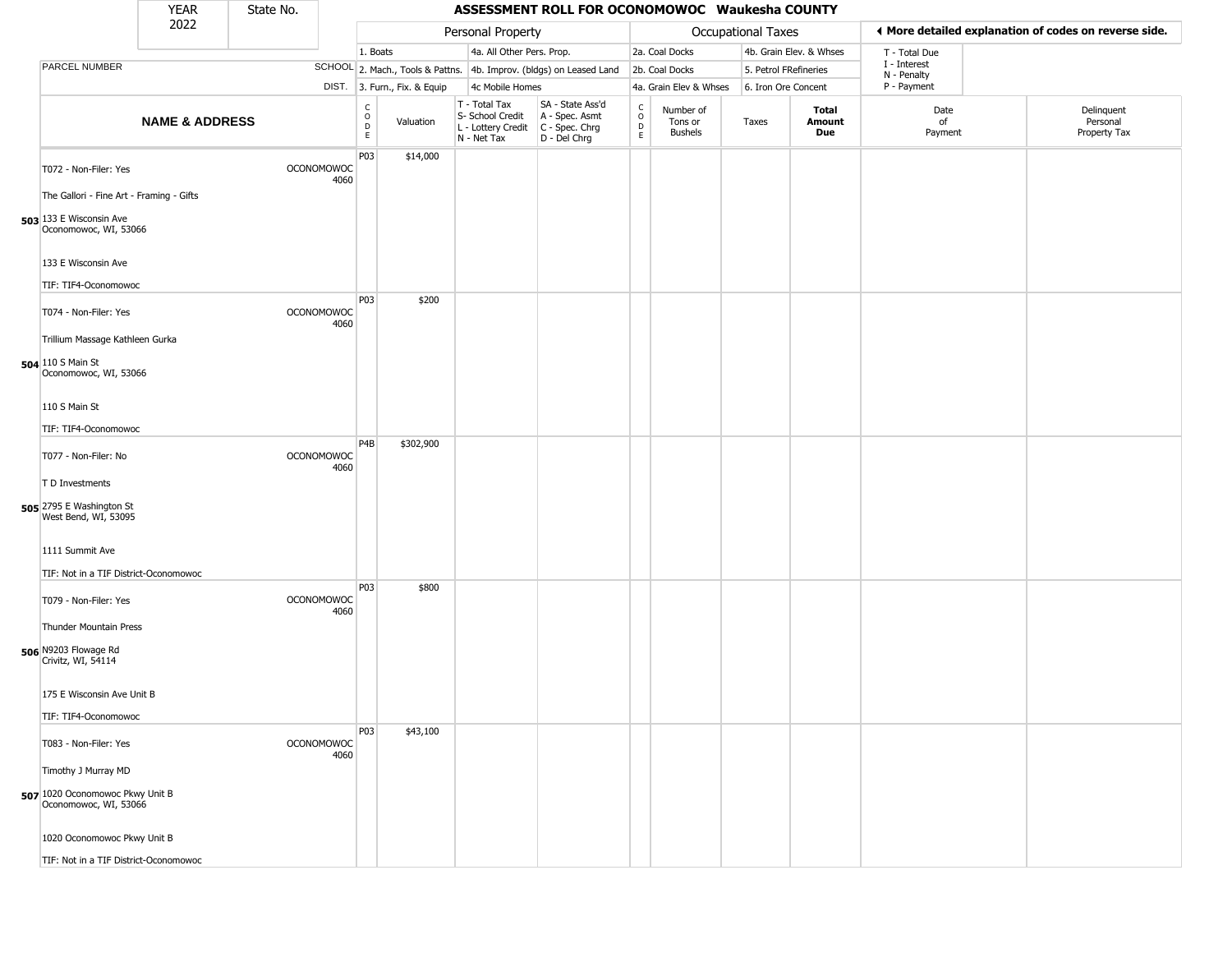|                                                  | <b>YEAR</b>               | State No.           |                                   |                                |                              |                                                                                         | ASSESSMENT ROLL FOR OCONOMOWOC Waukesha COUNTY                      |                           |                                        |                       |                         |                             |                                                       |
|--------------------------------------------------|---------------------------|---------------------|-----------------------------------|--------------------------------|------------------------------|-----------------------------------------------------------------------------------------|---------------------------------------------------------------------|---------------------------|----------------------------------------|-----------------------|-------------------------|-----------------------------|-------------------------------------------------------|
|                                                  | 2022                      |                     |                                   |                                |                              | Personal Property                                                                       |                                                                     |                           |                                        | Occupational Taxes    |                         |                             | ♦ More detailed explanation of codes on reverse side. |
|                                                  |                           |                     |                                   | 1. Boats                       |                              | 4a. All Other Pers. Prop.                                                               |                                                                     |                           | 2a. Coal Docks                         |                       | 4b. Grain Elev. & Whses | T - Total Due               |                                                       |
| PARCEL NUMBER                                    |                           |                     |                                   |                                |                              |                                                                                         | SCHOOL 2. Mach., Tools & Pattns. 4b. Improv. (bldgs) on Leased Land |                           | 2b. Coal Docks                         | 5. Petrol FRefineries |                         | I - Interest<br>N - Penalty |                                                       |
|                                                  |                           |                     |                                   |                                | DIST. 3. Furn., Fix. & Equip | 4c Mobile Homes                                                                         |                                                                     |                           | 4a. Grain Elev & Whses                 | 6. Iron Ore Concent   |                         | P - Payment                 |                                                       |
|                                                  | <b>NAME &amp; ADDRESS</b> |                     |                                   | $\frac{c}{0}$<br>$\frac{D}{E}$ | Valuation                    | T - Total Tax<br>S- School Credit<br>L - Lottery Credit   C - Spec. Chrg<br>N - Net Tax | SA - State Ass'd<br>A - Spec. Asmt<br>D - Del Chrg                  | $\delta$<br>$\frac{D}{E}$ | Number of<br>Tons or<br><b>Bushels</b> | Taxes                 | Total<br>Amount<br>Due  | Date<br>of<br>Payment       | Delinquent<br>Personal<br>Property Tax                |
| T085 - Non-Filer: Yes                            |                           |                     | OCONOMOWOC P03<br>4060            | P <sub>4</sub> A               | \$100<br>\$1,900             |                                                                                         |                                                                     |                           |                                        |                       |                         |                             |                                                       |
| Trendz                                           |                           |                     |                                   |                                |                              |                                                                                         |                                                                     |                           |                                        |                       |                         |                             |                                                       |
| 508 143 E Wisconsin Ave<br>Oconomowoc, WI, 53066 |                           |                     |                                   |                                |                              |                                                                                         |                                                                     |                           |                                        |                       |                         |                             |                                                       |
| 143 E Wisconsin Ave<br>TIF: TIF4-Oconomowoc      |                           |                     |                                   |                                |                              |                                                                                         |                                                                     |                           |                                        |                       |                         |                             |                                                       |
|                                                  |                           | <b>Parcel Total</b> |                                   |                                | \$2,000                      |                                                                                         |                                                                     |                           |                                        |                       |                         |                             |                                                       |
| T088 - Non-Filer: No                             |                           |                     | OCONOMOWOC P03<br>4060            | P <sub>4</sub> A               | \$100<br>\$75,600            |                                                                                         |                                                                     |                           |                                        |                       |                         |                             |                                                       |
| Taco Bell #23271 Sundance Inc                    |                           |                     |                                   |                                |                              |                                                                                         |                                                                     |                           |                                        |                       |                         |                             |                                                       |
| 509 7915 Kensington Ct<br>Brighton, MI, 48116    |                           |                     |                                   |                                |                              |                                                                                         |                                                                     |                           |                                        |                       |                         |                             |                                                       |
| 616 E Wisconsin Ave                              |                           |                     |                                   |                                |                              |                                                                                         |                                                                     |                           |                                        |                       |                         |                             |                                                       |
| TIF: Not in a TIF District-Oconomowoc            |                           |                     |                                   |                                |                              |                                                                                         |                                                                     |                           |                                        |                       |                         |                             |                                                       |
|                                                  |                           | <b>Parcel Total</b> |                                   |                                | \$75,700                     |                                                                                         |                                                                     |                           |                                        |                       |                         |                             |                                                       |
|                                                  |                           |                     |                                   | P03                            | \$24,600                     |                                                                                         |                                                                     |                           |                                        |                       |                         |                             |                                                       |
| T091 - Non-Filer: Yes                            |                           |                     | <b>OCONOMOWOC</b><br>4060         |                                |                              |                                                                                         |                                                                     |                           |                                        |                       |                         |                             |                                                       |
| Thirsty Bird Saloon                              |                           |                     |                                   |                                |                              |                                                                                         |                                                                     |                           |                                        |                       |                         |                             |                                                       |
| 510 119 S Main St<br>Oconomowoc, WI, 53066       |                           |                     |                                   |                                |                              |                                                                                         |                                                                     |                           |                                        |                       |                         |                             |                                                       |
| 119 S Main St                                    |                           |                     |                                   |                                |                              |                                                                                         |                                                                     |                           |                                        |                       |                         |                             |                                                       |
| TIF: TIF4-Oconomowoc                             |                           |                     |                                   |                                |                              |                                                                                         |                                                                     |                           |                                        |                       |                         |                             |                                                       |
| T092 - Non-Filer: No                             |                           |                     | OCONOMOWOC <sup>P03</sup><br>4060 | P <sub>4</sub> A               | \$100<br>\$2,100             |                                                                                         |                                                                     |                           |                                        |                       |                         |                             |                                                       |
| Tree-Ripe Citrus Co GW PAINE, INC                |                           |                     |                                   |                                |                              |                                                                                         |                                                                     |                           |                                        |                       |                         |                             |                                                       |
| 511 PO Box 848<br>Menomonee Falls, WI, 53052     |                           |                     |                                   |                                |                              |                                                                                         |                                                                     |                           |                                        |                       |                         |                             |                                                       |
| 440 S Lapham St Unit A                           |                           |                     |                                   |                                |                              |                                                                                         |                                                                     |                           |                                        |                       |                         |                             |                                                       |
| TIF: Not in a TIF District-Oconomowoc            |                           |                     |                                   |                                |                              |                                                                                         |                                                                     |                           |                                        |                       |                         |                             |                                                       |
|                                                  |                           | <b>Parcel Total</b> |                                   |                                | \$2,200                      |                                                                                         |                                                                     |                           |                                        |                       |                         |                             |                                                       |
| T094 - Non-Filer: Yes                            |                           |                     | OCONOMOWOC P4A<br>4060            | P03                            | \$400<br>\$10,100            |                                                                                         |                                                                     |                           |                                        |                       |                         |                             |                                                       |
| The Purple Giraffe                               |                           |                     |                                   |                                |                              |                                                                                         |                                                                     |                           |                                        |                       |                         |                             |                                                       |
| 512811 Summer Creek Rd<br>Oconomowoc, WI, 53066  |                           |                     |                                   |                                |                              |                                                                                         |                                                                     |                           |                                        |                       |                         |                             |                                                       |
| 183 E Wisconsin Ave Unit C                       |                           |                     |                                   |                                |                              |                                                                                         |                                                                     |                           |                                        |                       |                         |                             |                                                       |
| TIF: TIF4-Oconomowoc                             |                           |                     |                                   |                                |                              |                                                                                         |                                                                     |                           |                                        |                       |                         |                             |                                                       |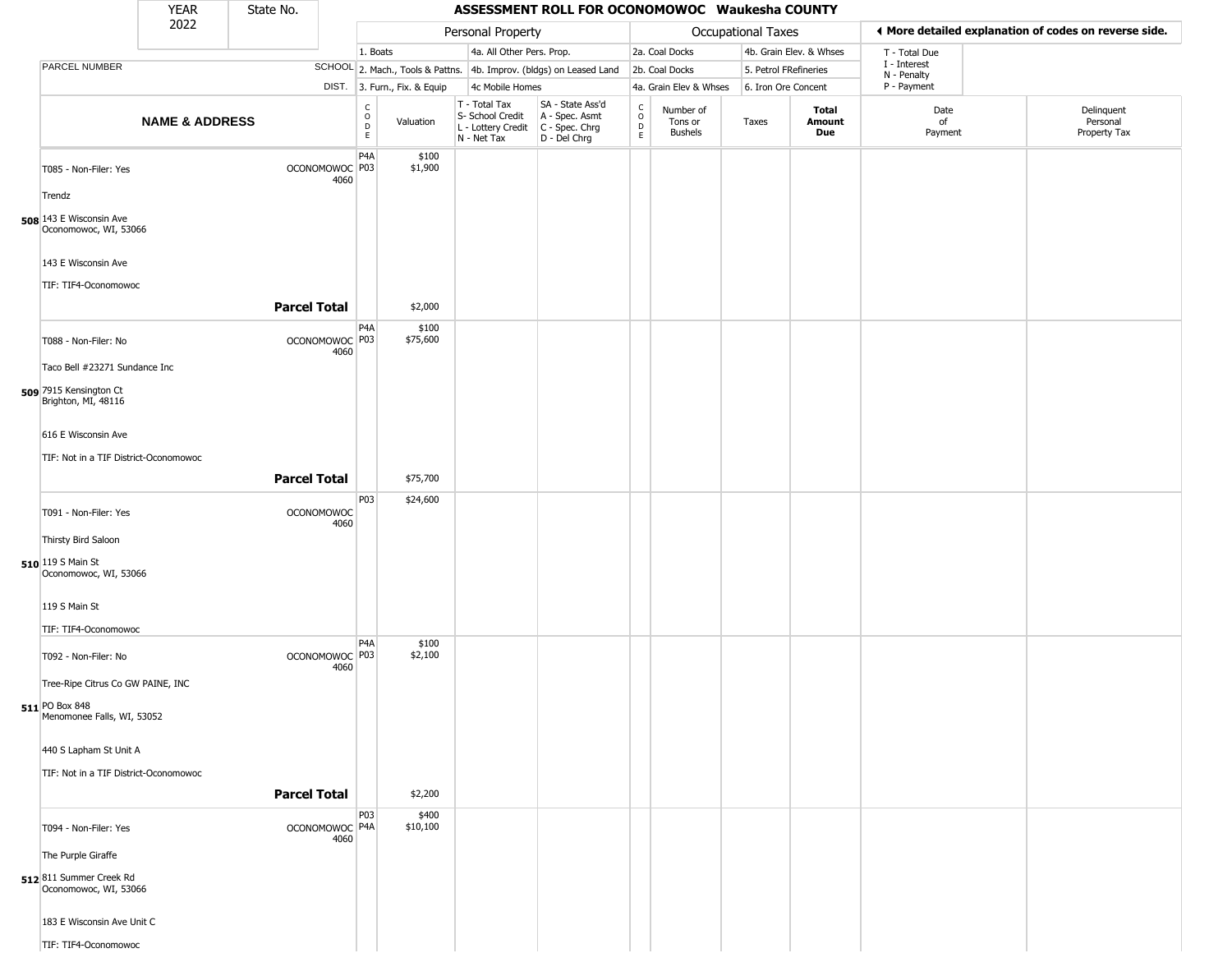|                                                                                                                     | <b>YEAR</b>               | State No.           |                                   |                                                          |                              |                                                                                           | ASSESSMENT ROLL FOR OCONOMOWOC Waukesha COUNTY                      |                                   |                                        |                       |                         |                             |                                                       |
|---------------------------------------------------------------------------------------------------------------------|---------------------------|---------------------|-----------------------------------|----------------------------------------------------------|------------------------------|-------------------------------------------------------------------------------------------|---------------------------------------------------------------------|-----------------------------------|----------------------------------------|-----------------------|-------------------------|-----------------------------|-------------------------------------------------------|
|                                                                                                                     | 2022                      |                     |                                   |                                                          |                              | Personal Property                                                                         |                                                                     |                                   |                                        | Occupational Taxes    |                         |                             | ◀ More detailed explanation of codes on reverse side. |
|                                                                                                                     |                           |                     |                                   | 1. Boats                                                 |                              | 4a. All Other Pers. Prop.                                                                 |                                                                     |                                   | 2a. Coal Docks                         |                       | 4b. Grain Elev. & Whses | T - Total Due               |                                                       |
| PARCEL NUMBER                                                                                                       |                           |                     |                                   |                                                          |                              |                                                                                           | SCHOOL 2. Mach., Tools & Pattns. 4b. Improv. (bldgs) on Leased Land |                                   | 2b. Coal Docks                         | 5. Petrol FRefineries |                         | I - Interest<br>N - Penalty |                                                       |
|                                                                                                                     |                           |                     |                                   |                                                          | DIST. 3. Furn., Fix. & Equip | 4c Mobile Homes                                                                           |                                                                     |                                   | 4a. Grain Elev & Whses                 | 6. Iron Ore Concent   |                         | P - Payment                 |                                                       |
|                                                                                                                     | <b>NAME &amp; ADDRESS</b> |                     |                                   | $\begin{matrix} 0 \\ 0 \\ D \end{matrix}$<br>$\mathsf E$ | Valuation                    | T - Total Tax<br>S- School Credit<br>$L$ - Lottery Credit $C$ - Spec. Chrg<br>N - Net Tax | SA - State Ass'd<br>A - Spec. Asmt<br>D - Del Chrg                  | C<br>$\circ$<br>$\mathsf D$<br>E. | Number of<br>Tons or<br><b>Bushels</b> | Taxes                 | Total<br>Amount<br>Due  | Date<br>of<br>Payment       | Delinquent<br>Personal<br>Property Tax                |
|                                                                                                                     |                           | <b>Parcel Total</b> |                                   |                                                          | \$10,500                     |                                                                                           |                                                                     |                                   |                                        |                       |                         |                             |                                                       |
| T096 - Non-Filer: Yes<br>The McHenry Group Ltd. LLC<br>513 169 E Wisconsin Ave Unit F<br>Oconomowoc, WI, 53066-0691 |                           |                     | <b>OCONOMOWOC</b><br>4060         | P03                                                      | \$1,800                      |                                                                                           |                                                                     |                                   |                                        |                       |                         |                             |                                                       |
| 169 E Wisconsin Ave Unit F<br>TIF: TIF4-Oconomowoc                                                                  |                           |                     |                                   |                                                          |                              |                                                                                           |                                                                     |                                   |                                        |                       |                         |                             |                                                       |
| T101 - Non-Filer: No<br>Trilogy Consulting, LLC Eric Granum                                                         |                           |                     | OCONOMOWOC <sup>P4A</sup><br>4060 | P03                                                      | \$600<br>\$1,100             |                                                                                           |                                                                     |                                   |                                        |                       |                         |                             |                                                       |
| 514 169 E Wisconsin Ave Unit R<br>Oconomowoc, WI, 53066                                                             |                           |                     |                                   |                                                          |                              |                                                                                           |                                                                     |                                   |                                        |                       |                         |                             |                                                       |
| 169 E Wisconsin Ave Unit R<br>TIF: TIF4-Oconomowoc                                                                  |                           |                     |                                   |                                                          |                              |                                                                                           |                                                                     |                                   |                                        |                       |                         |                             |                                                       |
|                                                                                                                     |                           | <b>Parcel Total</b> |                                   |                                                          | \$1,700                      |                                                                                           |                                                                     |                                   |                                        |                       |                         |                             |                                                       |
| T102 - Non-Filer: Yes<br>The Hair District Salon & Spa LLC<br>515 1227 Corporate Center Dr<br>Oconomowoc, WI, 53066 |                           |                     | OCONOMOWOC P03<br>4060            | P4A                                                      | \$100<br>\$2,200             |                                                                                           |                                                                     |                                   |                                        |                       |                         |                             |                                                       |
| 128 Silver Lake Plaza<br>TIF: TIF4-Oconomowoc                                                                       |                           |                     |                                   |                                                          |                              |                                                                                           |                                                                     |                                   |                                        |                       |                         |                             |                                                       |
|                                                                                                                     |                           | <b>Parcel Total</b> |                                   |                                                          | \$2,300                      |                                                                                           |                                                                     |                                   |                                        |                       |                         |                             |                                                       |
| T103 - Non-Filer: No                                                                                                |                           |                     | OCONOMOWOC P03<br>4060            | P <sub>4</sub> A                                         | \$12,200<br>\$20,600         |                                                                                           |                                                                     |                                   |                                        |                       |                         |                             |                                                       |
| Total Renal Care, Inc.<br>516 14400 Metcalf Ave<br>Overland Park, KS, 66223                                         |                           |                     |                                   |                                                          |                              |                                                                                           |                                                                     |                                   |                                        |                       |                         |                             |                                                       |
| 1253 Corporate Center Dr                                                                                            |                           |                     |                                   |                                                          |                              |                                                                                           |                                                                     |                                   |                                        |                       |                         |                             |                                                       |
| TIF: Not in a TIF District-Oconomowoc                                                                               |                           |                     |                                   |                                                          |                              |                                                                                           |                                                                     |                                   |                                        |                       |                         |                             |                                                       |
|                                                                                                                     |                           | <b>Parcel Total</b> |                                   |                                                          | \$32,800                     |                                                                                           |                                                                     |                                   |                                        |                       |                         |                             |                                                       |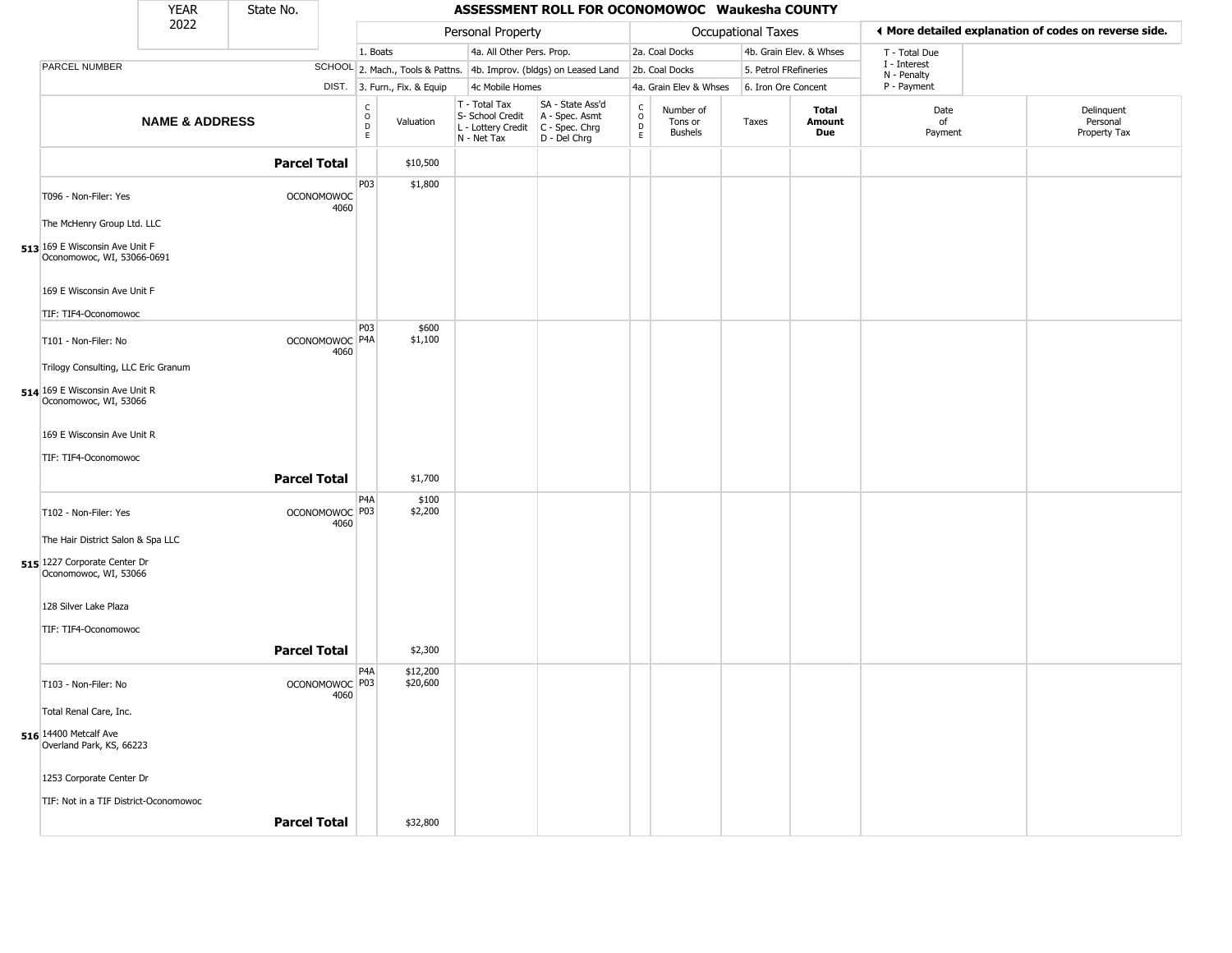|                                                                                                          | <b>YEAR</b>               | State No.           |                                   |                                                          |                              |                                                                        | ASSESSMENT ROLL FOR OCONOMOWOC Waukesha COUNTY                       |                                                          |                                 |                       |                         |                             |                                                       |
|----------------------------------------------------------------------------------------------------------|---------------------------|---------------------|-----------------------------------|----------------------------------------------------------|------------------------------|------------------------------------------------------------------------|----------------------------------------------------------------------|----------------------------------------------------------|---------------------------------|-----------------------|-------------------------|-----------------------------|-------------------------------------------------------|
|                                                                                                          | 2022                      |                     |                                   |                                                          |                              | Personal Property                                                      |                                                                      |                                                          |                                 | Occupational Taxes    |                         |                             | ◀ More detailed explanation of codes on reverse side. |
|                                                                                                          |                           |                     |                                   | 1. Boats                                                 |                              | 4a. All Other Pers. Prop.                                              |                                                                      |                                                          | 2a. Coal Docks                  |                       | 4b. Grain Elev. & Whses | T - Total Due               |                                                       |
| PARCEL NUMBER                                                                                            |                           |                     |                                   |                                                          |                              |                                                                        | SCHOOL 2. Mach., Tools & Pattns. 4b. Improv. (bldgs) on Leased Land  |                                                          | 2b. Coal Docks                  | 5. Petrol FRefineries |                         | I - Interest<br>N - Penalty |                                                       |
|                                                                                                          |                           |                     |                                   |                                                          | DIST. 3. Furn., Fix. & Equip | 4c Mobile Homes                                                        |                                                                      |                                                          | 4a. Grain Elev & Whses          | 6. Iron Ore Concent   |                         | P - Payment                 |                                                       |
|                                                                                                          | <b>NAME &amp; ADDRESS</b> |                     |                                   | $\begin{smallmatrix} C \\ O \\ D \end{smallmatrix}$<br>E | Valuation                    | T - Total Tax<br>S- School Credit<br>L - Lottery Credit<br>N - Net Tax | SA - State Ass'd<br>A - Spec. Asmt<br>C - Spec. Chrg<br>D - Del Chrg | $\begin{smallmatrix} C \\ O \\ D \end{smallmatrix}$<br>E | Number of<br>Tons or<br>Bushels | Taxes                 | Total<br>Amount<br>Due  | Date<br>of<br>Payment       | Delinquent<br>Personal<br>Property Tax                |
| T107 - Non-Filer: Yes<br>The Property Advisor                                                            |                           |                     | <b>OCONOMOWOC</b><br>4060         | P03                                                      | \$5,900                      |                                                                        |                                                                      |                                                          |                                 |                       |                         |                             |                                                       |
| 517 970 Silver Lake St Unit 103<br>Oconomowoc, WI, 53066                                                 |                           |                     |                                   |                                                          |                              |                                                                        |                                                                      |                                                          |                                 |                       |                         |                             |                                                       |
| 970 Silver Lake St Unit 103<br>TIF: Not in a TIF District-Oconomowoc                                     |                           |                     |                                   |                                                          |                              |                                                                        |                                                                      |                                                          |                                 |                       |                         |                             |                                                       |
| T108 - Non-Filer: Yes                                                                                    |                           |                     | OCONOMOWOC <sup>P03</sup><br>4060 | P <sub>4</sub> A                                         | \$500<br>\$11,400            |                                                                        |                                                                      |                                                          |                                 |                       |                         |                             |                                                       |
| <b>Twisted Fire</b><br>518 515 E Wisconsin Ave<br>Oconomowoc, WI, 53066                                  |                           |                     |                                   |                                                          |                              |                                                                        |                                                                      |                                                          |                                 |                       |                         |                             |                                                       |
| 515 E Wisconsin Ave                                                                                      |                           |                     |                                   |                                                          |                              |                                                                        |                                                                      |                                                          |                                 |                       |                         |                             |                                                       |
| TIF: TIF4-Oconomowoc                                                                                     |                           | <b>Parcel Total</b> |                                   |                                                          | \$11,900                     |                                                                        |                                                                      |                                                          |                                 |                       |                         |                             |                                                       |
| T109 - Non-Filer: No                                                                                     |                           |                     | <b>OCONOMOWOC</b><br>4060         | P03                                                      | \$134,400                    |                                                                        |                                                                      |                                                          |                                 |                       |                         |                             |                                                       |
| Taco Bell #34238 Albor Restaurant Group, LLC<br>519 485 HALF DAY RD, STE 250<br>BUFFALO GROVE, IL, 60089 |                           |                     |                                   |                                                          |                              |                                                                        |                                                                      |                                                          |                                 |                       |                         |                             |                                                       |
| 1750 Summit Ave<br>TIF: Not in a TIF District-Oconomowoc                                                 |                           |                     |                                   |                                                          |                              |                                                                        |                                                                      |                                                          |                                 |                       |                         |                             |                                                       |
| T110 - Non-Filer: Yes                                                                                    |                           |                     | <b>OCONOMOWOC</b><br>4060         | P03                                                      | \$3,200                      |                                                                        |                                                                      |                                                          |                                 |                       |                         |                             |                                                       |
| The Well<br>520 105 W Wisconsin Ave<br>Oconomowoc, WI, 53066                                             |                           |                     |                                   |                                                          |                              |                                                                        |                                                                      |                                                          |                                 |                       |                         |                             |                                                       |
| 105 W Wisconsin Ave                                                                                      |                           |                     |                                   |                                                          |                              |                                                                        |                                                                      |                                                          |                                 |                       |                         |                             |                                                       |
| TIF: TIF4-Oconomowoc                                                                                     |                           |                     |                                   | P <sub>4</sub> A                                         | \$10,000                     |                                                                        |                                                                      |                                                          |                                 |                       |                         |                             |                                                       |
| T116 - Non-Filer: Yes                                                                                    |                           |                     | OCONOMOWOC P03<br>4060            |                                                          | \$46,000                     |                                                                        |                                                                      |                                                          |                                 |                       |                         |                             |                                                       |
| THE BADGER BURGER CO MARK WEISS<br>521 1320 PARBST FARMS CIRCL #170<br>OCONOMOWOC, WI, 53066             |                           |                     |                                   |                                                          |                              |                                                                        |                                                                      |                                                          |                                 |                       |                         |                             |                                                       |
| 1320 PARBST FARMS CIRCL #170<br>TIF: Not in a TIF District-Oconomowoc                                    |                           |                     |                                   |                                                          |                              |                                                                        |                                                                      |                                                          |                                 |                       |                         |                             |                                                       |
|                                                                                                          |                           | <b>Parcel Total</b> |                                   |                                                          | \$56,000                     |                                                                        |                                                                      |                                                          |                                 |                       |                         |                             |                                                       |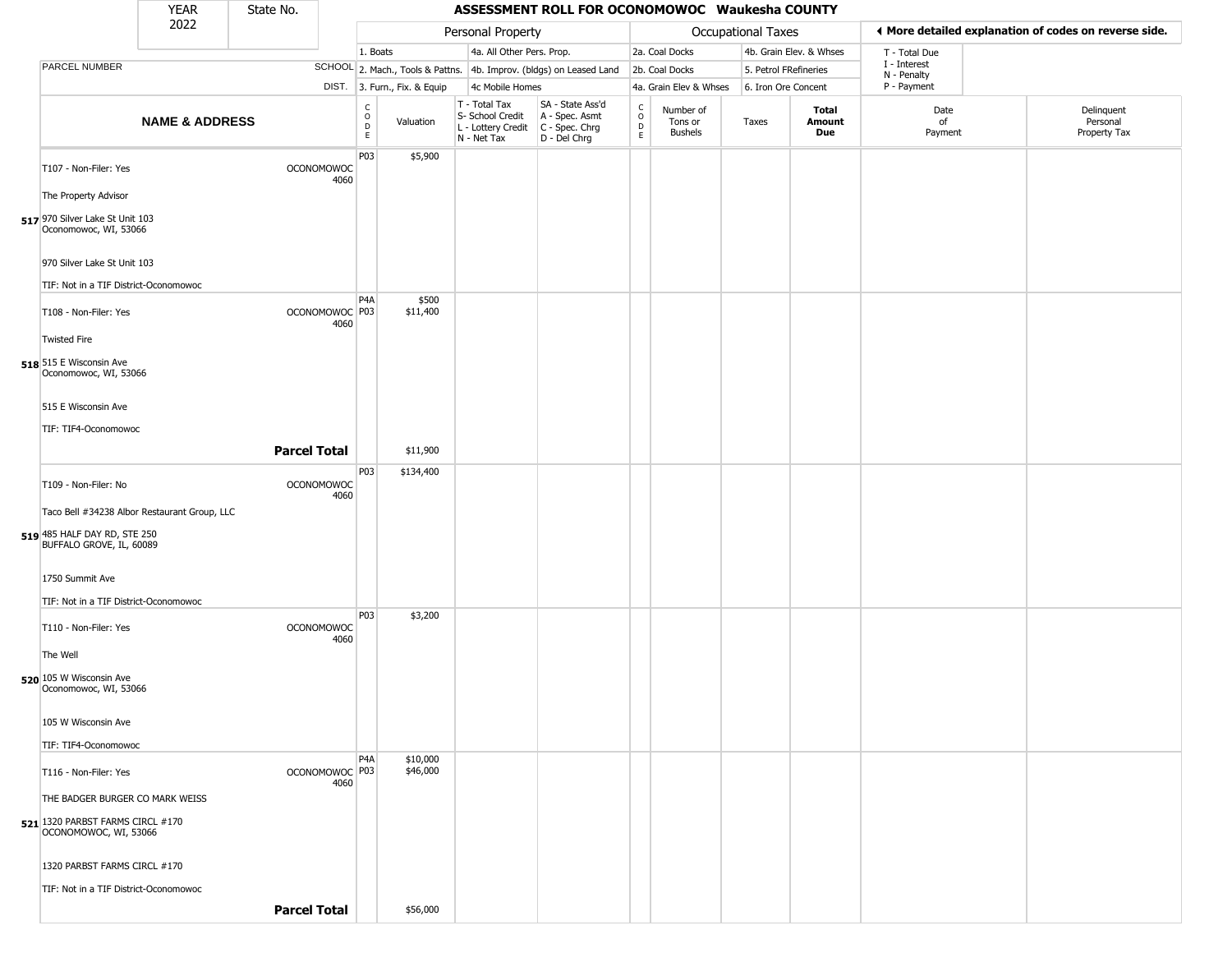|                                                                | <b>YEAR</b>               | State No.           |                                   |                                               |                              |                                                                                         | ASSESSMENT ROLL FOR OCONOMOWOC Waukesha COUNTY                      |                                             |                                        |                       |                         |                             |                                                       |
|----------------------------------------------------------------|---------------------------|---------------------|-----------------------------------|-----------------------------------------------|------------------------------|-----------------------------------------------------------------------------------------|---------------------------------------------------------------------|---------------------------------------------|----------------------------------------|-----------------------|-------------------------|-----------------------------|-------------------------------------------------------|
|                                                                | 2022                      |                     |                                   |                                               |                              | Personal Property                                                                       |                                                                     |                                             |                                        | Occupational Taxes    |                         |                             | ♦ More detailed explanation of codes on reverse side. |
|                                                                |                           |                     |                                   | 1. Boats                                      |                              | 4a. All Other Pers. Prop.                                                               |                                                                     |                                             | 2a. Coal Docks                         |                       | 4b. Grain Elev. & Whses | T - Total Due               |                                                       |
| PARCEL NUMBER                                                  |                           |                     |                                   |                                               |                              |                                                                                         | SCHOOL 2. Mach., Tools & Pattns. 4b. Improv. (bldgs) on Leased Land |                                             | 2b. Coal Docks                         | 5. Petrol FRefineries |                         | I - Interest<br>N - Penalty |                                                       |
|                                                                |                           |                     |                                   |                                               | DIST. 3. Furn., Fix. & Equip | 4c Mobile Homes                                                                         |                                                                     |                                             | 4a. Grain Elev & Whses                 | 6. Iron Ore Concent   |                         | P - Payment                 |                                                       |
|                                                                | <b>NAME &amp; ADDRESS</b> |                     |                                   | C<br>$\mathsf O$<br>$\mathsf{D}_{\mathsf{E}}$ | Valuation                    | T - Total Tax<br>S- School Credit<br>L - Lottery Credit   C - Spec. Chrg<br>N - Net Tax | SA - State Ass'd<br>A - Spec. Asmt<br>D - Del Chrg                  | $\frac{c}{0}$<br>$\mathsf D$<br>$\mathsf E$ | Number of<br>Tons or<br><b>Bushels</b> | Taxes                 | Total<br>Amount<br>Due  | Date<br>of<br>Payment       | Delinquent<br>Personal<br>Property Tax                |
| T117 - Non-Filer: Yes                                          |                           |                     | OCONOMOWOC P03<br>4060            | P <sub>4</sub> A                              | \$1,000<br>\$3,000           |                                                                                         |                                                                     |                                             |                                        |                       |                         |                             |                                                       |
| Top Coverage LTD                                               |                           |                     |                                   |                                               |                              |                                                                                         |                                                                     |                                             |                                        |                       |                         |                             |                                                       |
| 522 654 Armour Rd, UNIT 3<br>Oconomowoc, WI, 53066             |                           |                     |                                   |                                               |                              |                                                                                         |                                                                     |                                             |                                        |                       |                         |                             |                                                       |
| 654 Armour Rd, UNIT 3<br>TIF: Not in a TIF District-Oconomowoc |                           |                     |                                   |                                               |                              |                                                                                         |                                                                     |                                             |                                        |                       |                         |                             |                                                       |
|                                                                |                           | <b>Parcel Total</b> |                                   |                                               | \$4,000                      |                                                                                         |                                                                     |                                             |                                        |                       |                         |                             |                                                       |
| U011 - Non-Filer: No                                           |                           |                     | OCONOMOWOC <sup>P03</sup><br>4060 | P4A                                           | \$2,600<br>\$34,700          |                                                                                         |                                                                     |                                             |                                        |                       |                         |                             |                                                       |
| U S Bank National Association                                  |                           |                     |                                   |                                               |                              |                                                                                         |                                                                     |                                             |                                        |                       |                         |                             |                                                       |
| 523 1310 Madrid St # 100<br>Marshall, Minnesota, 56258         |                           |                     |                                   |                                               |                              |                                                                                         |                                                                     |                                             |                                        |                       |                         |                             |                                                       |
| 1674 Old School House Rd #100                                  |                           |                     |                                   |                                               |                              |                                                                                         |                                                                     |                                             |                                        |                       |                         |                             |                                                       |
| TIF: Not in a TIF District-Oconomowoc                          |                           | <b>Parcel Total</b> |                                   |                                               | \$37,300                     |                                                                                         |                                                                     |                                             |                                        |                       |                         |                             |                                                       |
| U020 - Non-Filer: No                                           |                           |                     | OCONOMOWOC P03<br>4060            | P4A                                           | \$89,100<br>\$435,400        |                                                                                         |                                                                     |                                             |                                        |                       |                         |                             |                                                       |
| ROUNDY'S WISCONSIN DBA PICK N SAVE                             |                           |                     |                                   |                                               |                              |                                                                                         |                                                                     |                                             |                                        |                       |                         |                             |                                                       |
| 524 1014 Vine St<br>Cincinnati, OH, 45202                      |                           |                     |                                   |                                               |                              |                                                                                         |                                                                     |                                             |                                        |                       |                         |                             |                                                       |
| 1300 Pabst Farms Cir                                           |                           |                     |                                   |                                               |                              |                                                                                         |                                                                     |                                             |                                        |                       |                         |                             |                                                       |
| TIF: Not in a TIF District-Oconomowoc                          |                           |                     |                                   |                                               |                              |                                                                                         |                                                                     |                                             |                                        |                       |                         |                             |                                                       |
|                                                                |                           | <b>Parcel Total</b> |                                   |                                               | \$524,500                    |                                                                                         |                                                                     |                                             |                                        |                       |                         |                             |                                                       |
| U023 - Non-Filer: No                                           |                           |                     | <b>OCONOMOWOC</b><br>4060         | P03                                           | \$23,900                     |                                                                                         |                                                                     |                                             |                                        |                       |                         |                             |                                                       |
| U S Bank National Association                                  |                           |                     |                                   |                                               |                              |                                                                                         |                                                                     |                                             |                                        |                       |                         |                             |                                                       |
| 525 1310 Madrid St # 100<br>Marshall, Minnesota, 56258         |                           |                     |                                   |                                               |                              |                                                                                         |                                                                     |                                             |                                        |                       |                         |                             |                                                       |
| VARIOUS                                                        |                           |                     |                                   |                                               |                              |                                                                                         |                                                                     |                                             |                                        |                       |                         |                             |                                                       |
| TIF: Not in a TIF District-Oconomowoc                          |                           |                     |                                   |                                               |                              |                                                                                         |                                                                     |                                             |                                        |                       |                         |                             |                                                       |
| U026 - Non-Filer: No                                           |                           |                     | <b>OCONOMOWOC</b><br>4060         | P03                                           | \$14,500                     |                                                                                         |                                                                     |                                             |                                        |                       |                         |                             |                                                       |
| Urology Associates LTD SC                                      |                           |                     |                                   |                                               |                              |                                                                                         |                                                                     |                                             |                                        |                       |                         |                             |                                                       |
| 526 1111 Delafield St Ste 207<br>Waukesha, WI, 53188-3403      |                           |                     |                                   |                                               |                              |                                                                                         |                                                                     |                                             |                                        |                       |                         |                             |                                                       |
| 1185 Corporate Center Dr #100                                  |                           |                     |                                   |                                               |                              |                                                                                         |                                                                     |                                             |                                        |                       |                         |                             |                                                       |
| TIF: Not in a TIF District-Oconomowoc                          |                           |                     |                                   |                                               |                              |                                                                                         |                                                                     |                                             |                                        |                       |                         |                             |                                                       |

 $\sqrt{2}$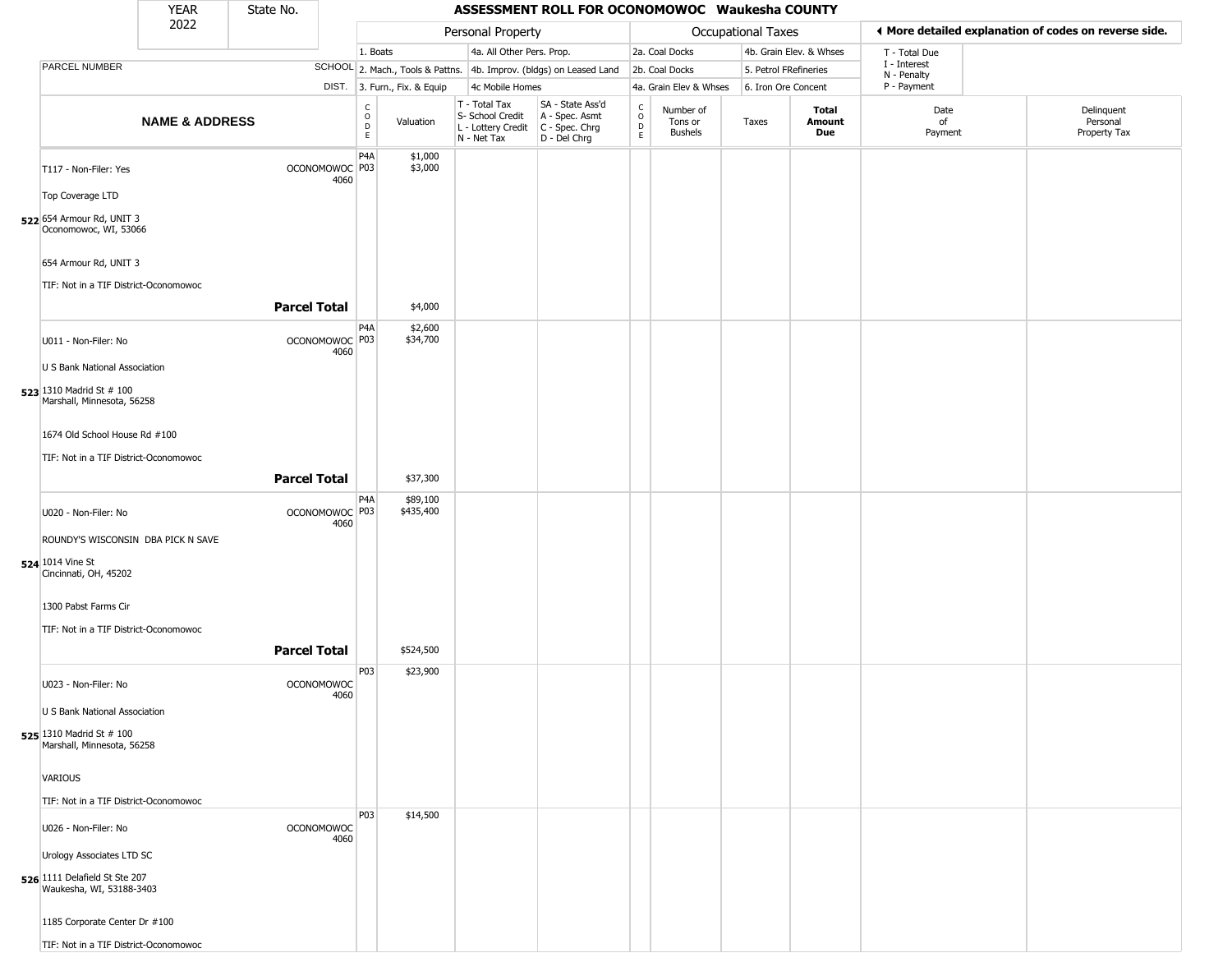|                                                         | <b>YEAR</b>               | State No.           |                                   |                                    |                              |                                                                                         | ASSESSMENT ROLL FOR OCONOMOWOC Waukesha COUNTY                      |                            |                                        |                           |                         |                             |                                                       |
|---------------------------------------------------------|---------------------------|---------------------|-----------------------------------|------------------------------------|------------------------------|-----------------------------------------------------------------------------------------|---------------------------------------------------------------------|----------------------------|----------------------------------------|---------------------------|-------------------------|-----------------------------|-------------------------------------------------------|
|                                                         | 2022                      |                     |                                   |                                    |                              | Personal Property                                                                       |                                                                     |                            |                                        | <b>Occupational Taxes</b> |                         |                             | ◀ More detailed explanation of codes on reverse side. |
|                                                         |                           |                     |                                   | 1. Boats                           |                              | 4a. All Other Pers. Prop.                                                               |                                                                     |                            | 2a. Coal Docks                         |                           | 4b. Grain Elev. & Whses | T - Total Due               |                                                       |
| PARCEL NUMBER                                           |                           |                     |                                   |                                    |                              |                                                                                         | SCHOOL 2. Mach., Tools & Pattns. 4b. Improv. (bldgs) on Leased Land |                            | 2b. Coal Docks                         | 5. Petrol FRefineries     |                         | I - Interest<br>N - Penalty |                                                       |
|                                                         |                           |                     |                                   |                                    | DIST. 3. Furn., Fix. & Equip | 4c Mobile Homes                                                                         |                                                                     |                            | 4a. Grain Elev & Whses                 | 6. Iron Ore Concent       |                         | P - Payment                 |                                                       |
|                                                         | <b>NAME &amp; ADDRESS</b> |                     |                                   | $\int_{0}^{c}$<br>$\mathsf D$<br>E | Valuation                    | T - Total Tax<br>S- School Credit<br>L - Lottery Credit   C - Spec. Chrg<br>N - Net Tax | SA - State Ass'd<br>A - Spec. Asmt<br>D - Del Chrg                  | C<br>$\mathsf O$<br>D<br>E | Number of<br>Tons or<br><b>Bushels</b> | Taxes                     | Total<br>Amount<br>Due  | Date<br>of<br>Payment       | Delinquent<br>Personal<br>Property Tax                |
| U028 - Non-Filer: No<br><b>UPS Store Ellen Simons</b>   |                           |                     | OCONOMOWOC <sup>P03</sup><br>4060 | P4A                                | \$600<br>\$7,700             |                                                                                         |                                                                     |                            |                                        |                           |                         |                             |                                                       |
| 527 1288 Summit Ave Unit 107<br>Oconomowoc, WI, 53066   |                           |                     |                                   |                                    |                              |                                                                                         |                                                                     |                            |                                        |                           |                         |                             |                                                       |
| 1288 Summit Ave Unit 107                                |                           |                     |                                   |                                    |                              |                                                                                         |                                                                     |                            |                                        |                           |                         |                             |                                                       |
|                                                         |                           |                     |                                   |                                    |                              |                                                                                         |                                                                     |                            |                                        |                           |                         |                             |                                                       |
| TIF: Not in a TIF District-Oconomowoc                   |                           | <b>Parcel Total</b> |                                   |                                    | \$8,300                      |                                                                                         |                                                                     |                            |                                        |                           |                         |                             |                                                       |
| U034 - Non-Filer: No                                    |                           |                     | <b>OCONOMOWOC</b><br>4060         | P03                                | \$3,000                      |                                                                                         |                                                                     |                            |                                        |                           |                         |                             |                                                       |
| Universal Wireless Inc Michele Young                    |                           |                     |                                   |                                    |                              |                                                                                         |                                                                     |                            |                                        |                           |                         |                             |                                                       |
| 528 3939 N Greenbrooke Dr SE<br>Grand Rapids, MI, 49512 |                           |                     |                                   |                                    |                              |                                                                                         |                                                                     |                            |                                        |                           |                         |                             |                                                       |
| 1674 Old School House Rd Unit 103                       |                           |                     |                                   |                                    |                              |                                                                                         |                                                                     |                            |                                        |                           |                         |                             |                                                       |
| TIF: Not in a TIF District-Oconomowoc                   |                           |                     |                                   |                                    |                              |                                                                                         |                                                                     |                            |                                        |                           |                         |                             |                                                       |
| V027 - Non-Filer: Yes                                   |                           |                     | OCONOMOWOC P4A<br>4060            | P03                                | \$600<br>\$1,200             |                                                                                         |                                                                     |                            |                                        |                           |                         |                             |                                                       |
| Vino Etcetera Dba Wine & Decor LLC                      |                           |                     |                                   |                                    |                              |                                                                                         |                                                                     |                            |                                        |                           |                         |                             |                                                       |
| 529 120 E Wisconsin Ave<br>Oconomowoc, WI, 53066        |                           |                     |                                   |                                    |                              |                                                                                         |                                                                     |                            |                                        |                           |                         |                             |                                                       |
| 120 E Wisconsin Ave                                     |                           |                     |                                   |                                    |                              |                                                                                         |                                                                     |                            |                                        |                           |                         |                             |                                                       |
| TIF: TIF4-Oconomowoc                                    |                           |                     |                                   |                                    |                              |                                                                                         |                                                                     |                            |                                        |                           |                         |                             |                                                       |
|                                                         |                           | <b>Parcel Total</b> |                                   | P03                                | \$1,800<br>\$200             |                                                                                         |                                                                     |                            |                                        |                           |                         |                             |                                                       |
| V028 - Non-Filer: Yes                                   |                           |                     | <b>OCONOMOWOC</b><br>4060         |                                    |                              |                                                                                         |                                                                     |                            |                                        |                           |                         |                             |                                                       |
| Vanguard Video 2                                        |                           |                     |                                   |                                    |                              |                                                                                         |                                                                     |                            |                                        |                           |                         |                             |                                                       |
| 530 118 N Thompson St Unit 8<br>Oconomowoc, WI, 53066   |                           |                     |                                   |                                    |                              |                                                                                         |                                                                     |                            |                                        |                           |                         |                             |                                                       |
| 118 N Thompson St Unit 8                                |                           |                     |                                   |                                    |                              |                                                                                         |                                                                     |                            |                                        |                           |                         |                             |                                                       |
| TIF: TIF4-Oconomowoc                                    |                           |                     |                                   |                                    |                              |                                                                                         |                                                                     |                            |                                        |                           |                         |                             |                                                       |
| V029 - Non-Filer: Yes                                   |                           |                     | <b>OCONOMOWOC</b><br>4060         | P03                                | \$70,100                     |                                                                                         |                                                                     |                            |                                        |                           |                         |                             |                                                       |
| VIP Sushi & Hibachi LLC                                 |                           |                     |                                   |                                    |                              |                                                                                         |                                                                     |                            |                                        |                           |                         |                             |                                                       |
| 531 1288 Summit Ave Unit 119<br>Oconomowoc, WI, 53066   |                           |                     |                                   |                                    |                              |                                                                                         |                                                                     |                            |                                        |                           |                         |                             |                                                       |
| 1288 Summit Ave Unit 119                                |                           |                     |                                   |                                    |                              |                                                                                         |                                                                     |                            |                                        |                           |                         |                             |                                                       |
| TIF: Not in a TIF District-Oconomowoc                   |                           |                     |                                   |                                    |                              |                                                                                         |                                                                     |                            |                                        |                           |                         |                             |                                                       |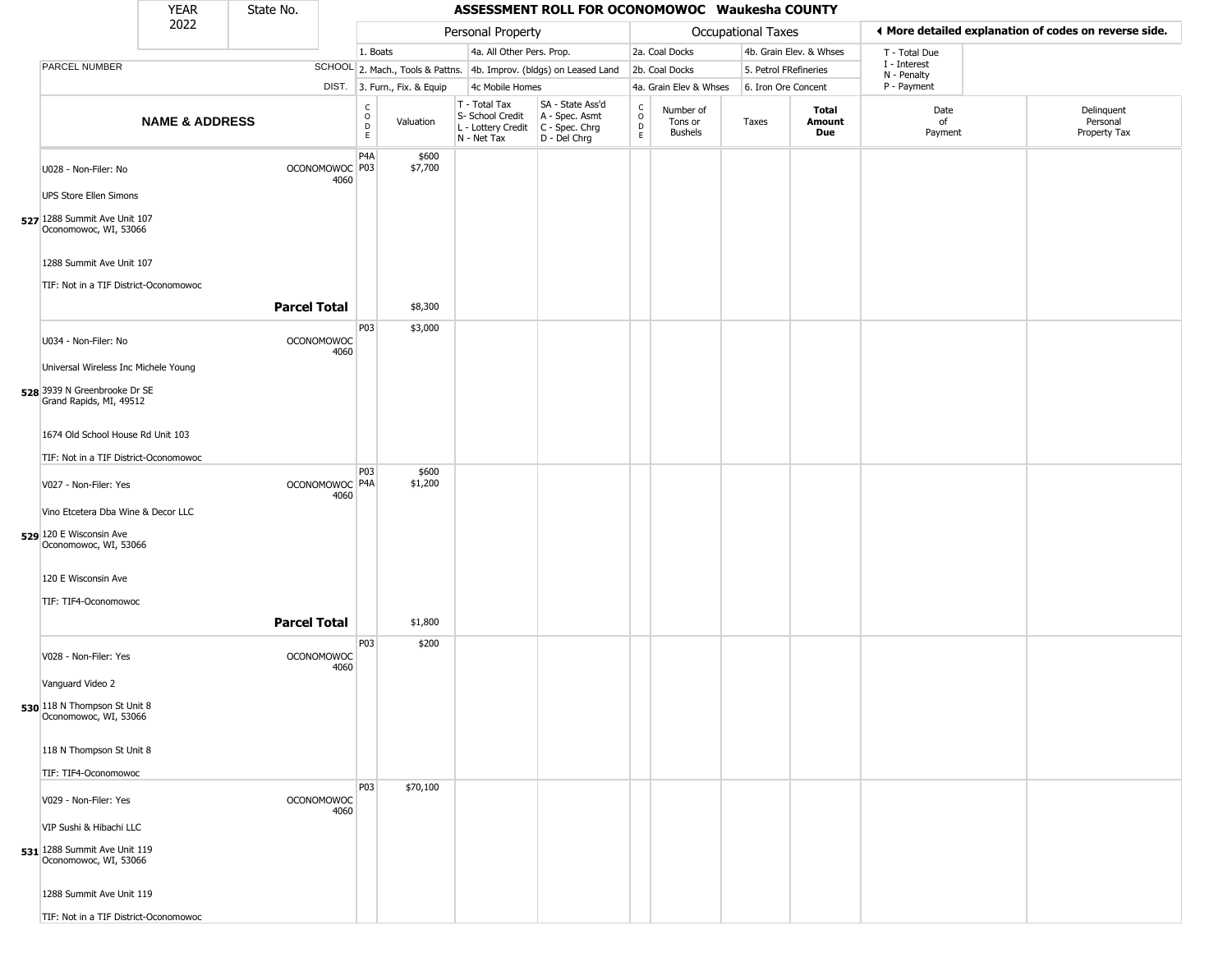|                                                                      | <b>YEAR</b>               | State No.           |                           |                                                          |                              |                                                  | ASSESSMENT ROLL FOR OCONOMOWOC Waukesha COUNTY                                              |                                  |                                        |                       |                         |                             |                                                       |
|----------------------------------------------------------------------|---------------------------|---------------------|---------------------------|----------------------------------------------------------|------------------------------|--------------------------------------------------|---------------------------------------------------------------------------------------------|----------------------------------|----------------------------------------|-----------------------|-------------------------|-----------------------------|-------------------------------------------------------|
|                                                                      | 2022                      |                     |                           |                                                          |                              | Personal Property                                |                                                                                             |                                  |                                        | Occupational Taxes    |                         |                             | ♦ More detailed explanation of codes on reverse side. |
|                                                                      |                           |                     |                           | 1. Boats                                                 |                              | 4a. All Other Pers. Prop.                        |                                                                                             |                                  | 2a. Coal Docks                         |                       | 4b. Grain Elev. & Whses | T - Total Due               |                                                       |
| PARCEL NUMBER                                                        |                           |                     |                           |                                                          |                              |                                                  | SCHOOL 2. Mach., Tools & Pattns. 4b. Improv. (bldgs) on Leased Land                         |                                  | 2b. Coal Docks                         | 5. Petrol FRefineries |                         | I - Interest<br>N - Penalty |                                                       |
|                                                                      |                           |                     |                           |                                                          | DIST. 3. Furn., Fix. & Equip | 4c Mobile Homes                                  |                                                                                             |                                  | 4a. Grain Elev & Whses                 | 6. Iron Ore Concent   |                         | P - Payment                 |                                                       |
|                                                                      | <b>NAME &amp; ADDRESS</b> |                     |                           | $\begin{matrix} 0 \\ 0 \\ D \end{matrix}$<br>$\mathsf E$ | Valuation                    | T - Total Tax<br>S- School Credit<br>N - Net Tax | SA - State Ass'd<br>A - Spec. Asmt<br>$L$ - Lottery Credit $C$ - Spec. Chrg<br>D - Del Chrg | C<br>$\circ$<br>$\mathsf D$<br>E | Number of<br>Tons or<br><b>Bushels</b> | Taxes                 | Total<br>Amount<br>Due  | Date<br>of<br>Payment       | Delinquent<br>Personal<br>Property Tax                |
| V030 - Non-Filer: No<br>Van Horn Motors of Oconomowoc LLC            |                           |                     | OCONOMOWOC P03<br>4060    | P <sub>4</sub> A                                         | \$8,100<br>\$62,900          |                                                  |                                                                                             |                                  |                                        |                       |                         |                             |                                                       |
| 532 1000 Summit Ave<br>Oconomowoc, WI, 53066                         |                           |                     |                           |                                                          |                              |                                                  |                                                                                             |                                  |                                        |                       |                         |                             |                                                       |
| 1000 Summit Ave<br>TIF: Not in a TIF District-Oconomowoc             |                           |                     |                           |                                                          |                              |                                                  |                                                                                             |                                  |                                        |                       |                         |                             |                                                       |
|                                                                      |                           | <b>Parcel Total</b> |                           |                                                          | \$71,000                     |                                                  |                                                                                             |                                  |                                        |                       |                         |                             |                                                       |
| V032 - Non-Filer: No                                                 |                           |                     | <b>OCONOMOWOC</b><br>4060 | P03                                                      | \$4,400                      |                                                  |                                                                                             |                                  |                                        |                       |                         |                             |                                                       |
| Verdant Commercial Capital, LLC<br>533 625 1ST STREET SE             |                           |                     |                           |                                                          |                              |                                                  |                                                                                             |                                  |                                        |                       |                         |                             |                                                       |
| CEDAR RAPIDS, IA, 52401<br>1290 SUMMIT AVE                           |                           |                     |                           |                                                          |                              |                                                  |                                                                                             |                                  |                                        |                       |                         |                             |                                                       |
| TIF: Not in a TIF District-Oconomowoc                                |                           |                     |                           |                                                          |                              |                                                  |                                                                                             |                                  |                                        |                       |                         |                             |                                                       |
| V033 - Non-Filer: No                                                 |                           |                     | <b>OCONOMOWOC</b><br>4060 | P <sub>4</sub> A                                         | \$2,700                      |                                                  |                                                                                             |                                  |                                        |                       |                         |                             |                                                       |
| Vitality Foodservice, Inc.                                           |                           |                     |                           |                                                          |                              |                                                  |                                                                                             |                                  |                                        |                       |                         |                             |                                                       |
| 534 PO BOX 330219<br>Nashville, TN, 37203                            |                           |                     |                           |                                                          |                              |                                                  |                                                                                             |                                  |                                        |                       |                         |                             |                                                       |
| 540 E FOREST ST<br>TIF: Not in a TIF District-Oconomowoc             |                           |                     |                           |                                                          |                              |                                                  |                                                                                             |                                  |                                        |                       |                         |                             |                                                       |
| V034 - Non-Filer: Yes                                                |                           |                     | <b>OCONOMOWOC</b><br>4060 | P03                                                      | \$10,800                     |                                                  |                                                                                             |                                  |                                        |                       |                         |                             |                                                       |
| Verizon Authorized Retailer<br>535 7462 KIRKWOOD TRAIL SE            |                           |                     |                           |                                                          |                              |                                                  |                                                                                             |                                  |                                        |                       |                         |                             |                                                       |
| ALTO, MI, 49302<br>1416 Summit Ave                                   |                           |                     |                           |                                                          |                              |                                                  |                                                                                             |                                  |                                        |                       |                         |                             |                                                       |
| TIF: Not in a TIF District-Oconomowoc                                |                           |                     |                           |                                                          |                              |                                                  |                                                                                             |                                  |                                        |                       |                         |                             |                                                       |
| V035 - Non-Filer: Yes                                                |                           |                     | <b>OCONOMOWOC</b><br>4060 | P <sub>4</sub> A                                         | \$42,700                     |                                                  |                                                                                             |                                  |                                        |                       |                         |                             |                                                       |
| VALVOLINE OIL CHANGE<br>536 1111 SUMMIT AVE<br>OCONOMOWOC, WI, 53066 |                           |                     |                           |                                                          |                              |                                                  |                                                                                             |                                  |                                        |                       |                         |                             |                                                       |
| 1111 SUMMIT AVE                                                      |                           |                     |                           |                                                          |                              |                                                  |                                                                                             |                                  |                                        |                       |                         |                             |                                                       |
| TIF: Not in a TIF District-Oconomowoc                                |                           |                     |                           |                                                          |                              |                                                  |                                                                                             |                                  |                                        |                       |                         |                             |                                                       |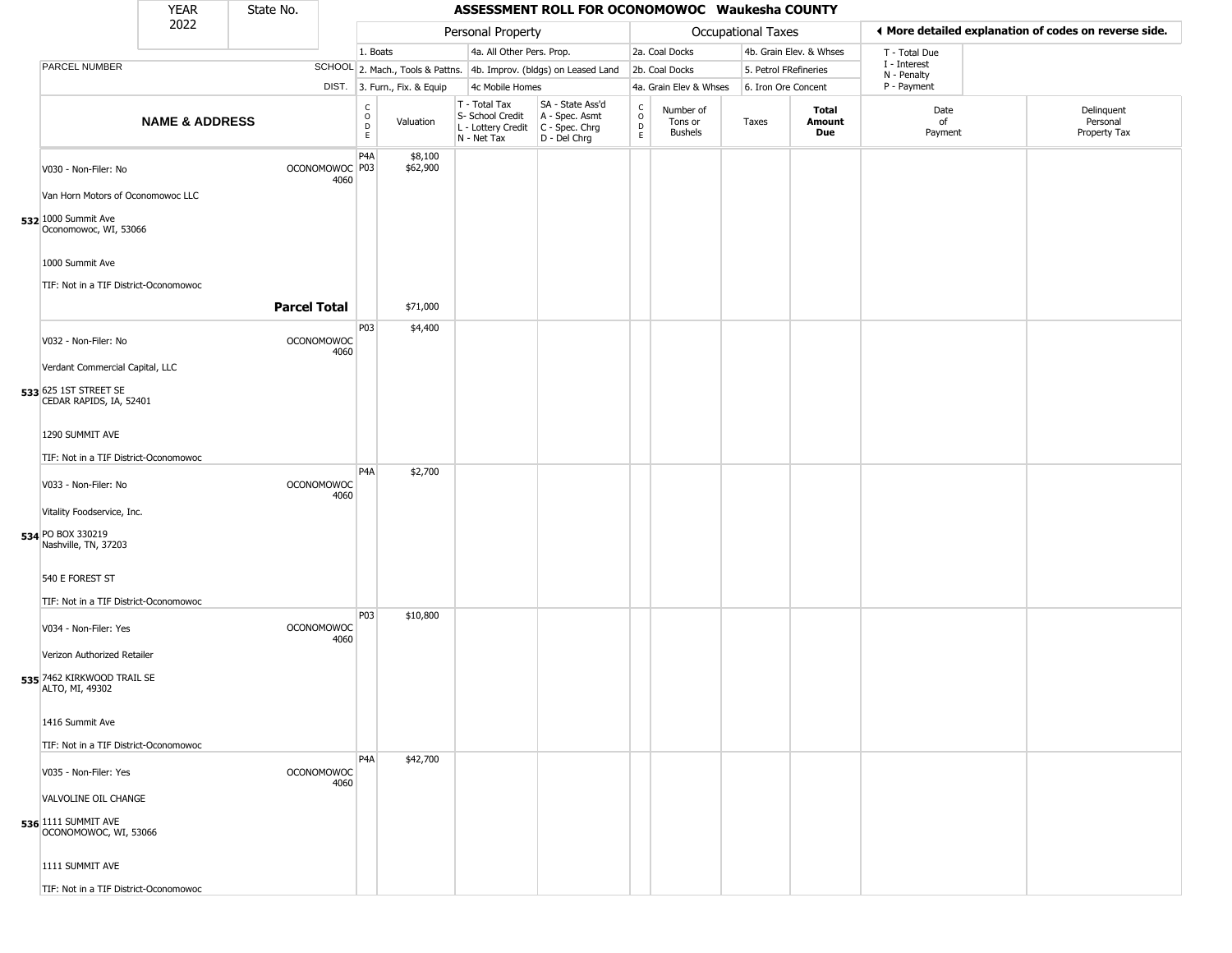|                                                                              | <b>YEAR</b>               | State No.           |                                         |                                                                       |                                                                        | ASSESSMENT ROLL FOR OCONOMOWOC Waukesha COUNTY                         |                                         |                                        |                           |                         |                             |                                                       |
|------------------------------------------------------------------------------|---------------------------|---------------------|-----------------------------------------|-----------------------------------------------------------------------|------------------------------------------------------------------------|------------------------------------------------------------------------|-----------------------------------------|----------------------------------------|---------------------------|-------------------------|-----------------------------|-------------------------------------------------------|
|                                                                              | 2022                      |                     |                                         |                                                                       | Personal Property                                                      |                                                                        |                                         |                                        | <b>Occupational Taxes</b> |                         |                             | ◀ More detailed explanation of codes on reverse side. |
|                                                                              |                           |                     |                                         | 1. Boats                                                              | 4a. All Other Pers. Prop.                                              |                                                                        |                                         | 2a. Coal Docks                         |                           | 4b. Grain Elev. & Whses | T - Total Due               |                                                       |
| PARCEL NUMBER                                                                |                           |                     |                                         |                                                                       |                                                                        | SCHOOL 2. Mach., Tools & Pattns. 4b. Improv. (bldgs) on Leased Land    |                                         | 2b. Coal Docks                         |                           | 5. Petrol FRefineries   | I - Interest<br>N - Penalty |                                                       |
|                                                                              |                           |                     |                                         | DIST. 3. Furn., Fix. & Equip                                          | 4c Mobile Homes                                                        |                                                                        |                                         | 4a. Grain Elev & Whses                 |                           | 6. Iron Ore Concent     | P - Payment                 |                                                       |
|                                                                              | <b>NAME &amp; ADDRESS</b> |                     |                                         | $\begin{smallmatrix} C \\ O \\ D \end{smallmatrix}$<br>Valuation<br>E | T - Total Tax<br>S- School Credit<br>L - Lottery Credit<br>N - Net Tax | SA - State Ass'd<br>A - Spec. Asmt<br>$C - Spec. Chrg$<br>D - Del Chrg | $\rm ^c$<br>$\mathsf D$<br>$\mathsf{E}$ | Number of<br>Tons or<br><b>Bushels</b> | Taxes                     | Total<br>Amount<br>Due  | Date<br>of<br>Payment       | Delinquent<br>Personal<br>Property Tax                |
| V037 - Non-Filer: Yes                                                        |                           |                     | P03<br><b>OCONOMOWOC</b><br>4060        | \$4,500                                                               |                                                                        |                                                                        |                                         |                                        |                           |                         |                             |                                                       |
| <b>VIOLET BLUE</b>                                                           |                           |                     |                                         |                                                                       |                                                                        |                                                                        |                                         |                                        |                           |                         |                             |                                                       |
| 537 25 S Main St<br>Oconomowoc, WI, 53066                                    |                           |                     |                                         |                                                                       |                                                                        |                                                                        |                                         |                                        |                           |                         |                             |                                                       |
| 25 S Main St                                                                 |                           |                     |                                         |                                                                       |                                                                        |                                                                        |                                         |                                        |                           |                         |                             |                                                       |
| TIF: TIF4-Oconomowoc<br>W002 - Non-Filer: No                                 |                           |                     | P4A<br>OCONOMOWOC P03<br>4060           | \$500<br>\$187,800                                                    |                                                                        |                                                                        |                                         |                                        |                           |                         |                             |                                                       |
| Walgreen Co 03567-S-PPT                                                      |                           |                     |                                         |                                                                       |                                                                        |                                                                        |                                         |                                        |                           |                         |                             |                                                       |
| 538 300 Wilmot Rd MS3301<br>Deerfield, IL, 60015                             |                           |                     |                                         |                                                                       |                                                                        |                                                                        |                                         |                                        |                           |                         |                             |                                                       |
| 1021 Summit Ave                                                              |                           |                     |                                         |                                                                       |                                                                        |                                                                        |                                         |                                        |                           |                         |                             |                                                       |
| TIF: Not in a TIF District-Oconomowoc                                        |                           |                     |                                         |                                                                       |                                                                        |                                                                        |                                         |                                        |                           |                         |                             |                                                       |
|                                                                              |                           | <b>Parcel Total</b> |                                         | \$188,300                                                             |                                                                        |                                                                        |                                         |                                        |                           |                         |                             |                                                       |
| W010 - Non-Filer: Yes                                                        |                           |                     | Stat<br>OCONOMOWOC e<br>4060 Ass<br>ess | \$0                                                                   |                                                                        |                                                                        |                                         |                                        |                           |                         |                             |                                                       |
| <b>Wismarq Corp</b>                                                          |                           |                     | ed                                      |                                                                       |                                                                        |                                                                        |                                         |                                        |                           |                         |                             |                                                       |
| 539 PO Box 47<br>Oconomowoc, Wisconsin, 53066                                |                           |                     |                                         |                                                                       |                                                                        |                                                                        |                                         |                                        |                           |                         |                             |                                                       |
| 930 E Armour Rd #<br>TIF: Not in a TIF District-Oconomowoc                   |                           |                     |                                         |                                                                       |                                                                        |                                                                        |                                         |                                        |                           |                         |                             |                                                       |
| W018 - Non-Filer: No                                                         |                           |                     | P03<br>OCONOMOWOC<br>4060               | \$19,100                                                              |                                                                        |                                                                        |                                         |                                        |                           |                         |                             |                                                       |
| Wingers Tap Inc                                                              |                           |                     |                                         |                                                                       |                                                                        |                                                                        |                                         |                                        |                           |                         |                             |                                                       |
| 540 126 Silver Lake Plaza<br>Oconomowoc, WI, 53066-6806                      |                           |                     |                                         |                                                                       |                                                                        |                                                                        |                                         |                                        |                           |                         |                             |                                                       |
| 126 Silver Lake Plaza                                                        |                           |                     |                                         |                                                                       |                                                                        |                                                                        |                                         |                                        |                           |                         |                             |                                                       |
| TIF: TIF4-Oconomowoc                                                         |                           |                     |                                         |                                                                       |                                                                        |                                                                        |                                         |                                        |                           |                         |                             |                                                       |
| W023 - Non-Filer: Yes                                                        |                           |                     | P03<br>OCONOMOWOC<br>4060               | \$300                                                                 |                                                                        |                                                                        |                                         |                                        |                           |                         |                             |                                                       |
| Wittkopp Electric (J R)<br>541 1426 Crystal Lake Dr<br>Oconomowoc, WI, 53066 |                           |                     |                                         |                                                                       |                                                                        |                                                                        |                                         |                                        |                           |                         |                             |                                                       |
| 1426 Crystal Lake Dr                                                         |                           |                     |                                         |                                                                       |                                                                        |                                                                        |                                         |                                        |                           |                         |                             |                                                       |
| TIF: Not in a TIF District-Oconomowoc                                        |                           |                     |                                         |                                                                       |                                                                        |                                                                        |                                         |                                        |                           |                         |                             |                                                       |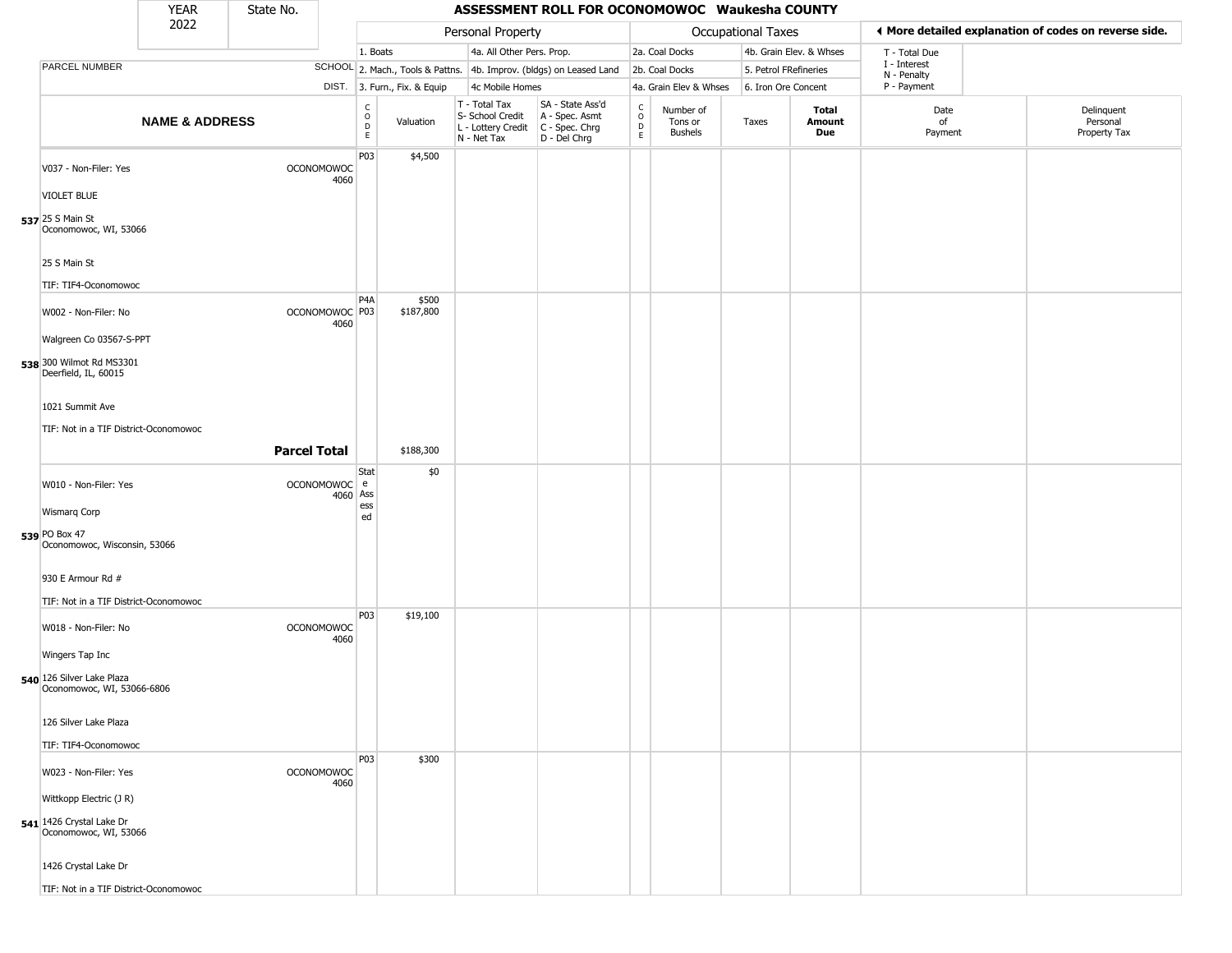|                                                             | YEAR                                                 | State No.           |                           |                                                 |                              |                                                                                       | ASSESSMENT ROLL FOR OCONOMOWOC Waukesha COUNTY                      |                         |                                        |                           |                         |                             |                                                       |
|-------------------------------------------------------------|------------------------------------------------------|---------------------|---------------------------|-------------------------------------------------|------------------------------|---------------------------------------------------------------------------------------|---------------------------------------------------------------------|-------------------------|----------------------------------------|---------------------------|-------------------------|-----------------------------|-------------------------------------------------------|
|                                                             | 2022                                                 |                     |                           |                                                 |                              | Personal Property                                                                     |                                                                     |                         |                                        | <b>Occupational Taxes</b> |                         |                             | ◀ More detailed explanation of codes on reverse side. |
|                                                             |                                                      |                     |                           | 1. Boats                                        |                              | 4a. All Other Pers. Prop.                                                             |                                                                     |                         | 2a. Coal Docks                         |                           | 4b. Grain Elev. & Whses | T - Total Due               |                                                       |
| PARCEL NUMBER                                               |                                                      |                     |                           |                                                 |                              |                                                                                       | SCHOOL 2. Mach., Tools & Pattns. 4b. Improv. (bldgs) on Leased Land |                         | 2b. Coal Docks                         | 5. Petrol FRefineries     |                         | I - Interest<br>N - Penalty |                                                       |
|                                                             |                                                      |                     |                           |                                                 | DIST. 3. Furn., Fix. & Equip | 4c Mobile Homes                                                                       |                                                                     |                         | 4a. Grain Elev & Whses                 | 6. Iron Ore Concent       |                         | P - Payment                 |                                                       |
|                                                             | <b>NAME &amp; ADDRESS</b>                            |                     |                           | $\begin{array}{c} C \\ O \\ D \\ E \end{array}$ | Valuation                    | T - Total Tax<br>S- School Credit<br>L - Lottery Credit C - Spec. Chrg<br>N - Net Tax | SA - State Ass'd<br>A - Spec. Asmt<br>D - Del Chrg                  | $\frac{c}{0}$<br>D<br>E | Number of<br>Tons or<br><b>Bushels</b> | Taxes                     | Total<br>Amount<br>Due  | Date<br>of<br>Payment       | Delinquent<br>Personal<br>Property Tax                |
| W041 - Non-Filer: No                                        |                                                      |                     | OCONOMOWOC P03<br>4060    | P4A                                             | \$25,600<br>\$127,000        |                                                                                       |                                                                     |                         |                                        |                           |                         |                             |                                                       |
|                                                             | Waukesha Health Care/Pro Health Care Med Assoc Inc   |                     |                           |                                                 |                              |                                                                                       |                                                                     |                         |                                        |                           |                         |                             |                                                       |
| 542 N17 W24100 Riverwood Dr, STE 200<br>Waukesha, WI, 53188 |                                                      |                     |                           |                                                 |                              |                                                                                       |                                                                     |                         |                                        |                           |                         |                             |                                                       |
| 1185 Corporate Center Dr Unit 175                           |                                                      |                     |                           |                                                 |                              |                                                                                       |                                                                     |                         |                                        |                           |                         |                             |                                                       |
| TIF: Not in a TIF District-Oconomowoc                       |                                                      |                     |                           |                                                 |                              |                                                                                       |                                                                     |                         |                                        |                           |                         |                             |                                                       |
|                                                             |                                                      | <b>Parcel Total</b> |                           |                                                 | \$152,600                    |                                                                                       |                                                                     |                         |                                        |                           |                         |                             |                                                       |
| W044 - Non-Filer: No                                        |                                                      |                     | <b>OCONOMOWOC</b><br>4060 | P4A                                             | \$26,100                     |                                                                                       |                                                                     |                         |                                        |                           |                         |                             |                                                       |
|                                                             | Waste Management Of WI Inc C/O MARVIN POER & COMPANY |                     |                           |                                                 |                              |                                                                                       |                                                                     |                         |                                        |                           |                         |                             |                                                       |
| 543 PO Box 802206<br>Dallas, Texas, 75380-2206              |                                                      |                     |                           |                                                 |                              |                                                                                       |                                                                     |                         |                                        |                           |                         |                             |                                                       |
| <b>VARIOUS</b>                                              |                                                      |                     |                           |                                                 |                              |                                                                                       |                                                                     |                         |                                        |                           |                         |                             |                                                       |
| TIF: Not in a TIF District-Oconomowoc                       |                                                      |                     |                           |                                                 |                              |                                                                                       |                                                                     |                         |                                        |                           |                         |                             |                                                       |
| W050 - Non-Filer: No                                        |                                                      |                     | OCONOMOWOC P03            | P <sub>4</sub> A                                | \$27,300<br>\$136,200        |                                                                                       |                                                                     |                         |                                        |                           |                         |                             |                                                       |
|                                                             |                                                      |                     | 4060                      |                                                 |                              |                                                                                       |                                                                     |                         |                                        |                           |                         |                             |                                                       |
| Waukesha State Bank                                         |                                                      |                     |                           |                                                 |                              |                                                                                       |                                                                     |                         |                                        |                           |                         |                             |                                                       |
| 544 PO Box 648<br>Waukesha, WI, 53187                       |                                                      |                     |                           |                                                 |                              |                                                                                       |                                                                     |                         |                                        |                           |                         |                             |                                                       |
| 1227 Corporate Center Dr                                    |                                                      |                     |                           |                                                 |                              |                                                                                       |                                                                     |                         |                                        |                           |                         |                             |                                                       |
| TIF: Not in a TIF District-Oconomowoc                       |                                                      |                     |                           |                                                 |                              |                                                                                       |                                                                     |                         |                                        |                           |                         |                             |                                                       |
|                                                             |                                                      | <b>Parcel Total</b> |                           |                                                 | \$163,500                    |                                                                                       |                                                                     |                         |                                        |                           |                         |                             |                                                       |
| W056 - Non-Filer: Yes                                       |                                                      |                     | OCONOMOWOC P03<br>4060    | P4A                                             | \$11,200<br>\$103,000        |                                                                                       |                                                                     |                         |                                        |                           |                         |                             |                                                       |
| Williamson, Dr Timothy                                      |                                                      |                     |                           |                                                 |                              |                                                                                       |                                                                     |                         |                                        |                           |                         |                             |                                                       |
| 545 970 S Silver Lake St # 101<br>Oconomowoc, WI, 53066     |                                                      |                     |                           |                                                 |                              |                                                                                       |                                                                     |                         |                                        |                           |                         |                             |                                                       |
| 970 S Silver Lake St # 101                                  |                                                      |                     |                           |                                                 |                              |                                                                                       |                                                                     |                         |                                        |                           |                         |                             |                                                       |
| TIF: Not in a TIF District-Oconomowoc                       |                                                      |                     |                           |                                                 |                              |                                                                                       |                                                                     |                         |                                        |                           |                         |                             |                                                       |
|                                                             |                                                      | <b>Parcel Total</b> |                           |                                                 | \$114,200                    |                                                                                       |                                                                     |                         |                                        |                           |                         |                             |                                                       |
| W061 - Non-Filer: Yes                                       |                                                      |                     | OCONOMOWOC P03<br>4060    | P <sub>4</sub> A                                | \$23,800<br>\$42,300         |                                                                                       |                                                                     |                         |                                        |                           |                         |                             |                                                       |
|                                                             | Waterstone Bank SSB FKA Wauwatosa Savings            |                     |                           |                                                 |                              |                                                                                       |                                                                     |                         |                                        |                           |                         |                             |                                                       |
| 546 11200 W Plank Ct<br>Wauwatosa, WI, 53226                |                                                      |                     |                           |                                                 |                              |                                                                                       |                                                                     |                         |                                        |                           |                         |                             |                                                       |
| 1233 Corporate Center Dr                                    |                                                      |                     |                           |                                                 |                              |                                                                                       |                                                                     |                         |                                        |                           |                         |                             |                                                       |
| TIF: Not in a TIF District-Oconomowoc                       |                                                      |                     |                           |                                                 |                              |                                                                                       |                                                                     |                         |                                        |                           |                         |                             |                                                       |

 $\sqrt{2}$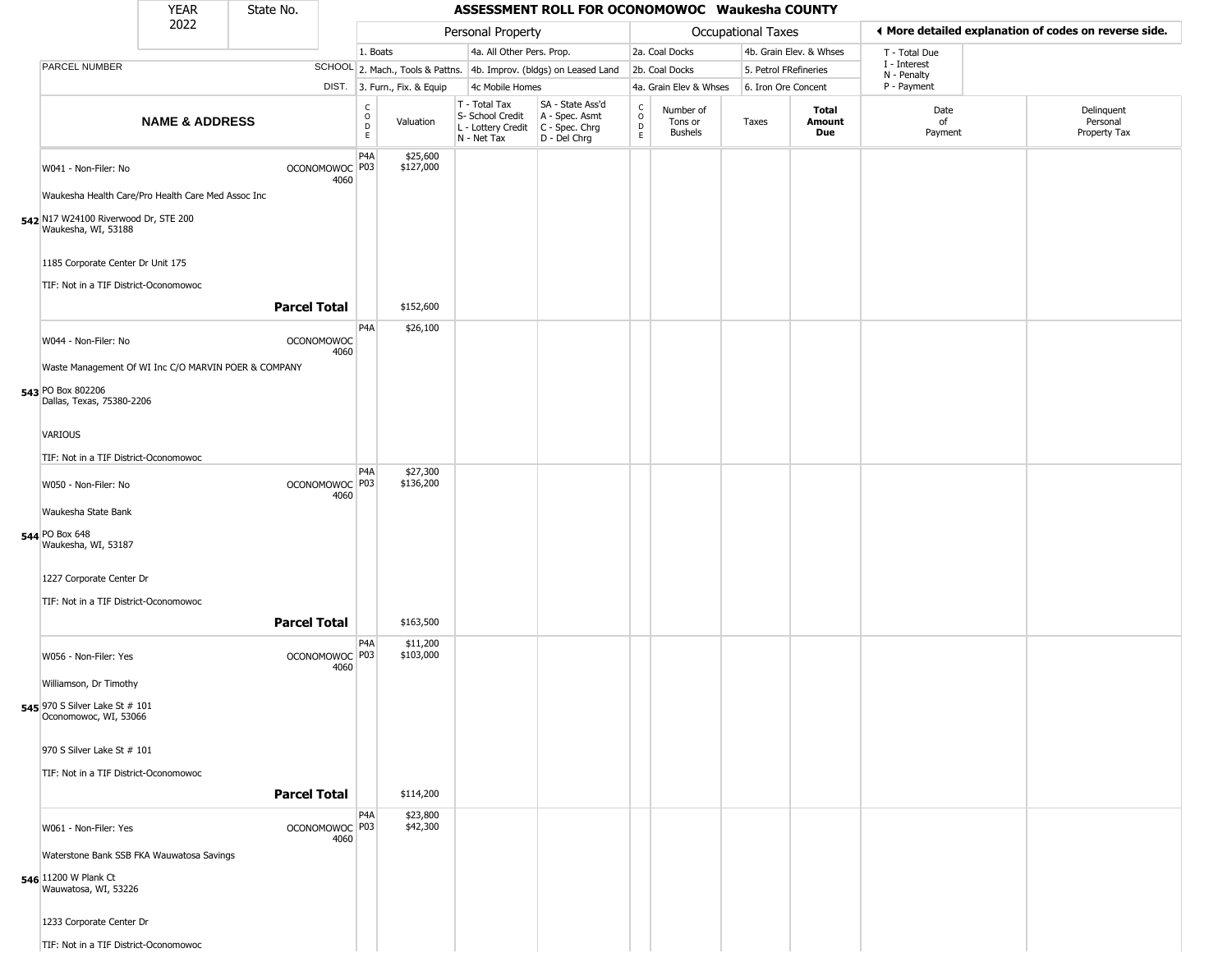|                                                                                           | <b>YEAR</b>               | State No.           |                           |                                                             |                                                                        | ASSESSMENT ROLL FOR OCONOMOWOC Waukesha COUNTY                         |                                                          |                                        |                    |                         |                             |                                                       |
|-------------------------------------------------------------------------------------------|---------------------------|---------------------|---------------------------|-------------------------------------------------------------|------------------------------------------------------------------------|------------------------------------------------------------------------|----------------------------------------------------------|----------------------------------------|--------------------|-------------------------|-----------------------------|-------------------------------------------------------|
|                                                                                           | 2022                      |                     |                           |                                                             | Personal Property                                                      |                                                                        |                                                          |                                        | Occupational Taxes |                         |                             | I More detailed explanation of codes on reverse side. |
|                                                                                           |                           |                     |                           | 1. Boats                                                    | 4a. All Other Pers. Prop.                                              |                                                                        |                                                          | 2a. Coal Docks                         |                    | 4b. Grain Elev. & Whses | T - Total Due               |                                                       |
| PARCEL NUMBER                                                                             |                           |                     |                           |                                                             |                                                                        | SCHOOL 2. Mach., Tools & Pattns. 4b. Improv. (bldgs) on Leased Land    |                                                          | 2b. Coal Docks                         |                    | 5. Petrol FRefineries   | I - Interest<br>N - Penalty |                                                       |
|                                                                                           |                           |                     |                           | DIST. 3. Furn., Fix. & Equip                                | 4c Mobile Homes                                                        |                                                                        |                                                          | 4a. Grain Elev & Whses                 |                    | 6. Iron Ore Concent     | P - Payment                 |                                                       |
|                                                                                           | <b>NAME &amp; ADDRESS</b> |                     |                           | $\begin{matrix} 0 \\ 0 \\ D \end{matrix}$<br>Valuation<br>E | T - Total Tax<br>S- School Credit<br>L - Lottery Credit<br>N - Net Tax | SA - State Ass'd<br>A - Spec. Asmt<br>$C - Spec. Chrg$<br>D - Del Chrg | $\begin{smallmatrix} C \\ 0 \\ D \end{smallmatrix}$<br>E | Number of<br>Tons or<br><b>Bushels</b> | Taxes              | Total<br>Amount<br>Due  | Date<br>of<br>Payment       | Delinquent<br>Personal<br>Property Tax                |
|                                                                                           |                           | <b>Parcel Total</b> |                           | \$66,100                                                    |                                                                        |                                                                        |                                                          |                                        |                    |                         |                             |                                                       |
| W081 - Non-Filer: Yes<br>Whelan's Coffee/Ice Cream                                        |                           |                     | OCONOMOWOC P03<br>4060    | P <sub>4</sub> A<br>\$100<br>\$80,900                       |                                                                        |                                                                        |                                                          |                                        |                    |                         |                             |                                                       |
| 547 163 E Wisconsin Ave<br>Oconomowoc, WI, 53066                                          |                           |                     |                           |                                                             |                                                                        |                                                                        |                                                          |                                        |                    |                         |                             |                                                       |
| 163 E Wisconsin Ave<br>TIF: TIF4-Oconomowoc                                               |                           |                     |                           |                                                             |                                                                        |                                                                        |                                                          |                                        |                    |                         |                             |                                                       |
|                                                                                           |                           | <b>Parcel Total</b> |                           | \$81,000                                                    |                                                                        |                                                                        |                                                          |                                        |                    |                         |                             |                                                       |
| W085 - Non-Filer: No<br>Wessels Sherman ATTN: ALAN SENECZKO                               |                           |                     | OCONOMOWOC P03<br>4060    | P <sub>4</sub> A<br>\$100<br>\$5,300                        |                                                                        |                                                                        |                                                          |                                        |                    |                         |                             |                                                       |
| 548 1860 Executive Drive E1<br>Oconomowoc, WI, 53066                                      |                           |                     |                           |                                                             |                                                                        |                                                                        |                                                          |                                        |                    |                         |                             |                                                       |
| 1860 Executive Drive E1<br>TIF: Not in a TIF District-Oconomowoc                          |                           |                     |                           |                                                             |                                                                        |                                                                        |                                                          |                                        |                    |                         |                             |                                                       |
|                                                                                           |                           | <b>Parcel Total</b> |                           | \$5,400                                                     |                                                                        |                                                                        |                                                          |                                        |                    |                         |                             |                                                       |
| W095 - Non-Filer: Yes<br>Wolf Siding & Windows<br>549 PO Box 372<br>Oconomwooc, WI, 53066 |                           |                     | <b>OCONOMOWOC</b><br>4060 | P03<br>\$21,600                                             |                                                                        |                                                                        |                                                          |                                        |                    |                         |                             |                                                       |
| 756 E Wisconsin Ave                                                                       |                           |                     |                           |                                                             |                                                                        |                                                                        |                                                          |                                        |                    |                         |                             |                                                       |
| TIF: TIF4-Oconomowoc<br>W097 - Non-Filer: No                                              |                           |                     | OCONOMOWOC <sup>P03</sup> | \$2,000<br>P <sub>4</sub> A<br>\$16,000                     |                                                                        |                                                                        |                                                          |                                        |                    |                         |                             |                                                       |
| Wound Care Program / Oconomowoc Memorial Hospital                                         |                           |                     | 4060                      |                                                             |                                                                        |                                                                        |                                                          |                                        |                    |                         |                             |                                                       |
| 550 N17 W24100 Riverwood Dr # 200<br>Waukesha, WI, 53188                                  |                           |                     |                           |                                                             |                                                                        |                                                                        |                                                          |                                        |                    |                         |                             |                                                       |
| 1185 Corporate Center Dr Unit 135                                                         |                           |                     |                           |                                                             |                                                                        |                                                                        |                                                          |                                        |                    |                         |                             |                                                       |
| TIF: Not in a TIF District-Oconomowoc                                                     |                           |                     |                           |                                                             |                                                                        |                                                                        |                                                          |                                        |                    |                         |                             |                                                       |
|                                                                                           |                           | <b>Parcel Total</b> |                           | \$18,000                                                    |                                                                        |                                                                        |                                                          |                                        |                    |                         |                             |                                                       |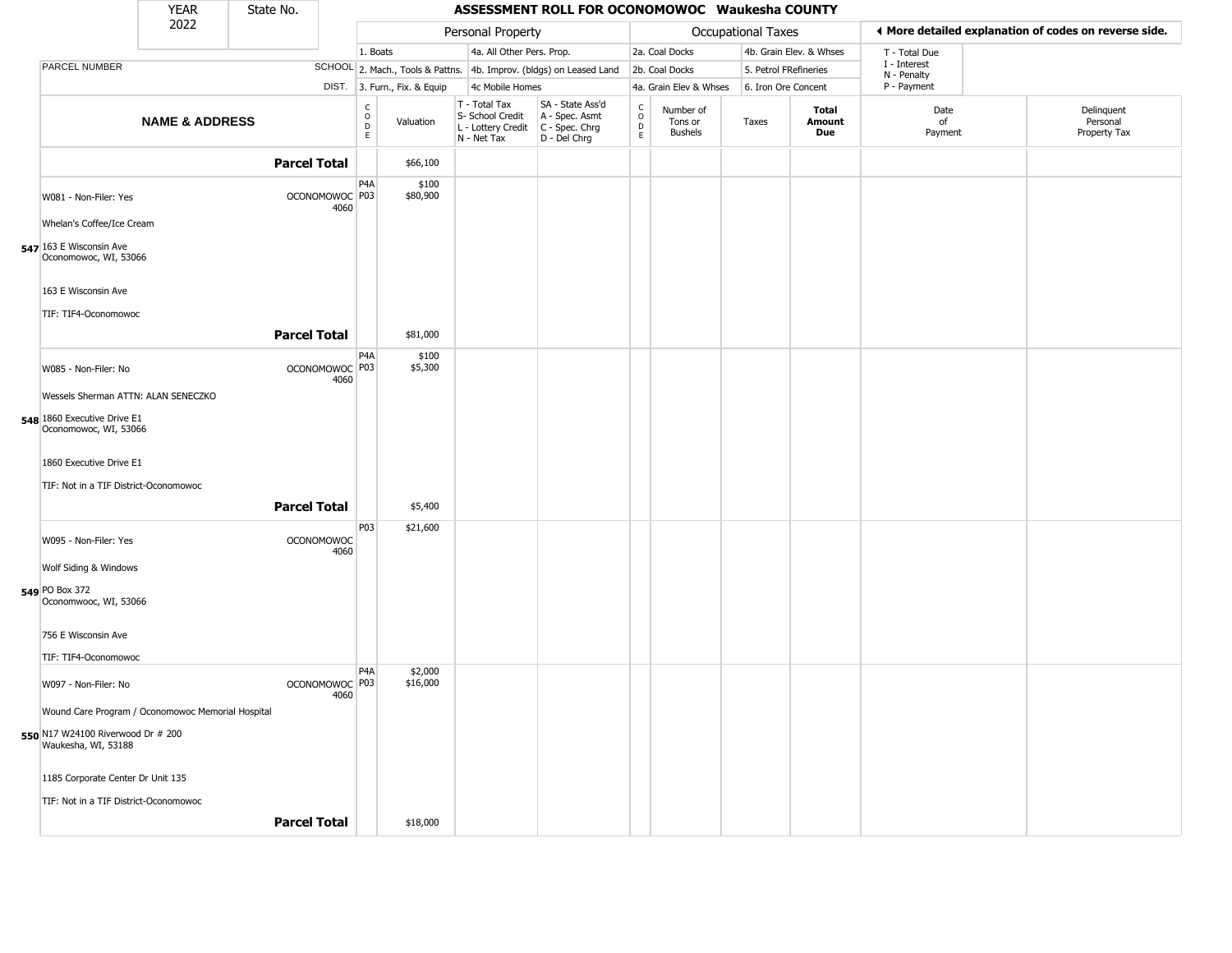|                                                          | <b>YEAR</b>               | State No.           |                           |                                         |                              |                                                                                         | ASSESSMENT ROLL FOR OCONOMOWOC Waukesha COUNTY                      |                                   |                                 |                       |                         |                             |                                                       |
|----------------------------------------------------------|---------------------------|---------------------|---------------------------|-----------------------------------------|------------------------------|-----------------------------------------------------------------------------------------|---------------------------------------------------------------------|-----------------------------------|---------------------------------|-----------------------|-------------------------|-----------------------------|-------------------------------------------------------|
|                                                          | 2022                      |                     |                           |                                         |                              | Personal Property                                                                       |                                                                     |                                   |                                 | Occupational Taxes    |                         |                             | I More detailed explanation of codes on reverse side. |
|                                                          |                           |                     |                           | 1. Boats                                |                              | 4a. All Other Pers. Prop.                                                               |                                                                     |                                   | 2a. Coal Docks                  |                       | 4b. Grain Elev. & Whses | T - Total Due               |                                                       |
| PARCEL NUMBER                                            |                           |                     |                           |                                         |                              |                                                                                         | SCHOOL 2. Mach., Tools & Pattns. 4b. Improv. (bldgs) on Leased Land |                                   | 2b. Coal Docks                  | 5. Petrol FRefineries |                         | I - Interest<br>N - Penalty |                                                       |
|                                                          |                           |                     |                           |                                         | DIST. 3. Furn., Fix. & Equip | 4c Mobile Homes                                                                         |                                                                     |                                   | 4a. Grain Elev & Whses          | 6. Iron Ore Concent   |                         | P - Payment                 |                                                       |
|                                                          | <b>NAME &amp; ADDRESS</b> |                     |                           | $_{\rm o}^{\rm c}$<br>$\mathsf{D}$<br>E | Valuation                    | T - Total Tax<br>S- School Credit<br>L - Lottery Credit   C - Spec. Chrg<br>N - Net Tax | SA - State Ass'd<br>A - Spec. Asmt<br>D - Del Chrg                  | $\frac{c}{0}$<br>D<br>$\mathsf E$ | Number of<br>Tons or<br>Bushels | Taxes                 | Total<br>Amount<br>Due  | Date<br>of<br>Payment       | Delinquent<br>Personal<br>Property Tax                |
| W110 - Non-Filer: No                                     |                           |                     | <b>OCONOMOWOC</b>         | P03                                     | \$18,800                     |                                                                                         |                                                                     |                                   |                                 |                       |                         |                             |                                                       |
| Wabasha Leasing LLC                                      |                           |                     | 4060                      |                                         |                              |                                                                                         |                                                                     |                                   |                                 |                       |                         |                             |                                                       |
|                                                          |                           |                     |                           |                                         |                              |                                                                                         |                                                                     |                                   |                                 |                       |                         |                             |                                                       |
| 551 PO Box 80615<br>Indianapolis, IN, 46280              |                           |                     |                           |                                         |                              |                                                                                         |                                                                     |                                   |                                 |                       |                         |                             |                                                       |
| VARIOUS                                                  |                           |                     |                           |                                         |                              |                                                                                         |                                                                     |                                   |                                 |                       |                         |                             |                                                       |
| TIF: TIF4-Oconomowoc                                     |                           |                     |                           | P03                                     | \$3,400                      |                                                                                         |                                                                     |                                   |                                 |                       |                         |                             |                                                       |
| W112 - Non-Filer: No                                     |                           |                     | OCONOMOWOC<br>4060        |                                         |                              |                                                                                         |                                                                     |                                   |                                 |                       |                         |                             |                                                       |
| Waukesha Pediatric Association of Ocnomowoc              |                           |                     |                           |                                         |                              |                                                                                         |                                                                     |                                   |                                 |                       |                         |                             |                                                       |
| 552 1111 DELAFIELD ST, STE 115<br>WAUKESHA, WI, 53188    |                           |                     |                           |                                         |                              |                                                                                         |                                                                     |                                   |                                 |                       |                         |                             |                                                       |
| 888 Thackeray Trl Unit 115                               |                           |                     |                           |                                         |                              |                                                                                         |                                                                     |                                   |                                 |                       |                         |                             |                                                       |
| TIF: Not in a TIF District-Oconomowoc                    |                           |                     |                           |                                         |                              |                                                                                         |                                                                     |                                   |                                 |                       |                         |                             |                                                       |
| W113 - Non-Filer: No                                     |                           |                     | <b>OCONOMOWOC</b><br>4060 | P03                                     | \$1,800                      |                                                                                         |                                                                     |                                   |                                 |                       |                         |                             |                                                       |
| Wells Fargo Financial Leasing, Inc                       |                           |                     |                           |                                         |                              |                                                                                         |                                                                     |                                   |                                 |                       |                         |                             |                                                       |
| 553 PO Box 36200<br>Billings, MT, 59107                  |                           |                     |                           |                                         |                              |                                                                                         |                                                                     |                                   |                                 |                       |                         |                             |                                                       |
| 856 Armour Rd                                            |                           |                     |                           |                                         |                              |                                                                                         |                                                                     |                                   |                                 |                       |                         |                             |                                                       |
| TIF: Not in a TIF District-Oconomowoc                    |                           |                     |                           | P03                                     | \$7,000                      |                                                                                         |                                                                     |                                   |                                 |                       |                         |                             |                                                       |
| W114 - Non-Filer: No                                     |                           |                     | <b>OCONOMOWOC</b><br>4060 |                                         |                              |                                                                                         |                                                                     |                                   |                                 |                       |                         |                             |                                                       |
| Wells Fargo Vendor Financial Serv LLC                    |                           |                     |                           |                                         |                              |                                                                                         |                                                                     |                                   |                                 |                       |                         |                             |                                                       |
| 554 PO Box 36200<br>Billings, MT, 59107-6200             |                           |                     |                           |                                         |                              |                                                                                         |                                                                     |                                   |                                 |                       |                         |                             |                                                       |
| <b>VARIOUS</b>                                           |                           |                     |                           |                                         |                              |                                                                                         |                                                                     |                                   |                                 |                       |                         |                             |                                                       |
| TIF: Not in a TIF District-Oconomowoc                    |                           |                     |                           |                                         |                              |                                                                                         |                                                                     |                                   |                                 |                       |                         |                             |                                                       |
| W115 - Non-Filer: No                                     |                           |                     | OCONOMOWOC P03<br>4060    | P <sub>4</sub> A                        | \$200<br>\$3,200             |                                                                                         |                                                                     |                                   |                                 |                       |                         |                             |                                                       |
| WOOD-STATION AT ARLINGTON TREE FARM                      |                           |                     |                           |                                         |                              |                                                                                         |                                                                     |                                   |                                 |                       |                         |                             |                                                       |
| 555 132 E Wisconsin Ave Suite B<br>OCONOMOWOC, WI, 53066 |                           |                     |                           |                                         |                              |                                                                                         |                                                                     |                                   |                                 |                       |                         |                             |                                                       |
| 132 E Wisconsin Ave Suite B                              |                           |                     |                           |                                         |                              |                                                                                         |                                                                     |                                   |                                 |                       |                         |                             |                                                       |
| TIF: TIF4-Oconomowoc                                     |                           |                     |                           |                                         |                              |                                                                                         |                                                                     |                                   |                                 |                       |                         |                             |                                                       |
|                                                          |                           | <b>Parcel Total</b> |                           |                                         | \$3,400                      |                                                                                         |                                                                     |                                   |                                 |                       |                         |                             |                                                       |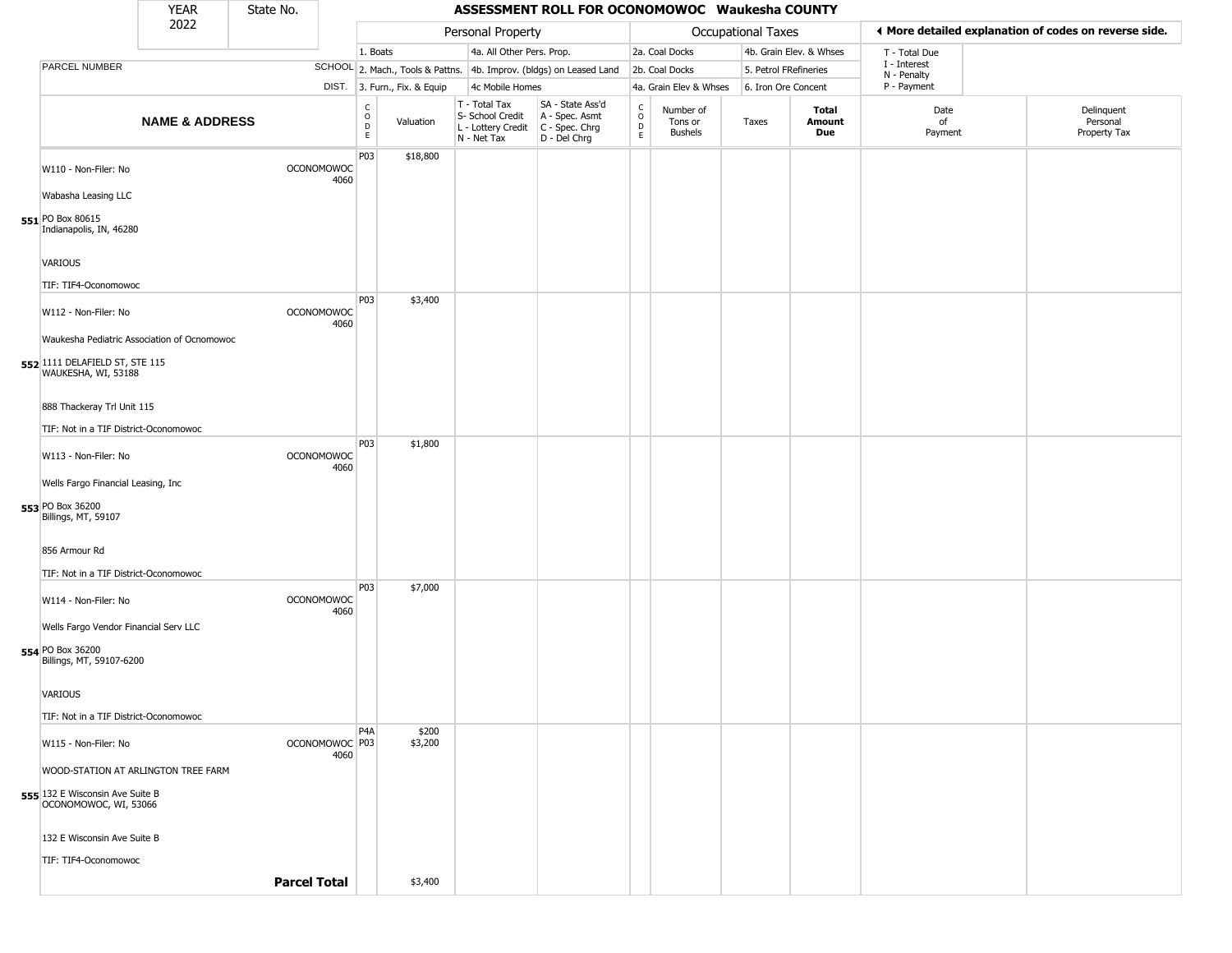|                                                                                                  |                           | <b>YEAR</b><br>State No.<br>ASSESSMENT ROLL FOR OCONOMOWOC Waukesha COUNTY |                                         |                  |                              |                                                                                         |                                                                     |                                              |                                        |                       |                         |                             |                                        |
|--------------------------------------------------------------------------------------------------|---------------------------|----------------------------------------------------------------------------|-----------------------------------------|------------------|------------------------------|-----------------------------------------------------------------------------------------|---------------------------------------------------------------------|----------------------------------------------|----------------------------------------|-----------------------|-------------------------|-----------------------------|----------------------------------------|
|                                                                                                  | 2022                      |                                                                            | Personal Property<br>Occupational Taxes |                  |                              | ♦ More detailed explanation of codes on reverse side.                                   |                                                                     |                                              |                                        |                       |                         |                             |                                        |
|                                                                                                  |                           |                                                                            |                                         | 1. Boats         |                              | 4a. All Other Pers. Prop.                                                               |                                                                     |                                              | 2a. Coal Docks                         |                       | 4b. Grain Elev. & Whses | T - Total Due               |                                        |
| PARCEL NUMBER                                                                                    |                           |                                                                            |                                         |                  |                              |                                                                                         | SCHOOL 2. Mach., Tools & Pattns. 4b. Improv. (bldgs) on Leased Land |                                              | 2b. Coal Docks                         | 5. Petrol FRefineries |                         | I - Interest<br>N - Penalty |                                        |
|                                                                                                  |                           |                                                                            |                                         |                  | DIST. 3. Furn., Fix. & Equip | 4c Mobile Homes                                                                         |                                                                     |                                              | 4a. Grain Elev & Whses                 | 6. Iron Ore Concent   |                         | P - Payment                 |                                        |
|                                                                                                  | <b>NAME &amp; ADDRESS</b> |                                                                            |                                         | $\rm _o^C$<br>E  | Valuation                    | T - Total Tax<br>S- School Credit<br>L - Lottery Credit   C - Spec. Chrg<br>N - Net Tax | SA - State Ass'd<br>A - Spec. Asmt<br>D - Del Chrg                  | $\begin{array}{c}\nC \\ O \\ D\n\end{array}$ | Number of<br>Tons or<br><b>Bushels</b> | Taxes                 | Total<br>Amount<br>Due  | Date<br>of<br>Payment       | Delinquent<br>Personal<br>Property Tax |
| W116 - Non-Filer: Yes<br>WWMLD OPCO, LLC<br>556 5101 NE 82ND AVE STE 200<br>VANCOUVER, WA, 98662 |                           |                                                                            | OCONOMOWOC P03<br>4060                  | P4A              | \$7,500<br>\$69,500          |                                                                                         |                                                                     |                                              |                                        |                       |                         |                             |                                        |
| 999 E SUMMIT AVE<br>TIF: Not in a TIF District-Oconomowoc                                        |                           |                                                                            |                                         |                  |                              |                                                                                         |                                                                     |                                              |                                        |                       |                         |                             |                                        |
|                                                                                                  |                           | <b>Parcel Total</b>                                                        |                                         |                  | \$77,000                     |                                                                                         |                                                                     |                                              |                                        |                       |                         |                             |                                        |
| W117 - Non-Filer: Yes<br><b>WINE MANIACS</b>                                                     |                           |                                                                            | OCONOMOWOC <sup>P03</sup><br>4060       | P4A              | \$6,000<br>\$40,100          |                                                                                         |                                                                     |                                              |                                        |                       |                         |                             |                                        |
| 557 114 N MAIN ST<br>OCONOMOWOC, WI, 53066                                                       |                           |                                                                            |                                         |                  |                              |                                                                                         |                                                                     |                                              |                                        |                       |                         |                             |                                        |
| 114 N MAIN ST                                                                                    |                           |                                                                            |                                         |                  |                              |                                                                                         |                                                                     |                                              |                                        |                       |                         |                             |                                        |
| TIF: TIF5-Oconomowoc                                                                             |                           |                                                                            |                                         |                  |                              |                                                                                         |                                                                     |                                              |                                        |                       |                         |                             |                                        |
|                                                                                                  |                           | <b>Parcel Total</b>                                                        |                                         |                  | \$46,100                     |                                                                                         |                                                                     |                                              |                                        |                       |                         |                             |                                        |
|                                                                                                  |                           |                                                                            |                                         | P03              | \$2,200                      |                                                                                         |                                                                     |                                              |                                        |                       |                         |                             |                                        |
| X002 - Non-Filer: No                                                                             |                           |                                                                            | <b>OCONOMOWOC</b>                       |                  |                              |                                                                                         |                                                                     |                                              |                                        |                       |                         |                             |                                        |
| Xerox Corporation PROPERTY TAX DEPT                                                              |                           |                                                                            | 4060                                    |                  |                              |                                                                                         |                                                                     |                                              |                                        |                       |                         |                             |                                        |
| 558 PO Box 9601<br>Webster, New York, 14580                                                      |                           |                                                                            |                                         |                  |                              |                                                                                         |                                                                     |                                              |                                        |                       |                         |                             |                                        |
| VARIOUS                                                                                          |                           |                                                                            |                                         |                  |                              |                                                                                         |                                                                     |                                              |                                        |                       |                         |                             |                                        |
| TIF: Not in a TIF District-Oconomowoc                                                            |                           |                                                                            |                                         |                  |                              |                                                                                         |                                                                     |                                              |                                        |                       |                         |                             |                                        |
| X008 - Non-Filer: No                                                                             |                           |                                                                            | <b>OCONOMOWOC</b><br>4060               | P03              | \$32,100                     |                                                                                         |                                                                     |                                              |                                        |                       |                         |                             |                                        |
| Xerox Financial Services LLC                                                                     |                           |                                                                            |                                         |                  |                              |                                                                                         |                                                                     |                                              |                                        |                       |                         |                             |                                        |
| 559 PO Box 909<br>Webster, New York, 14580                                                       |                           |                                                                            |                                         |                  |                              |                                                                                         |                                                                     |                                              |                                        |                       |                         |                             |                                        |
| 1750 VALLEY RD                                                                                   |                           |                                                                            |                                         |                  |                              |                                                                                         |                                                                     |                                              |                                        |                       |                         |                             |                                        |
| TIF: Not in a TIF District-Oconomowoc                                                            |                           |                                                                            |                                         |                  |                              |                                                                                         |                                                                     |                                              |                                        |                       |                         |                             |                                        |
| Y008 - Non-Filer: Yes                                                                            |                           |                                                                            | OCONOMOWOC <sup>P03</sup><br>4060       | P <sub>4</sub> A | \$1,100<br>\$3,200           |                                                                                         |                                                                     |                                              |                                        |                       |                         |                             |                                        |
| Y's Way Flooring                                                                                 |                           |                                                                            |                                         |                  |                              |                                                                                         |                                                                     |                                              |                                        |                       |                         |                             |                                        |
| 560 500 Milford St<br>Watertown, WI, 53094-6032                                                  |                           |                                                                            |                                         |                  |                              |                                                                                         |                                                                     |                                              |                                        |                       |                         |                             |                                        |
| 680 E Wisconsin Ave                                                                              |                           |                                                                            |                                         |                  |                              |                                                                                         |                                                                     |                                              |                                        |                       |                         |                             |                                        |
| TIF: TIF4-Oconomowoc                                                                             |                           |                                                                            |                                         |                  |                              |                                                                                         |                                                                     |                                              |                                        |                       |                         |                             |                                        |
|                                                                                                  |                           |                                                                            |                                         |                  |                              |                                                                                         |                                                                     |                                              |                                        |                       |                         |                             |                                        |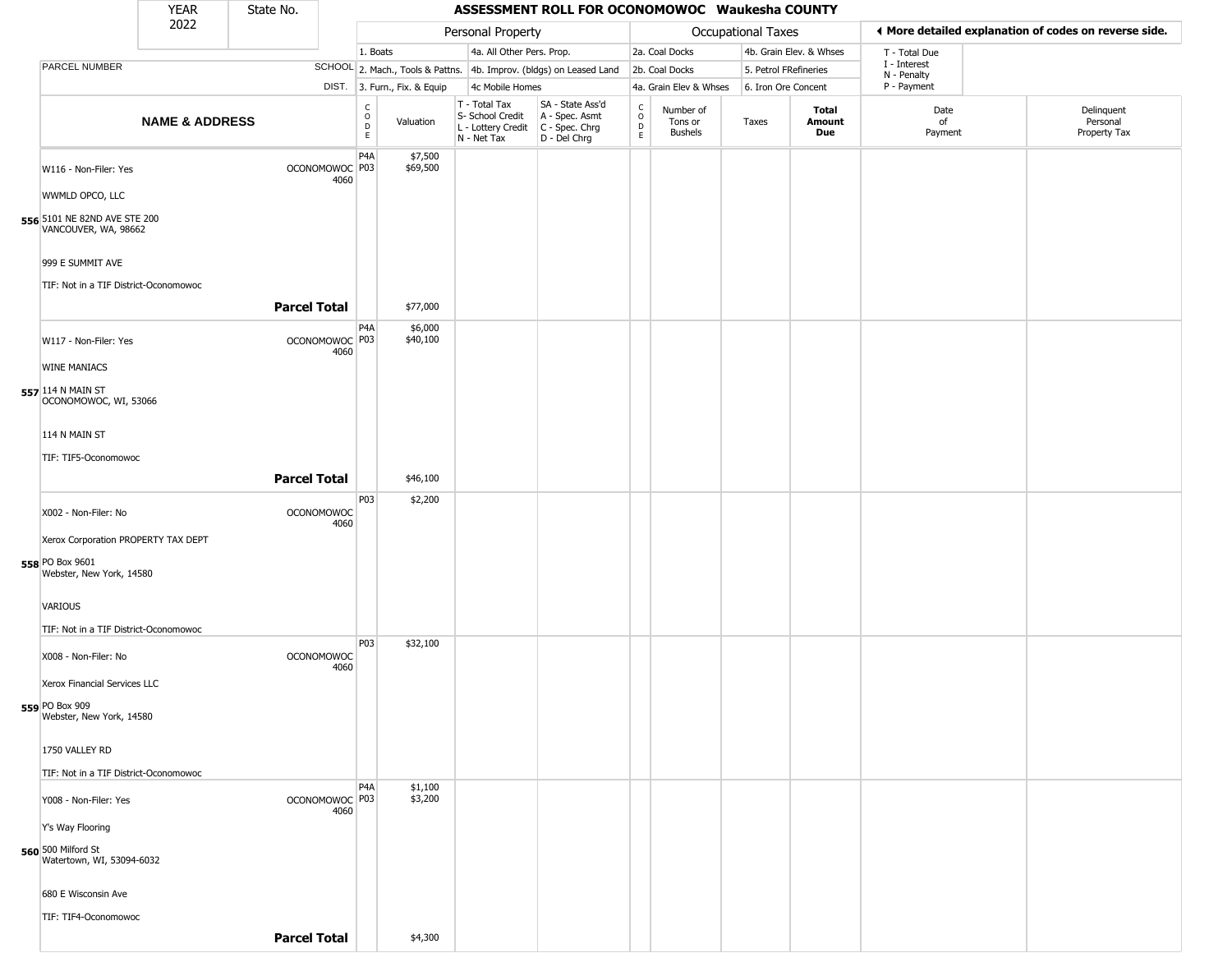|                                                                   | <b>YEAR</b>               |               | State No.         |       |          |                        |                                                                        | ASSESSMENT ROLL FOR OCONOMOWOC Waukesha COUNTY                         |                                    |                                        |                           |                         |                             |                                                       |
|-------------------------------------------------------------------|---------------------------|---------------|-------------------|-------|----------|------------------------|------------------------------------------------------------------------|------------------------------------------------------------------------|------------------------------------|----------------------------------------|---------------------------|-------------------------|-----------------------------|-------------------------------------------------------|
|                                                                   | 2022                      |               |                   |       |          |                        | Personal Property                                                      |                                                                        |                                    |                                        | <b>Occupational Taxes</b> |                         |                             | ◀ More detailed explanation of codes on reverse side. |
|                                                                   |                           |               |                   |       | 1. Boats |                        | 4a. All Other Pers. Prop.                                              |                                                                        |                                    | 2a. Coal Docks                         |                           | 4b. Grain Elev. & Whses | T - Total Due               |                                                       |
| <b>PARCEL NUMBER</b>                                              |                           |               |                   |       |          |                        |                                                                        | SCHOOL 2. Mach., Tools & Pattns. 4b. Improv. (bldgs) on Leased Land    |                                    | 2b. Coal Docks                         |                           | 5. Petrol FRefineries   | I - Interest<br>N - Penalty |                                                       |
|                                                                   |                           |               |                   | DIST. |          | 3. Furn., Fix. & Equip | 4c Mobile Homes                                                        |                                                                        |                                    | 4a. Grain Elev & Whses                 |                           | 6. Iron Ore Concent     | P - Payment                 |                                                       |
|                                                                   | <b>NAME &amp; ADDRESS</b> |               |                   |       |          | Valuation              | T - Total Tax<br>S- School Credit<br>L - Lottery Credit<br>N - Net Tax | SA - State Ass'd<br>A - Spec. Asmt<br>$C - Spec. Chrg$<br>D - Del Chrq | $\mathsf C$<br>$\overline{0}$<br>E | Number of<br>Tons or<br><b>Bushels</b> | Taxes                     | Total<br>Amount<br>Due  | Date<br>nf<br>Payment       | Delinquent<br>Personal<br>Property Tax                |
| Y020 - Non-Filer: Yes<br>You and Your Dog LLC                     |                           |               | <b>OCONOMOWOC</b> | 4060  | P03      | \$10,800               |                                                                        |                                                                        |                                    |                                        |                           |                         |                             |                                                       |
| 561 1265 Corporate Center Dr<br>Oconomowoc, WI, 53066             |                           |               |                   |       |          |                        |                                                                        |                                                                        |                                    |                                        |                           |                         |                             |                                                       |
| 1265 Corporate Center Dr<br>TIF: Not in a TIF District-Oconomowoc |                           |               |                   |       |          |                        |                                                                        |                                                                        |                                    |                                        |                           |                         |                             |                                                       |
| NO. OF PARCELS 561                                                |                           | <b>TOTALS</b> |                   |       |          | 31,140,900.00          |                                                                        |                                                                        |                                    |                                        |                           |                         |                             |                                                       |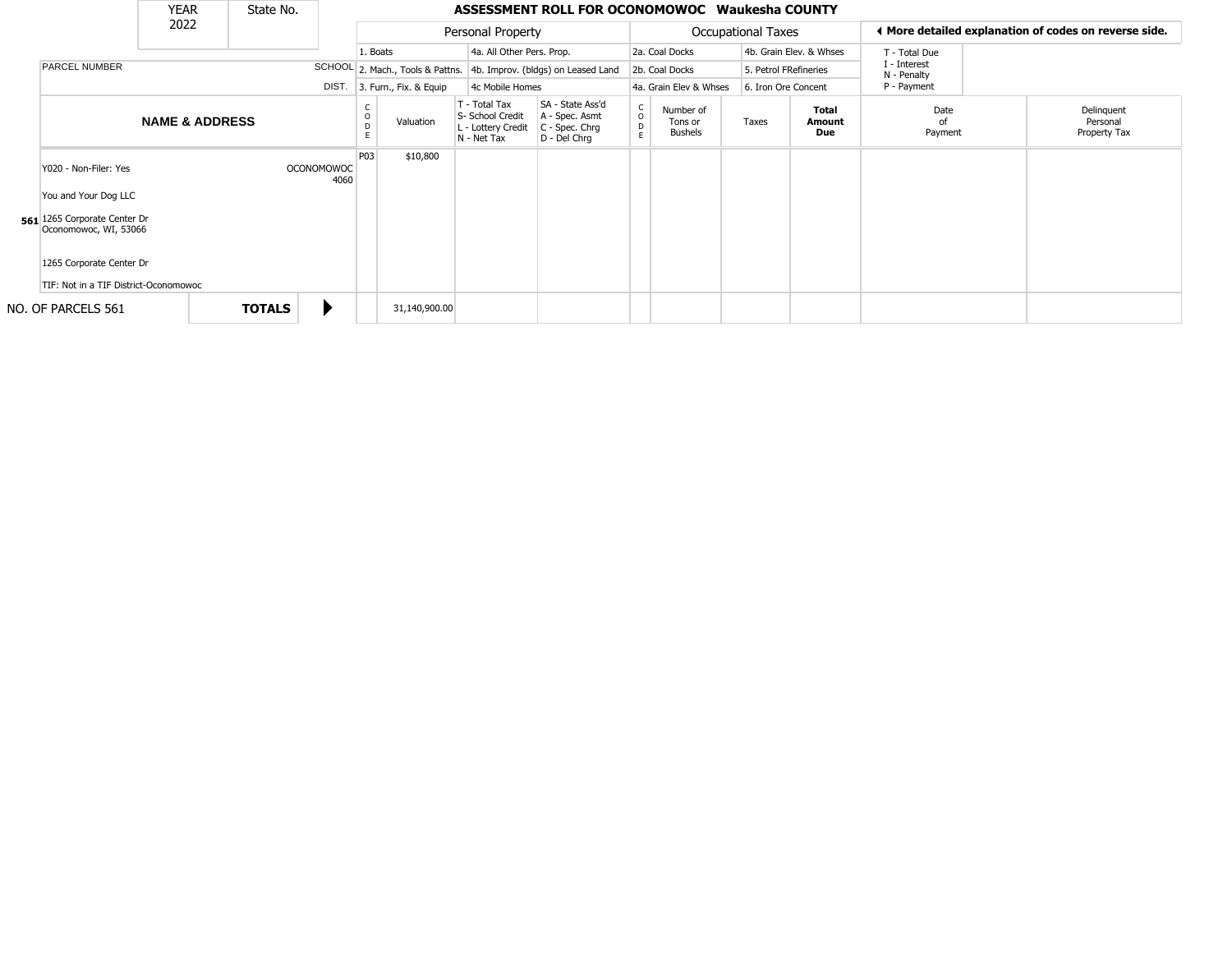| Class                 | <b>Total PP Records   Total Valuation</b> |              |
|-----------------------|-------------------------------------------|--------------|
| <b>Exempt</b>         | 1                                         | \$0          |
| No Value              | 2                                         | \$0          |
| P <sub>0</sub> 3      | 496                                       | \$27,443,800 |
| P4A                   | 326                                       | \$3.339.300  |
| P <sub>4</sub> B      | 2                                         | \$357,800    |
| <b>State Assessed</b> | 33                                        | \$0          |
| Total:                | 561                                       | \$31140900   |

## **Municipality Totals by Class Municipality Totals - By County and Class**

| County   | <b>Class</b>          | <b>Total PP Records   Total Valuation</b> |              |
|----------|-----------------------|-------------------------------------------|--------------|
| Waukesha | <b>Exempt</b>         | 1                                         | \$0          |
|          | No Value              | 2                                         | \$0          |
|          | P <sub>0</sub> 3      | 496                                       | \$27,443,800 |
|          | P <sub>4</sub> A      | 326                                       | \$3,339,300  |
|          | P <sub>4</sub> B      | 2                                         | \$357,800    |
|          | <b>State Assessed</b> | 33                                        | \$0          |
|          | Total:                | 561                                       | \$31,140,900 |
| Total:   |                       | 561                                       | \$31,140,900 |

## **Municipality Totals - By County, TIF, Class**

| County   | <b>TIF District</b> | <b>Class</b>          | <b>Total PP Records Total Valuation</b> |              |
|----------|---------------------|-----------------------|-----------------------------------------|--------------|
| Waukesha | 99                  | <b>Exempt</b>         | $\mathbf{1}$                            | \$0          |
|          |                     | <b>No Value</b>       | 1                                       | \$0          |
|          |                     | P03                   | 325                                     | \$23,951,600 |
|          |                     | P4A                   | 228                                     | \$3,026,900  |
|          |                     | P <sub>4</sub> B      | 1                                       | \$302,900    |
|          |                     | <b>State Assessed</b> | 31                                      | \$0          |
|          |                     | Total:                | 385                                     | \$27,281,400 |
|          | TIF4                | <b>No Value</b>       | 1                                       | \$0          |
|          |                     | P <sub>03</sub>       | 141                                     | \$2,850,600  |
|          |                     | P <sub>4</sub> A      | 77                                      | \$263,600    |
|          |                     | <b>State Assessed</b> | $\overline{c}$                          | \$0          |
|          |                     | Total:                | 146                                     | \$3,114,200  |
|          | TIF5                | <b>P03</b>            | 18                                      | \$341,300    |
|          |                     | P4A                   | 12                                      | \$30,500     |
|          |                     | P <sub>4</sub> B      | 1                                       | \$54,900     |
|          |                     | Total:                | 18                                      | \$426,700    |
|          | TIF7                | <b>P03</b>            | 5                                       | \$96,400     |
|          |                     | P <sub>4</sub> A      | 3                                       | \$7,100      |
|          |                     | Total:                | 5                                       | \$103,500    |